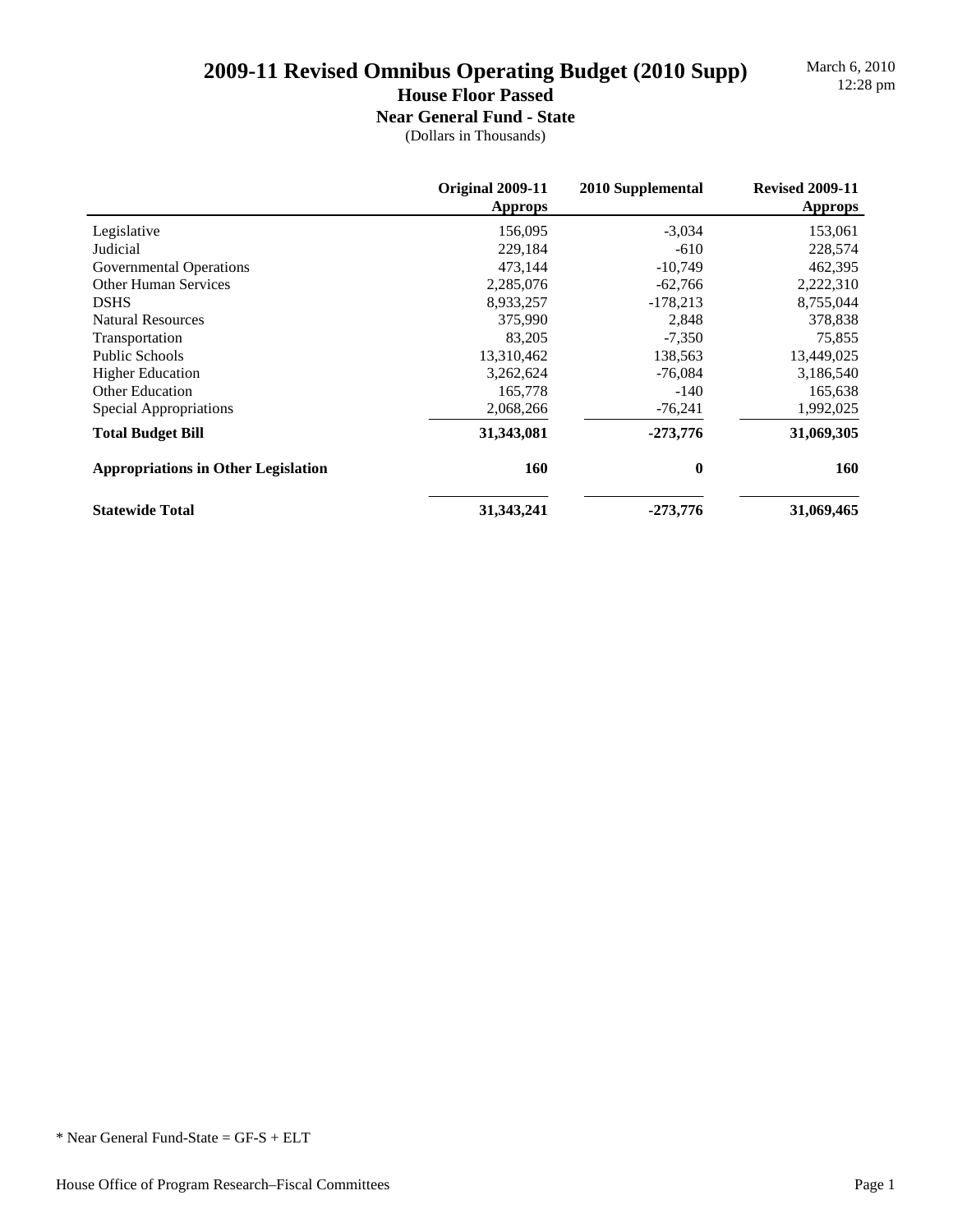March 6, 2010

### **House Floor Passed**

**Near General Fund - State**

|                                       | Original 2009-11<br>Approps | 2010 Supplemental | <b>Revised 2009-11</b><br>Approps |
|---------------------------------------|-----------------------------|-------------------|-----------------------------------|
| Legislative                           |                             |                   |                                   |
| House of Representatives              | 66,879                      | $-1,580$          | 65,299                            |
| Senate                                | 52,139                      | $-1,770$          | 50,369                            |
| Jt Leg Audit & Review Committee       | 5,758                       | $-100$            | 5,658                             |
| <b>LEAP Committee</b>                 | 3,675                       | 0                 | 3,675                             |
| Office of the State Actuary           | 225                         | $\Omega$          | 225                               |
| Joint Legislative Systems Comm        | 17,170                      | 46                | 17,216                            |
| <b>Statute Law Committee</b>          | 9,639                       | $-135$            | 9,504                             |
| <b>Redistricting Commission</b>       | 610                         | 505               | 1,115                             |
| <b>Total Legislative</b>              | 156,095                     | $-3,034$          | 153,061                           |
| <b>Judicial</b>                       |                             |                   |                                   |
| Supreme Court                         | 13,860                      | -81               | 13,779                            |
| <b>State Law Library</b>              | 3,846                       | 2                 | 3,848                             |
| Court of Appeals                      | 31,688                      | $-189$            | 31,499                            |
| <b>Commission on Judicial Conduct</b> | 2,114                       | 22                | 2,136                             |
| Administrative Office of the Courts   | 105,419                     | $-364$            | 105,055                           |
| Office of Public Defense              | 49,977                      | $\Omega$          | 49,977                            |
| Office of Civil Legal Aid             | 22,280                      | $\overline{0}$    | 22,280                            |
| <b>Total Judicial</b>                 | 229,184                     | $-610$            | 228,574                           |
| <b>Total Legislative/Judicial</b>     | 385,279                     | $-3,644$          | 381,635                           |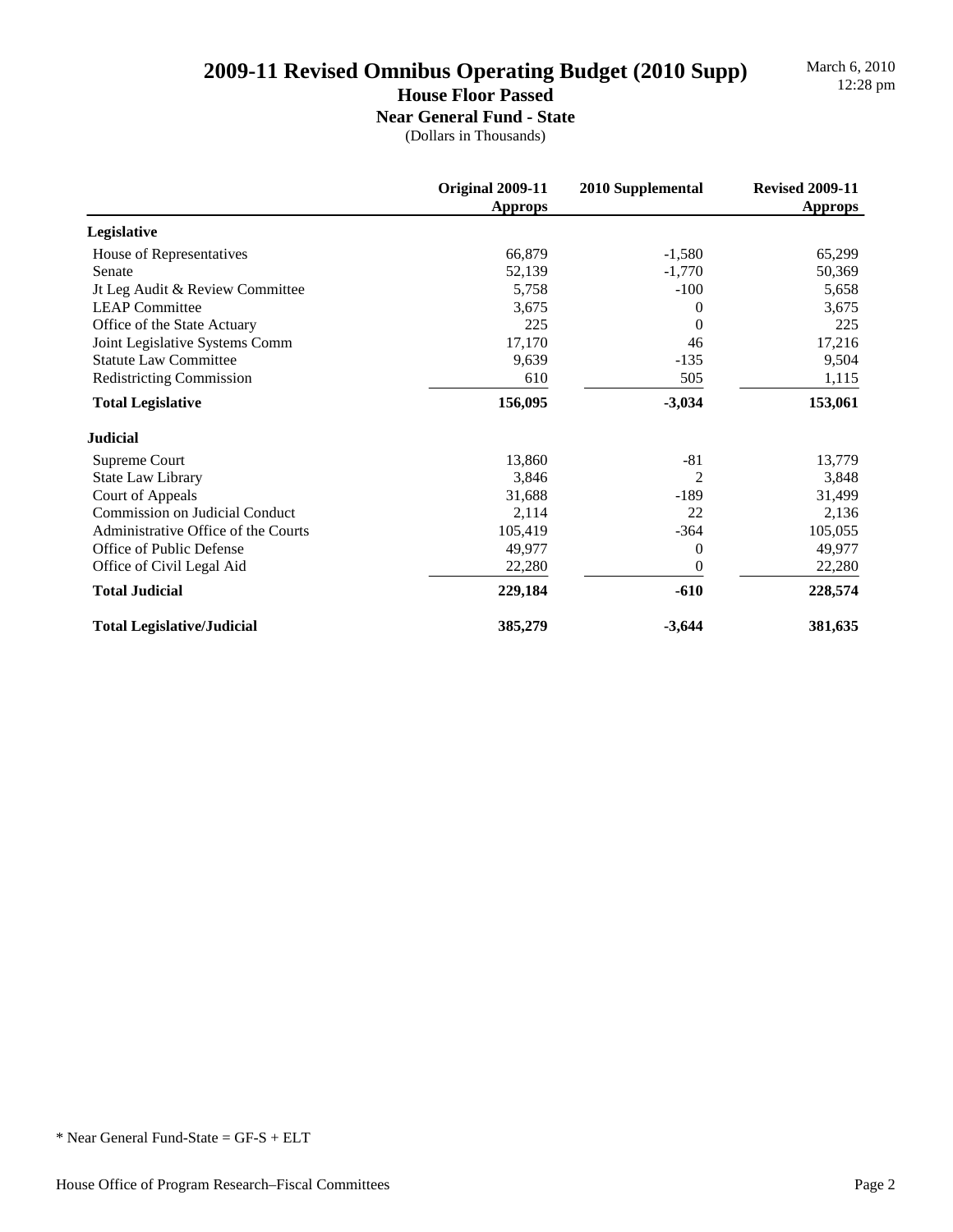March 6, 2010

### **House Floor Passed**

**Near General Fund - State**

|                                         | Original 2009-11<br><b>Approps</b> | 2010 Supplemental | <b>Revised 2009-11</b><br><b>Approps</b> |
|-----------------------------------------|------------------------------------|-------------------|------------------------------------------|
| <b>Governmental Operations</b>          |                                    |                   |                                          |
| Office of the Governor                  | 11,756                             | $-327$            | 11,429                                   |
| Office of the Lieutenant Governor       | 1,558                              | $-60$             | 1,498                                    |
| <b>Public Disclosure Commission</b>     | 4,531                              | $\Omega$          | 4,531                                    |
| Office of the Secretary of State        | 38,382                             | $-1,838$          | 36,544                                   |
| Governor's Office of Indian Affairs     | 542                                | $-10$             | 532                                      |
| Asian-Pacific-American Affrs            | 460                                | $-8$              | 452                                      |
| Office of the State Auditor             | 1,451                              | $-363$            | 1,088                                    |
| Comm Salaries for Elected Officials     | 377                                | -6                | 371                                      |
| Office of the Attorney General          | 10,899                             | 596               | 11,495                                   |
| Caseload Forecast Council               | 1,525                              | $\Omega$          | 1,525                                    |
| Department of Commerce                  | 102,828                            | $-12,522$         | 90,306                                   |
| Economic & Revenue Forecast Council     | 1,496                              | $\Omega$          | 1,496                                    |
| Office of Financial Management          | 42,269                             | $-105$            | 42,164                                   |
| WA State Comm on Hispanic Affairs       | 513                                | $-9$              | 504                                      |
| African-American Affairs Comm           | 487                                | $-9$              | 478                                      |
| Department of Revenue                   | 215,210                            | 4,452             | 219,662                                  |
| Board of Tax Appeals                    | 2,688                              | $\Omega$          | 2,688                                    |
| Dept of General Administration          | 1,626                              | 3,006             | 4,632                                    |
| Department of Information Services      | 2,172                              | $\Omega$          | 2,172                                    |
| Military Department                     | 20,274                             | $-2,448$          | 17,826                                   |
| <b>Public Employment Relations Comm</b> | 6,208                              | $-807$            | 5,401                                    |
| Archaeology & Historic Preservation     | 2,720                              | $-200$            | 2,520                                    |
| Growth Management Hearings Board        | 3,172                              | $-91$             | 3,081                                    |
| <b>Total Governmental Operations</b>    | 473,144                            | $-10,749$         | 462,395                                  |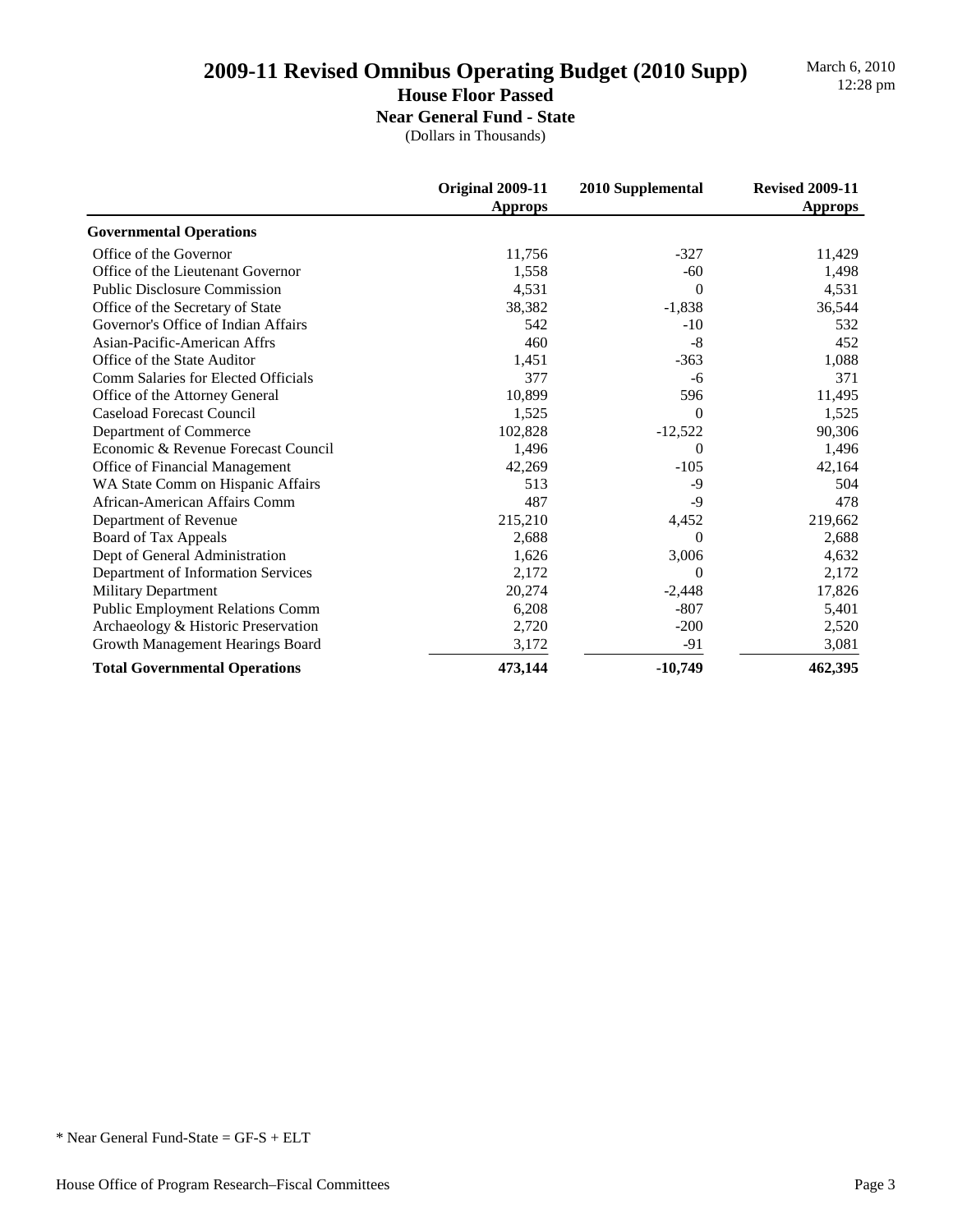# 2009-11 Revised Omnibus Operating Budget (2010 Supp)

March 6, 2010<br>12:28 pm

## **House Floor Passed**

**Near General Fund - State** (Dollars in Thousands)

|                                       | Original 2009-11<br><b>Approps</b> | 2010 Supplemental | <b>Revised 2009-11</b><br><b>Approps</b> |
|---------------------------------------|------------------------------------|-------------------|------------------------------------------|
| <b>Other Human Services</b>           |                                    |                   |                                          |
| WA State Health Care Authority        | 388,433                            | $-47,951$         | 340,482                                  |
| Human Rights Commission               | 5,171                              | $\theta$          | 5,171                                    |
| Criminal Justice Training Comm        | 38,322                             | $-2,449$          | 35,873                                   |
| Department of Labor and Industries    | 48,489                             | $-1,915$          | 46,574                                   |
| Indeterminate Sentence Review Board   | 3,768                              | $-1,886$          | 1,882                                    |
| Home Care Quality Authority           | 2,450                              | $\theta$          | 2,450                                    |
| Department of Health                  | 190,219                            | $-9,787$          | 180,432                                  |
| Department of Veterans' Affairs       | 20,123                             | $-878$            | 19,245                                   |
| Department of Corrections             | 1,573,978                          | 2,193             | 1,576,171                                |
| Dept of Services for the Blind        | 5,094                              | -81               | 5,013                                    |
| Sentencing Guidelines Commission      | 1,922                              | $-12$             | 1,910                                    |
| <b>Employment Security Department</b> | 7,107                              |                   | 7,107                                    |
| <b>Total Other Human Services</b>     | 2,285,076                          | $-62,766$         | 2,222,310                                |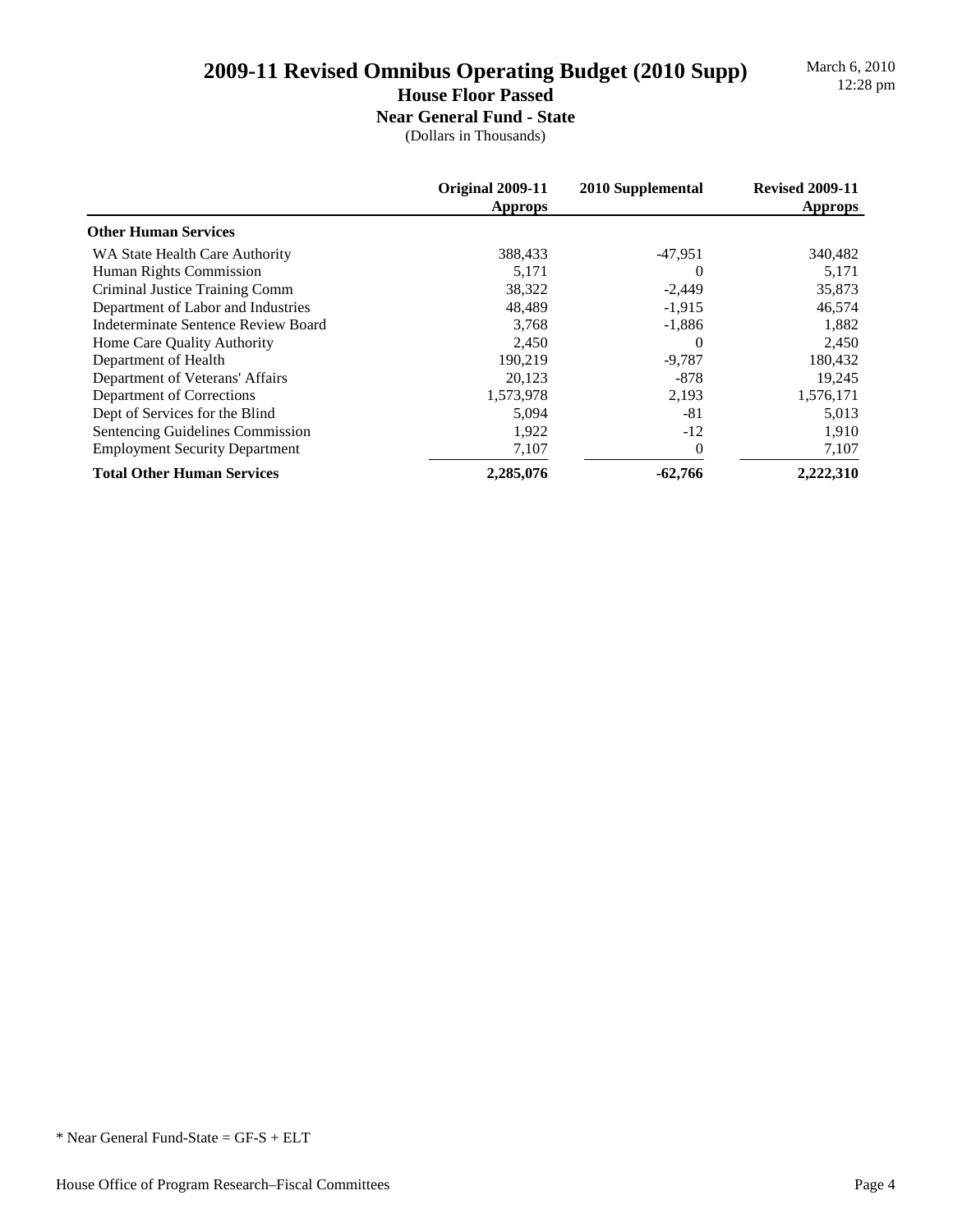March 6, 2010

## **House Floor Passed**

**Near General Fund - State** (Dollars in Thousands)

|                                         | Original 2009-11<br><b>Approps</b> | 2010 Supplemental | <b>Revised 2009-11</b><br><b>Approps</b> |
|-----------------------------------------|------------------------------------|-------------------|------------------------------------------|
| <b>DSHS</b>                             |                                    |                   |                                          |
| Children and Family Services            | 631,604                            | $-9,023$          | 622,581                                  |
| Juvenile Rehabilitation                 | 196,577                            | 7,144             | 203,721                                  |
| <b>Mental Health</b>                    | 820,730                            | $-11,485$         | 809,245                                  |
| <b>Developmental Disabilities</b>       | 816,697                            | $-43,897$         | 772,800                                  |
| Long-Term Care                          | 1,278,066                          | $-23,121$         | 1,254,945                                |
| <b>Economic Services Administration</b> | 1,145,425                          | $-35,685$         | 1,109,740                                |
| Alcohol & Substance Abuse               | 166,710                            | $-2,810$          | 163,900                                  |
| <b>Medical Assistance Payments</b>      | 3,583,840                          | $-67,557$         | 3,516,283                                |
| <b>Vocational Rehabilitation</b>        | 20,576                             | $-434$            | 20,142                                   |
| <b>Administration/Support Svcs</b>      | 69,052                             | $-4,049$          | 65,003                                   |
| Special Commitment Center               | 97,077                             | $-1,263$          | 95,814                                   |
| Payments to Other Agencies              | 106,903                            | 13,967            | 120,870                                  |
| <b>Total DSHS</b>                       | 8,933,257                          | $-178,213$        | 8,755,044                                |
| <b>Total Human Services</b>             | 11,218,333                         | -240,979          | 10,977,354                               |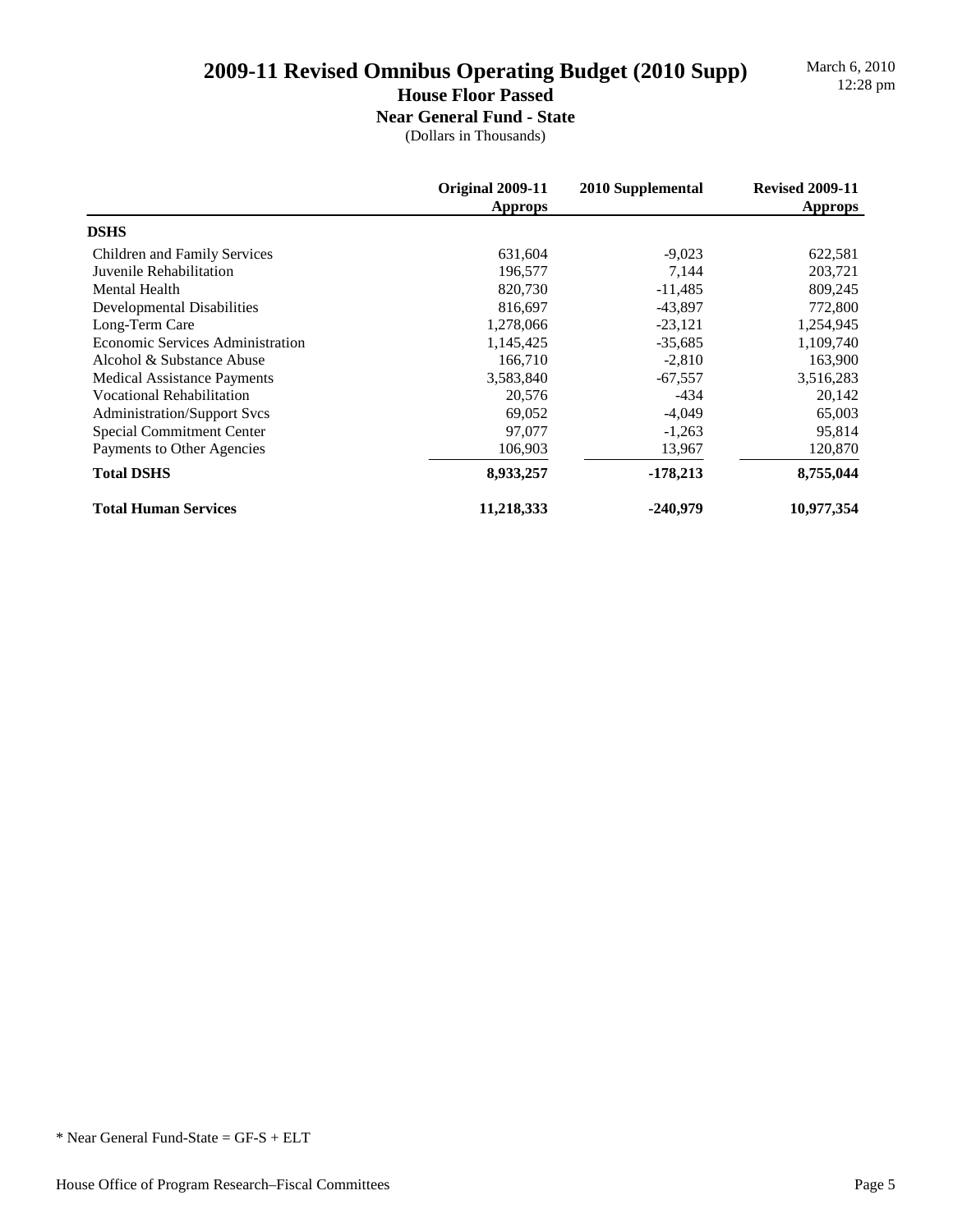March 6, 2010

## **House Floor Passed**

**Near General Fund - State** (Dollars in Thousands)

|                                        | Original 2009-11<br><b>Approps</b> | 2010 Supplemental | <b>Revised 2009-11</b><br><b>Approps</b> |
|----------------------------------------|------------------------------------|-------------------|------------------------------------------|
| <b>Natural Resources</b>               |                                    |                   |                                          |
| Columbia River Gorge Commission        | 886                                | $-300$            | 586                                      |
| Department of Ecology                  | 118,038                            | $-1,568$          | 116,470                                  |
| <b>State Parks and Recreation Comm</b> | 46,055                             | $-2,542$          | 43,513                                   |
| Rec and Conservation Funding Board     | 3.069                              | $-82$             | 2,987                                    |
| <b>Environmental Hearings Office</b>   | 2,153                              | 76                | 2,229                                    |
| <b>State Conservation Commission</b>   | 15,165                             | $-250$            | 14,915                                   |
| Dept of Fish and Wildlife              | 79,577                             | $-2,232$          | 77,345                                   |
| <b>Puget Sound Partnership</b>         | 6,315                              | $-134$            | 6,181                                    |
| Department of Natural Resources        | 81,132                             | 5,027             | 86,159                                   |
| Department of Agriculture              | 23,600                             | 4,853             | 28,453                                   |
| <b>Total Natural Resources</b>         | 375,990                            | 2.848             | 378,838                                  |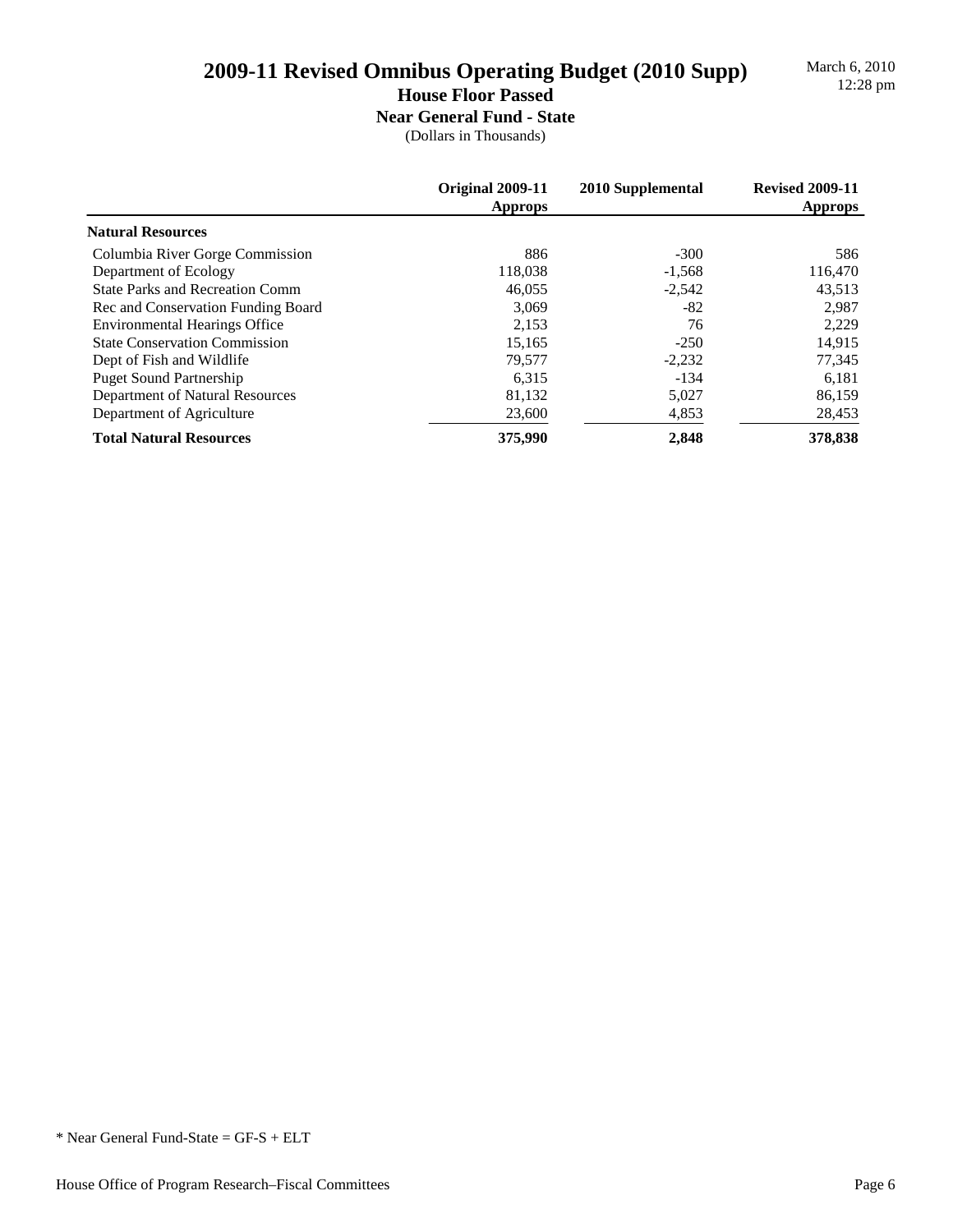# March 6, 2010

# **2009-11 Revised Omnibus Operating Budget (2010 Supp)** March 6, 2010<br> **12:28 pm**

**House Floor Passed**

## **Near General Fund - State**

|                             | Original 2009-11<br><b>Approps</b> | 2010 Supplemental | <b>Revised 2009-11</b><br><b>Approps</b> |
|-----------------------------|------------------------------------|-------------------|------------------------------------------|
| <b>Transportation</b>       |                                    |                   |                                          |
| Washington State Patrol     | 80,234                             | $-7,350$          | 72,884                                   |
| Department of Licensing     | 2,971                              | $\theta$          | 2,971                                    |
| <b>Total Transportation</b> | 83,205                             | $-7.350$          | 75,855                                   |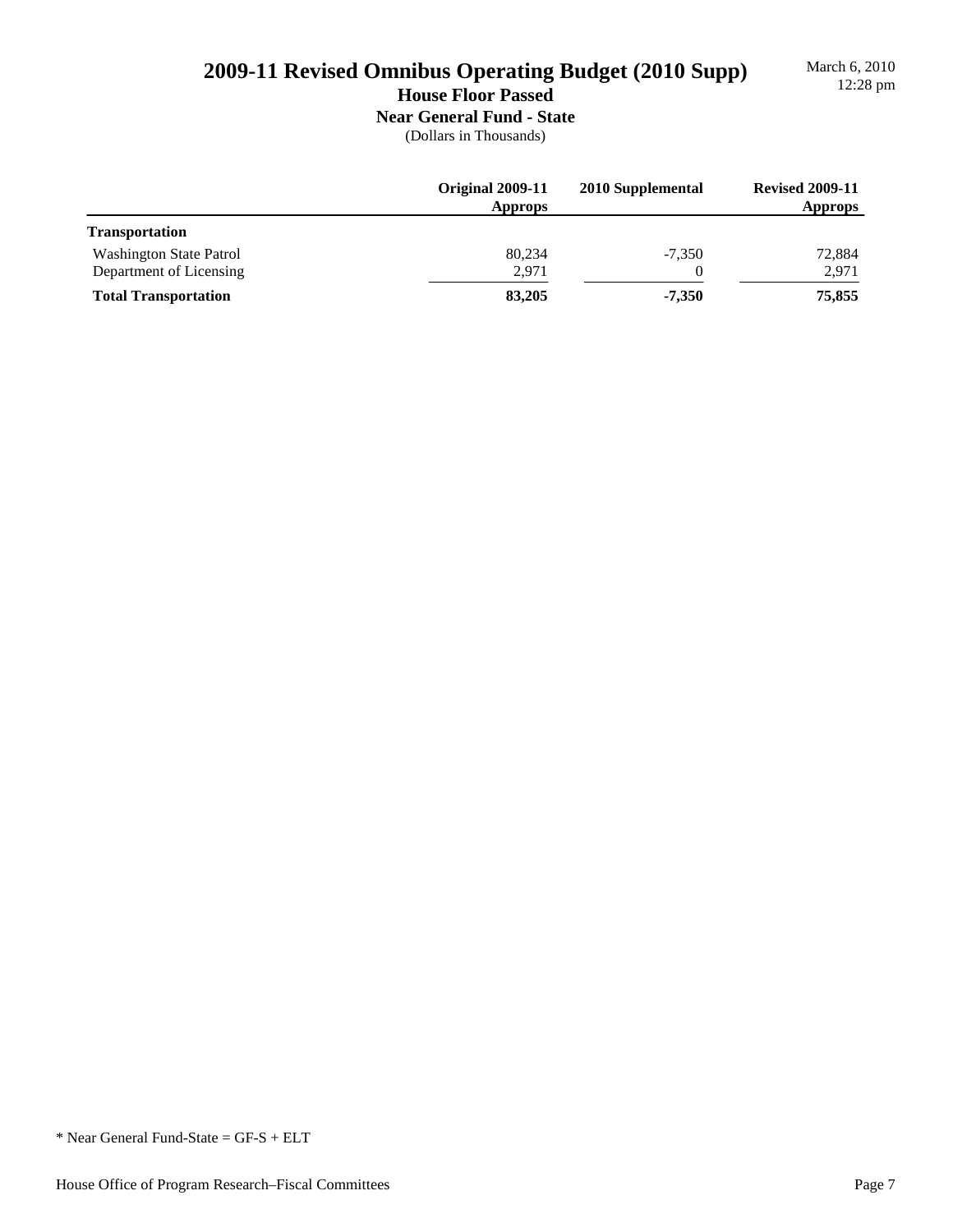March 6, 2010

### **House Floor Passed**

**Near General Fund - State**

|                                           | Original 2009-11<br><b>Approps</b> | 2010 Supplemental | <b>Revised 2009-11</b><br><b>Approps</b> |
|-------------------------------------------|------------------------------------|-------------------|------------------------------------------|
| <b>Public Schools</b>                     |                                    |                   |                                          |
| OSPI & Statewide Programs                 | 67,767                             | $-3,080$          | 64,687                                   |
| General Apportionment                     | 10,186,760                         | 117,954           | 10,304,714                               |
| <b>Pupil Transportation</b>               | 614,427                            | $-581$            | 613,846                                  |
| <b>School Food Services</b>               | 6,318                              | $\Omega$          | 6,318                                    |
| Special Education                         | 1,294,103                          | $-9,962$          | 1,284,141                                |
| <b>Educational Service Districts</b>      | 16,789                             | $-76$             | 16,713                                   |
| Levy Equalization                         | 252,918                            | 110,673           | 363,591                                  |
| <b>Institutional Education</b>            | 36,935                             | $-1,612$          | 35,323                                   |
| Ed of Highly Capable Students             | 18,867                             | $-490$            | 18,377                                   |
| <b>Student Achievement Program</b>        | 104,101                            | $-59,111$         | 44,990                                   |
| <b>Education Reform</b>                   | 291,305                            | $-4,952$          | 286,353                                  |
| <b>Transitional Bilingual Instruction</b> | 158,931                            | $-4,840$          | 154,091                                  |
| Learning Assistance Program (LAP)         | 251,284                            | 10,873            | 262,157                                  |
| <b>Compensation Adjustments</b>           | 9,957                              | $-16,233$         | $-6,276$                                 |
| <b>Total Public Schools</b>               | 13,310,462                         | 138,563           | 13,449,025                               |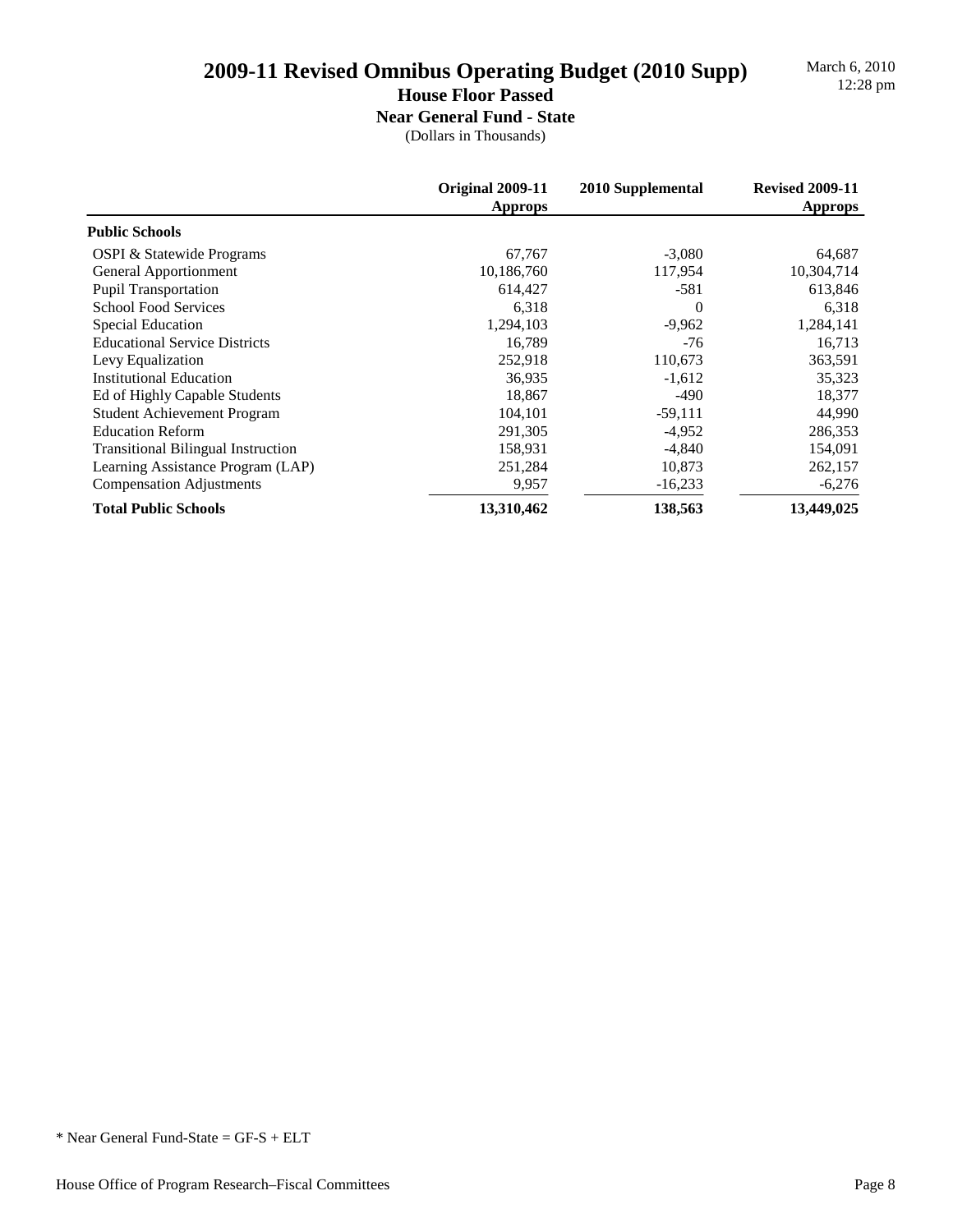March 6, 2010

### **House Floor Passed**

**Near General Fund - State** (Dollars in Thousands)

|                                            | <b>Original 2009-11</b><br><b>Approps</b> | 2010 Supplemental | <b>Revised 2009-11</b><br><b>Approps</b> |
|--------------------------------------------|-------------------------------------------|-------------------|------------------------------------------|
| <b>Higher Education</b>                    |                                           |                   |                                          |
| <b>Higher Education Coordinating Board</b> | 534,919                                   | $-16,691$         | 518,228                                  |
| University of Washington                   | 621,090                                   | $-30,925$         | 590,165                                  |
| <b>Washington State University</b>         | 409.437                                   | $-5,501$          | 403,936                                  |
| Eastern Washington University              | 91,568                                    | $-1,457$          | 90,111                                   |
| Central Washington University              | 86,940                                    | $-1,404$          | 85,536                                   |
| The Evergreen State College                | 48,827                                    | $-803$            | 48,024                                   |
| Spokane Intercoll Rsch & Tech Inst         | 3,209                                     | $-100$            | 3,109                                    |
| Western Washington University              | 108,929                                   | $-1,757$          | 107,172                                  |
| Community/Technical College System         | 1,357,705                                 | $-17,446$         | 1,340,259                                |
| <b>Total Higher Education</b>              | 3,262,624                                 | $-76,084$         | 3,186,540                                |
| <b>Other Education</b>                     |                                           |                   |                                          |
| State School for the Blind                 | 11,810                                    | $-64$             | 11,746                                   |
| Childhood Deafness & Hearing Loss          | 17,248                                    | $-45$             | 17,203                                   |
| Workforce Trng & Educ Coord Board          | 3,143                                     | $-275$            | 2,868                                    |
| Department of Early Learning               | 121,323                                   | 1,200             | 122,523                                  |
| <b>Washington State Arts Commission</b>    | 3,759                                     | $-556$            | 3,203                                    |
| <b>Washington State Historical Society</b> | 5,228                                     | $-246$            | 4,982                                    |
| East Wash State Historical Society         | 3,267                                     | $-154$            | 3,113                                    |
| <b>Total Other Education</b>               | 165,778                                   | $-140$            | 165,638                                  |
| <b>Total Education</b>                     | 16,738,864                                | 62,339            | 16,801,203                               |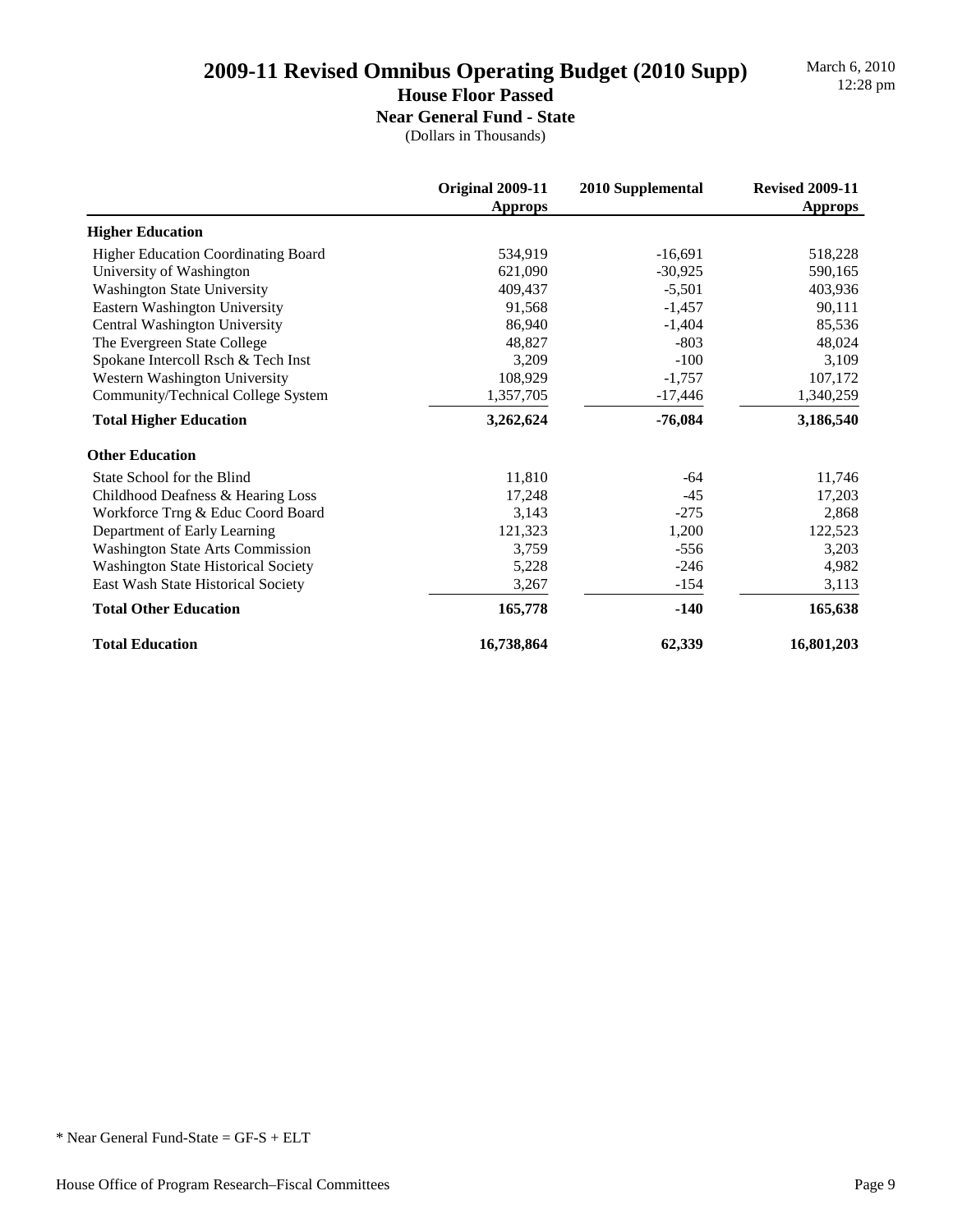March 6, 2010

## **House Floor Passed**

**Near General Fund - State** (Dollars in Thousands)

|                                            | Original 2009-11<br><b>Approps</b> | 2010 Supplemental | <b>Revised 2009-11</b><br><b>Approps</b> |
|--------------------------------------------|------------------------------------|-------------------|------------------------------------------|
| <b>Special Appropriations</b>              |                                    |                   |                                          |
| <b>Bond Retirement and Interest</b>        | 1,813,244                          | $-19.447$         | 1,793,797                                |
| Special Approps to the Governor            | 123.992                            | $-29.595$         | 94,397                                   |
| <b>Sundry Claims</b>                       | 0                                  | 809               | 809                                      |
| <b>State Employee Compensation Adjust</b>  | 800                                | $-27.108$         | $-26.308$                                |
| <b>Contributions to Retirement Systems</b> | 130,230                            | $-900$            | 129,330                                  |
| <b>Total Special Appropriations</b>        | 2,068,266                          | $-76,241$         | 1,992,025                                |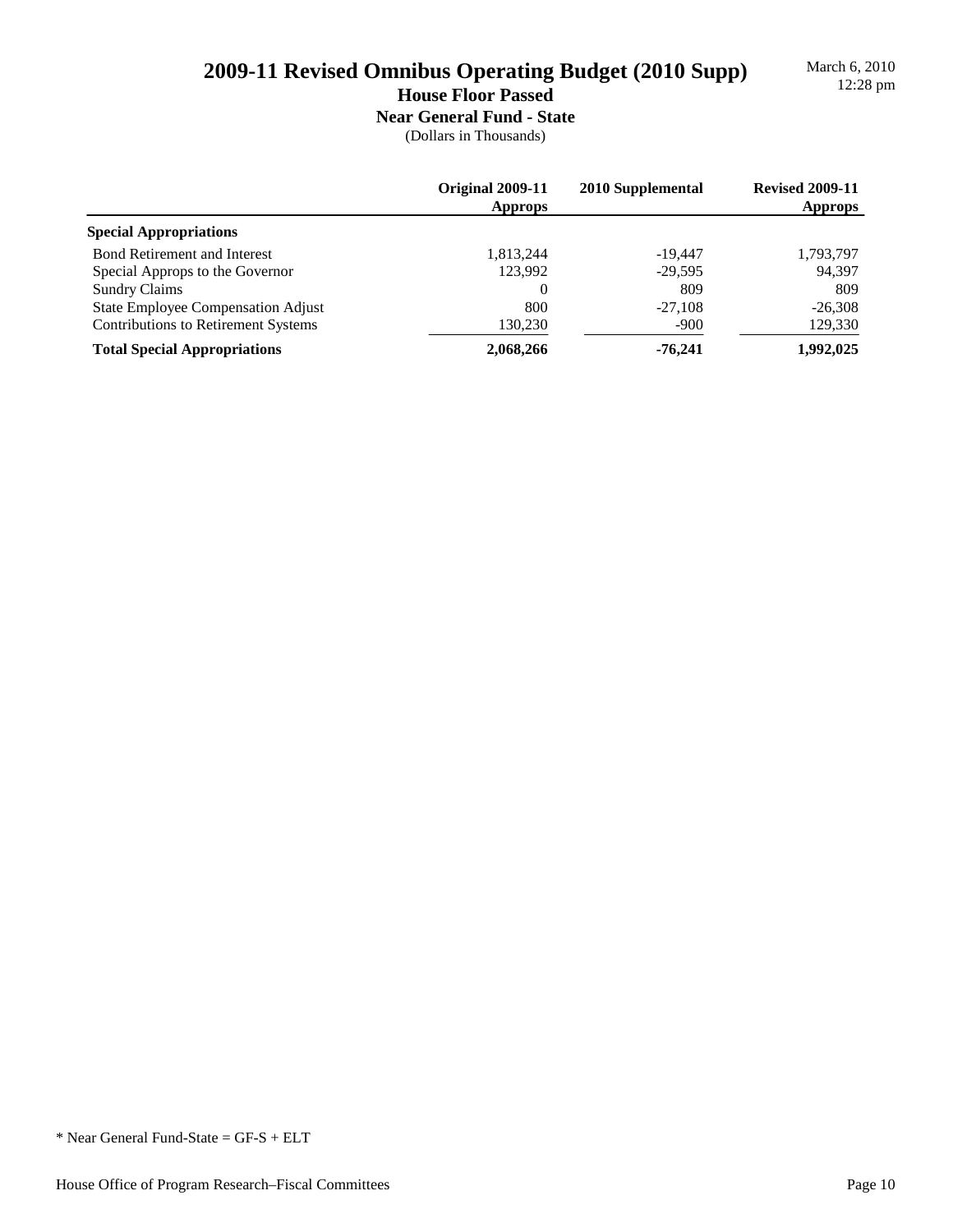## Agency 011 **2009-11 Revised Omnibus Operating Budget (2010 Supp)**

**House of Representatives** (Dollars in Thousands)

|                                                 | <b>House Floor Passed</b> |           |              |
|-------------------------------------------------|---------------------------|-----------|--------------|
|                                                 | <b>FTEs</b>               | Near GF-S | <b>Total</b> |
| 2009-11 Original Appropriations                 | 394.4                     | 66,879    | 66,879       |
| 2009-11 Maintenance Level                       | 394.4                     | 66,889    | 66,889       |
| <b>2010 Policy Non-Comp Changes:</b>            |                           |           |              |
| <b>Facilities Services Accountability</b><br>1. | 0.0                       | $-1,590$  | $-1,590$     |
| Policy -- Non-Comp Total                        | 0.0                       | $-1,590$  | $-1,590$     |
| <b>Total Policy Changes</b>                     | 0.0                       | $-1,590$  | $-1,590$     |
| 2009-11 Revised Appropriations                  | 394.4                     | 65,299    | 65,299       |
| Difference from Original Appropriations         | 0.0                       | $-1,580$  | $-1,580$     |
| % Change from Original Appropriations           | $0.0\%$                   | $-2.4%$   | $-2.4%$      |

#### *Comments:*

 **1. Facilities Services Accountability -** Funding for facilities services charges, utilities and contracts charges, and public and historic facilities charges is transferred to the General Administration. Performance standards and quality assurance provisions must be established.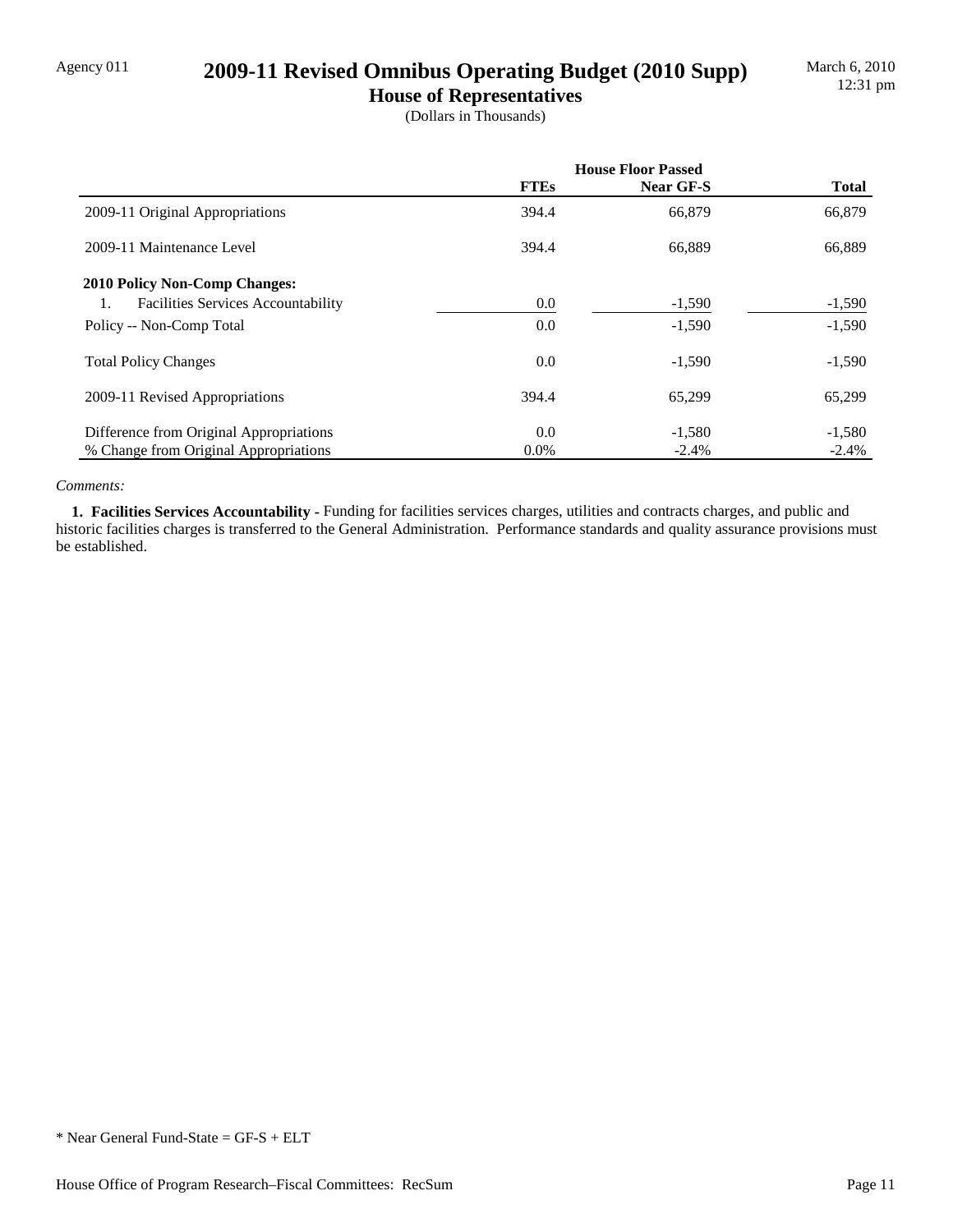# Agency 012 **2009-11 Revised Omnibus Operating Budget (2010 Supp)**

**Senate**

(Dollars in Thousands)

|                                                 | <b>House Floor Passed</b> |           |              |
|-------------------------------------------------|---------------------------|-----------|--------------|
|                                                 | <b>FTEs</b>               | Near GF-S | <b>Total</b> |
| 2009-11 Original Appropriations                 | 279.2                     | 52,139    | 52,139       |
| 2009-11 Maintenance Level                       | 279.2                     | 52,145    | 52,145       |
| <b>2010 Policy Non-Comp Changes:</b>            |                           |           |              |
| <b>Facilities Services Accountability</b><br>1. | 0.0                       | $-1,776$  | $-1,776$     |
| Policy -- Non-Comp Total                        | 0.0                       | $-1,776$  | $-1,776$     |
| <b>Total Policy Changes</b>                     | 0.0                       | $-1,776$  | $-1,776$     |
| 2009-11 Revised Appropriations                  | 279.2                     | 50,369    | 50,369       |
| Difference from Original Appropriations         | 0.0                       | $-1,770$  | $-1,770$     |
| % Change from Original Appropriations           | $0.0\%$                   | $-3.4\%$  | $-3.4%$      |

#### *Comments:*

 **1. Facilities Services Accountability -** Funding for facilities services charges, utilities and contracts charges, and public and historic facilities charges is transferred to the General Administration. Performance standards and quality assurance provisions must be established.

<sup>\*</sup> Near General Fund-State = GF-S + ELT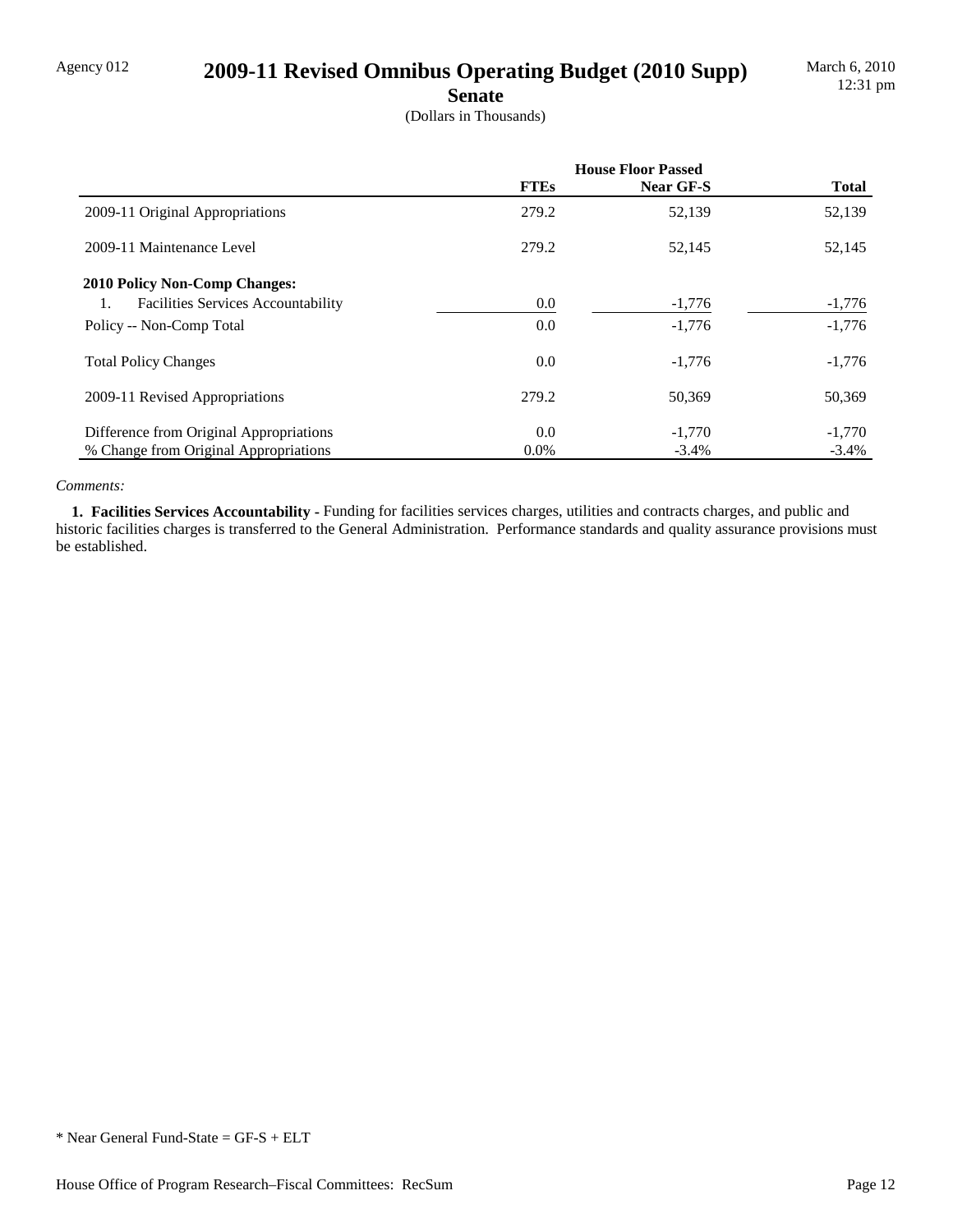## Agency 014 **2009-11 Revised Omnibus Operating Budget (2010 Supp)**

**Jt Leg Audit & Review Committee** (Dollars in Thousands)

|                                         | <b>House Floor Passed</b> |           |              |
|-----------------------------------------|---------------------------|-----------|--------------|
|                                         | <b>FTEs</b>               | Near GF-S | <b>Total</b> |
| 2009-11 Original Appropriations         | 22.5                      | 5,758     | 5,758        |
| 2009-11 Maintenance Level               | 22.5                      | 5,758     | 5,758        |
| <b>2010 Policy Non-Comp Changes:</b>    |                           |           |              |
| One Time Savings<br>1.                  | 0.0                       | $-100$    | $-100$       |
| Policy -- Non-Comp Total                | 0.0                       | $-100$    | $-100$       |
| <b>Total Policy Changes</b>             | 0.0                       | $-100$    | $-100$       |
| 2009-11 Revised Appropriations          | 22.5                      | 5,658     | 5,658        |
| Difference from Original Appropriations | 0.0                       | $-100$    | $-100$       |
| % Change from Original Appropriations   | $0.0\%$                   | $-1.7\%$  | $-1.7\%$     |

#### *Comments:*

 **1. One Time Savings -** Funding is reduced in FY 2010 to reflect one-time temporary salary savings.

<sup>\*</sup> Near General Fund-State = GF-S + ELT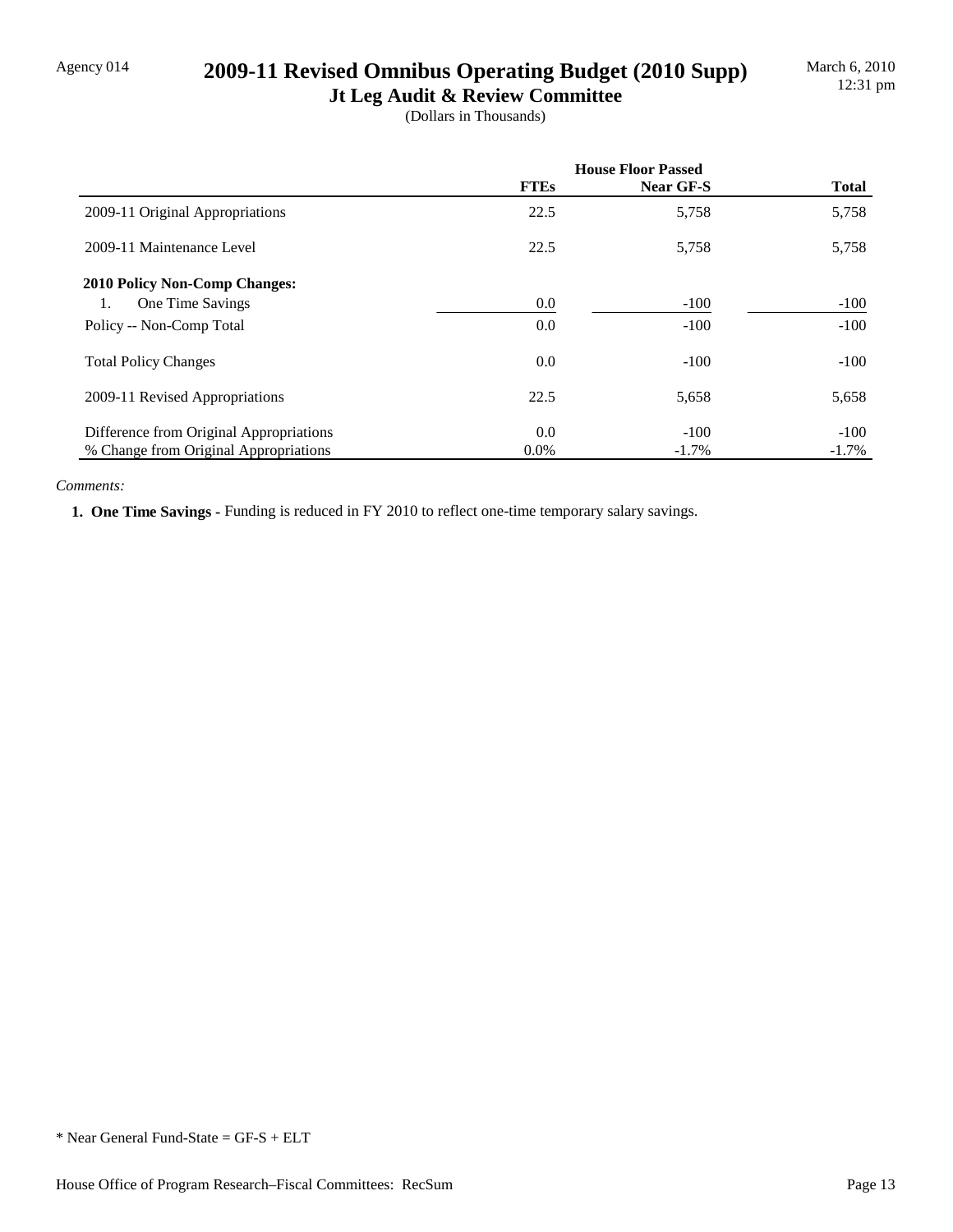### Agency 035 **2009-11 Revised Omnibus Operating Budget (2010 Supp)**

**Office of the State Actuary** (Dollars in Thousands)

|                                         | <b>House Floor Passed</b> |                |              |
|-----------------------------------------|---------------------------|----------------|--------------|
|                                         | <b>FTEs</b>               | Near GF-S      | <b>Total</b> |
| 2009-11 Original Appropriations         | 12.5                      | 225            | 3,514        |
| 2009-11 Maintenance Level               | 12.5                      | 225            | 3,514        |
| <b>2010 Policy Non-Comp Changes:</b>    |                           |                |              |
| Disability Study<br>1.                  | 0.0                       | $\Omega$       | 30           |
| Policy -- Non-Comp Total                | 0.0                       | $\overline{0}$ | 30           |
| <b>Total Policy Changes</b>             | 0.0                       | $\overline{0}$ | 30           |
| 2009-11 Revised Appropriations          | 12.5                      | 225            | 3,544        |
| Difference from Original Appropriations | 0.0                       | $\Omega$       | 30           |
| % Change from Original Appropriations   | $0.0\%$                   | $0.0\%$        | 0.9%         |

#### *Comments:*

 **1. Disability Study -** Funding is provided for the Office of the State Actuary to contract with the Washington State Institute for Public Policy for continued study of the disability benefits provided to the Plan 2 and Plan 3 members of the Public Employees' Retirement System, Teachers' Retirement System, and School Employees' Retirement System. (Department of Retirement Systems Expense Account-State)

<sup>\*</sup> Near General Fund-State = GF-S + ELT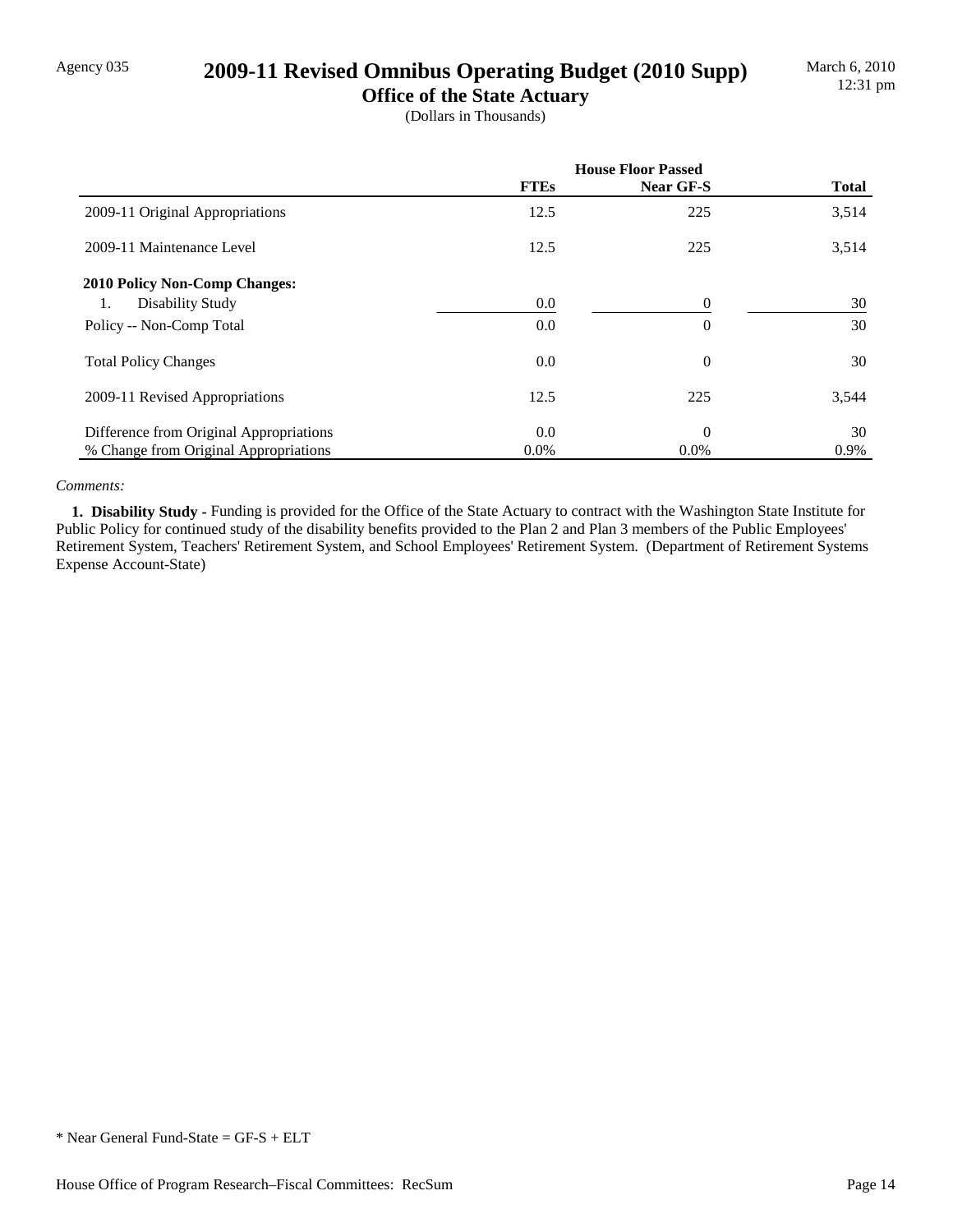## Agency 038 **2009-11 Revised Omnibus Operating Budget (2010 Supp)**

**Joint Legislative Systems Comm** (Dollars in Thousands)

|                                                 | <b>House Floor Passed</b> |           |              |
|-------------------------------------------------|---------------------------|-----------|--------------|
|                                                 | <b>FTEs</b>               | Near GF-S | <b>Total</b> |
| 2009-11 Original Appropriations                 | 46.6                      | 17,170    | 17,170       |
| 2009-11 Maintenance Level                       | 46.6                      | 17,172    | 17,172       |
| <b>2010 Policy Non-Comp Changes:</b>            |                           |           |              |
| <b>Redistricting Efforts</b><br>1.              | 0.0                       | 86        | 86           |
| 2.<br><b>Facilities Services Accountability</b> | 0.0                       | $-42$     | -42          |
| Policy -- Non-Comp Total                        | 0.0                       | 44        | 44           |
| <b>Total Policy Changes</b>                     | 0.0                       | 44        | 44           |
| 2009-11 Revised Appropriations                  | 46.6                      | 17,216    | 17,216       |
| Difference from Original Appropriations         | 0.0                       | 46        | 46           |
| % Change from Original Appropriations           | $0.0\%$                   | 0.3%      | 0.3%         |

#### *Comments:*

 **1. Redistricting Efforts -** One-time funding is provided for the support of legislative redistricting efforts. This funding may be spent only with authorization from the Chief Clerk of the House of Representatives and the Secretary of the Senate.

 **2. Facilities Services Accountability -** Funding for facilities services charges, utilities and contracts charges, and public and historic facilities charges is transferred to the General Administration. Performance standards and quality assurance provisions must be established.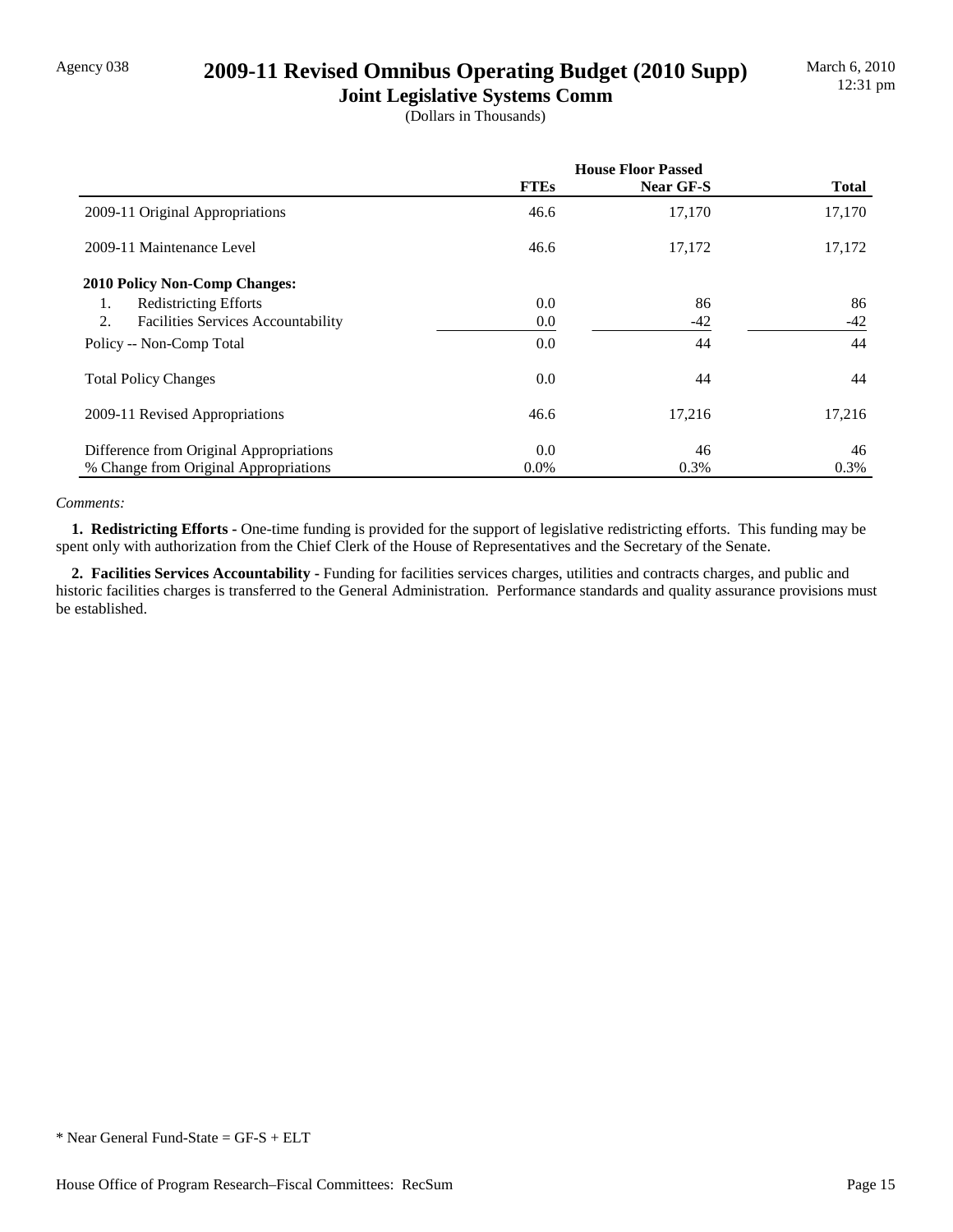## Agency 040 **2009-11 Revised Omnibus Operating Budget (2010 Supp)**

**Statute Law Committee** (Dollars in Thousands)

|                                                 | <b>House Floor Passed</b> |           |              |
|-------------------------------------------------|---------------------------|-----------|--------------|
|                                                 | <b>FTEs</b>               | Near GF-S | <b>Total</b> |
| 2009-11 Original Appropriations                 | 46.6                      | 9,639     | 10,711       |
| 2009-11 Maintenance Level                       | 46.6                      | 9,641     | 10,713       |
| 2010 Policy Non-Comp Changes:                   |                           |           |              |
| <b>Facilities Services Accountability</b><br>1. | 0.0                       | $-137$    | $-137$       |
| Policy -- Non-Comp Total                        | 0.0                       | $-137$    | $-137$       |
| <b>Total Policy Changes</b>                     | 0.0                       | $-137$    | $-137$       |
| 2009-11 Revised Appropriations                  | 46.6                      | 9,504     | 10,576       |
| Difference from Original Appropriations         | 0.0                       | $-135$    | $-135$       |
| % Change from Original Appropriations           | $0.0\%$                   | $-1.4%$   | $-1.3%$      |

#### *Comments:*

 **1. Facilities Services Accountability -** Funding for facilities services charges, utilities and contracts charges, and public and historic facilities charges is transferred to the General Administration. Performance standards and quality assurance provisions must be established.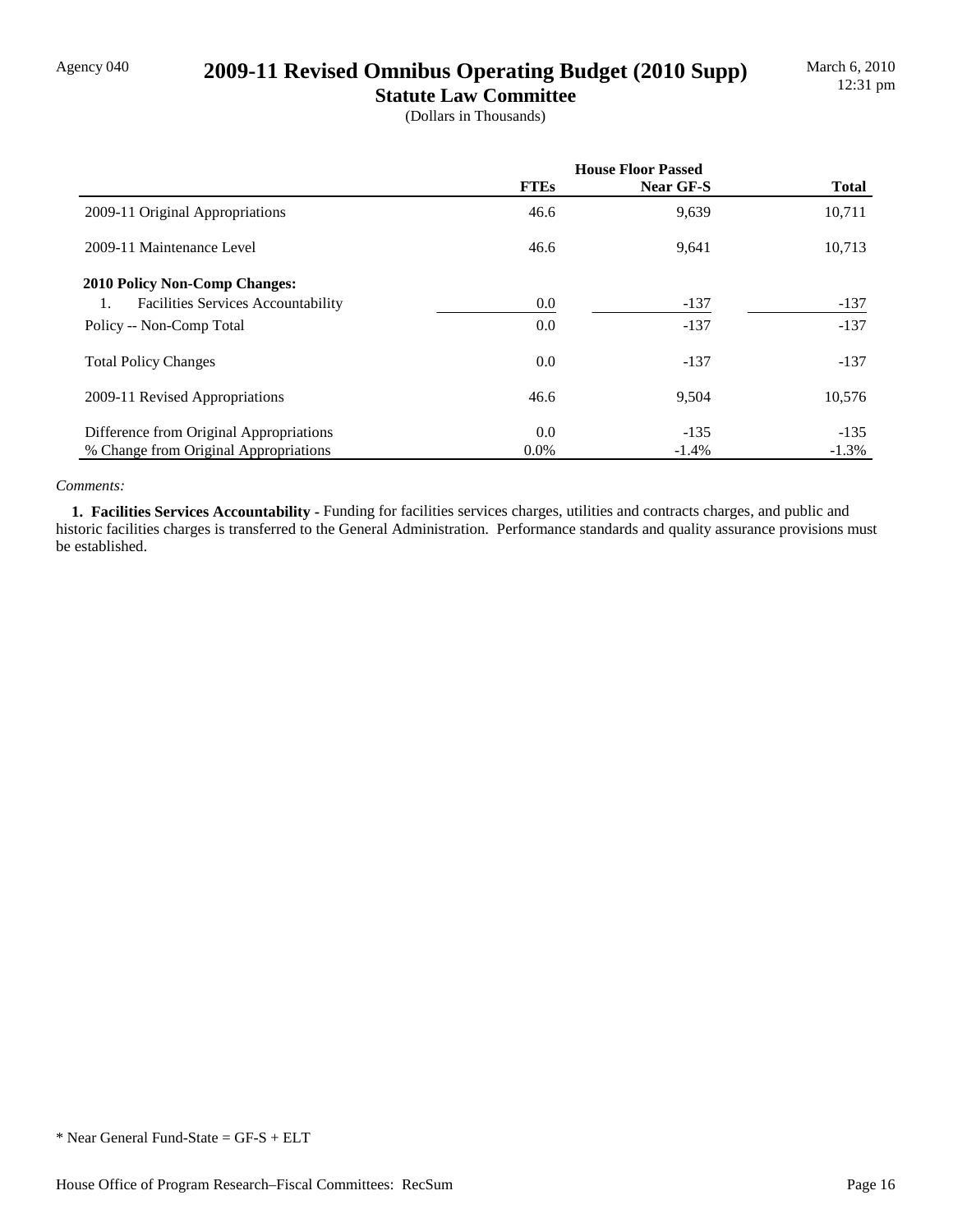## Agency 091 **2009-11 Revised Omnibus Operating Budget (2010 Supp)**

**Redistricting Commission** (Dollars in Thousands)

|                                         | <b>House Floor Passed</b> |           |              |
|-----------------------------------------|---------------------------|-----------|--------------|
|                                         | <b>FTEs</b>               | Near GF-S | <b>Total</b> |
| 2009-11 Original Appropriations         | 3.5                       | 610       | 610          |
| 2009-11 Maintenance Level               | 3.5                       | 610       | 610          |
| <b>2010 Policy Non-Comp Changes:</b>    |                           |           |              |
| Redistricting Data & Analysis<br>1.     | 0.0                       | 505       | 505          |
| Policy -- Non-Comp Total                | 0.0                       | 505       | 505          |
| <b>Total Policy Changes</b>             | 0.0                       | 505       | 505          |
| 2009-11 Revised Appropriations          | 3.5                       | 1,115     | 1,115        |
| Difference from Original Appropriations | 0.0                       | 505       | 505          |
| % Change from Original Appropriations   | $0.0\%$                   | 82.8%     | 82.8%        |

#### *Comments:*

 **1. Redistricting Data & Analysis -** One-time funding is provided for the support of legislative redistricting efforts. This funding may be spent only with authorization from the Chief Clerk of the House of Representatives and the Secretary of the Senate.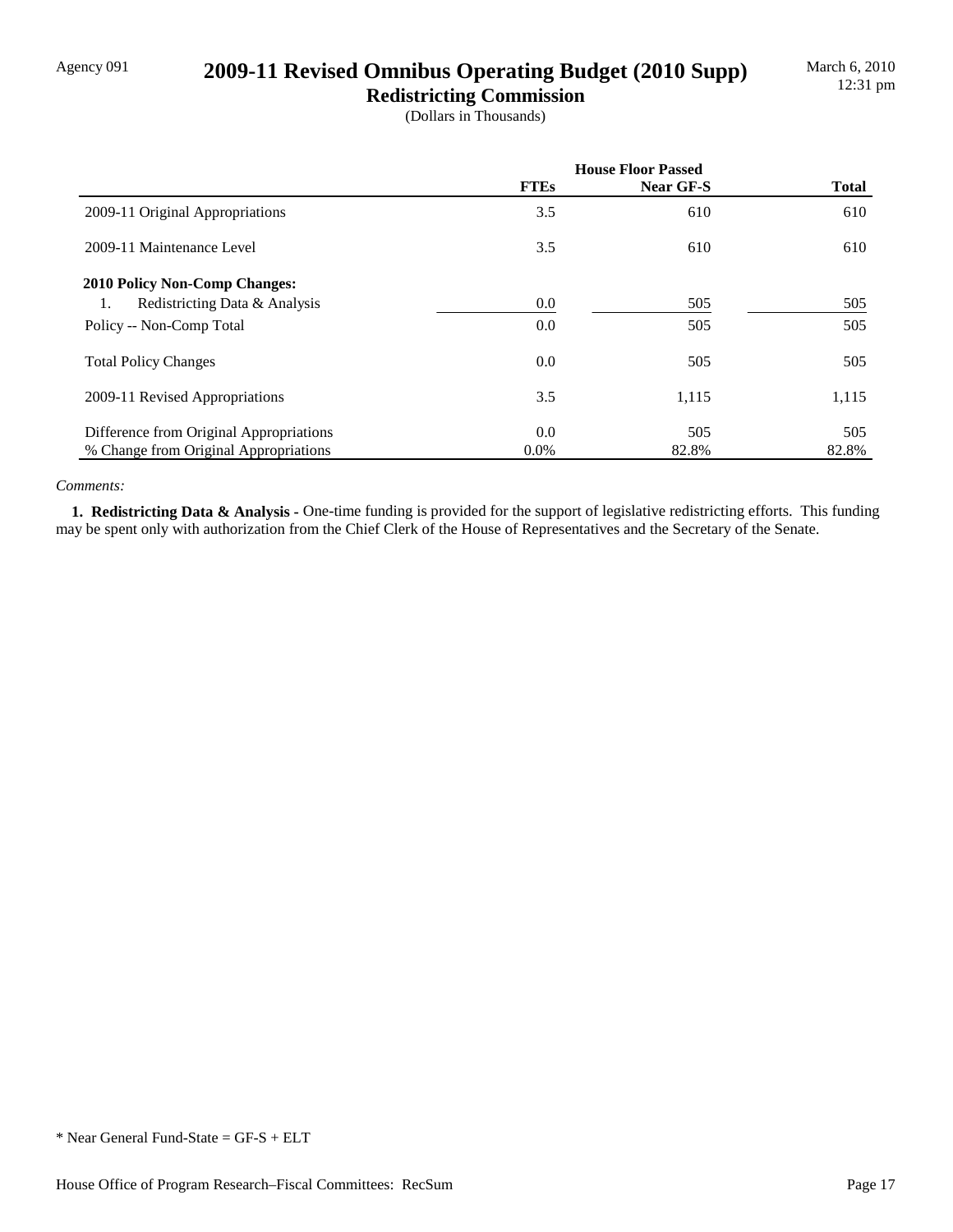# Agency 045 **2009-11 Revised Omnibus Operating Budget (2010 Supp)**

**Supreme Court**

(Dollars in Thousands)

|                                         | <b>House Floor Passed</b> |           |              |
|-----------------------------------------|---------------------------|-----------|--------------|
|                                         | <b>FTEs</b>               | Near GF-S | <b>Total</b> |
| 2009-11 Original Appropriations         | 60.9                      | 13,860    | 13,860       |
| 2009-11 Maintenance Level               | 60.9                      | 13,883    | 13,883       |
| <b>2010 Policy Non-Comp Changes:</b>    |                           |           |              |
| <b>Agency Wide Reduction</b><br>1.      | 0.0                       | $-104$    | $-104$       |
| Policy -- Non-Comp Total                | 0.0                       | $-104$    | $-104$       |
| <b>Total Policy Changes</b>             | 0.0                       | $-104$    | $-104$       |
| 2009-11 Revised Appropriations          | 60.9                      | 13,779    | 13,779       |
| Difference from Original Appropriations | 0.0                       | $-81$     | $-81$        |
| % Change from Original Appropriations   | $0.0\%$                   | $-0.6\%$  | $-0.6%$      |

#### *Comments:*

 **1. Agency Wide Reduction -** Funding is reduced in recognition of efficiency efforts by judicial branch agencies.

<sup>\*</sup> Near General Fund-State = GF-S + ELT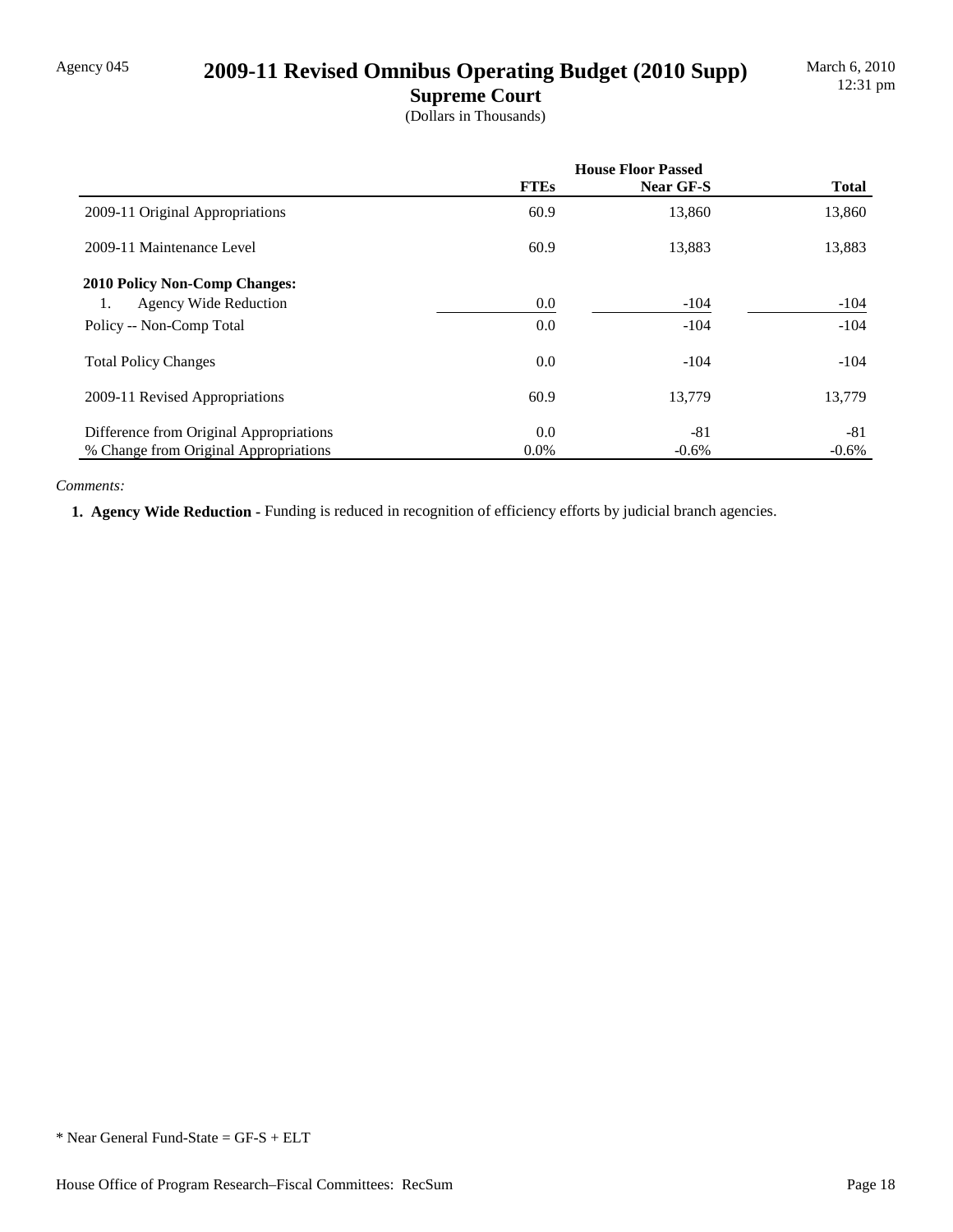# Agency 046 **2009-11 Revised Omnibus Operating Budget (2010 Supp)**

**State Law Library** (Dollars in Thousands)

|                                         | <b>House Floor Passed</b> |           |              |
|-----------------------------------------|---------------------------|-----------|--------------|
|                                         | <b>FTEs</b>               | Near GF-S | <b>Total</b> |
| 2009-11 Original Appropriations         | 13.8                      | 3,846     | 3,846        |
| 2009-11 Maintenance Level               | 13.8                      | 3,848     | 3,848        |
| 2009-11 Revised Appropriations          | 13.8                      | 3,848     | 3,848        |
| Difference from Original Appropriations | 0.0                       |           | $2^{\circ}$  |
| % Change from Original Appropriations   | $0.0\%$                   | 0.1%      | $0.1\%$      |

*Comments:*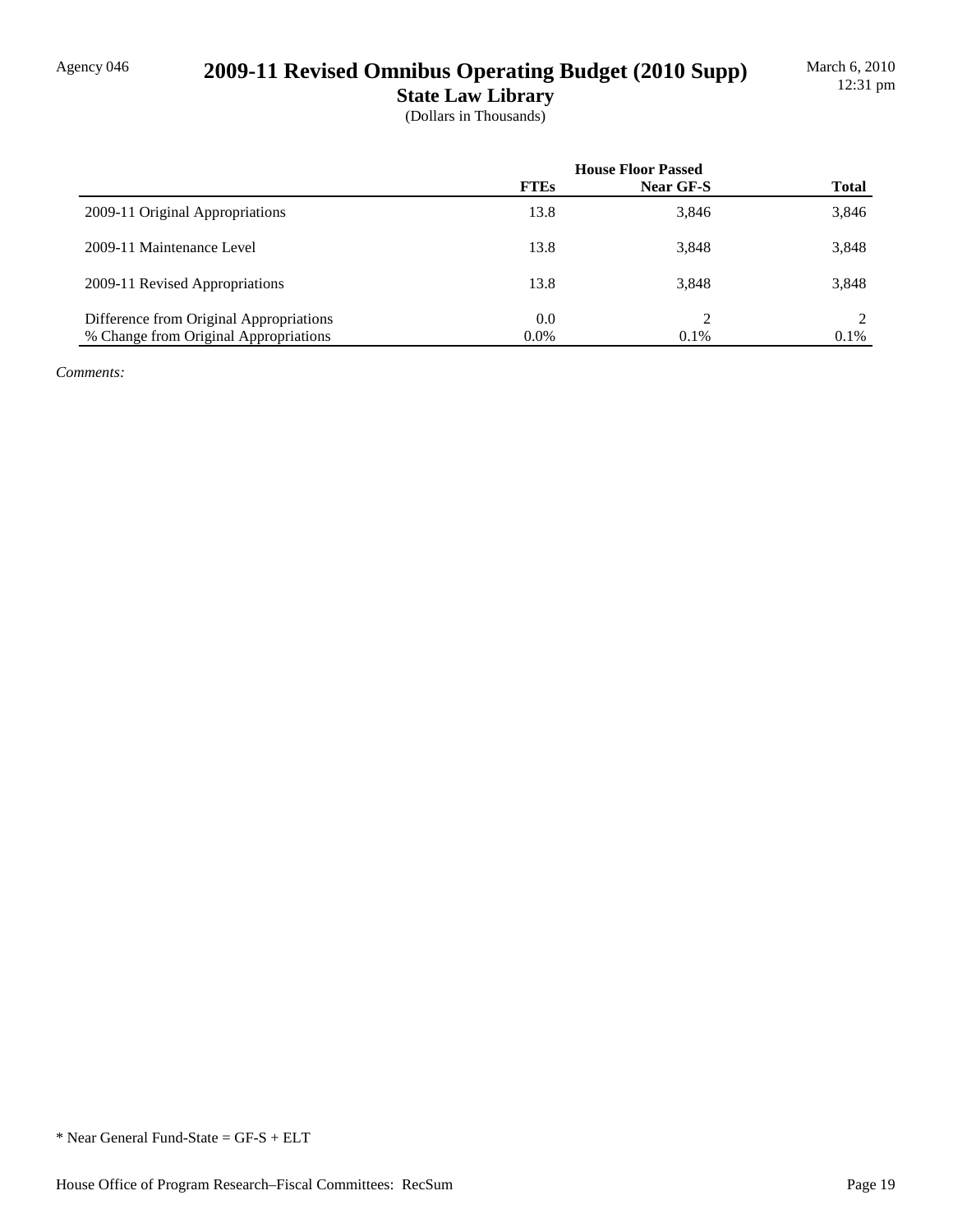## Agency 048 **2009-11 Revised Omnibus Operating Budget (2010 Supp)**

**Court of Appeals** (Dollars in Thousands)

|                                         | <b>House Floor Passed</b> |           |              |
|-----------------------------------------|---------------------------|-----------|--------------|
|                                         | <b>FTEs</b>               | Near GF-S | <b>Total</b> |
| 2009-11 Original Appropriations         | 139.6                     | 31,688    | 31,688       |
| 2009-11 Maintenance Level               | 139.6                     | 31,735    | 31,735       |
| <b>2010 Policy Non-Comp Changes:</b>    |                           |           |              |
| <b>Agency Wide Reduction</b><br>1.      | 0.0                       | $-236$    | $-236$       |
| Policy -- Non-Comp Total                | 0.0                       | $-236$    | $-236$       |
| <b>Total Policy Changes</b>             | 0.0                       | $-236$    | $-236$       |
| 2009-11 Revised Appropriations          | 139.6                     | 31,499    | 31,499       |
| Difference from Original Appropriations | 0.0                       | $-189$    | $-189$       |
| % Change from Original Appropriations   | $0.0\%$                   | $-0.6%$   | $-0.6%$      |

#### *Comments:*

 **1. Agency Wide Reduction -** Funding is reduced in recognition of efficiency efforts by judicial branch agencies.

<sup>\*</sup> Near General Fund-State = GF-S + ELT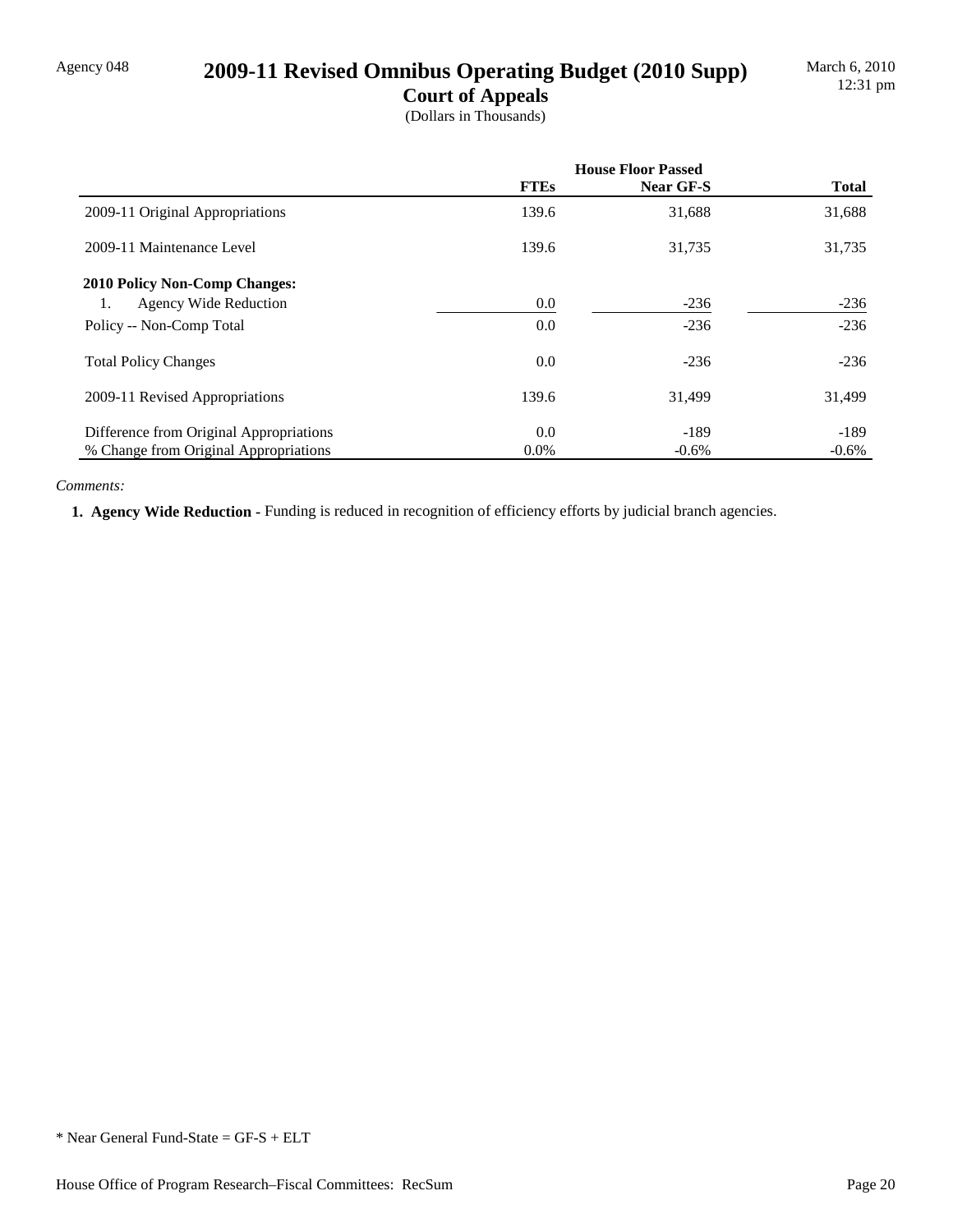## Agency 050 **2009-11 Revised Omnibus Operating Budget (2010 Supp)**

**Commission on Judicial Conduct** (Dollars in Thousands)

|                                         | <b>House Floor Passed</b> |                  |              |
|-----------------------------------------|---------------------------|------------------|--------------|
|                                         | <b>FTEs</b>               | <b>Near GF-S</b> | <b>Total</b> |
| 2009-11 Original Appropriations         | 9.5                       | 2,114            | 2,114        |
| 2009-11 Maintenance Level               | 9.5                       | 2,136            | 2,136        |
| 2009-11 Revised Appropriations          | 9.5                       | 2,136            | 2,136        |
| Difference from Original Appropriations | 0.0                       | 22               | 22           |
| % Change from Original Appropriations   | $0.0\%$                   | 1.0%             | 1.0%         |

*Comments:*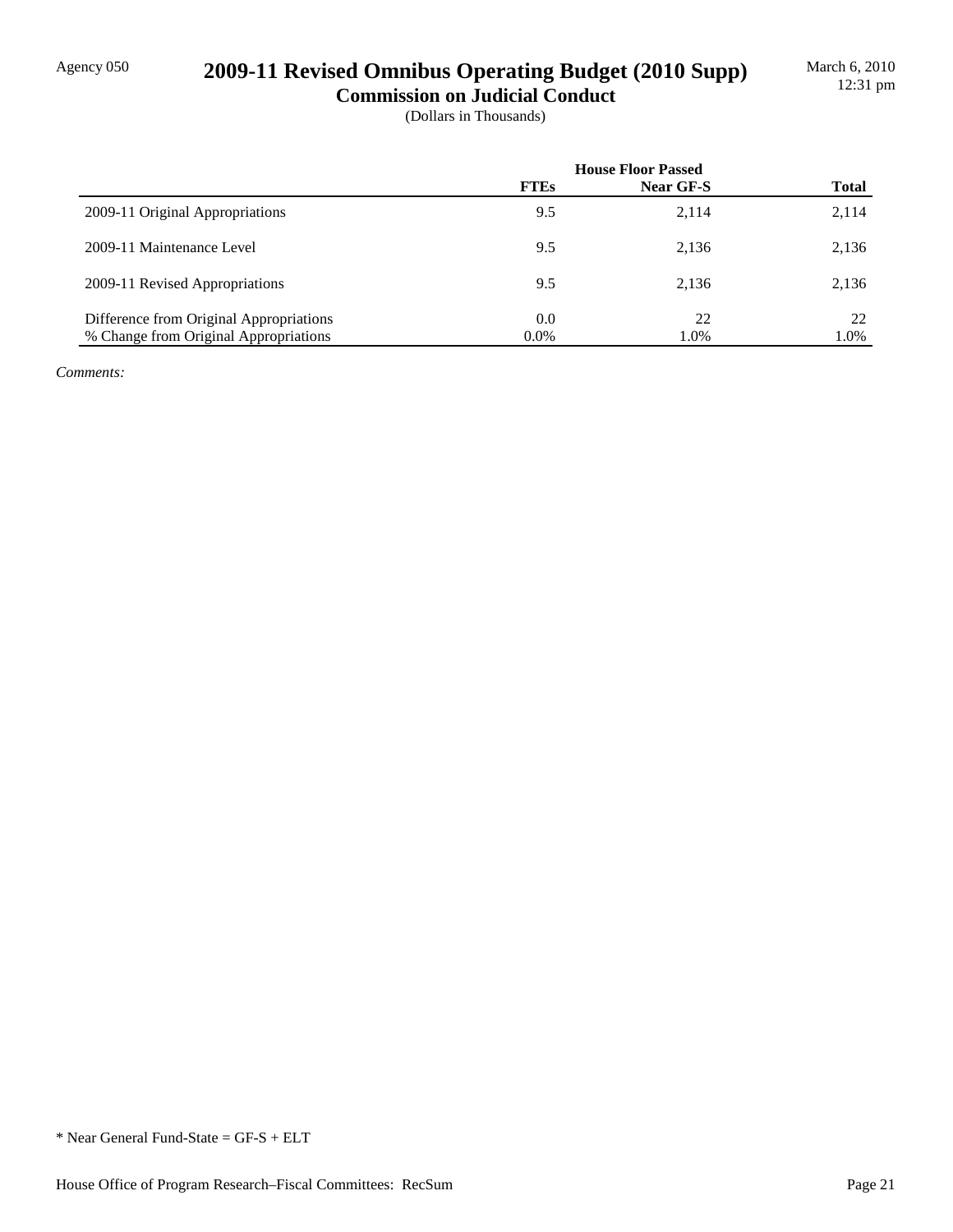### Agency 055 **2009-11 Revised Omnibus Operating Budget (2010 Supp)**

**Administrative Office of the Courts** (Dollars in Thousands)

|                                                   | <b>House Floor Passed</b> |           |                |
|---------------------------------------------------|---------------------------|-----------|----------------|
|                                                   | <b>FTEs</b>               | Near GF-S | <b>Total</b>   |
| 2009-11 Original Appropriations                   | 353.0                     | 105,419   | 141,693        |
| 2009-11 Maintenance Level                         | 353.0                     | 105,607   | 142,862        |
| 2010 Policy Non-Comp Changes:                     |                           |           |                |
| <b>Transfers</b><br>1.                            | 0.0                       | $\theta$  | $\overline{0}$ |
| 2.<br><b>Agency Reduction</b>                     | 0.0                       | $-552$    | $-552$         |
| 3.<br>Guardianship Program                        | 0.0                       | 0         | 44             |
| $\overline{4}$ .<br>Office of Public Guardianship | 0.0                       | 274       | 274            |
| 5.<br>Becca/Truancy Reduction                     | 0.0                       | $-274$    | $-274$         |
| Policy -- Non-Comp Total                          | 0.0                       | $-552$    | $-508$         |
| <b>Total Policy Changes</b>                       | 0.0                       | $-552$    | $-508$         |
| 2009-11 Revised Appropriations                    | 353.0                     | 105,055   | 142,354        |
| Difference from Original Appropriations           | 0.0                       | $-364$    | 661            |
| % Change from Original Appropriations             | $0.0\%$                   | $-0.4%$   | 0.5%           |

*Comments:*

 **1. Transfers -** \$1 million in General Fund-State (GF-S) expenditure authority is transferred from FY 2010 to FY 2011.

 **2. Agency Reduction -** Funding is reduced in recognition of efficiency efforts by judicial branch agencies.

 **3. Guardianship Program -** One-time funding is provided to the Administrative Office of the Courts for computer programming costs associated with implementation of Substitute House Bill 2680 (guardianship program).

 **4. Office of Public Guardianship -** Funding is provided for the Office of Public Guardianship (OPG) to provide guardianship services for low-income incapacitated persons. This funding restores funding reduced in the 09-11 biennial budget and will allow the OPG to serve the additional 50 clients necessary to complete the study being conducted on the effectiveness of the program by the Washington State Institute for Public Policy.

 **5. Becca/Truancy Reduction -** Funding is reduced for the costs of processing truancy, children in need of services, and at-risk youth petitions in juvenile courts.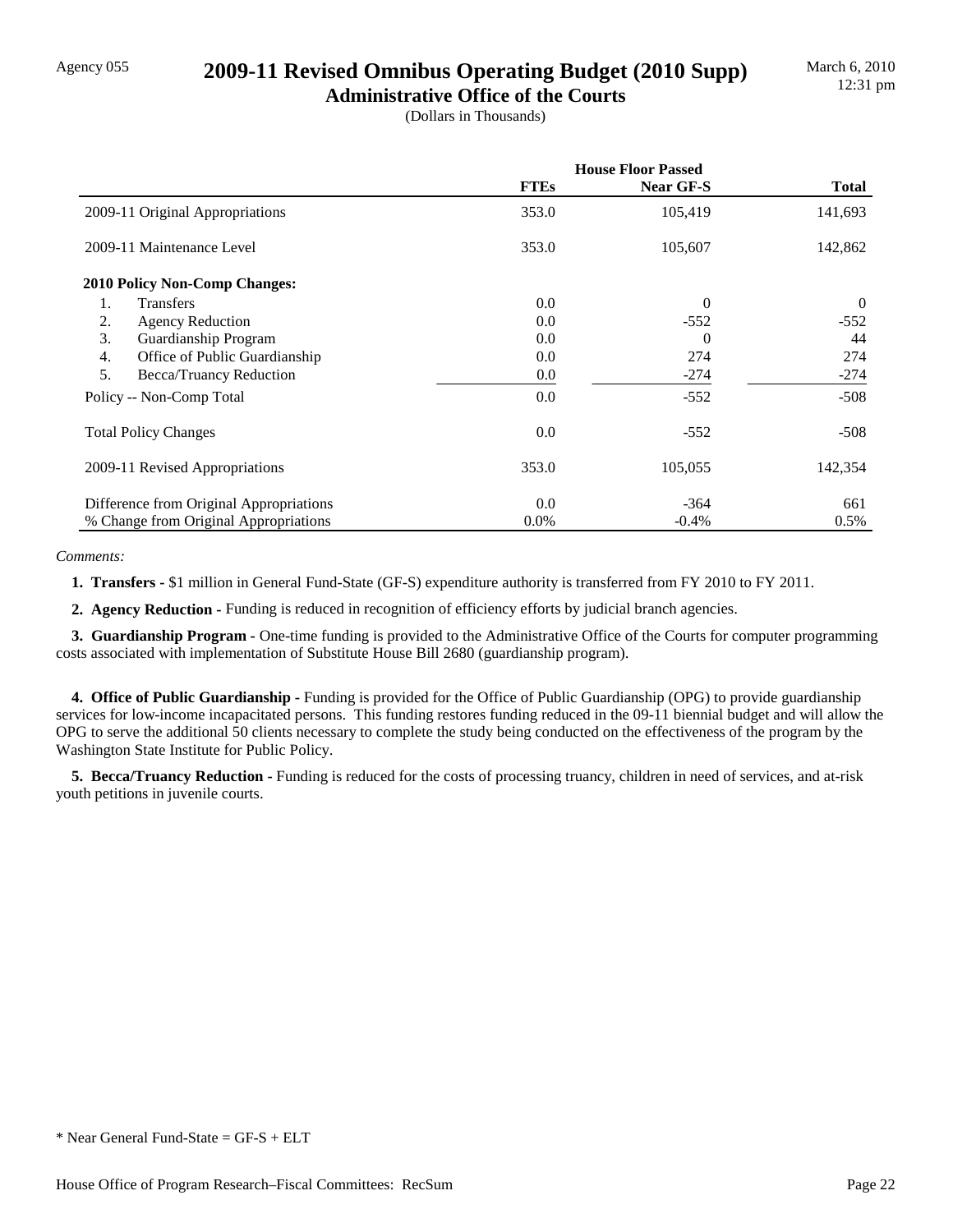## Agency 075 **2009-11 Revised Omnibus Operating Budget (2010 Supp)**

**Office of the Governor** (Dollars in Thousands)

|                                               | <b>House Floor Passed</b> |                  |              |
|-----------------------------------------------|---------------------------|------------------|--------------|
|                                               | <b>FTEs</b>               | <b>Near GF-S</b> | <b>Total</b> |
| 2009-11 Original Appropriations               | 55.6                      | 11,756           | 13,256       |
| 2009-11 Maintenance Level                     | 55.6                      | 11,758           | 13,258       |
| <b>2010 Policy Non-Comp Changes:</b>          |                           |                  |              |
| <b>Office Administrative Reductions</b><br>1. | $-1.1$                    | $-207$           | $-207$       |
| 2.<br><b>Education Ombudsman</b>              | 0.0                       | $-47$            | $-47$        |
| 3.<br>Family & Children's Ombudsman           | $0.0\,$                   | $-75$            | $-75$        |
| Policy -- Non-Comp Total                      | $-1.1$                    | $-329$           | $-329$       |
| <b>Total Policy Changes</b>                   | $-1.1$                    | $-329$           | $-329$       |
| 2009-11 Revised Appropriations                | 54.5                      | 11,429           | 12,929       |
| Difference from Original Appropriations       | $-1.1$                    | $-327$           | $-327$       |
| % Change from Original Appropriations         | $-2.0\%$                  | $-2.8%$          | $-2.5%$      |

#### *Comments:*

 **1. Office Administrative Reductions -** Public liaison and office administrative positions are consolidated and reduced.

 **2. Education Ombudsman -** Reductions are made to the Office of the Education Ombudsman. The Education Ombudsman was created to advocate on behalf of elementary and secondary students and to provide information and investigative services to parents, students, and others regarding their rights and responsibilities in the state's public elementary and secondary education system, and advocating on behalf of elementary and secondary schools.

 **3. Family & Children's Ombudsman -** Reductions are made to the Office of the Family and Children's Ombudsman (OFCO). The Office of the Family and Children's Ombudsman is responsible for investigating complaints against state agencies involving the protection of children from abuse and neglect, and/or the provision of child welfare services. The OFCO researches issues facing the child protection/welfare system and recommends improvements.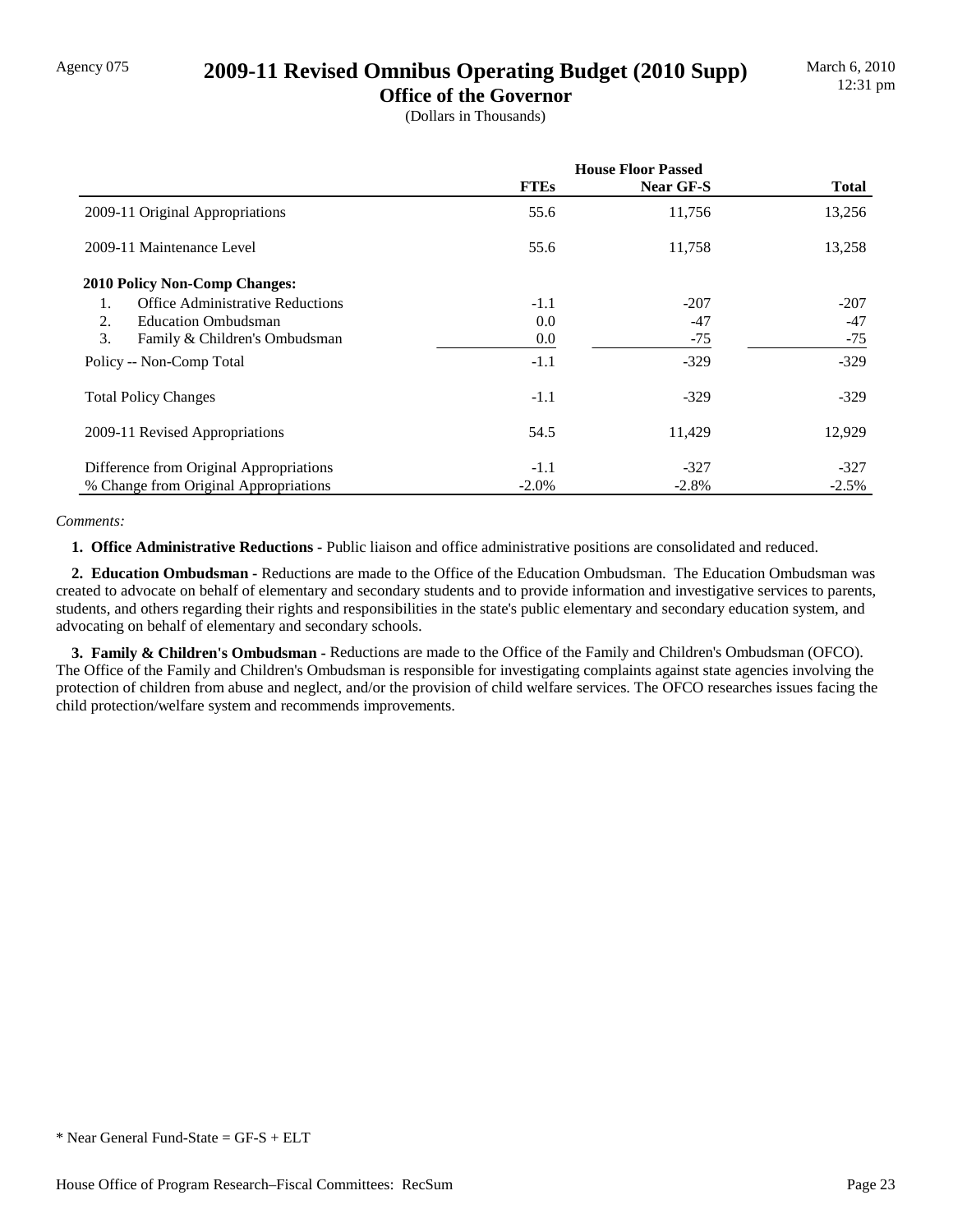## Agency 080 **2009-11 Revised Omnibus Operating Budget (2010 Supp)**

**Office of the Lieutenant Governor** (Dollars in Thousands)

|                                         | <b>House Floor Passed</b> |           |              |
|-----------------------------------------|---------------------------|-----------|--------------|
|                                         | <b>FTEs</b>               | Near GF-S | <b>Total</b> |
| 2009-11 Original Appropriations         | 6.9                       | 1,558     | 1,653        |
| 2009-11 Maintenance Level               | 6.9                       | 1,558     | 1,653        |
| <b>2010 Policy Non-Comp Changes:</b>    |                           |           |              |
| Administrative Efficiencies<br>1.       | $-0.1$                    | $-60$     | -60          |
| Policy -- Non-Comp Total                | $-0.1$                    | $-60$     | -60          |
| <b>Total Policy Changes</b>             | $-0.1$                    | $-60$     | -60          |
| 2009-11 Revised Appropriations          | 6.8                       | 1,498     | 1,593        |
| Difference from Original Appropriations | $-0.1$                    | -60       | -60          |
| % Change from Original Appropriations   | $-1.5\%$                  | $-3.9\%$  | $-3.6\%$     |

#### *Comments:*

 **1. Administrative Efficiencies -** The Lieutenant Governor's Office will reduce spending for printing costs, employee training, travel, and equipment purchases, and by enacting staff furloughs.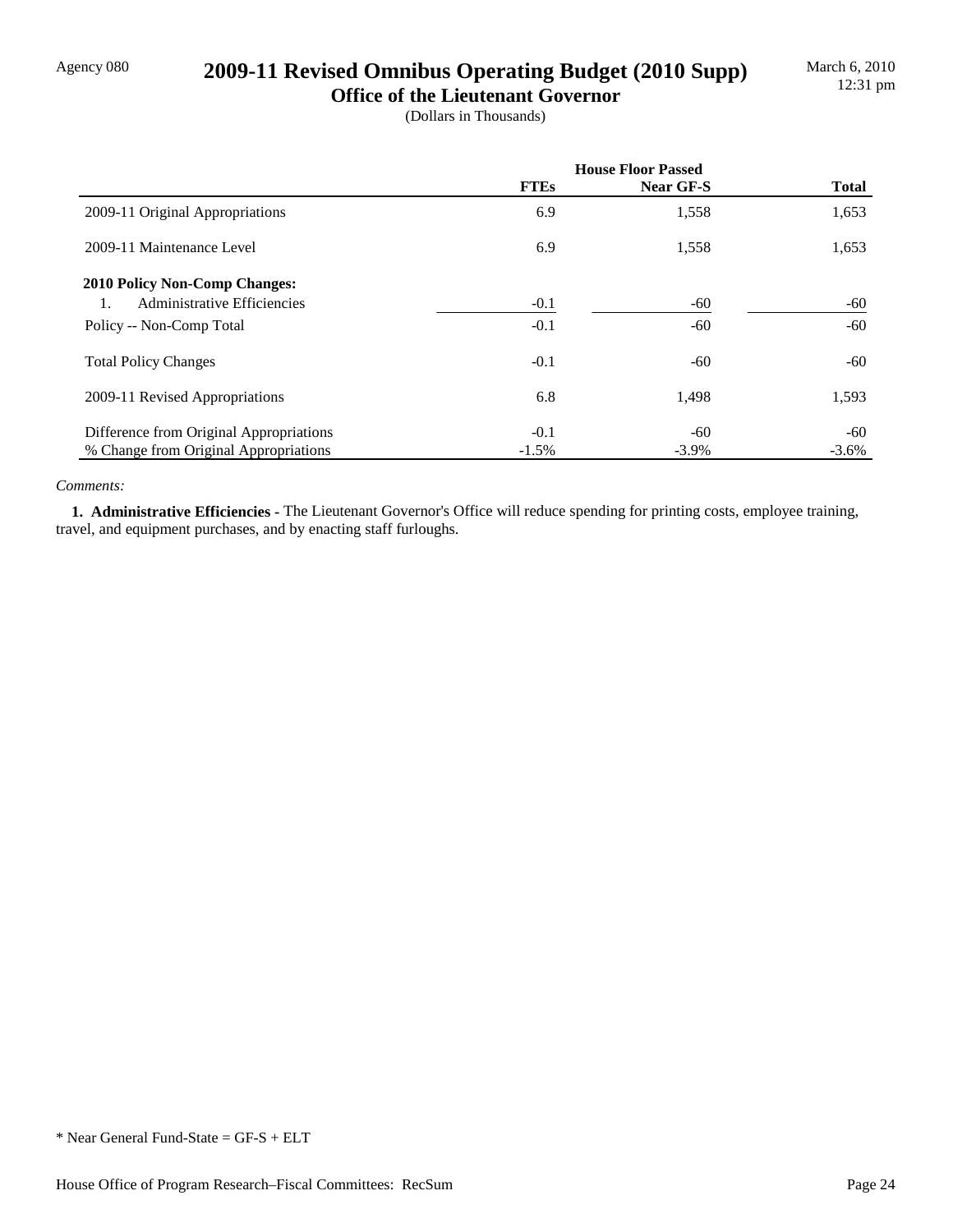## Agency 082 **2009-11 Revised Omnibus Operating Budget (2010 Supp)**

**Public Disclosure Commission** (Dollars in Thousands)

|                                         | <b>House Floor Passed</b> |                |              |  |
|-----------------------------------------|---------------------------|----------------|--------------|--|
|                                         | <b>FTEs</b>               | Near GF-S      | <b>Total</b> |  |
| 2009-11 Original Appropriations         | 23.5                      | 4,531          | 4,531        |  |
| 2009-11 Maintenance Level               | 23.5                      | 4,531          | 4,531        |  |
| <b>2010 Policy Non-Comp Changes:</b>    |                           |                |              |  |
| Lobbying Report Filing #<br>1.          | 1.6                       | $\theta$       | 353          |  |
| Policy -- Non-Comp Total                | 1.6                       | $\overline{0}$ | 353          |  |
| <b>Total Policy Changes</b>             | 1.6                       | $\theta$       | 353          |  |
| 2009-11 Revised Appropriations          | 25.1                      | 4,531          | 4,884        |  |
| Difference from Original Appropriations | 1.6                       | $\theta$       | 353          |  |
| % Change from Original Appropriations   | 6.6%                      | $0.0\%$        | 7.8%         |  |

#### *Comments:*

 **1. Lobbying Report Filing # -** Second Substitute House Bill 1436 (Lobbyist report filing) directs the Public Disclosure Commission to develop and implement an Internet-based system for receiving and making available lobbyist disclosure reports. (Lobbyist Electronic Filing Account-State)

<sup>\*</sup> Near General Fund-State = GF-S + ELT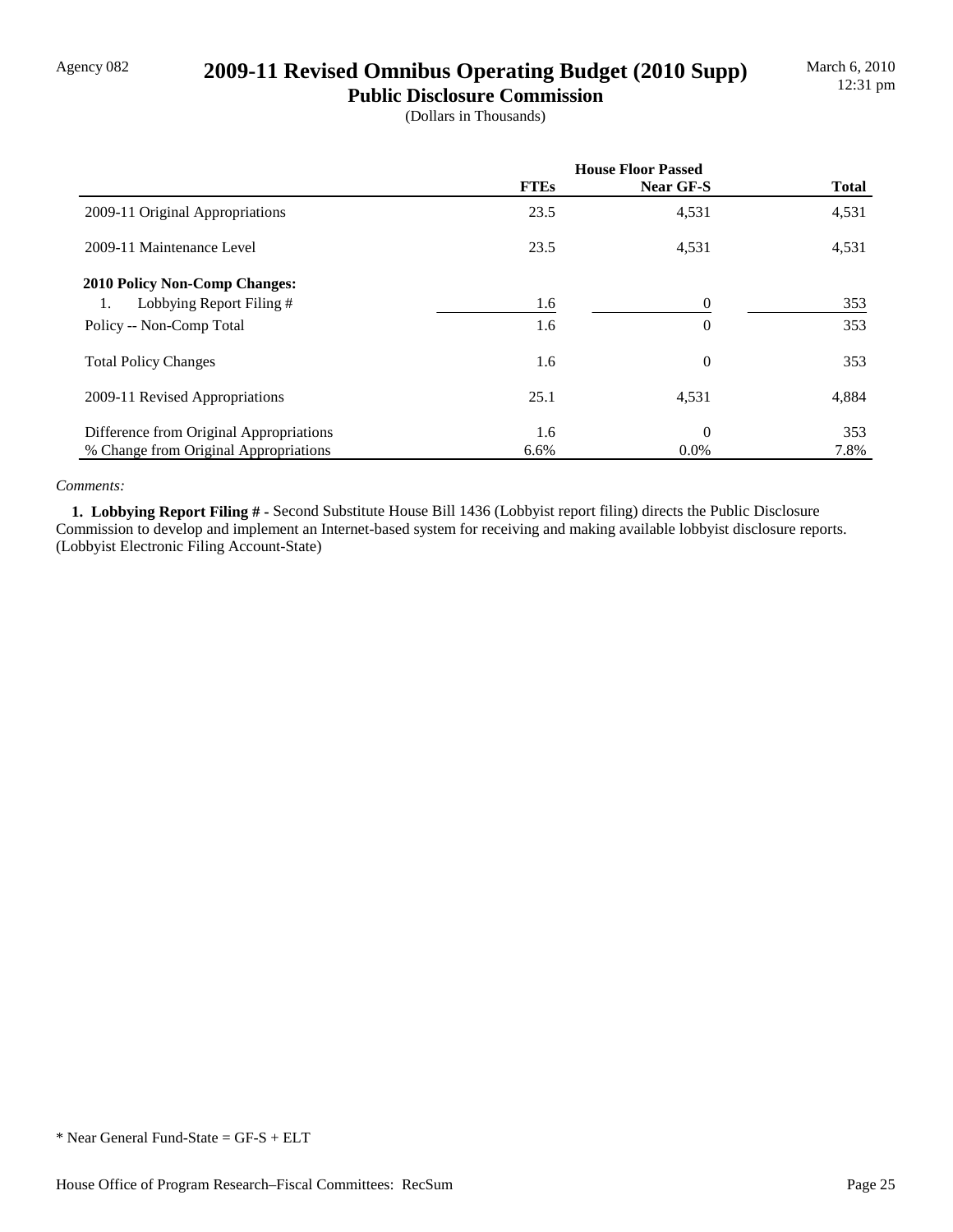### Agency 085 **2009-11 Revised Omnibus Operating Budget (2010 Supp)**

**Office of the Secretary of State** (Dollars in Thousands)

|                                                   | <b>House Floor Passed</b> |           |              |
|---------------------------------------------------|---------------------------|-----------|--------------|
|                                                   | <b>FTEs</b>               | Near GF-S | <b>Total</b> |
| 2009-11 Original Appropriations                   | 336.3                     | 38,382    | 106,011      |
| 2009-11 Maintenance Level                         | 336.3                     | 39,309    | 106,711      |
| <b>2010 Policy Non-Comp Changes:</b>              |                           |           |              |
| 1.<br><b>State Library Services</b>               | $-3.5$                    | $-432$    | -432         |
| 2.<br><b>Additional Records Storage Space</b>     | 0.0                       | $\Omega$  | 156          |
| 3.<br>Elections                                   | $-1.5$                    | $-196$    | -196         |
| $\overline{4}$ .<br>Corporations & Charities Fees | 0.0                       | $-1,888$  | 697          |
| 5.<br>Help America Vote Act                       | 0.0                       | $\Omega$  | 1,541        |
| 6.<br>Administrative/Executive Savings            | $-2.0$                    | $-249$    | -249         |
| Policy -- Non-Comp Total                          | $-7.0$                    | $-2,765$  | 1,517        |
| <b>Total Policy Changes</b>                       | $-7.0$                    | $-2,765$  | 1,517        |
| 2009-11 Revised Appropriations                    | 329.3                     | 36,544    | 108,228      |
| Difference from Original Appropriations           | $-7.0$                    | $-1,838$  | 2,217        |
| % Change from Original Appropriations             | $-2.1%$                   | $-4.8\%$  | 2.1%         |

#### *Comments:*

 **1. State Library Services -** Library services supported with state funding are reduced. Reductions will be made to library services in state institutions, digital and general historical collections, and depository collections.

 **2. Additional Records Storage Space -** A recent agreement to accept 25,000 storage boxes from the Department of Social and Health Services into the State Records Center immediately reduces the space available to within six months of capacity. Additional funding is provided for the State Records Center to obtain additional storage space. (Archives and Records Management Account-State)

 **3. Elections -** Reductions are made to the Elections Division.

 **4. Corporations & Charities Fees -** Fees in the Corporations and Charities division are restructured which allows for a decrease in General Fund-State (GF-S) funding (see Substitute House Bill 2576), while funding from the Secretary of State's Revolving Account (account 407-6) is increased.

 **5. Help America Vote Act -** State funds in the amount of \$77,000 will leverage \$1,464,000 in federal funding for Help America Vote Act (HAVA) programs.

 **6. Administrative/Executive Savings -** Reductions are made to the Offices administrative and executive functions.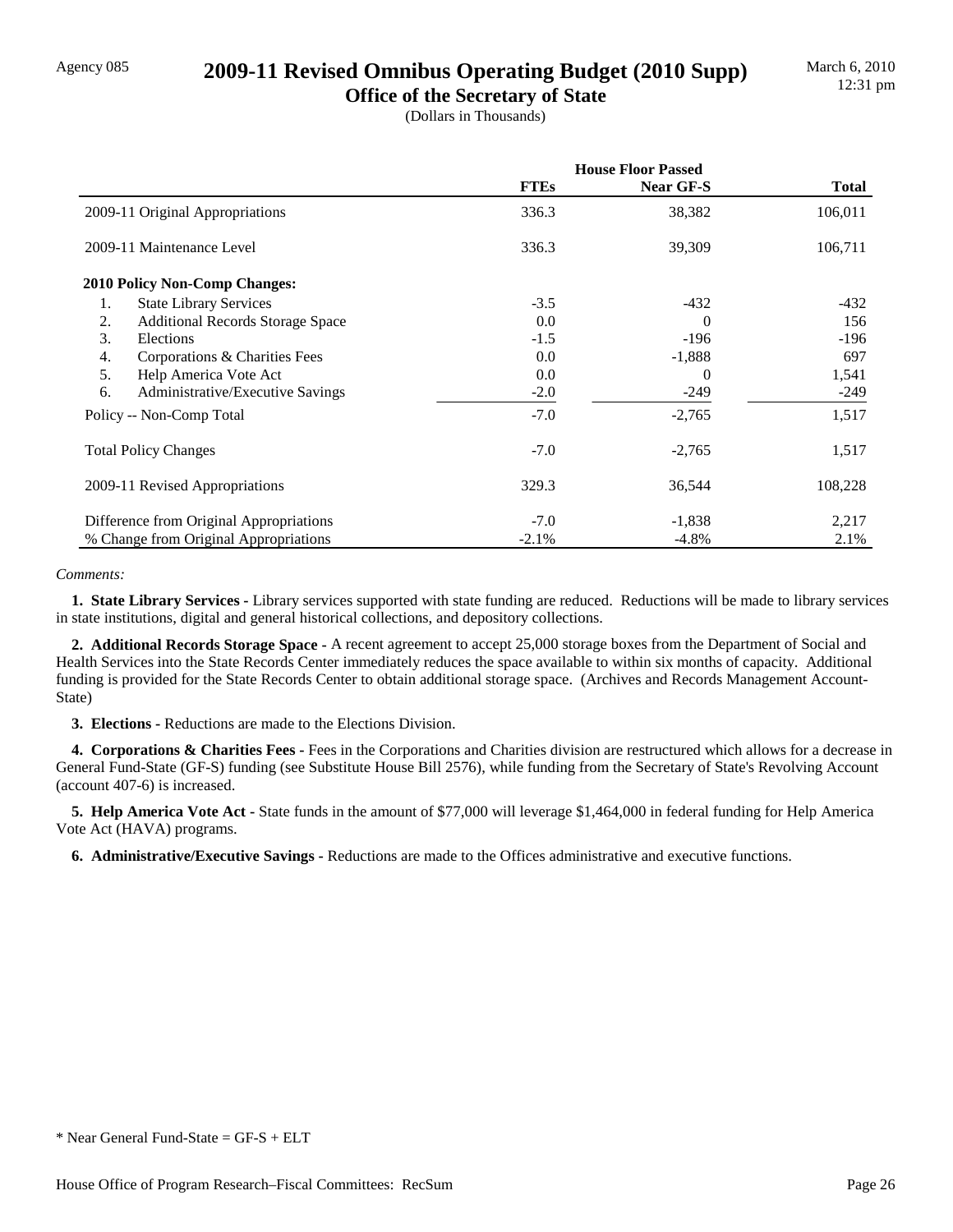## Agency 086 **2009-11 Revised Omnibus Operating Budget (2010 Supp)**

**Governor's Office of Indian Affairs** (Dollars in Thousands)

|                                          | <b>House Floor Passed</b> |           |                |
|------------------------------------------|---------------------------|-----------|----------------|
|                                          | <b>FTEs</b>               | Near GF-S | <b>Total</b>   |
| 2009-11 Original Appropriations          | 2.5                       | 542       | 542            |
| 2009-11 Maintenance Level                | 2.5                       | 542       | 542            |
| <b>2010 Policy Non-Comp Changes:</b>     |                           |           |                |
| Reduce Administrative Expenditures<br>1. | $-0.5$                    | $-10$     | $-10$          |
| 2.<br><b>Fiscal Year Shift</b>           | 0.0                       | $\theta$  | $\overline{0}$ |
| Policy -- Non-Comp Total                 | $-0.5$                    | $-10$     | $-10$          |
| <b>Total Policy Changes</b>              | $-0.5$                    | $-10$     | $-10$          |
| 2009-11 Revised Appropriations           | 2.0                       | 532       | 532            |
| Difference from Original Appropriations  | $-0.5$                    | $-10$     | $-10$          |
| % Change from Original Appropriations    | $-20.0\%$                 | $-1.9\%$  | $-1.9\%$       |

#### *Comments:*

 **1. Reduce Administrative Expenditures -** The Governor's Office of Indian Affairs will reduce staffing levels and expenditures for travel, goods, and services.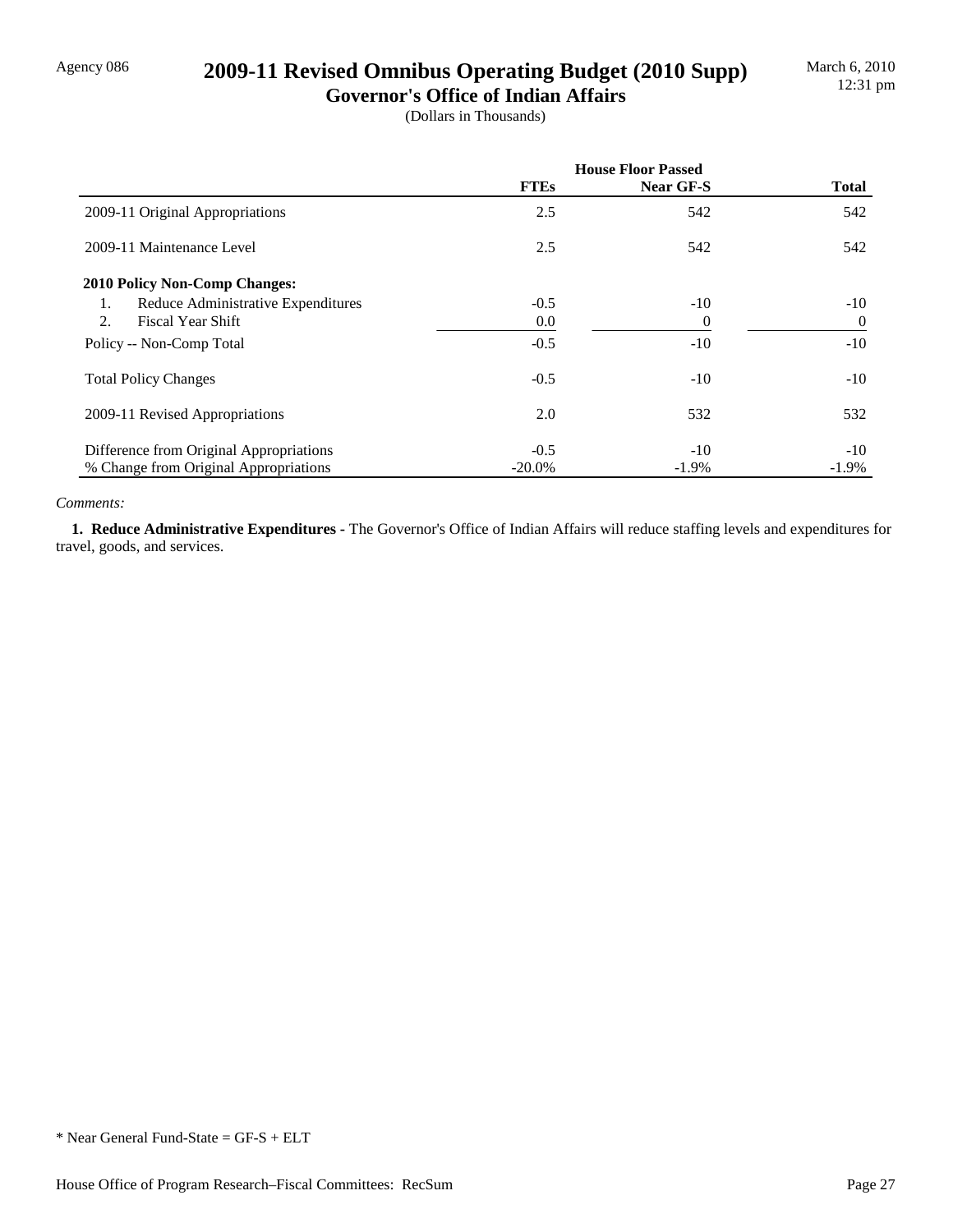## Agency 087 **2009-11 Revised Omnibus Operating Budget (2010 Supp)**

**Asian-Pacific-American Affrs** (Dollars in Thousands)

|                                          | <b>House Floor Passed</b> |           |              |
|------------------------------------------|---------------------------|-----------|--------------|
|                                          | <b>FTEs</b>               | Near GF-S | <b>Total</b> |
| 2009-11 Original Appropriations          | 2.0                       | 460       | 460          |
| 2009-11 Maintenance Level                | 2.0                       | 460       | 460          |
| <b>2010 Policy Non-Comp Changes:</b>     |                           |           |              |
| <b>Adjust Fiscal Year Split</b><br>1.    | 0.0                       | $\theta$  | $\theta$     |
| 2.<br>Reduce Administrative Expenditures | 0.0                       | $-8$      | $-8$         |
| Policy -- Non-Comp Total                 | 0.0                       | $-8$      | $-8$         |
| <b>Total Policy Changes</b>              | 0.0                       | -8        | $-8$         |
| 2009-11 Revised Appropriations           | 2.0                       | 452       | 452          |
| Difference from Original Appropriations  | 0.0                       | $-8$      | $-8$         |
| % Change from Original Appropriations    | $0.0\%$                   | $-1.7\%$  | $-1.7\%$     |

#### *Comments:*

 **1. Adjust Fiscal Year Split -** Funds are transferred from FY 2010 to FY 2011 to address the timing of specific expenditures. This is a one-time transfer of funds.

 **2. Reduce Administrative Expenditures -** The Commission will reduce expenditures for travel, goods, and services. It also achieved savings by delaying the hire of its executive director.

<sup>\*</sup> Near General Fund-State = GF-S + ELT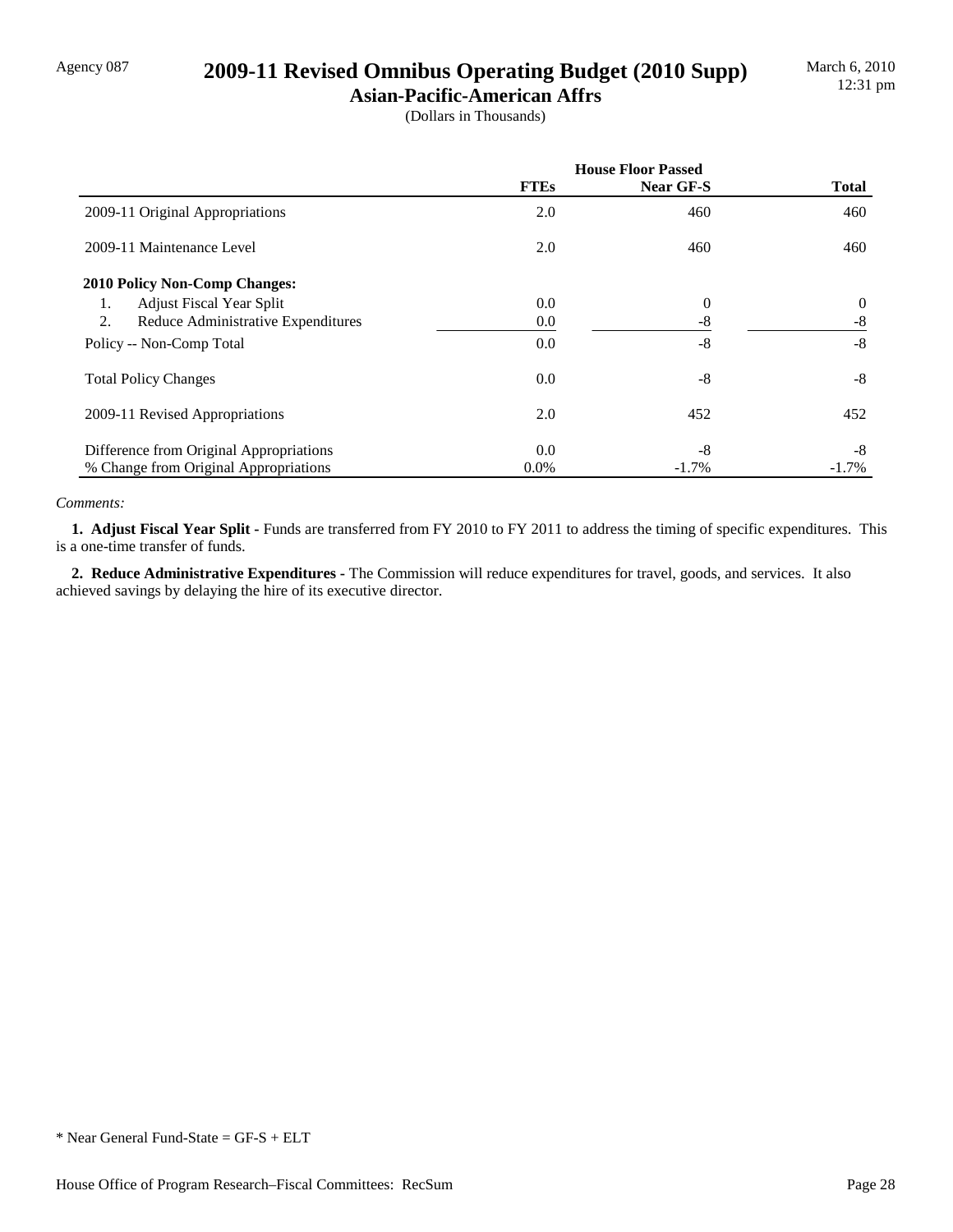# Agency 090 **2009-11 Revised Omnibus Operating Budget (2010 Supp)**

**Office of the State Treasurer** (Dollars in Thousands)

|                                         | <b>House Floor Passed</b> |                  |              |
|-----------------------------------------|---------------------------|------------------|--------------|
|                                         | <b>FTEs</b>               | <b>Near GF-S</b> | <b>Total</b> |
| 2009-11 Original Appropriations         | 71.3                      | $\Omega$         | 14,802       |
| 2009-11 Maintenance Level               | 71.3                      | $\theta$         | 14,804       |
| 2009-11 Revised Appropriations          | 71.3                      | $\theta$         | 14,804       |
| Difference from Original Appropriations | 0.0                       | $\Omega$         | 2            |
| % Change from Original Appropriations   | 0.0%                      | 0.0%             | $0.0\%$      |

*Comments:*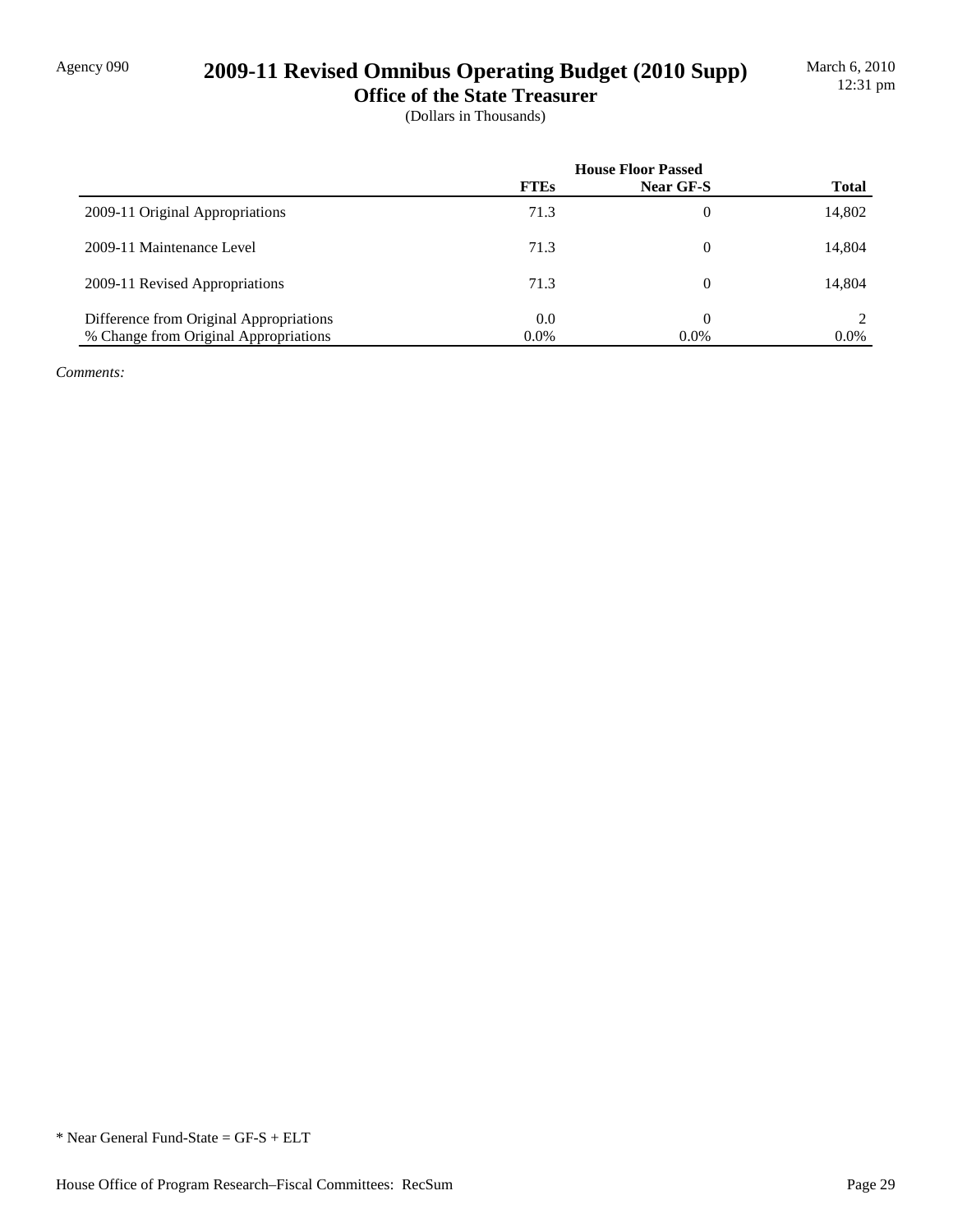## Agency 095 **2009-11 Revised Omnibus Operating Budget (2010 Supp)**

**Office of the State Auditor** (Dollars in Thousands)

|                                         | <b>House Floor Passed</b> |                  |              |
|-----------------------------------------|---------------------------|------------------|--------------|
|                                         | <b>FTEs</b>               | <b>Near GF-S</b> | <b>Total</b> |
| 2009-11 Original Appropriations         | 343.0                     | 1,451            | 78,335       |
| 2009-11 Maintenance Level               | 343.0                     | 1,451            | 78,347       |
| 2010 Policy Non-Comp Changes:           |                           |                  |              |
| Reduce Review of School District        | $-1.9$                    | $-363$           | $-363$       |
| 2.<br><b>State Audit Reduction</b>      | $-3.4$                    | 0                | $-1,206$     |
| 3.<br>Reduce Performance Audit Activity | $-2.2$                    | 0                | $-3,292$     |
| Policy -- Non-Comp Total                | $-7.5$                    | $-363$           | $-4,861$     |
| <b>Total Policy Changes</b>             | $-7.5$                    | $-363$           | $-4,861$     |
| 2009-11 Revised Appropriations          | 335.6                     | 1,088            | 73,486       |
| Difference from Original Appropriations | $-7.5$                    | $-363$           | $-4,849$     |
| % Change from Original Appropriations   | $-2.2%$                   | $-25.0\%$        | $-6.2%$      |

#### *Comments:*

 **1. Reduce Review of School District -** Funding is reduced by 25 percent for the audits of school district data that is submitted for state funding purposes. The State Auditor conducts audits of the school districts to verify the accuracy of the information submitted.

 **2. State Audit Reduction -** Funding for state agency audit activities and associated administrative costs are reduced. The audit of state government activities consists of periodic compliance audits of state government spending, investigation of improper government actions (whistleblower cases), and audits of Washington State's Comprehensive Annual Financial Report (CAFR) and the Single State Federal audits. The Office of the State Auditor must continue to complete the CAFR and the Single State Federal audits. (Auditing Services Revolving Account-State)

 **3. Reduce Performance Audit Activity -** Expenditure authority for the Performance Audits of Government Account is reduced to match the current spending plan submitted by the agency. Excess funds are transferred to the state general fund. (Performance Audits of Government Account-Nonappropriated)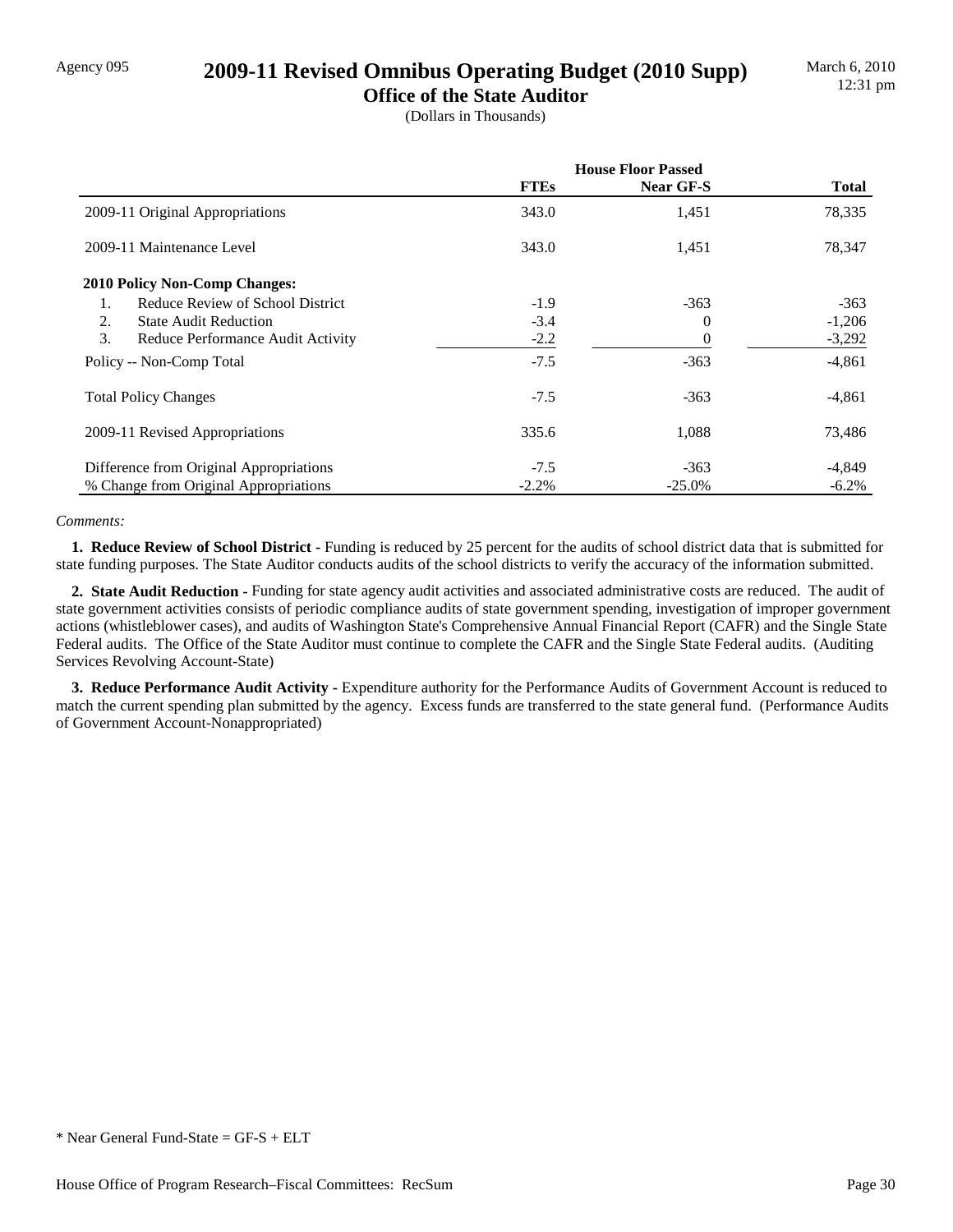## Agency 099 **2009-11 Revised Omnibus Operating Budget (2010 Supp)**

**Comm Salaries for Elected Officials** (Dollars in Thousands)

|                                         | <b>House Floor Passed</b> |           |              |
|-----------------------------------------|---------------------------|-----------|--------------|
|                                         | <b>FTEs</b>               | Near GF-S | <b>Total</b> |
| 2009-11 Original Appropriations         | 1.4                       | 377       | 377          |
| 2009-11 Maintenance Level               | 1.4                       | 377       | 377          |
| <b>2010 Policy Non-Comp Changes:</b>    |                           |           |              |
| Reduce Administrative Expenditures      | 0.0                       | -6        | -6           |
| Policy -- Non-Comp Total                | 0.0                       | -6        | $-6$         |
| <b>Total Policy Changes</b>             | 0.0                       | -6        | -6           |
| 2009-11 Revised Appropriations          | 1.4                       | 371       | 371          |
| Difference from Original Appropriations | 0.0                       | -6        | -6           |
| % Change from Original Appropriations   | $0.0\%$                   | $-1.6%$   | $-1.6%$      |

#### *Comments:*

 **1. Reduce Administrative Expenditures -** The Commission will reduce expenditures for travel, goods and services, and equipment.

<sup>\*</sup> Near General Fund-State = GF-S + ELT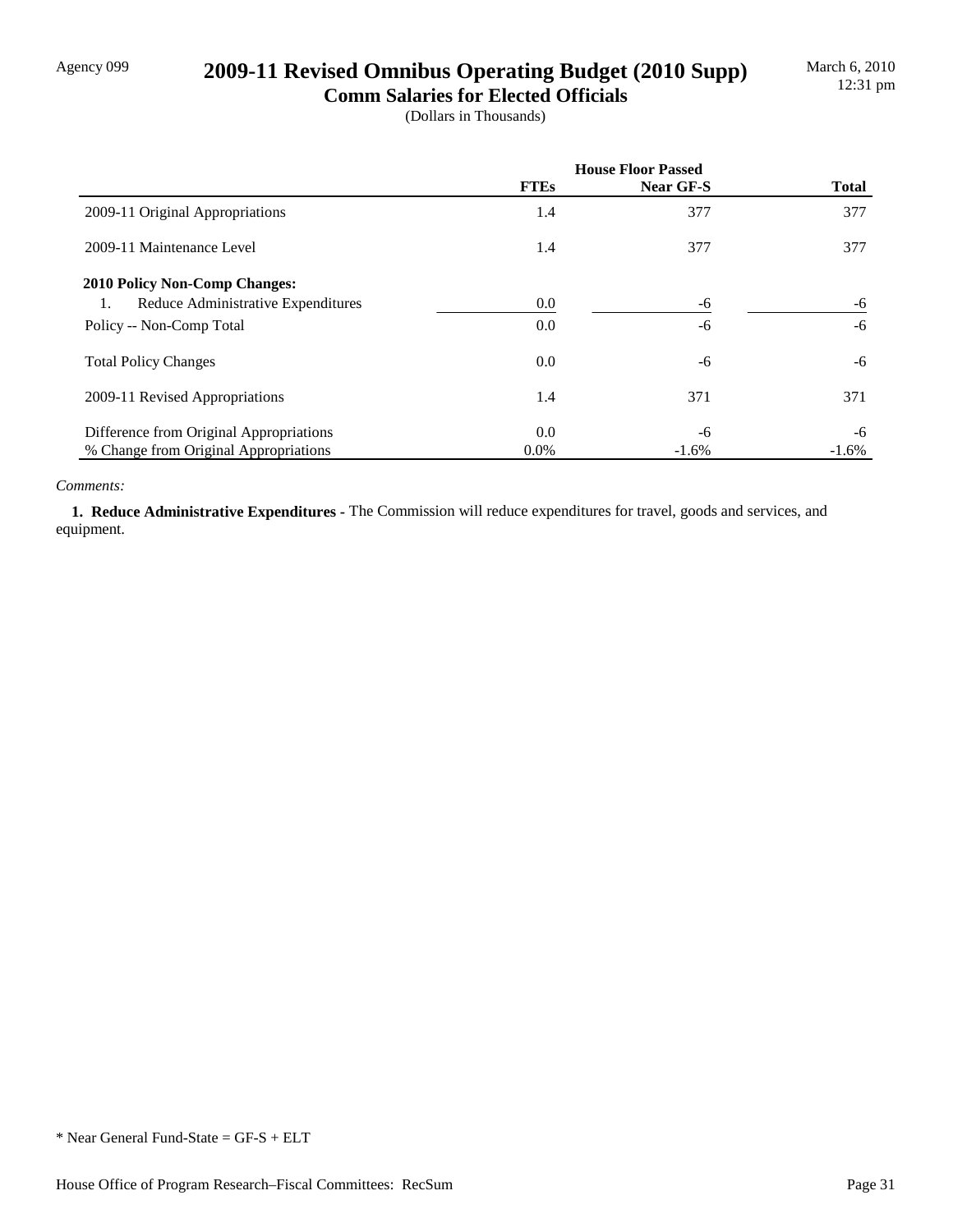### Agency 100 **2009-11 Revised Omnibus Operating Budget (2010 Supp)**

**Office of the Attorney General** (Dollars in Thousands)

|                                         | <b>House Floor Passed</b> |           |              |
|-----------------------------------------|---------------------------|-----------|--------------|
|                                         | <b>FTEs</b>               | Near GF-S | <b>Total</b> |
| 2009-11 Original Appropriations         | 1,138.9                   | 10,899    | 241,878      |
| 2009-11 Maintenance Level               | 1,148.7                   | 11,693    | 246,113      |
| 2010 Policy Non-Comp Changes:           |                           |           |              |
| Legal Services to State Agencies<br>1.  | $-8.5$                    | 0         | $-5,583$     |
| Sunshine Committee - Eliminate<br>2.    | 0.0                       | $-24$     | $-24$        |
| 3.<br>Admin. Legal Services Reductions  | $-1.7$                    | $-174$    | $-174$       |
| 4.<br><b>Water Right Permits</b>        | 2.8                       | 0         | 382          |
| Policy -- Non-Comp Total                | $-7.4$                    | $-198$    | $-5,399$     |
| <b>Total Policy Changes</b>             | $-7.4$                    | -198      | $-5,399$     |
| 2009-11 Revised Appropriations          | 1,141.3                   | 11,495    | 240,714      |
| Difference from Original Appropriations | 2.5                       | 596       | $-1,164$     |
| % Change from Original Appropriations   | 0.2%                      | 5.5%      | $-0.5\%$     |

#### *Comments:*

 **1. Legal Services to State Agencies -** The Legal Services Revolving Appropriation is reduced by 5 percent. For the remainder of the 2009-11 biennium, the Attorney General's Office will work with client agencies to reduce the overall cost and usage of legal services. (Legal Services Revolving Account-State)

 **2. Sunshine Committee - Eliminate -** The Public Records Exemptions Accountability Committee (Sunshine Committee) is eliminated. The Committee reviews all exemptions to the Public Disclosure Act on an annual basis and makes recommendations to repeal or amend exemptions to the Public Records Act.

 **3. Admin. Legal Services Reductions -** Administrative costs are reduced for Criminal Division litigation functions, Consumer Protection Division functions, and Homicide Investigation Tracking Unit functions.

 **4. Water Right Permits -** Funding is provided for Second Substitute House Bill 2591 (Water rights permits). The bill adjusts fees relating to the processing of water right applications and change applications. The Office of the Attorney General will provide additional legal advice and support related to the appeal of water right applications to the Department of Ecology. (Legal Services Revolving Fund-State)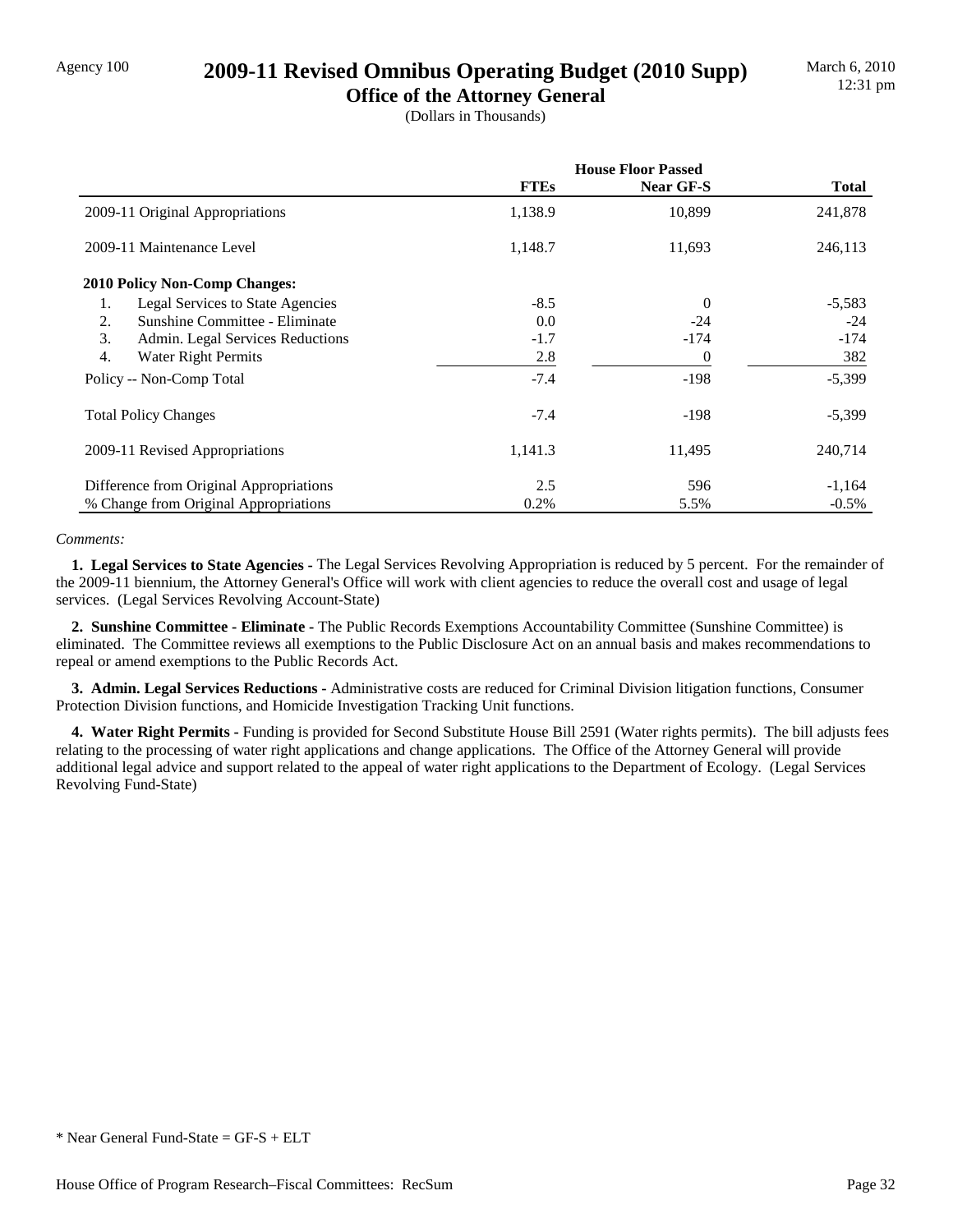## Agency 102 **2009-11 Revised Omnibus Operating Budget (2010 Supp)**

**Dept of Financial Institutions** (Dollars in Thousands)

|                                             | <b>House Floor Passed</b> |                |                |
|---------------------------------------------|---------------------------|----------------|----------------|
|                                             | <b>FTEs</b>               | Near GF-S      | <b>Total</b>   |
| 2009-11 Original Appropriations             | 186.2                     | $\theta$       | 44,197         |
| 2009-11 Maintenance Level                   | 186.2                     | $\theta$       | 44,453         |
| 2010 Policy Non-Comp Changes:               |                           |                |                |
| Elimination of Mortgage Brks Comm #<br>1.   | $-0.1$                    | $\overline{0}$ | $-13$          |
| Licensing for Loan Modifiers#<br>2.         | 0.5                       |                | 73             |
| 3.<br>Money Transmitters#                   | 0.1                       | 0              | 10             |
| $\overline{4}$ .<br>Escrow Agent Licensing# | $0.0\,$                   |                | $\overline{4}$ |
| Policy -- Non-Comp Total                    | 0.5                       | $\theta$       | 74             |
| <b>Total Policy Changes</b>                 | 0.5                       | $\theta$       | 74             |
| 2009-11 Revised Appropriations              | 186.7                     | $\theta$       | 44,527         |
| Difference from Original Appropriations     | 0.5                       | $\Omega$       | 330            |
| % Change from Original Appropriations       | 0.3%                      | $0.0\%$        | 0.8%           |

#### *Comments:*

 **1. Elimination of Mortgage Brks Comm # -** House Bill 2608 (residential mortgage loans) directs the Department of Financial Institutions to establish a licensing requirement for persons performing residential loan modifications. Indeterminate receipts are expected from license fees. (Financial Services Regulation Account-Nonappropriated)

 **2. Licensing for Loan Modifiers# -** The Department of Financial Institutions will establish a licensing requirement for persons performing residential loan modifications. Indeterminate receipts are expected from license fees. (Financial Services Regulation Account-Nonappropriated)

 **3. Money Transmitters# -** Substitute House Bill 2636 (money transmitters) directs the Department of Financial Institutions to establish licensing requirements for money transmitters. (Financial Services Regulation Account-Nonappropriated)

 **4. Escrow Agent Licensing# -** Engrossed Substitute House Bill 2564 (escrow agent licensing) increases expenditure authority to account for fees paid by additional escrow agent license applicants. These fees will be paid to the Washington State Patrol for fingerprint background checks. (Financial Services Regulatory Account-Non-appropriated)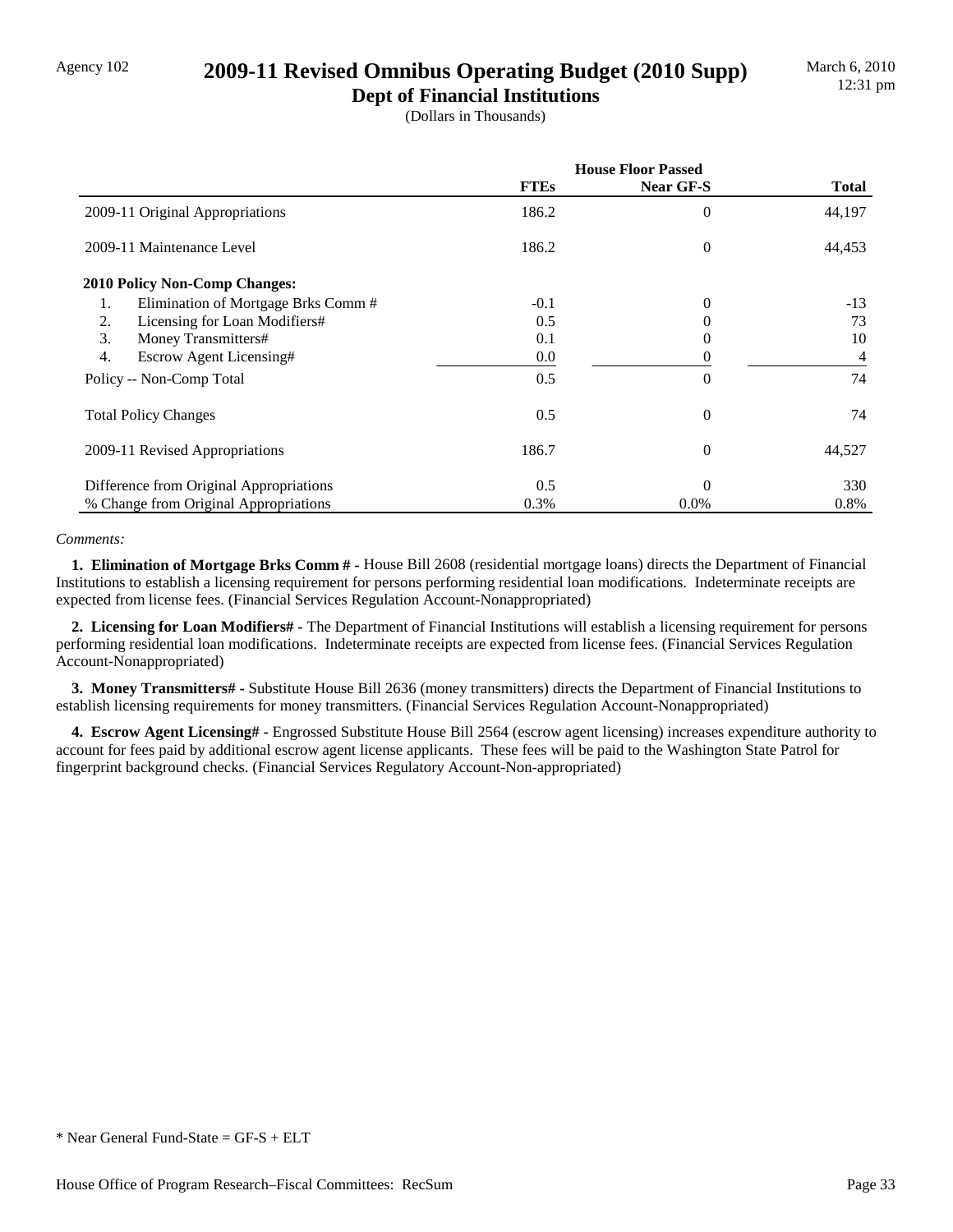## Agency 103 **2009-11 Revised Omnibus Operating Budget (2010 Supp)**

**Department of Commerce**

|     |                                          | <b>House Floor Passed</b> |                  |              |
|-----|------------------------------------------|---------------------------|------------------|--------------|
|     |                                          | <b>FTEs</b>               | Near GF-S        | <b>Total</b> |
|     | 2009-11 Original Appropriations          | 294.0                     | 102,828          | 591,822      |
|     | 2009-11 Maintenance Level                | 294.0                     | 102,832          | 590,009      |
|     | 2010 Policy Non-Comp Changes:            |                           |                  |              |
| 1.  | <b>Community Services Reduction</b>      | $-0.7$                    | $-382$           | $-382$       |
| 2.  | New Americans                            | 0.0                       | 40               | 40           |
| 3.  | <b>Asset Building Coalitions</b>         | 0.0                       | 69               | 69           |
| 4.  | <b>Growth Management Reduction</b>       | $-0.2$                    | $-115$           | $-115$       |
| 5.  | <b>Rural Narcotics Enforcement</b>       | 0.0                       | $\boldsymbol{0}$ | $\theta$     |
| 6.  | Rural Narcotics Enforcement FY11         | 0.0                       | 1,500            | 1,500        |
| 7.  | Transfer Residential Substance Abu#      | 0.0                       | $\boldsymbol{0}$ | $-133$       |
| 8.  | Transfer Emergency Food Program #        | $-1.2$                    | $-5,030$         | $-5,030$     |
| 9.  | Transfer Juvenile Drug Courts #          | 0.0                       | $-566$           | $-566$       |
| 10. | <b>Transfer Forensic Sciences #</b>      | 0.0                       | $\boldsymbol{0}$ | $-288$       |
| 11. | Transfer DNA Analysis #                  | 0.0                       | $\boldsymbol{0}$ | $-313$       |
| 12. | Transfer Drug Prosecution Assist #       | 0.0                       | $-212$           | $-212$       |
| 13. | Transfer Project Safe Neighborhd #       | 0.0                       | $\boldsymbol{0}$ | $-228$       |
| 14. | <b>Economic Development Commission</b>   | $-0.2$                    | $-50$            | $-50$        |
| 15. | <b>Washington Technology Center</b>      | 0.0                       | 34               | 34           |
| 16. | <b>Regional Services</b>                 | $-3.5$                    | $-356$           | $-356$       |
| 17. | <b>Community Mobilization</b>            | $-1.3$                    | $-629$           | $-629$       |
| 18. | <b>Community Services Administration</b> | $-0.1$                    | $-35$            | $-35$        |
| 19. | Retired Senior Volunteer Program         | $-0.1$                    | $-31$            | $-31$        |
| 20. | Crime Victims Advocacy                   | $-1.5$                    | $\boldsymbol{0}$ | $\mathbf{0}$ |
| 21. | Developmental Disabilities Council       | $0.0\,$                   | $-87$            | $-87$        |
| 22. | Local Government Administration          | $0.0\,$                   | $-26$            | $-26$        |
| 23. | <b>Growth Management Grants</b>          | $0.0\,$                   | $-3,762$         | $-3,762$     |
| 24. | Transfer Municipal Research Servic#      | 0.0                       | $\boldsymbol{0}$ | 2,726        |
| 25. | Transfer DD Council #                    | $-4.5$                    | $-57$            | $-2,149$     |
| 26. | State Energy Strategy #                  | 1.2                       | 858              | 858          |
| 27. | Merge OMWBE to Dept. of Commerce #       | 8.0                       | $\boldsymbol{0}$ | 1,804        |
| 28. | Community & Surplus Schools              | 1.3                       | $\boldsymbol{0}$ | 295          |
| 29. | Reduce Drug Prosecution Assistance       | 0.0                       | $-24$            | $-24$        |
| 30. | Federal Way Incubator - Elim.            | 0.0                       | $-125$           | $-125$       |
| 31. | Reduce ITED Division by 20%              | $-5.9$                    | $-3,182$         | $-3,182$     |
| 32. | Main Street Transfer #                   | $-0.5$                    | $-121$           | $-121$       |
| 33. | <b>State Drug Task Force</b>             | 0.0                       | $-226$           | $-226$       |
| 34. | Administrative FTE Adjustment            | 0.1                       | $\boldsymbol{0}$ | $\theta$     |
| 35. | Refocusing Department of Commerce        | $0.0\,$                   | $-11$            | $-11$        |
| 36. | Comm. and Econ. Hsng. Spend. Auth.       | 0.0                       | 0                | 5,400        |
| 37. | Home Security Spending Authority         | 0.0                       | 0                | 3,800        |
| 38. | Prostitution Prevention Authority        | 0.0                       | 0                | 125          |
| 39. | EPA Renovation Rule <sup>*</sup>         | 0.7                       | $\overline{0}$   | 139          |
|     | Policy -- Non-Comp Total                 | $-8.2$                    | $-12,526$        | $-1,291$     |
|     | <b>Total Policy Changes</b>              | $-8.2$                    | $-12,526$        | $-1,291$     |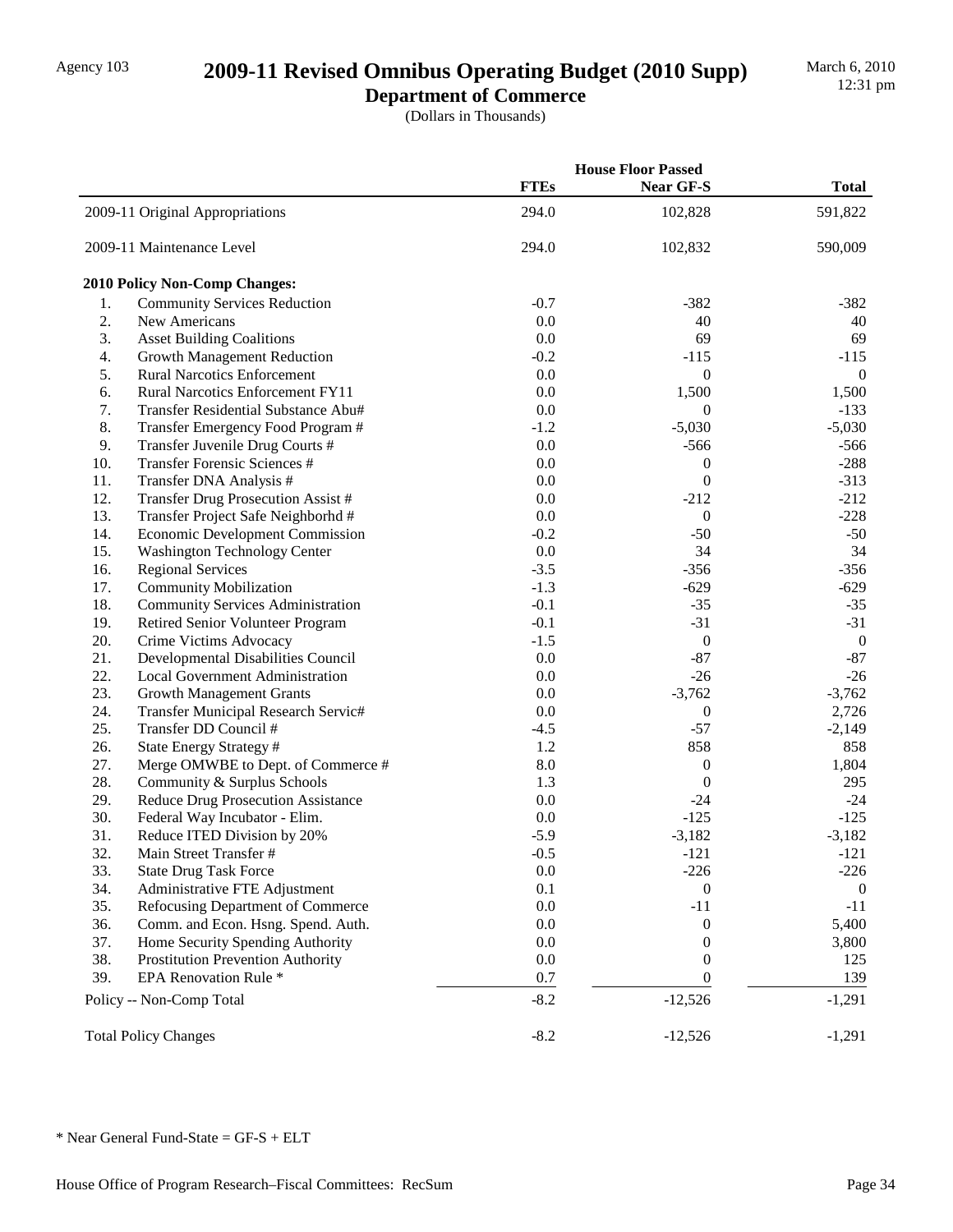## Agency 103 **2009-11 Revised Omnibus Operating Budget (2010 Supp)**

**Department of Commerce** (Dollars in Thousands)

|                                         | <b>House Floor Passed</b> |           |              |
|-----------------------------------------|---------------------------|-----------|--------------|
|                                         | <b>FTEs</b>               | Near GF-S | <b>Total</b> |
| 2009-11 Revised Appropriations          | 285.8                     | 90.306    | 588,718      |
| Difference from Original Appropriations | $-8.2$                    | $-12,522$ | $-3,104$     |
| % Change from Original Appropriations   | $-2.8%$                   | $-12.2%$  | $-0.5\%$     |

#### *Comments:*

 **1. Community Services Reduction -** Reductions are made to numerous Community Services Division activities including: Long Term Care Ombudsman, Domestic Violence Legal Advocacy, Sexual Assault Services, Community Sexual Assault Programs, Crime Victims Service Centers, Victim Witness Program, Community Mobilization, State Drug Prosecution Assistance, Multijurisdictional State Drug Task Forces, and Juvenile Drug Courts. Reductions are not made to the Washington New Americans Program or to Washington Asset Building Coalitions.

 **2. New Americans -** Funding reduced in the biennial budget for the Washington New Americans program is restored.

 **3. Asset Building Coalitions -** Funding reduced in the biennial budget for Asset Building Coalitions is restored.

**4. Growth Management Reduction - Funding for local growth management grants is eliminated for FY 2011.** 

 **5. Rural Narcotics Enforcement -** Funds for the Rural Narcotics Enforcement Program are transferred from 2011 to 2010 to meet program objectives.

 **6. Rural Narcotics Enforcement FY11 -** Funding is provided for the Rural Narcotics Task Force for FY 2011.

 **7. Transfer Residential Substance Abu# -** Funding for the Residential Substance Abuse Treatment Program is transferred from the Department of Commerce to the Department of Social and Health Services. The program helps state and local correctional facilities implement substance abuse programs for prisoners that are incarcerated for long periods. (General Fund-Federal)

 **8. Transfer Emergency Food Program # -** Pursuant to Substitute House Bill 2863 (Food assistance), the Department of Commerce's Emergency Food Assistance Program is transferred to the Department of Agriculture, effective July 1, 2010.

 **9. Transfer Juvenile Drug Courts # -** Funding for the Juvenile Drug Courts are transferred from the Department of Commerce to the Department of Social and Health Services. The Juvenile Drug Court Program improves the capacity of juvenile drug courts statewide.

 **10. Transfer Forensic Sciences # -** The Forensic Sciences Improvement Program is transferred from the Department of Commerce to the Washington State Patrol. The program supports forensic science services and medical examiner services provided by state and local governments. (General Fund-Federal)

 **11. Transfer DNA Analysis # -** Funding for the Post-Conviction DNA Analysis Program is transferred from Department of Commerce to the Washington State Patrol. The program provides testing of old evidence to determine if the DNA analysis substantiates prior convictions. (General Fund-Federal)

 **12. Transfer Drug Prosecution Assist # -** Funding for the Drug Prosecution Assistance activity is transferred from the Department of Commerce to the Washington Criminal Justice Training Commission effective July 1, 2010. Drug Prosecution Assistance funds are used to handle the increased caseloads due to drug interdiction programs.

 **13. Transfer Project Safe Neighborhd # -** Funding for the Project Safe Neighborhoods program is transferred from the Department of Commerce to the Criminal Justice Training Commission effective July 1, 2010. The Project Safe Neighborhood program aims to reduce the incidence of gun crime and gang violence in communities. (General Fund-Federal)

 **14. Economic Development Commission -** Funding is reduced for the Economic Development Commission's administrative costs.

 **15. Washington Technology Center -** Funding for the Washington Technology Center is increased. The Center, headquartered at the University of Washington, was created to be a collaborative effort between the state's universities, private industry, and government.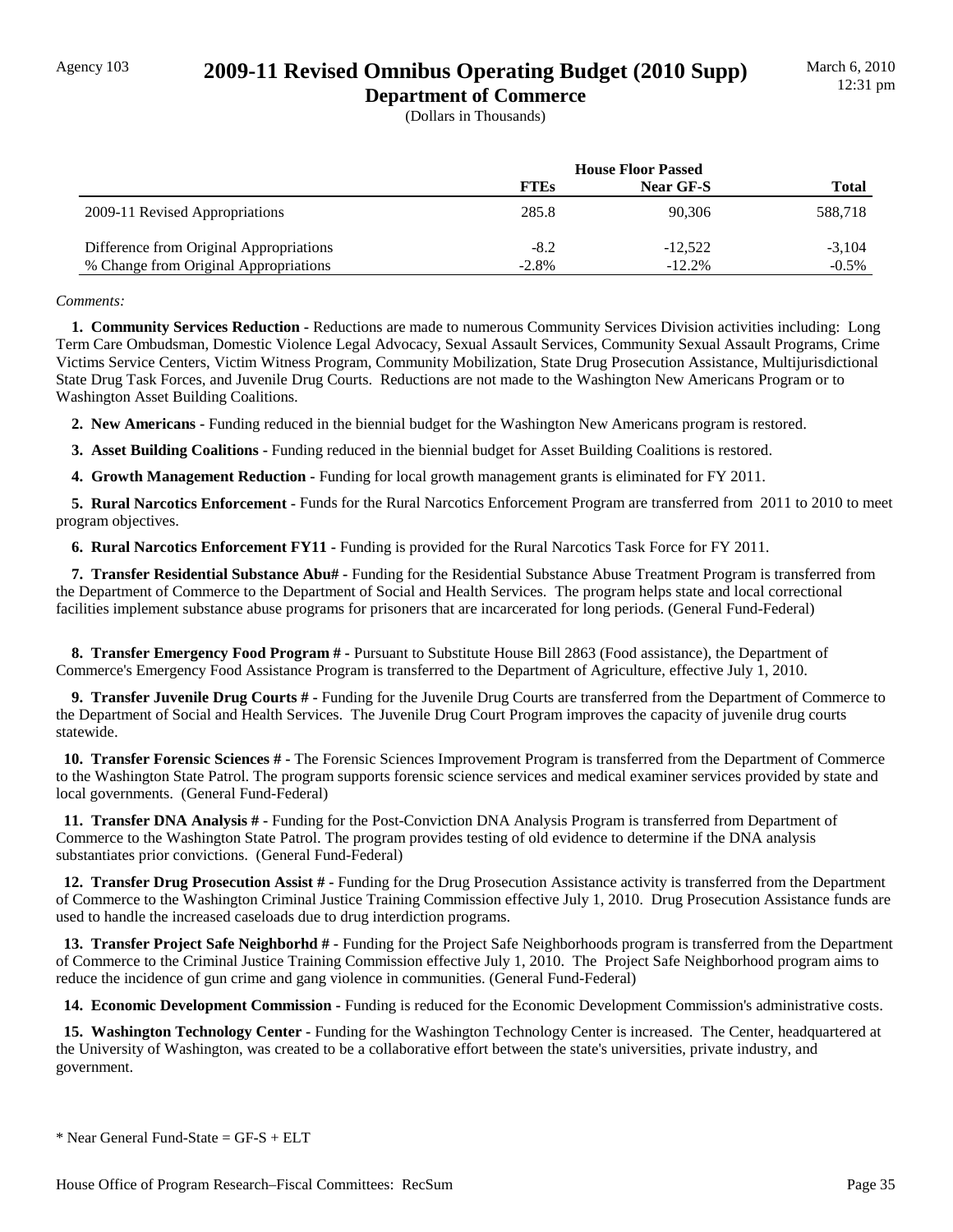**16. Regional Services -** Reductions are made to Regional Services. Regional Services partners with local organizations, state agencies, and service providers to maximize private sector job creation and investment, and to promote retention, growth, and the expansion of businesses.

 **17. Community Mobilization -** Funding for this activity is reduced by 30 percent in 2011. The Community Mobilization Program organizes local communities to address problems of substance abuse and violence.

 **18. Community Services Administration -** Administrative costs for the Community Services Administration activity are reduced by 10 percent.

 **19. Retired Senior Volunteer Program -** Funding for the Retired Senior Volunteer Program is eliminated in 2011. This program recruits citizens over age 55 to help with community problems and needs.

 **20. Crime Victims Advocacy -** Funding for the Crime Victims Advocacy and Policy Program is restored in 2011. This activity advises local and state government regarding practices, policies, and priorities on crime victim related issues.

 **21. Developmental Disabilities Council -** Funding for the Developmental Disabilities Council's administrative costs are reduced.

 **22. Local Government Administration -** Administrative costs are reduced for local government administration.

 **23. Growth Management Grants -** Grants to local governments to develop growth management plans are eliminated for FY 2011. (Legislation will be proposed to extend the local growth management plan update cycle time frame.)

 **24. Transfer Municipal Research Servic# -** Funding for administering the contract with the Municipal Research Services Center (MRSC) is transferred from the Municipal Research Council to the Department of Commerce. Under this contract, the MRSC responds to requests for advice and information on topics of interest to city governments, including but not limited to municipal law, finance, and growth management. (County Research Services Account-State, City and Town Research Services Account-State)

 **25. Transfer DD Council # -** The Developmental Disabilities Council and Endowment Trust Fund (Trust Fund) are transferred from the Department of Commerce to the Department of Health. The Developmental Disabilities Council works with people with developmental disabilities and their families to promote a comprehensive system of services, and serve as an advocate and a planning body for Washington State's citizens with developmental disabilities. The Trust Fund works with families and individuals with developmental disabilities to prepare for their future financial stability.

 **26. State Energy Strategy # -** Funding is restored to allow the Department of Commerce to update the State Energy Strategy. The 2009-11 budget removed all unrestricted General Fund-State dollars from the Energy Policy Division's funding for FY 2011.

 **27. Merge OMWBE to Dept. of Commerce # -** Funding for the Office of Minority and Women's Business Enterprises (OMWBE) is transferred to the Department of Commerce. The OMWBE promotes minority and women-owned businesses' participation in state government contracting. (OMWBE Account-State)

 **28. Community & Surplus Schools -** Funding is provided for Third Substitute House Bill 1618 (community and surplus schools).

 **29. Reduce Drug Prosecution Assistance -** Funding for the Drug Prosecution Assistance activity is reduced by 10 percent. The Drug Prosecution Assistance Program provides funding for special drug prosecutors to handle large court case loads.

 **30. Federal Way Incubator - Elim. -** Funding for the Federal Way Incubator is eliminated for FY 2011.

 **31. Reduce ITED Division by 20% -** Funding for the Department of Commerce's International Trade and Economic Development division is reduced by 20 percent for FY 2011, except for the Washington Technology Center.

 **32. Main Street Transfer # -** Substitute House Bill 2704 (Washington main street program) transfers the program from the Department of Commerce to the Department of Archaeology and Historic Preservation. The Washington State Main Street Program (WSMSP) helps communities revitalize the economy, appearance, and image of their traditional commercial districts through training, technical assistance, and organization of local resources.

 **33. State Drug Task Force -** The State Drug Task Force is reduced by 15 percent for FY 2011.

 **34. Administrative FTE Adjustment -** An FTE correction is made for an "Administration Reduction" item in the Early Savings Bill, Chapter 3, Laws of 2010 (ESHB 2921).

```
* Near General Fund-State = GF-S + ELT
```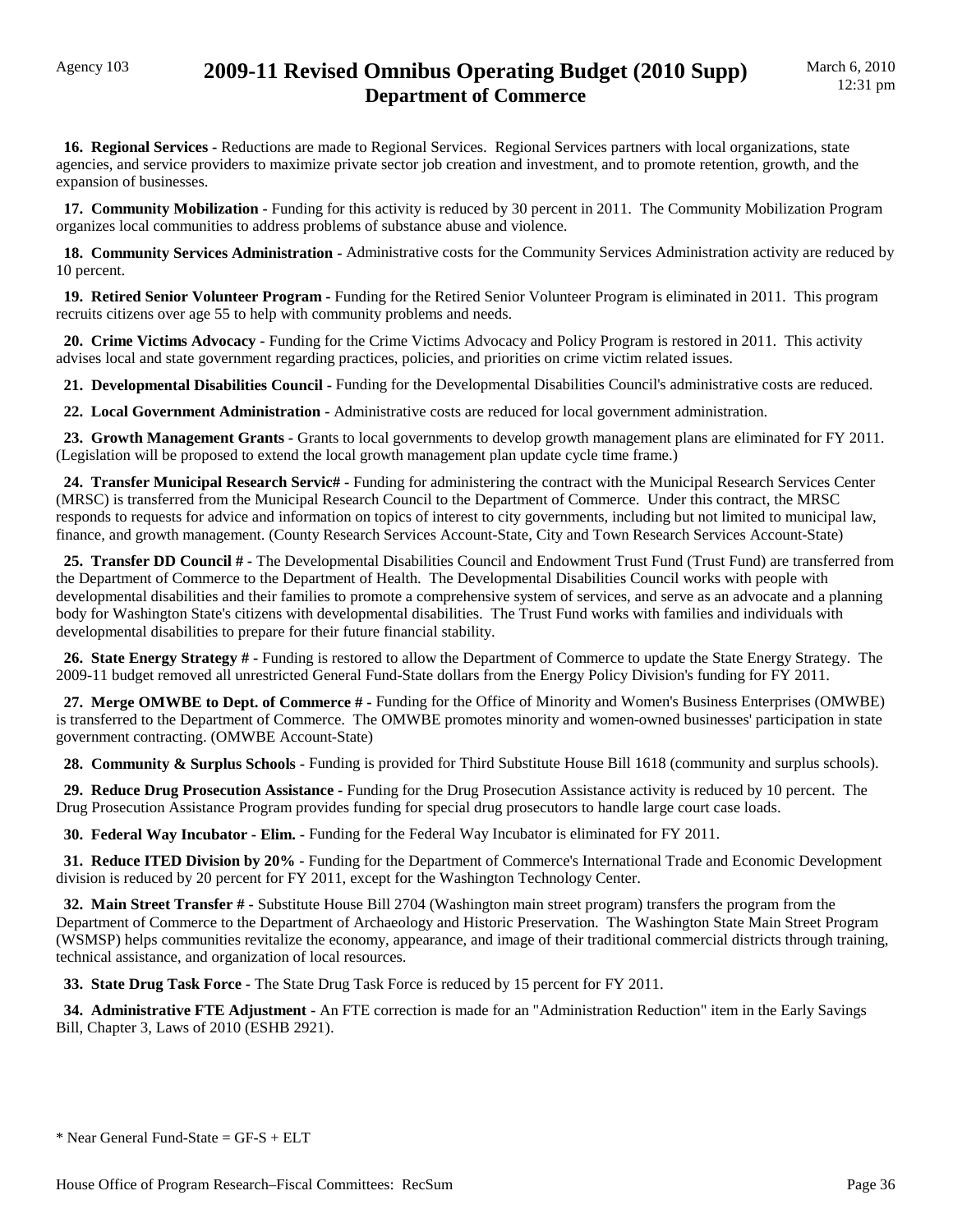### Agency 103 **2009-11 Revised Omnibus Operating Budget (2010 Supp) Department of Commerce**

 **35. Refocusing Department of Commerce -** Savings from the the absorption of the Municpal Research Council are achieved through Engrossed Second Substitute House Bill 2658 (Refocusing the Department of Commerce).

 **36. Comm. and Econ. Hsng. Spend. Auth. -** The increased expenditure authority in the Community and Economic Development Fee Account must be used solely for five purposes. \$1,000,000 is for services for homeless families through the Washington Families Fund, \$2,600,000 is for Housing Trust Fund operations and maintenance, \$800,000 is for Housing Trust Fund portfolio management, \$500,000 is for foreclosure counseling and support, and \$500,000 is for use as a reserve in the account.

**37. Home Security Spending Authority - \$3.8 million of the home security fund--state appropriation is provided for the homeless** grant assistance program. (Home Security Fund Account-State)

 **38. Prostitution Prevention Authority -** The Department of Commerce provides a grant to the City of Seattle to operate a Prostitution Prevention and Intervention Program. The city leverages these funds with a federal Justice Assistance Grant award. Additional expenditure authority is provided for the City of Seattle to hire a staff member to conduct prostitution and prevention activities including counseling, parenting skills training, housing relief, education, and vocational training for people leaving or avoiding prostitution. (Prostitution Prevention and Intervention Account-State)

 **39. EPA Renovation Rule \* -** Expenditure authority is provided to administer the Environmental Protection Agency's Renovation, Repair, and Painting rule, which goes into effect April 2010. This rule requires people who update, maintain, or modify pre-1978 buildings containing lead-based paint to be trained and certified to follow work practices that minimize lead hazards to children. (General Fund-Federal, Lead Paint Account-State)

 $*$  Near General Fund-State = GF-S + ELT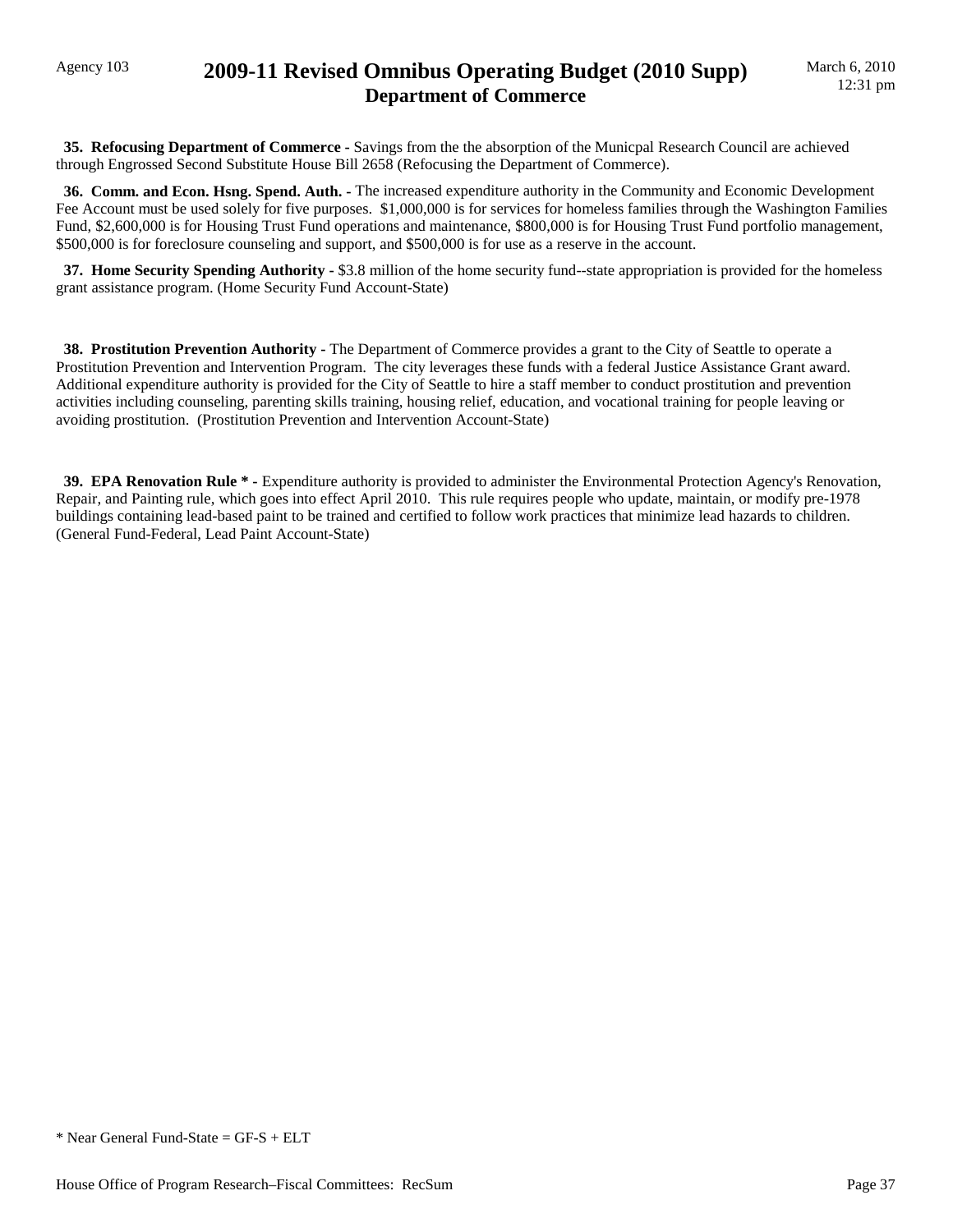## Agency 105 **2009-11 Revised Omnibus Operating Budget (2010 Supp)**

**Office of Financial Management** (Dollars in Thousands)

|                                                  | <b>House Floor Passed</b> |           |              |
|--------------------------------------------------|---------------------------|-----------|--------------|
|                                                  | <b>FTEs</b>               | Near GF-S | <b>Total</b> |
| 2009-11 Original Appropriations                  | 314.7                     | 42,269    | 135,820      |
| 2009-11 Maintenance Level                        | 314.7                     | 42,275    | 135,830      |
| <b>2010 Policy Non-Comp Changes:</b>             |                           |           |              |
| 1.<br><b>Education Reform</b>                    | 0.0                       | 200       | 200          |
| 2.<br><b>Operational Reductions</b>              | $-14.0$                   | $-586$    | -586         |
| 3.<br>Child Care Center Bargaining               | 0.0                       | 50        | 50           |
| <b>Strategic Health Planning Committee</b><br>4. | 0.0                       | $-25$     | $-25$        |
| 5.<br><b>GMAP</b> Reduction                      | 0.0                       | $-25$     | $-25$        |
| <b>WSQA Training</b><br>6.                       | 0.0                       | 25        | 25           |
| 7.<br>Language Access Provider Bargaining        | 0.0                       | 50        | 50           |
| 8.<br>Strategic Health Grant                     | 0.0                       | $\theta$  | 3,512        |
| 9.<br><b>RHC Transition Effort</b>               | 0.0                       | 200       | 200          |
| Policy -- Non-Comp Total                         | $-14.0$                   | $-111$    | 3,401        |
| <b>Total Policy Changes</b>                      | $-14.0$                   | $-111$    | 3,401        |
| 2009-11 Revised Appropriations                   | 300.7                     | 42,164    | 139,231      |
| Difference from Original Appropriations          | $-14.0$                   | $-105$    | 3,411        |
| % Change from Original Appropriations            | $-4.5%$                   | $-0.3%$   | 2.5%         |

#### *Comments:*

 **1. Education Reform -** Funding is provided to support preparation of the state's "Race to the Top" application. This federal grant program will provide additional federal funding to successful applicant states to aid them in their education reform efforts.

 **2. Operational Reductions -** The agency will eliminate some work processes and products which will result in staff reductions. Savings also will be achieved by reducing spending on equipment, leases and other support costs.

 **3. Child Care Center Bargaining -** Funding is provided to support legal and administrative costs related to the implementaton of Substitute House Bill 1329 (childcare center collective bargaining).

 **4. Strategic Health Planning Committee -** Pursuant to Substitute House Bill 2617 (Boards and commissions), the Strategic Health Planning Office Technical Advisory Committee is eliminated in the Office of Financial Management.

 **5. GMAP Reduction -** Funding is reduced for the Government Management Accountability and Performance (GMAP) program.

 **6. WSQA Training -** Funding is provided for a contract with the Washington State Quality Award (WSQA) for training for state managers and employees.

 **7. Language Access Provider Bargaining -** Funding is provided to support legal and administrative costs related to the implementaton of Substitute House Bill 3062 (language access provider).

 **8. Strategic Health Grant -** These Strategic Health Grant funds represent the first year of a five-year federal grant to support access to health insurance for low-income working families. OFM will pass through these funds to the Health Care Authority and Department of Social and Health Services.

 **9. RHC Transition Effort -** Funding is provided for an independent assessment of individual client needs at each Residential Habilitation Center.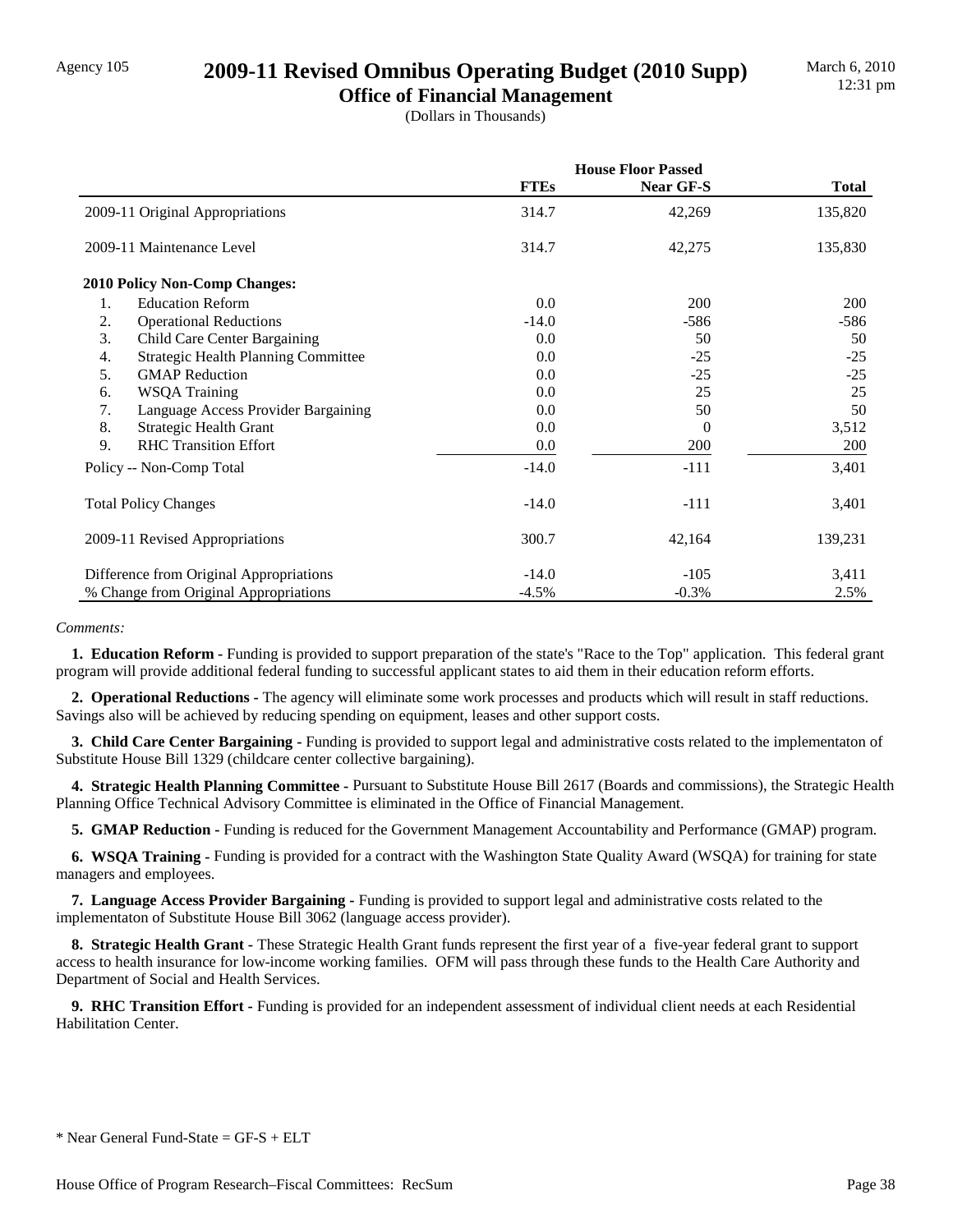## Agency 110 **2009-11 Revised Omnibus Operating Budget (2010 Supp)**

**Office of Administrative Hearings** (Dollars in Thousands)

|                                         | <b>House Floor Passed</b> |                |              |
|-----------------------------------------|---------------------------|----------------|--------------|
|                                         | <b>FTEs</b>               | Near GF-S      | <b>Total</b> |
| 2009-11 Original Appropriations         | 166.7                     | $\overline{0}$ | 33,523       |
| 2009-11 Maintenance Level               | 166.7                     | $\theta$       | 33,527       |
| 2010 Policy Non-Comp Changes:           |                           |                |              |
| <b>Implement SACS Directive</b><br>1.   | $-1.5$                    | $\overline{0}$ | 17           |
| Policy -- Non-Comp Total                | $-1.5$                    | $\overline{0}$ | 17           |
| <b>Total Policy Changes</b>             | $-1.5$                    | $\theta$       | 17           |
| 2009-11 Revised Appropriations          | 165.2                     | $\theta$       | 33,544       |
| Difference from Original Appropriations | $-1.5$                    | $\Omega$       | 21           |
| % Change from Original Appropriations   | $-0.9\%$                  | $0.0\%$        | 0.1%         |

### *Comments:*

 **1. Implement SACS Directive -** Small agencies will use the Office of Financial Management's Small Agency Client Services (SACS) to provide centralized accounting, payroll, and budgeting services. One-time costs for FY 2010 include leave buyout and unemployment insurance. These will be offset in the future by savings from this initiative. (Administrative Hearings Revolving Account-State)

\* Near General Fund-State = GF-S + ELT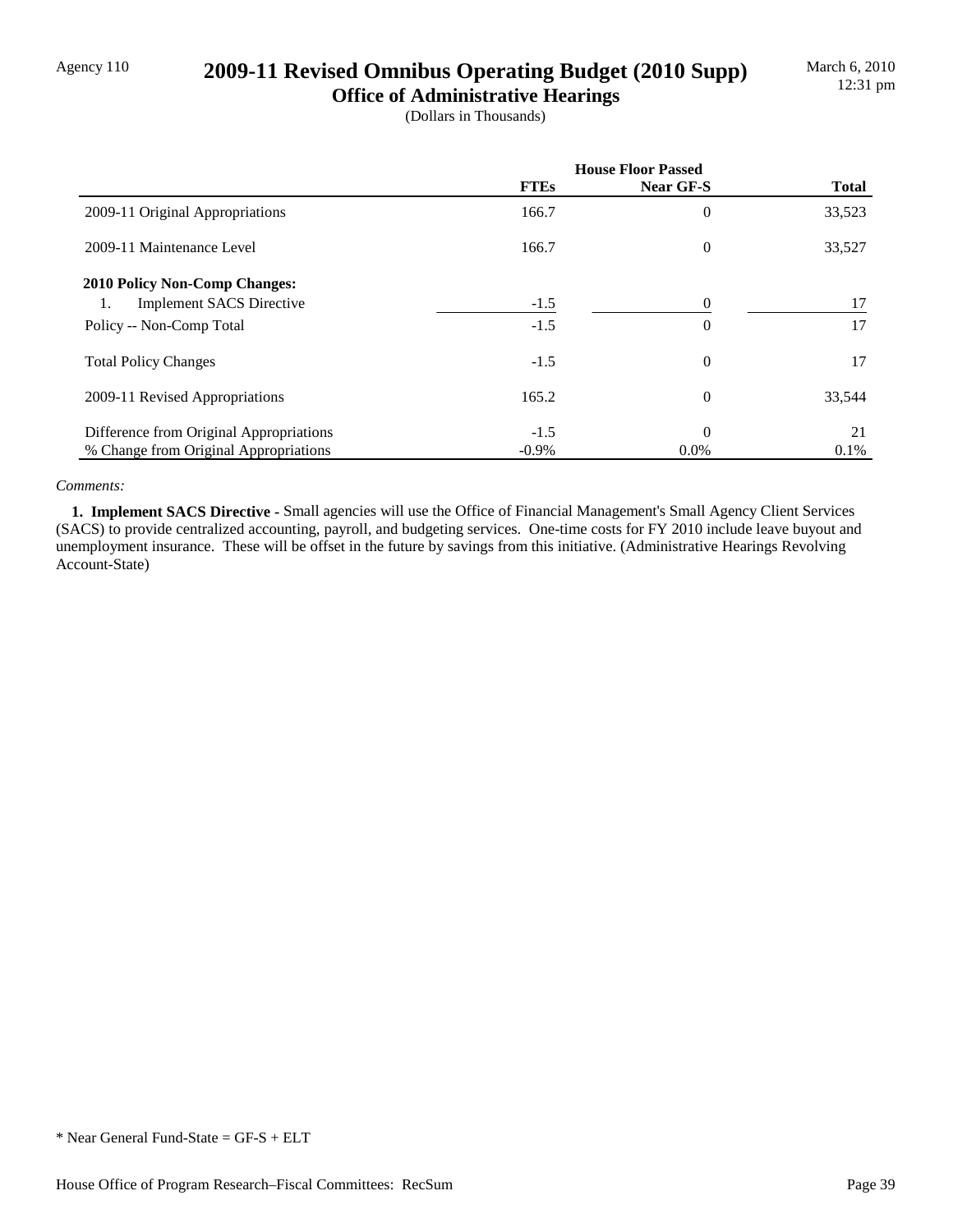## Agency 111 **2009-11 Revised Omnibus Operating Budget (2010 Supp)**

**Department of Personnel** (Dollars in Thousands)

|                                                     | <b>House Floor Passed</b> |                  |              |
|-----------------------------------------------------|---------------------------|------------------|--------------|
|                                                     | <b>FTEs</b>               | <b>Near GF-S</b> | <b>Total</b> |
| 2009-11 Original Appropriations                     | 210.6                     | 0                | 65,459       |
| 2009-11 Maintenance Level                           | 210.6                     | 0                | 65,465       |
| <b>2010 Policy Non-Comp Changes:</b>                |                           |                  |              |
| Manage IT Vacancies<br>1.                           | 0.0                       | 0                | $-1,458$     |
| 2.<br>Reduce Travel and Training                    | 0.0                       | 0                | $-118$       |
| 3.<br>Eliminate Executive Recruitment               | $-3.8$                    | 0                | $-208$       |
| $\overline{4}$ .<br>Reduce Training and Development | $-11.3$                   | 0                | $-1,697$     |
| Policy -- Non-Comp Total                            | $-15.0$                   | 0                | $-3,481$     |
| <b>Total Policy Changes</b>                         | $-15.0$                   | $\theta$         | $-3,481$     |
| 2009-11 Revised Appropriations                      | 195.6                     | $\theta$         | 61,984       |
| Difference from Original Appropriations             | $-15.0$                   | $\Omega$         | $-3,475$     |
| % Change from Original Appropriations               | $-7.1%$                   | $0.0\%$          | $-5.3\%$     |

### *Comments:*

 **1. Manage IT Vacancies -** The Department of Personnel will continue to manage vacancies in the Information Services Division. (Data Processing Revolving Account-Nonappropriated)

 **2. Reduce Travel and Training -** The Department will reduce costs related to employee training and associated travel. (Data Processing Revolving Account-Nonappropriated)

 **3. Eliminate Executive Recruitment -** The Executive Recruitment program is eliminated. Agencies will perform their own executive recruitment efforts. (Department of Personnel Services Account-State, Higher Education Personnel Services Account-State)

 **4. Reduce Training and Development -** Employee training costs are reduced by providing only mandatory training. Reductions apply to both training provided by department staff and through contracted services. In addition, the department will not offer agencies as much consultation in organizational development. (Department of Personnel Service Account-State, Higher Education Personnel Services Account-State)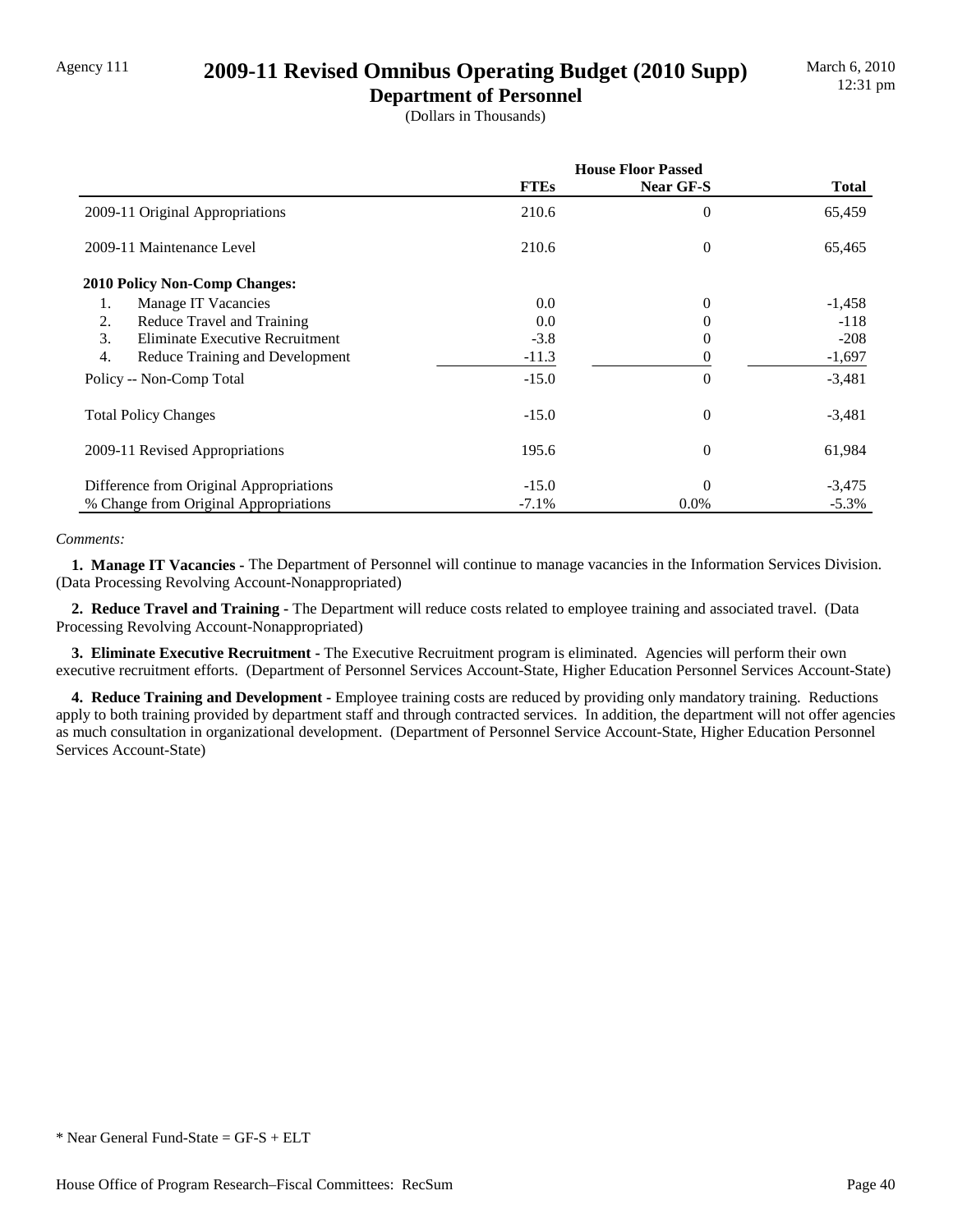### Agency 116 **2009-11 Revised Omnibus Operating Budget (2010 Supp)**

**State Lottery Commission** (Dollars in Thousands)

|                                         | <b>House Floor Passed</b> |                |              |
|-----------------------------------------|---------------------------|----------------|--------------|
|                                         | <b>FTEs</b>               | Near GF-S      | <b>Total</b> |
| 2009-11 Original Appropriations         | 144.9                     | 0              | 901,704      |
| 2009-11 Maintenance Level               | 144.9                     | $\overline{0}$ | 901,708      |
| <b>2010 Policy Non-Comp Changes:</b>    |                           |                |              |
| Administrative Efficiencies<br>1.       | 0.0                       | $\overline{0}$ | $-1,106$     |
| 2.<br>Second Chance Drawings #          | 0.0                       |                | 7,075        |
| Policy -- Non-Comp Total                | $0.0\,$                   | 0              | 5,969        |
| <b>Total Policy Changes</b>             | $0.0\,$                   | 0              | 5,969        |
| 2009-11 Revised Appropriations          | 144.9                     | 0              | 907,677      |
| Difference from Original Appropriations | 0.0                       | $\theta$       | 5,973        |
| % Change from Original Appropriations   | $0.0\%$                   | $0.0\%$        | 0.7%         |

### *Comments:*

 **1. Administrative Efficiencies -** Administrative savings will be achieved by maintaining staff vacancies and by delaying computer and software upgrades and office furniture purchases. (Lottery Administrative Account-State)

 **2. Second Chance Drawings # -** House Bill 2732 (internet registration for second chance drawings) directs the Lottery Commission to allow players to register non-winning tickets over the internet. The Lottery Commission will conduct second chance drawings from registered tickets and award winning ticketholders prizes. Additional net revenues between \$602,000 and \$1,805,000 are expected in FY 2011. All such revenues will be distributed to the State General Fund. (State Lottery Account-Nonappropriated)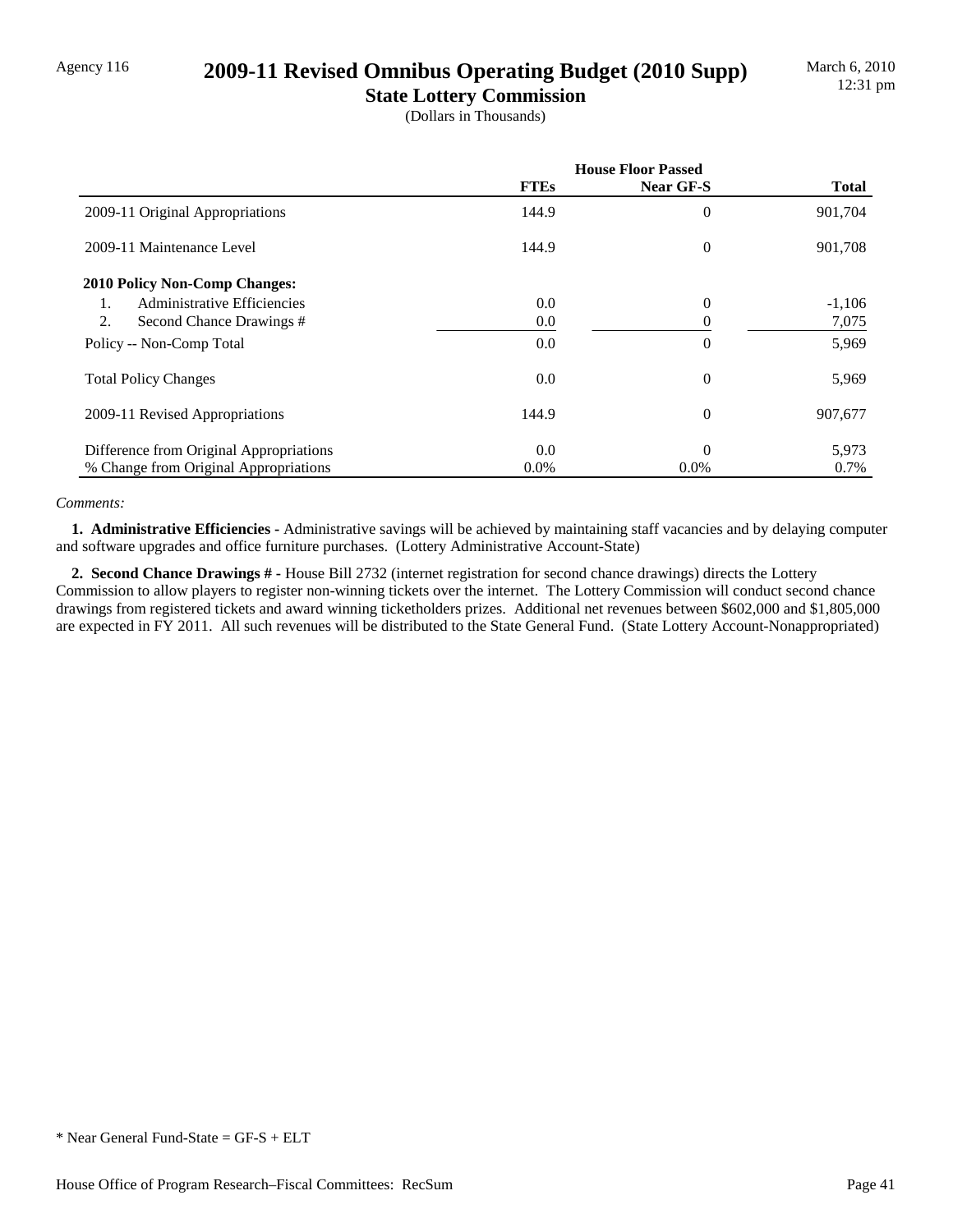## Agency 117 **2009-11 Revised Omnibus Operating Budget (2010 Supp)**

**Washington State Gambling Comm** (Dollars in Thousands)

|                                         | <b>House Floor Passed</b> |                |              |
|-----------------------------------------|---------------------------|----------------|--------------|
|                                         | <b>FTEs</b>               | Near GF-S      | <b>Total</b> |
| 2009-11 Original Appropriations         | 160.4                     | 0              | 29,286       |
| 2009-11 Maintenance Level               | 160.4                     | $\overline{0}$ | 29,290       |
| <b>2010 Policy Non-Comp Changes:</b>    |                           |                |              |
| Adjust Federal Forfeiture Funds<br>1.   | 5.0                       | 0              | 4,320        |
| 2.<br><b>Implement SACS Directive</b>   | $-1.1$                    | 0              | $-29$        |
| Policy -- Non-Comp Total                | 4.0                       | 0              | 4,291        |
| <b>Total Policy Changes</b>             | 4.0                       | 0              | 4,291        |
| 2009-11 Revised Appropriations          | 164.4                     | 0              | 33,581       |
| Difference from Original Appropriations | 4.0                       | $\theta$       | 4,295        |
| % Change from Original Appropriations   | 2.5%                      | $0.0\%$        | 14.7%        |

### *Comments:*

 **1. Adjust Federal Forfeiture Funds -** In FY 2009, the Gambling Commission received federal seizure funds (which generally must be used by the receiving agency for law enforcement purposes within two or three years). The Commission will use the funds for operating costs including vehicle replacement, equipment, and training. This also will allow for new programs in gambling education and awareness, computer forensics, criminal investigations and intelligence, and law enforcement accreditation. (Federal Seizure Account-Nonappropriated)

 **2. Implement SACS Directive -** As part of the Governor's shared service directive, small agencies will use the Office of Financial Management's Small Agency Client Services (SACS) to provide centralized accounting, payroll, and budgeting services.

<sup>\*</sup> Near General Fund-State = GF-S + ELT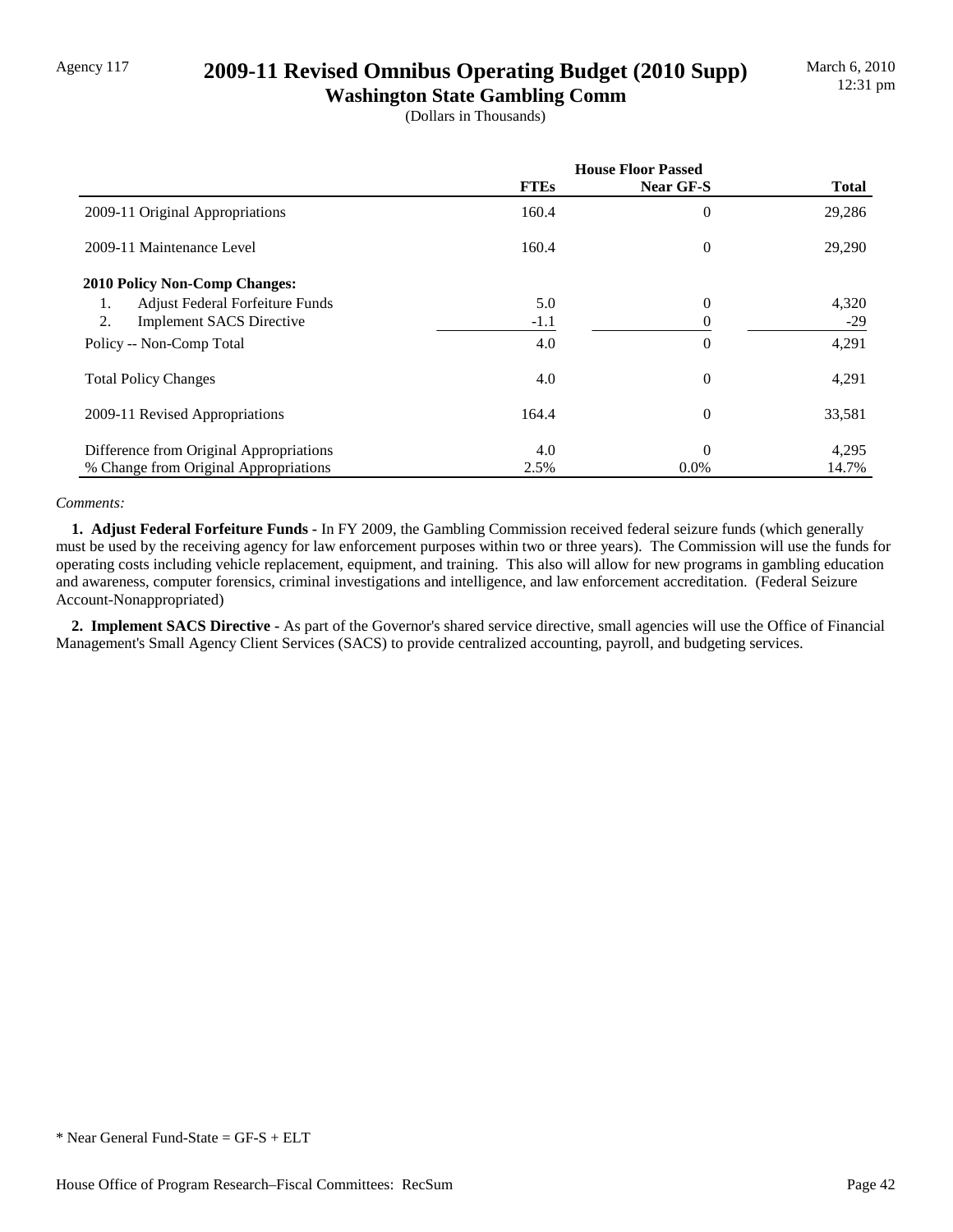## Agency 118 **2009-11 Revised Omnibus Operating Budget (2010 Supp)**

**WA State Comm on Hispanic Affairs** (Dollars in Thousands)

|                                          | <b>House Floor Passed</b> |           |              |
|------------------------------------------|---------------------------|-----------|--------------|
|                                          | <b>FTEs</b>               | Near GF-S | <b>Total</b> |
| 2009-11 Original Appropriations          | 2.0                       | 513       | 513          |
| 2009-11 Maintenance Level                | 2.0                       | 513       | 513          |
| <b>2010 Policy Non-Comp Changes:</b>     |                           |           |              |
| Reduce Administrative Expenditures<br>1. | 0.0                       | $-9$      | -9           |
| Policy -- Non-Comp Total                 | 0.0                       | $-9$      | $-9$         |
| <b>Total Policy Changes</b>              | 0.0                       | $-9$      | $-9$         |
| 2009-11 Revised Appropriations           | 2.0                       | 504       | 504          |
| Difference from Original Appropriations  | 0.0                       | -9        | $-9$         |
| % Change from Original Appropriations    | $0.0\%$                   | $-1.8\%$  | $-1.8%$      |

### *Comments:*

 **1. Reduce Administrative Expenditures -** The Commission will reduce expenditures for travel, goods, and services.

<sup>\*</sup> Near General Fund-State = GF-S + ELT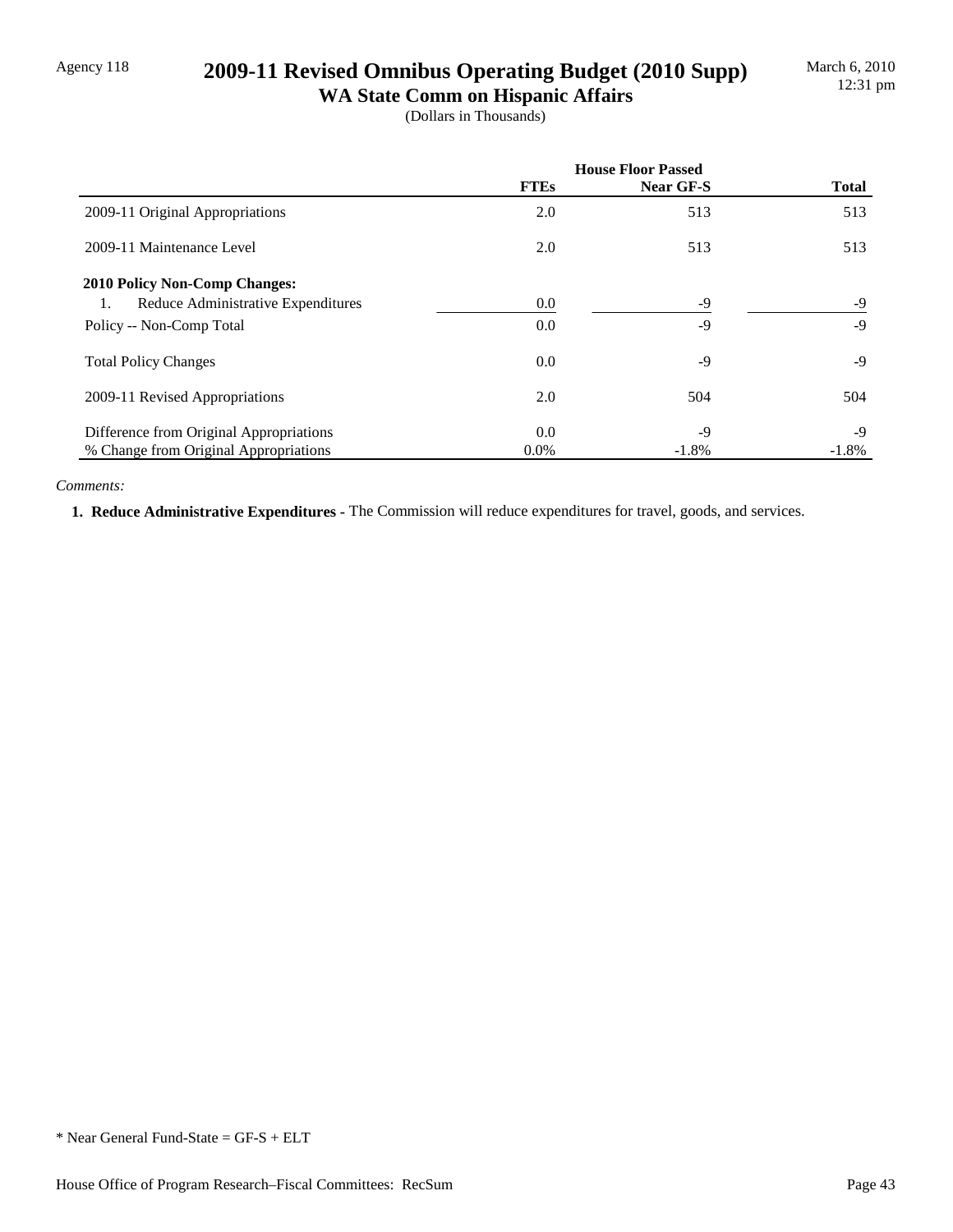## Agency 119 **2009-11 Revised Omnibus Operating Budget (2010 Supp)**

**African-American Affairs Comm** (Dollars in Thousands)

|                                          | <b>House Floor Passed</b> |           |              |
|------------------------------------------|---------------------------|-----------|--------------|
|                                          | <b>FTEs</b>               | Near GF-S | <b>Total</b> |
| 2009-11 Original Appropriations          | 2.0                       | 487       | 487          |
| 2009-11 Maintenance Level                | 2.0                       | 487       | 487          |
| <b>2010 Policy Non-Comp Changes:</b>     |                           |           |              |
| Reduce Administrative Expenditures<br>1. | 0.0                       | $-9$      | -9           |
| Policy -- Non-Comp Total                 | 0.0                       | $-9$      | $-9$         |
| <b>Total Policy Changes</b>              | 0.0                       | -9        | $-9$         |
| 2009-11 Revised Appropriations           | 2.0                       | 478       | 478          |
| Difference from Original Appropriations  | $0.0\,$                   | $-9$      | $-9$         |
| % Change from Original Appropriations    | $0.0\%$                   | $-1.9\%$  | $-1.9\%$     |

### *Comments:*

 **1. Reduce Administrative Expenditures -** The commission will reduce expenditures for travel, goods, and services.

<sup>\*</sup> Near General Fund-State = GF-S + ELT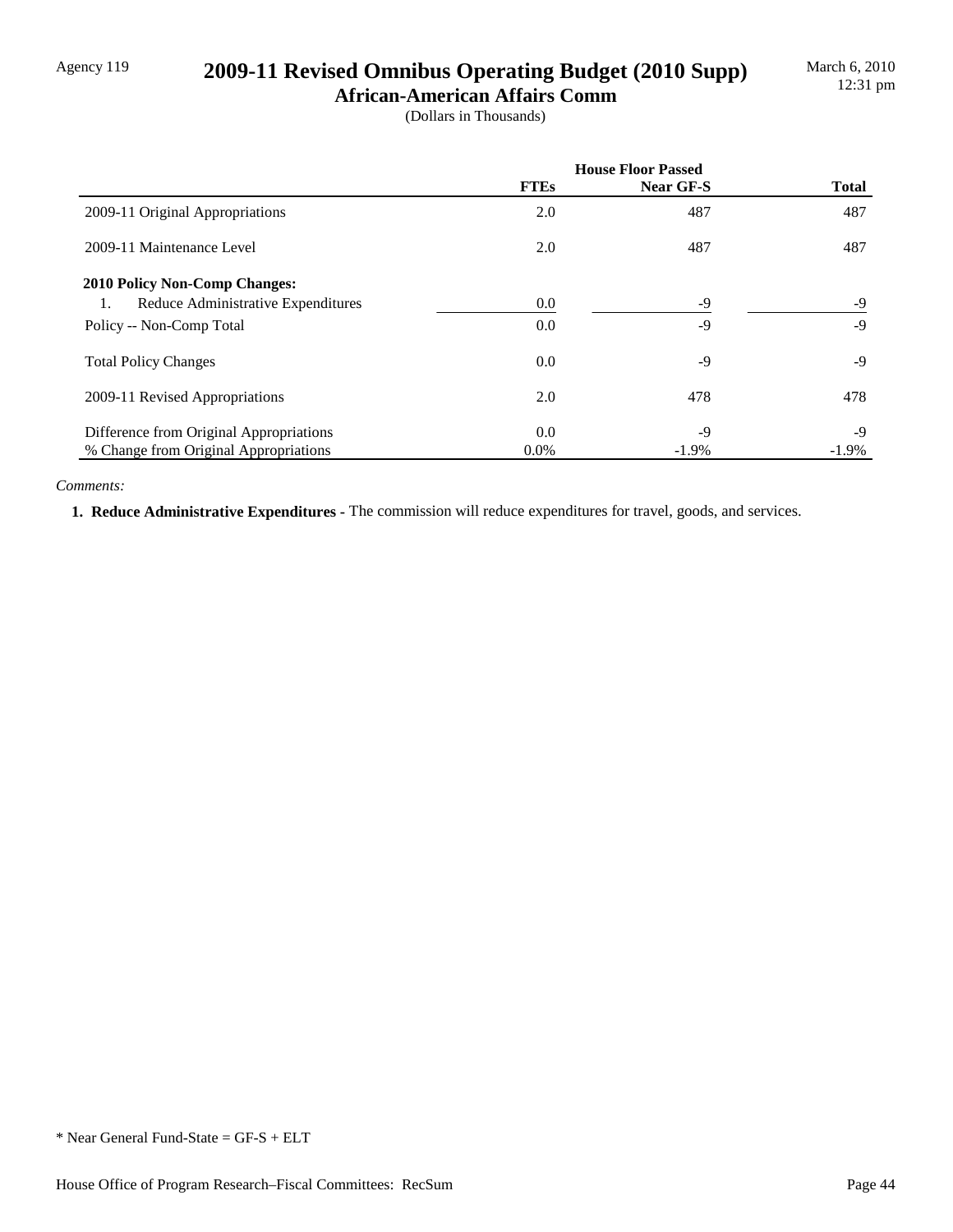## Agency 124 **2009-11 Revised Omnibus Operating Budget (2010 Supp)**

**Department of Retirement Systems** (Dollars in Thousands)

|                                           | <b>House Floor Passed</b> |                  |              |
|-------------------------------------------|---------------------------|------------------|--------------|
|                                           | <b>FTEs</b>               | <b>Near GF-S</b> | <b>Total</b> |
| 2009-11 Original Appropriations           | 268.1                     | $\theta$         | 53,109       |
| 2009-11 Maintenance Level                 | 268.1                     | 0                | 53,115       |
| 2010 Policy Non-Comp Changes:             |                           |                  |              |
| Adjustment to LEOFF 2 Board Support<br>1. | $-4.0$                    | 0                | $\Omega$     |
| Recordkeeping Funding Source<br>2.        | 0.0                       | 0                | $\Omega$     |
| 3.<br>Half-Time Educational Employees     | 0.0                       | 0                | 58           |
| 4.<br><b>Public Safety Death Benefits</b> | 0.0                       |                  | 32           |
| Policy -- Non-Comp Total                  | $-4.0$                    | $\theta$         | 90           |
| <b>Total Policy Changes</b>               | $-4.0$                    | $\theta$         | 90           |
| 2009-11 Revised Appropriations            | 264.1                     | $\theta$         | 53,205       |
| Difference from Original Appropriations   | $-4.0$                    | $\Omega$         | 96           |
| % Change from Original Appropriations     | $-1.5\%$                  | $0.0\%$          | 0.2%         |

### *Comments:*

 **1. Adjustment to LEOFF 2 Board Support -** The LEOFF 2 Board structure does not require the Department of Retirement Systems to use the four FTE staff that it was initially allocated. Because the FTE staff were reimbursable, there were no associated costs in the Department's budget. (Department of Retirement Systems Expense Account-State)

 **2. Recordkeeping Funding Source -** The cost of contracted record keeping services for Plan 3 members who have assets in one of the Self-Directed Investment Programs is shifted to the nonappropriated side of the administrative expense fund. (Department of Retirement Systems Expense Account-State)

 **3. Half-Time Educational Employees -** Funding is provided for costs associated with the implementation of House Bill 1541 (half-time educational employees), granting half-time service credit to certain school employees for work during school years prior to January 1, 1987. (Department of Retirement Systems Expense Account-State)

 **4. Public Safety Death Benefits -** Funding is provided for administrative changes to the Law Enforcement Officers' and Firefighters' Retirement System Plan 2 and the Washington State Patrol Retirement System Plan 2 required to implement Engrossed House Bill 2519 (public safety employees' death benefits).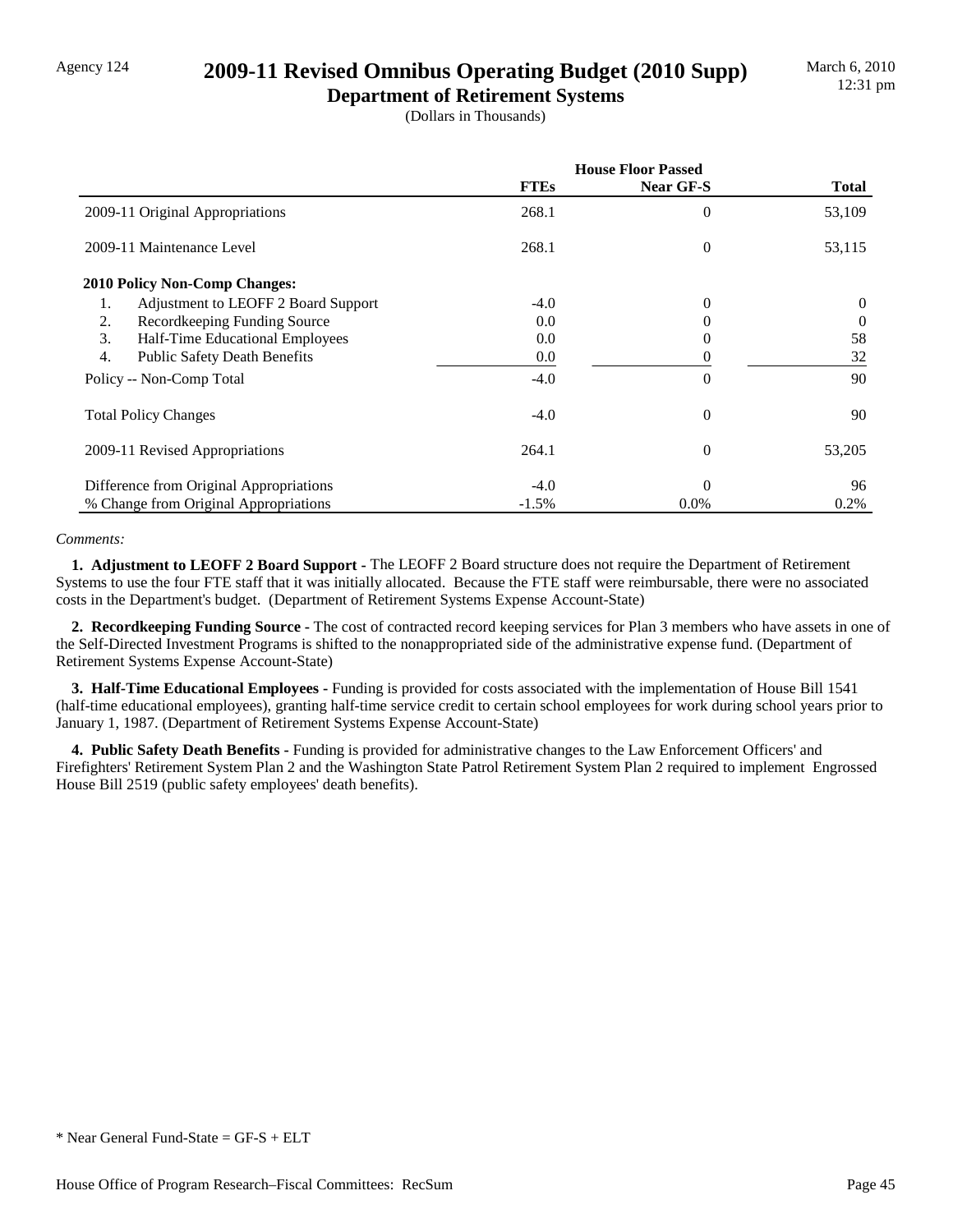# Agency 126 **2009-11 Revised Omnibus Operating Budget (2010 Supp)**

**State Investment Board**

(Dollars in Thousands)

|                                         | <b>House Floor Passed</b> |           |              |
|-----------------------------------------|---------------------------|-----------|--------------|
|                                         | <b>FTEs</b>               | Near GF-S | <b>Total</b> |
| 2009-11 Original Appropriations         | 81.4                      | $\theta$  | 29,581       |
| 2009-11 Maintenance Level               | 81.4                      | $\theta$  | 29,585       |
| 2009-11 Revised Appropriations          | 81.4                      | $\theta$  | 29,585       |
| Difference from Original Appropriations | 0.0                       |           | 4            |
| % Change from Original Appropriations   | $0.0\%$                   | $0.0\%$   | $0.0\%$      |

*Comments:*

<sup>\*</sup> Near General Fund-State = GF-S + ELT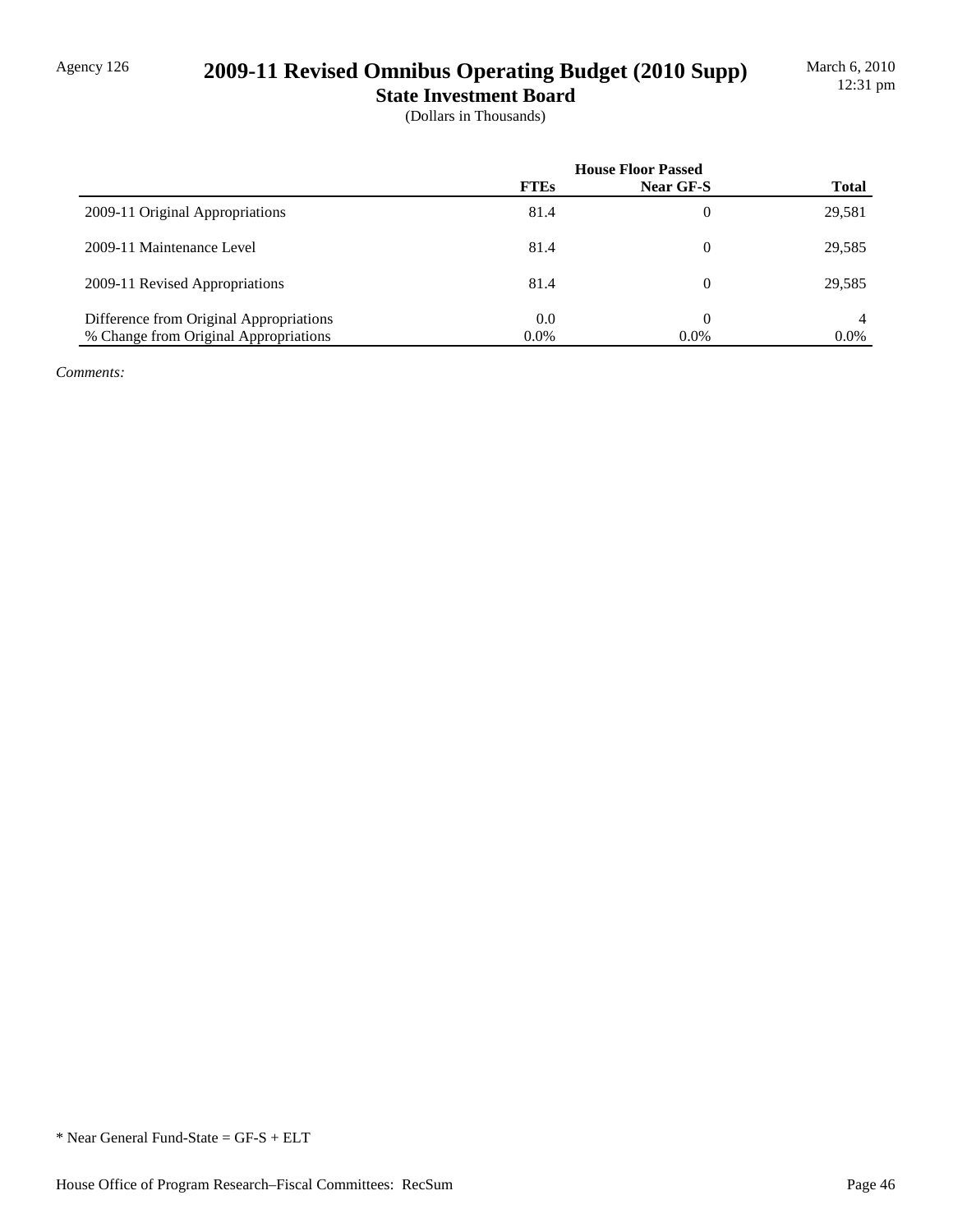## Agency 130 **2009-11 Revised Omnibus Operating Budget (2010 Supp)**

**Public Printer** (Dollars in Thousands)

|                                         | <b>House Floor Passed</b> |                  |              |
|-----------------------------------------|---------------------------|------------------|--------------|
|                                         | <b>FTEs</b>               | Near GF-S        | <b>Total</b> |
| 2009-11 Original Appropriations         | 137.8                     | $\theta$         | 19,980       |
| 2009-11 Maintenance Level               | 137.8                     | $\overline{0}$   | 19,982       |
| <b>2010 Policy Non-Comp Changes:</b>    |                           |                  |              |
| Merge State Printer into DIS #<br>1.    | $-68.0$                   | $\overline{0}$   | $-9,128$     |
| 2.<br>Envelope Standarization #         | 0.0                       | 0                | -646         |
| 3.<br>Eliminate Markup #                | 0.0                       | 0                | $-332$       |
| 4.<br>Merger Efficiencies #             | $-1.0$                    | 0                | $-108$       |
| Policy -- Non-Comp Total                | $-69.0$                   | 0                | $-10,214$    |
| <b>Total Policy Changes</b>             | $-69.0$                   | $\boldsymbol{0}$ | $-10,214$    |
| 2009-11 Revised Appropriations          | 68.8                      | $\theta$         | 9,768        |
| Difference from Original Appropriations | $-69.0$                   | $\theta$         | $-10,212$    |
| % Change from Original Appropriations   | $-50.1%$                  | $0.0\%$          | $-51.1%$     |

### *Comments:*

 **1. Merge State Printer into DIS # -** Funding for the Public Printer is transferred to the Department of Information Services. With certain exceptions, the Public Printer prints and binds publications for state agencies. (Printing Plant Revolving Account-Local)

 **2. Envelope Standarization # -** House Bill 2969 (efficiencies at the public printer) directs state agencies to consult with the Printer to standardize envelopes. Reduced revenues and reduced expenditures are expected to result from this initiative. (Printing Plant Revolving Account-Nonappropriated)

 **3. Eliminate Markup # -** House Bill 2969 (efficiencies at the public printer) eliminates the markup on orders that are contracted out to private vendors. Reduced revenues and expenditures are expected to result from this initiative. (Printing Plant Revolving Account-Nonappropriated)

 **4. Merger Efficiencies # -** House Bill 3020 (eliminating the public printer) merges the Department of Printing into the Department of Information Services. As part of this merger, the two executive positions are eliminated. (Printing Plant Revolving Account-Nonappropriated)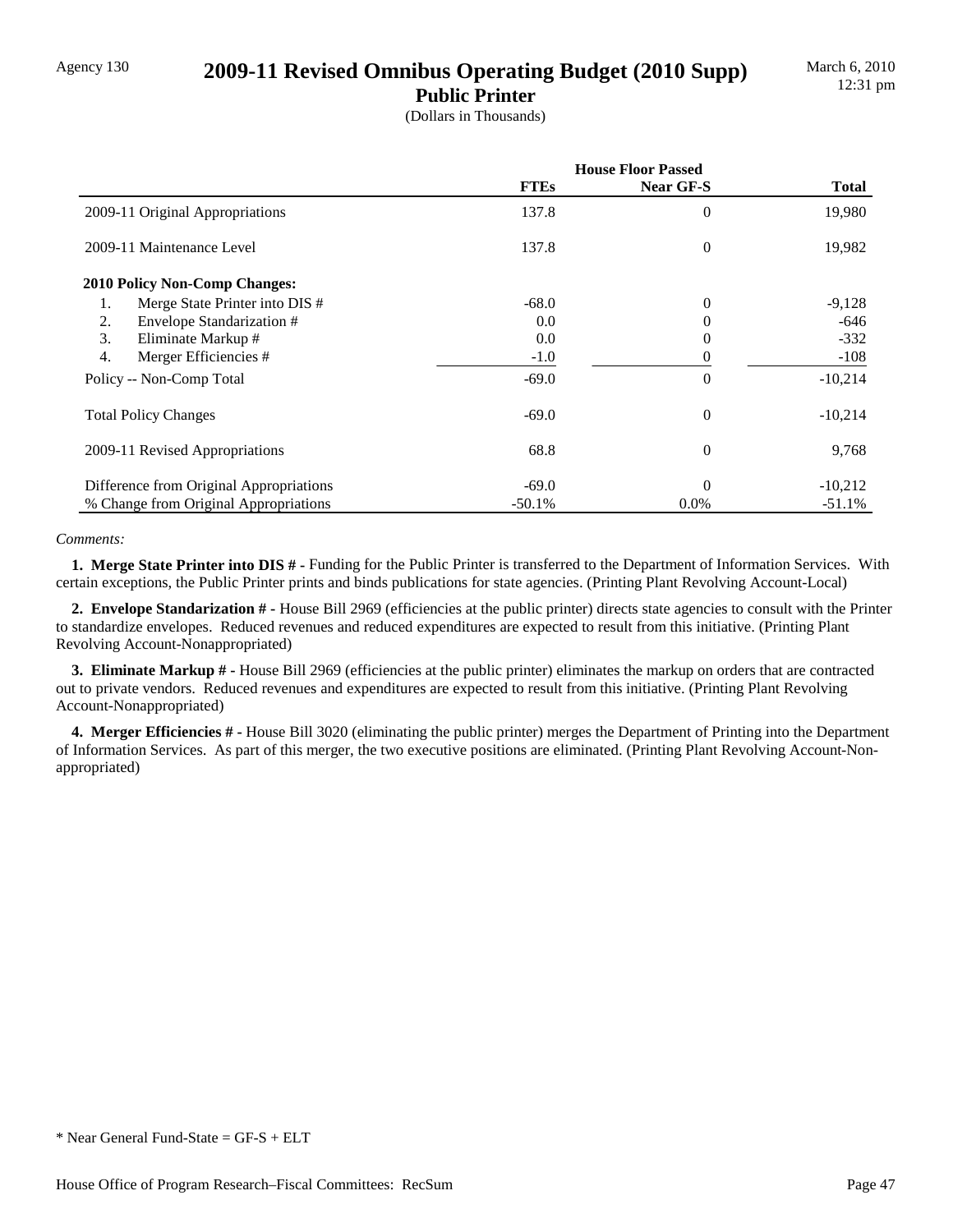## Agency 140 **2009-11 Revised Omnibus Operating Budget (2010 Supp)**

**Department of Revenue** (Dollars in Thousands)

|                                            | <b>House Floor Passed</b> |           |              |
|--------------------------------------------|---------------------------|-----------|--------------|
|                                            | <b>FTEs</b>               | Near GF-S | <b>Total</b> |
| 2009-11 Original Appropriations            | 1,122.4                   | 215,210   | 231,784      |
| 2009-11 Maintenance Level                  | 1,122.4                   | 215,236   | 231,810      |
| <b>2010 Policy Non-Comp Changes:</b>       |                           |           |              |
| <b>Adjust Grant Authority</b><br>1.        | 0.0                       | $\Omega$  | 2,379        |
| <b>Reduce Information Services</b><br>2.   | $-0.3$                    | $-50$     | $-50$        |
| 3.<br>Vehicle License Fraud Enforcement#   | 0.5                       | $\Omega$  | 72           |
| 4.<br>Tax Programs Administration#         | 0.5                       | 96        | 96           |
| 5.<br><b>Implement Revenue Legislation</b> | $0.0\,$                   | 4,380     | 4,380        |
| Policy -- Non-Comp Total                   | 0.7                       | 4,426     | 6,877        |
| <b>Total Policy Changes</b>                | 0.7                       | 4,426     | 6,877        |
| 2009-11 Revised Appropriations             | 1,123.1                   | 219,662   | 238,687      |
| Difference from Original Appropriations    | 0.7                       | 4,452     | 6,903        |
| % Change from Original Appropriations      | 0.1%                      | 2.1%      | 3.0%         |

*Comments:*

 **1. Adjust Grant Authority -** Expenditure authority for the Real Estate Excise Tax Grant Account is increased to reflect grant funding that may be distributed to counties. (Real Estate Excise Tax Grant Account-State)

 **2. Reduce Information Services -** Savings will be achieved through reduction in staff.

 **3. Vehicle License Fraud Enforcement# -** Under Second Substitute House Bill 2436 (vehicle license fraud), \$72,000 is appropriated to support vehicle license fraud enforcement and collections. (Vehicle License Fraud Account)

 **4. Tax Programs Administration# -** Engrossed Second Substitute House Bill 1597 (administration of tax programs) directs the Department of Revenue to take steps to improve the administration of state and local tax programs without impacting tax collections. It will do this by providing greater consistency in numerous tax incentive programs and revising provisions relating to the confidentiality and disclosure of tax information. Funding is provided for staff time including IT staffing, printing and mailing a notice, and translating and printing a fact sheet.

 **5. Implement Revenue Legislation -** Funding is provided for the Department of Revenue to implement revenue legislation enacted in the 2010 legislative session.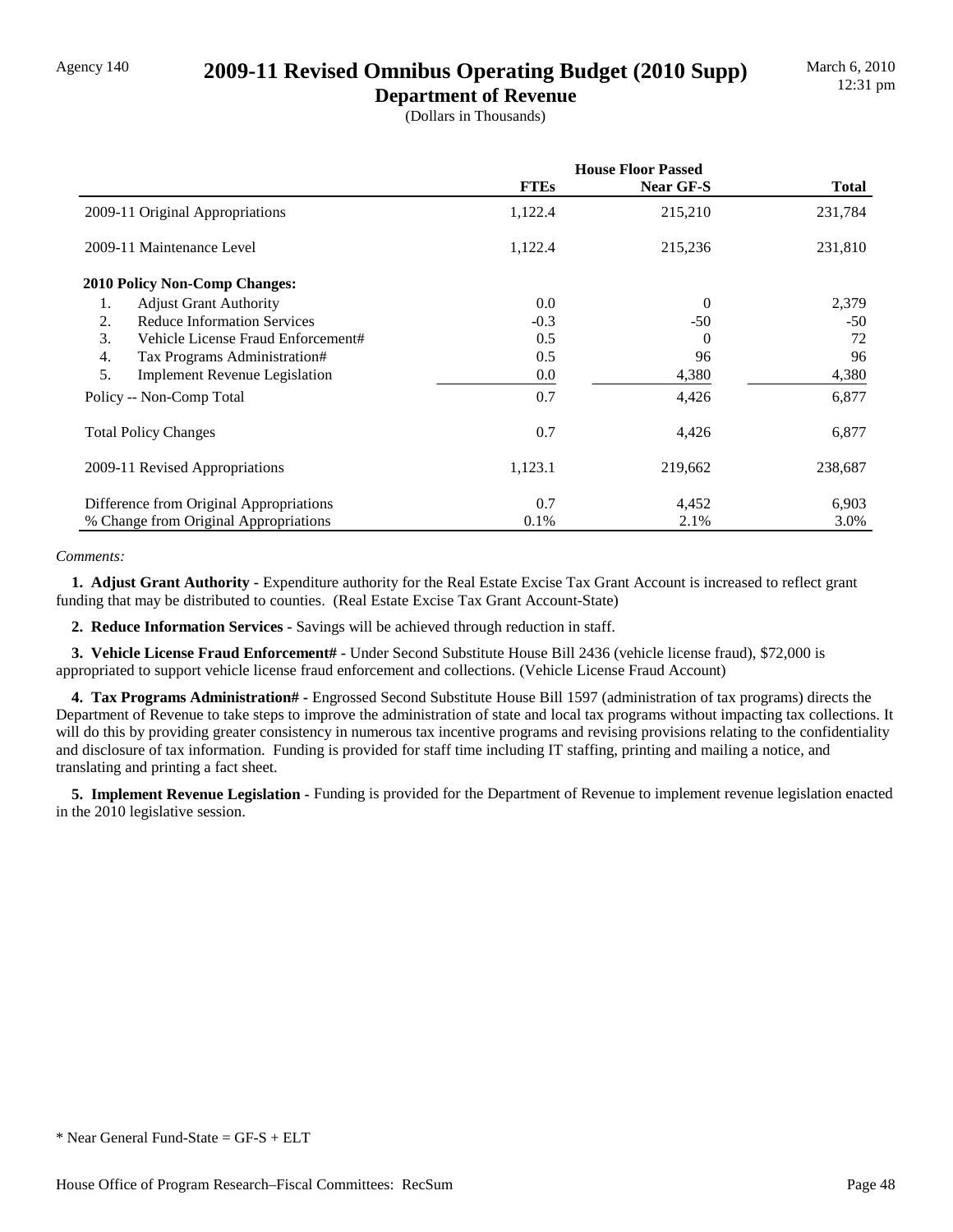## Agency 144 **2009-11 Revised Omnibus Operating Budget (2010 Supp)**

**Municipal Research Council** (Dollars in Thousands)

|                                           | <b>House Floor Passed</b> |                |              |
|-------------------------------------------|---------------------------|----------------|--------------|
|                                           | <b>FTEs</b>               | Near GF-S      | <b>Total</b> |
| 2009-11 Original Appropriations           | $0.0\,$                   | 0              | 5,455        |
| 2009-11 Maintenance Level                 | $0.0\,$                   | $\overline{0}$ | 5,455        |
| <b>2010 Policy Non-Comp Changes:</b>      |                           |                |              |
| Eliminate the Municipal Research C#<br>1. | 0.0                       | $\overline{0}$ | $-11$        |
| Transfer Municipal Research Servic#<br>2. | $0.0\,$                   |                | $-2,715$     |
| Policy -- Non-Comp Total                  | 0.0                       | 0              | $-2,726$     |
| <b>Total Policy Changes</b>               | $0.0\,$                   | 0              | $-2,726$     |
| 2009-11 Revised Appropriations            | $0.0\,$                   | 0              | 2,729        |
| Difference from Original Appropriations   | 0.0                       | $\Omega$       | $-2,726$     |
| % Change from Original Appropriations     | $0.0\%$                   | $0.0\%$        | $-50.0\%$    |

### *Comments:*

 **1. Eliminate the Municipal Research C# -** The Municipal Research Council is eliminated as part of the Governor's initiative to eliminate boards and commissions. (County Research Services Account-State, City and Town Research Services Account-State)

 **2. Transfer Municipal Research Servic# -** Funding for administering the contract with the Municipal Research Services Center (MRSC) is transferred from the Municipal Research Council to the Department of Commerce. Under this contract, the MRSC responds to requests for advice and information on topics of interest to city governments, including but not limited to municipal law, finance, and growth management. (County Research Services Account-State, City and Town Research Services Account-State)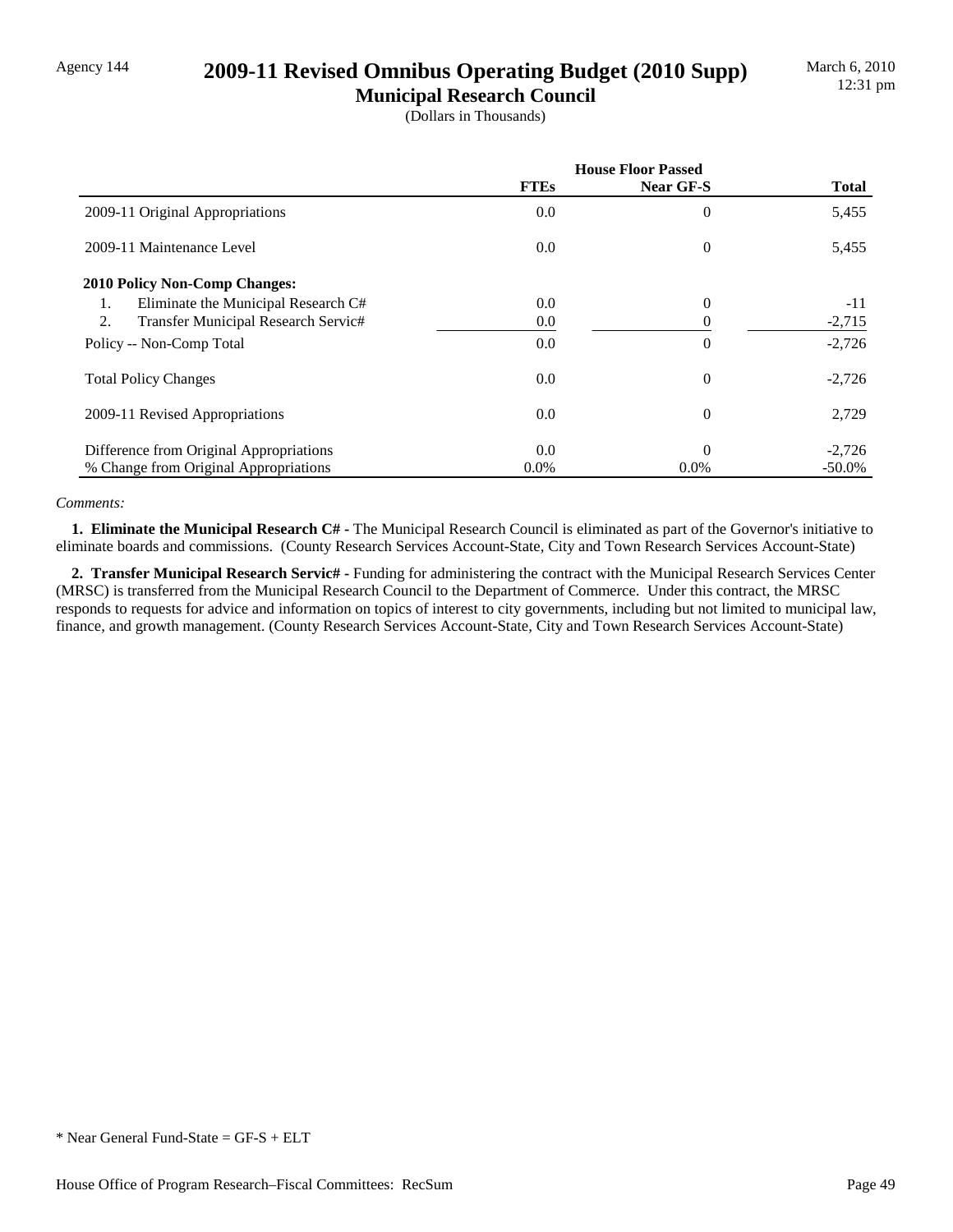## Agency 147 **2009-11 Revised Omnibus Operating Budget (2010 Supp)**

**Minority & Women's Business Enterp** (Dollars in Thousands)

|                                          | <b>House Floor Passed</b> |                |          |
|------------------------------------------|---------------------------|----------------|----------|
|                                          | <b>FTEs</b>               | Near GF-S      | Total    |
| 2009-11 Original Appropriations          | 17.0                      | 0              | 3,622    |
| 2009-11 Maintenance Level                | 17.0                      | $\mathbf{0}$   | 3,622    |
| <b>2010 Policy Non-Comp Changes:</b>     |                           |                |          |
| Merger Savings#<br>1.                    | $-1.0$                    | $\theta$       | $-95$    |
| 2.<br>Merge OMWBE to Dept. of Commerce # | $-8.0$                    | 0              | $-1,804$ |
| 3.<br><b>Workload Increases</b>          | 0.5                       | 0              | 85       |
| Policy -- Non-Comp Total                 | $-8.5$                    | $\theta$       | $-1,814$ |
| <b>Total Policy Changes</b>              | $-8.5$                    | $\theta$       | $-1,814$ |
| 2009-11 Revised Appropriations           | 8.5                       | $\overline{0}$ | 1,808    |
| Difference from Original Appropriations  | $-8.5$                    | $\Omega$       | $-1,814$ |
| % Change from Original Appropriations    | $-50.0\%$                 | $0.0\%$        | $-50.1%$ |

### *Comments:*

 **1. Merger Savings# -** Engrossed Substitute House Bill 3175 merges the Office of Minority and Women's Business Enterprise into the Department of Commerce. As part of this merger, the director and one administrative staff are eliminated. (Minority and Women's Business Enterprise Account-State)

 **2. Merge OMWBE to Dept. of Commerce # -** Funding for the Office of Minority and Women's Business Enterprises (OMWBE) is transferred to the Department of Commerce. The OMWBE promotes minority and women-owned businesses' participation in state government contracting. (OMWBE Account-State)

 **3. Workload Increases -** Funding is authorized to hire one temporary FTE in FY 2011, to assist with the timely processing of applications for certification. (Minority and Women's Business Enterprises Account-State)

<sup>\*</sup> Near General Fund-State = GF-S + ELT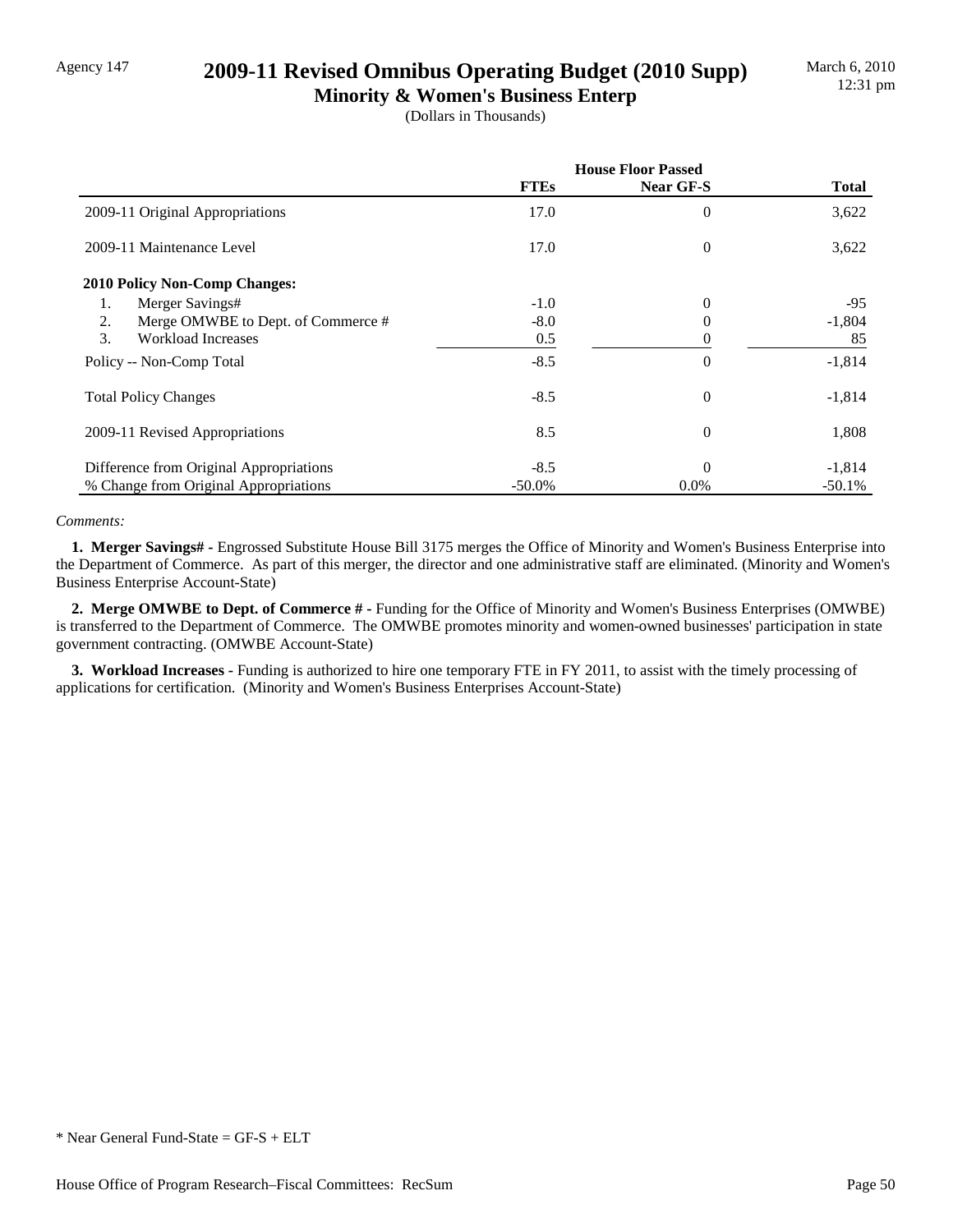## Agency 150 **2009-11 Revised Omnibus Operating Budget (2010 Supp)**

**Dept of General Administration** (Dollars in Thousands)

|                                           | <b>House Floor Passed</b> |           |              |
|-------------------------------------------|---------------------------|-----------|--------------|
|                                           | <b>FTEs</b>               | Near GF-S | <b>Total</b> |
| 2009-11 Original Appropriations           | 572.7                     | 1,626     | 194,524      |
| 2009-11 Maintenance Level                 | 572.7                     | 1,626     | 194,536      |
| 2010 Policy Non-Comp Changes:             |                           |           |              |
| 1.<br><b>Tenant Improvements</b>          | $-4.1$                    | $\theta$  | $-1,138$     |
| 2.<br>Office Facility/Public Historic Bui | $-10.8$                   | 0         | $-3,206$     |
| 3.<br><b>Visitor Services</b>             | $-1.3$                    | 0         | $-422$       |
| Increased Utility and Fixed Costs<br>4.   | 0.0                       | 0         | 1,502        |
| 5.<br><b>Real Estate Services</b>         | $-0.7$                    | 0         | $-244$       |
| Suspend Two Boards #<br>6.                | $-1.0$                    | -149      | $-181$       |
| 7.<br>Off Campus Facilities               | $-1.1$                    | $\Omega$  | $-905$       |
| 8.<br>Move Food Program to Agriculture #  | $-2.3$                    | $-390$    | $-3,172$     |
| 9.<br>Facilities Services Accountability  | 0.0                       | 3,545     | 3,545        |
| Policy -- Non-Comp Total                  | $-21.1$                   | 3,006     | $-4,221$     |
| <b>Total Policy Changes</b>               | $-21.1$                   | 3,006     | $-4,221$     |
| 2009-11 Revised Appropriations            | 551.6                     | 4,632     | 190,315      |
| Difference from Original Appropriations   | $-21.1$                   | 3,006     | $-4,209$     |
| % Change from Original Appropriations     | $-3.7%$                   | 184.9%    | $-2.2%$      |

#### *Comments:*

 **1. Tenant Improvements -** Skilled work units made up of painters, electricians, and carpenters are eliminated. Demand for these services have been steadily decreasing. As a result, this fee-for-service activity does not raise sufficient revenues to cover the ongoing cost of operations. Remaining units of multi-skilled workers in General Administration will absorb any remaining workload. (General Administration Services Account-Nonappropriated)

 **2. Office Facility/Public Historic Bui -** The Department will eliminate multiple staff positions across several lines of business, including gardeners, custodians, asset managers, maintenance staff, and budget and business managers. This will result in less gardening on campus grounds. Financial and physical oversight of facilities is reduced and long-range planning will be suspended. Non-vital repairs and improvements are delayed or eliminated. Purchase of equipment, goods and services are reduced, and 20 agency fleet vehicles are eliminated. Elevator maintenance contracts are eliminated and staff will be hired to assume these tasks at a savings. (General Administration Services Account-State, General Administration Services Account-Nonappropriated)

 **3. Visitor Services -** Visitor Services will focus its efforts on coordination of large events and scheduling of school tours. School tours are reduced by one-third during the legislative session, and staffed tours for the general public are replaced by self-guided tours. (General Administration Services Account-State)

 **4. Increased Utility and Fixed Costs -** Funding is provided for campus parking lot utility and fixed price contracts previously subsidized by the General Administration Services Account to the State Vehicle Parking Account. Additionally, expenditure authority is increased to address unanticipated costs associated with a tax assessment by the Department of Revenue that requires the sales tax to be collected on parking fee revenue. (State Vehicle Parking Account-State)

**5. Real Estate Services -** Savings are achieved through staff reductions. These reductions will result in delays to leasing, design modifications, and process improvement efforts. (General Administration Services Account-State)

 **6. Suspend Two Boards # -** The Capital Projects Advisory Review Board and the Capitol Campus Design Advisory Committee are suspended on July 1, 2010.

\* Near General Fund-State = GF-S + ELT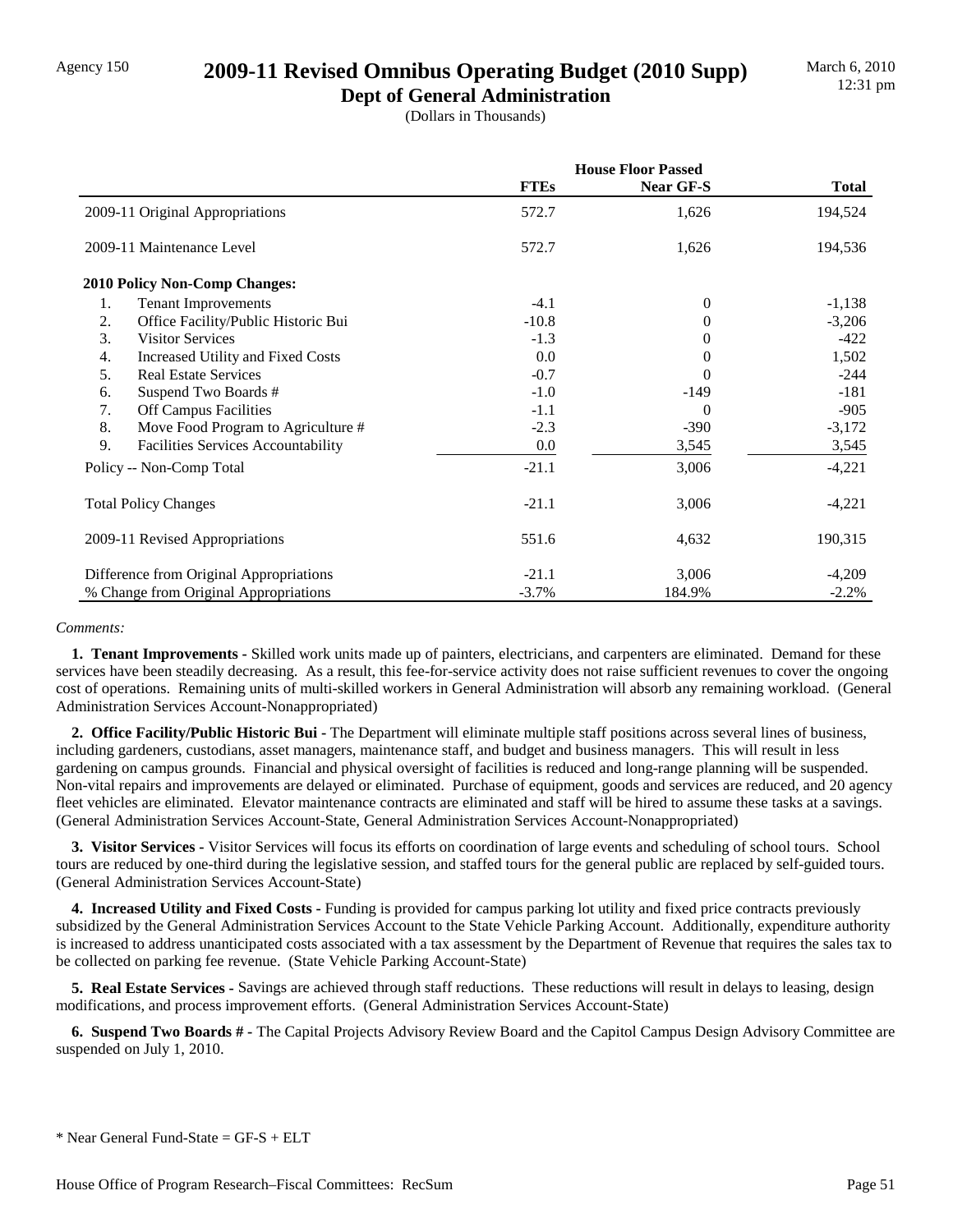## Agency 150 **2009-11 Revised Omnibus Operating Budget (2010 Supp) Dept of General Administration**

 **7. Off Campus Facilities -** Savings are achieved through the elimination and consolidation of several supervisory, budget, administrative, and maintenance positions. These reductions will result in less financial and physical facility oversight, short- and long-range planning, and customer service. Additional savings are achieved through debt service refinancing. (General Administration Services Account-Nonappropriated)

 **8. Move Food Program to Agriculture # -** Funding for the Department of General Administration's Emergency Food Assistance Program (TEFAP) is transferred to the Department of Agriculture, effective July 1, 2010. TEFAP distributes food to 21 lead agencies. These agencies in turn provide food to 450 food banks, shelters and meal providers in Washington that serve hungry lowincome children, adults, elderly and the homeless. (General Fund-State, General Fund-Federal)

 **9. Facilities Services Accountability -** Funding for facilities services charges, utilities and contracts charges, and public and historic facilities charges is transferred to the General Administration. Performance standards and quality assurance provisions must be established.

\* Near General Fund-State = GF-S + ELT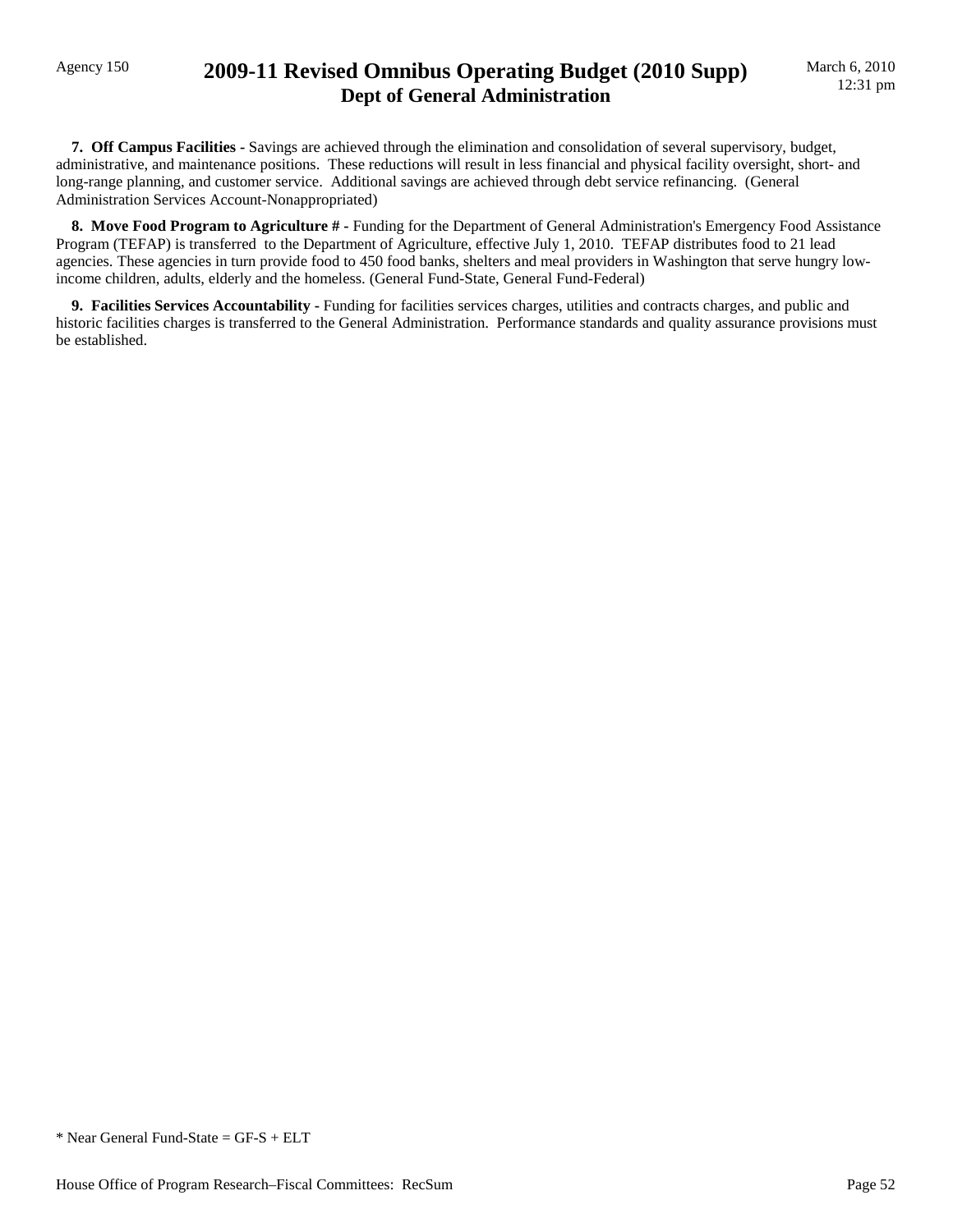## Agency 155 **2009-11 Revised Omnibus Operating Budget (2010 Supp)**

**Department of Information Services** (Dollars in Thousands)

|                                             | <b>House Floor Passed</b> |           |              |
|---------------------------------------------|---------------------------|-----------|--------------|
|                                             | <b>FTEs</b>               | Near GF-S | <b>Total</b> |
| 2009-11 Original Appropriations             | 472.0                     | 2,172     | 260,352      |
| 2009-11 Maintenance Level                   | 472.0                     | 2,172     | 260,366      |
| <b>2010 Policy Non-Comp Changes:</b>        |                           |           |              |
| 1.<br>Merge State Printer into DIS #        | 68.0                      | 0         | 9,128        |
| 2.<br>Administration and Policy             | $-4.5$                    | 0         | -839         |
| 3.<br><b>Broadband Mapping and Strategy</b> | 0.0                       | 0         | 1,567        |
| 4.<br>Security Lifeline Act                 | 0.0                       | 0         | 178          |
| Policy -- Non-Comp Total                    | 63.5                      | $\theta$  | 10,034       |
| <b>Total Policy Changes</b>                 | 63.5                      | 0         | 10,034       |
| 2009-11 Revised Appropriations              | 535.5                     | 2,172     | 270,400      |
| Difference from Original Appropriations     | 63.5                      | $\Omega$  | 10,048       |
| % Change from Original Appropriations       | 13.5%                     | 0.0%      | 3.9%         |

### *Comments:*

 **1. Merge State Printer into DIS # -** Funding for the Public Printer is transferred to the Department of Information Services. With certain exceptions, the Public Printer prints and binds publications for state agencies. (Printing Plant Revolving Account-Local)

 **2. Administration and Policy -** Funding for the Management Support Division and the Policy and Regulation Division is reduced to lower agency administrative and policy costs to client organizations. (Data Processing Revolving Account-State, Data Processing Revolving Account-Nonappropriated)

 **3. Broadband Mapping and Strategy -** Funds are provided to collect and display comprehensive data on statewide broadband availability and infrastructure through the development of a Geographical Information System. The resulting map will include broadband provider information, technology type, and speed. It will be displayed on a website with enhanced interactive capabilities to provide the public with access to broadband information. In addition, the Department will partner with the Office of the Superintendent of Public Instruction and the University of Washington to develop strategies to bring high-speed broadband to public institutions and schools. (Educational Technology Account-Nonappropriated, Broadband Mapping Account-Nonappropriated)

 **4. Security Lifeline Act -** Funding is provided to implement Second Substitute House Bill 2782 (Security Lifeline Act). The Department of Information Services will support the creation of a user-friendly electronic Opportunity Portal to allow Washington residents to access a broad array of benefits.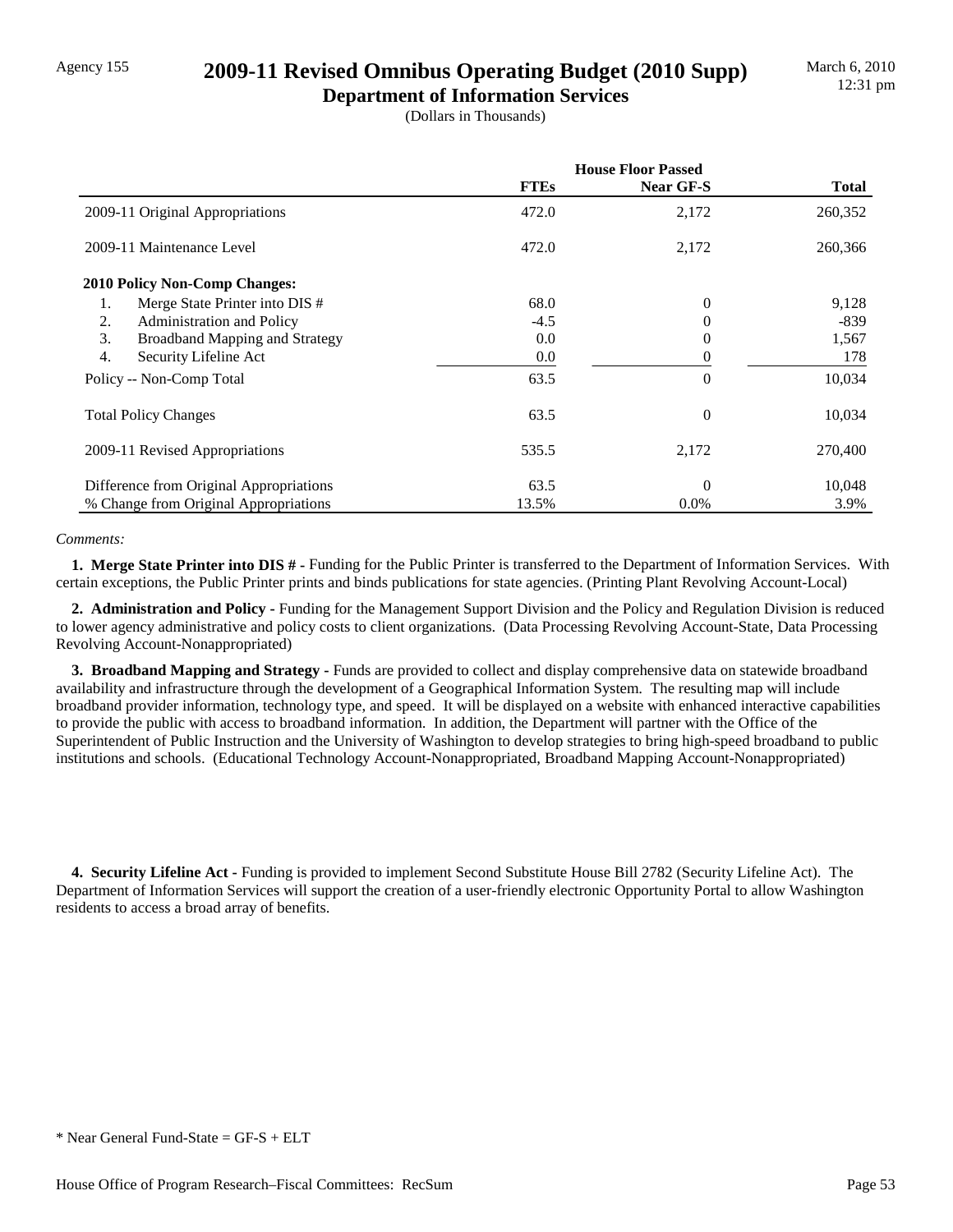## Agency 160 **2009-11 Revised Omnibus Operating Budget (2010 Supp)**

**Office of Insurance Commissioner** (Dollars in Thousands)

|                                         | <b>House Floor Passed</b> |           |              |
|-----------------------------------------|---------------------------|-----------|--------------|
|                                         | <b>FTEs</b>               | Near GF-S | <b>Total</b> |
| 2009-11 Original Appropriations         | 229.4                     | $\theta$  | 49,921       |
| 2009-11 Maintenance Level               | 229.4                     | $\theta$  | 49,927       |
| <b>2010 Policy Non-Comp Changes:</b>    |                           |           |              |
| Surplus Line Brokers#<br>1.             | 0.2                       | $\theta$  | $-16$        |
| 2.<br>Joint Underwriting Associations#  | 0.0                       | $\theta$  | 40           |
| Policy -- Non-Comp Total                | 0.2                       | $\theta$  | 24           |
| <b>Total Policy Changes</b>             | 0.2                       | $\theta$  | 24           |
| 2009-11 Revised Appropriations          | 229.5                     | $\theta$  | 49,951       |
| Difference from Original Appropriations | 0.2                       | $\Omega$  | 30           |
| % Change from Original Appropriations   | 0.1%                      | $0.0\%$   | 0.1%         |

### *Comments:*

 **1. Surplus Line Brokers# -** Fingerprint background check requirements are removed for certain insurance licensees. Staffing is reduced by 0.3 FTEs to compensate for a reduced workload. (Insurance Commissioners Regulatory Account-State)

 **2. Joint Underwriting Associations# -** Funding is authorized for rulemaking and establishing a joint underwriting association, in the event that a joint underwriting authority is created for excess flood insurance. (Insurance Commissioner's Regulatory Account)

<sup>\*</sup> Near General Fund-State = GF-S + ELT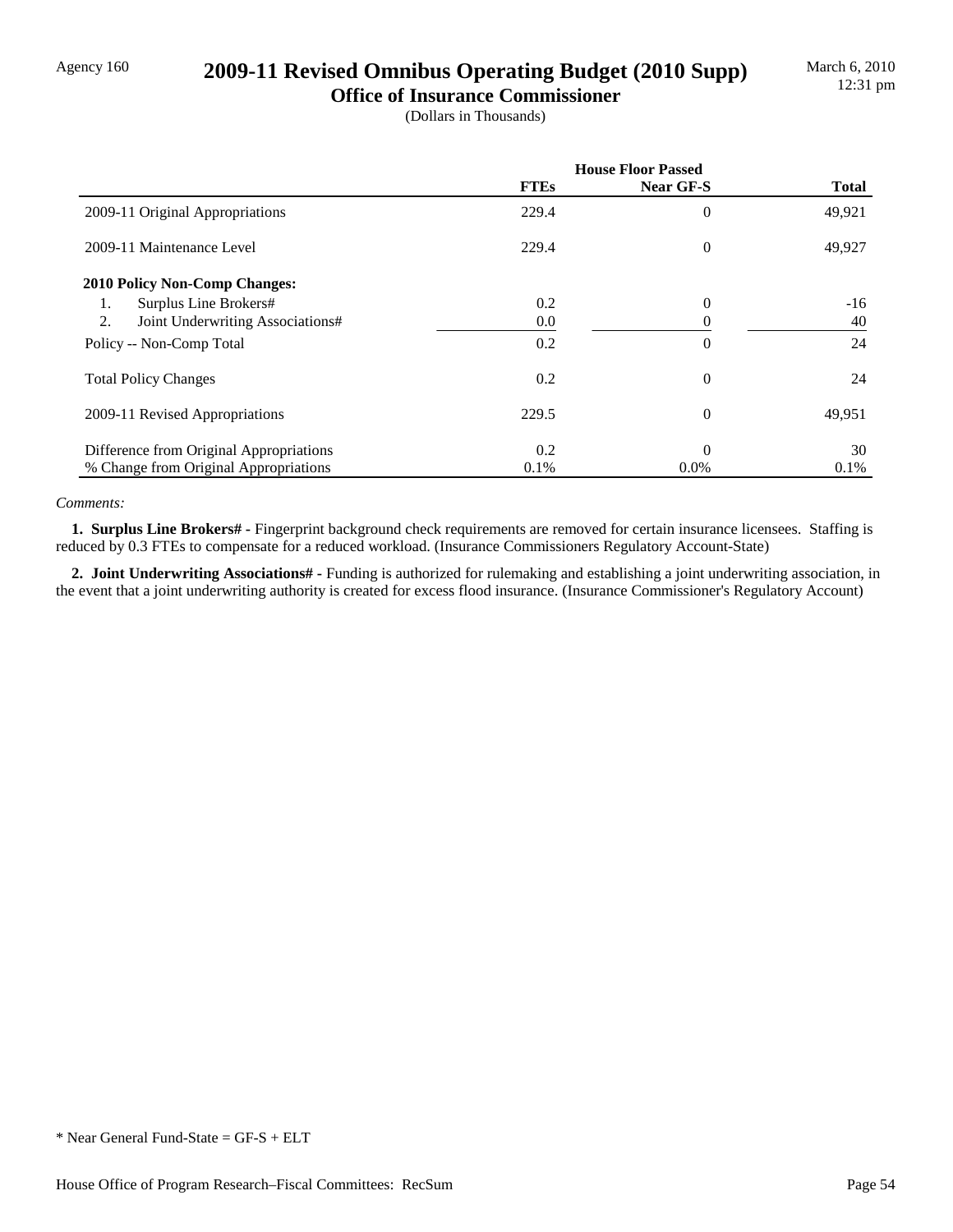### Agency 165 **2009-11 Revised Omnibus Operating Budget (2010 Supp)**

**State Board of Accountancy** (Dollars in Thousands)

|                                         | <b>House Floor Passed</b> |                  |              |
|-----------------------------------------|---------------------------|------------------|--------------|
|                                         | <b>FTEs</b>               | <b>Near GF-S</b> | <b>Total</b> |
| 2009-11 Original Appropriations         | 11.3                      | 0                | 3,016        |
| 2009-11 Maintenance Level               | 11.3                      | $\theta$         | 3,016        |
| <b>2010 Policy Non-Comp Changes:</b>    |                           |                  |              |
| Conduct Independent Investigation<br>1. | 0.0                       | 0                | 150          |
| 2.<br>Settle Agency Lawsuit             | 0.0                       | 0                | 500          |
| Policy -- Non-Comp Total                | 0.0                       | $\theta$         | 650          |
| <b>Total Policy Changes</b>             | 0.0                       | $\theta$         | 650          |
| 2009-11 Revised Appropriations          | 11.3                      | $\theta$         | 3,666        |
| Difference from Original Appropriations | 0.0                       | $\theta$         | 650          |
| % Change from Original Appropriations   | $0.0\%$                   | $0.0\%$          | 21.6%        |

### *Comments:*

 **1. Conduct Independent Investigation -** Additional expenditure authority is provided to engage an independent firm of legal consultants, governmental entities familiar with the Administrative Procedures Act, and/or a joint venture of such organizations to evaluate and report on the efficiency and effectiveness of the Board's practices, policies, and procedures. (Certified Public Accountants' Account-State)

 **2. Settle Agency Lawsuit -** Additional expenditure authority is provided as a partial condition of a mediated conditional settlement of seven lawsuits against the Executive Director, the agency, and the Board filed by one litigant between April 2008 and September 2009. The conditional settlement agreement includes withdrawal of fifteen public records requests, dismissal of the lawsuits, and waiver of the rights of appeal on those matters. The Board or the agency must also meet certain conditions, including the payment of \$500,000 to the trust account of one of the law firms representing the litigant. (Certified Public Accountants' Account-State)

<sup>\*</sup> Near General Fund-State = GF-S + ELT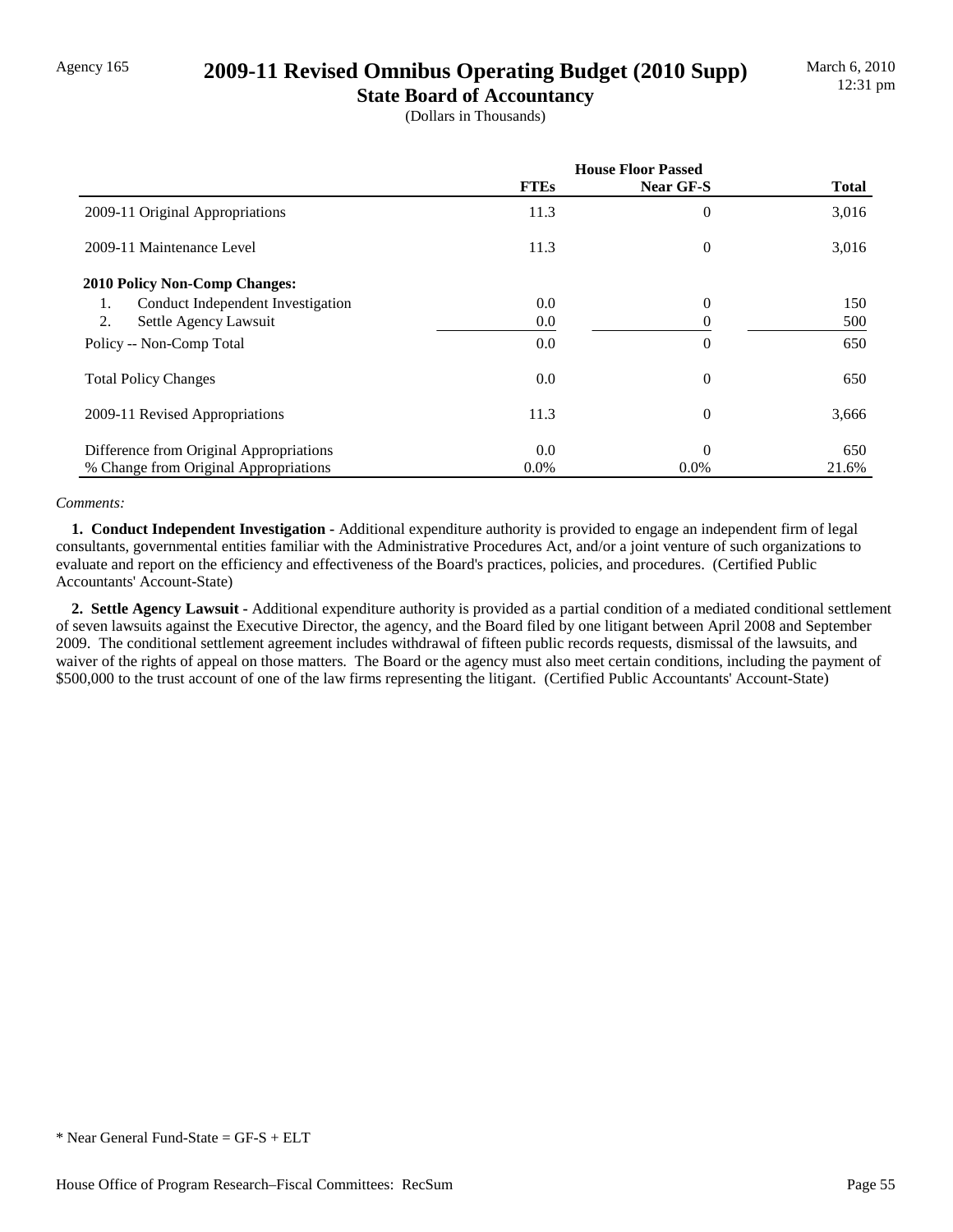## Agency 185 **2009-11 Revised Omnibus Operating Budget (2010 Supp)**

**Washington Horse Racing Commission** (Dollars in Thousands)

|                                         | <b>House Floor Passed</b> |           |              |
|-----------------------------------------|---------------------------|-----------|--------------|
|                                         | <b>FTEs</b>               | Near GF-S | <b>Total</b> |
| 2009-11 Original Appropriations         | 28.5                      | $\Omega$  | 10,614       |
| 2009-11 Maintenance Level               | 28.5                      | $\theta$  | 10,337       |
| 2009-11 Revised Appropriations          | 28.5                      | $\Omega$  | 10,337       |
| Difference from Original Appropriations | 0.0                       | $\Omega$  | $-277$       |
| % Change from Original Appropriations   | $0.0\%$                   | $0.0\%$   | $-2.6\%$     |

*Comments:*

\* Near General Fund-State = GF-S + ELT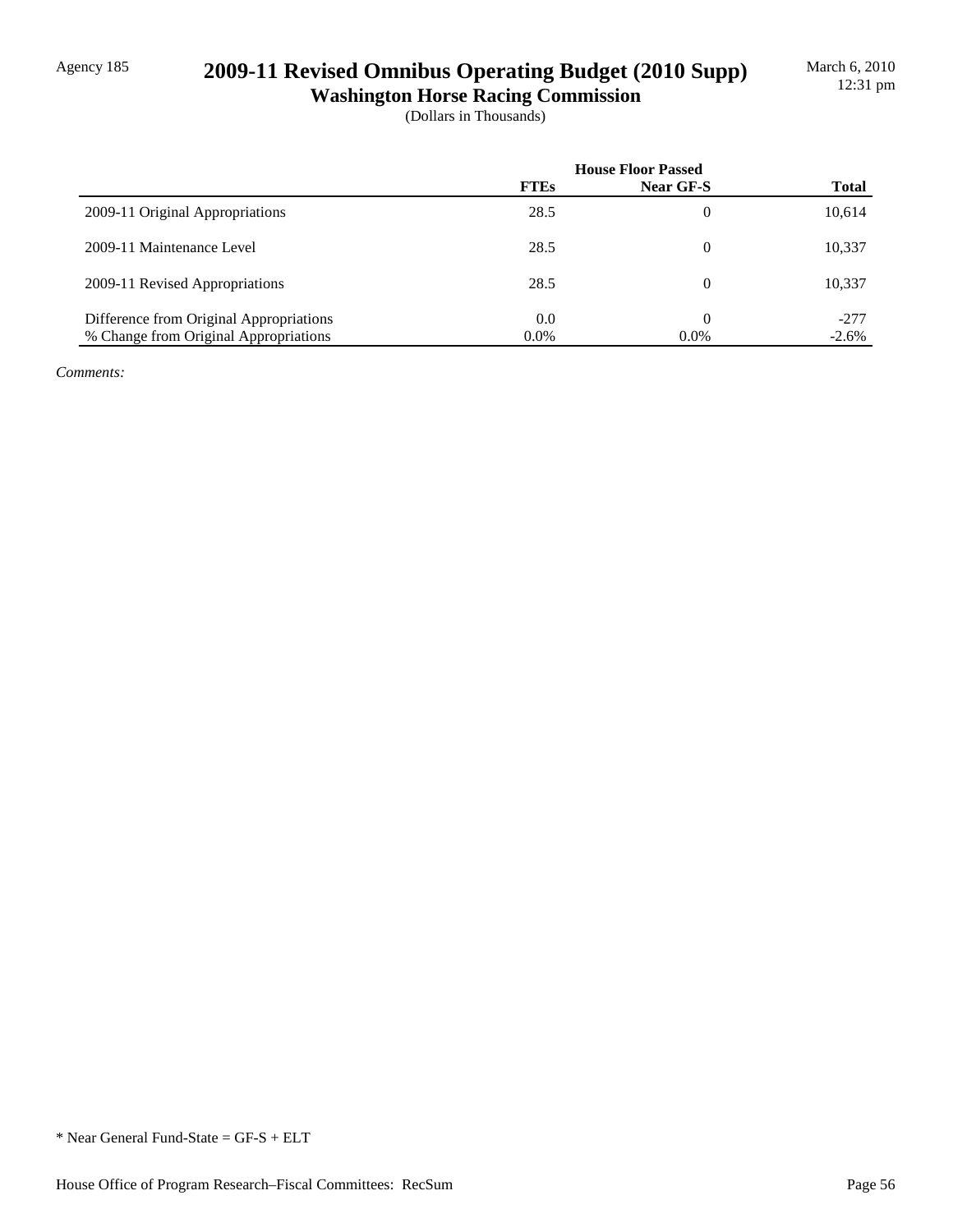## Agency 195 **2009-11 Revised Omnibus Operating Budget (2010 Supp)**

**WA State Liquor Control Board** (Dollars in Thousands)

|                                           | <b>House Floor Passed</b> |                  |              |
|-------------------------------------------|---------------------------|------------------|--------------|
|                                           | <b>FTEs</b>               | Near GF-S        | <b>Total</b> |
| 2009-11 Original Appropriations           | 1,186.6                   | 0                | 243,518      |
| 2009-11 Maintenance Level                 | 1,186.6                   | $\boldsymbol{0}$ | 243,647      |
| <b>2010 Policy Non-Comp Changes:</b>      |                           |                  |              |
| Beer & Wine Tasting in Grocery Sto#<br>1. | 0.9                       | $\theta$         | 130          |
| 2.<br>Contract Liquor Stores#             | $-16.0$                   | 0                | $-110$       |
| Policy -- Non-Comp Total                  | $-15.2$                   | $\theta$         | 20           |
| <b>2010 Policy Comp Changes:</b>          |                           |                  |              |
| 3.<br>Partial Funding for Board Members   | 1.6                       | 0                | 331          |
| Policy -- Comp Total                      | 1.6                       | $\overline{0}$   | 331          |
| <b>Total Policy Changes</b>               | $-13.6$                   | $\theta$         | 351          |
| 2009-11 Revised Appropriations            | 1,173.1                   | $\theta$         | 243,998      |
| Difference from Original Appropriations   | $-13.6$                   | $\Omega$         | 480          |
| % Change from Original Appropriations     | $-1.1%$                   | $0.0\%$          | 0.2%         |

### *Comments:*

 **1. Beer & Wine Tasting in Grocery Sto# -** Substitute House Bill 2688 allows beer and wine tasting in grocery stores, which will increase the workload for the Licensing and Enforcement Division. Funding is provided for additional staffing. (Liquor Revolving Account-State)

 **2. Contract Liquor Stores# -** Under House Bill 3189, the Liquor Control Board (LCB) will close at least 20 low-performing state liquor stores and replace them with contract liquor stores. As a pilot project, the LCB will also close an additional 10 stores with medium or high performance and replace these with contract liquor stores. Based on the performance of the new contract stores, the LCB will study further contracting out state stores, and report its finding to the Legislature by the end of 2012. In FY 2011, reduced expenditures of \$110,000 will result in equivalent distributions, which will be split equally between the state general fund and local governments. Savings and associated distributions under this initiative will be greater in future biennia. (Liquor Revolving Account-State; Liquor Revolving Account-Nonappropriated)

 **3. Partial Funding for Board Members -** Funding partially restores reductions made in the 2009 biennial budget for the threemember Liquor Control Board. (Liquor Revolving Account-State)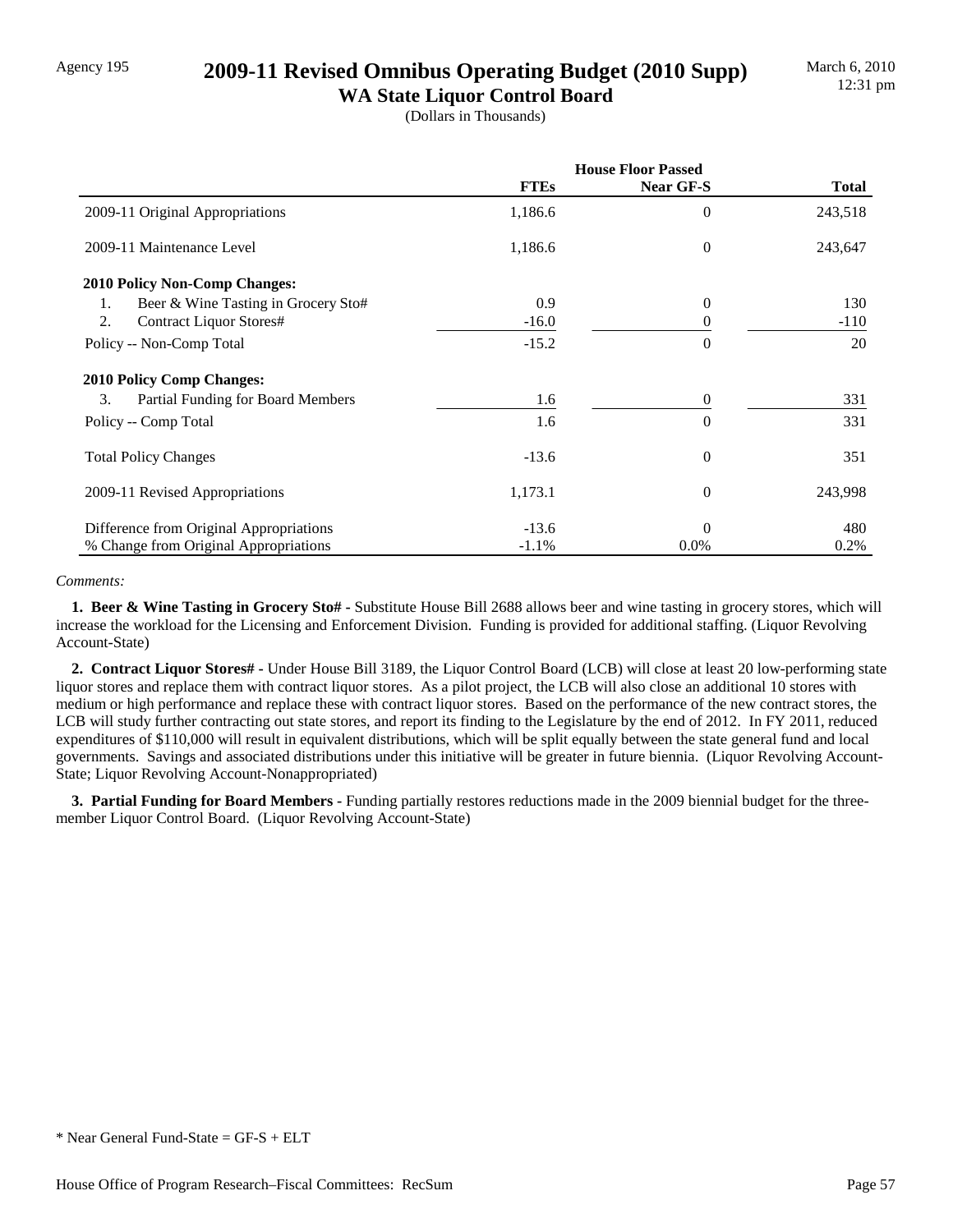## Agency 215 **2009-11 Revised Omnibus Operating Budget (2010 Supp)**

**Utilities and Transportation Comm** (Dollars in Thousands)

|                                         | <b>House Floor Passed</b> |           |        |
|-----------------------------------------|---------------------------|-----------|--------|
|                                         | <b>FTEs</b>               | Near GF-S | Total  |
| 2009-11 Original Appropriations         | 151.7                     | 0         | 36,036 |
| 2009-11 Maintenance Level               | 151.7                     | 0         | 36,040 |
| <b>2010 Policy Non-Comp Changes:</b>    |                           |           |        |
| Public Utility Comm-Recovery Act<br>1.  | 1.1                       | 0         | 267    |
| 2.<br>Net Metering of Electricity#      | 0.3                       | 0         | 69     |
| 3.<br>Solid Waste Regulatory Fees       | 0.0                       | 0         | 100    |
| Policy -- Non-Comp Total                | 1.4                       | $\theta$  | 436    |
| <b>Total Policy Changes</b>             | 1.4                       | $\theta$  | 436    |
| 2009-11 Revised Appropriations          | 153.0                     | $\theta$  | 36,476 |
| Difference from Original Appropriations | 1.4                       | $\Omega$  | 440    |
| % Change from Original Appropriations   | 0.9%                      | $0.0\%$   | 1.2%   |

### *Comments:*

 **1. Public Utility Comm-Recovery Act -** Spending authority is provided for a federal American Recovery & Reinvestment Act (ARRA) grant from the US Department of Energy for managing the projected increase in dockets and other regulatory actions resulting from ARRA electricity-related projects and initiatives. This includes hiring 2 FTEs towards the end of FY 2010.

 **2. Net Metering of Electricity# -** Funding is authorized for rulemaking to implement new standards for net metering of electricity. (Public Service Revolving Account-State)

 **3. Solid Waste Regulatory Fees -** Expenditure authority is increased to reflect increased revenues from solid waste regulatory fees. (Public Service Revolving Account-State)

<sup>\*</sup> Near General Fund-State = GF-S + ELT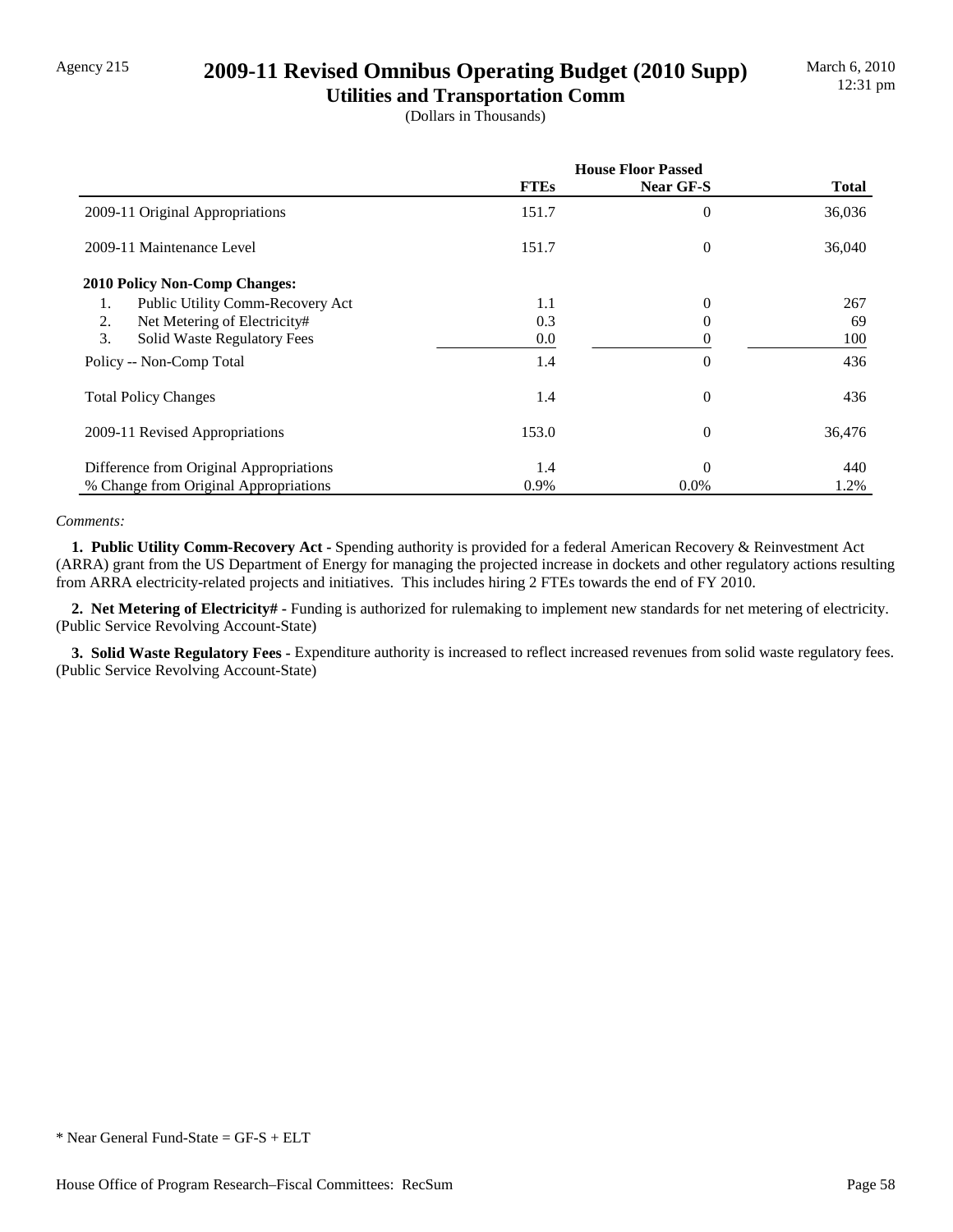### Agency 245 **2009-11 Revised Omnibus Operating Budget (2010 Supp)**

**Military Department** (Dollars in Thousands)

|                                             | <b>House Floor Passed</b> |           |              |
|---------------------------------------------|---------------------------|-----------|--------------|
|                                             | <b>FTEs</b>               | Near GF-S | <b>Total</b> |
| 2009-11 Original Appropriations             | 322.1                     | 20,274    | 330,586      |
| 2009-11 Maintenance Level                   | 330.1                     | 20,276    | 354,331      |
| 2010 Policy Non-Comp Changes:               |                           |           |              |
| 1.<br>WIN211 Reductions                     | 0.0                       | $-500$    | $-500$       |
| 2.<br>Network Warfare Squadron Building     | 0.0                       | 12        | 47           |
| 3.<br>WYA: Unanticipated Apportionment      | 0.0                       | $-692$    | $-692$       |
| Public Safety Interoperability Grnt<br>4.   | 0.0                       | 0         | 17,982       |
| 5.<br>Washington Youth Academy Staffing     | 1.6                       | $_{0}$    | $\theta$     |
| <b>State Emergency Readiness</b><br>6.      | 1.3                       |           | 392          |
| <b>Next Generation 911 Transition</b><br>7. | 0.0                       | 0         | 7,864        |
| 8.<br><b>Administrative Savings</b>         | $-4.9$                    | $-1,270$  | $-1,270$     |
| Policy -- Non-Comp Total                    | $-2.1$                    | $-2,450$  | 23,823       |
| <b>Total Policy Changes</b>                 | $-2.1$                    | $-2,450$  | 23,823       |
| 2009-11 Revised Appropriations              | 328.0                     | 17,826    | 378,154      |
| Difference from Original Appropriations     | 6.0                       | $-2,448$  | 47,568       |
| % Change from Original Appropriations       | 1.9%                      | $-12.1%$  | 14.4%        |

### *Comments:*

 **1. WIN211 Reductions -** Grant funding in FY 2011 is eliminated for Washington Information Network 211 (WIN211), a private, non-profit organization that provides social service referral services. This constitutes a 26 percent reduction to WIN211's budget in FY 2011.

 **2. Network Warfare Squadron Building -** Federal expenditure authority and state matching funds are provided for the operation and maintenance of the Network Warfare Squadron building, an Air National Guard facility scheduled to open at McChord Air Force Base in January 2011. (General Fund-State, General Fund-Federal)

 **3. WYA: Unanticipated Apportionment -** After operating the program for nearly 11 months, the Washington Youth Academy utilized a higher than average number of classroom hours with students. This workload resulted in higher than anticipated apportionment funding. General Fund-State funding is reduced by \$692,000 to compensate for the unanticipated apportionment funds. A reduction of \$260,000 (state general fund) was made in Proposed Substitute House Bill 2921 (early savings).

 **4. Public Safety Interoperability Grnt -** Expenditure authority is provided to continue projects originally funded with a Public Safety Interoperable Communications grant received in 2007 from the Department of Homeland Security. The grant is to be used to enhance statewide communications infrastructure and address initiatives identified in the Statewide Communications Interoperability Plan. The Military Department will continue to administer the funds for equipment, exercises, training, planning, and grant administration. Ninety-seven percent of these funds are passed through to local jurisdictions with the remaining three percent retained by the Military Department for grant administration and management. (General Fund-Federal)

 **5. Washington Youth Academy Staffing -** After operating the program for nearly 11 months, the Washington Youth Academy utilized a higher than average number of classroom hours with students. This workload resulted in higher than anticipated apportionment funding. This apportionment funding is used to hire 2.5 FTEs. New staff are assumed to begin April 1, 2010.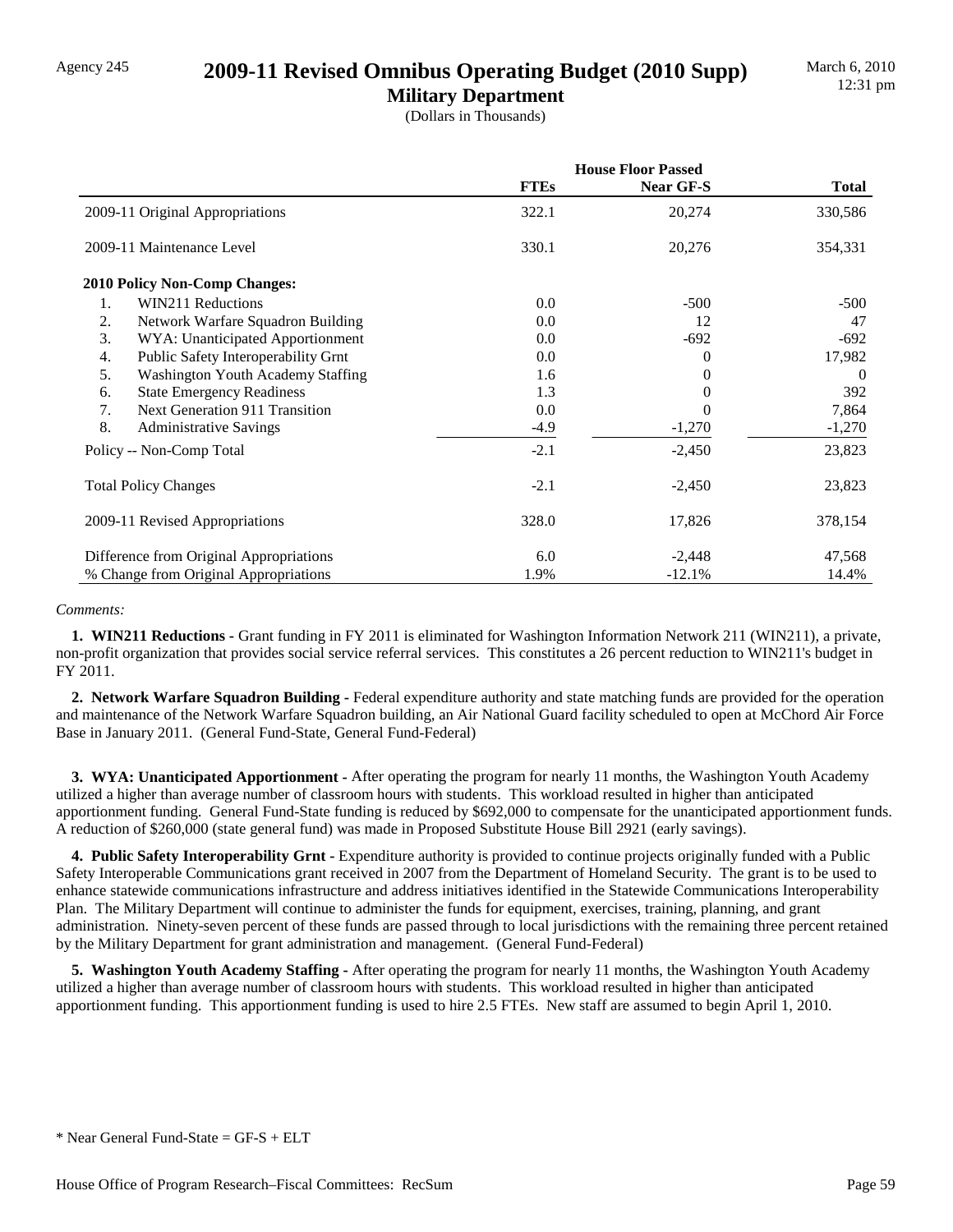## Agency 245 **2009-11 Revised Omnibus Operating Budget (2010 Supp) Military Department**

 **6. State Emergency Readiness -** Two additional FTEs are hired to continue planning to strengthen the state's emergency logistics and catastrophic disaster preparedness. A team of skilled planners is employed to increase the state's ability to prepare for, respond to, and recover from all hazards, particularly catastrophic incidents. Specifically, the team will address gaps in state and local capabilities and coordinate plans to fill these gaps. The team will also develop plans, exercises, and training modules for statewide emergency logistics and catastrophic incidents. (Military Department Active State Service Account-State)

**7. Next Generation 911 Transition -** Expenditure authority is provided from the E911 account to continue upgrades to the current 911 telephone system to accommodate Next Generation 911 (NG911). This upgrade provides a modern internet protocol system that will allow the 911 system to accept information from a wide variety of communication devices during emergencies. (Enhanced 911 Account-State, General Fund-Federal)

 **8. Administrative Savings -** Savings are achieved by reorganizing the Emergency Management Division, implementing early retirement incentives, maintaining vacancies, and staff reductions.

\* Near General Fund-State = GF-S + ELT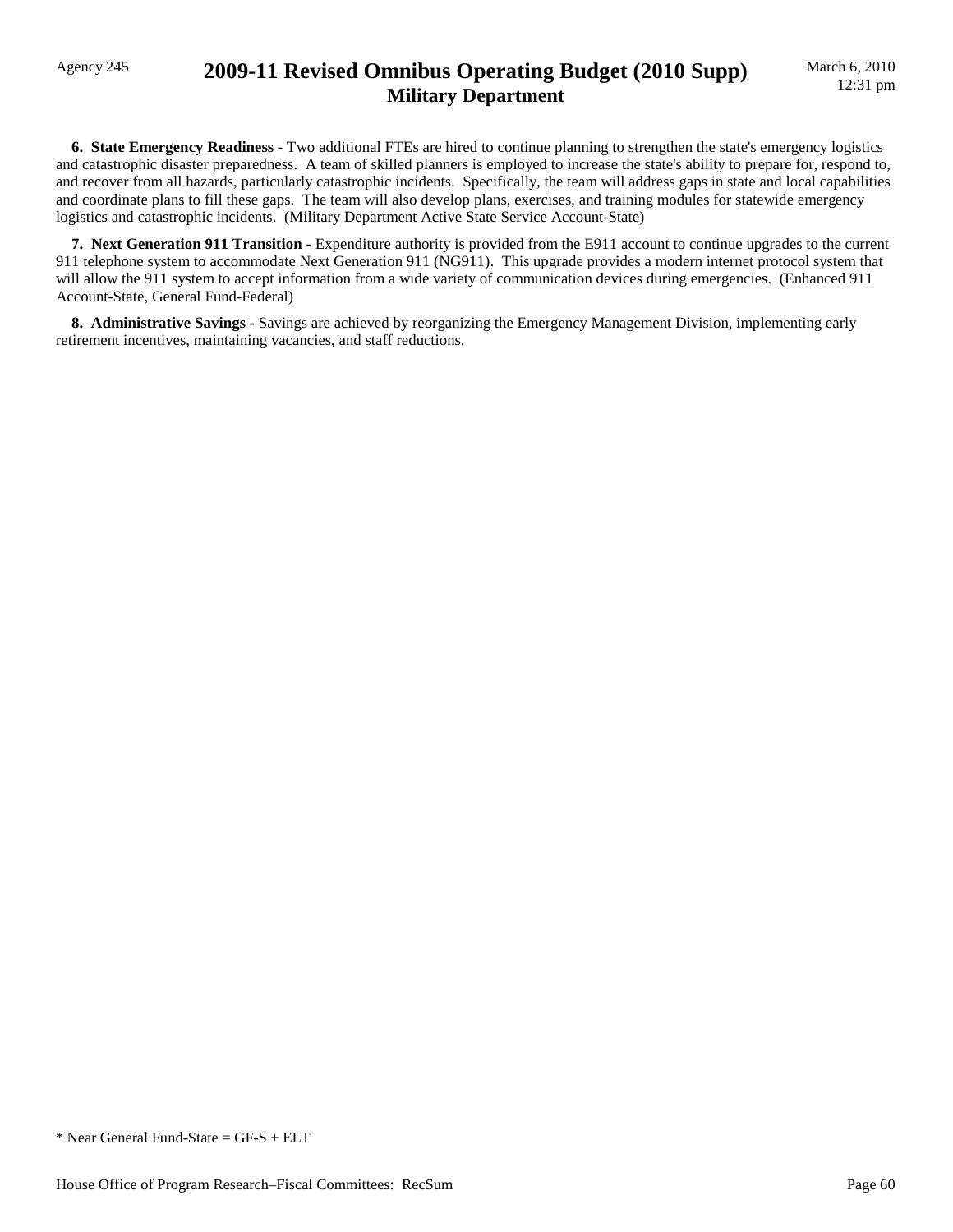## Agency 275 **2009-11 Revised Omnibus Operating Budget (2010 Supp)**

**Public Employment Relations Comm** (Dollars in Thousands)

|                                                     | <b>House Floor Passed</b> |           |              |
|-----------------------------------------------------|---------------------------|-----------|--------------|
|                                                     | <b>FTEs</b>               | Near GF-S | <b>Total</b> |
| 2009-11 Original Appropriations                     | 43.9                      | 6,208     | 9,498        |
| 2009-11 Maintenance Level                           | 43.9                      | 6,208     | 9,498        |
| <b>2010 Policy Non-Comp Changes:</b>                |                           |           |              |
| <b>Higher Education Fund Source Change</b><br>1.    | 0.0                       | $-250$    | $\Omega$     |
| <b>Administrative Reduction</b><br>2.               | $-0.6$                    | $-620$    | $-620$       |
| 3.<br>Child Care Center Bargaining                  | 0.0                       | 50        | 50           |
| $\overline{4}$ .<br><b>Implement SACS Directive</b> | $-0.6$                    | $-37$     | $-37$        |
| 5.<br>Language Access Provider Bargaining           | $0.0\,$                   | 50        | 50           |
| Policy -- Non-Comp Total                            | $-1.2$                    | $-807$    | $-557$       |
| <b>Total Policy Changes</b>                         | $-1.2$                    | $-807$    | $-557$       |
| 2009-11 Revised Appropriations                      | 42.7                      | 5,401     | 8,941        |
| Difference from Original Appropriations             | $-1.2$                    | $-807$    | -557         |
| % Change from Original Appropriations               | $-2.7%$                   | $-13.0\%$ | $-5.9\%$     |

### *Comments:*

 **1. Higher Education Fund Source Change -** Chapter 571, Laws of 2009 made the Public Employees' Collective Bargaining Act applicable to many employees of higher education institutions who are exempt from civil service under the Personnel System Reform Act. Funding for this activity is shifted from the the General Fund to the Higher Education Personnel Services Account. (General Fund-State, Higher Education Personnel Services Account-State)

 **2. Administrative Reduction -** The agency will reduce staff, eliminate vacant positions, impose furloughs, eliminate nonmandatory staff training, and delay information technology maintenance. These reductions will affect agency productivity and push out unavoidable costs to the future.

 **3. Child Care Center Bargaining -** Funding is provided to support legal and administrative costs related to the implementaton of Substitute House Bill 1329 (childcare center collective bargaining).

 **4. Implement SACS Directive -** As part of the Governor's shared service directive, small agencies will use the Office of Financial Management's Small Agency Client Services (SACS) to provide centralized accounting, payroll, and budgeting services.

 **5. Language Access Provider Bargaining -** Funding is provided to support legal and administrative costs related to the implementaton of Substitute Substitute House Bill 3062 (language access provider collective bargaining).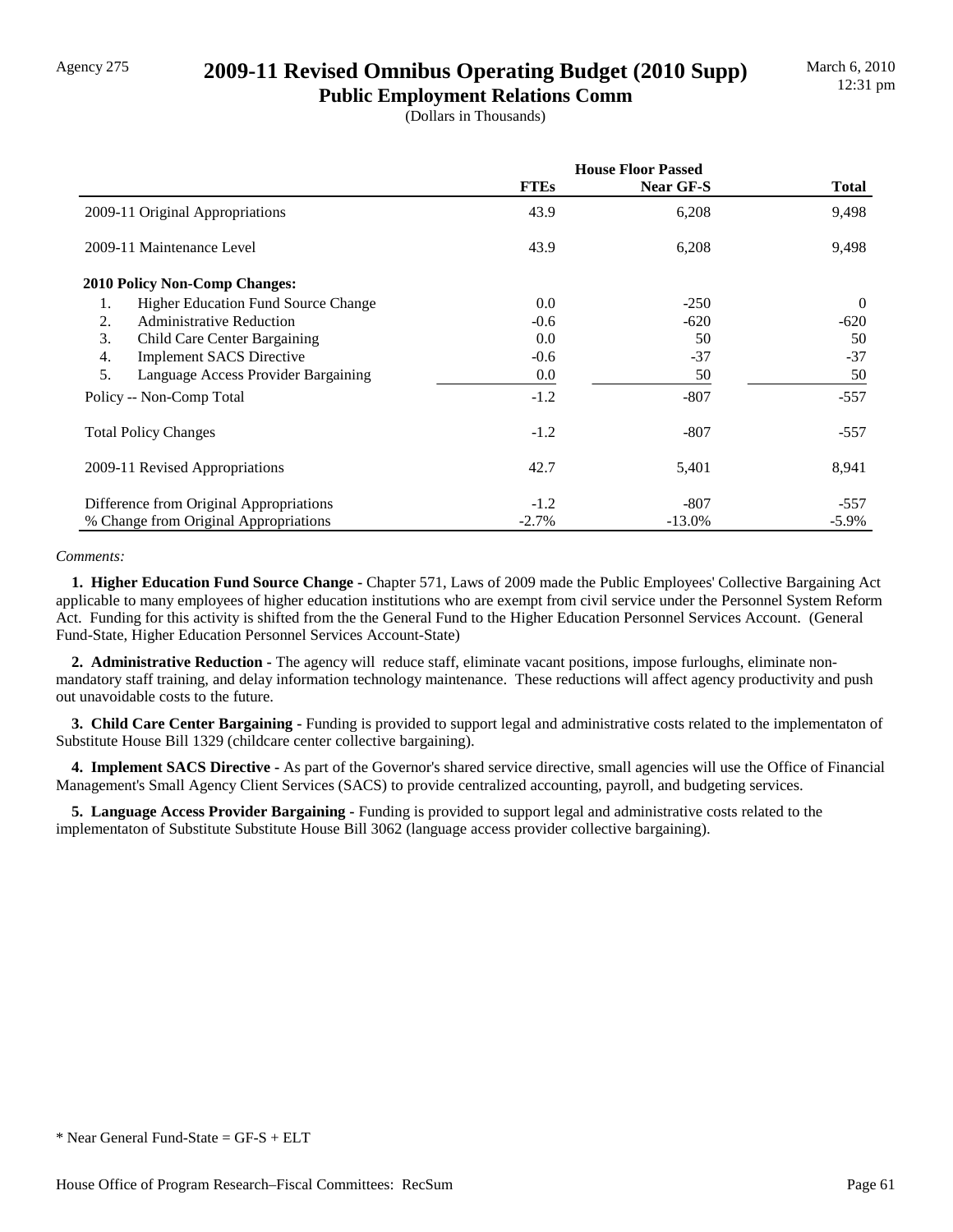## Agency 355 **2009-11 Revised Omnibus Operating Budget (2010 Supp)**

**Archaeology & Historic Preservation** (Dollars in Thousands)

|                                               | <b>House Floor Passed</b> |           |              |
|-----------------------------------------------|---------------------------|-----------|--------------|
|                                               | <b>FTEs</b>               | Near GF-S | <b>Total</b> |
| 2009-11 Original Appropriations               | 16.4                      | 2,720     | 4,687        |
| 2009-11 Maintenance Level                     | 16.4                      | 2,720     | 4,687        |
| <b>2010 Policy Non-Comp Changes:</b>          |                           |           |              |
| 1.<br><b>Increased Federal Expd Authority</b> | 0.4                       | $\theta$  | 650          |
| GIS Fee Bill<br>2.                            | 0.0                       | $-167$    | $\Omega$     |
| 3.<br>Main Street Transfer #                  | 0.5                       | 121       | 121          |
| 4.<br>Main Street Reduction                   | 0.0                       | $-77$     | $-77$        |
| 5.<br><b>Technical Error</b>                  | 0.0                       | $-77$     | $-77$        |
| Policy -- Non-Comp Total                      | 0.9                       | $-200$    | 617          |
| <b>Total Policy Changes</b>                   | 0.9                       | $-200$    | 617          |
| 2009-11 Revised Appropriations                | 17.3                      | 2,520     | 5,304        |
| Difference from Original Appropriations       | 0.9                       | $-200$    | 617          |
| % Change from Original Appropriations         | 5.5%                      | $-7.4%$   | 13.2%        |

### *Comments:*

 **1. Increased Federal Expd Authority -** Additional federal expenditure authority is provided for the 2009-11 biennium. This includes a one-time federal carry-over of \$400,000 from the previous year, plus \$125,000 in ongoing federal funding for increased reviews of capital projects. The federal stimulus program is increasing the number of projects requiring archaeological review, but it is providing some funds to cover those costs. (General Fund-Federal)

 **2. GIS Fee Bill -** The Department's Geographic Information System (GIS) database, called the Washington Information System for Architectural and Archaeological Records Database (WISAARD), provides information for archaeological, historic archaeological, cultural, and burial information related to cemeteries, burials and graves (human remains). Pursuant to Substitute House Bill 3156 (Archaeology and historic preservation), the Department will begin to charge fees on its non-public portal, and these fees will be deposited into a new account created for the Department to cover the annual maintenance and upgrade costs of WISAARD (replacing funding from the general fund). The public WISAARD web site that contains historic buildings, structures and districts, will continue to be provided free of charge.

 **3. Main Street Transfer # -** Substitute House Bill 2704 (Washington main street program) transfers the program from the Department of Commerce to the Department of Archaeology and Historic Preservation. The Washington State Main Street Program (WSMSP) helps communities revitalize the economy, appearance, and image of their traditional commercial districts through training, technical assistance, and organization of local resources.

 **4. Main Street Reduction -** The Main Street program's General Fund-State funding of \$121,000 is reduced in FY 2011 to \$44,000, and the program will use \$24,000 in funds from the Washington Main Street Trust Fund Account for the remainder of FY2011. General Fund-State funding will resume in FY 2012. (Washington Main Street Trust Fund Account-Non-Appropriated)

 **5. Technical Error -** Main Street Error: amendment should have reduced amount in proviso-only. Amounts in transfer and red items are correct.

 $*$  Near General Fund-State = GF-S + ELT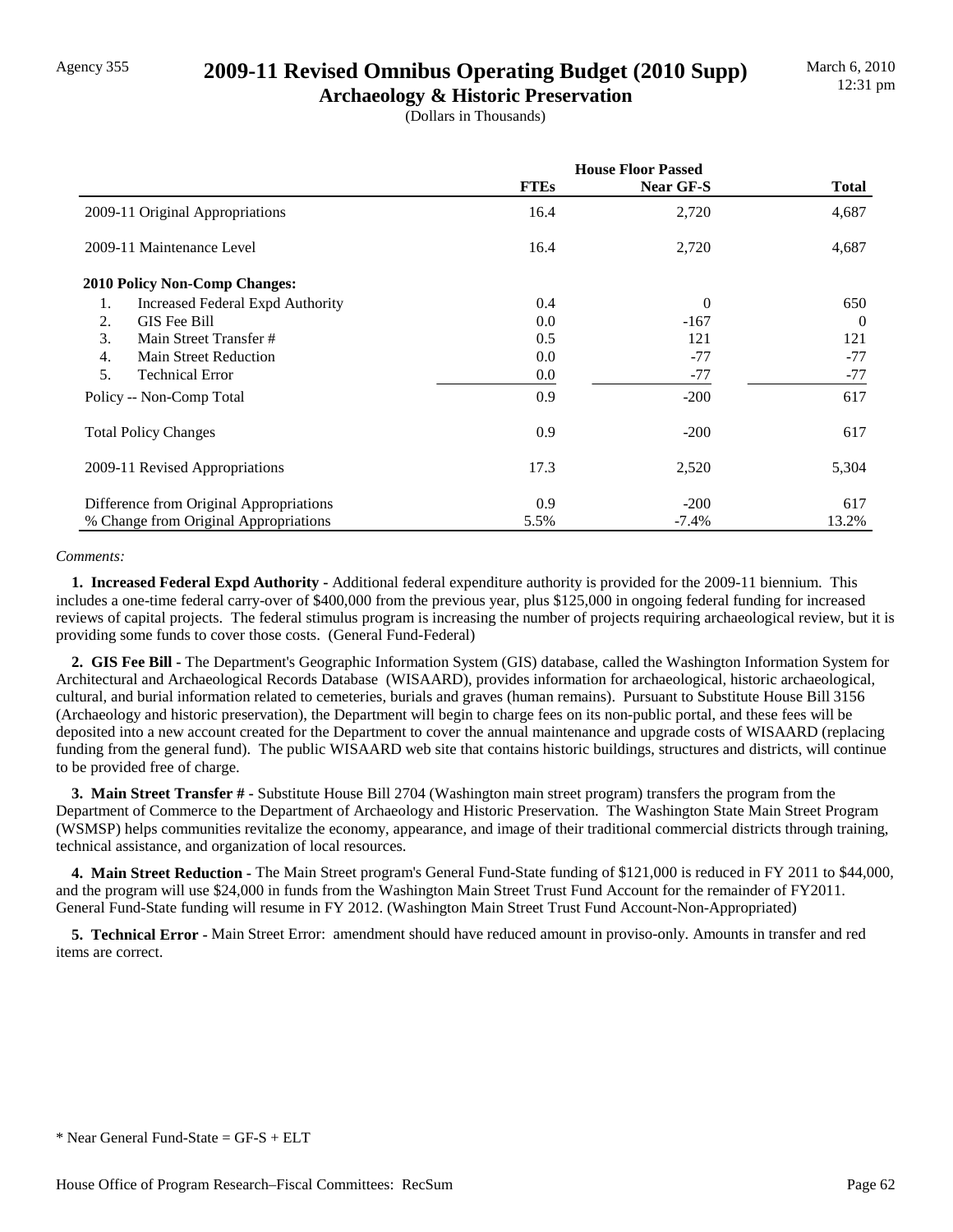## Agency 476 **2009-11 Revised Omnibus Operating Budget (2010 Supp)**

**Growth Management Hearings Board** (Dollars in Thousands)

|                                         | <b>House Floor Passed</b> |           |              |
|-----------------------------------------|---------------------------|-----------|--------------|
|                                         | <b>FTEs</b>               | Near GF-S | <b>Total</b> |
| 2009-11 Original Appropriations         | 12.0                      | 3,172     | 3,172        |
| 2009-11 Maintenance Level               | 12.0                      | 3,172     | 3,172        |
| <b>2010 Policy Non-Comp Changes:</b>    |                           |           |              |
| Board Restructuring Legislation #<br>1. | $-0.8$                    | $-91$     | -91          |
| Policy -- Non-Comp Total                | $-0.8$                    | $-91$     | $-91$        |
| <b>Total Policy Changes</b>             | $-0.8$                    | $-91$     | $-91$        |
| 2009-11 Revised Appropriations          | 11.3                      | 3,081     | 3,081        |
| Difference from Original Appropriations | $-0.8$                    | -91       | -91          |
| % Change from Original Appropriations   | $-6.3\%$                  | $-2.9\%$  | $-2.9\%$     |

### *Comments:*

 **1. Board Restructuring Legislation # -** Pursuant to Substitute House Bill 2442 (growth management hearings boards), the number of board members is reduced from nine to seven, and the three regional boards are merged into a single, statewide board from which regional panels will be drawn. Funding and staff are reduced to reflect the savings associated with implementing this legislation.

<sup>\*</sup> Near General Fund-State = GF-S + ELT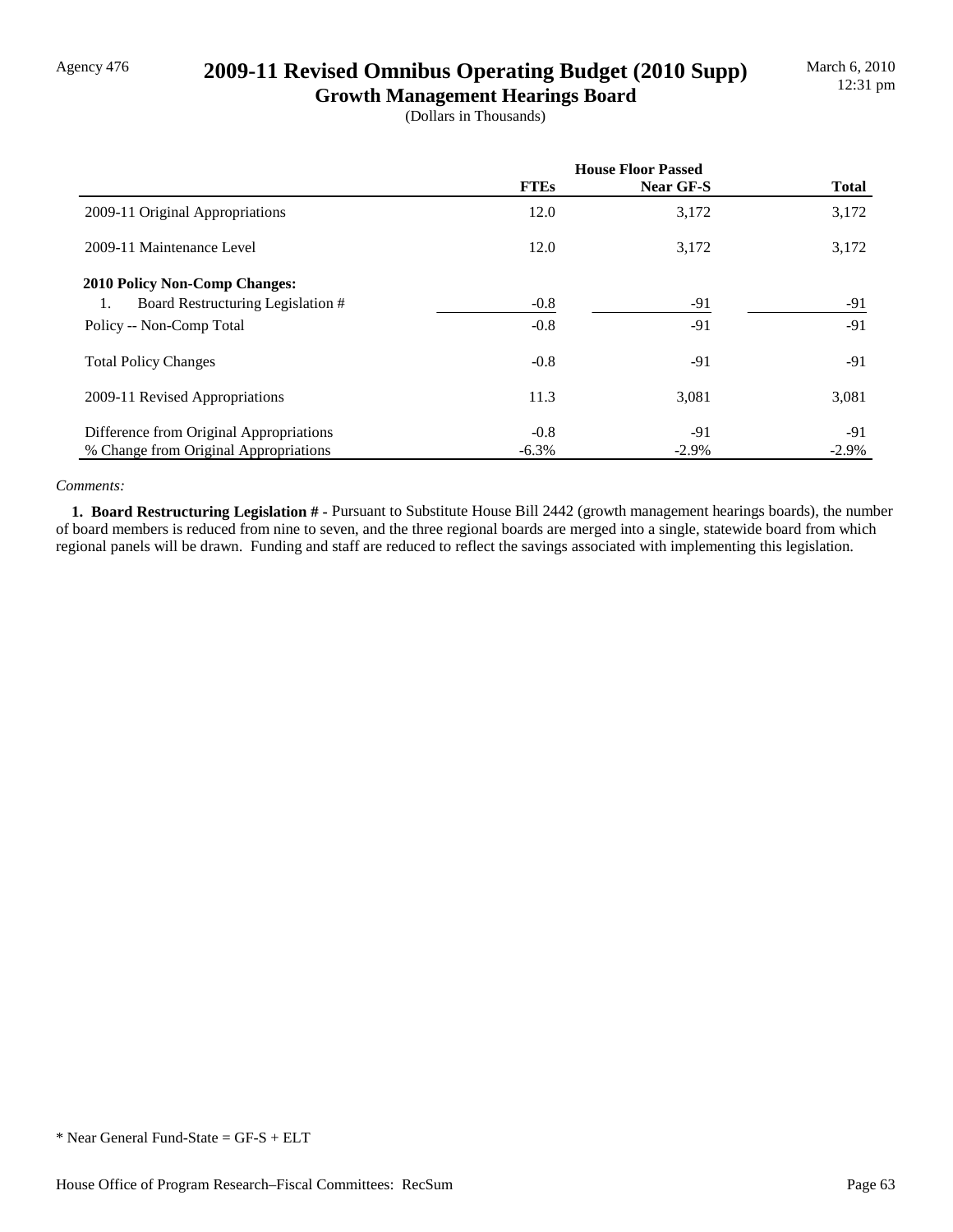## Agency 107 **2009-11 Revised Omnibus Operating Budget (2010 Supp)**

**WA State Health Care Authority** (Dollars in Thousands)

|                                          | <b>House Floor Passed</b> |           |              |
|------------------------------------------|---------------------------|-----------|--------------|
|                                          | <b>FTEs</b>               | Near GF-S | <b>Total</b> |
| 2009-11 Original Appropriations          | 284.4                     | 388,433   | 590,480      |
| 2009-11 Maintenance Level                | 284.4                     | 389,500   | 630,798      |
| <b>2010 Policy Non-Comp Changes:</b>     |                           |           |              |
| 1.<br><b>Health Information Exchange</b> | $0.0\,$                   | $\theta$  | 3,370        |
| 2.<br>Moore, et al. v. HCA               | 0.0                       | 1,651     | 1,651        |
| 3.<br>Health Data Information Tech Trnf  | 0.0                       | $-137$    | $-137$       |
| 4.<br>Basic Health Program Bridge        | 0.0                       | $-56,488$ | -49,482      |
| 5.<br>Primary Care Pilot Projects        | 0.0                       | 5,864     | 5,864        |
| Security Lifeline Act<br>6.              | $0.0\,$                   | 92        | 100          |
| Policy -- Non-Comp Total                 | 0.0                       | $-49,018$ | $-38,634$    |
| <b>Total Policy Changes</b>              | 0.0                       | $-49,018$ | $-38,634$    |
| 2009-11 Revised Appropriations           | 284.4                     | 340,482   | 592,164      |
| Difference from Original Appropriations  | 0.0                       | $-47,951$ | 1,684        |
| % Change from Original Appropriations    | $0.0\%$                   | $-12.3%$  | 0.3%         |

### *Comments:*

 **1. Health Information Exchange -** An allocation has been set aside for the state of Washington for a noncompetitive federal grant of \$11.3 million through the Health Information Technology for Economic and Clinical Health provisions of the American Recovery and Reinvestment Act (ARRA). An application has been submitted to the Office of the National Coordinator for development of a statewide health information technology plan. Additional federal expenditure authority is provided for the state's anticipated share of the federal grant. (General Fund-Federal)

 **2. Moore, et al. v. HCA -** Additional authority is provided for costs associated with litigation on a class action seeking damages related to health care benefits for part-time employees in state agencies and institutions. (General Fund-State, Basic Health Plan Subscription Account-Nonappropriated)

 **3. Health Data Information Tech Trnf -** The Health Care Authority has taken the lead in coordinating the state's efforts to secure American Recovery and Reinvestment Act grants for health information technology. In the 2009-11 operating budget, the Legislature appropriated funds for the activities required to apply for these funds. Most of the funding available will be through the Medicaid program. Funds are transferred to the Department of Social and Health Services to establish a partner organization to maximize the benefit available to the state and its partner providers. These funds will serve as a 10 percent match for federal grant funding.

 **4. Basic Health Program Bridge -** The Basic Health Plan (BHP) is a health care program that provides approximately 70,000 lowincome Washington residents with a state subsidy to assist with the cost of premiums. The program is provided with sufficient funds to continue with 65,000 enrollees until January 1, 2011, when it is assumed that federal matching funds will be available for those residents at or below 133 percent of the Federal Poverty Level. In the event that federal matching funds are not available, the BHP will be discontinued as of April 1, 2011. Adjustments are made for increased premium contributions. (General Fund-State; Basic Health Plan Trust Account-Nonappropriated)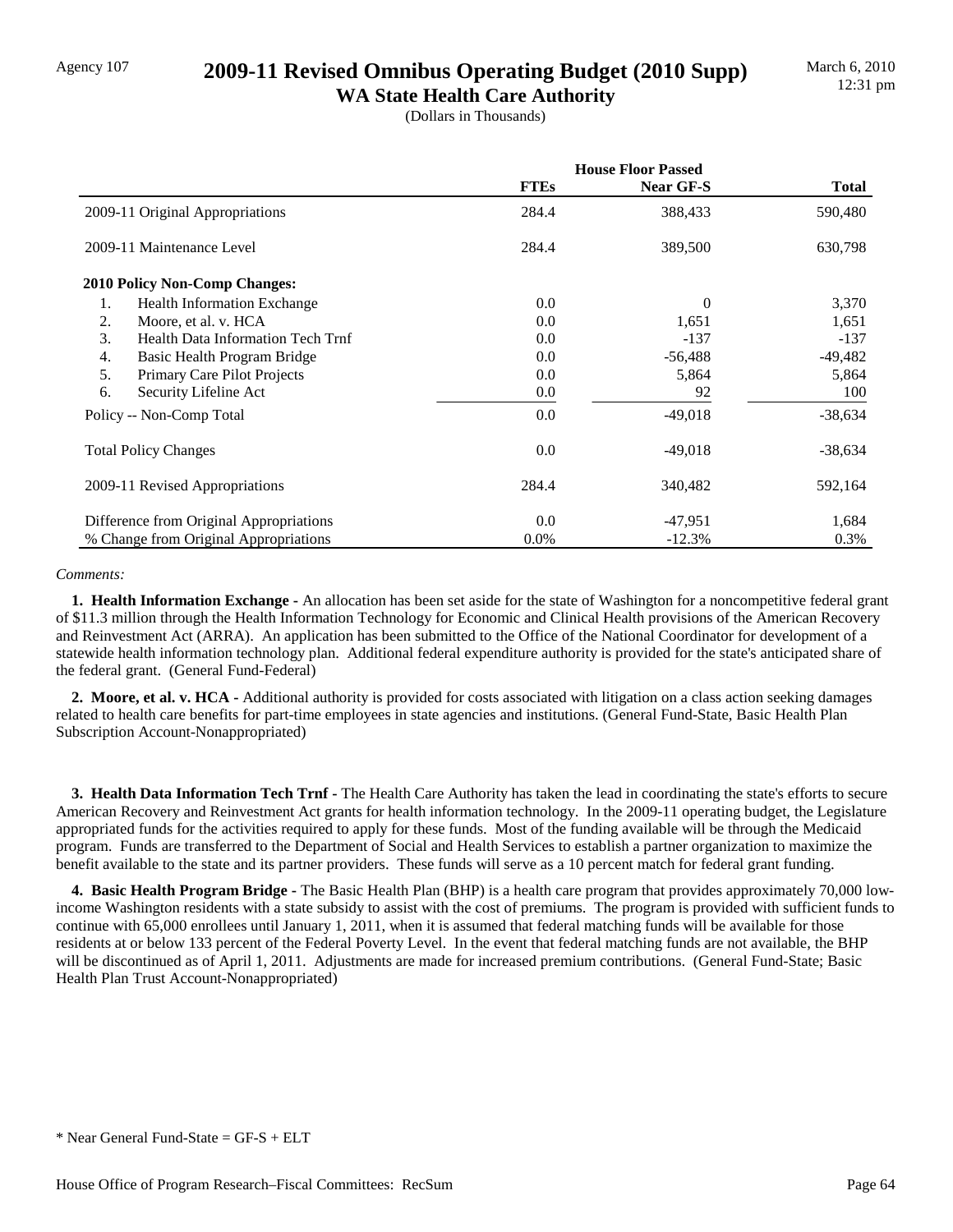## Agency 107 **2009-11 Revised Omnibus Operating Budget (2010 Supp) WA State Health Care Authority**

 **5. Primary Care Pilot Projects -** The Health Care Authority shall conduct three pilot projects to each cover 1,000 enrollees in a health care services package that combines primary care services, limited specialty services, and a catastrophic health plan. The pilot projects shall continue for two years and shall be conducted in Spokane, Thurston, and Whatcom counties. Enrollees shall not be enrolled in the Basic Health Plan, nor eligible for either Medicaid or Medicare. The Health Care Authority must report to the Legislature by December 1, 2011, on the results of the pilot projects.

 **6. Security Lifeline Act -** Funding is provided to implement Second Substitute House Bill 2782 (Security Lifeline Act). Individuals who lose Disability Lifeline benefits due to improvements in health status will be given high priority for enrollment in the Basic Health Plan. Funding is provided for system changes, printing costs, and postage associated with this policy change.

<sup>\*</sup> Near General Fund-State = GF-S + ELT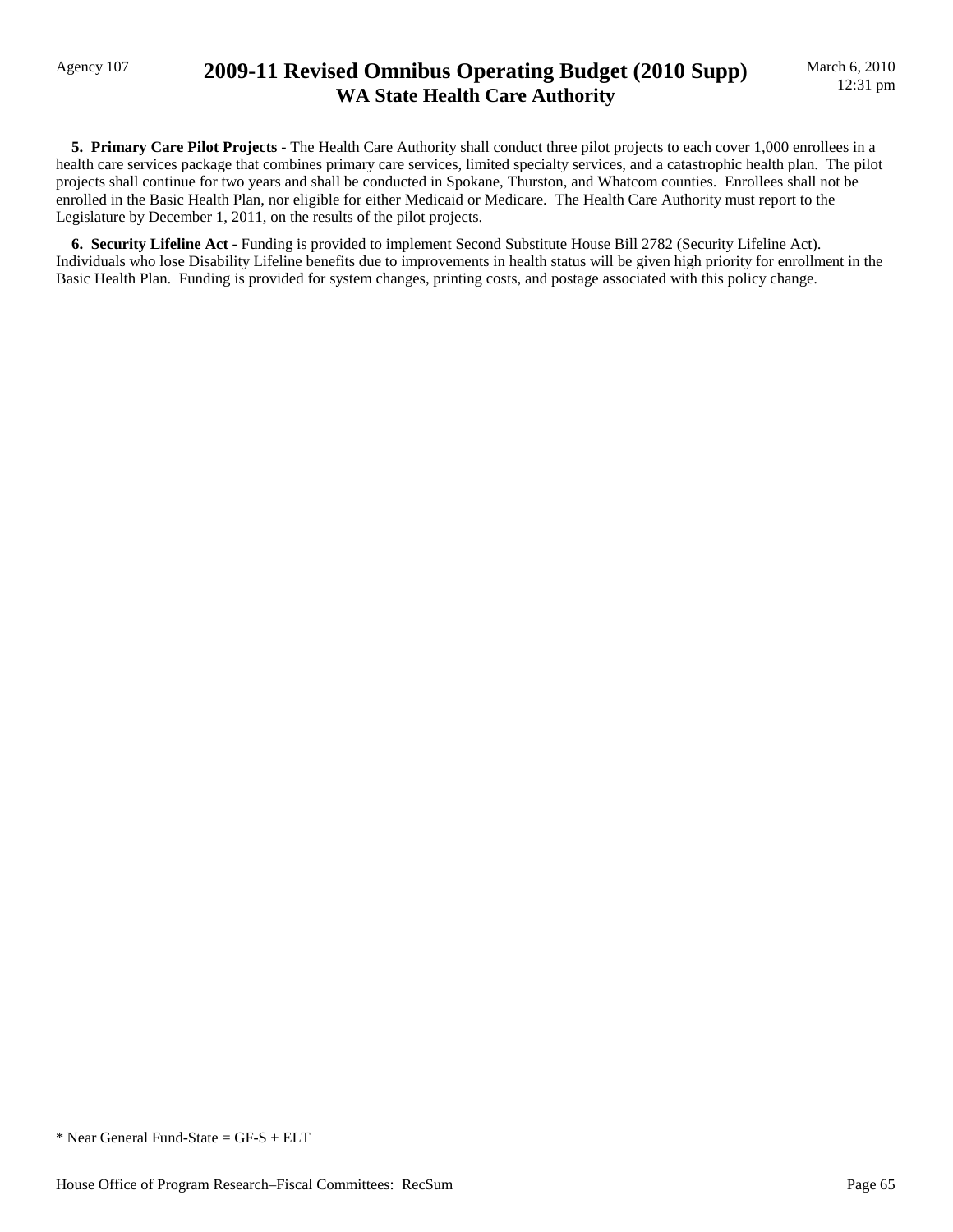## Agency 120 **2009-11 Revised Omnibus Operating Budget (2010 Supp)**

**Human Rights Commission** (Dollars in Thousands)

|                                         | <b>House Floor Passed</b> |           |              |
|-----------------------------------------|---------------------------|-----------|--------------|
|                                         | <b>FTEs</b>               | Near GF-S | <b>Total</b> |
| 2009-11 Original Appropriations         | 37.2                      | 5,171     | 6,470        |
| 2009-11 Maintenance Level               | 37.2                      | 5,171     | 6,470        |
| <b>2010 Policy Non-Comp Changes:</b>    |                           |           |              |
| Federal Revenue & Expenditures<br>1.    | 2.0                       | 0         | 297          |
| Policy -- Non-Comp Total                | 2.0                       | 0         | 297          |
| <b>Total Policy Changes</b>             | 2.0                       | $\theta$  | 297          |
| 2009-11 Revised Appropriations          | 39.2                      | 5,171     | 6,767        |
| Difference from Original Appropriations | 2.0                       | $\theta$  | 297          |
| % Change from Original Appropriations   | 5.4%                      | $0.0\%$   | 4.6%         |

### *Comments:*

 **1. Federal Revenue & Expenditures -** Federal expenditure authority is increased to allow the agency to hire the staff necessary to continue to investigate housing and employment discrimination claims in a timely manner in accordance with Chapter 49.60 RCW. Revenue for these activities will come from work-sharing agreements with the Equal Employment Opportunity Commission and the U.S. Department of Housing and Urban Development.

<sup>\*</sup> Near General Fund-State = GF-S + ELT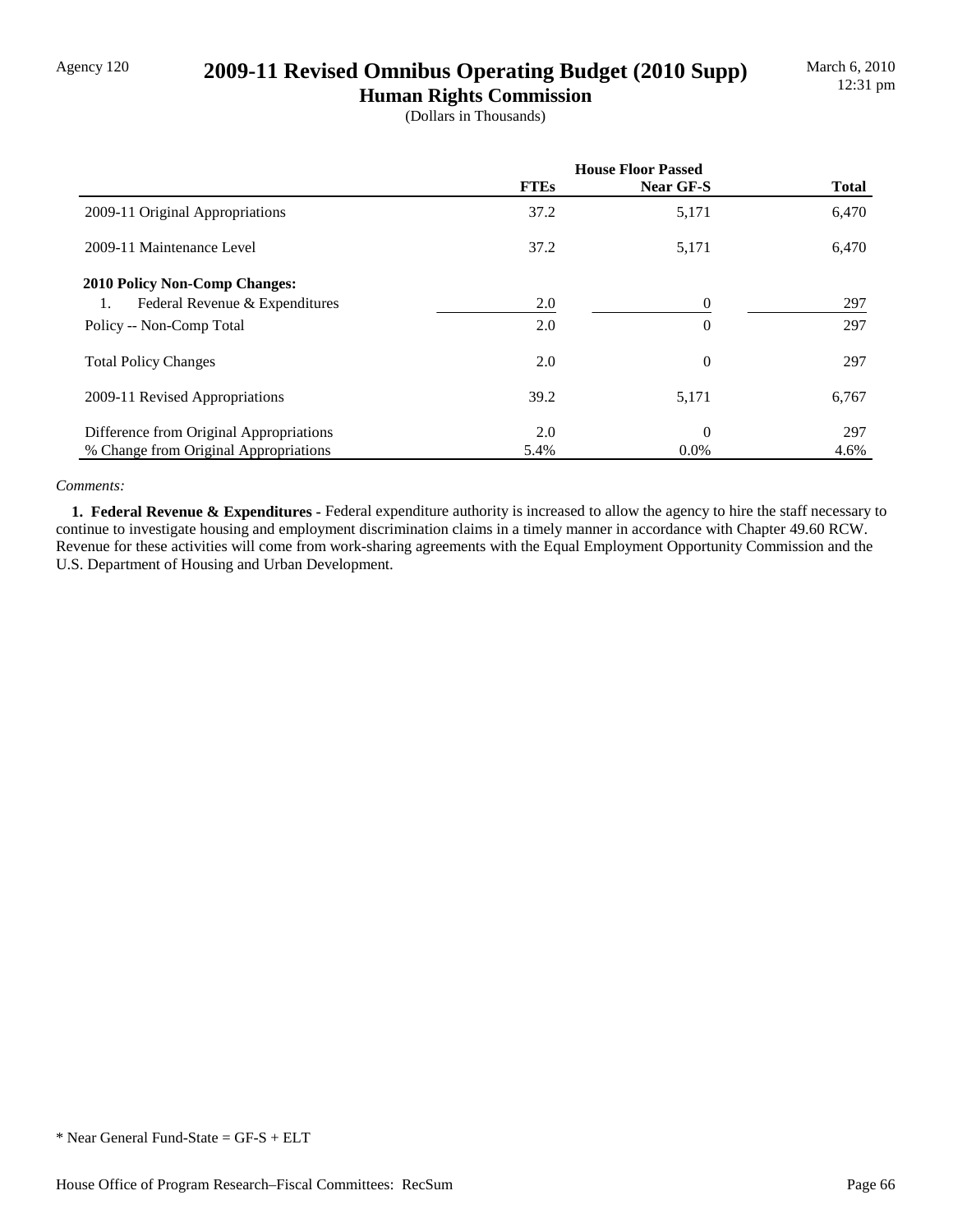## Agency 190 **2009-11 Revised Omnibus Operating Budget (2010 Supp)**

**Bd of Industrial Insurance Appeals** (Dollars in Thousands)

|                                         | <b>House Floor Passed</b> |           |              |
|-----------------------------------------|---------------------------|-----------|--------------|
|                                         | <b>FTEs</b>               | Near GF-S | <b>Total</b> |
| 2009-11 Original Appropriations         | 159.3                     | $\theta$  | 36,926       |
| 2009-11 Maintenance Level               | 159.3                     | 0         | 36,930       |
| <b>2010 Policy Non-Comp Changes:</b>    |                           |           |              |
| <b>Implement SACS Directive</b><br>1.   | $-1.2$                    | $\theta$  | -66          |
| Administrative Efficiencies<br>2.       | 0.0                       | 0         | $-300$       |
| Policy -- Non-Comp Total                | $-1.2$                    | $\theta$  | $-366$       |
| <b>Total Policy Changes</b>             | $-1.2$                    | $\theta$  | $-366$       |
| 2009-11 Revised Appropriations          | 158.1                     | $\theta$  | 36,564       |
| Difference from Original Appropriations | $-1.2$                    | $\theta$  | $-362$       |
| % Change from Original Appropriations   | $-0.7\%$                  | $0.0\%$   | $-1.0%$      |

### *Comments:*

 **1. Implement SACS Directive -** Savings will be achieved through the increased use of the Office of Financial Management's Small Agency Client Services (SACS), which provides centralized accounting, payroll, and budgeting services. (Medical Aid Account - State, Accident Account - State)

 **2. Administrative Efficiencies -** Savings will be achieved by reducing maintenance contract costs, implementing print assessment recommendations, contracting with a new phone vendor, utilizing office space more efficiently through telework and office sharing, and implementing a number of various other process improvements. (Accident Account-State, Medical Aid Account-State)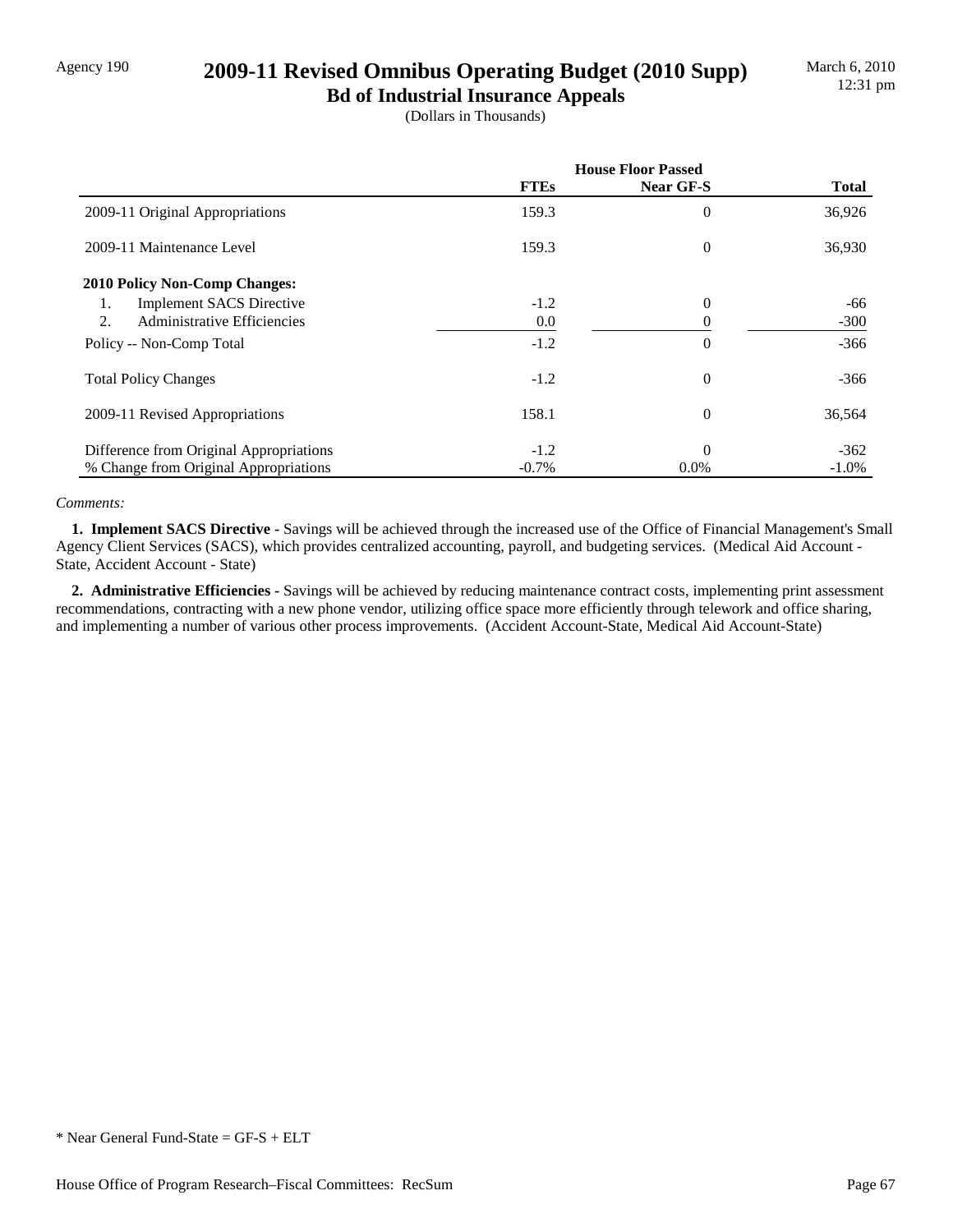## Agency 227 **2009-11 Revised Omnibus Operating Budget (2010 Supp)**

**Criminal Justice Training Comm** (Dollars in Thousands)

|                                                         | <b>House Floor Passed</b> |           |              |  |
|---------------------------------------------------------|---------------------------|-----------|--------------|--|
|                                                         | <b>FTEs</b>               | Near GF-S | <b>Total</b> |  |
| 2009-11 Original Appropriations                         | 35.1                      | 38,322    | 44,974       |  |
| 2009-11 Maintenance Level                               | 35.1                      | 36,037    | 42,689       |  |
| <b>2010 Policy Non-Comp Changes:</b>                    |                           |           |              |  |
| 1.<br>Eliminate Standards Board #                       | 0.0                       | $-9$      | -9           |  |
| 2.<br>Drug Prosecution Assistance                       | 0.0                       | 236       | 236          |  |
| Project Safe Neighborhoods<br>3.                        | 0.0                       | $\Omega$  | 228          |  |
| Reduce funding for Development Div.<br>$\overline{4}$ . | $-0.8$                    | $-220$    | $-220$       |  |
| 5.<br><b>Reimbursement for Ammunition Costs</b>         | 0.0                       | $-171$    | $\Omega$     |  |
| 6.<br>Crisis Intervention Training                      | 0.0                       | 0         | 950          |  |
| Policy -- Non-Comp Total                                | $-0.8$                    | $-164$    | 1,185        |  |
| <b>Total Policy Changes</b>                             | $-0.8$                    | $-164$    | 1,185        |  |
| 2009-11 Revised Appropriations                          | 34.4                      | 35,873    | 43,874       |  |
| Difference from Original Appropriations                 | $-0.8$                    | $-2,449$  | $-1,100$     |  |
| % Change from Original Appropriations                   | $-2.1\%$                  | $-6.4\%$  | $-2.5%$      |  |

### *Comments:*

 **1. Eliminate Standards Board # -** Funding is reduced to reflect savings from elimination of the Boards of Law Enforcement and Correctional Training Standards, pursuant to Substitute House Bill 2617 (boards and commissions).

 **2. Drug Prosecution Assistance -** Funding for the Drug Prosecution Assistance activity is transferred from the Department of Commerce to the Washington Criminal Justice Training Commission effective July 1, 2010. Drug Prosecution Assistance funds are used to handle the increased caseloads due to drug interdiction programs.

 **3. Project Safe Neighborhoods -** Funding for the Project Safe Neighborhoods program is transferred from the Department of Commerce to the Criminal Justice Training Commission effective July 1, 2010. The Project Safe Neighborhood program aims to reduce the incidence of gun crime and gang violence in communities. (General Fund-Federal)

 **4. Reduce funding for Development Div. -** Funding is reduced for curriculum designers within the Development, Training, and Standards Division.

 **5. Reimbursement for Ammunition Costs -** Funding from General Fund-State is reduced and funding from General Fund-Local is increased to reflect cost recovery for ammunition. Agencies with 100 or more full-time commissioned officers will reimburse the Criminal Justice Training Commission the costs of ammunition, based on the average cost of ammunition per cadet, for cadets they enroll in the Basic Law Enforcement Academy. (General Fund-State, General Fund-Local)

 **6. Crisis Intervention Training -** Funding is provided to deliver crisis intervention training in coordination with the King County Sheriff's Office. Crisis intervention training will be provided in order to increase the number of trained police officers and emergency workers in King County responding to calls involving individuals who may be affected by a mental illness or chemical dependency.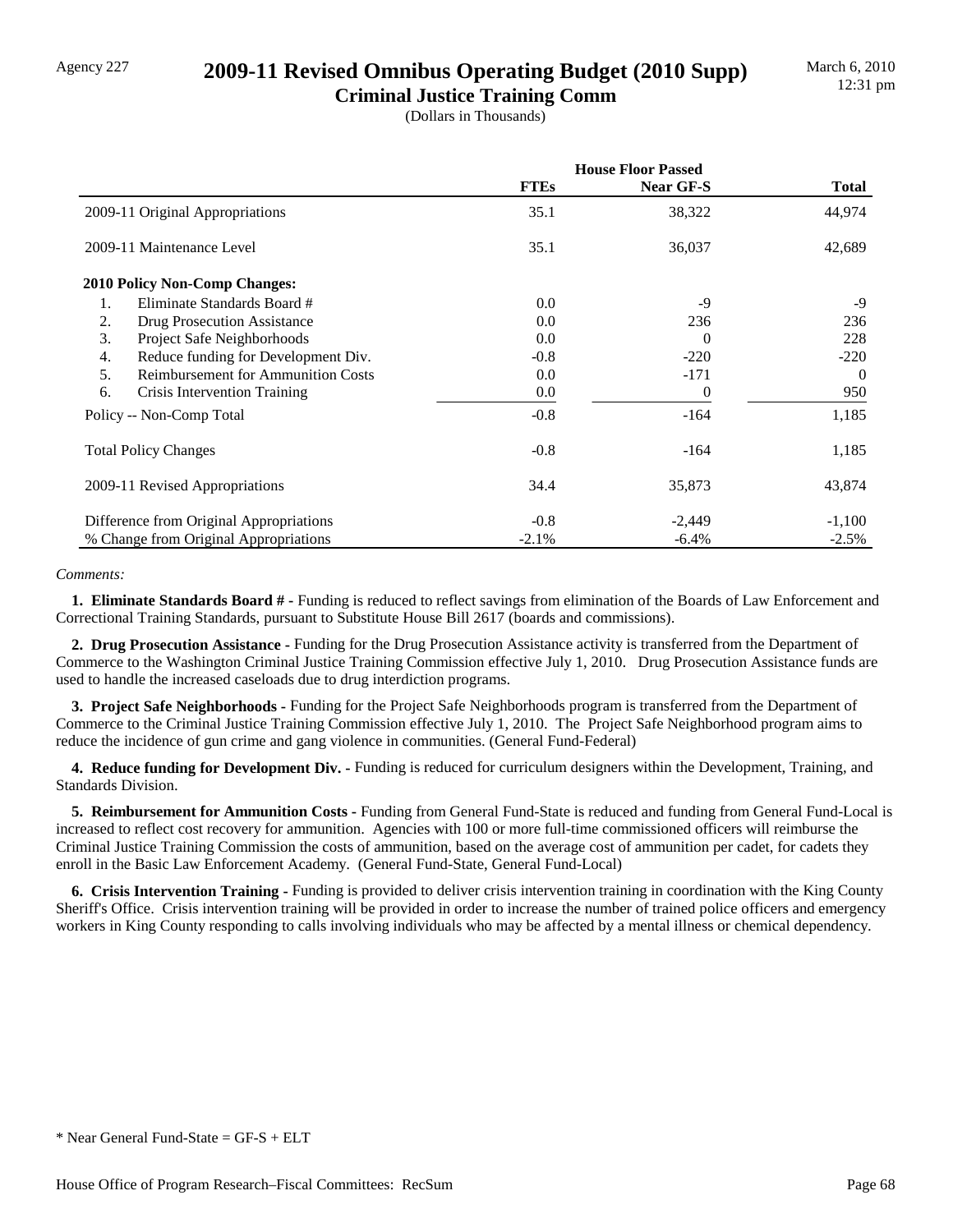## Agency 235 **2009-11 Revised Omnibus Operating Budget (2010 Supp)**

**Department of Labor and Industries** (Dollars in Thousands)

|                                              | <b>House Floor Passed</b> |                  |              |
|----------------------------------------------|---------------------------|------------------|--------------|
|                                              | <b>FTEs</b>               | <b>Near GF-S</b> | <b>Total</b> |
| 2009-11 Original Appropriations              | 2,744.1                   | 48,489           | 630,563      |
| 2009-11 Maintenance Level                    | 2,744.5                   | 48,347           | 624,453      |
| 2010 Policy Non-Comp Changes:                |                           |                  |              |
| Crime Victims Comp Adjustments#<br>1.        | $0.0\,$                   | -446             | -446         |
| 2.<br>Fiscal Year Adjustment                 | 0.0                       | $\Omega$         | $\Omega$     |
| 3.<br>Reduc to Contractor Compliance Pgm     | $-1.0$                    | $-619$           | $-619$       |
| <b>Boiler Inspection Program Costs</b><br>4. | 0.0                       | $\Omega$         | 381          |
| 5.<br><b>CVC Reduce Medical Fees</b>         | 0.0                       | $-774$           | -774         |
| Crime Victim Mental Health Services<br>6.    | 0.0                       | 66               | 66           |
| 7.<br>Convert to New Federal Medical Code    | 1.6                       | $\theta$         | 878          |
| 8.<br>Prevailing Wage Backlog                | 1.1                       | 0                | 148          |
| 9.<br><b>Underground Economy</b>             | 0.0                       |                  | 96           |
| Policy -- Non-Comp Total                     | 1.6                       | $-1,773$         | $-270$       |
| <b>Total Policy Changes</b>                  | 1.6                       | $-1,773$         | $-270$       |
| 2009-11 Revised Appropriations               | 2,746.1                   | 46,574           | 624,183      |
| Difference from Original Appropriations      | 2.1                       | $-1,915$         | $-6,380$     |
| % Change from Original Appropriations        | 0.1%                      | $-4.0\%$         | $-1.0\%$     |

#### *Comments:*

 **1. Crime Victims Comp Adjustments# -** Savings is achieved by implementing eligibility and benefits changes. These changes will result in payment caps and other benefit reductions in the Crime Victims Compensation (CVC) Program. This item assumes a reduction of Permanent Partial Disability benefits to \$7,000, a requirement that claimants reported their crime within 90 days and that they apply for CVC benefits within one year of the date of the crime. Time loss benefits will be paid only to those individuals who were employed at the time of the crime. Convicted felons will no longer be eligible for CVC benefits. The overall benefit maximum will be reduced to \$50,000 and funeral expenses will be capped at \$5,000.

 **2. Fiscal Year Adjustment -** Due to a rising caseload and a smaller allocation of federal funds, the Crime Victims Compensation Program is projected to be overspent in FY 2010. The program is authorized to shift General Fund-State funds from FY 2011 to FY 2010. This is a net zero impact to the general fund.

 **3. Reduc to Contractor Compliance Pgm -** Savings is achieved by eliminating inspector positions in the construction compliance program. (General Fund-State)

 **4. Boiler Inspection Program Costs -** Funding is provided to cover basic program operating expenses. These expenses include travel for inspectors and advisory board members, the annual purchase of revised national code manuals, mobile computing equipment, inspector training on industry standards, and consumer education and outreach materials. (Pressure Systems Safety Account-State)

 **5. CVC Reduce Medical Fees -** Savings is achieved by reducing provider reimbursement rates to Medicaid levels for mental health and dental services. (General Fund-State)

 **6. Crime Victim Mental Health Services -** Funding is provided for mental health services for Crime Victims' Compensation Program clients who have an established relationship with a mental health provider and subsequently obtain coverage under other government health care programs. This funding provides continuity of care when such mental health services are not covered by the client's other government health care coverage. (General Fund-State)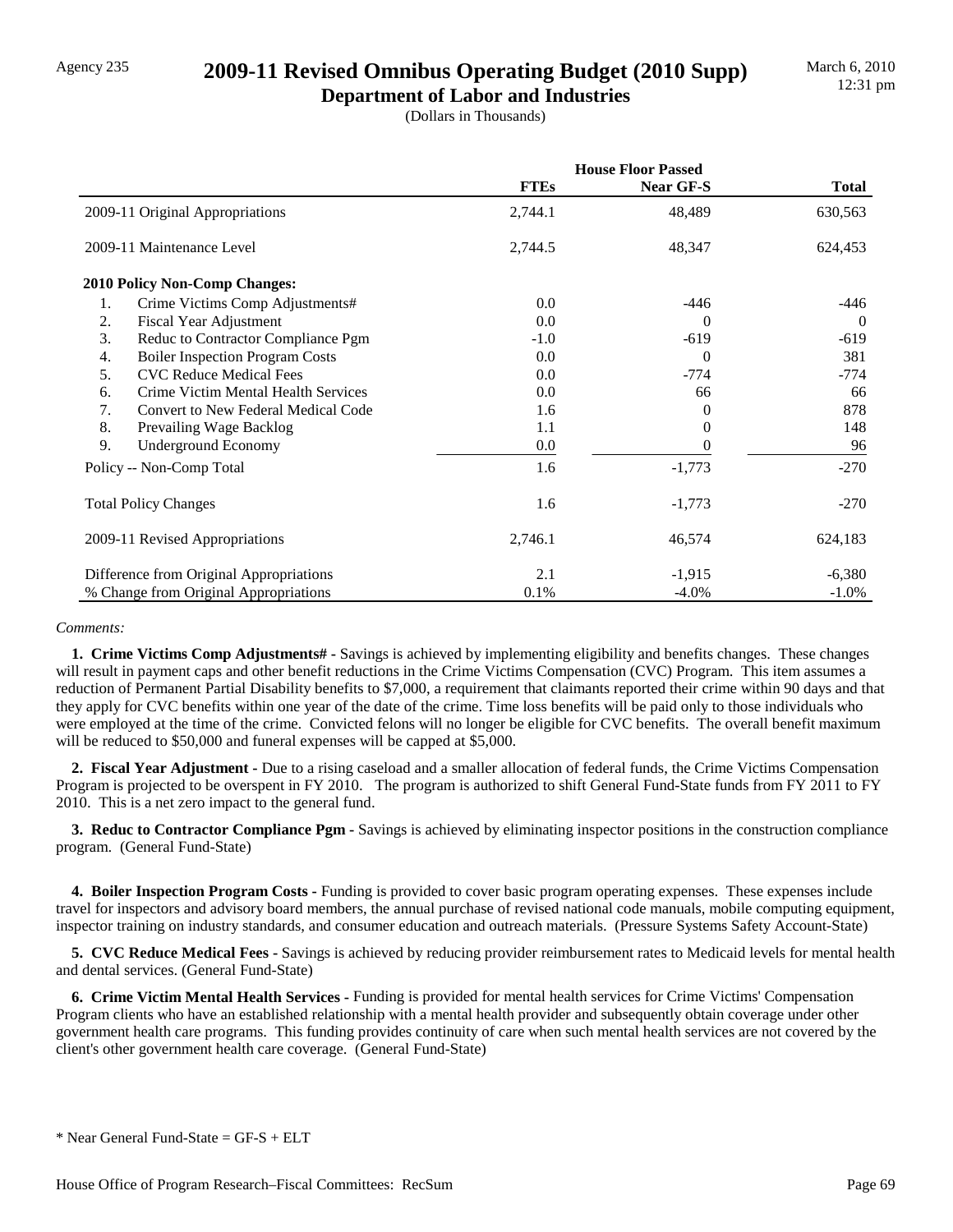## Agency 235 **2009-11 Revised Omnibus Operating Budget (2010 Supp) Department of Labor and Industries**

 **7. Convert to New Federal Medical Code -** Funding is provided to modify information technology systems. Funds will be used to bring systems into conformity with new Version 10 of the International Classification of Diseases. These classifications are used for electronic billing or other data transactions. (Accident Account-State, Medical Aid Account-State)

**8. Prevailing Wage Backlog -** Funding is provided for two permanent employees to process certified payroll requests and review of Statement of Intents to Pay Prevailing Wages and Affidavit of Wages Paid filed by contractors under the Public Works Act. (Public Works Account-State)

 **9. Underground Economy -** Funding is provided for Substitute House Bill 2789 (underground economy activity). This bill authorizes issuance of third-party subpoenas for purposes of agency investigations.

\* Near General Fund-State = GF-S + ELT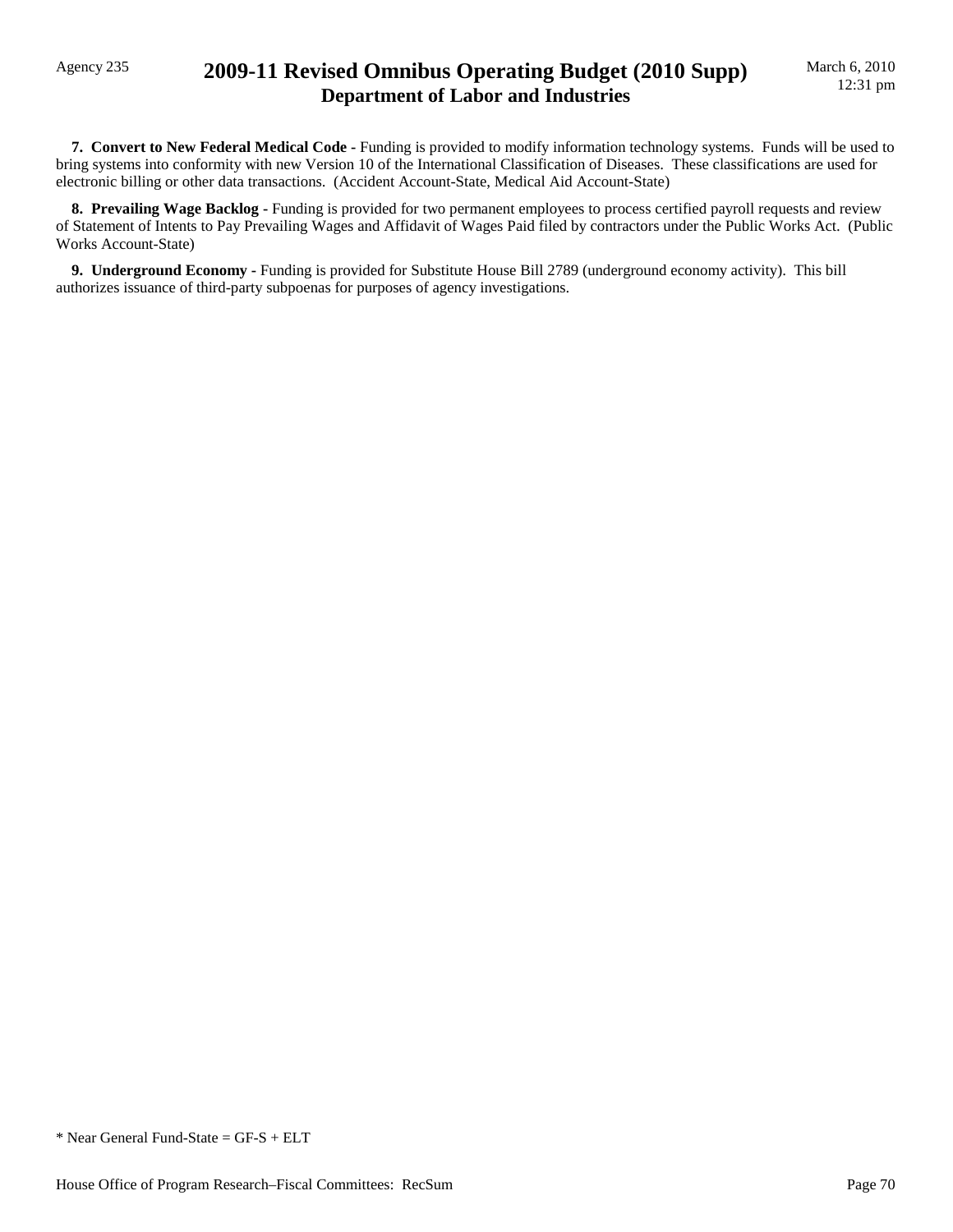## Agency 250 **2009-11 Revised Omnibus Operating Budget (2010 Supp)**

**Indeterminate Sentence Review Board** (Dollars in Thousands)

|                                         | <b>House Floor Passed</b> |           |              |
|-----------------------------------------|---------------------------|-----------|--------------|
|                                         | <b>FTEs</b>               | Near GF-S | <b>Total</b> |
| 2009-11 Original Appropriations         | 17.2                      | 3,768     | 3,768        |
| 2009-11 Maintenance Level               | 17.2                      | 3,768     | 3,768        |
| <b>2010 Policy Non-Comp Changes:</b>    |                           |           |              |
| Merge ISRB with DOC<br>1.               | $-8.6$                    | $-1,886$  | $-1,886$     |
| Policy -- Non-Comp Total                | $-8.6$                    | $-1,886$  | $-1,886$     |
| <b>Total Policy Changes</b>             | $-8.6$                    | $-1,886$  | $-1,886$     |
| 2009-11 Revised Appropriations          | 8.6                       | 1,882     | 1,882        |
| Difference from Original Appropriations | $-8.6$                    | $-1,886$  | $-1,886$     |
| % Change from Original Appropriations   | $-50.0\%$                 | $-50.1%$  | $-50.1%$     |

### *Comments:*

 **1. Merge ISRB with DOC -** The Indeterminate Sentencing Review Board (ISRB) is merged into the Department of Corrections, effective July 1, 2010. The functions of the ISRB, including responsibility of supervision, release, and revocation of offenders sentences to felony offenses prior to July 1, 1984, and for offenders with "determinate plus" sentences will continue.

<sup>\*</sup> Near General Fund-State = GF-S + ELT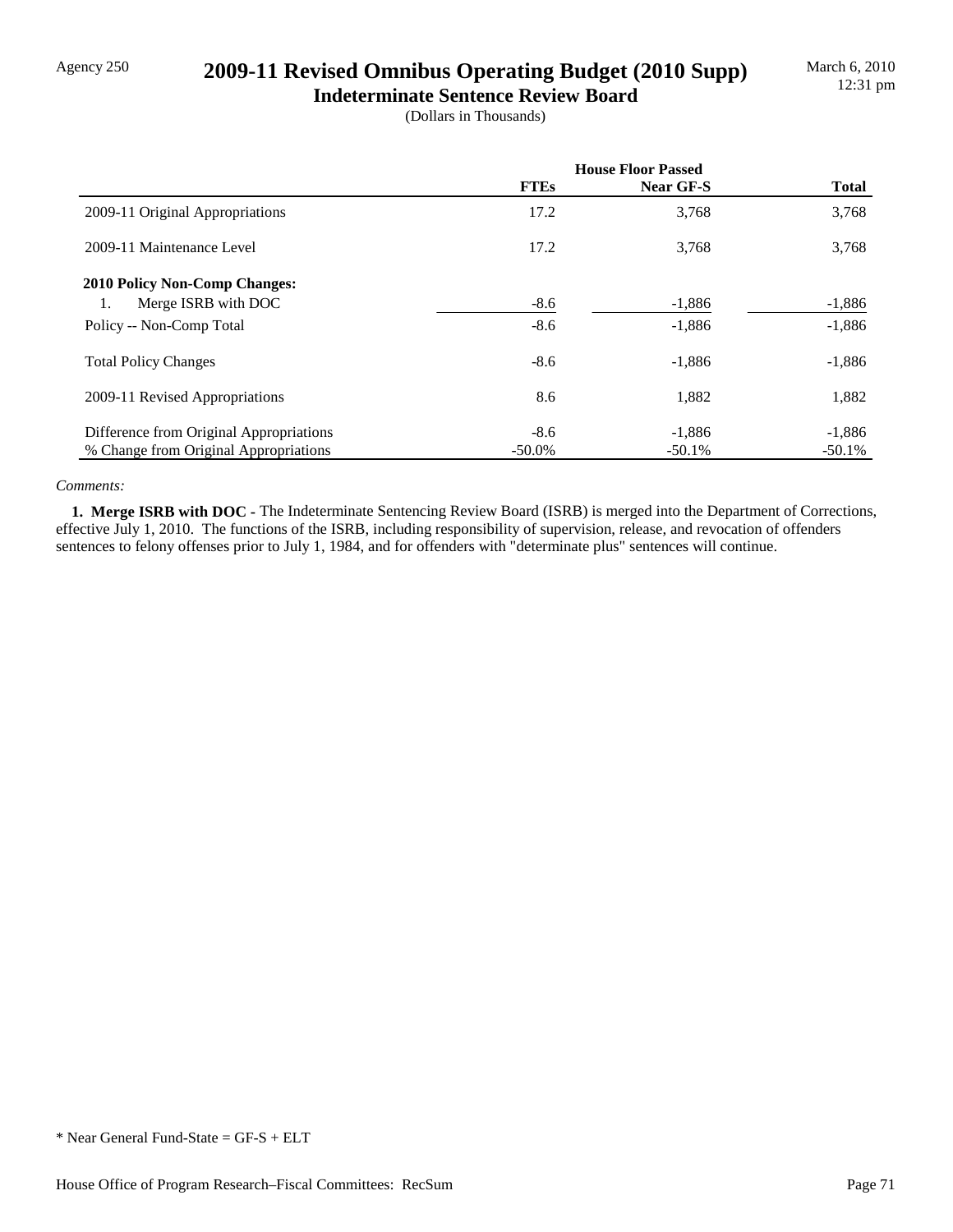# Agency 303 **2009-11 Revised Omnibus Operating Budget (2010 Supp)**

**Department of Health** (Dollars in Thousands)

|     |                                           | <b>House Floor Passed</b> |                  |                  |
|-----|-------------------------------------------|---------------------------|------------------|------------------|
|     |                                           | <b>FTEs</b>               | Near GF-S        | <b>Total</b>     |
|     | 2009-11 Original Appropriations           | 1,526.1                   | 190,219          | 988,843          |
|     | 2009-11 Maintenance Level                 | 1,574.7                   | 189,987          | 1,094,351        |
|     | 2010 Policy Non-Comp Changes:             |                           |                  |                  |
| 1.  | Discipline of Unsafe Nurses               | 7.7                       | $\mathbf{0}$     | 1,961            |
| 2.  | Discipline of Unsafe Providers            | 9.5                       | $\boldsymbol{0}$ | 2,147            |
| 3.  | <b>MQAC</b> Educational Programs/Research | 0.7                       | $\boldsymbol{0}$ | 128              |
| 4.  | Reduce Child and Maternal Health          | $0.0\,$                   | $-438$           | $-438$           |
| 5.  | Elim Subsidized Digital Mammography       | 0.0                       | $-578$           | $-578$           |
| 6.  | <b>Universal Vaccination Savings</b>      | 0.0                       | $-9,000$         | $-9,000$         |
| 7.  | Reduce Area Health Centers                | 0.0                       | -60              | -60              |
| 8.  | <b>Reduce Radiation Lab Testing</b>       | $-1.0$                    | $-150$           | $-150$           |
| 9.  | <b>Tobacco Prevention Program Support</b> | 0.0                       | 2,649            | $\mathbf{0}$     |
| 10. | Reduce Colon Screening                    | 0.0                       | $-208$           | $-208$           |
| 11. | Elim Medical Nutritional Therapy          | 0.0                       | $-370$           | $-370$           |
| 12. | DD Council and Endowment                  | 4.5                       | 57               | 2,149            |
| 13. | <b>EMS Trauma Fund Reductions</b>         | 0.0                       | $\boldsymbol{0}$ | $-319$           |
| 14. | Cardio Invasive Specialists               | 0.0                       | $\boldsymbol{0}$ | 10               |
| 15. | Maintain Newborn Clinic Support           | 0.0                       | $-408$           | $\boldsymbol{0}$ |
| 16. | <b>Registered Domestic Partners</b>       | 0.0                       | 58               | 58               |
| 17. | <b>Family Planning Grants</b>             | 0.0                       | 3,000            | 3,000            |
| 18. | <b>Reduce AIDS Funding</b>                | 0.0                       | $-3,872$         | $-3,872$         |
| 19. | Eliminate EMS Licensing Committee         | 0.0                       | -8               | $-8$             |
| 20. | <b>Credentialing Health Professionals</b> | 5.2                       | $\boldsymbol{0}$ | 706              |
| 21. | Pain Management                           | 0.0                       | $\boldsymbol{0}$ | 66               |
| 22. | Health Professions Survey Study           | 0.0                       | 50               | 50               |
| 23. | Pharmacy Tech Continuing Education        | 0.0                       | $\boldsymbol{0}$ | 18               |
| 24. | <b>Tracking Pseudoephedrine</b>           | 0.0                       | 23               | 23               |
| 25. | <b>Washington Vaccine Association</b>     | 0.0                       | 100              | 52,274           |
| 26. | Occupational Therapy Wound Care           | 0.0                       | $\boldsymbol{0}$ | 12               |
| 27. | Preventing Impaired Practice              | 2.3                       | $\boldsymbol{0}$ | 441              |
| 28. | Licensing Barriers to Nursing Care        | 2.6                       | $\boldsymbol{0}$ | 403              |
| 29. | Poison Center Funding Transfer            | $0.0\,$                   | $-400$           | $-400$           |
|     | Policy -- Non-Comp Total                  | 31.3                      | $-9,555$         | 48,043           |
|     | <b>Total Policy Changes</b>               | 31.3                      | $-9,555$         | 48,043           |
|     | 2009-11 Revised Appropriations            | 1,605.9                   | 180,432          | 1,142,394        |
|     | Difference from Original Appropriations   | 79.9                      | $-9,787$         | 153,551          |
|     | % Change from Original Appropriations     | 5.2%                      | $-5.2%$          | 15.5%            |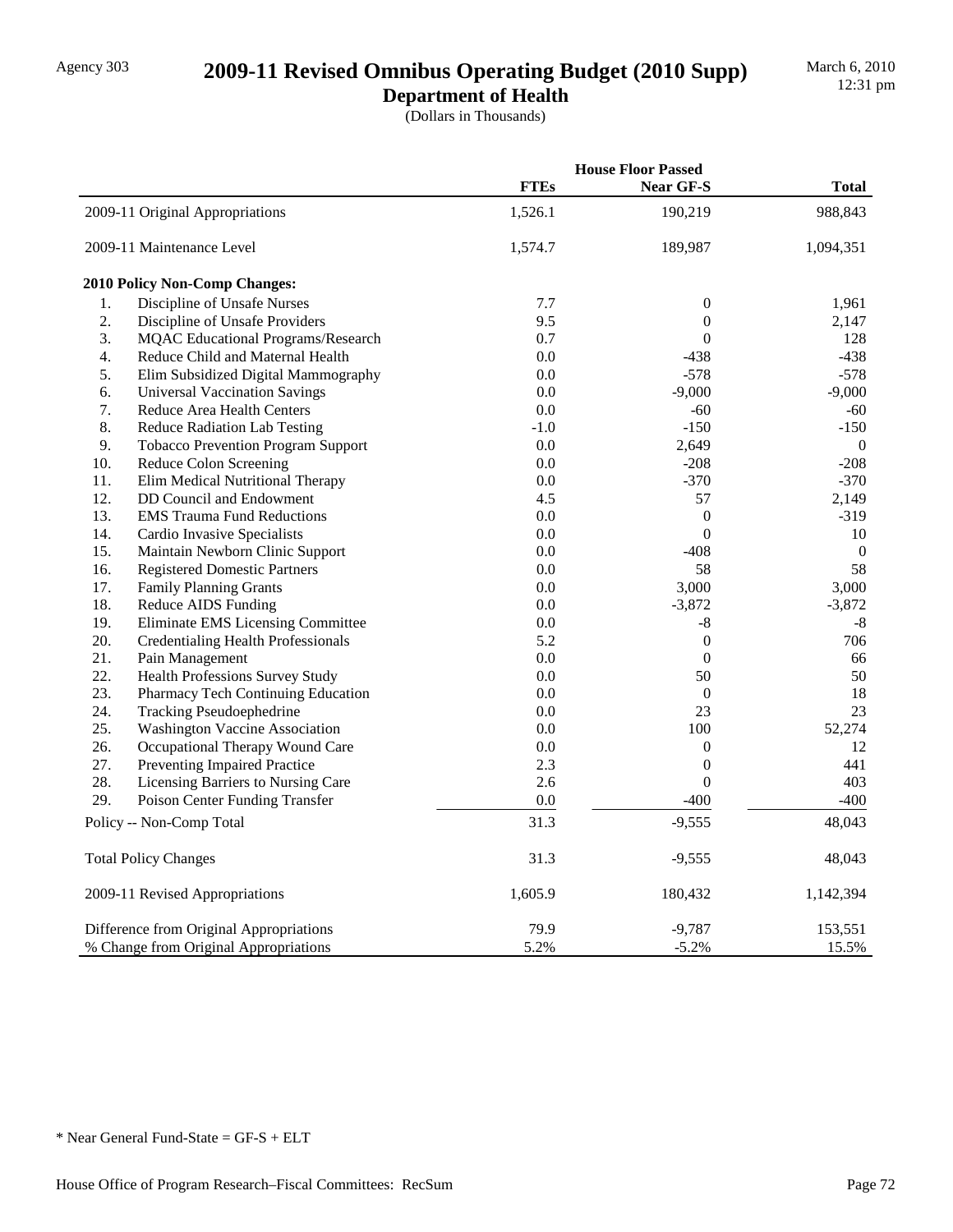## Agency 303 **2009-11 Revised Omnibus Operating Budget (2010 Supp) Department of Health**

#### *Comments:*

 **1. Discipline of Unsafe Nurses -** The Nursing Care Quality Assurance Commission (NCQAC) takes legal action on nurses' licenses, based on complaints of unprofessional conduct as investigated and prosecuted. Additional expenditure authority is provided for increased investigators, legal staff, and health law judges to address the backlog of cases. (Health Professions Account-State)

 **2. Discipline of Unsafe Providers -** The Secretary of Health takes legal action against health care providers in approximately 70 health professions, based on complaints of unprofessional conduct both investigated and prosecuted. Additional expenditure authority is provided for increased investigators, legal staff, and health law judges to meet workload needs. (Health Professions Account-State)

 **3. MQAC Educational Programs/Research -** The Medical Quality Assurance Commission is statutorily mandated to compare its licensing and disciplinary performance to other health care boards and commissions in Washington State while participating in an ongoing pilot project. Additional expenditure authority is provided to report progress and outcomes to the Governor and the Legislature in both annual reports as well as a comparative report by December 2013. (Health Profession Account-State)

 **4. Reduce Child and Maternal Health -** The Child and Maternal Health Division (Division) will achieve program savings through efficiencies gained by reorganizing division responsibilities. The Division works to prevent disease and outbreaks, educate individuals regarding potentially dangerous behaviors, and facilitate access to care and health services for specific populations.

 **5. Elim Subsidized Digital Mammography -** In the 2008 supplemental operating budget, funds were provided to reimburse health care providers participating in the Breast and Cervical Health Program for digital mammography services at the Medicare rate. The state will no longer subsidize the cost differential between digital mammography and traditional screening methods as of July 1, 2010.

 **6. Universal Vaccination Savings -** The state's Universal Vaccination Program is discontinued as of May 1, 2010. Due to trend changes, projected vaccination costs, and revised purchasing strategies, the program will save an additional \$9.0 million prior to its discontinuation.

 **7. Reduce Area Health Centers -** Area Health Education Centers (AHECs) are organizations that work on the regional recruitment and retention of health care providers, especially in underserved areas. Contracts with Washington's two AHECs are reduced by 10 percent as of July 1, 2010.

 **8. Reduce Radiation Lab Testing -** Capacity for testing at the Public Health Laboratory to support state laws and the regulation of medical radiation facilities is reduced for the remainder of the biennium.

 **9. Tobacco Prevention Program Support -** Tobacco Prevention and Control Account support for tobacco usage prevention and treatment programs is reduced as of July 1, 2010 and funded through the State General Fund. The state will continue to operate the Quit-Line, and focus on disparities in treatment for those most at risk of engaging in tobacco usage. (General Fund-State; Tobacco Prevention and Control Account-State)

 **10. Reduce Colon Screening -** The 2008 supplemental operating budget provided funds to expand the Washington Colon Health Program (Program). The 2009-11 operating budget reduced the Program by 80 percent. The Program is discontinued in FY 2011.

 **11. Elim Medical Nutritional Therapy -** The Department provides funding to the Lifelong AIDS Alliance to conduct medical nutrition therapy for financially and medically qualified clients. Support for nutritional therapy services is eliminated as of January 1, 2010.

 **12. DD Council and Endowment -** The Developmental Disabilities Council and Endowment Trust Fund are transferred from the Department of Commerce to the Department of Health. The Developmental Disabilities Council works with people with developmental disabilities and their families to promote a comprehensive system of services, and serve as an advocate and a planning body for Washington's citizens with developmental disabilities. The Endowment Trust Fund works with families and individuals with developmental disabilities to prepare for their future financial stability. (General Fund-State, General Fund-Federal, Community and Economic Development Fee Account-State)

 **13. EMS Trauma Fund Reductions -** The Trauma Care Fund (Fund) provides grants and reimbursement for trauma care services provided by ambulances and trauma care centers. Funding for these activities is reduced to accommodate decreased revenue into the Fund. (Emergency Medical State)

 **14. Cardio Invasive Specialists -** Funding is provided pursuant to Substitute House Bill 2430 (cardiovascular invasive specialists) which creates a new credentialing requirement for cardiovascular invasive specialists. (Health Professions Account)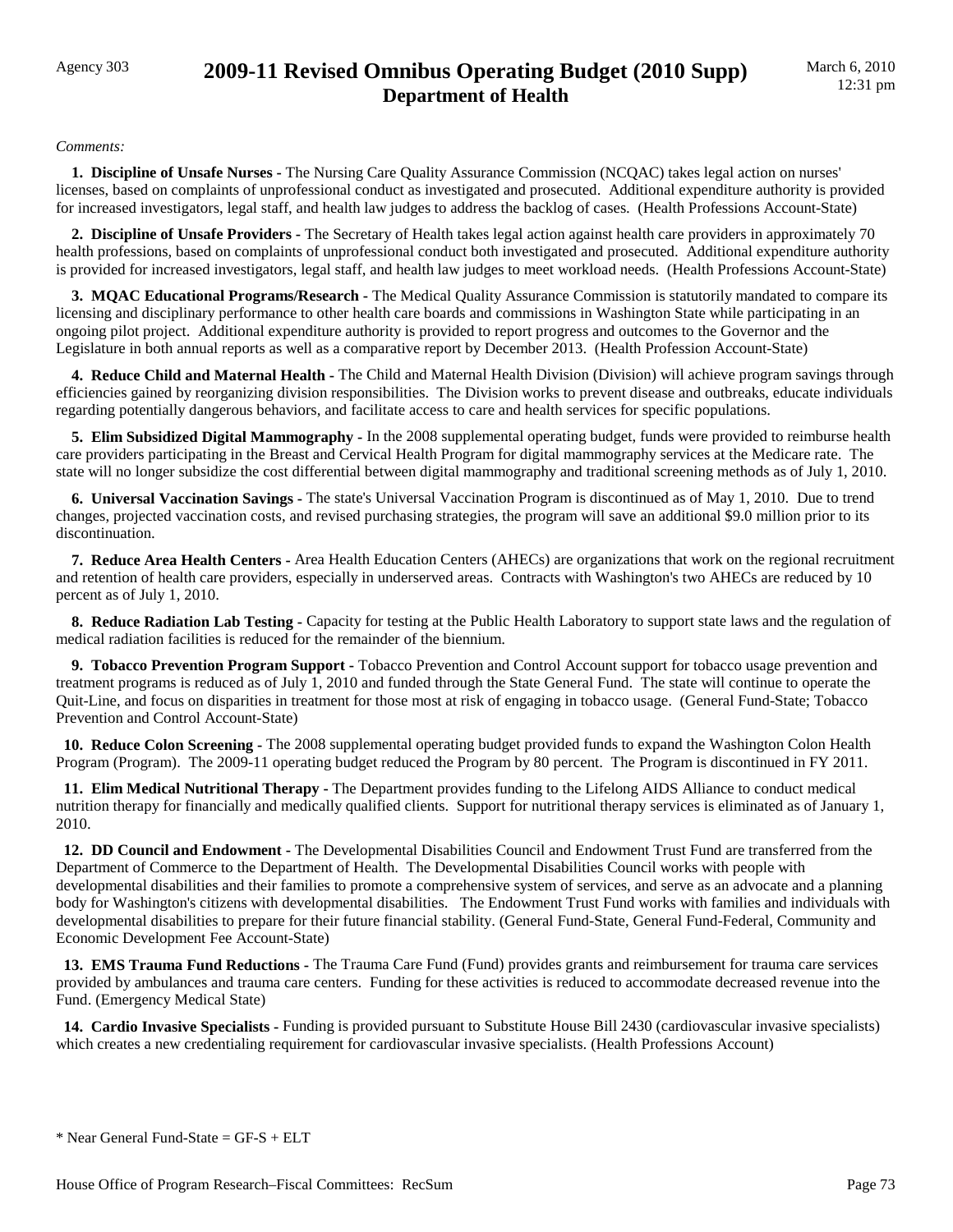## Agency 303 **2009-11 Revised Omnibus Operating Budget (2010 Supp) Department of Health**

 **15. Maintain Newborn Clinic Support -** The University of Washington Hospital clinic provides treatments for children with certain inheritable or metabolic disorders. In addition, Children's Hospital supports a sickle cell disease collaborative project with state support. The newborn screening fee collected to support specialty clinics for treatment services for children with congenital disorders is raised to provide additional support for the treatment services at the University of Washington Hospital clinic and to continue the sickle cell collaborative. (General Fund-State; General Fund-Private/Local)

 **16. Registered Domestic Partners -** Funding is provided to the Department to modify its vital records program to implement Engrossed Second Substitute House Bill 2793 (registered domestic partners).

 **17. Family Planning Grants -** During the 2007-09 biennium funding was provided to the Department to support family planning clinics to increase capacity for non-DSHS eligible clients by adding more clients as well as coverage for sexually-transmitted disease testing. The 2009-11 operating budget decreases annual funding by 10 percent in FY 2010 and 70 percent in FY 2011. Funding is restored to FY 2010 levels for FY 2011.

 **18. Reduce AIDS Funding -** The Department supports people with HIV/AIDS through the HIV Client Services program, AIDS education program, and grants to regional AIDSNETs. Total state funding for these activities is reduced by 20 percent. The Department is directed to manage the remaining funding between the programs as necessary to support the greatest needs of the population, including suspending curriculum review activities, identifying sources of insurance for clients, redesigning the formulary, restricting eligibility, decreasing grants, and reducing regional costs for AIDSNET administration.

 **19. Eliminate EMS Licensing Committee -** Funding for the Emergency Medical Services Licensing and Certification Advisory Committee is eliminated pursuant to Substitute House Bill 2617 (boards and commissions).

 **20. Credentialing Health Professionals -** The Department of Health's credentialing workload has experienced an increase in new applicants in FY 2009. This increase is expected to continue in existing and newly regulated professions. Additional expenditure authority is provided to meet the demands of credentialing Washington's health professionals. (Health Professions Account-State)

 **21. Pain Management -** Funding is provided pursuant to Engrossed Substitute House Bill 2876 (pain management) which requires certain health boards and commissions to adopt rules regarding pain management. (Health Professions Account)

 **22. Health Professions Survey Study -** The Department was directed to discontinue its activities relating to collecting data regarding the health professions workforce. Funding is provided to support the development of a plan for the comprehensive and costeffective collection of data related to the health professions workforce. The plan shall be submitted to the Governor and the Legislature by December 1, 2010.

23. Pharmacy Tech Continuing Education - Funding is provided pursuant to House Bill 2888 (pharmacy technicians/continuing education) which requires certified pharmacy technicians to complete continuing education requirements. (Health Professions Account)

 **24. Tracking Pseudoephedrine -** Funding is provided to implement Engrossed Second Substitute House Bill 2961 (tracking ephedrine, etc.) which establishes a statewide electronic tracking system for non-prescription sales of methamphetamine precursors.

 **25. Washington Vaccine Association -** Funding is provided to implement Second Substitute House Bill 2551 (Washington vaccine association) which establishes the Washington Vaccine Association (Association) to facilitate the purchase of childhood vaccines among health carriers and third party administrators. Members of the Association shall pay assessments for the purchase of childhood vaccines that shall allow for Washington to maintain its status as a Universal Vaccine Purchase state. The Department has responsibilities to the board of the Association, including providing data regarding program costs. (General Fund-State; Universal Vaccine Purchase Account)

 **26. Occupational Therapy Wound Care -** Funding is provided to implement Engrossed Substitute House Bill 3072 (occupational therapy wound care) which allows occupational therapists to perform wound care management under certain circumstances.

 **27. Preventing Impaired Practice -** Additional expenditure authority is provided to keep pace with increased workload in the impaired physicians program. (Health Professions Account-State)

28. Licensing Barriers to Nursing Care - The number of nurses licensed in the last year has increased by 30 percent. To avoid delays in discipline that would result from continued practice by unsafe or unskilled providers, additional expenditure authority is provided to meet workload needs. (Health Professions Account-State)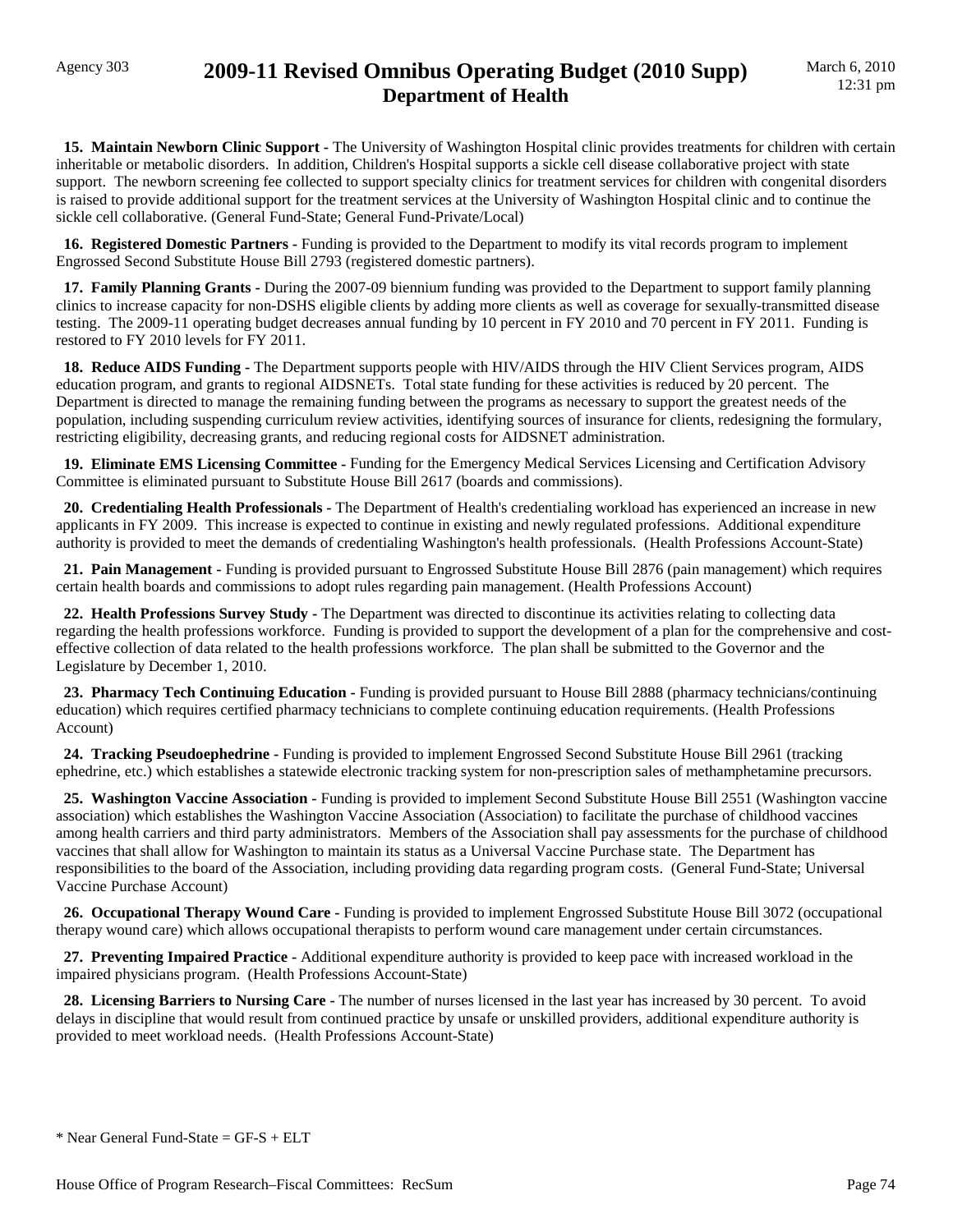## Agency 303 **2009-11 Revised Omnibus Operating Budget (2010 Supp) Department of Health**

 **29. Poison Center Funding Transfer -** A portion of the Department's funding for the Washington State Poison Center (WPC) is transferred to the Medical Assistance program at the Department of Social and Health Services which shall disburse the funds to the WPC and seek federal matching funds under the Children's Health Insurance Program. The WPC provides statewide treatment advice and assistance in the case of exposure to poisonous, hazardous, or toxic substances.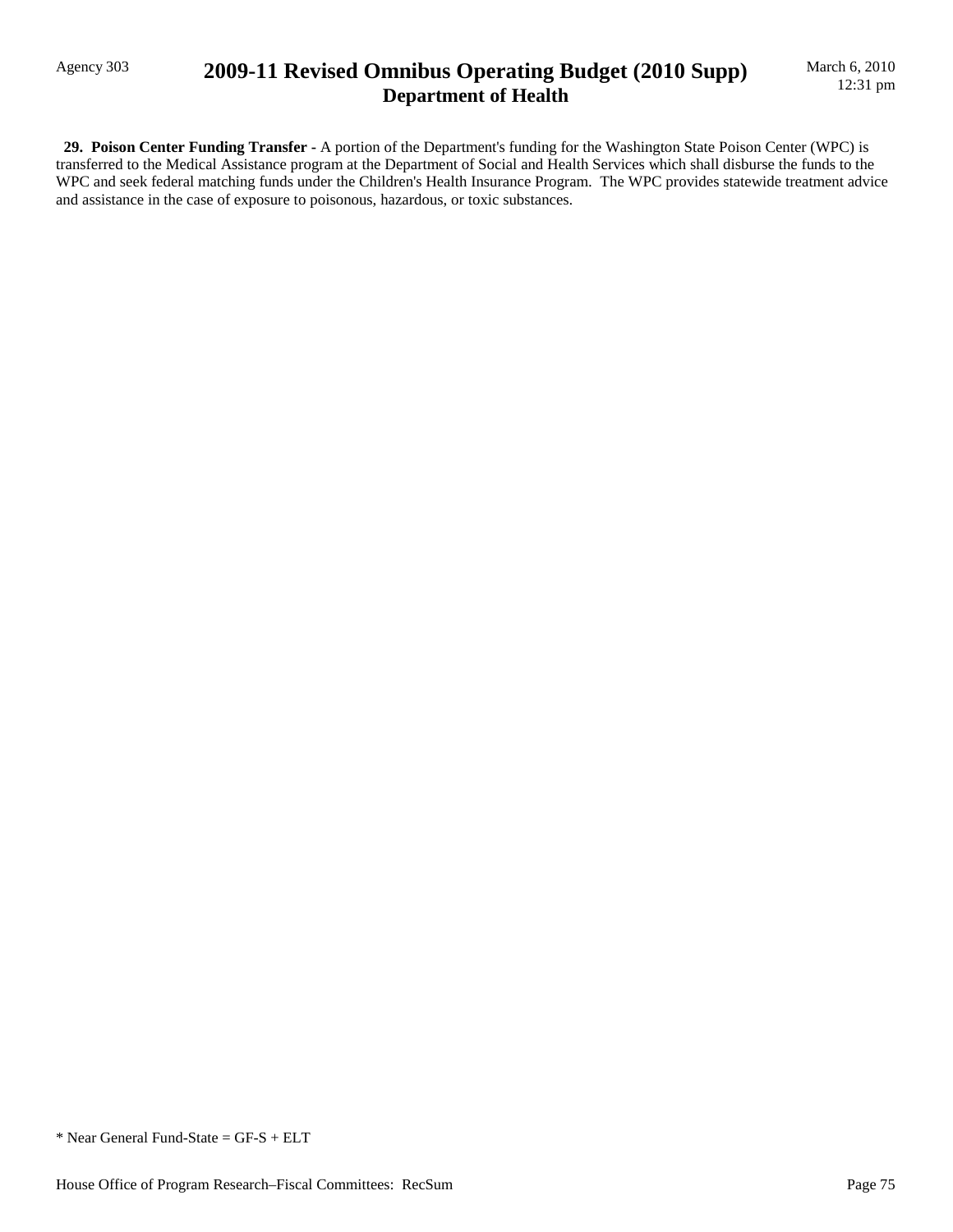## Agency 305 **2009-11 Revised Omnibus Operating Budget (2010 Supp)**

**Department of Veterans' Affairs** (Dollars in Thousands)

|                                           | <b>House Floor Passed</b> |           |              |  |
|-------------------------------------------|---------------------------|-----------|--------------|--|
|                                           | <b>FTEs</b>               | Near GF-S | <b>Total</b> |  |
| 2009-11 Original Appropriations           | 683.3                     | 20,123    | 110,239      |  |
| 2009-11 Maintenance Level                 | 684.3                     | 20,125    | 113,090      |  |
| <b>2010 Policy Non-Comp Changes:</b>      |                           |           |              |  |
| Savings & Revenue in Veterans Homes<br>1. | $-1.0$                    | $-396$    | $-396$       |  |
| 2.<br><b>Stimulus FMAP Extension</b>      | 0.0                       | $-484$    | $\Omega$     |  |
| 3.<br>Veteran Service Officers Contract   | $0.0\,$                   | 0         | 250          |  |
| Policy -- Non-Comp Total                  | $-1.0$                    | $-880$    | $-146$       |  |
| <b>Total Policy Changes</b>               | $-1.0$                    | $-880$    | $-146$       |  |
| 2009-11 Revised Appropriations            | 683.3                     | 19,245    | 112,944      |  |
| Difference from Original Appropriations   | 0.0                       | $-878$    | 2,705        |  |
| % Change from Original Appropriations     | $0.0\%$                   | $-4.4\%$  | 2.5%         |  |

#### *Comments:*

 **1. Savings & Revenue in Veterans Homes -** Funding is reduced to reflect savings from revising contracts for goods and services in the skilled nursing facilities at Orting, Retsil, and Spokane.

 **2. Stimulus FMAP Extension -** The Federal Medical Assistance Percentage (FMAP) is the share of Medicaid costs that the federal government provides. The American Recovery and Reinvestment Act of 2009 increased FMAP by almost 13 percentage points for FY 2010 and the first six months of FY 2011. The Legislature anticipates that the FMAP increase from 50.00 percent to 62.94 percent will be extended for six additional months through June 2011, resulting in a reduction in state expenditures for services that receive Medicaid Title XIX and Title VI-E federal match. (General Fund-State, General Fund-Federal)

 **3. Veteran Service Officers Contract -** Funding is provided for the Veterans Affairs to contract with six additional veteran service officers to be located at the DSHS Community Service Offices to assist veterans in obtaining federal veterans benefits. (Veterans Innovations Program Account-State)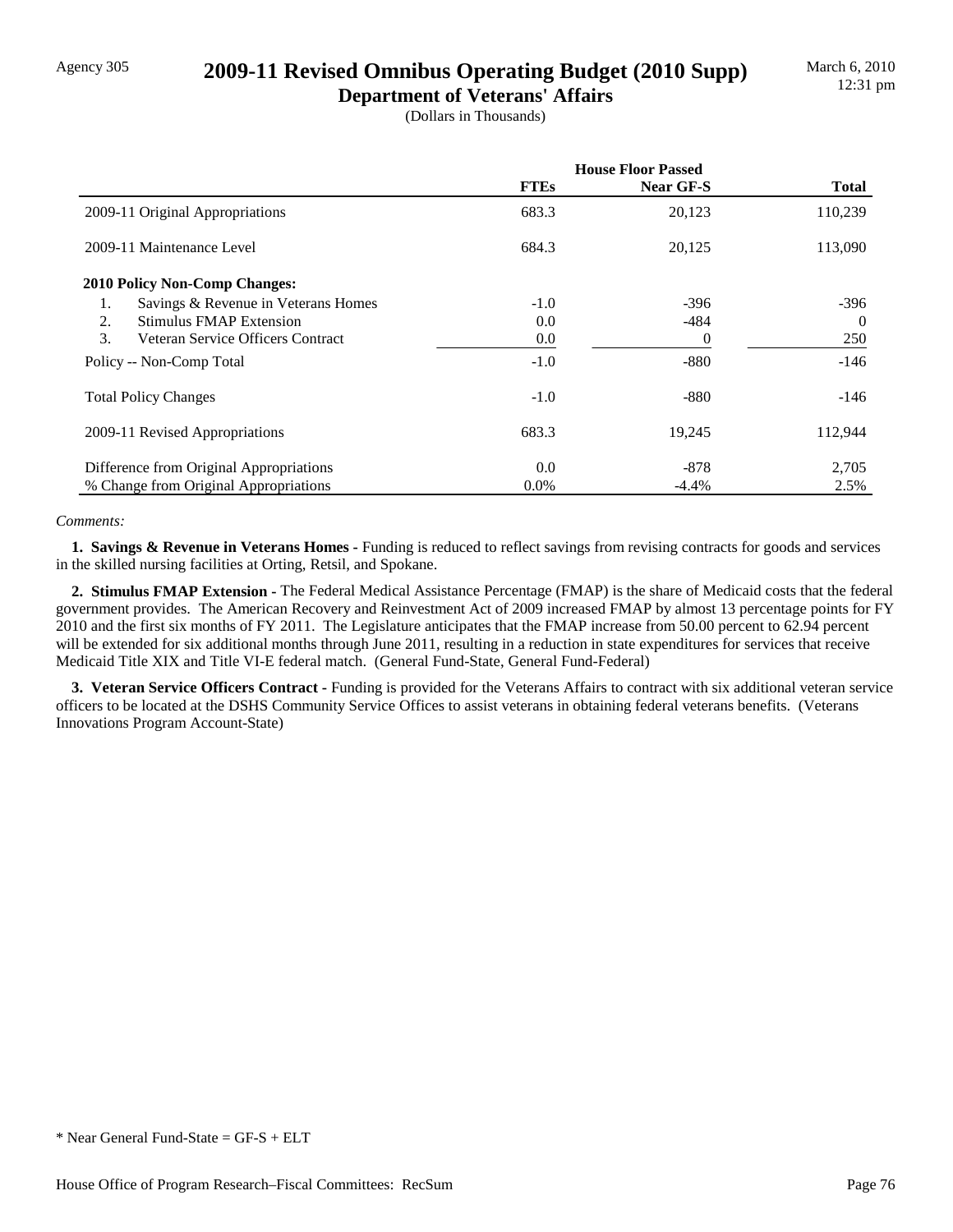## Agency 310 **2009-11 Revised Omnibus Operating Budget (2010 Supp)**

**Department of Corrections** (Dollars in Thousands)

|     |                                           |             | <b>House Floor Passed</b> |                  |
|-----|-------------------------------------------|-------------|---------------------------|------------------|
|     |                                           | <b>FTEs</b> | Near GF-S                 | <b>Total</b>     |
|     | 2009-11 Original Appropriations           | 8,949.5     | 1,573,978                 | 1,773,657        |
|     | 2009-11 Maintenance Level                 | 8,977.9     | 1,595,571                 | 1,793,580        |
|     | 2010 Policy Non-Comp Changes:             |             |                           |                  |
| 1.  | ISRB Merger Savings #                     | $-3.3$      | $-577$                    | $-577$           |
| 2.  | Peninsula College Contract                | 0.0         | $-400$                    | $-400$           |
| 3.  | <b>Administrative Staff Reductions</b>    | $-5.5$      | $-783$                    | $-783$           |
| 4.  | <b>Eliminate Purchasing Fees</b>          | 0.0         | $-366$                    | $-366$           |
| 5.  | Minimum Camp Capacity Reduction           | $-14.1$     | $-944$                    | $-944$           |
| 6.  | <b>Reduce Work Release Capacity</b>       | 0.0         | $-4,166$                  | $-4,166$         |
| 7.  | Merge Indeterminate Sentencing Revi       | 8.6         | 1,886                     | 1,886            |
| 8.  | Parent Sentencing Alternative #           | $-2.8$      | $-225$                    | $-225$           |
| 9.  | Downsize McNeil Island CC                 | $-42.0$     | $-12,748$                 | $-12,748$        |
| 10. | Open Coyote Ridge Medium Units            | 81.7        | $-1,042$                  | $-1,042$         |
| 11. | Close Pine Lodge Corrections Center       | $-40.2$     | $-7,202$                  | $-7,202$         |
| 12. | Open Mission Creek Unit                   | 15.5        | 1,764                     | 1,764            |
| 13. | Close Ahtanum View CC                     | $-65.0$     | 196                       | 196              |
| 14. | <b>Restore Facility Closure Reduction</b> | 0.0         | 12,000                    | 12,000           |
| 15. | <b>Closure Unemployment Costs</b>         | 0.0         | 658                       | 658              |
| 16. | Closure FTE Adjustment                    | 25.5        | $\boldsymbol{0}$          | $\boldsymbol{0}$ |
| 17. | <b>Larch Corrections Center</b>           | $-23.3$     | $-3,789$                  | $-3,789$         |
| 18. | Mental Health Transfer to Monroe CC       | 0.0         | 953                       | 953              |
| 19. | <b>WSP Pharmacy Processing</b>            | 2.0         | 250                       | 250              |
| 20. | Neighborhood Partnership Officers         | 2.0         | 197                       | 197              |
| 21. | <b>Offender Deportation</b>               | $-18.5$     | $-4,062$                  | $-4,738$         |
| 22. | <b>Community Transition</b>               | 0.0         | $-1,000$                  | $-1,000$         |
|     | Policy -- Non-Comp Total                  | $-79.3$     | $-19,400$                 | $-20,076$        |
|     | <b>Total Policy Changes</b>               | $-79.3$     | $-19,400$                 | $-20,076$        |
|     | 2009-11 Revised Appropriations            | 8,898.6     | 1,576,171                 | 1,773,504        |
|     | Difference from Original Appropriations   | $-50.9$     | 2,193                     | $-153$           |
|     | % Change from Original Appropriations     | $-0.6%$     | 0.1%                      | 0.0%             |

#### *Comments:*

 **1. ISRB Merger Savings # -** Funding is reduced to reflect savings form the merger of the Department of Corrections (DOC) and the Indeterminate Sentence Review Board (ISRB), pursuant to Substitute House Bill 2957 (indeterminate sentence review board). Savings are achieved by eliminating 6.5 FTE staff positions and the additional expenses of being a stand-alone agency. The hearings functions of the ISRB will not change, and the ISRB will retain autonomy within the DOC with respect to its decisions.

 **2. Peninsula College Contract -** Funding is reduced to reflect a reduction in the contract with Peninsula College for curriculum development for staff training. The remainder of the contract with Peninsula College, in the amount of \$1.2 million per biennium, is maintained.

 **3. Administrative Staff Reductions -** Funding is reduced to reflect savings related to reductions in administrative staff due to reduced prison population and community supervision caseload.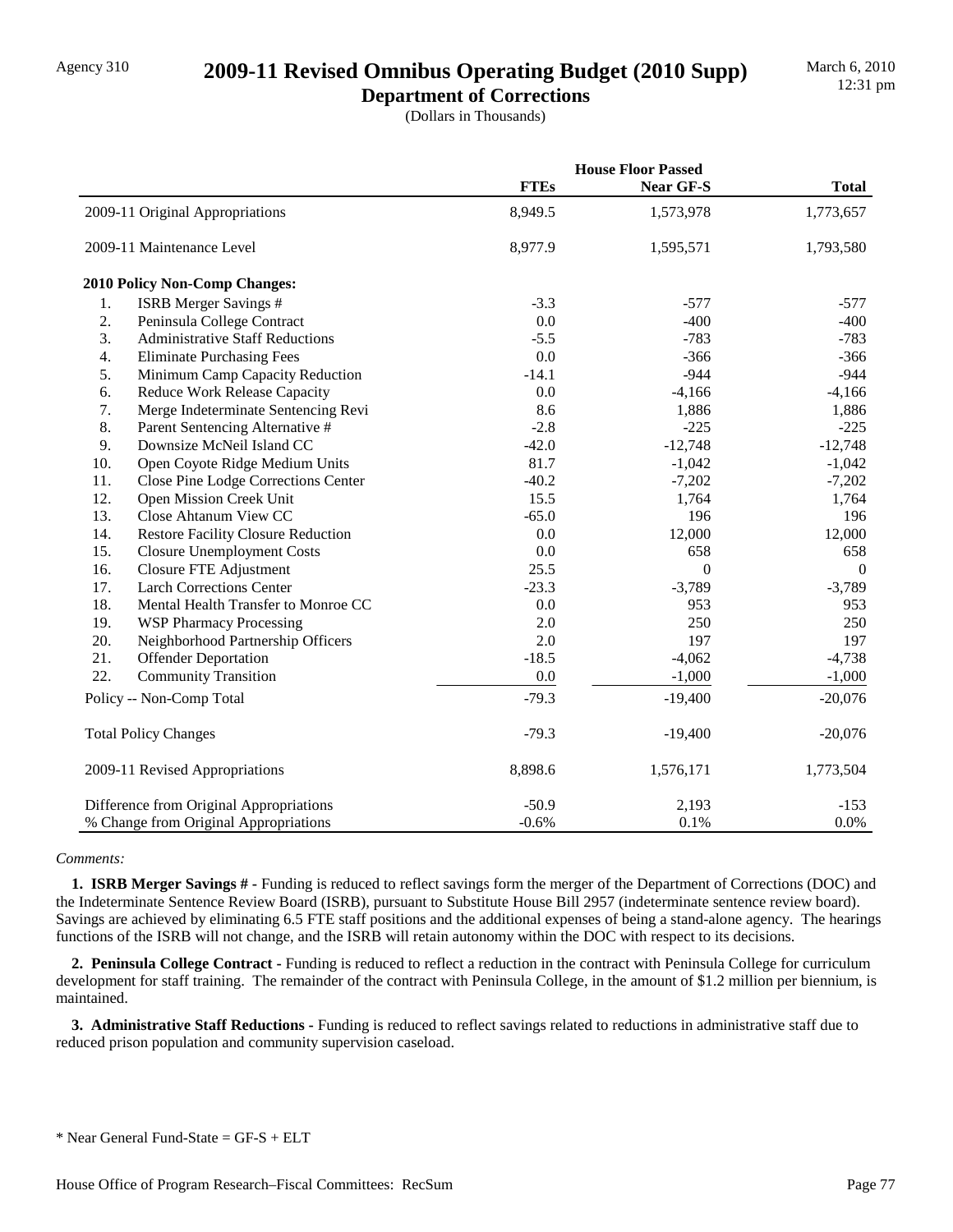## Agency 310 **2009-11 Revised Omnibus Operating Budget (2010 Supp) Department of Corrections**

 **4. Eliminate Purchasing Fees -** Funding is reduced to reflect savings from allowing the DOC to contract for medical supplies and uniforms so that administrative purchasing fees paid to the Department of General Administration will no longer need to be paid.

**5. Minimum Camp Capacity Reduction -** Funding is reduced to reflect a decrease in the operating capacity at the Cedar Creek Corrections Center from 500 to 480 offenders in order to achieve staff efficiencies and savings. Twenty offenders will be transferred to another minimum security facility.

 **6. Reduce Work Release Capacity -** Funding was received to finance the acquisition and construction of additional work release capacity. This funding is reduced as additional work release capacity is not needed this biennium.

 **7. Merge Indeterminate Sentencing Revi -** The Indeterminate Sentencing Review Board (ISRB) is merged into the Department of Corrections, effective July 1, 2010. The functions of the ISRB, including responsibility of supervision, release, and revocation of offenders sentences to felony offenses prior to July 1, 1984, and for offenders with "determinate plus" sentences will continue.

**8. Parent Sentencing Alternative # - Funding is reduced to reflect the creation of alternatives to incarceration for nonviolent** offenders with minor children, pursuant to Second Substitute House Bill 3045 (confinement alternatives). The savings from this change are a reduction in the average daily population of 82 offenders, allowing the DOC to close a prison unit at a women's facility. Funding for community supervision is increased because of supplemental services that will be provided to offenders in lieu of a prison sentence. Caseload funding is increased for Medical Assistance in the Department of Social and Health Services (DSHS), and funding is provided to Children's Administration in the DSHS for the costs of providing reports to courts on offenders being considered for the sentencing alternative.

 **9. Downsize McNeil Island CC -** The final recommendations of the facilities closure study directed in the 2009-11 budget were used as a base for developing a facilities closure implementation plan which generates savings through more efficient use of existing prison capacity. Funding is reduced to reflect the conversion of McNeil Island Corrections Center into a minimum security facility and will reduce the inmate population from 1,249 to 512.

 **10. Open Coyote Ridge Medium Units -** The final recommendations of the facilities closure study directed in the the 2009-11 budget were used as a base for developing a facilities closure implementation plan which generates savings through more efficient use of existing prison capacity. Funding is provided to open units to maximize the capacity of Coyote Ridge Corrections Center in Connell.

 **11. Close Pine Lodge Corrections Center -** The final recommendations of the facilities closure study directed in the 2009-11 budget were used as a base for developing a facilities closure implementation plan which generates savings through more efficient use of existing prison capacity. Funding is reduced to reflect closure of the Pine Lodge Corrections Center for Women in Medical Lake.

**12. Open Mission Creek Unit -** The final recommendations of the facilities closure study directed in the the 2009-11 budget were used as a base for developing a facilities closure implementation plan which generates savings through more efficient use of existing prison capacity. Funding is provided to open a unit at the Mission Creek Corrections Center for Women in Belfair.

 **13. Close Ahtanum View CC -** The final recommendations of the facilities closure study directed in the 2009-11 budget were used as a base for developing a facilities closure implementation plan which generates savings through more efficient use of existing prison capacity. Funding is reduced to reflect closure of the Ahtanum View Corrections Center in Yakima.

 **14. Restore Facility Closure Reduction -** The final recommendations of the facilities closure study directed in the 2009-11 budget were used as a base for developing a facilities closure implementation plan which generates savings through more efficient use of existing prison capacity. The 2009-11 budget for the Department of Corrections included a reduction of \$12 million for FY 2011 based on anticipated savings from implementation of a closure plan. Funding is reduced by a total of \$24.9 million (net savings of \$12.9 million) for the elements of the closure plan, including the downsizing of McNeil Island Corrections Center, closure of Ahtanum View Corrections Center, Closure of Pine Lodge Corrections Center, closure of a unit at the Larch Corrections Center, and the activation of units at Coyote Ridge Corrections Center and at Mission Creek Corrections Center for Women.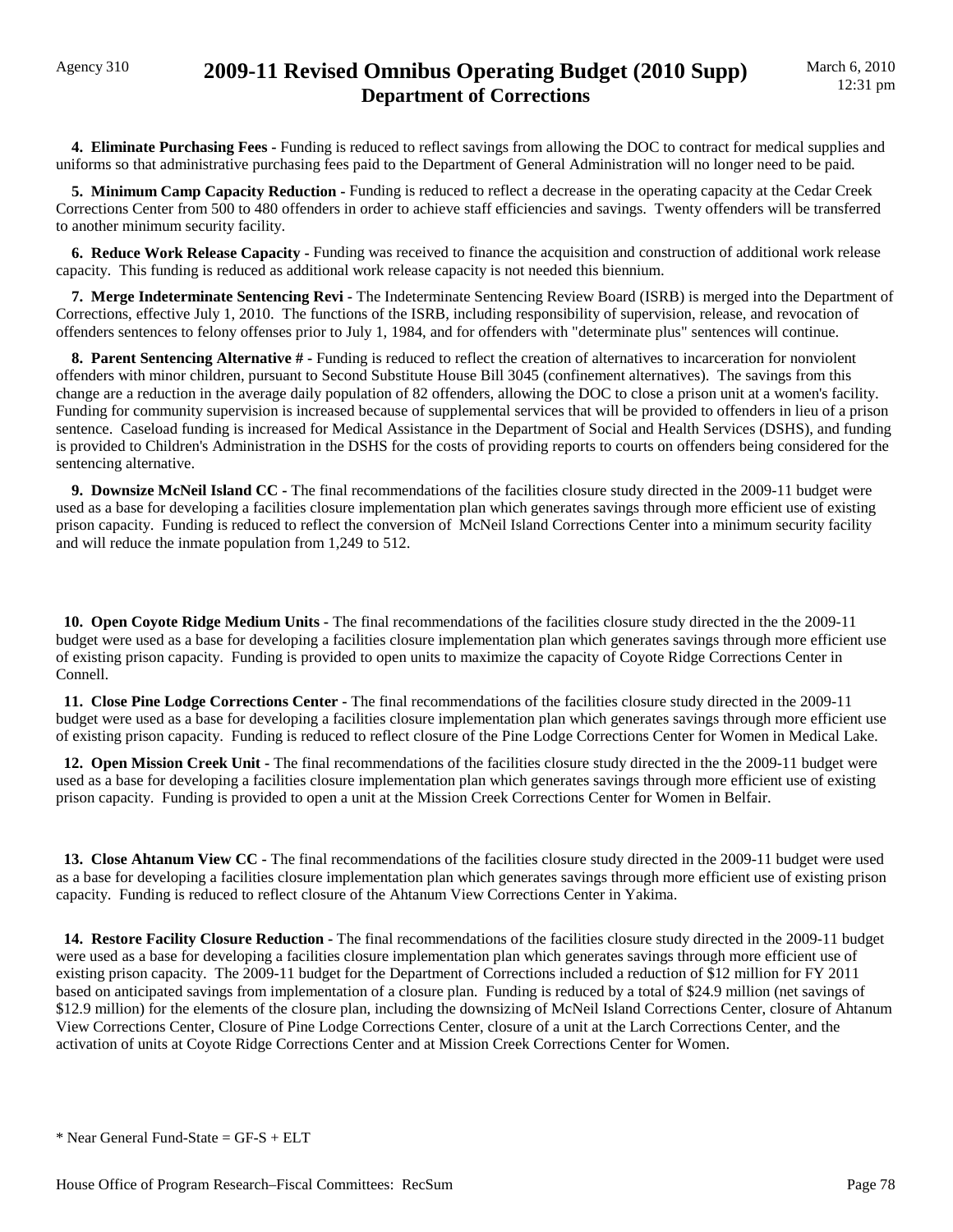## Agency 310 **2009-11 Revised Omnibus Operating Budget (2010 Supp) Department of Corrections**

 **15. Closure Unemployment Costs -** The final recommendations of the facilities closure study directed in the 2009-11 budget were used as a base for developing a facilities closure implementation plan which generates savings through more efficient use of existing prison capacity. Funding is provided for additional unemployment compensation costs as a result of the reduction of FTEs as part of the proposed closure plan.

 **16. Closure FTE Adjustment -** This technical adjustment reconciles the amounts included in the Governor's budget for the closure proposal with the backup information provided.

**17. Larch Corrections Center -** The final recommendations of the facilities closure study directed in the 2009-11 budget were used as a base for developing a facilities closure implementation plan which generates savings through more efficient use of existing prison capacity. Funding is reduced to reflect closure of one unit at the Larch Corrections Center in Yacolt.

 **18. Mental Health Transfer to Monroe CC -** Funding is provided to reflect transfer of custody staff related to the mental health program transfer from the McNeil Island Corrections Center to the Monroe Corrections Center.

 **19. WSP Pharmacy Processing -** Funding is provided for additional pharmacy staff at the Washington State Penitentiary who will be responsible for processing pharmacy orders for Coyote Ridge Corrections Center.

 **20. Neighborhood Partnership Officers -** Funding is provided for community corrections officers to work in partnership with local law enforcement officers.

 **21. Offender Deportation -** Savings are attributed to deporting non-citizen drug and property offenders. The proposal assumes that all qualifying non-citizen offenders are deported in FY 2011 and that qualifying newly-sentenced non-citizen offenders are deported as soon as they come to prison.

 **22. Community Transition -** Funding is reduced to reflect efficiencies related to the appropriate transition of offenders from custody as close as possible to the offender's earned release date.

 $*$  Near General Fund-State = GF-S + ELT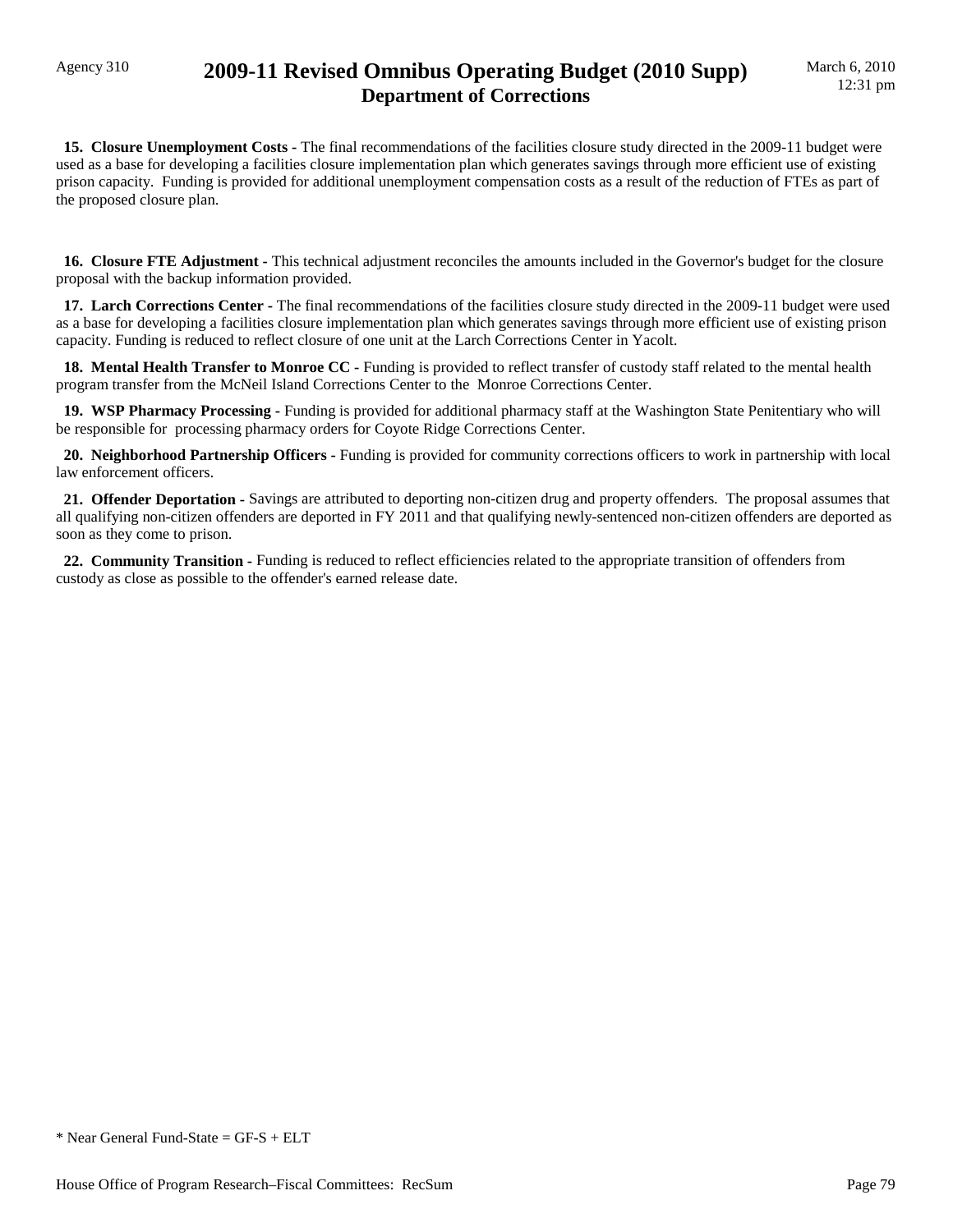## Agency 315 **2009-11 Revised Omnibus Operating Budget (2010 Supp)**

**Dept of Services for the Blind** (Dollars in Thousands)

|                                         | <b>House Floor Passed</b> |           |              |
|-----------------------------------------|---------------------------|-----------|--------------|
|                                         | <b>FTEs</b>               | Near GF-S | <b>Total</b> |
| 2009-11 Original Appropriations         | 75.0                      | 5,094     | 25,105       |
| 2009-11 Maintenance Level               | 75.0                      | 5,094     | 25,117       |
| <b>2010 Policy Non-Comp Changes:</b>    |                           |           |              |
| <b>Increased Federal Revenue</b>        | 0.0                       | $-81$     | $\theta$     |
| Policy -- Non-Comp Total                | 0.0                       | $-81$     | $\Omega$     |
| <b>Total Policy Changes</b>             | 0.0                       | $-81$     | $\Omega$     |
| 2009-11 Revised Appropriations          | 75.0                      | 5,013     | 25,117       |
| Difference from Original Appropriations | 0.0                       | $-81$     | 12           |
| % Change from Original Appropriations   | $0.0\%$                   | $-1.6\%$  | 0.1%         |

#### *Comments:*

 **1. Increased Federal Revenue -** Increased Social Security Administration reimbursements for clients who have successfully gained employment will offset state funding. (General Fund-State, General Fund-Federal)

\* Near General Fund-State = GF-S + ELT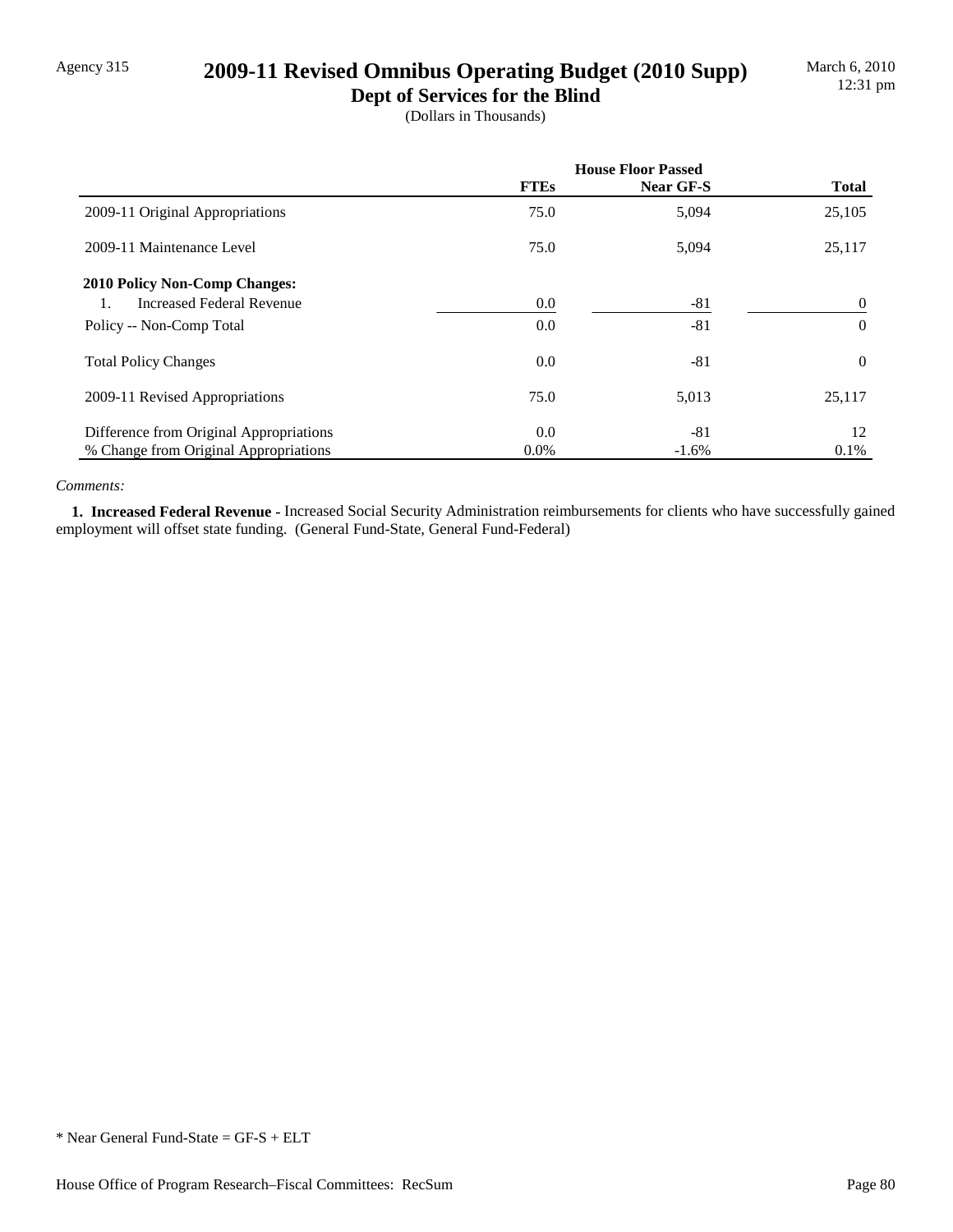## Agency 325 **2009-11 Revised Omnibus Operating Budget (2010 Supp)**

**Sentencing Guidelines Commission** (Dollars in Thousands)

|                                         | <b>House Floor Passed</b> |           |              |
|-----------------------------------------|---------------------------|-----------|--------------|
|                                         | <b>FTEs</b>               | Near GF-S | <b>Total</b> |
| 2009-11 Original Appropriations         | 8.7                       | 1,922     | 1,922        |
| 2009-11 Maintenance Level               | 8.7                       | 1,922     | 1,922        |
| <b>2010 Policy Non-Comp Changes:</b>    |                           |           |              |
| Reduce Number of Meetings<br>1.         | 0.0                       | $-12$     | $-12$        |
| Policy -- Non-Comp Total                | 0.0                       | $-12$     | $-12$        |
| <b>Total Policy Changes</b>             | 0.0                       | $-12$     | $-12$        |
| 2009-11 Revised Appropriations          | 8.7                       | 1,910     | 1,910        |
| Difference from Original Appropriations | 0.0                       | $-12$     | $-12$        |
| % Change from Original Appropriations   | $0.0\%$                   | $-0.6%$   | $-0.6%$      |

#### *Comments:*

 **1. Reduce Number of Meetings -** Funding is reduced to reflect a savings from reducing the number of Sentencing Guidelines Commission meetings annually from 10 to eight and the number of Sex Offender Policy Board meetings from 12 to eight.

\* Near General Fund-State = GF-S + ELT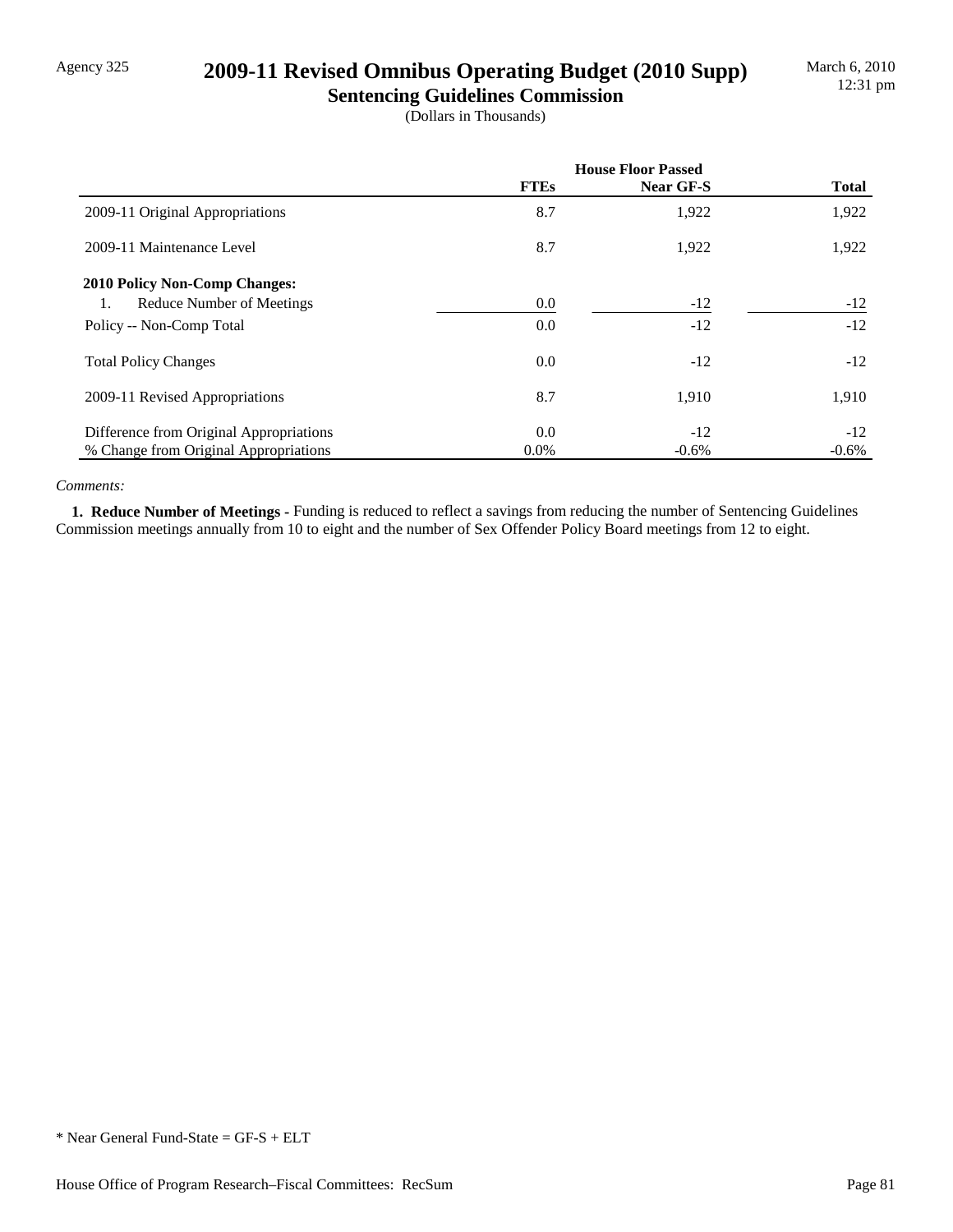## Agency 540 **2009-11 Revised Omnibus Operating Budget (2010 Supp)**

**Employment Security Department** (Dollars in Thousands)

|                                         | <b>House Floor Passed</b> |           |              |
|-----------------------------------------|---------------------------|-----------|--------------|
|                                         | <b>FTEs</b>               | Near GF-S | <b>Total</b> |
| 2009-11 Original Appropriations         | 2,324.5                   | 7,107     | 731,885      |
| 2009-11 Maintenance Level               | 2,569.7                   | 7,107     | 763,932      |
| <b>2010 Policy Non-Comp Changes:</b>    |                           |           |              |
| Tax Administration #<br>$\mathbf{1}$ .  | 1.4                       | $\theta$  | 444          |
| 2.<br>Underground Economy               | 0.0                       | $\theta$  | 232          |
| Policy -- Non-Comp Total                | 1.4                       | $\theta$  | 676          |
| <b>Total Policy Changes</b>             | 1.4                       | $\theta$  | 676          |
| 2009-11 Revised Appropriations          | 2,571.1                   | 7,107     | 764,608      |
| Difference from Original Appropriations | 246.6                     | $\Omega$  | 32,723       |
| % Change from Original Appropriations   | 10.6%                     | $0.0\%$   | 4.5%         |

#### *Comments:*

 **1. Tax Administration # -** Funding is provided to implement Substitute House Bill 2648 (unemployment insurance rates). This bill makes changes in the delinquency unemployment insurance tax rate and the penalty for knowingly failing to register. (Unemployment Compensation Administration Account-Federal)

 **2. Underground Economy -** Funding is provided for Substitute House Bill 2789 (underground economy activity). This bill authorizes issuance of third-party subpoenas for purposes of agency investigations.

<sup>\*</sup> Near General Fund-State = GF-S + ELT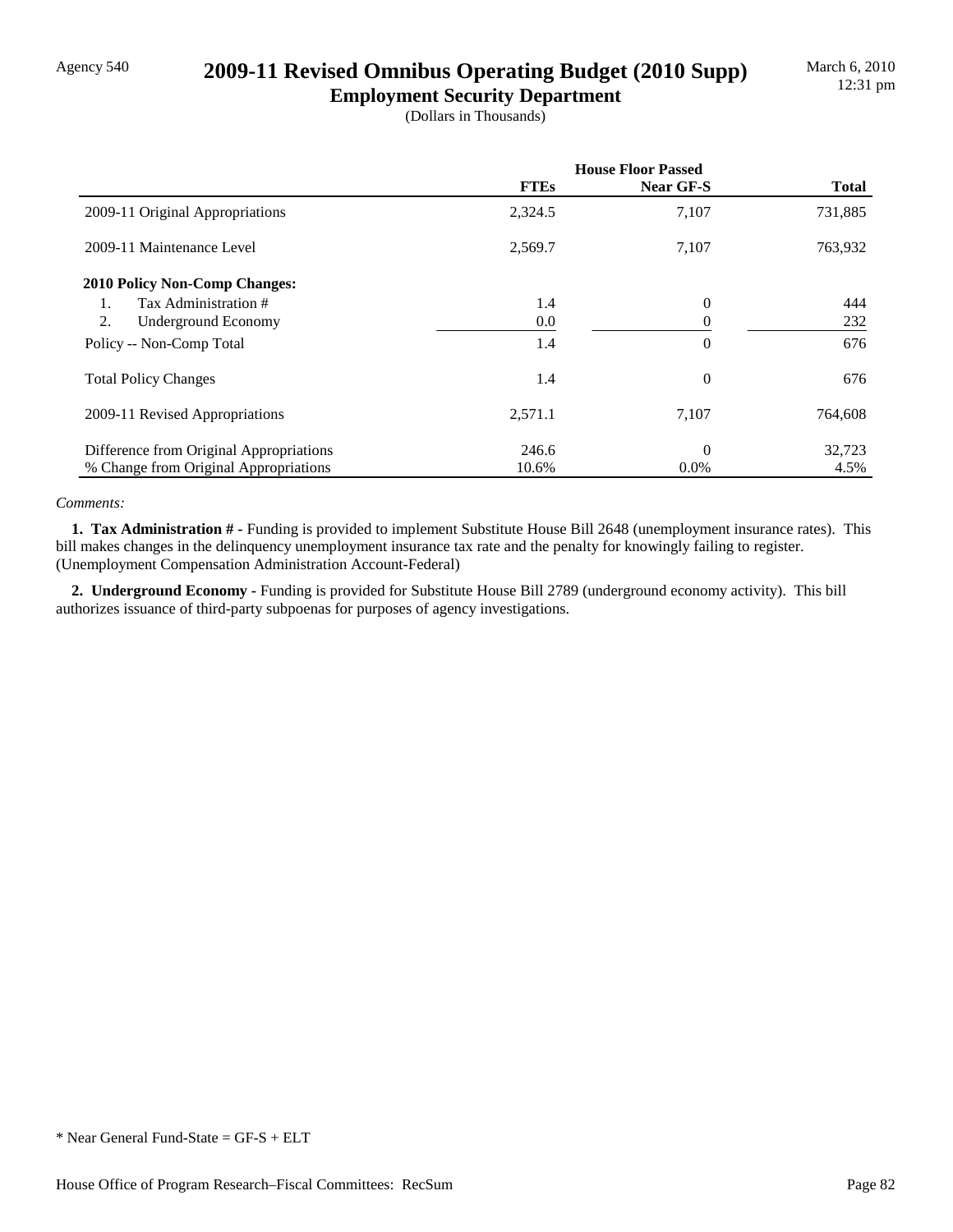# Program 010 **2009-11 Revised Omnibus Operating Budget (2010 Supp)**

### **Dept of Social and Health Services Children and Family Services**

(Dollars in Thousands)

|     |                                            | <b>House Floor Passed</b> |                  |                |
|-----|--------------------------------------------|---------------------------|------------------|----------------|
|     |                                            | <b>FTEs</b>               | <b>Near GF-S</b> | <b>Total</b>   |
|     | 2009-11 Original Appropriations            | 2,821.6                   | 631,604          | 1,136,864      |
|     | 2009-11 Maintenance Level                  | 2,826.8                   | 638,747          | 1,153,222      |
|     | 2010 Policy Non-Comp Changes:              |                           |                  |                |
| 1.  | Transfer Child Abuse Program #             | 1.0                       | 214              | 645            |
| 2.  | <b>Administrative and Staff Reductions</b> | $-10.0$                   | $-1,080$         | $-1,440$       |
| 3.  | <b>Stimulus FMAP Extension</b>             | 0.0                       | $-6,791$         | $\overline{0}$ |
| 4.  | Parent Sentencing Alternative              | 0.0                       | 11               | 14             |
| 5.  | <b>Behavioral Rehabilitative Services</b>  | 0.0                       | $-4,151$         | $-6,472$       |
| 6.  | <b>Evaluations and Treatment</b>           | 0.0                       | $-912$           | $-912$         |
| 7.  | Ancillary and Child Services               | 0.0                       | $-664$           | $-664$         |
| 8.  | <b>Assessment Programs</b>                 | 0.0                       | $-121$           | $-132$         |
| 9.  | <b>Administrative Streamlining</b>         | $-0.5$                    | $-52$            | $-110$         |
| 10. | Medicaid Treatment Child Care              | 0.0                       | $-117$           | $-265$         |
| 11. | Continuum Of Care                          | 0.0                       | $-125$           | $-125$         |
| 12. | <b>Educational Advocacy Coordinators</b>   | 0.0                       | $-466$           | $\overline{0}$ |
| 13. | Pediatric Interim Care Beds                | 0.0                       | $-171$           | $-171$         |
| 14. | <b>Supervised Visits</b>                   | 0.0                       | $-1,013$         | $-1,266$       |
| 15. | <b>Adolescent Services</b>                 | 0.0                       | $-728$           | $-728$         |
|     | Policy -- Non-Comp Total                   | $-9.5$                    | $-16,166$        | $-11,626$      |
|     | <b>Total Policy Changes</b>                | $-9.5$                    | $-16,166$        | $-11,626$      |
|     | 2009-11 Revised Appropriations             | 2,817.3                   | 622,581          | 1,141,596      |
|     | Difference from Original Appropriations    | $-4.3$                    | $-9,023$         | 4,732          |
|     | % Change from Original Appropriations      | $-0.2%$                   | $-1.4%$          | 0.4%           |

#### *Comments:*

 **1. Transfer Child Abuse Program # -** Child Abuse Prevention Program funding and FTEs are transferred from the Administrative and Support Services Division to the Children's Administration. These funds support primary child abuse prevention public awareness and outreach. (General Fund-State, General Fund-Federal)

 **2. Administrative and Staff Reductions -** Funding is reduced to reflect savings from the elimination of 20 FTEs from the DSHS Children's Administration. Filled case-carrying staff positions are not eliminated. (General Fund-State, General Fund-Federal)

 **3. Stimulus FMAP Extension -** The Federal Medical Assistance Percentage (FMAP) is the share of Medicaid costs that the federal government provides. The American Recovery and Reinvestment Act of 2009 increased FMAP by almost 13 percentage points for FY 2010 and the first six months of FY 2011. The Legislature anticipates that the FMAP increase from 50.00 percent to 62.94 percent will be extended for six additional months through June 2011, resulting in a reduction in state expenditures for services that receive Medicaid Title XIX and Title VI-E federal match. (General Fund-State, General Fund-Federal)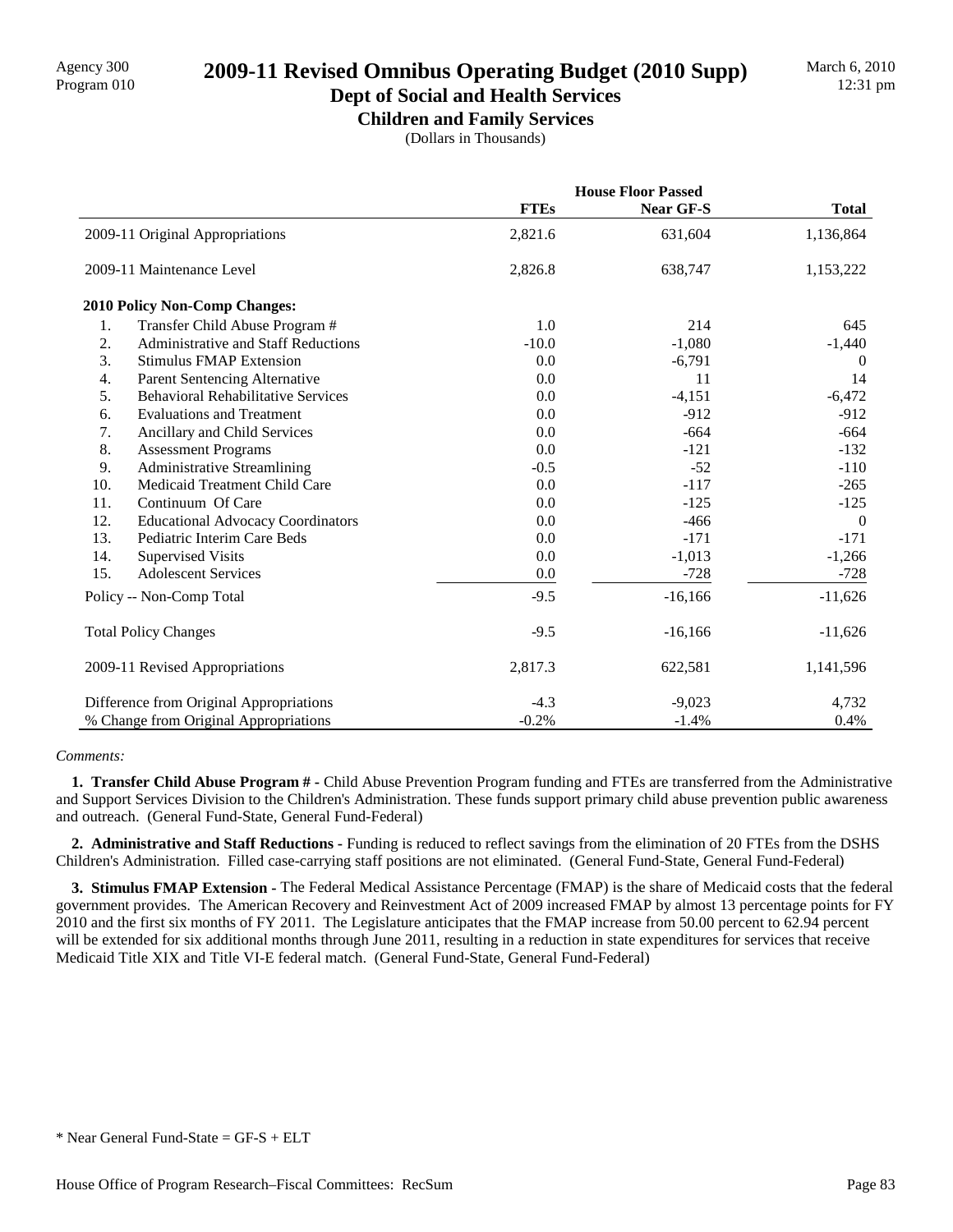## Agency 300 **2009-11 Revised Omnibus Operating Budget (2010 Supp)**<br>Program 010 **Dept of Social and Health Services Children and Family Services**

 **4. Parent Sentencing Alternative -** Caseload funding is increased for Medical Assistance in the Department of Social and Health Services (DSHS), and funding is provided to Children's Administration in the DSHS for the costs of providing reports to courts on offenders being considered for the sentencing alternative. Funding is reduced in the Department of Corrections (DOC) to reflect the creation of alternatives to incarceration for nonviolent offenders with minor children. The savings from this change is a reduction in the average daily population of 82 offenders, allowing the DOC to close a prison unit at a women's facility. Funding for community supervision is increased because of supplemental services that will be provided to offenders in lieu of a prison sentence. (General Fund-State, General Fund-Federal)

 **5. Behavioral Rehabilitative Services -** Funding for behavioral rehabilitative services (BRS) is reduced by 10 percent. To achieve this reduction, the Department will continue to focus on decreasing the length of stay and moving children to a less restrictive setting. (General Fund-State, General Fund-Federal)

 **6. Evaluations and Treatment -** Funding for neuropsychological testing and neuro-behavioral examinations for adults and children is reduced by 10 percent. Ongoing counseling, case consultation, and family or group treatment services remain available.

 **7. Ancillary and Child Services -** Funding is reduced by 10 percent to reflect savings achieved through efficiency measures adopted by the Department. These funds are utilized to cover miscellaneous expenses for those families involved with children and family services.

 **8. Assessment Programs -** Funding for the Intensive Foster Care Assessment Program (FCAP) and the Safety Assessment Programs is combined and reduced by 5 percent. The Department will redesign the program to administer the funding more flexibly and maintain the availability of the assessment programs. (General Fund-State, General Fund-Federal)

 **9. Administrative Streamlining -** Savings are achieved by streamlining administrative functions across the Department of Social and Health Services. (General Fund-State, General Fund-Federal)

 **10. Medicaid Treatment Child Care -** Funding is reduced by 5 percent for Medicaid Treatment Child Care (MTCC). MTCC provides intensive child development services to young children. Savings are achieved through a second review of the medical need for psychosocial services. (General Fund-State, General Fund-Federal)

**11. Continuum Of Care - Funding is eliminated in FY 2011 for the Continuum of Care Program, which provides an early** intervention alternative response system for low-risk families.

 **12. Educational Advocacy Coordinators -** Funding is reduced for the educational advocacy coordinator program, which provides educational support services to children in out-of-home placements. The Department will obtain 33 percent of the funding through private/local resources.

13. Pediatric Interim Care Beds - Funding for the Pediatric Interim Care (PIC) center beds is reduced from 17 beds to 14 beds. PIC services are provided to medically fragile drug impacted infants.

 **14. Supervised Visits -** Funding is reduced for supervised visits. The Department will revise supervised visit contracts and reimbursements to achieve savings. (General Fund-State, General Fund-Federal)

 **15. Adolescent Services -** Funding for Crisis Residential Centers, Secure Crisis Residential Centers, Hope Beds, and the Responsible Living Skills Program is combined and reduced by 10 percent beginning in FY 2011. The Department will redesign the program to more flexibly utilize funding while continuing to provide these services to adolescents and meet the statutory requirements.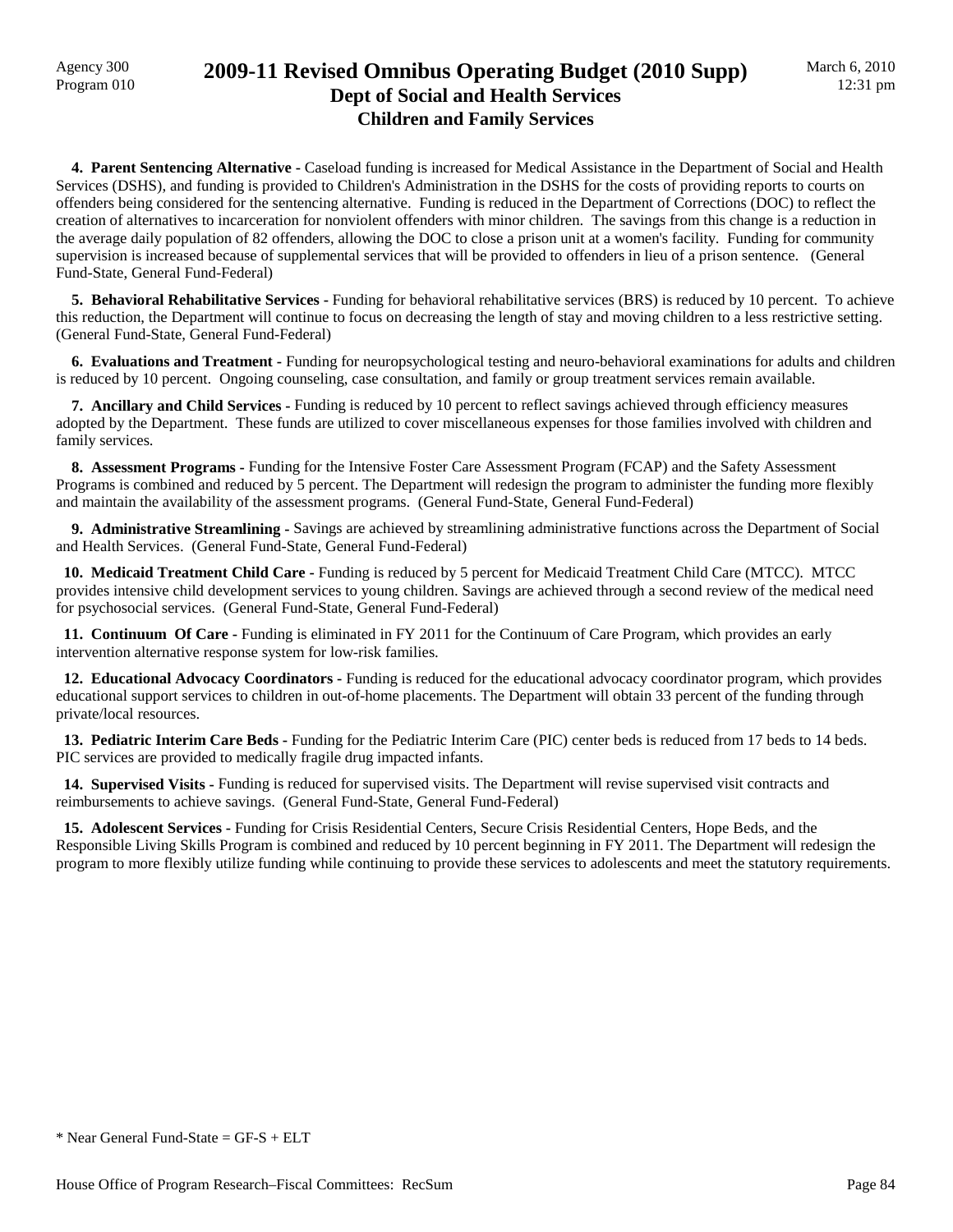# Agency 300<br>Program 020 **2009-11 Revised Omnibus Operating Budget (2010 Supp)**

## **Dept of Social and Health Services**

**Juvenile Rehabilitation** (Dollars in Thousands)

|                                                 | <b>House Floor Passed</b> |           |              |
|-------------------------------------------------|---------------------------|-----------|--------------|
|                                                 | <b>FTEs</b>               | Near GF-S | <b>Total</b> |
| 2009-11 Original Appropriations                 | 1,044.2                   | 196,577   | 211,739      |
| 2009-11 Maintenance Level                       | 1,074.1                   | 205,071   | 215,383      |
| 2010 Policy Non-Comp Changes:                   |                           |           |              |
| <b>Stimulus FMAP Extension</b><br>1.            | 0.0                       | $-75$     | $\theta$     |
| 2.<br><b>Reinstate Closure Funding</b>          | 0.0                       | 12,000    | 12,000       |
| 3.<br>GHS/MLS Admin Consolidation               | 0.0                       | $-368$    | $-368$       |
| <b>GHS/MLS Capacity Reduction</b><br>4.         | 0.0                       | $-687$    | $-687$       |
| 5.<br><b>Community Group Homes</b>              | 0.0                       | 711       | 711          |
| <b>Naselle Capacity Reduction</b><br>6.         | $-25.1$                   | $-1,817$  | $-1,817$     |
| <b>Reduce Institution Staffing</b><br>7.        | $-43.2$                   | $-4,859$  | $-4,859$     |
| 8.<br>Juvenile Court Reduction                  | 0.0                       | $-2,513$  | $-2,513$     |
| 9.<br><b>JRA Administrative Staff Reduction</b> | $-23.5$                   | $-3,742$  | $-3,742$     |
| Policy -- Non-Comp Total                        | $-91.8$                   | $-1,350$  | $-1,275$     |
| <b>Total Policy Changes</b>                     | $-91.8$                   | $-1,350$  | $-1,275$     |
| 2009-11 Revised Appropriations                  | 982.3                     | 203,721   | 214,108      |
| Difference from Original Appropriations         | $-61.9$                   | 7,144     | 2,369        |
| % Change from Original Appropriations           | $-5.9\%$                  | 3.6%      | 1.1%         |

#### *Comments:*

 **1. Stimulus FMAP Extension -** The Federal Medical Assistance Percentage (FMAP) is the share of Medicaid costs that the federal government provides. The American Recovery and Reinvestment Act of 2009 increased FMAP by almost 13 percentage points for FY 2010 and the first six months of FY 2011. The Legislature anticipates that the FMAP increase from 50.00 percent to 62.94 percent will be extended for six additional months through June 2011, resulting in a reduction in state expenditures for services that receive Medicaid Title XIX and Title VI E federal match. (General Fund-State, General Fund-Federal)

 **2. Reinstate Closure Funding -** The 2009-11 budget included a study to develop a plan to close 235 beds in juvenile institutions and a commensurate reduction in funding. The study has been conducted and the Legislature has not closed a Juvenile Rehabilitation Administration (JRA) institution; as a result, the funding that was reduced is reinstated.

 **3. GHS/MLS Admin Consolidation -** Savings is achieved through a consolidation of certain administrative positions at Maple Lane and Green Hill Schools.

 **4. GHS/MLS Capacity Reduction -** Capacity and associated funding for Maple Lane School and Green Hill School is reduced. One cottage at Maple Lane School and two wings of a cottage at Green Hill School are closed. Youth in the general population at Green Hill School will be double bunked.

 **5. Community Group Homes -** Funding for contracted community group homes is provided to the Juvenile Rehabilitation Administration (JRA). It is expected that youth will begin moving from JRA institutions into contracted group homes effective July 1, 2011.

 **6. Naselle Capacity Reduction -** The Naselle Youth Camp is reduced to 50 beds, and will be used solely to house youth participating in the Department of Natural Resources (DNR) Forestry program

 **7. Reduce Institution Staffing -** The number of JRA administrative staff in the institutions is reduced.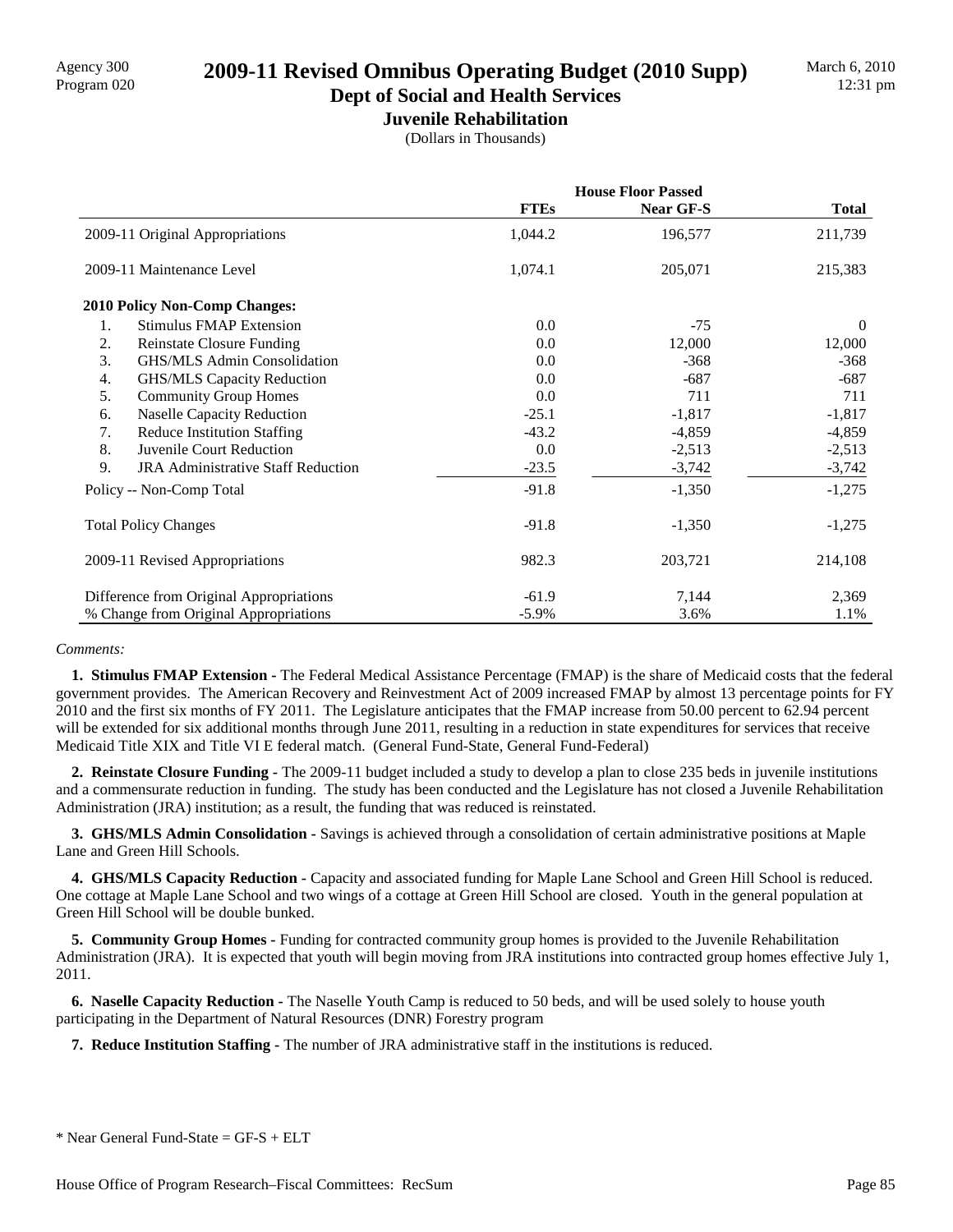Agency 300<br>Program 020

## 2009-11 Revised Omnibus Operating Budget (2010 Supp) **Dept of Social and Health Services Juvenile Rehabilitation**

8. Juvenile Court Reduction - County pass-through funding for the juvenile courts is reduced by 10 percent, effective April 1, 2010. The reduction is in non-evidence based, non-sex offender disposition alternative funding.

**9. JRA Administrative Staff Reduction - Funding for JRA regional and headquarters staffing is reduced.** 

\* Near General Fund-State = GF-S + ELT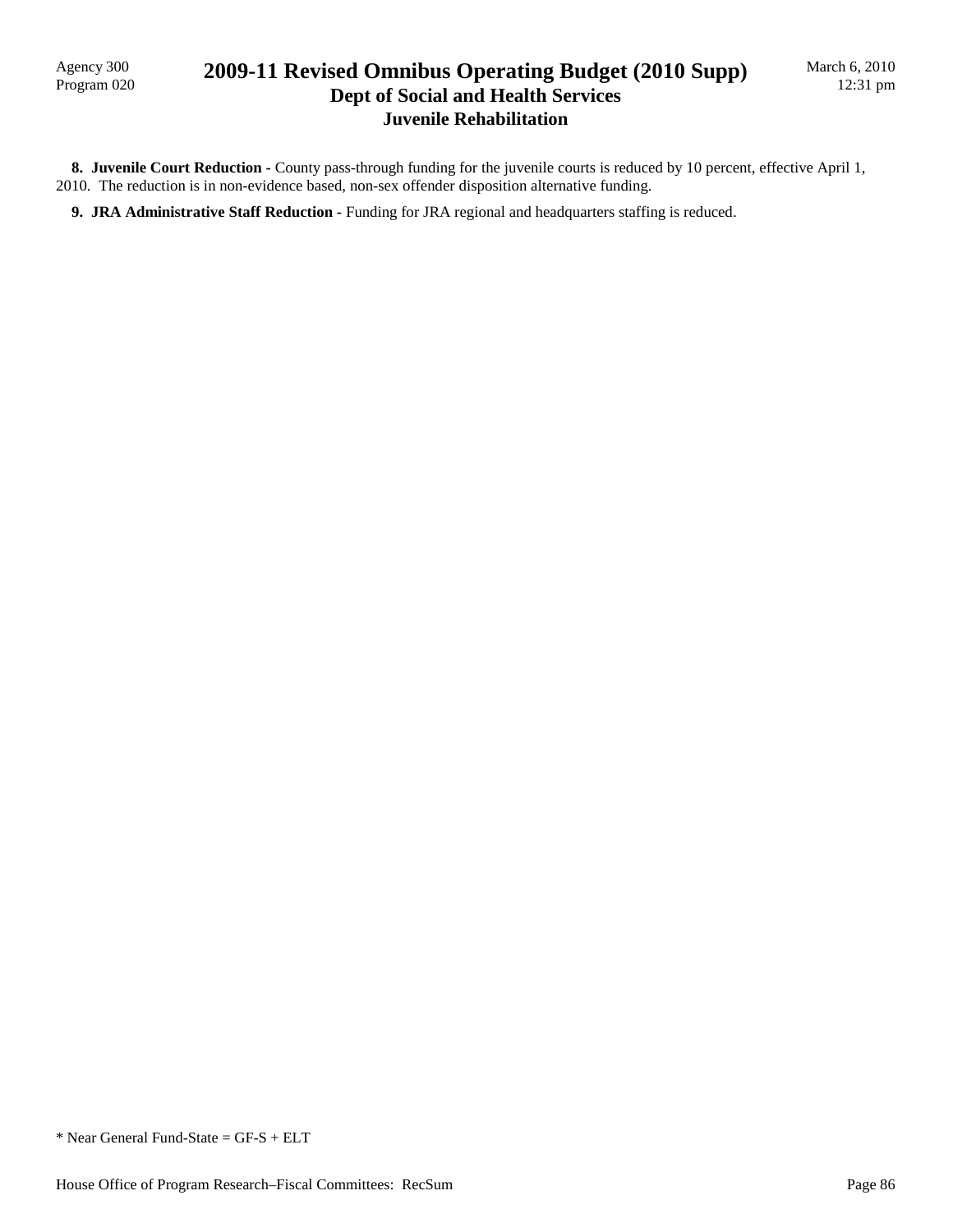# Agency 300 **2009-11 Revised Omnibus Operating Budget (2010 Supp)**<br>Program 030

#### **Dept of Social and Health Services Mental Health**

(Dollars in Thousands)

|                                           | <b>House Floor Passed</b> |           |              |
|-------------------------------------------|---------------------------|-----------|--------------|
|                                           | <b>FTEs</b>               | Near GF-S | <b>Total</b> |
| 2009-11 Original Appropriations           | 2,912.9                   | 820,730   | 1,525,175    |
| 2009-11 Maintenance Level                 | 2,912.9                   | 838,711   | 1,564,908    |
| <b>2010 Policy Non-Comp Changes:</b>      |                           |           |              |
| Institut. Staff Admin & Indret Care<br>1. | $-37.7$                   | $-3,281$  | $-3,281$     |
| 2.<br><b>Stimulus FMAP Extension</b>      | 0.0                       | $-27,142$ | -0           |
| 3.<br><b>Reduce Medicaid Rates</b>        | 0.0                       | $-995$    | $-2,685$     |
| Performanced Based Contracting<br>4.      | 0.3                       | 1,280     | 1,310        |
| 5.<br><b>Administrative Streamlining</b>  | $-0.5$                    | $-48$     | $-110$       |
| <b>Mental Health Assessments</b><br>6.    | 0.1                       | 25        | 37           |
| Civil Detentions and Commitments<br>7.    | 0.3                       | 1,726     | 1,726        |
| 8.<br><b>RSN Local Match</b>              | 0.0                       | $\Omega$  | 14,093       |
| 9.<br>Spokane Hospital Alternatives       | 0.0                       | $-1,031$  | $-1,031$     |
| Policy -- Non-Comp Total                  | $-37.6$                   | $-29,466$ | 10,059       |
| <b>Total Policy Changes</b>               | $-37.6$                   | $-29,466$ | 10,059       |
| 2009-11 Revised Appropriations            | 2,875.3                   | 809,245   | 1,574,967    |
| Difference from Original Appropriations   | $-37.6$                   | $-11,485$ | 49,792       |
| % Change from Original Appropriations     | $-1.3%$                   | $-1.4%$   | 3.3%         |

#### *Comments:*

 **1. Institut. Staff Admin & Indrct Care -** Savings are achieved by eliminating a total of 37.7 indirect care and administrative positions at the state psychiatric hospitals. Reductions by location are 1.5 FTEs at the Child Study and Treatment Center (CSTC), 33.0 FTEs at Western State Hospital (WSH), and 3.2 FTEs at Eastern State Hospital (ESH). Cumulative FTE reductions for CSTC include the Early Action Savings, Chapter 3, Laws of 2010 (ESHB 2921), and are 2.5 percent from the 2009-11 biennial budget levels. Cumulative FTE reductions in the 2010 supplemental are 2.0 percent for WSH and 1.3 percent for ESH. No FTE reductions were taken in the Early Action Savings for WSH and ESH.

 **2. Stimulus FMAP Extension -** The Federal Medical Assistance Percentage (FMAP) is the share of Medicaid costs that the federal government provides. The American Recovery and Reinvestment Act of 2009 increased FMAP by almost 13 percentage points for FY 2010 and the first six months of FY 2011. The Legislature anticipates that the FMAP increase from 50.00 percent to 62.94 percent will be extended for six additional months through June 2011, resulting in a reduction in state expenditures for services that receive Medicaid Title XIX and Title VI E federal match. (General Fund-State, General Fund-Federal)

 **3. Reduce Medicaid Rates -** The managed care rates paid to local Regional Support Networks (RSNs) for the delivery of community mental health services under the Medicaid program are adjusted for the new actuarially rebased rate ranges. Federal law periodically requires that rates be re-evaluated. RSNs are funded at 0.9 percent below their FY 2011 maintenance level unless doing so falls outside their allowable rate ranges. Clark RSN and Pierce RSN are funded at the bottom of their rate ranges and receive an increase from FY 2011 maintenance level because they would otherwise fall below their allowable rate ranges. North Central RSN and Chelan Douglas RSN are funded at the top of their allowable rate ranges which will result in a reduction from the FY 2011maintenance level rates and will also cause them to drop below the current rates they are paid in FY 2010. (General Fund-State, General Fund-Federal)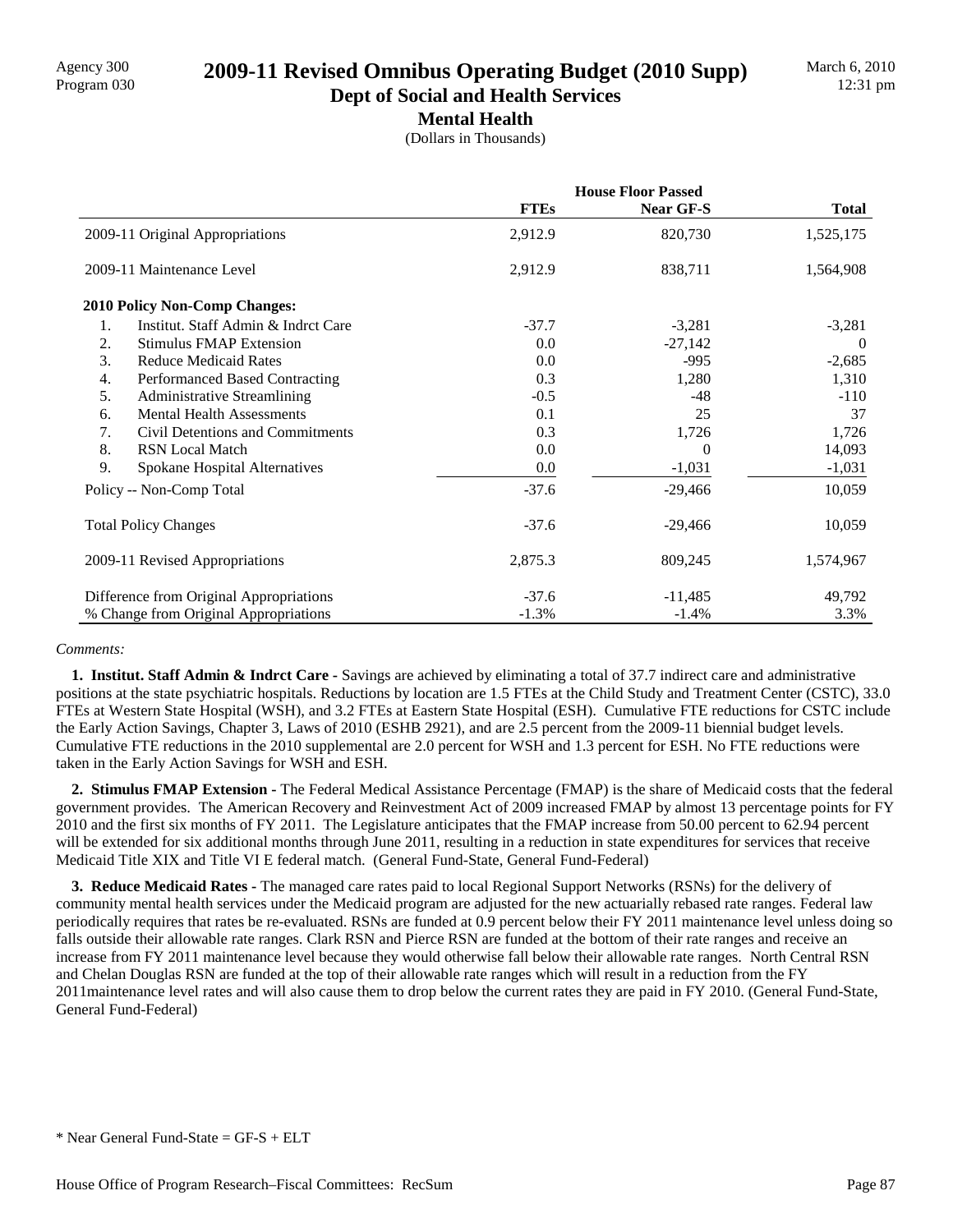## Agency 300 **2009-11 Revised Omnibus Operating Budget (2010 Supp)**<br>Program 030 **Dept of Social and Health Services Mental Health**

 **4. Performanced Based Contracting -** Non-Medicaid funding is provided to mitigate significant Regional Support Network (RSN) Medicaid rate reductions that are due to the actuarial rate rebase. Funding is sufficient to pay North Central and Chelan Douglas RSNs at their FY 2010 maintenance level Medicaid rates. DSHS will enter into a performance based contract with North Central RSN and will provide technical assistance to this RSN with the expectation that the RSN will demonstrate cost effectiveness and improved Medicaid utilization by June 30th, 2011. DSHS is provided a 0.5 FTE to facilitate the development and implementation of a plan of improvement with the RSN that includes performance measures and outcome tracking. Funding is also provided to contract with an expert in the delivery of mental health services in a frontier setting for the purposes of providing technical assistance and identifying best practices with this RSN.

 **5. Administrative Streamlining -** Additional staffing reductions are achieved through efficiencies in the executive workforce.

 **6. Mental Health Assessments -** Pursuant to Second Substitute House Bill 3076 (involuntary treatment act), funding is provided for the Department of Social and Health Services to collaborate with Washington Institute for Public Policy in a search for a validated mental health assessment tool or tools that can be used to assess individuals for detention, commitment, and revocation under the involuntary treatment act, 71.05 RCW.

 **7. Civil Detentions and Commitments -** Non-Medicaid funding is provided for impacts due to modifications to the involuntary treatment act, 71.05 RCW. Pursuant to Second Substitute House Bill 3076 (involuntary treatment act) and Second Substitute House Bill 2882 (persons w/ mental disorders), funding is provided to implement the expanded definition of "likelihood of serious harm" and changes to the standards for emergent detention from "imminent" to "substantial" likelihood of serious harm. Funding is also provided to develop new policies and protocols to accommodate these modifications and to provide training to the designated mental health professionals, the courts, referral sources and the hospitals.

**8. RSN Local Match -** Additional expenditure authority is authorized to allow King County Regional Support Network to gain federal matching funds for Medicaid allowable services. County legislative authorities may authorize a 0.1 percent sales tax and may choose to use this funding for the delivery of either Medicaid or non-Medicaid chemical dependency or mental health treatment programs as specified in RCW 82.14.460. Local funding that is authorized to serve Medicaid clients is matched with federal funding and becomes part of the overall Medicaid expenditures. When Medicaid rates are rebased, the increased level of Medicaid expenditures due to local matching funds becomes the state's responsibility. (General Fund-Federal, General Fund-Private/Local)

 **9. Spokane Hospital Alternatives -** Funding is eliminated for the Spokane Regional Support Network to implement services to reduce the census at Eastern State Hospital.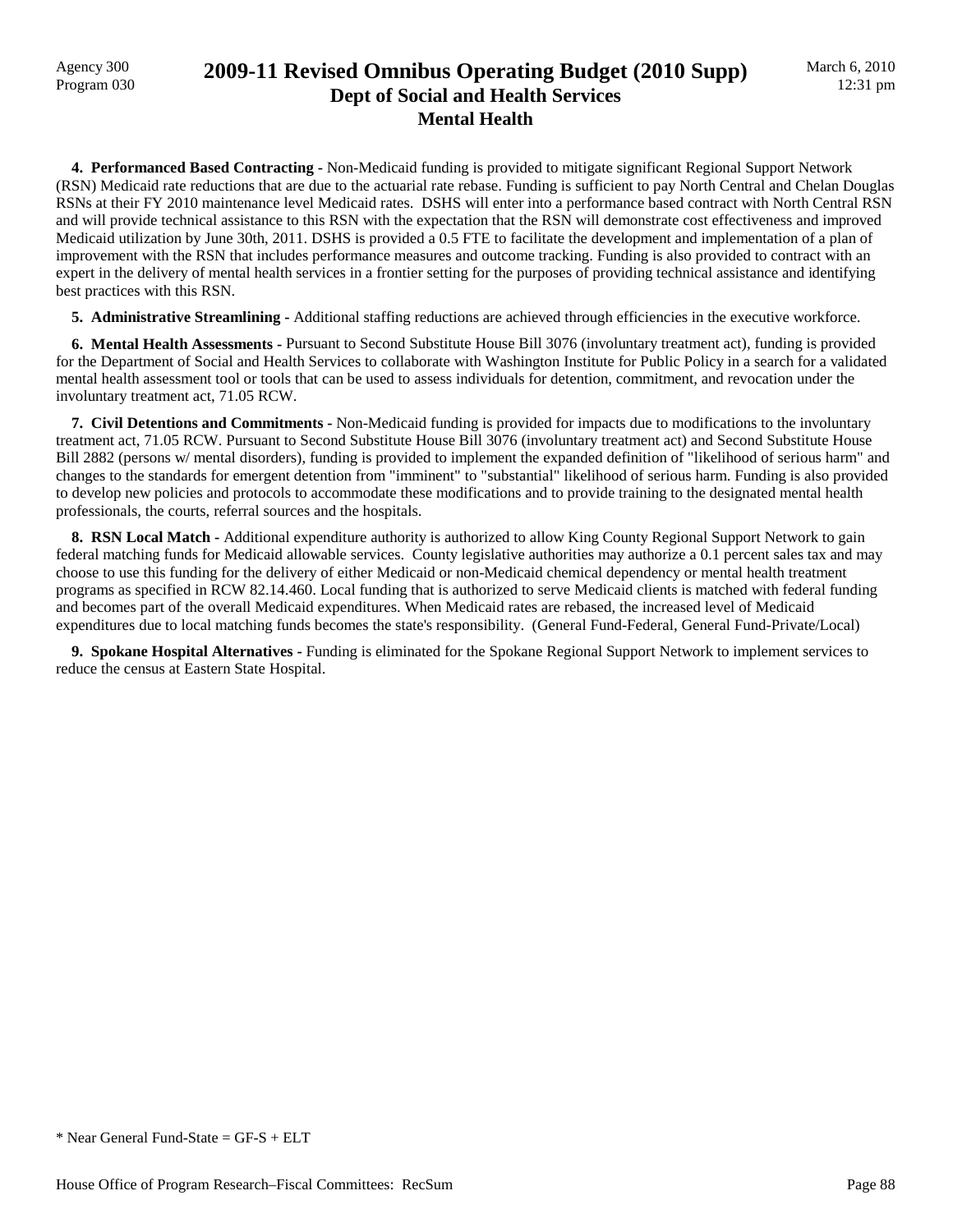## Agency 300 **2009-11 Revised Omnibus Operating Budget (2010 Supp)**<br>Program 040

#### **Dept of Social and Health Services Developmental Disabilities**

(Dollars in Thousands)

|     |                                            |             | <b>House Floor Passed</b> |              |  |
|-----|--------------------------------------------|-------------|---------------------------|--------------|--|
|     |                                            | <b>FTEs</b> | Near GF-S                 | <b>Total</b> |  |
|     | 2009-11 Original Appropriations            | 3,444.1     | 816,697                   | 1,912,987    |  |
|     | 2009-11 Maintenance Level                  | 3,457.8     | 828,027                   | 1,925,356    |  |
|     | 2010 Policy Non-Comp Changes:              |             |                           |              |  |
| 1.  | Reduce Institutional Funding               | 0.0         | $-1,778$                  | $-4,987$     |  |
| 2.  | <b>Stimulus FMAP Extension</b>             | 0.0         | $-56,833$                 | $\theta$     |  |
| 3.  | Create Children's SOLA                     | 5.0         | 287                       | 752          |  |
| 4.  | Suspend Employment Partnership             | 0.0         | $-787$                    | $-1,750$     |  |
| 5.  | <b>Utilization of Residential Services</b> | 0.0         | $-1,414$                  | $-913$       |  |
| 6.  | Federal Funds Adjustment                   | 0.0         | $\boldsymbol{0}$          | 5,346        |  |
| 7.  | <b>Employment and Day (Transition)</b>     | 0.0         | 1,702                     | 1,702        |  |
| 8.  | Employment and Day to Waiver               | 2.5         | 1,104                     | 2,876        |  |
| 9.  | Adjst AFH Rate for Licens Fee Incrs        | 0.0         | $\Omega$                  | 262          |  |
| 10. | Waiver Graduate Employment Services        | 0.0         | 680                       | 1,791        |  |
| 11. | <b>DD Community Protection Residential</b> | 0.8         | 869                       | 2,185        |  |
| 12. | DD Expanded Community Residential          | 0.8         | 975                       | 2,433        |  |
| 13. | Adjst ResRate for Licens Fee Incrs         | 0.0         | $\theta$                  | 6            |  |
| 14. | Reduce Agency Admin Rate                   | 0.0         | $-95$                     | $-249$       |  |
| 15. | Eliminate Hours Add-On                     | 0.0         | $-725$                    | $-1,900$     |  |
| 16. | DD Revised Residential Phase-In            | 0.0         | 1,038                     | 2,871        |  |
| 17. | <b>Technical Adjustment</b>                | 0.0         | $-30$                     | $-30$        |  |
| 18. | <b>RHC Transition Effort</b>               | 0.0         | $-220$                    | $-250$       |  |
| 19. | Infant and Toddler Program Transfer        | $-9.4$      | $\theta$                  | $-16,795$    |  |
|     | Policy -- Non-Comp Total                   | $-0.4$      | $-55,227$                 | $-6,650$     |  |
|     | <b>Total Policy Changes</b>                | $-0.4$      | $-55,227$                 | $-6,650$     |  |
|     | 2009-11 Revised Appropriations             | 3,457.5     | 772,800                   | 1,918,706    |  |
|     | Difference from Original Appropriations    | 13.4        | $-43,897$                 | 5,719        |  |
|     | % Change from Original Appropriations      | 0.4%        | $-5.4%$                   | 0.3%         |  |

#### *Comments:*

 **1. Reduce Institutional Funding -** Savings is achieved through the implementation of efficiency measures at the state's Residential Habilitation Centers. Measures include cottage consolidation, changing maintenance schedules, reduced adult training programs, and reductions in services such as dental care. (General Fund-State, General Fund-Federal)

 **2. Stimulus FMAP Extension -** The Federal Medical Assistance Percentage (FMAP) is the share of Medicaid costs that the federal government provides. The American Recovery and Reinvestment Act of 2009 increased FMAP by almost 13 percentage points for FY 2010 and the first six months of FY 2011. The Legislature anticipates that the FMAP increase from 50.00 percent to 62.94 percent will be extended for six additional months through June 2011, resulting in a reduction in state expenditures for services that receive Medicaid Title XIX and Title VI E federal match. (General Fund-State, General Fund-Federal)

 **3. Create Children's SOLA -** Funding is provided for a new State Operated Living Alternative (SOLA) program to address the need for out-of-home placements for children with developmental disabilities. This item funds SOLA slots for eight children. (General Fund-State, General Fund-Federal)

 $*$  Near General Fund-State = GF-S + ELT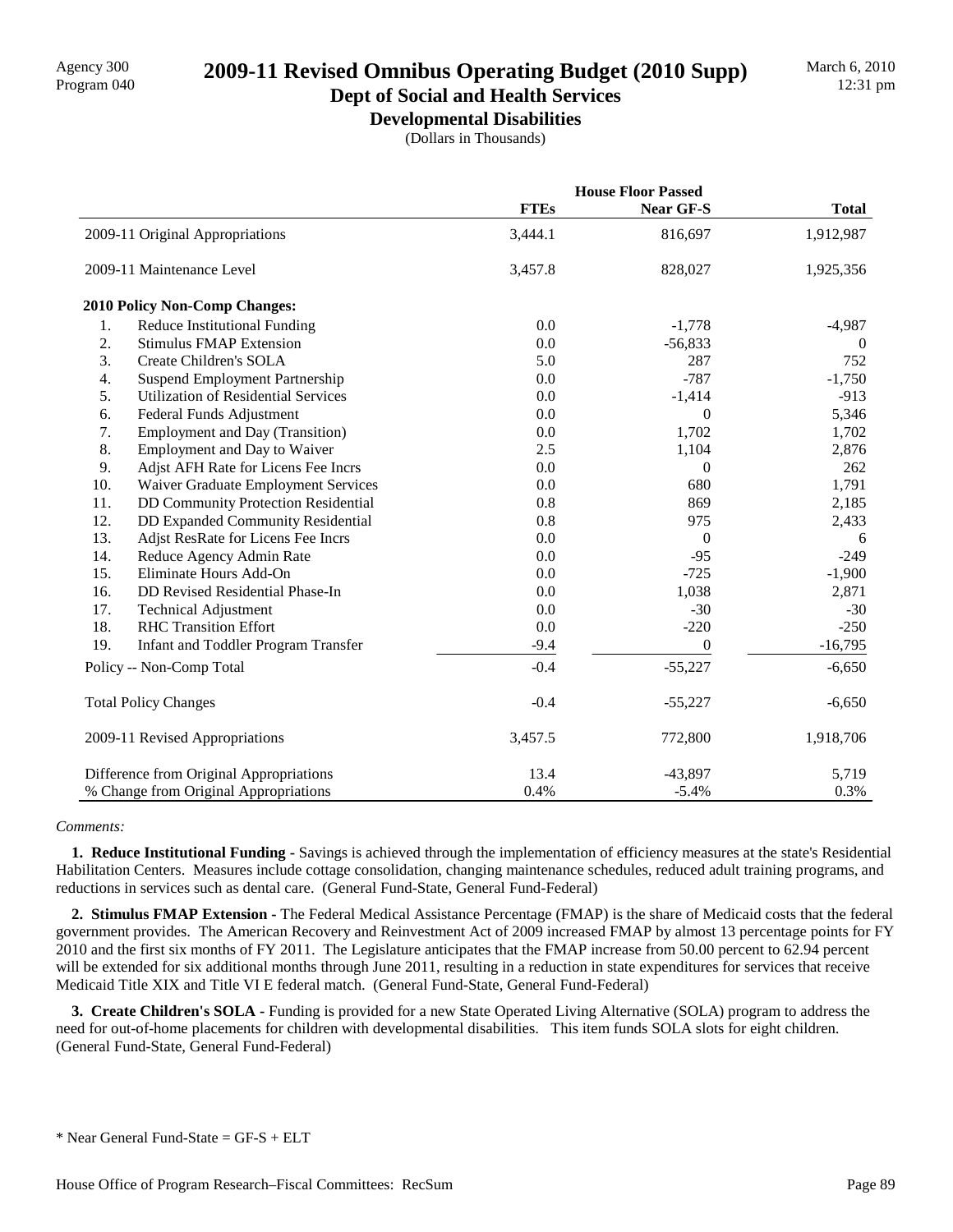### Agency 300 **2009-11 Revised Omnibus Operating Budget (2010 Supp)**<br>Program 040 **Dept of Social and Health Services Developmental Disabilities**

**4. Suspend Employment Partnership -** The Jobs by 21 Partnership provides project awards to counties to improve employment outcomes for individuals with developmental disabilities. The Partnership will be reduced by 75 percent in FY 2010 and completely suspended as of July 1, 2010.

 **5. Utilization of Residential Services -** Funding is provided for residential services in Adult Supported Living, Child Supported Living, Group Homes, Community Protection, and Community Intermediate Care Facilities for the Mentally Retarded. Beginning in March 2010, the agency will no longer hold funded vacancies to achieve savings. (General Fund-State, General Fund-Federal)

 **6. Federal Funds Adjustment -** Federal funds were appropriated for FY 2009 and FY 2010. These funds will instead be expended in FY 2011.

 **7. Employment and Day (Transition) -** Funding is provided for supported employment services for 629 individuals who are expected to graduate from high school during the 2009-11 biennium. No funding was provided in the biennial budget for this item. Employment and day services include job creation and job supports for paid employment. Services are provided at an average per client funding level of \$515 per month. (General Fund-State)

 **8. Employment and Day to Waiver -** Funding is provided for supported employment and other services for a total of 429 clients of the division of developmental disabilities who graduate from high school during the 2009-11 biennium. (General Fund-State, General Fund-Federal).

 **9. Adjst AFH Rate for Licens Fee Incrs -** Adult family home Medicaid rates for publicly funded beds are increased to cover costs associated with higher licensing fees that will begin July 1, 2010.

 **10. Waiver Graduate Employment Services -** Funding is provided for 343 individuals who are currently on a Home and Community Based Services Waiver and are entitled to supported employment services. (General Fund-State, General Fund-Federal)

 **11. DD Community Protection Residential -** Funding is provided for residential services, employment services, specialized therapies, and intensive case management and supports for 13 new clients who meet the eligibility criteria for community protection services. (General Fund-State, General Fund-Federal)

 **12. DD Expanded Community Residential -** Funding is provided for residential services and supports for 24 people with developmental disabilities that will be aging out of other DSHS programs such as the Juvenile Rehabilitation Administration and Children's Administration and have no other living arrangements. (General Fund-State, General Fund-Federal)

 **13. Adjst ResRate for Licens Fee Incrs -** Boarding home Medicaid rates for publicly funded beds are increased by approximately \$0.26 per patient day to cover costs associated with higher licensing fees that will begin July 1, 2010.

 **14. Reduce Agency Admin Rate -** The administrative portion of the hourly vendor rate paid to agency providers of in-home care is reduced by 2.5 percent. (General Fund-State, General Fund-Federal)

 **15. Eliminate Hours Add-On -** Authorized in-home personal care hours for clients with special needs for meal preparation and incontinence are reduced. Authorization for all service hours will now, like other services, be based upon the individual's assessed needs. Approximately 1,400 Developmental Disabilities clients will experience a reduction in approved service hours. (General Fund-State, General Fund-Federal)

 **16. DD Revised Residential Phase-In -** Funding is provided to cover additional costs associated with an adjustment to the phase-in schedule individuals entering the Expanded Community Services and Public Safety programs. These funds will be used to provide residential services for individuals released from mental hospitals, correctional facilities, or aging out of other Department programs such as foster care this year who do not have alternative living arrangements. (General Fund-State, General Fund-Federal)

 **17. Technical Adjustment -** A technical adjustment is made transferring \$30,000 from Special Projects to Program Support. (General Fund-State)

 **18. RHC Transition Effort -** Savings are achieved by closing one residential cottage at Rainier School. (General Fund-State, General Fund-Federal)

 $*$  Near General Fund-State = GF-S + ELT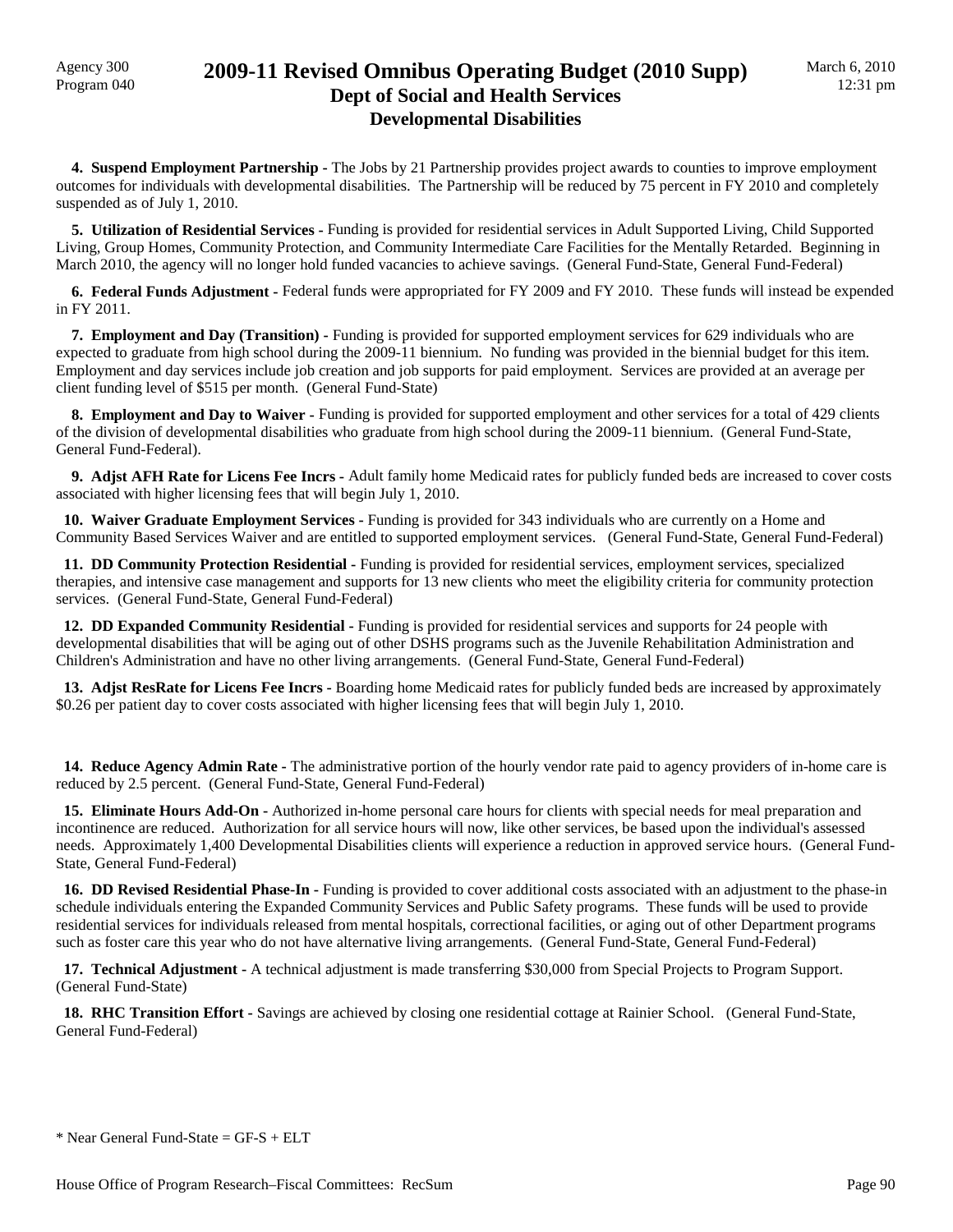Agency 300<br>Program 040

## 2009-11 Revised Omnibus Operating Budget (2010 Supp) **Dept of Social and Health Services Developmental Disabilities**

 **19. Infant and Toddler Program Transfer -** Funding for the Infant and Toddler Early Intervention Program is transferred to the Department of Early Learning per Substitute House Bill 2741 (infant and toddler program).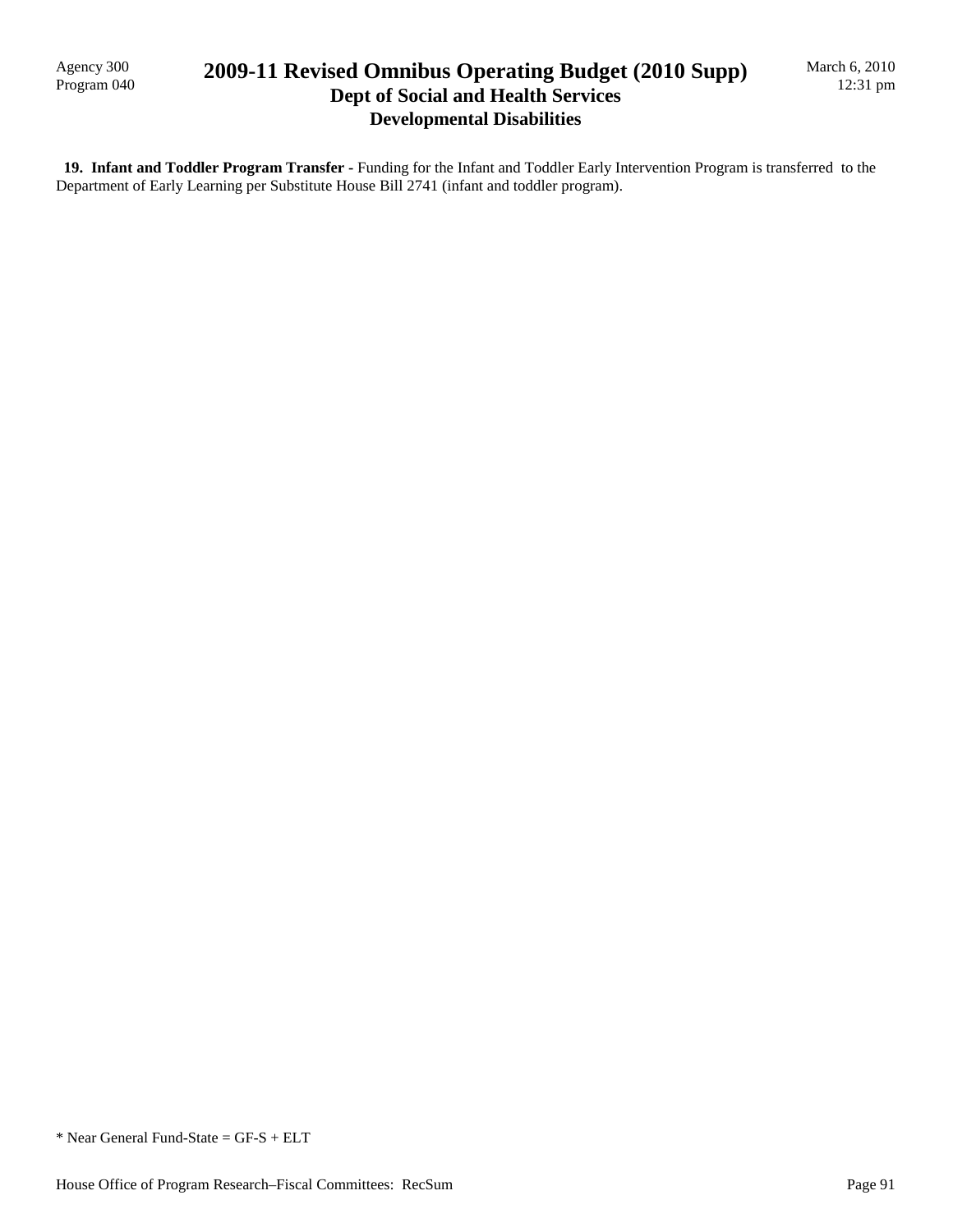# Program 050 **2009-11 Revised Omnibus Operating Budget (2010 Supp)**

### **Dept of Social and Health Services Long-Term Care**

(Dollars in Thousands)

|     |                                         |             | <b>House Floor Passed</b> |                |  |
|-----|-----------------------------------------|-------------|---------------------------|----------------|--|
|     |                                         | <b>FTEs</b> | Near GF-S                 | <b>Total</b>   |  |
|     | 2009-11 Original Appropriations         | 1,280.3     | 1,278,066                 | 3,105,813      |  |
|     | 2009-11 Maintenance Level               | 1,300.6     | 1,315,102                 | 3,142,689      |  |
|     | <b>2010 Policy Non-Comp Changes:</b>    |             |                           |                |  |
| 1.  | <b>Stimulus FMAP Extension</b>          | 0.0         | $-90,401$                 | $\overline{0}$ |  |
| 2.  | <b>Administrative Streamlining</b>      | 0.0         | $-48$                     | $-110$         |  |
| 3.  | Decision Support & Data Analysis        | 0.0         | $-75$                     | $-170$         |  |
| 4.  | Traumatic Brain Injury                  | 0.0         | $\mathbf{0}$              | 2,000          |  |
| 5.  | ProviderOne Implementation              | 1.0         | 209                       | 419            |  |
| 6.  | Increase Adult Fam Home License *       | 0.0         | $-2,177$                  | 461            |  |
| 7.  | Adjst AFH Rate for Licens Fee Incrs     | 0.0         | $\mathbf{0}$              | 1,051          |  |
| 8.  | Adult Day Health - TRO                  | 2.7         | 19,306                    | 36,745         |  |
| 9.  | Increase Residential License Fees #     | 0.0         | $-1,085$                  | 528            |  |
| 10. | Adjst ResRate for Licens Fee Incrs      | 0.0         | $\overline{0}$            | 628            |  |
| 11. | Increase Nursing Home License Fees      | 0.0         | $-1,920$                  | $-1,889$       |  |
| 12. | Adjst NH Rate for License Fee Incrs     | 0.0         | $\boldsymbol{0}$          | 521            |  |
| 13. | Reduce Agency Admin Rate                | 0.0         | $-531$                    | $-1,393$       |  |
| 14. | Eliminate Hours Add-On                  | 0.0         | $-4,386$                  | $-11,500$      |  |
| 15. | NH Rates Retention Incentive            | 0.0         | $-28$                     | $-397$         |  |
| 16. | NH Rates Freeze Capital Growth          | 0.0         | $-370$                    | $-970$         |  |
| 17. | NH Rates Eliminate Bed Banking          | 0.0         | $-444$                    | $-1,164$       |  |
| 18. | NH Rates Eliminate Variable Return      | 0.0         | $-4,619$                  | $-12,110$      |  |
| 19. | NH Rates Increase Minimum Occupancy     | 0.0         | $-563$                    | $-1,476$       |  |
| 20. | NH Rates Case Mix Adjustments           | 0.0         | $-163$                    | $-427$         |  |
| 21. | NH Rates Finance Allowance              | 0.0         | $-459$                    | $-1,203$       |  |
| 22. | <b>WHCA</b> vs Dreyfus                  | 0.0         | 38,451                    | 100,746        |  |
| 23. | Adult Day Health - Partial Restore      | 0.0         | 1,715                     | 4,305          |  |
| 24. | Adult Day Health - Revised Savings      | $-0.9$      | $-12,569$                 | $-20,717$      |  |
|     | Policy -- Non-Comp Total                | 2.8         | $-60,157$                 | 93,878         |  |
|     | <b>Total Policy Changes</b>             | 2.8         | $-60,157$                 | 93,878         |  |
|     | 2009-11 Revised Appropriations          | 1,303.4     | 1,254,945                 | 3,236,567      |  |
|     | Difference from Original Appropriations | 23.1        | $-23,121$                 | 130,754        |  |
|     | % Change from Original Appropriations   | 1.8%        | $-1.8%$                   | 4.2%           |  |

#### *Comments:*

 **1. Stimulus FMAP Extension -** The Federal Medical Assistance Percentage (FMAP) is the share of Medicaid costs that the federal government provides. The American Recovery and Reinvestment Act of 2009 increased FMAP by almost 13 percentage points for FY 2010 and the first six months of FY 2011. The Legislature anticipates that the FMAP increase from 50.00 percent to 62.94 percent will be extended for six additional months through June 2011, resulting in a reduction in state expenditures for services that receive Medicaid Title XIX and Title VI E federal match. (General Fund-State, General Fund-Federal)

 **2. Administrative Streamlining -** The agency will reduce its executive workforce. (General Fund-State, General Fund-Federal)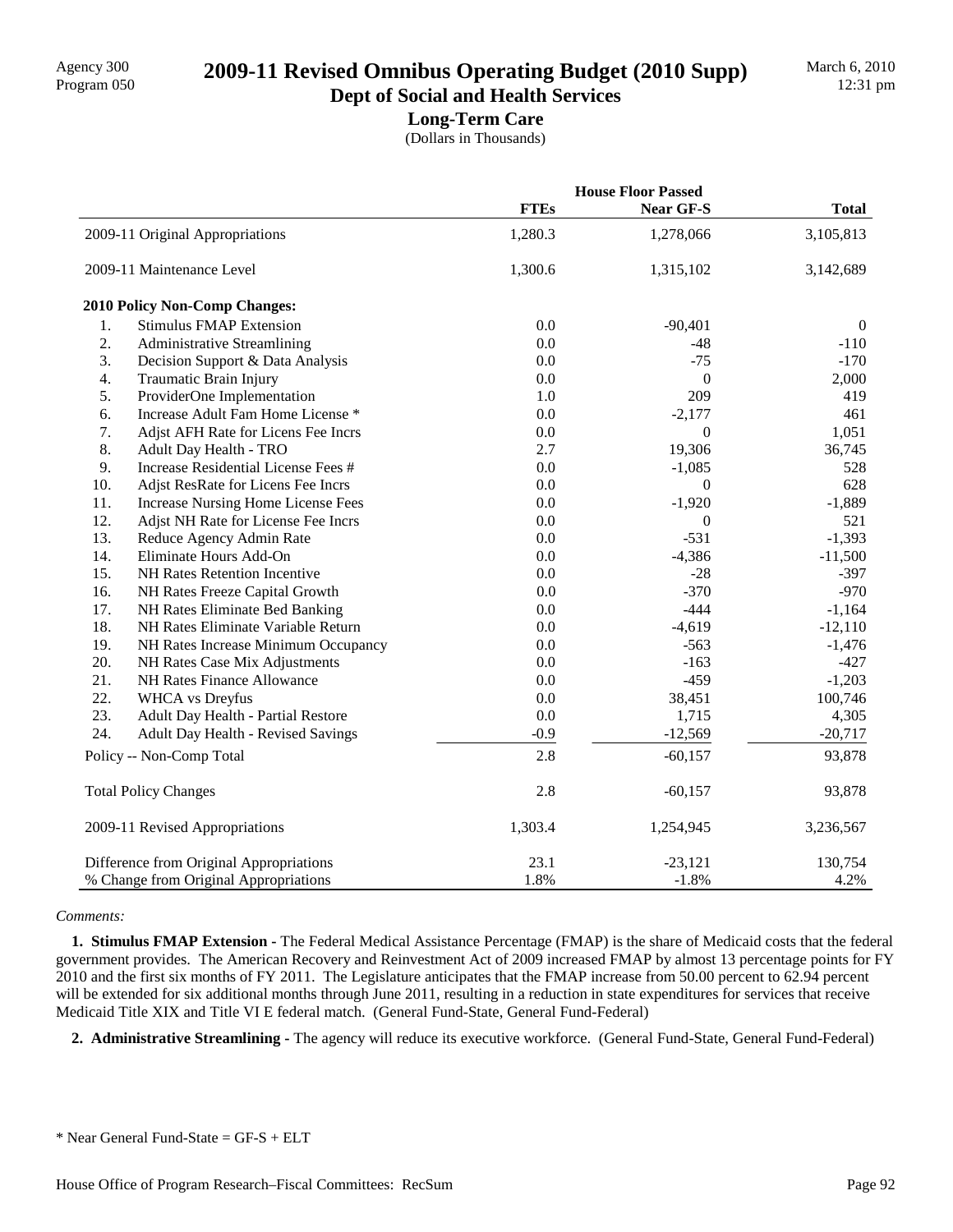Agency 300

## Agency 300<br>Program 050 **2009-11 Revised Omnibus Operating Budget (2010 Supp) Dept of Social and Health Services Long-Term Care**

**3. Decision Support & Data Analysis -** Five FTEs are eliminated across the Department of Social and Health Services in decision support and data analysis functions. (General Fund-State, General Fund-Federal)

 **4. Traumatic Brain Injury -** Funding is provided for the purpose of expanding Traumatic Brain Injury (TBI) services as recommended by the TBI Council. Funding will be used to expand support group services with an emphasis on persons returning from active military duty with TBI and their families. The TBI Council will also work to establish training and outreach for first responders and medical emergency staff, to improve awareness of health insurance coverage options, to promote best practices in private health insurance, and to secure additional federal and private funding to develop housing specifically for individuals with traumatic brain injuries.

 **5. ProviderOne Implementation -** Two temporary FTEs and associated funding are required to develop and implement an automated interface between the Department's ProviderOne payment system and the Aging and Disability Services Administration's Case Management Information System. (General Fund-State, General Fund-Federal)

 **6. Increase Adult Fam Home License \* -** License fees for Adult Family Homes (AFH) will be increased to cover more of the cost of providing licensure, regulatory, and re-inspection services. In FY 2010 the state will spend about \$3.6 million for these activities for approximately 2,800 AFHs whereas the revenue received from the licensing fees will be about \$300,000. Beginning July 1, 2010, the annual licensing fee will be raised from the current level of \$100 per home to \$220 per bed that may be paid in two installments. The initial licensing fee will be raised from the current level of \$800 per home to \$1,800 per home. AFHs that serve Medicaid-eligible clients will receive additional funding in their Medicaid rates to cover the increased costs for licensing and regulating publicly-funded beds. (General Fund-State, General Fund-Federal, Private-Local)

 **7. Adjst AFH Rate for Licens Fee Incrs -** Adult family home Medicaid rates for publicly-funded beds are increased to cover costs associated with higher licensing fees that will begin July 1, 2010. (General Fund Federal, Private-Local)

 **8. Adult Day Health - TRO -** The 2009 Legislature eliminated adult day health services for clients living in residential settings in the 2009-11 biennial budget; however, the savings have not been realized due to a lawsuit. A court decision in Ryan v. Dreyfus blocked the 2009-11 decision to only offer adult day health services to in-home clients. All clients who were previously denied services were reinstated by December 2009. (General Fund-State, General Fund-Federal)

 **9. Increase Residential License Fees # -** Beginning July 1, 2010, license fees for Boarding Homes (BH) are increased from \$79 to \$112 per bed to cover the cost of providing licensure, regulatory, and re-inspection services that the agency is required by law to provide. BHs that serve Medicaid eligible clients will receive additional funding in their Medicaid rates to cover the increased costs for licensing and regulating publicly-funded beds. (General Fund-State, General Fund-Federal, Private-Local)

 **10. Adjst ResRate for Licens Fee Incrs -** Boarding home Medicaid rates for publicly-funded beds are increased by approximately \$0.26 per patient day to cover costs associated with higher licensing fees that will begin July 1, 2010. (General Fund Federal, Private-Local)

 **11. Increase Nursing Home License Fees -** Beginning July 1, 2010, license fees for Nursing Homes (NH) are increased from \$275 to \$327 per bed to cover the cost of providing licensure, regulatory, and re-inspection services that the agency is required by law to provide. NHs that serve Medicaid-eligible clients will receive additional funding in their Medicaid rates to cover the increased costs for licensing publicly-funded beds. (General Fund-State, General Fund-Federal, Private-Local)

 **12. Adjst NH Rate for License Fee Incrs -** Nursing home Medicaid rates for publicly-funded beds are increased by approximately \$0.14 per patient day to cover costs associated with higher licensing fees that will begin July 1, 2010. (General Fund Federal, Private-Local)

13. Reduce Agency Admin Rate - The administrative portion of the hourly vendor rate paid to agency providers of in-home care is reduced by 2.5 percent. (General Fund-State, General Fund-Federal)

 **14. Eliminate Hours Add-On -** Authorization for in-home service hours allowed for special meal preparation or incontinence will be based upon individual assessments of a client's needs like the authorization for other long-term care services. Previously, clients were authorized the maximum number of hours available for these two services regardless of acuity levels, individual needs, and the level of available assistance from family or friends. Approximately 8,100 Long Term Care clients will receive a reduction in authorized service hours. The average reduction is 8.4 hours. Clients whose individual assessments indicate a continued need for the maximum number of hours will continue to be authorized for those service hours. (General Fund-State, General Fund-Federal)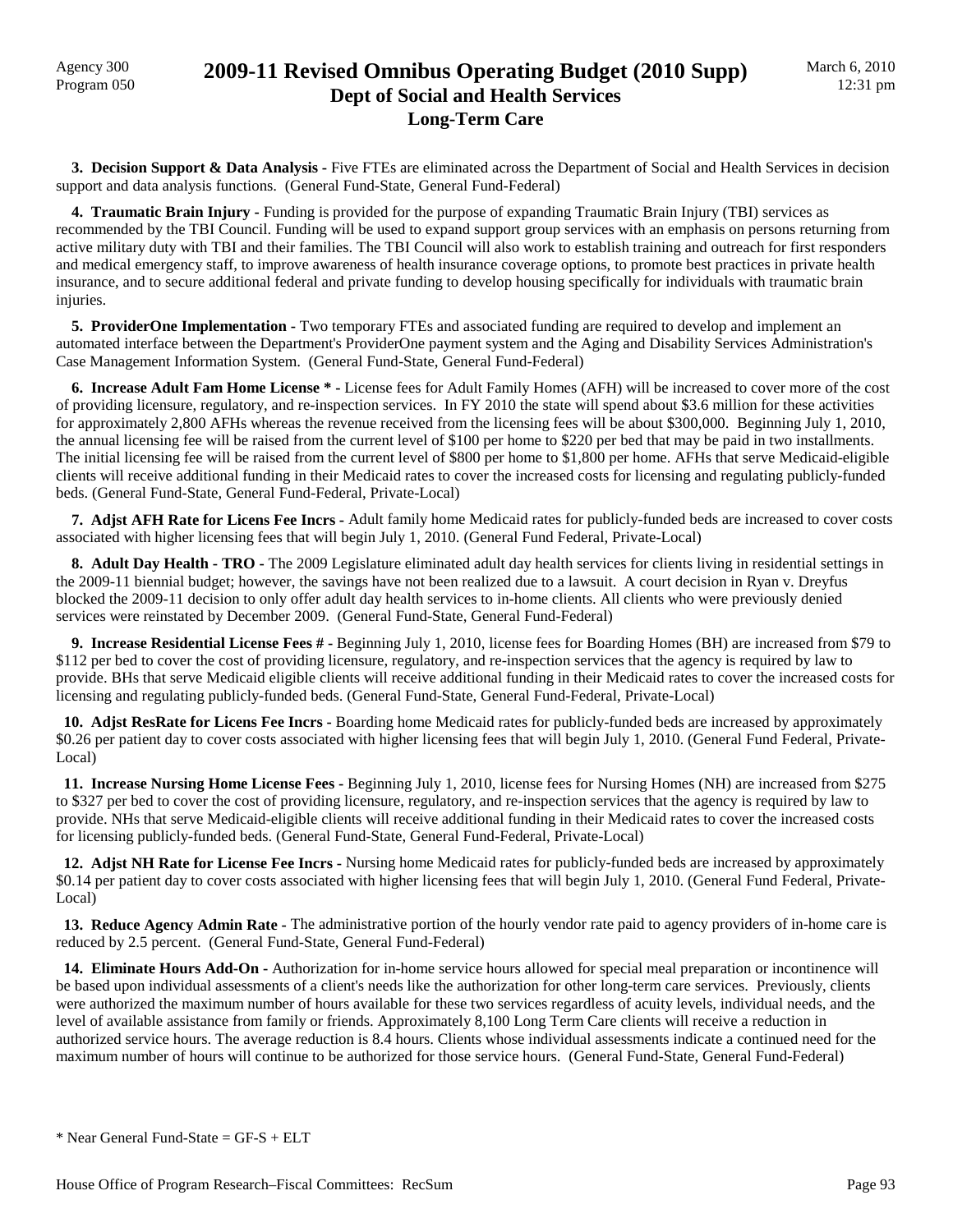## Agency 300 **2009-11 Revised Omnibus Operating Budget (2010 Supp)**<br>Program 050 **Dept of Social and Health Services Long-Term Care**

 **15. NH Rates Retention Incentive -** Effective July 1, 2010, and thereafter, a retention incentive is created. The total nursing home rate is reduced by 1 percent for those facilities with direct care staff turnover above 75 percent as reported for all facilities on the previous year annual cost reports submitted to the Department. Effective July 1, 2011, and thereafter, the retention incentive funding that is returned to the state will be redistributed as a supplemental performance payment for the facilities who keep their direct care staff turnover at or below the 75 percent direct care staff turnover. (General Fund-State, General Fund-Federal)

 **16. NH Rates Freeze Capital Growth -** New capital projects are put on hold and the allowance for growth of less than 2 percent per year in the property and financing allowance is frozen. (General Fund-State, General Fund-Federal)

 **17. NH Rates Eliminate Bed Banking -** Approximately 17 nursing facilities will no longer be able to reduce the effects of minimum occupancy through bed banking (temporarily reducing the number of patient beds for which they are licensed). These facilities will need to decide whether to renew the Medicaid licensing on these beds, sell them, or relinquish them. This results in an average reduction to those facilities of about \$0.30 per client per day. (General Fund-State, General Fund-Federal)

 **18. NH Rates Eliminate Variable Return -** The variable return component of the nursing home payment system is eliminated. Variable Return was intended to reward facilities with the lowest costs by providing them flexible funding. It was calculated by ranking all facilities from highest to lowest based on their adjusted costs (lids excluded). The highest dollar amounts were paid to the facilities with the lowest cost regardless of the individual facility's level of efficiency or quality of care. (General Fund-State, General Fund-Federal)

 **19. NH Rates Increase Minimum Occupancy -** Minimum occupancy in the operating, finance, and property components of the nursing home payment system is raised from 90 percent to 92 percent for non-essential nursing facilities. Nursing facilities will be required to maintain occupancy for at least 92 percent of their licensed Medicaid beds. Per 74.46 RCW, if a facility does not maintain the minimum level of occupancy, they are charged a penalty. Nursing homes with 60 or fewer beds will continue to be held at 90 percent occupancy. (General Fund-State, General Fund-Federal)

 **20. NH Rates Case Mix Adjustments -** The average level of case mix for Medicaid clients in Washington will be adjusted once every 6 months rather than on a quarterly basis. The facility's average case mix index will continue to get updated when rates are rebased. (General Fund-State, General Fund-Federal)

 **21. NH Rates Finance Allowance -** The allowable return on investment in the Finance Allowance component is reduced from 8.5 percent to 7.5 percent on the net book value of a facility's assets acquired on or after May 17, 1999 (tangible fixed assets such as leases and allowable land costs). The percentage of return on investment is set by the state and is adjusted to reflect lowering interest rates for commercial health industry loans. Allowable depreciation rates on fixed assets are 15 years for movable equipment, 5-10 years for shorter term equipment such as vehicles, and 40 years on fixed assets such as buildings. (General Fund-State, General Fund-Federal)

 **22. WHCA vs Dreyfus -** The 2009 Legislature reduced the Medicaid payment rates for Nursing Homes (NH) by 4 percent from the FY 2009 funded levels. A court decision in Washington Health Care Association v. Dreyfus blocked the implementation of this rate reduction. (General Fund-State, General Fund-Federal)

 **23. Adult Day Health - Partial Restore -** Funding is provided for additional enrollment in the Adult Day Health (ADH) program. The total number of persons to be served by ADH will be maintained at approximately 1,678 clients. (General Fund-State, General Fund-Federal)

 **24. Adult Day Health - Revised Savings -** A court decision blocked the 2009-11 decision by the Legislature to only offer Adult Day Health (ADH) services to in-home clients. All clients who were previously denied services were reinstated by December 2009. As of January 1, 2010, ADH moved to a 1915(i) Medicaid state plan option and enrollment was capped. (General Fund-State, General Fund-Federal)

 $*$  Near General Fund-State = GF-S + ELT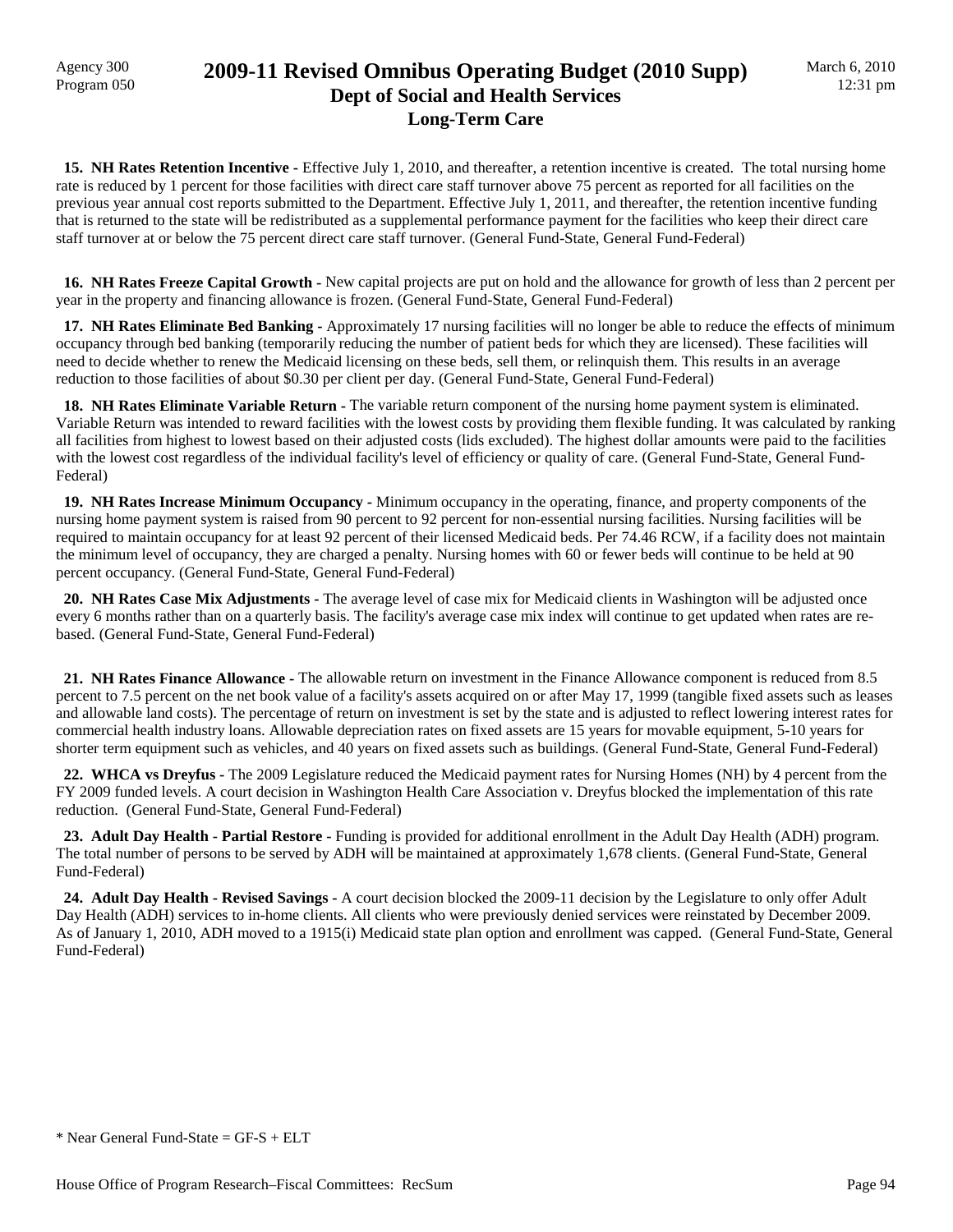# Agency 300 **2009-11 Revised Omnibus Operating Budget (2010 Supp)**<br>Program 060

#### **Dept of Social and Health Services Economic Services Administration**

(Dollars in Thousands)

|                  |                                          |             | <b>House Floor Passed</b> |              |  |
|------------------|------------------------------------------|-------------|---------------------------|--------------|--|
|                  |                                          | <b>FTEs</b> | <b>Near GF-S</b>          | <b>Total</b> |  |
|                  | 2009-11 Original Appropriations          | 4,215.4     | 1,145,425                 | 2,342,380    |  |
|                  | 2009-11 Maintenance Level                | 4,289.8     | 1,182,476                 | 2,394,555    |  |
|                  | <b>2010 Policy Non-Comp Changes:</b>     |             |                           |              |  |
| 1.               | Administrative and Staff Reductions      | $-72.0$     | $-5,650$                  | $-9,460$     |  |
| 2.               | Reduction of Mandatory Workload          | $-75.4$     | $-6,416$                  | $-11,582$    |  |
| 3.               | Working Connections Child Care Redu      | 0.0         | $-30,137$                 | $-30,137$    |  |
| $\overline{4}$ . | <b>Career Services for Non-WorkFirst</b> | 0.0         | $-3,600$                  | $-3,600$     |  |
| 5.               | Non-Compliance Sanction                  | 0.0         | $-769$                    | $-769$       |  |
| 6.               | <b>Sanction Cure Period</b>              | 0.0         | $-500$                    | $-500$       |  |
| 7.               | <b>Suspend Community Works Programs</b>  | 0.0         | $-5,500$                  | $-5,500$     |  |
| 8.               | <b>Single Parent Participation</b>       | 0.0         | $-11,000$                 | $-11,000$    |  |
| 9.               | City of Tukwila                          | 0.0         | 60                        | 60           |  |
| 10.              | Refugee Assistance                       | 0.0         | 200                       | 200          |  |
| 11.              | <b>Additional Reduction</b>              | 0.0         | $-260$                    | $-260$       |  |
| 12.              | Limited English Proficiency              | 0.0         | 250                       | 250          |  |
| 13.              | Planning & Policy Development            | $-1.5$      | $-115$                    | $-267$       |  |
| 14.              | <b>Administrative Streamlining</b>       | $-0.5$      | $-47$                     | $-110$       |  |
| 15.              | Reduce Job Search                        | 0.0         | $-2,363$                  | $-2,363$     |  |
| 16.              | Security Lifeline Act                    | 5.7         | $-3,907$                  | $-281$       |  |
| 17.              | GA Eliminate Admin Review Team           | 0.0         | $-2,982$                  | $-2,982$     |  |
|                  | Policy -- Non-Comp Total                 | $-143.7$    | $-72,736$                 | $-78,301$    |  |
|                  | <b>Total Policy Changes</b>              | $-143.7$    | $-72,736$                 | $-78,301$    |  |
|                  | 2009-11 Revised Appropriations           | 4,146.1     | 1,109,740                 | 2,316,254    |  |
|                  | Difference from Original Appropriations  | $-69.4$     | $-35,685$                 | $-26,126$    |  |
|                  | % Change from Original Appropriations    | $-1.7%$     | $-3.1%$                   | $-1.1%$      |  |

#### *Comments:*

 **1. Administrative and Staff Reductions -** Funding for administrative costs within the Economic Services Administration (ESA) is reduced. This reduction will results in consolidation of some office functions. (General Fund-State, General Fund-Federal)

 **2. Reduction of Mandatory Workload -** This item eliminates funding provided for anticipated workload expenses. The item does not eliminate current staff, but eliminates funding that would have been provided for increased staff work due to caseload growth. (General Fund-State, General Fund-Federal)

 **3. Working Connections Child Care Redu -** Funding for the Working Connections Child Care (WCCC) program is reduced. The WCCC provides subsidized child care to Temporary Assistance for Needy Families (TANF) clients, and other working families up to 200 percent of the federal poverty level. With this funding reduction, the number of families entering the program each month will be limited to the lowest income, including TANF clients, being the first priority. In addition, the department shall implement the 12 month authorization for certain families receiving child care benefits through WCCC pursuant to Engrossed Second Substitute House Bill No. 3141.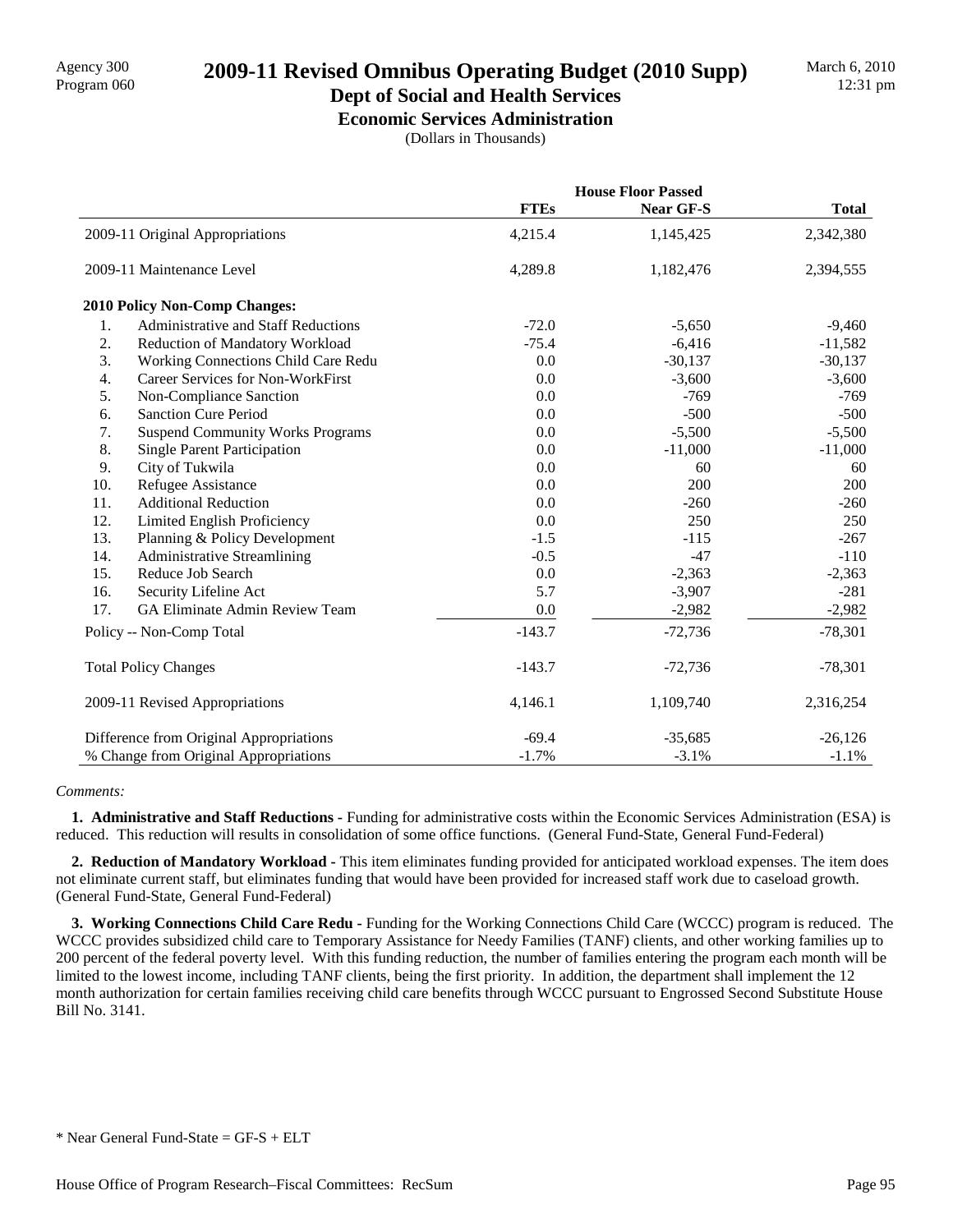### Agency 300<br>Program 060 **2009-11 Revised Omnibus Operating Budget (2010 Supp) Dept of Social and Health Services Economic Services Administration**

 **4. Career Services for Non-WorkFirst -** Savings is assumed through elimination of career services provided to non-WorkFirst food stamp recipients. Funding had been provided for up to 600 cases per month at \$500 per case that were receiving food stamps, but who were not on the TANF caseload.

 **5. Non-Compliance Sanction -** Savings is assumed through a two-month reduction in sanction periods. Currently, if a family on WorkFirst/TANF does not comply with program requirements, they are placed on sanction status for six months and receive a reduced cash grant. The six-month time sanction period is reduced to four months.

 **6. Sanction Cure Period -** If a client leaves or is removed from the WorkFirst/TANF program, and reapplies within 6 months, they are required to participate in and comply with program requirements for four weeks prior to receiving a cash grant. This is known as the "cure" period. If a client returns after 60 months, there is no "cure" period required to receive their grant. This item extends the cure period to all families returning to WorkFirst after being sanctioned, regardless of the length of time they have been off the program.

 **7. Suspend Community Works Programs -** Funding for all Community Works programs, except for Community Jobs, within the WorkFirst program are suspended for fiscal year 2011.

 **8. Single Parent Participation -** Reduces demand for the Working Connections Child Care program by allowing single parents with children under the age of six to meet federal participation requirements of 20 hours per week, rather than the state requirement of 32 hours per week.

 **9. City of Tukwila -** Funding is provided from the Department of Social and Health Services Economic Services Administration, to the City of Tukwila to contract with that city to provide funding for basic human services functions.

 **10. Refugee Assistance -** Funding is provided for the Department of Social and Health Services to award grants to small mutual assistance or small community-based organizations to provide transitional assitance, langauge skills and otehr resources to improve refugees economic self sufficiency.

 **11. Additional Reduction -** Additional reducations are assumed for the Economic Services Adminsitration of the Department of Social and Health Services.

 **12. Limited English Proficiency -** Additional funding is provided in fiscal year 2010 to the Economic Services Administration for Limited English Proficiency (LEP) programs.

 **13. Planning & Policy Development -** Savings will be achieved through a reduction of three FTE staff associated with non-essential business functions. (General Fund-State, General Fund-Federal)

 **14. Administrative Streamlining -** Additional staffing reductions are achieved through efficiencies in the executive workforce. (General Fund-State, General Fund-Federal)

 **15. Reduce Job Search -** Funding for WorkFirst job search activities is reduced for fiscal year 2011.

 **16. Security Lifeline Act -** Funding and staff are provided to implement Second Substitute House Bill 2782 (Security Lifeline Act). The Department of Social and Health Services will sponsor the planning process for creating a user-friendly electronic Opportunity Portal to allow Washington residents to access a broad array of benefits. The Department will expand the Food Stamp Employment and Training program to three community colleges, subject to federal approval. The Department will seek to transfer individuals that are likely to be eligible for federal benefits to the Disability Lifeline Expedited Program no later than 90 days after initial eligibility is determined, which will decrease state expenditures by making clients eligible for federal funds. Caseloads are expected to decrease because an individual cannot continue to receive Disability Lifeline benefits if he or she refuses, without good cause, to participate in needed chemical dependency treatment. The Department will create a plan for a pilot project that would provide some Disability Lifeline clients with housing and a decreased cash grant.

 **17. GA Eliminate Admin Review Team -** The General Assistance Administrative Review Team reviews client cases that have not been approved for assistance, and are the last opportunity for a client to receive benefits. The use of this review process is eliminated May 1, 2010. It is anticipated that 165 clients per month will not enter the caseload due to the elimination of this review process.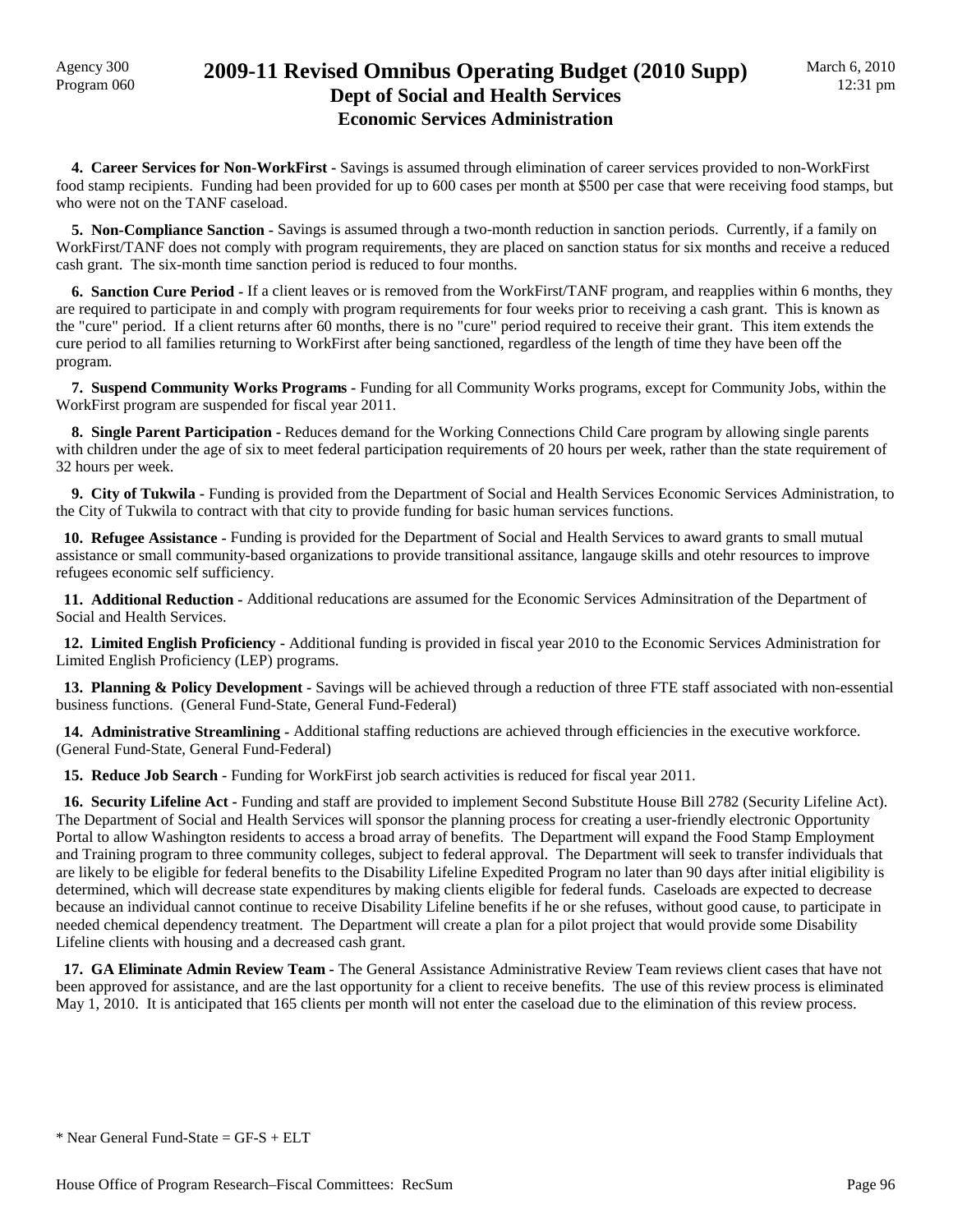# Agency 300 **2009-11 Revised Omnibus Operating Budget (2010 Supp)**<br>Program 070

## **Dept of Social and Health Services**

**Alcohol & Substance Abuse** (Dollars in Thousands)

|                                                 | <b>House Floor Passed</b> |           |              |
|-------------------------------------------------|---------------------------|-----------|--------------|
|                                                 | <b>FTEs</b>               | Near GF-S | <b>Total</b> |
| 2009-11 Original Appropriations                 | 91.3                      | 166,710   | 334,239      |
| 2009-11 Maintenance Level                       | 91.3                      | 166,707   | 334,238      |
| <b>2010 Policy Non-Comp Changes:</b>            |                           |           |              |
| 1.<br>Reduce Low-Income Adult Services          | 0.0                       | $-2,000$  | $-2,000$     |
| 2.<br><b>Stimulus FMAP Extension</b>            | 0.0                       | $-2,506$  | $\theta$     |
| 3.<br><b>Reduce County Administration Costs</b> | 0.0                       | $-1,343$  | $-1,343$     |
| <b>Agency Staff Reductions</b><br>4.            | $-5.0$                    | $-340$    | $-535$       |
| 5.<br>Reduce K-12 Prevention Funding            | 0.0                       | $-970$    | -970         |
| Transfer Juvenile Drug Courts #<br>6.           | 0.0                       | 566       | 566          |
| Substance Abuse Treatment #<br>7.               | 0.0                       | $\Omega$  | 133          |
| 8.<br>Security Lifeline Act                     | 0.0                       | 3,786     | 3,786        |
| Policy -- Non-Comp Total                        | $-5.0$                    | $-2,807$  | $-363$       |
| <b>Total Policy Changes</b>                     | $-5.0$                    | $-2,807$  | $-363$       |
| 2009-11 Revised Appropriations                  | 86.3                      | 163,900   | 333,875      |
| Difference from Original Appropriations         | $-5.0$                    | $-2,810$  | $-364$       |
| % Change from Original Appropriations           | $-5.5%$                   | $-1.7\%$  | $-0.1\%$     |

#### *Comments:*

 **1. Reduce Low-Income Adult Services -** The Division of Alcohol and Substance Abuse (DASA) will reduce state funding for outpatient treatment and detoxification services for clients with incomes under 200 percent of the federal poverty level that are not eligible for state-funded treatment through other programs. State funding remains for court-ordered outpatient treatment and pregnant and parenting clients. (General Fund-State)

 **2. Stimulus FMAP Extension -** The Federal Medical Assistance Percentage (FMAP) is the share of Medicaid costs that the federal government provides. The American Recovery and Reinvestment Act of 2009 increased FMAP by almost 13 percentage points for FY 2010 and the first six months of FY 2011. The Legislature anticipates that the FMAP increase from 50.00 percent to 62.94 percent will be extended for six additional months through June 2011, resulting in a reduction in state expenditures for services that receive Medicaid Title XIX and Title VI-E federal match. (General Fund-State, General Fund-Federal)

 **3. Reduce County Administration Costs -** State support for county administration expenses is reduced from ten percent to eight percent per year. (General Fund-State)

 **4. Agency Staff Reductions -** Administrative staff is reduced by five FTEs. (General Fund-State, General Fund-Federal)

 **5. Reduce K-12 Prevention Funding -** The Office of the Superintendent of Public Instruction (OSPI) receives \$970,000 in state funding each year for administration costs and chemical dependency prevention grants for schools. This funding is eliminated. OSPI will continue to receive \$4 million in federal funding for chemical dependency prevention grants. (General Fund-State)

 **6. Transfer Juvenile Drug Courts # -** Funding for juvenile drug courts is transferred from the Department of Commerce to the Division of Alcohol and Substance Abuse. This program improves the capacity of juvenile drug courts statewide. (General Fund-State)

 **7. Substance Abuse Treatment # -** Funding for the Residential Substance Abuse Treatment Program is transferred from the Department of Commerce to the Department of Social and Health Services. The program helps state and local correctional facilities implement substance abuse programs for prisoners that are incarcerated for long periods. (General Fund-Federal)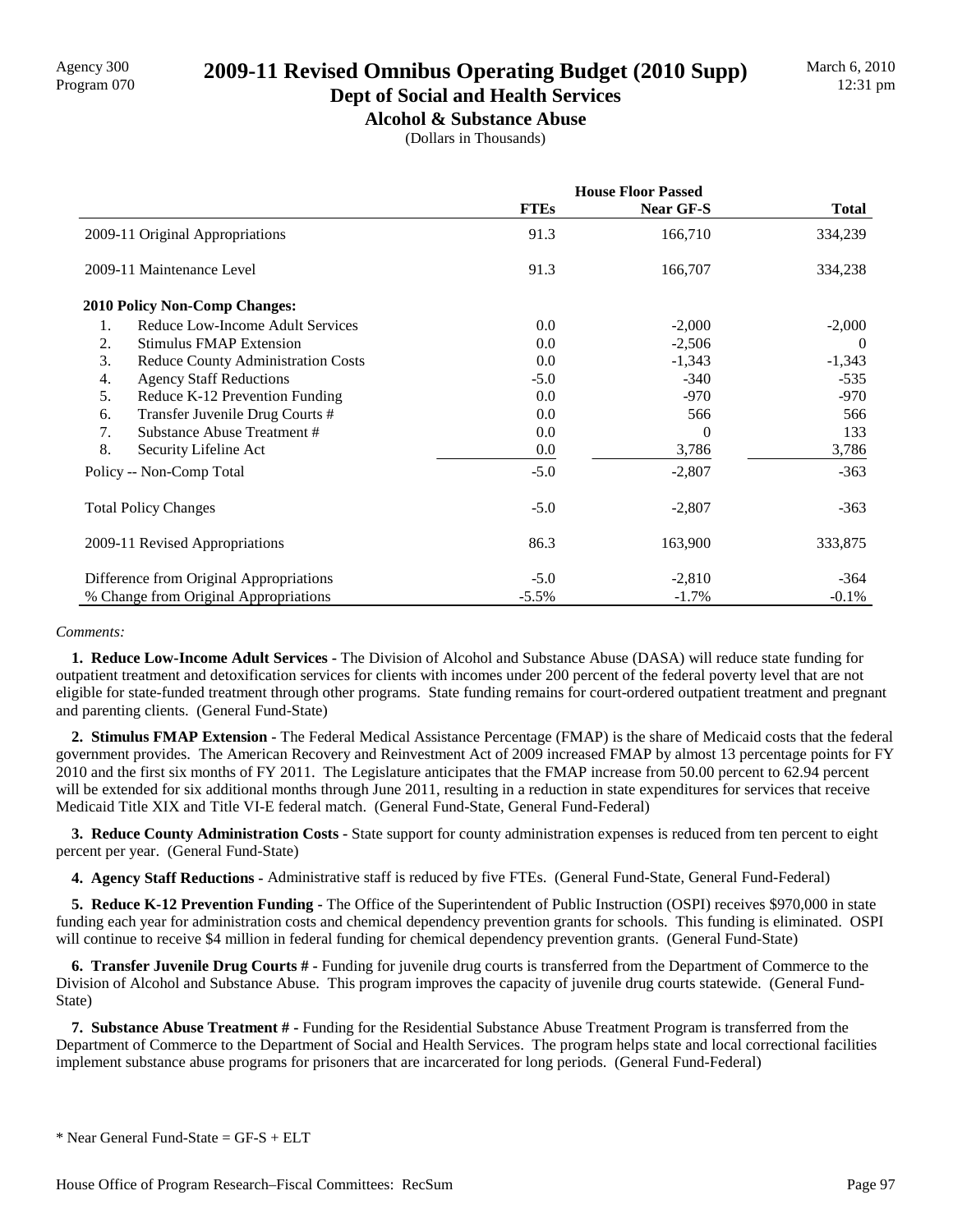Agency 300<br>Program 070

## 2009-11 Revised Omnibus Operating Budget (2010 Supp) **Dept of Social and Health Services Alcohol & Substance Abuse**

 **8. Security Lifeline Act -** Funding is provided to implement Second Substitute House Bill 2782 (Security Lifeline Act). An individual cannot continue to receive Disability Lifeline benefits if he or she refuses without good cause to participate in needed chemical dependency treatment. The Department of Social and Health Services will give high priority for drug or alcohol treatment to Disability Lifeline clients that require treatment to improve their health to transition to employment or federal benefits, but pregnant women and parents will be given first priority. Funding is provided for treatment of those Disability Lifeline clients.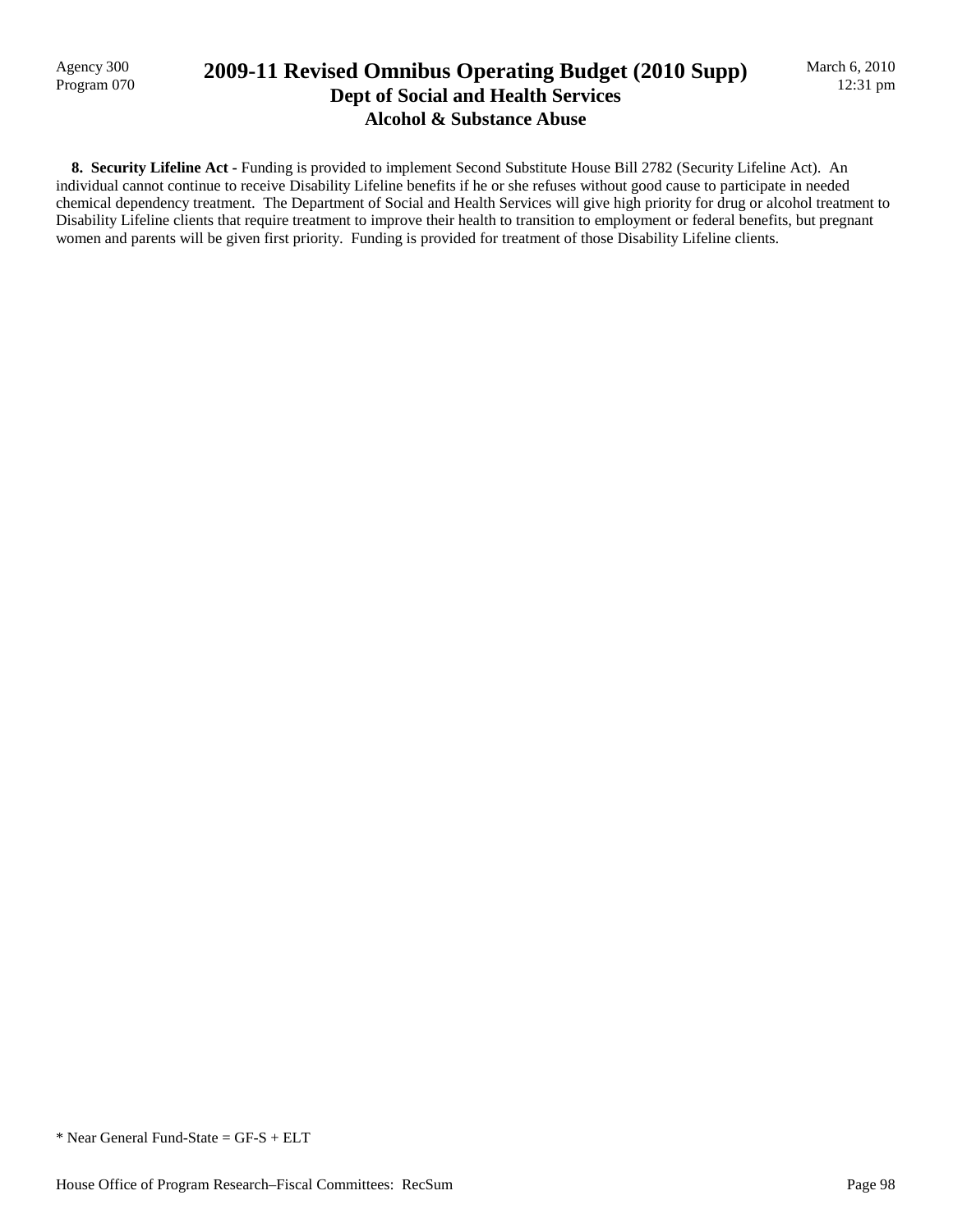# Agency 300<br>Program 080 **2009-11 Revised Omnibus Operating Budget (2010 Supp)**

### **Dept of Social and Health Services Medical Assistance Payments**

(Dollars in Thousands)

|                                         |                                            | <b>House Floor Passed</b> |                  |                |
|-----------------------------------------|--------------------------------------------|---------------------------|------------------|----------------|
|                                         |                                            | <b>FTEs</b>               | Near GF-S        | <b>Total</b>   |
|                                         | 2009-11 Original Appropriations            | 1,115.5                   | 3,583,840        | 8,828,440      |
|                                         | 2009-11 Maintenance Level                  | 1,115.8                   | 3,889,939        | 9,365,487      |
|                                         | 2010 Policy Non-Comp Changes:              |                           |                  |                |
| 1.                                      | <b>Stimulus FMAP Extension</b>             | 0.0                       | $-299,171$       | $-18,163$      |
| 2.                                      | <b>Parent Sentencing Alternative</b>       | 0.0                       | 73               | 123            |
| 3.                                      | Disability Lifeline Waiver                 | 0.0                       | $-14,441$        | $\overline{0}$ |
| 4.                                      | <b>Indigent Assistance DSH</b>             | 0.0                       | $-10,973$        | $-21,946$      |
| 5.                                      | Disability Lifeline Outpatient DSH         | 0.0                       | $-4,683$         | $\overline{0}$ |
| 6.                                      | <b>DSH</b> Savings                         | 0.0                       | $-1,623$         | $-1,623$       |
| 7.                                      | Medicare Part D Stimulus FMAP              | 0.0                       | $-86,901$        | $-86,901$      |
| 8.                                      | <b>Administrative Streamlining</b>         | $-0.5$                    | $-48$            | $-110$         |
| 9.                                      | Disability Lifeline Caseload               | 0.0                       | 8,000            | 10,245         |
| 10.                                     | Disability Lifeline Managed Care           | 0.0                       | 23,892           | 23,674         |
| 11.                                     | Decision Support & Data Analysis           | $-0.5$                    | $-37$            | $-85$          |
| 12.                                     | <b>CHIPRA Bonus Payment</b>                | 0.0                       | $-7,461$         | $\Omega$       |
| 13.                                     | <b>Inpatient and Outpatient Hosp Rates</b> | 3.0                       | $-32,000$        | 420,348        |
| 14.                                     | ProviderOne Implementation                 | 6.3                       | 0                | 19,376         |
| 15.                                     | Disability Determination Workload          | 37.5                      | $\mathbf{0}$     | 6,304          |
| 16.                                     | Poison Center Funding Transfer             | 0.0                       | 400              | 1,145          |
| 17.                                     | F - FQHC Alternate Pymt Method             | 0.0                       | 39,902           | 95,307         |
| 18.                                     | Correcting Medical Asst Admin Base         | 0.0                       | 10,750           | 21,500         |
| 19.                                     | Security Lifeline Act                      | 0.0                       | 528              | 6,438          |
| 20.                                     | Professional Svcs Supplemental Pymt        | $0.0\,$                   | $\boldsymbol{0}$ | 2,063          |
| 21.                                     | Electronic Health Record Project           | 5.6                       | 137              | 1,372          |
| Policy -- Non-Comp Total                |                                            | 51.3                      | $-373,656$       | 479,067        |
| <b>Total Policy Changes</b>             |                                            | 51.3                      | $-373,656$       | 479,067        |
| 2009-11 Revised Appropriations          |                                            | 1,167.1                   | 3,516,283        | 9,844,554      |
| Difference from Original Appropriations |                                            | 51.6                      | $-67,557$        | 1,016,114      |
| % Change from Original Appropriations   |                                            | 4.6%                      | $-1.9%$          | 11.5%          |

#### *Comments:*

 **1. Stimulus FMAP Extension -** The Federal Medical Assistance Percentage (FMAP) is the share of Medicaid costs that the federal government provides. The American Recovery and Reinvestment Act of 2009 increased FMAP by almost 13 percentage points for FY 2010 and the first six months of FY 2011. The Legislature anticipates that the FMAP increase from 50.00 percent to 62.94 percent will be extended for six additional months through June 2011, resulting in a reduction in state expenditures for services that receive Medicaid Title XIX and Title VI-E federal match. (General Fund-State, General Fund-Federal)

 **2. Parent Sentencing Alternative -** Funding is provided for medical assistance for an average daily population of 82 parents that will receive social services as an alternative to incarceration pursuant to Second Substitute House Bill 3045 (confinement alternative). (General Fund-State, General Fund-Federal)

 **3. Disability Lifeline Waiver -** The Department will seek federal matching funds for individuals covered under the Disability Lifeline program starting in January, 2011. (General Fund-State, General Fund-Federal)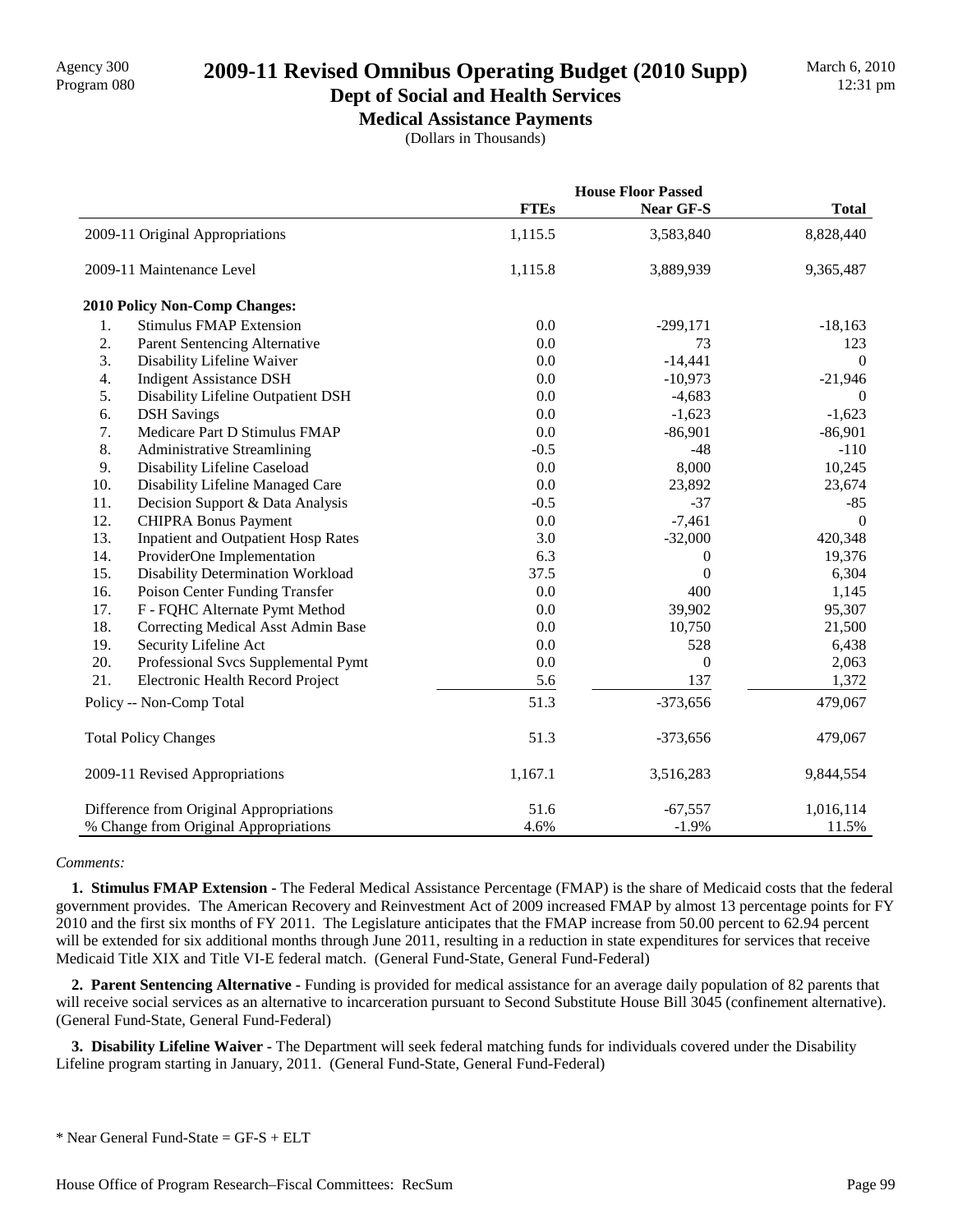## Agency 300<br>Program 080 **2009-11 Revised Omnibus Operating Budget (2010 Supp) Dept of Social and Health Services Medical Assistance Payments**

 **4. Indigent Assistance DSH -** Funding for Indigent Assistance Disproportionate Share Hospital (DSH) payments is eliminated in FY 2011. (General Fund-State, General Fund-Federal)

 **5. Disability Lifeline Outpatient DSH -** During FY 2011, the Health and Recovery Services Administration will continue to provide Disproportionate Share Hospital payments to hospitals for providing outpatient services to low-income patients who are eligible for medical assistance under the Disability Lifeline program. These payments will end in January 2011, when the legislature expects to begin receiving federal matching funds for the Disability Lifeline program. (General Fund-State, General Fund-Federal)

 **6. DSH Savings -** Washington Disproportionate Share Hospital payments are forecasted to go beyond the maximum level for federal matching funds, and the state must fund the difference with state-only grants. Washington will no longer exceed the federal maximum as a result of the elimination of Indigent Assistance Disproportionate Share Hospital (DSH) payments. (General Fund-State)

 **7. Medicare Part D Stimulus FMAP -** The federal government reversed its decision not to apply the increased federal medical assistance percentage (FMAP) in the American Recovery and Reinvestment Act of 2009 to the reimbursement paid by the state to the federal government for Medicare Part D coverage for prescription drugs. (General Fund-State, General Fund-Federal)

 **8. Administrative Streamlining -** The Department of Social and Health Services will reduce its executive workforce. (General Fund-State, General Fund-Federal)

 **9. Disability Lifeline Caseload -** Funding is provided for growth in the Disability Lifeline caseload. (General Fund-State, General Fund-Federal)

 **10. Disability Lifeline Managed Care -** The Disability Lifeline medical program is transitioned to managed care beginning November 1, 2009. (General Fund-State)

 **11. Decision Support & Data Analysis -** Seven FTEs that provide decision support and data analysis functions are eliminated across the Department of Social and Health Services. (General Fund-State, General Fund-Federal)

 **12. CHIPRA Bonus Payment -** The Centers for Medicare and Medicaid Services will provide a one-time performance bonus payment for federal FY 2009 under the Children's Health Insurance Program Reauthorization Act of 2009 (CHIPRA). (General Fund-State, General Fund-Federal)

 **13. Inpatient and Outpatient Hosp Rates -** General Fund-State funding for hospitals is reduced. Substitute House Bill 2956 (hospital safety net assessment) establishes an assessment on hospitals that is placed in a new fund called the Hospital Safety Net Assessment Fund, increases payment rates for hospitals, and restores Small Rural Disproportionate Share Hospital payments to 120 percent of their 2009 levels. (General Fund-State, General Fund-Federal, Hospital Safety Net Assessment Fund)

 **14. ProviderOne Implementation -** Additional federal expenditure authority and transfers of state and federal funding from state FY 2010 to state FY 2011 for ProviderOne implementation are provided. The additional authority will allow for an expanded test environment and supporting services for providers. It includes funding for a live ProviderOne help desk for a period of six months beginning January 1, 2010. (General Fund-State, General Fund-Federal)

 **15. Disability Determination Workload -** Additional federal expenditure authority is provided to support increased workloads for determining eligibility for federal disability benefits. (General Fund-Federal)

 **16. Poison Center Funding Transfer -** A portion of the Department of Health's funding for the Washington State Poison Center (WPC) is transferred to the Medical Assistance program at the Department of Social and Health Services, which will disburse the funds to the WPC and seek federal matching funds under the Children's Health Insurance Program. The WPC provides statewide treatment advice and assistance in the case of exposure to poisonous, hazardous, or toxic substances. (General Fund-State, General Fund-Federal)

 **17. F - FQHC Alternate Pymt Method -** Federally Qualified Health Centers (FQHCs) are paid for the full cost of providing services to Medicaid clients. FQHCs are paid per encounter instead of per service. An alternative payment methodology has been developed to determine FQHC costs per encounter. This new method was implemented July 1, 2009 and made retroactive to January 1, 2009. (General Fund-State, General Fund-Federal)

 $*$  Near General Fund-State = GF-S + ELT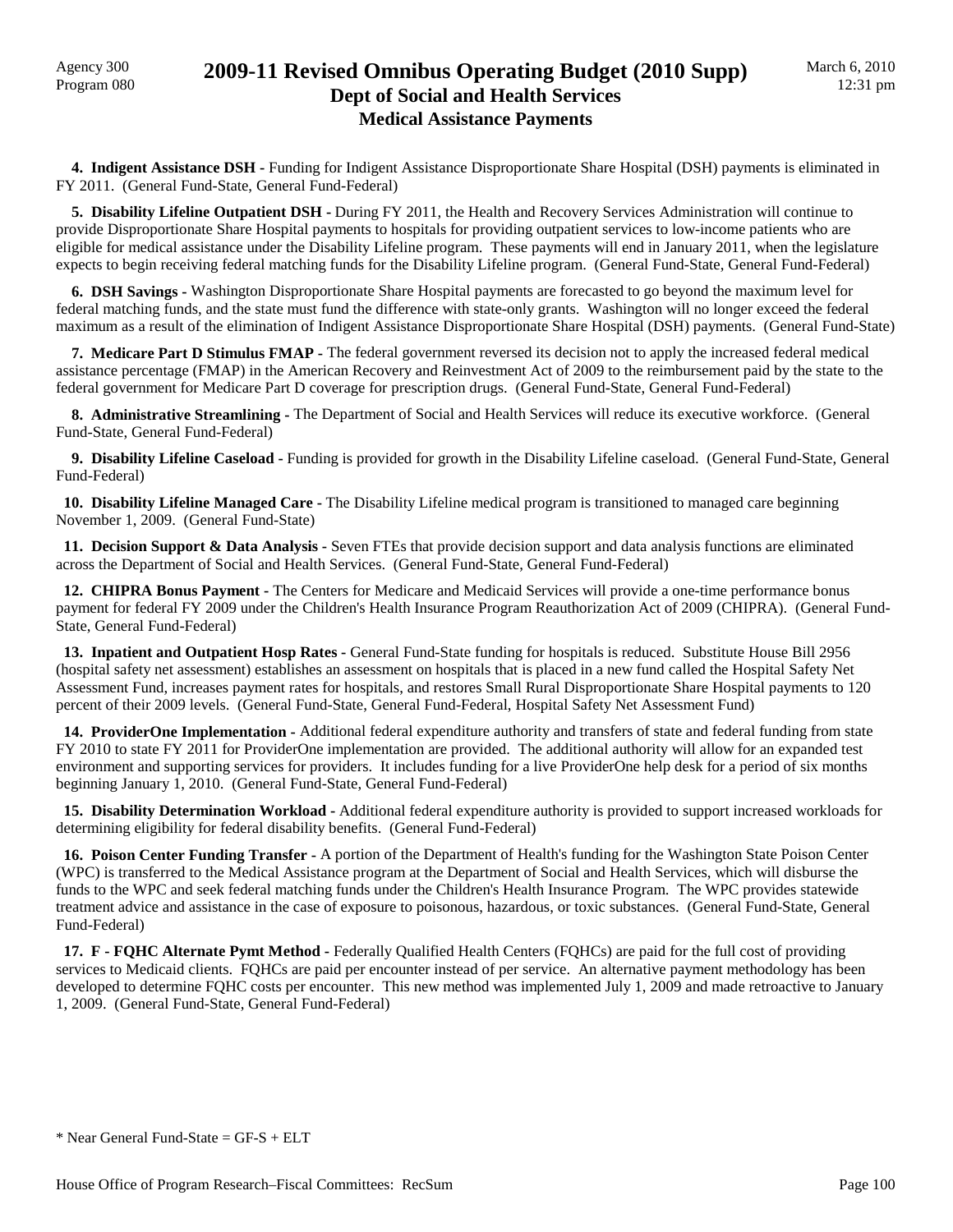### Agency 300<br>Program 080 **2009-11 Revised Omnibus Operating Budget (2010 Supp) Dept of Social and Health Services Medical Assistance Payments**

 **18. Correcting Medical Asst Admin Base -** Administrative funding for the Medical Assistance program is increased to partially offset reductions in the biennial budget. Remaining administrative reductions will be achieved, to the greatest extent possible, by reducing those administrative costs that do not affect providers, direct client services, or direct service delivery or programs. Specifically, the Department of Social and Health Services will mitigate impacts related to cost recovery and cost avoidance, prior authorizations for dental services, claims backlogs, and hold times or unanswered calls from clients and providers. (General Fund-State, General Fund-Federal)

 **19. Security Lifeline Act -** Funding is provided to implement Second Substitute House Bill 2782 (Security Lifeline Act). The Department of Social and Health Services will implement a pilot project in King, Pierce, and Spokane counties to contract with the managed care organization that provides Disability Lifeline health care benefits for services related to transitioning persons receiving Disability Lifeline benefits to Disability Lifeline Expedited and federal benefits.

 **20. Professional Svcs Supplemental Pymt -** The Department of Social and Health Services will implement the professional services supplemental payment program for Valley Medical Center and Olympic Medical Center professional providers. The program will increase rates to the Average Commercial Rate to maximize allowable payment levels under the Medicare Upper Payment Limit (UPL). The hospitals are responsible for providing the local match required to obtain federal matching funds for supplemental payments made under the Medicare UPL. (General Fund-Federal, General Fund-Private/Local)

 **21. Electronic Health Record Project -** Additional federal expenditure authority is provided to develop the Health Information Technology Medicaid Plan, as created in the American Recovery and Reinvestment Act. The Health Care Authority is the lead agency and received funding in the 2009-11 budget to implement the state efforts. The ten percent state match for the federal expenditure authority is transferred from the Health Care Authority to DSHS. (General Fund-State, General Fund-Federal)

 $*$  Near General Fund-State = GF-S + ELT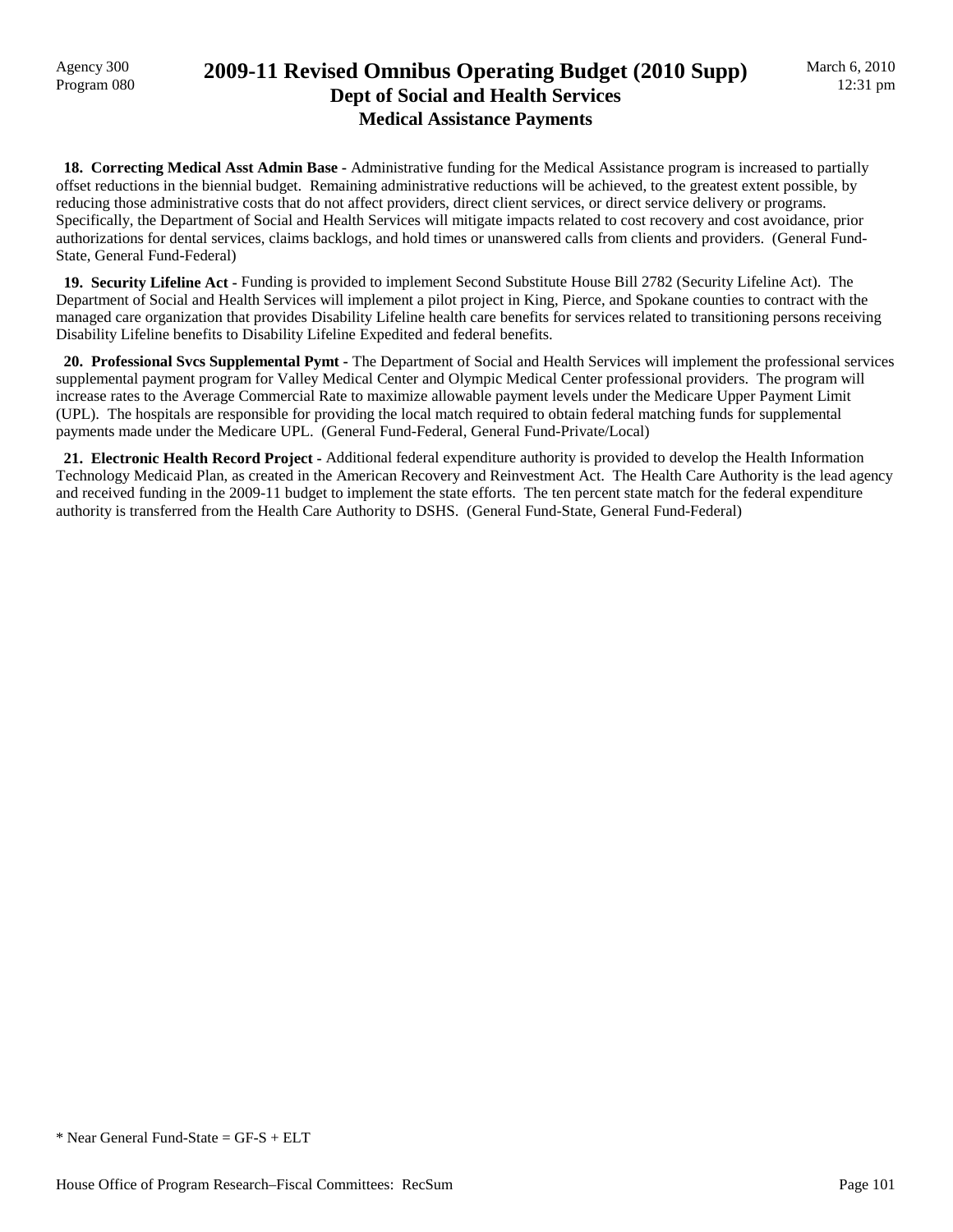# Program 100 **2009-11 Revised Omnibus Operating Budget (2010 Supp)**

### **Dept of Social and Health Services Vocational Rehabilitation**

(Dollars in Thousands)

|                                               | <b>House Floor Passed</b> |                  |              |  |
|-----------------------------------------------|---------------------------|------------------|--------------|--|
|                                               | <b>FTEs</b>               | <b>Near GF-S</b> | <b>Total</b> |  |
| 2009-11 Original Appropriations               | 330.1                     | 20,576           | 106,089      |  |
| 2009-11 Maintenance Level                     | 330.1                     | 20,578           | 116,145      |  |
| <b>2010 Policy Non-Comp Changes:</b>          |                           |                  |              |  |
| Administrative and Staff Reductions<br>1.     | $-7.0$                    | $-412$           | $-2,344$     |  |
| 2.<br><b>Administrative Streamlining</b>      | $-0.5$                    | $-24$            | $-110$       |  |
| 3.<br><b>State Match for Federal VR Grant</b> | 0.0                       | $\Omega$         | 20,000       |  |
| Policy -- Non-Comp Total                      | $-7.5$                    | $-436$           | 17,546       |  |
| <b>Total Policy Changes</b>                   | $-7.5$                    | $-436$           | 17,546       |  |
| 2009-11 Revised Appropriations                | 322.6                     | 20,142           | 133,691      |  |
| Difference from Original Appropriations       | $-7.5$                    | $-434$           | 27,602       |  |
| % Change from Original Appropriations         | $-2.3\%$                  | $-2.1\%$         | 26.0%        |  |

#### *Comments:*

 **1. Administrative and Staff Reductions -** The Vocational Rehabilitation program will continue to implement efficiency measures by holding vacant positions open and reducing travel, equipment replacement, and personal services contracts. (General Fund-State, General Fund-Federal)

 **2. Administrative Streamlining -** The Department of Social and Health Services will reduce its executive workforce. (General Fund-State, General Fund-Federal)

 **3. State Match for Federal VR Grant -** Funds from the Telecommunications Devices for the Hearing and Speech Impaired Account will used to meet the state's maintenance of effort requirements to continue to receive full Department of Education vocational rehabilitation grants. This is expected to increase the Telecommunications Relay Service excise tax from \$0.11 to the statutory maximum of \$0.19. (General Fund-Federal, Telecommunications Devices for the Hearing and Speech Impaired Account-State)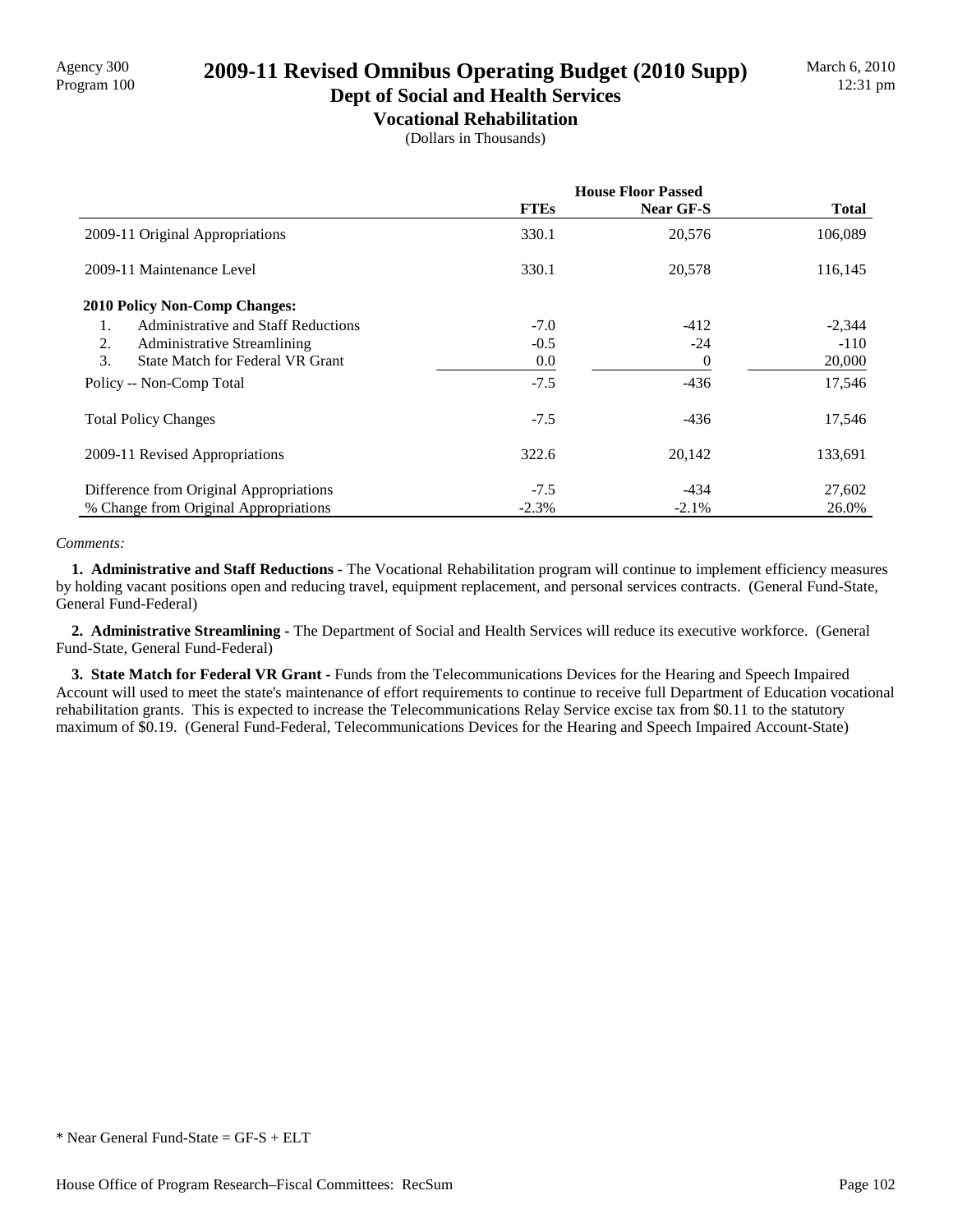# Agency 300<br>Program 110 **2009-11 Revised Omnibus Operating Budget (2010 Supp)**

### **Dept of Social and Health Services Administration/Support Svcs**

(Dollars in Thousands)

|                                         |                                     | <b>House Floor Passed</b> |           |          |
|-----------------------------------------|-------------------------------------|---------------------------|-----------|----------|
|                                         |                                     | <b>FTEs</b>               | Near GF-S | Total    |
| 2009-11 Original Appropriations         |                                     | 622.4                     | 69,052    | 125,747  |
|                                         | 2009-11 Maintenance Level           | 626.4                     | 69,393    | 126,212  |
|                                         | 2010 Policy Non-Comp Changes:       |                           |           |          |
| 1.                                      | Transfer Child Abuse Program #      | $-1.0$                    | $-214$    | -645     |
| 2.                                      | Administrative and Staff Reductions | $-15.0$                   | $-2,794$  | $-3,613$ |
| 3.                                      | Child Care Center Bargaining        | 0.0                       | 150       | 150      |
| $\overline{4}$ .                        | Streamline Planning & Policy        | 0.0                       | $-164$    | $-299$   |
| 5.                                      | <b>Administrative Streamlining</b>  | $-1.5$                    | $-182$    | $-330$   |
| 6.                                      | Decision Support & Data Analysis    | $-1.5$                    | $-140$    | $-255$   |
| 7.                                      | Home Visitation Transfer #          | $-0.5$                    | $-1,245$  | $-1,245$ |
| 8.                                      | Reimburse Spokane County Sheriff    | 0.0                       | $\Omega$  | 22       |
| 9.                                      | Civil Detentions and Commitments    | 0.0                       | 49        | 76       |
| 10.                                     | Language Access Provider Bargaining | 0.0                       | 150       | 150      |
| Policy -- Non-Comp Total                |                                     | $-19.5$                   | $-4,390$  | $-5,989$ |
| <b>Total Policy Changes</b>             |                                     | $-19.5$                   | $-4,390$  | $-5,989$ |
| 2009-11 Revised Appropriations          |                                     | 606.9                     | 65,003    | 120,223  |
| Difference from Original Appropriations |                                     | $-15.5$                   | $-4,049$  | $-5,524$ |
| % Change from Original Appropriations   |                                     | $-2.5%$                   | $-5.9\%$  | $-4.4\%$ |

#### *Comments:*

 **1. Transfer Child Abuse Program # -** The child abuse and neglect prevention functions of the Council on Children and Families are assumed by the Children's Administration at the Department of Social and Health Services. (General Fund-State, General Fund-Federal)

 **2. Administrative and Staff Reductions -** Savings is achieved through the elimination of 15 FTEs and continued reductions to travel, equipment, and contract expenses. (General Fund-State, General Fund-Federal)

 **3. Child Care Center Bargaining -** Funding is provided to support administration costs related to the implementation of Substitute House Bill 1329 (childcare center collective bargaining).

**4. Streamline Planning & Policy -** Savings is achieved by reducing planning and policy development functions across the Department. (General Fund-State, General Fund-Federal)

 **5. Administrative Streamlining -** Funding is achieved by a reduction of the agency's executive workforce. (General Fund-State, General Fund-Federal)

**6. Decision Support & Data Analysis -** Savings is achieved through the elimination of seven FTEs in decision support and data analysis. (General Fund-State, General Fund-Federal)

 **7. Home Visitation Transfer # -** Funding for evidence-based home visiting programs are transferred from the Council for Children and Families within the Department of Social and Health Services to the Department of Early Learning. Included is \$1.1 million for contracts with home visitation program providers, one FTE staff, and associated expenses.

 **8. Reimburse Spokane County Sheriff -** The Spokane County Sheriff's office is reimbursed for expenses related to apprehending a resident of Eastern State Hospital, in September 2009. (Institutional Impact Account)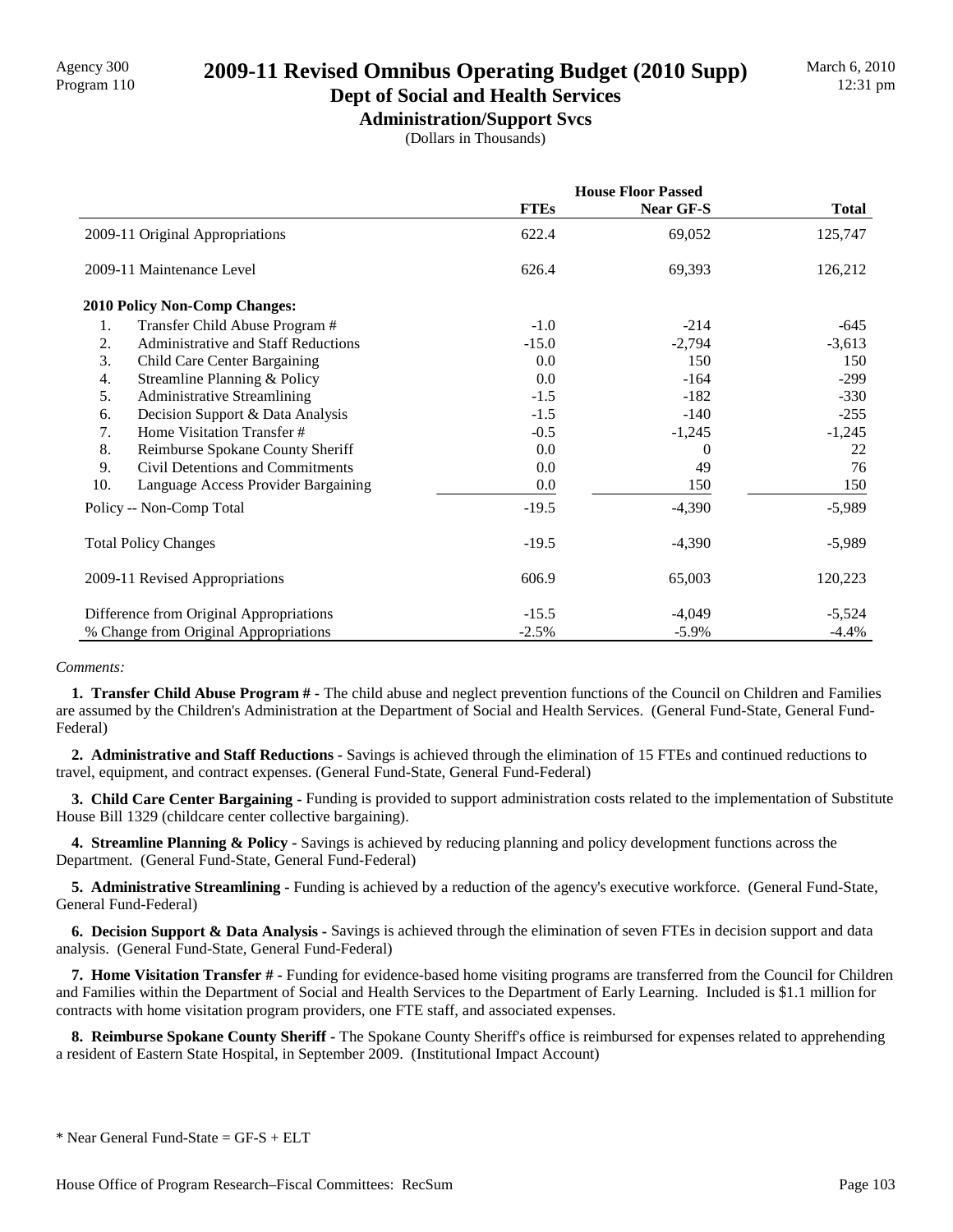## Program 110 **2009-11 Revised Omnibus Operating Budget (2010 Supp) Dept of Social and Health Services Administration/Support Svcs**

 **9. Civil Detentions and Commitments -** Funding is provided to implement Second Substitute House Bill 2882 (persons with mental disorders) which modifies the involuntary treatment act. The DSHS Research and Data Division will track and report outcomes related to changes in definition from "imminent" to "substantial" likelihood of serious harm for emergent mental health detention. An annual report is due to the Legislature on October 1 of 2011, 2012, and 2013. (General Fund-State, General Fund-Federal)

 **10. Language Access Provider Bargaining -** Funding is provided to support administrative costs related to the implementation of Second Substitute House Bill 3062 (language access provider).

\* Near General Fund-State = GF-S + ELT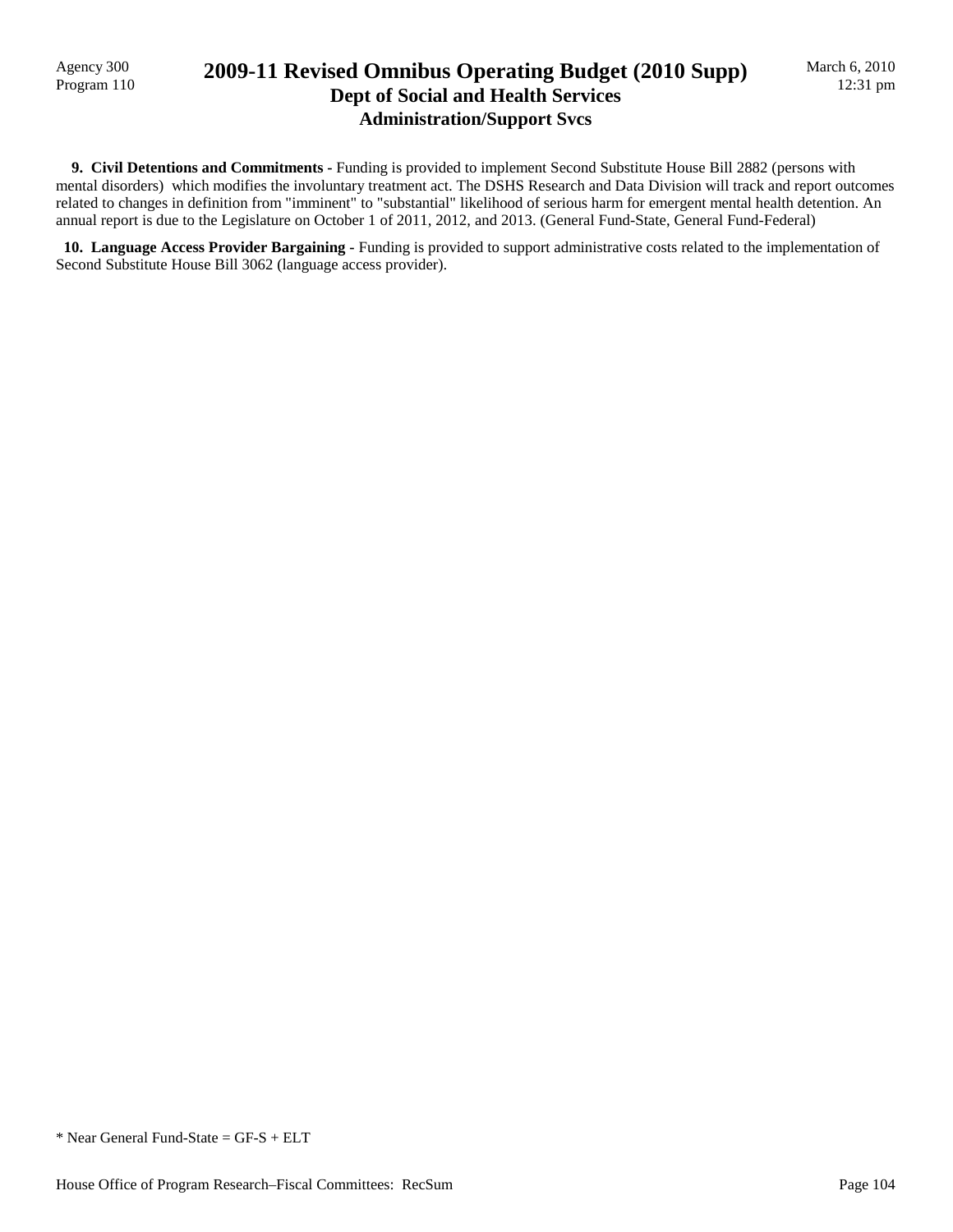# Program 135 **2009-11 Revised Omnibus Operating Budget (2010 Supp)**

### **Dept of Social and Health Services Special Commitment Center**

(Dollars in Thousands)

|                                         | <b>House Floor Passed</b> |                  |              |
|-----------------------------------------|---------------------------|------------------|--------------|
|                                         | <b>FTEs</b>               | <b>Near GF-S</b> | <b>Total</b> |
| 2009-11 Original Appropriations         | 427.5                     | 97,077           | 97,077       |
| 2009-11 Maintenance Level               | 425.4                     | 96,307           | 96,307       |
| <b>2010 Policy Non-Comp Changes:</b>    |                           |                  |              |
| Eliminate City Agreement Funding<br>1.  | 0.0                       | $-139$           | $-139$       |
| Limit Evaluation Costs #<br>2.          | 0.0                       | $-354$           | $-354$       |
| Policy -- Non-Comp Total                | 0.0                       | $-493$           | $-493$       |
| <b>Total Policy Changes</b>             | 0.0                       | $-493$           | $-493$       |
| 2009-11 Revised Appropriations          | 425.4                     | 95,814           | 95,814       |
| Difference from Original Appropriations | $-2.1$                    | $-1,263$         | $-1,263$     |
| % Change from Original Appropriations   | $-0.5%$                   | $-1.3\%$         | $-1.3\%$     |

#### *Comments:*

 **1. Eliminate City Agreement Funding -** The Special Commitment Center currently funds an agreement with the City of Seattle Police Department. Funding for the agreement is eliminated.

 **2. Limit Evaluation Costs # -** The Special Commitment Center (SCC) is responsible for paying all costs associated with the evaluation and treatment of SCC residents. The SCC will achieve the savings by standardizing the reimbursement rates of evaluations and depositions for SCC residents.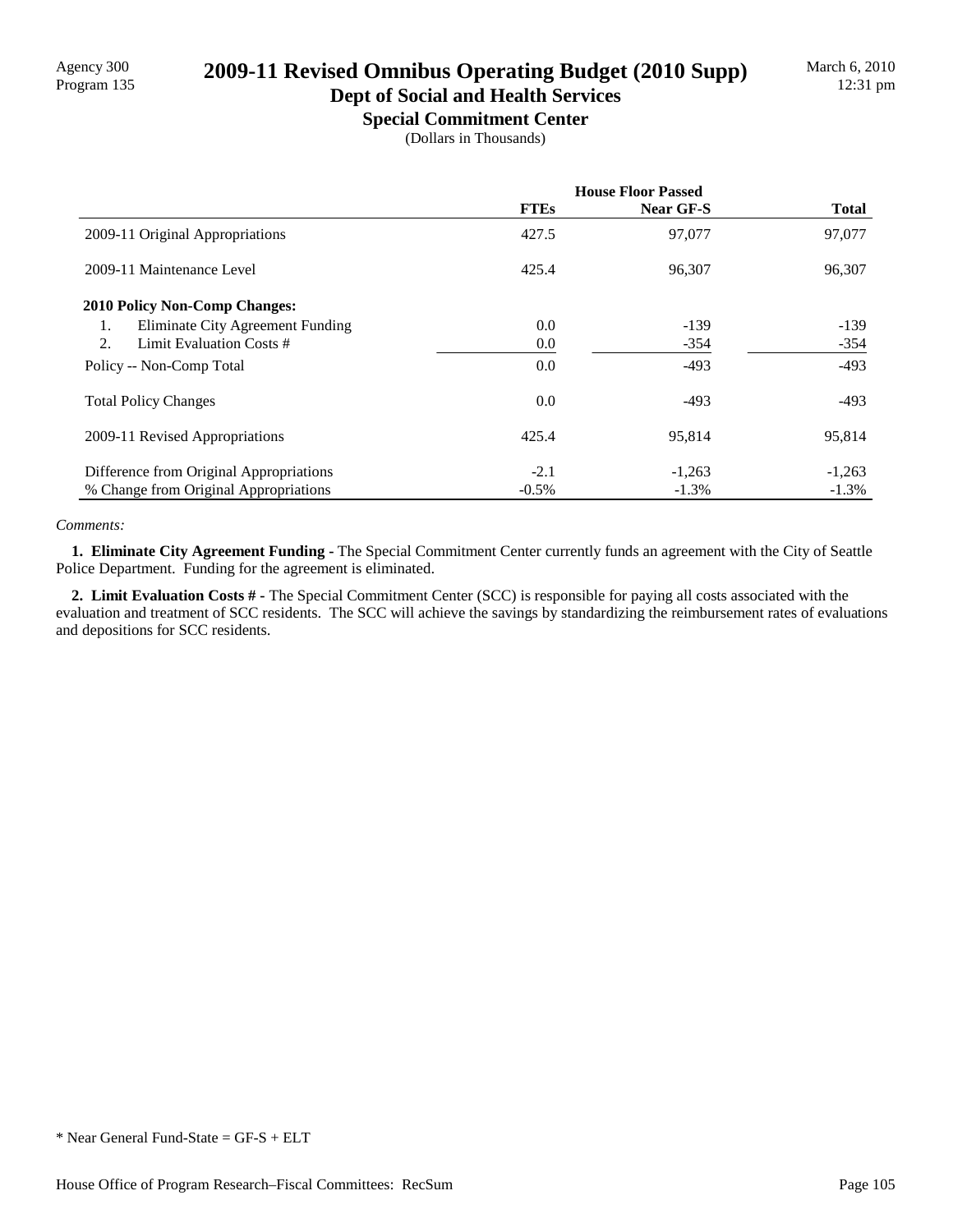# Agency 300<br>Program 145 **2009-11 Revised Omnibus Operating Budget (2010 Supp)**

### **Dept of Social and Health Services Payments to Other Agencies**

(Dollars in Thousands)

|                                         | <b>House Floor Passed</b> |                  |              |
|-----------------------------------------|---------------------------|------------------|--------------|
|                                         | <b>FTEs</b>               | <b>Near GF-S</b> | <b>Total</b> |
| 2009-11 Original Appropriations         | 0.0                       | 106,903          | 156,397      |
| 2009-11 Maintenance Level               | 0.0                       | 109,722          | 160,779      |
| <b>2010 Policy Non-Comp Changes:</b>    |                           |                  |              |
| Central Service Adjustment<br>1.        | 0.0                       | 11,148           | 15,933       |
| Policy -- Non-Comp Total                | 0.0                       | 11,148           | 15,933       |
| <b>Total Policy Changes</b>             | 0.0                       | 11,148           | 15,933       |
| 2009-11 Revised Appropriations          | 0.0                       | 120,870          | 176,712      |
| Difference from Original Appropriations | 0.0                       | 13,967           | 20,315       |
| % Change from Original Appropriations   | $0.0\%$                   | 13.1%            | 13.0%        |

#### *Comments:*

 **1. Central Service Adjustment -** Funding is provided to cover the cost of services provided to the Department by other state agencies such as the Attorney General, Office of Financial Management, and Department of General Administration. This partially restores a reduction in the biennial budget. (General Fund-State, General Fund-Federal)

<sup>\*</sup> Near General Fund-State = GF-S + ELT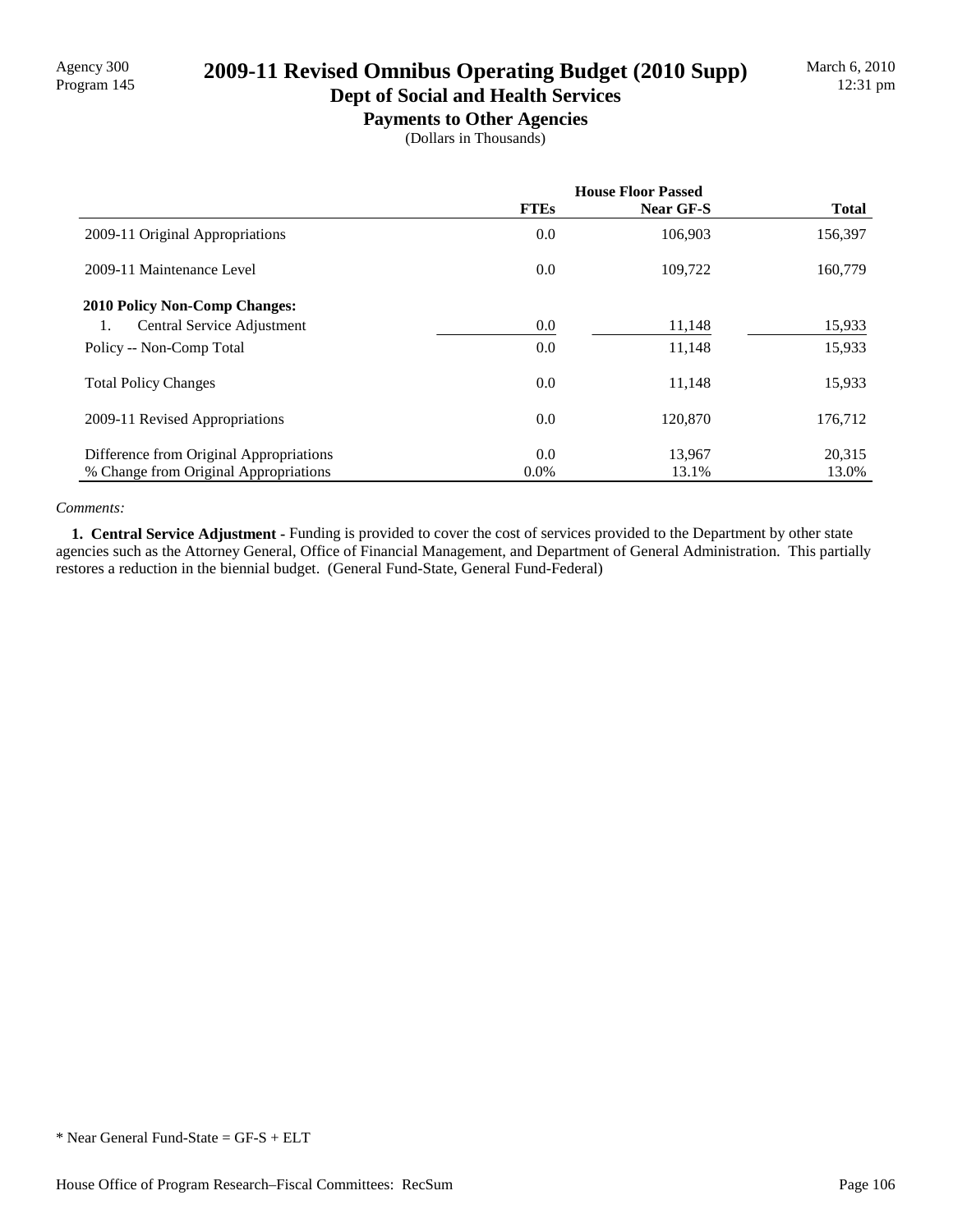# Agency 300 **2009-11 Revised Omnibus Operating Budget (2010 Supp)**<br>Program 150

### **Dept of Social and Health Services Information System Services**

(Dollars in Thousands)

|                                         | <b>House Floor Passed</b> |                |                |
|-----------------------------------------|---------------------------|----------------|----------------|
|                                         | <b>FTEs</b>               | Near GF-S      | <b>Total</b>   |
| 2009-11 Original Appropriations         | 141.8                     | 0              | $\theta$       |
| 2009-11 Maintenance Level               | 141.8                     | $\overline{0}$ | $\overline{0}$ |
| <b>2010 Policy Non-Comp Changes:</b>    |                           |                |                |
| Human Resources Reduction               | $-0.8$                    | 0              | $\theta$       |
| Policy -- Non-Comp Total                | $-0.8$                    | 0              | $\theta$       |
| <b>Total Policy Changes</b>             | $-0.8$                    | $\overline{0}$ | $\theta$       |
| 2009-11 Revised Appropriations          | 141.0                     | 0              | $\theta$       |
| Difference from Original Appropriations | $-0.8$                    | $\theta$       | $\theta$       |
| % Change from Original Appropriations   | $-0.6%$                   | 0.0%           | $0.0\%$        |

#### *Comments:*

 **1. Human Resources Reduction -** Savings are achieved by streamlining human resources functions across the Department. The Department will eliminate 11.2 FTEs agency-wide. (General Fund-State, General Fund-Federal)

<sup>\*</sup> Near General Fund-State = GF-S + ELT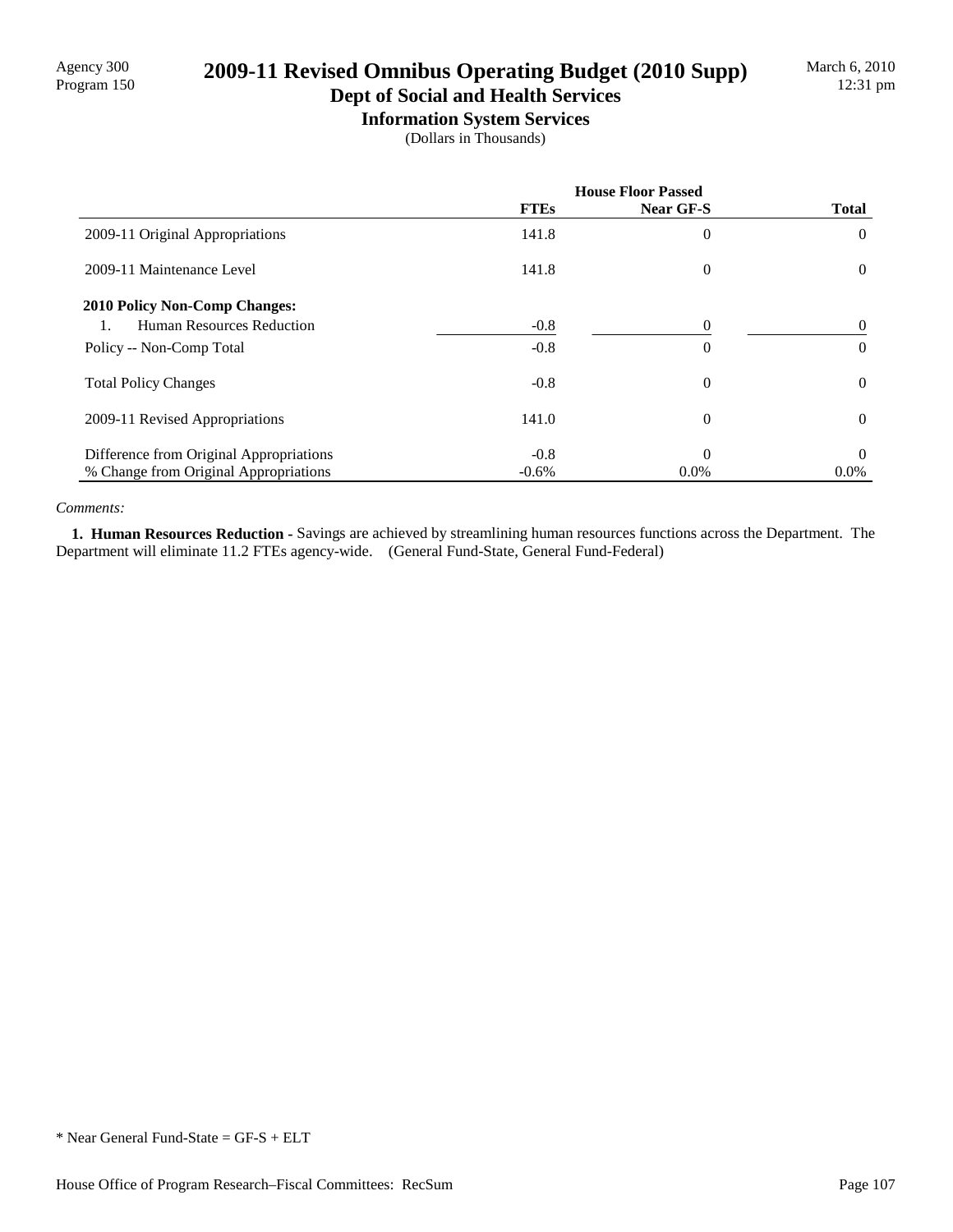## Agency 460 **2009-11 Revised Omnibus Operating Budget (2010 Supp)**

**Columbia River Gorge Commission** (Dollars in Thousands)

|                                           | <b>House Floor Passed</b> |           |              |
|-------------------------------------------|---------------------------|-----------|--------------|
|                                           | <b>FTEs</b>               | Near GF-S | <b>Total</b> |
| 2009-11 Original Appropriations           | 9.7                       | 886       | 1,780        |
| 2009-11 Maintenance Level                 | 9.7                       | 886       | 1,780        |
| 2010 Policy Non-Comp Changes:             |                           |           |              |
| Eliminate Columbia River Gorge Comm<br>1. | $-3.7$                    | $-300$    | $-605$       |
| Policy -- Non-Comp Total                  | $-3.7$                    | $-300$    | $-605$       |
| <b>Total Policy Changes</b>               | $-3.7$                    | $-300$    | $-605$       |
| 2009-11 Revised Appropriations            | 6.0                       | 586       | 1,175        |
| Difference from Original Appropriations   | $-3.7$                    | $-300$    | $-605$       |
| % Change from Original Appropriations     | $-38.3%$                  | $-33.9%$  | $-34.0%$     |

#### *Comments:*

 **1. Eliminate Columbia River Gorge Comm -** Funding is eliminated for the Columbia River Gorge Commission pursuant to Substitute House Bill 3132 (Columbia river gorge compact). The bill repeals the Columbia River Gorge Compact with the state of Oregon.

<sup>\*</sup> Near General Fund-State = GF-S + ELT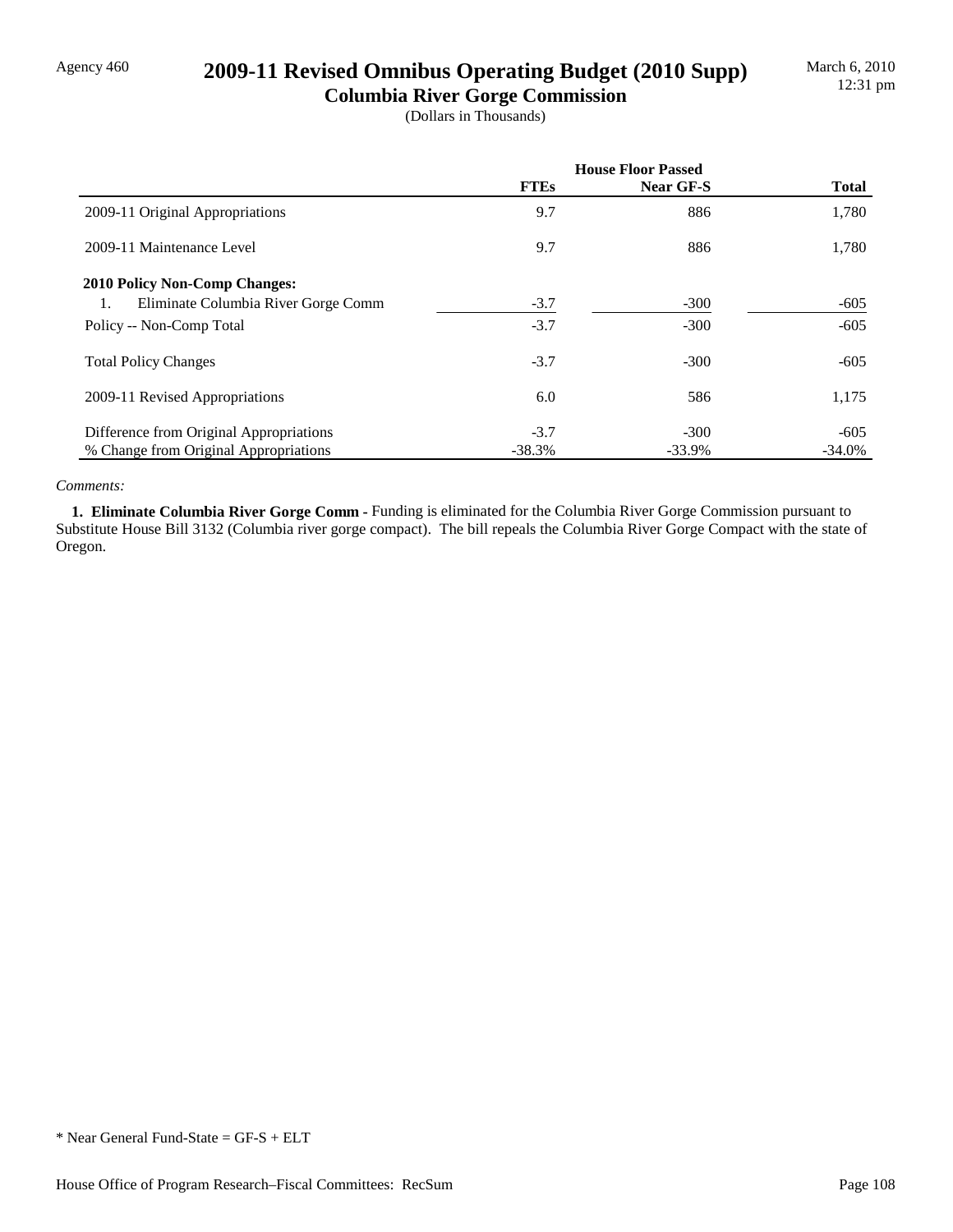## Agency 461 **2009-11 Revised Omnibus Operating Budget (2010 Supp)**

**Department of Ecology** (Dollars in Thousands)

|     |                                         |             | <b>House Floor Passed</b> |                |  |
|-----|-----------------------------------------|-------------|---------------------------|----------------|--|
|     |                                         | <b>FTEs</b> | <b>Near GF-S</b>          | <b>Total</b>   |  |
|     | 2009-11 Original Appropriations         | 1,546.3     | 118,038                   | 445,309        |  |
|     | 2009-11 Maintenance Level               | 1,546.3     | 117,868                   | 444,923        |  |
|     | 2010 Policy Non-Comp Changes:           |             |                           |                |  |
| 1.  | Reduce Litter Pickup                    | $-1.5$      | $\Omega$                  | $-2,039$       |  |
| 2.  | Five Percent Admin. Reduction           | $-5.3$      | $-370$                    | $-1,187$       |  |
| 3.  | Merge PLIA w/Ecology #                  | 3.0         | 0                         | 808            |  |
| 4.  | Eliminate Advisory Groups #             | $-0.1$      | 0                         | $-8$           |  |
| 5.  | Increase Use of Cost Reimbursement      | 0.0         | $-235$                    | $\overline{0}$ |  |
| 6.  | <b>Teck Cominco Litigation</b>          | 0.0         | 0                         | 350            |  |
| 7.  | Meeting New Federal Air Standards       | 0.6         | 0                         | 109            |  |
| 8.  | <b>Biosolids</b>                        | 0.0         | 0                         | 400            |  |
| 9.  | Managing Clean Water Loans              | 1.8         | 0                         | 360            |  |
| 10. | NW Interstate Compact Litigation        | 0.0         | 0                         | 220            |  |
| 11. | <b>Electronic Product Recycling</b>     | 1.2         | 0                         | 273            |  |
| 12. | <b>Bisphenol A Use</b>                  | 0.2         | 0                         | 48             |  |
| 13. | <b>Water Right Permits</b>              | 1.8         | $-743$                    | 1,641          |  |
| 14. | Woodstove Edu and Enforcement Reduc     | 0.0         | $-50$                     | $-50$          |  |
|     | Policy -- Non-Comp Total                | 1.7         | $-1,398$                  | 925            |  |
|     | <b>Total Policy Changes</b>             | 1.7         | $-1,398$                  | 925            |  |
|     | 2009-11 Revised Appropriations          | 1,548.0     | 116,470                   | 445,848        |  |
|     | Difference from Original Appropriations | 1.7         | $-1,568$                  | 539            |  |
|     | % Change from Original Appropriations   | 0.1%        | $-1.3%$                   | 0.1%           |  |

#### *Comments:*

 **1. Reduce Litter Pickup -** Funding and staff are reduced for litter pickup activities managed by the Department of Ecology, other state agencies, and local governments. This reduction also includes funding associated with administration. Remaining litter pickup funding of \$1.0 million is dedicated to litter pickup along interstate highways, with a focus on maximizing the use of correctional crews. (Waste Reduction, Recycling, and Litter Control Account-State)

 **2. Five Percent Admin. Reduction -** The Department of Ecology will effect an ongoing 5 percent reduction in administrative costs. (General Fund-State, General Fund-Federal, Various Other Accounts)

 **3. Merge PLIA w/Ecology # -** Pursuant to Engrossed House Bill 3023 (pollution liability agency), the Pollution Liability Insurance Agency is merged with the Department of Ecology, effective July 1, 2010. (Pollution Liability Insurance Program Trust Account-State, Heating Oil Liability Trust Account-Nonappropriated)

 **4. Eliminate Advisory Groups # -** Funding is reduced pursuant to Substitute House Bill 2617 (boards and commissions) which eliminates the State Solid Waste Advisory Committee. (State Toxics Account-State)

 **5. Increase Use of Cost Reimbursement -** Under state law, water rights applicants may enter into agreements to reimburse the Department of Ecology for the use of a private consultant to evaluate their water rights applications, plus any previously filed applications for the same source of water. The sum of \$235,000 is shifted from General Fund-State to General Fund-Private/Local to reflect the Department's increased use of cost reimbursement agreements for water rights processing. (General Fund-State, General Fund-Private/Local)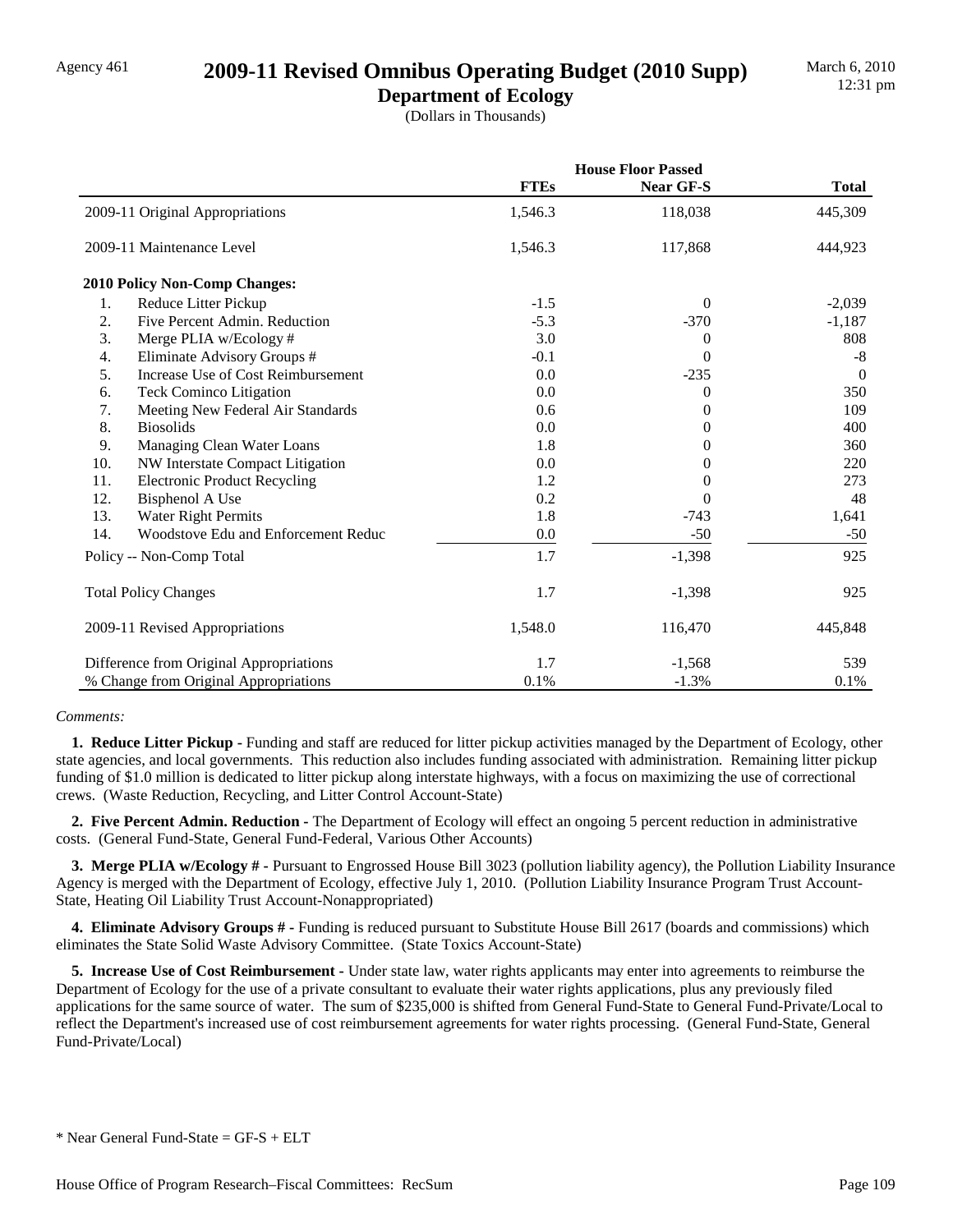### Agency 461 **2009-11 Revised Omnibus Operating Budget (2010 Supp) Department of Ecology**

**6. Teck Cominco Litigation -** One-time funding is provided for Attorney General services and expert-witness costs associated with the Pakootas et al. v. Teck Cominco, Ltd., case concerning a toxic cleanup site on the Upper Columbia River. The Department of Ecology and the Confederated Tribes of the Colville Reservation are co-plaintiffs in this litigation, which addresses the liability, under federal cleanup law, of a smelter complex located in British Columbia, Canada, for cleanup and natural resource restoration costs at the site. (State Toxics Control Account-State)

 **7. Meeting New Federal Air Standards -** In October 2009, federal regulators declared areas of Pierce County to be in violation of federal clean air standards for fine particle pollution, such as smoke and soot that present public health risks. The area has until 2012 to develop a pollution reduction plan, and must meet the clean air standards by 2014 or face federal sanctions and penalties. Funding is provided through 2013 to analyze, identify, and implement clean air strategies designed to return Pierce County to compliance with federal standards. (Air Pollution Control Account-State)

 **8. Biosolids -** The state Biosolids Program provides oversight, permitting, and assistance for sewage treatment plants and other facilities that generate, treat, and use biosolids. State law requires the regulatory program to be fully supported by fees. The 2009 Legislature approved an administrative fee increase to cover the Program's anticipated costs. Expenditure authority is increased to allow the agency to spend the additional revenue from this fee increase for activities such as permitting, inspections, and technical assistance. (Biosolids Permit Account-State)

 **9. Managing Clean Water Loans -** The Department of Ecology operates the Washington State Water Pollution Control Revolving Fund Loan Program. This Program provides low-interest loans to local governments for wastewater treatment facility projects. Increased federal funding, plus increased loan repayments, have resulted in an increase in funds available to be loaned during the 2009-11 biennium. Funding is provided to manage these additional funds available in the capital budget consistent with federal guidelines for loan administration and oversight. (Water Pollution Control Revolving Account-State, Water Pollution Control Revolving Account-Federal)

 **10. NW Interstate Compact Litigation -** Washington is a member of the Northwest Interstate Compact (NWIC) on Low-Level Radioactive Waste Management. As the host state of a facility where regional generators located in eight member states can send lowlevel radioactive waste for disposal, Washington receives permit fee revenue to support NWIC operations, including providing legal counsel. The NWIC is defending itself against a lawsuit filed by a site operator in another member state. The case is going to appeal and is expected to last up to two years. One-time funding is provided for legal defense costs associated with this lawsuit. (Site Closure Account-State)

 **11. Electronic Product Recycling -** Washington law requires manufacturers of televisions and computers, through the Washington Materials Management and Financing Authority, to provide recycling services to consumers free of charge. The 2009-11 operating budget authorized the Department to raise manufacturer fees to fully cover its regulatory oversight of this electronic products recycling process. Expenditure authority is increased to match expected fee revenue. (Electronic Products Recycling Account-Nonappropriated)

 **12. Bisphenol A Use -** Funding is provided for Second Substitute House Bill 1180 (bisphenol A use). The legislation bans the manufacture and sale of containers made with bisphenol A designed to hold food and beverages used by children under the age of 3 and sports water bottles made with bisphenol A beginning July 1, 2010.

 **13. Water Right Permits -** Funding is provided for Second Substitute House Bill 2591 (water rights permits). The bill adjusts fees relating to the processing of water right applications and change applications. The Department of Ecology (DOE) is required to adjust the water right application fees on a periodic basis to reflect the direct administrative costs incurred in the processing of water right applications and change applications and the safety inspection of hydraulic works and plans and specifications. The bill also creates a permit exempt well registry with a registration fee. (Water Rights Processing and Dam Safety Account-State, various other accounts)

 **14. Woodstove Edu and Enforcement Reduc -** The Woodstove Education and Enforcement Program (WEEP) under the Department's Air Quality Program is supported by a one-time purchase fee of \$30 assessed to consumers on the purchase a woodstove, fireplace, or other solid fuel burning device. The WEEP is 65 percent subsidized by the state general fund. The WEEP's state general fund budget is is reduced by \$50,000 in FY 2011.

 $*$  Near General Fund-State = GF-S + ELT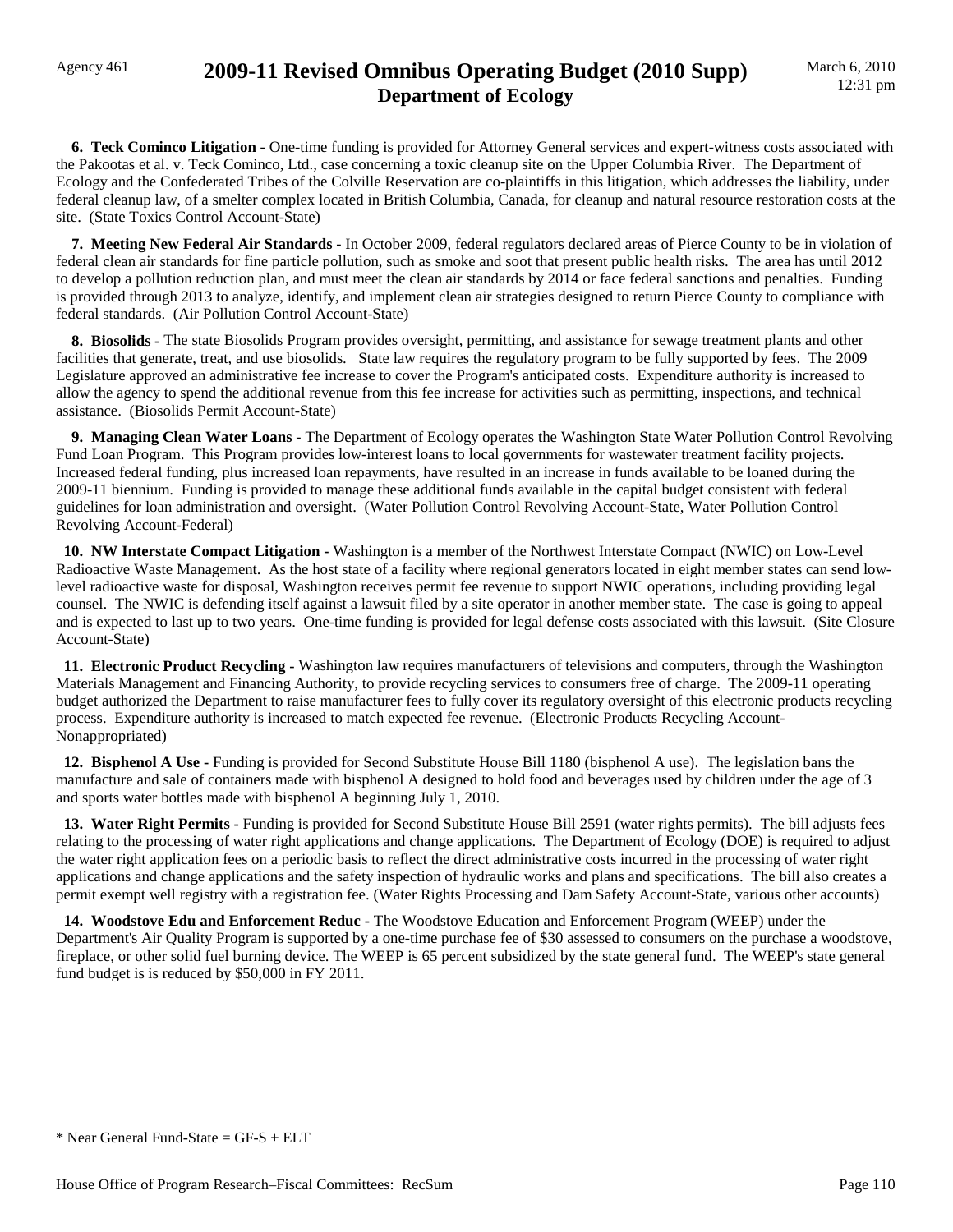## Agency 462 **2009-11 Revised Omnibus Operating Budget (2010 Supp)**

**WA Pollution Liab Insurance Program** (Dollars in Thousands)

|                                         | <b>House Floor Passed</b> |                |              |
|-----------------------------------------|---------------------------|----------------|--------------|
|                                         | <b>FTEs</b>               | Near GF-S      | <b>Total</b> |
| 2009-11 Original Appropriations         | 6.0                       | $\theta$       | 1,644        |
| 2009-11 Maintenance Level               | 6.0                       | $\overline{0}$ | 1,644        |
| 2010 Policy Non-Comp Changes:           |                           |                |              |
| Merge Pollution Liab. w/Ecology #<br>1. | $-3.0$                    | 0              | $-808$       |
| Policy -- Non-Comp Total                | $-3.0$                    | $\overline{0}$ | $-808$       |
| <b>Total Policy Changes</b>             | $-3.0$                    | $\theta$       | $-808$       |
| 2009-11 Revised Appropriations          | 3.0                       | $\theta$       | 836          |
| Difference from Original Appropriations | $-3.0$                    | $\theta$       | $-808$       |
| % Change from Original Appropriations   | $-50.0\%$                 | $0.0\%$        | $-49.2%$     |

#### *Comments:*

 **1. Merge Pollution Liab. w/Ecology # -** Pursuant to Engrossed House Bill 3023 (pollution liability agency) funding and staff are reduced to reflect merging the Pollution Liability Insurance Agency with the Department of Ecology, effective July 1, 2010. (Pollution Liability Insurance Program Trust Account-State, Heating Oil Liability Trust Account-Nonappropriated)

<sup>\*</sup> Near General Fund-State = GF-S + ELT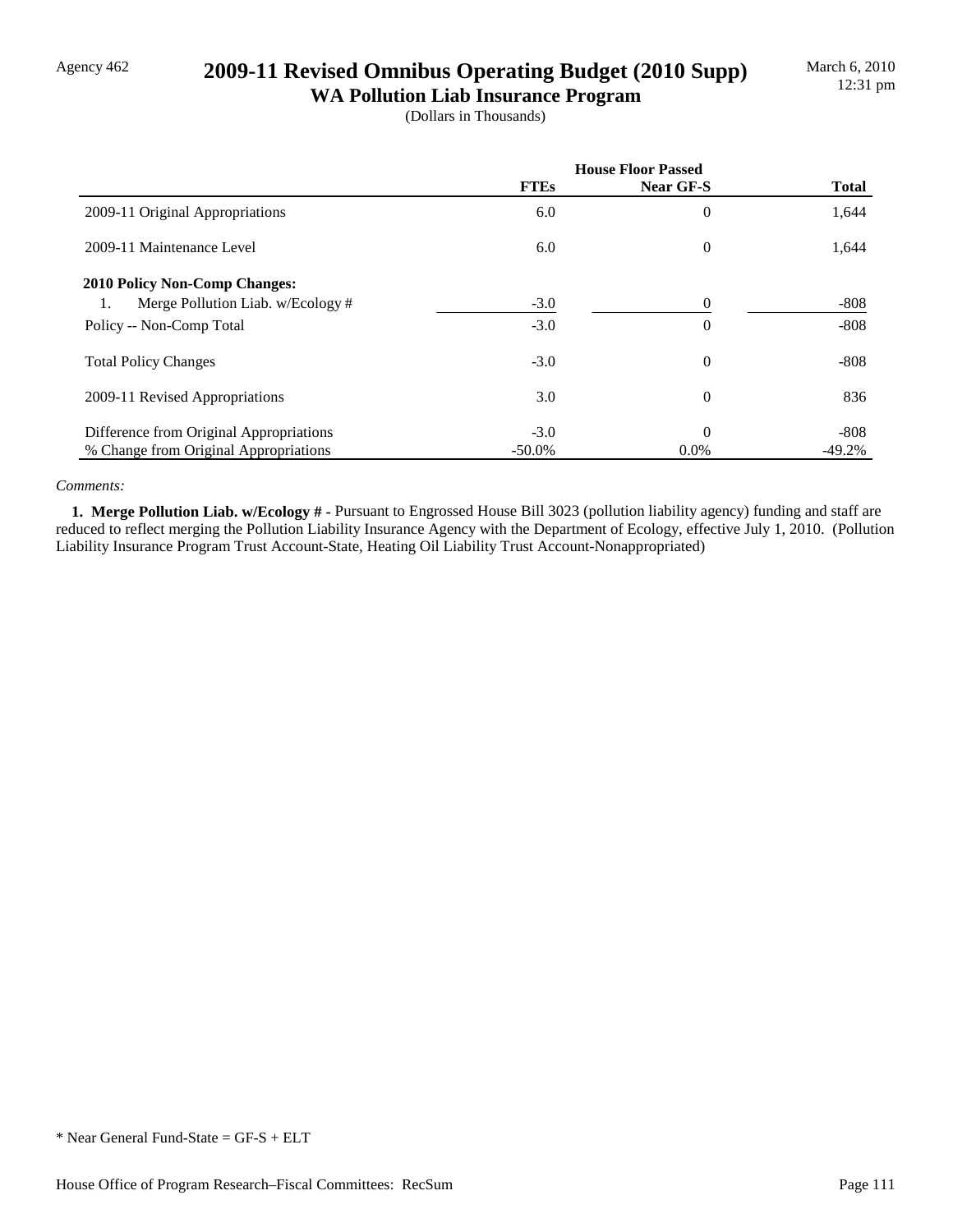## Agency 465 **2009-11 Revised Omnibus Operating Budget (2010 Supp)**

**State Parks and Recreation Comm** (Dollars in Thousands)

|                                             | <b>House Floor Passed</b> |           |              |
|---------------------------------------------|---------------------------|-----------|--------------|
|                                             | <b>FTEs</b>               | Near GF-S | <b>Total</b> |
| 2009-11 Original Appropriations             | 745.9                     | 46,055    | 151,551      |
| 2009-11 Maintenance Level                   | 745.9                     | 46,067    | 151,563      |
| <b>2010 Policy Non-Comp Changes:</b>        |                           |           |              |
| 1.<br><b>Administrative Staff Reduction</b> | $-5.0$                    | $-442$    | -442         |
| 2.<br>Reduce Interpretive Staff             | $-2.3$                    | $-226$    | $-226$       |
| 3.<br><b>Transfer Parks to Local Owners</b> | $-3.0$                    | $-186$    | -186         |
| 4.<br>Fill Positions with Temp. Rangers     | $-5.0$                    | $-500$    | $-500$       |
| 5.<br>Fund Shift to PRSA                    | 0.0                       | $-1,200$  | $\Omega$     |
| 6.<br>Recreational Boating Federal Funds    | 0.0                       | 0         | 1,000        |
| Policy -- Non-Comp Total                    | $-15.3$                   | $-2,554$  | $-354$       |
| <b>Total Policy Changes</b>                 | $-15.3$                   | $-2,554$  | $-354$       |
| 2009-11 Revised Appropriations              | 730.7                     | 43,513    | 151,209      |
| Difference from Original Appropriations     | $-15.3$                   | $-2,542$  | -342         |
| % Change from Original Appropriations       | $-2.0\%$                  | $-5.5\%$  | $-0.2%$      |

#### *Comments:*

**1. Administrative Staff Reduction - Funding is reduced for administrative staff positions.** 

 **2. Reduce Interpretive Staff -** Funding is reduced for interpretive staff in state parks that do not have formal interpretive centers. This reduction does not apply to staff associated with formal interpretive centers, such as the Lewis and Clark Interpretive Center, Mt. St. Helens Interpretive Center at Silver Lake, and Sacagawea Interpretive Center.

 **3. Transfer Parks to Local Owners -** State funding is reduced to reflect that Osoyoos Lake State Park is transferring to local ownership.

 **4. Fill Positions with Temp. Rangers -** Temporary park rangers instead of full-time rangers will be hired for four months in FY 2011 during the high-use season.

 **5. Fund Shift to PRSA -** The Parks Renewal and Stewardship Account ended FY 2009 with a higher fund balance than anticipated. The sum of \$1.2 million of this balance is used to replace General Fund-State resources. (General Fund-State, Parks Renewal and Stewardship Account-State)

 **6. Recreational Boating Federal Funds -** State Parks operates a \$6 million recreational boating program that includes providing boating safety grants to local law enforcement for conducting on-the-water patrols, enforcement, vessel safety inspections, and boating safety educational activities. Federal expenditure authority is increased to allow State Parks to spend additional federal funding available for these purposes during the 2009-11 biennium. (General Fund-Federal)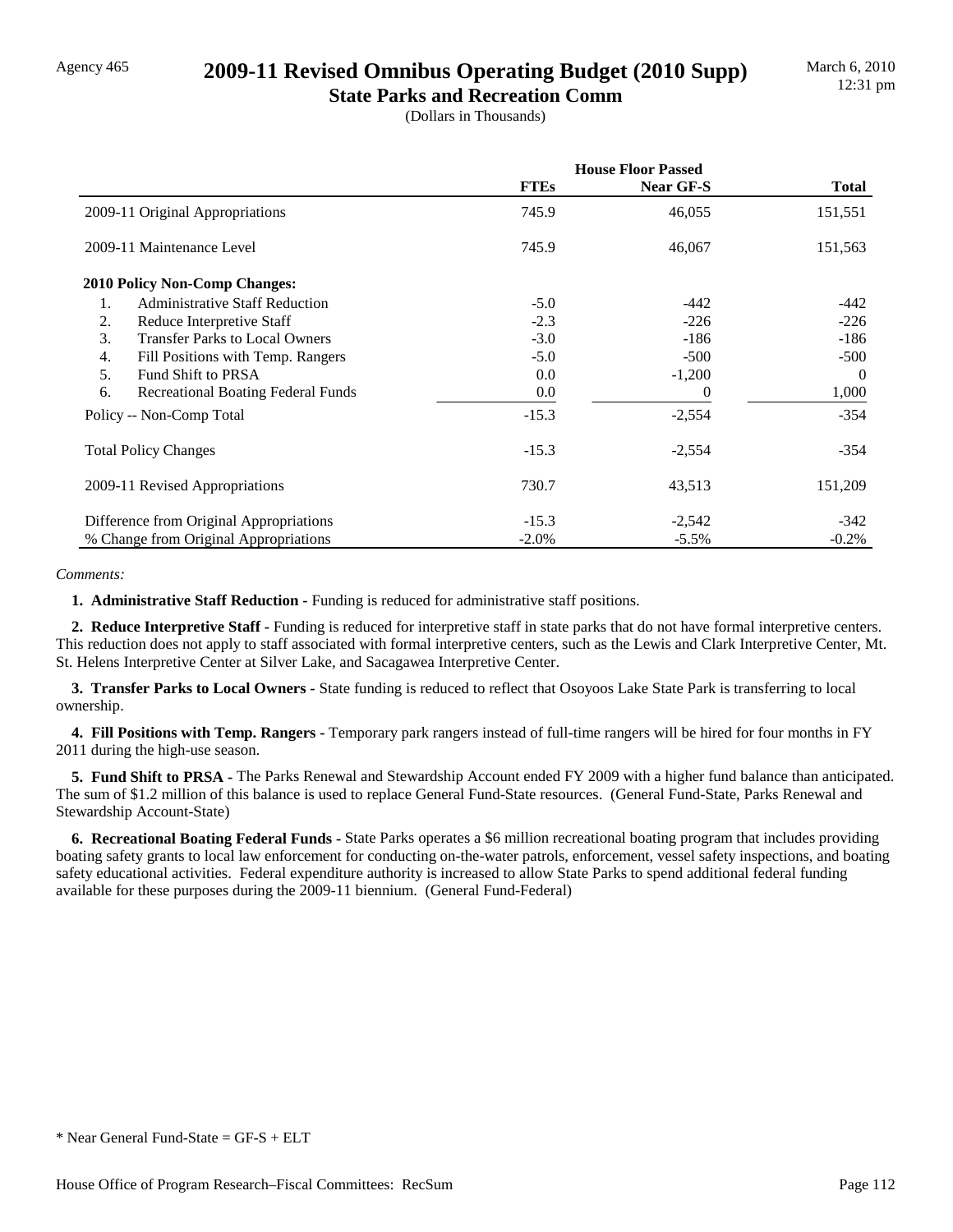## Agency 467 **2009-11 Revised Omnibus Operating Budget (2010 Supp)**

**Rec and Conservation Funding Board** (Dollars in Thousands)

|                                         | <b>House Floor Passed</b> |                  |              |
|-----------------------------------------|---------------------------|------------------|--------------|
|                                         | <b>FTEs</b>               | <b>Near GF-S</b> | <b>Total</b> |
| 2009-11 Original Appropriations         | 24.8                      | 3,069            | 18,207       |
| 2009-11 Maintenance Level               | 24.8                      | 3,069            | 18,207       |
| 2010 Policy Non-Comp Changes:           |                           |                  |              |
| <b>Small Agency Consortium</b><br>1.    | 0.0                       | $-26$            | $-144$       |
| 2.<br><b>Recover Vacancy Savings</b>    | $-0.2$                    | -49              | -49          |
| 3.<br><b>Implement SACS Directive</b>   | $-1.0$                    | $-7$             | $-37$        |
| Policy -- Non-Comp Total                | $-1.2$                    | $-82$            | $-230$       |
| <b>Total Policy Changes</b>             | $-1.2$                    | $-82$            | $-230$       |
| 2009-11 Revised Appropriations          | 23.6                      | 2,987            | 17,977       |
| Difference from Original Appropriations | $-1.2$                    | $-82$            | $-230$       |
| % Change from Original Appropriations   | $-4.9\%$                  | $-2.7\%$         | $-1.3%$      |

#### *Comments:*

 **1. Small Agency Consortium -** The Puget Sound Partnership and the Recreation and Conservation Office will combine some administrative functions to improve efficiency. Information technology, web support, human resources, board support, and invasive species staff will be considered for consolidation. Funding for two staff positions is eliminated beginning in FY 2011. (General Fund-State, General Fund-Federal, Recreation Resources Account-State, Nonhighway and Off-Road Vehicle Activities Account-State)

 **2. Recover Vacancy Savings -** Funding is reduced for vacant staff positions.

**3. Implement SACS Directive -** The Recreation and Conservation Office will use the Office of Financial Management's Small Agency Client Services (SACS) to provide centralized accounting, payroll, and budgeting services. (General Fund-State, General Fund-Federal, various other accounts)

<sup>\*</sup> Near General Fund-State = GF-S + ELT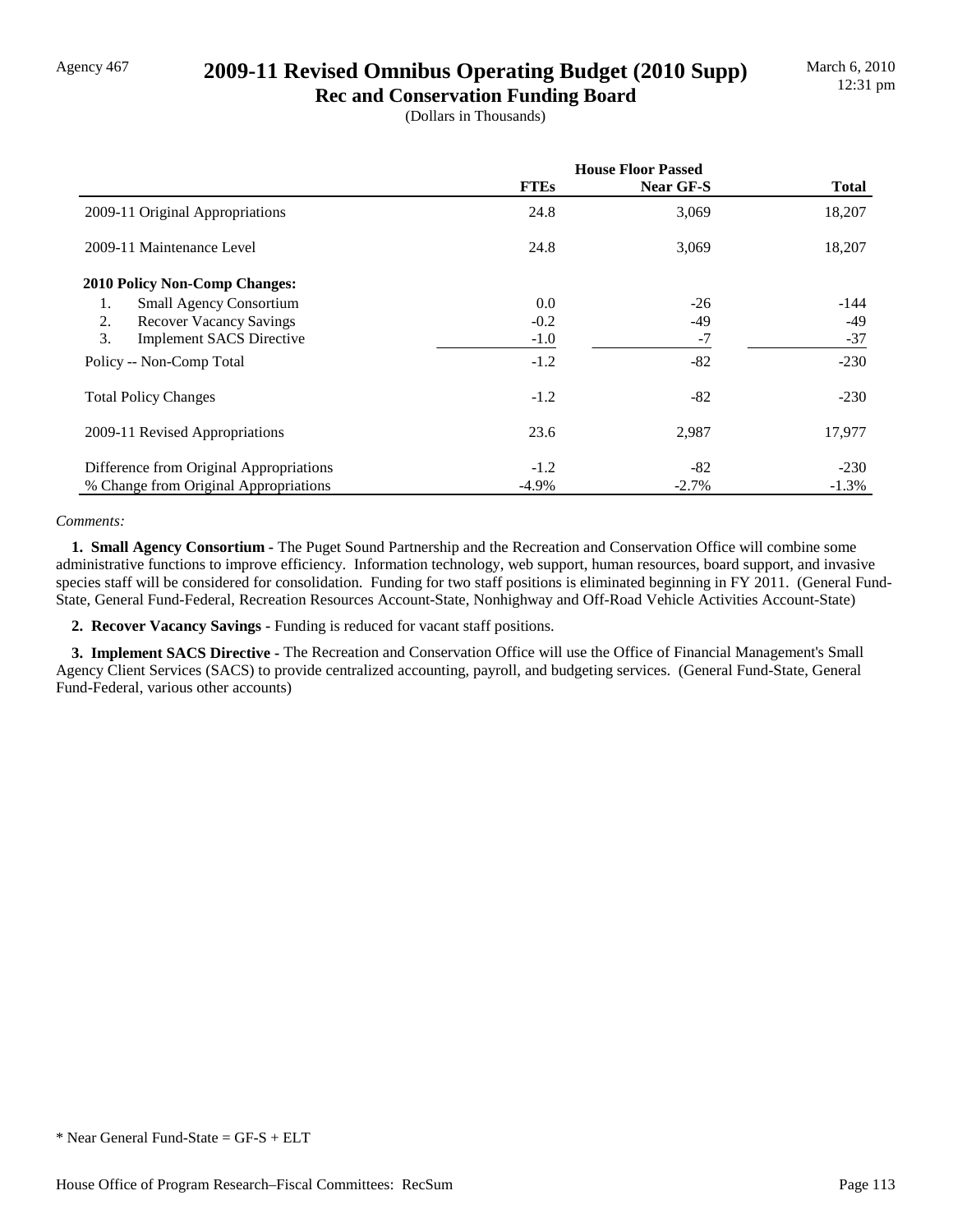## Agency 468 **2009-11 Revised Omnibus Operating Budget (2010 Supp)**

**Environmental Hearings Office** (Dollars in Thousands)

|                                         | <b>House Floor Passed</b> |           |              |
|-----------------------------------------|---------------------------|-----------|--------------|
|                                         | <b>FTEs</b>               | Near GF-S | <b>Total</b> |
| 2009-11 Original Appropriations         | 9.0                       | 2,153     | 2,153        |
| 2009-11 Maintenance Level               | 9.0                       | 2,217     | 2,217        |
| 2010 Policy Non-Comp Changes:           |                           |           |              |
| <b>Reduced Staffing</b><br>1.           | $-0.2$                    | $-34$     | $-34$        |
| 2.<br><b>Tenant Improvements</b>        | 0.0                       | 46        | 46           |
| Policy -- Non-Comp Total                | $-0.2$                    | 12        | 12           |
| <b>Total Policy Changes</b>             | $-0.2$                    | 12        | 12           |
| 2009-11 Revised Appropriations          | 8.8                       | 2,229     | 2,229        |
| Difference from Original Appropriations | $-0.2$                    | 76        | 76           |
| % Change from Original Appropriations   | $-2.2%$                   | 3.5%      | 3.5%         |

*Comments:*

**1. Reduced Staffing - Funding is reduced to reflect savings for a vacant administrative law judge position.** 

 **2. Tenant Improvements -** The sum of \$46,000 is provided in FY 2011 for tenant improvement costs.

<sup>\*</sup> Near General Fund-State = GF-S + ELT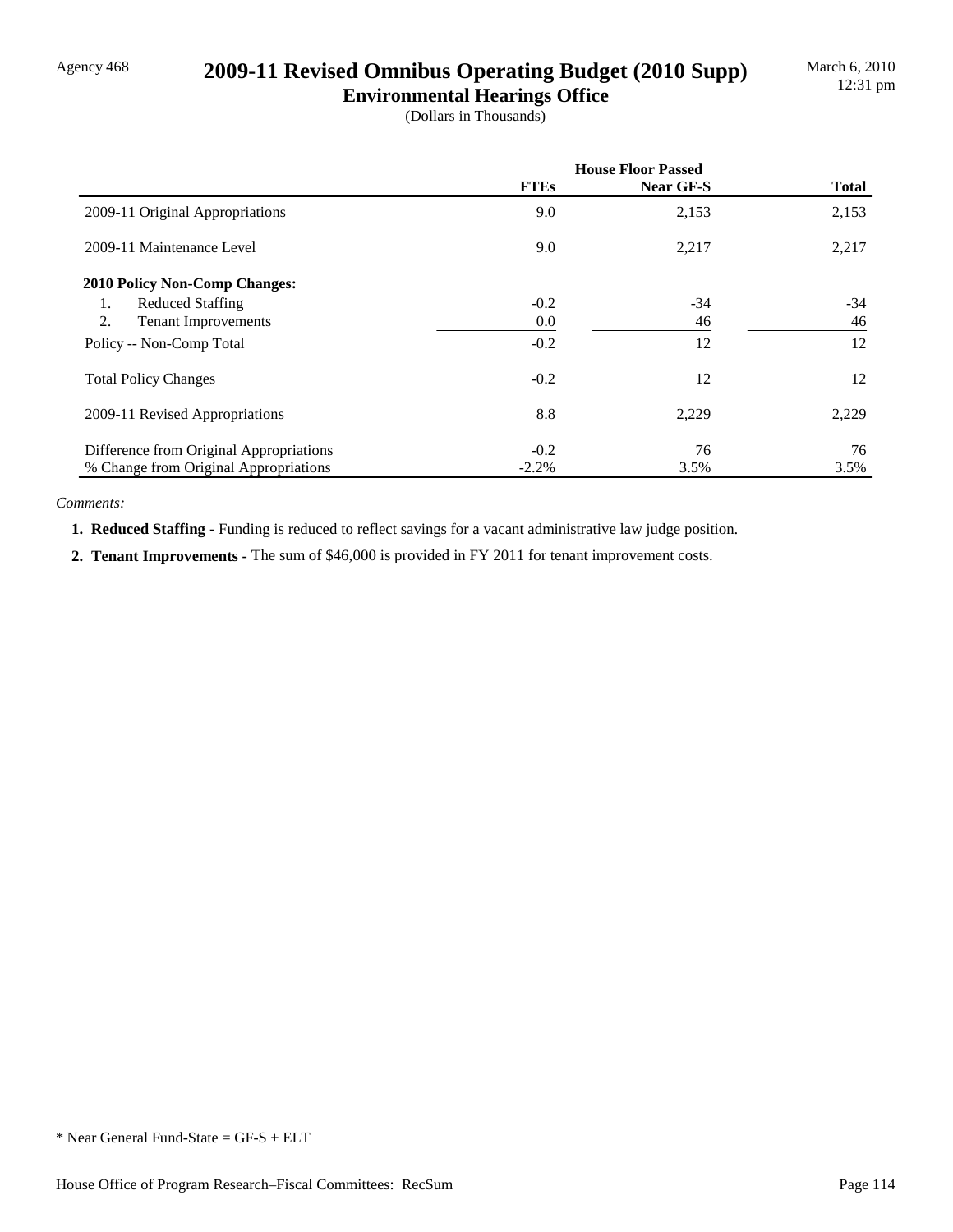## Agency 471 **2009-11 Revised Omnibus Operating Budget (2010 Supp)**

**State Conservation Commission** (Dollars in Thousands)

|                                         | <b>House Floor Passed</b> |           |              |  |
|-----------------------------------------|---------------------------|-----------|--------------|--|
|                                         | <b>FTEs</b>               | Near GF-S | <b>Total</b> |  |
| 2009-11 Original Appropriations         | 17.6                      | 15,165    | 16,344       |  |
| 2009-11 Maintenance Level               | 17.6                      | 15,165    | 16,344       |  |
| <b>2010 Policy Non-Comp Changes:</b>    |                           |           |              |  |
| Reduce Local CD Funding 5%<br>1.        | 0.0                       | $-250$    | $-250$       |  |
| Policy -- Non-Comp Total                | 0.0                       | $-250$    | $-250$       |  |
| <b>Total Policy Changes</b>             | 0.0                       | $-250$    | $-250$       |  |
| 2009-11 Revised Appropriations          | 17.6                      | 14,915    | 16,094       |  |
| Difference from Original Appropriations | 0.0                       | $-250$    | $-250$       |  |
| % Change from Original Appropriations   | $0.0\%$                   | $-1.7\%$  | $-1.5\%$     |  |

#### *Comments:*

 **1. Reduce Local CD Funding 5% -** Pass-through funding to local conservation districts is reduced by 5 percent in FY 2011.

<sup>\*</sup> Near General Fund-State = GF-S + ELT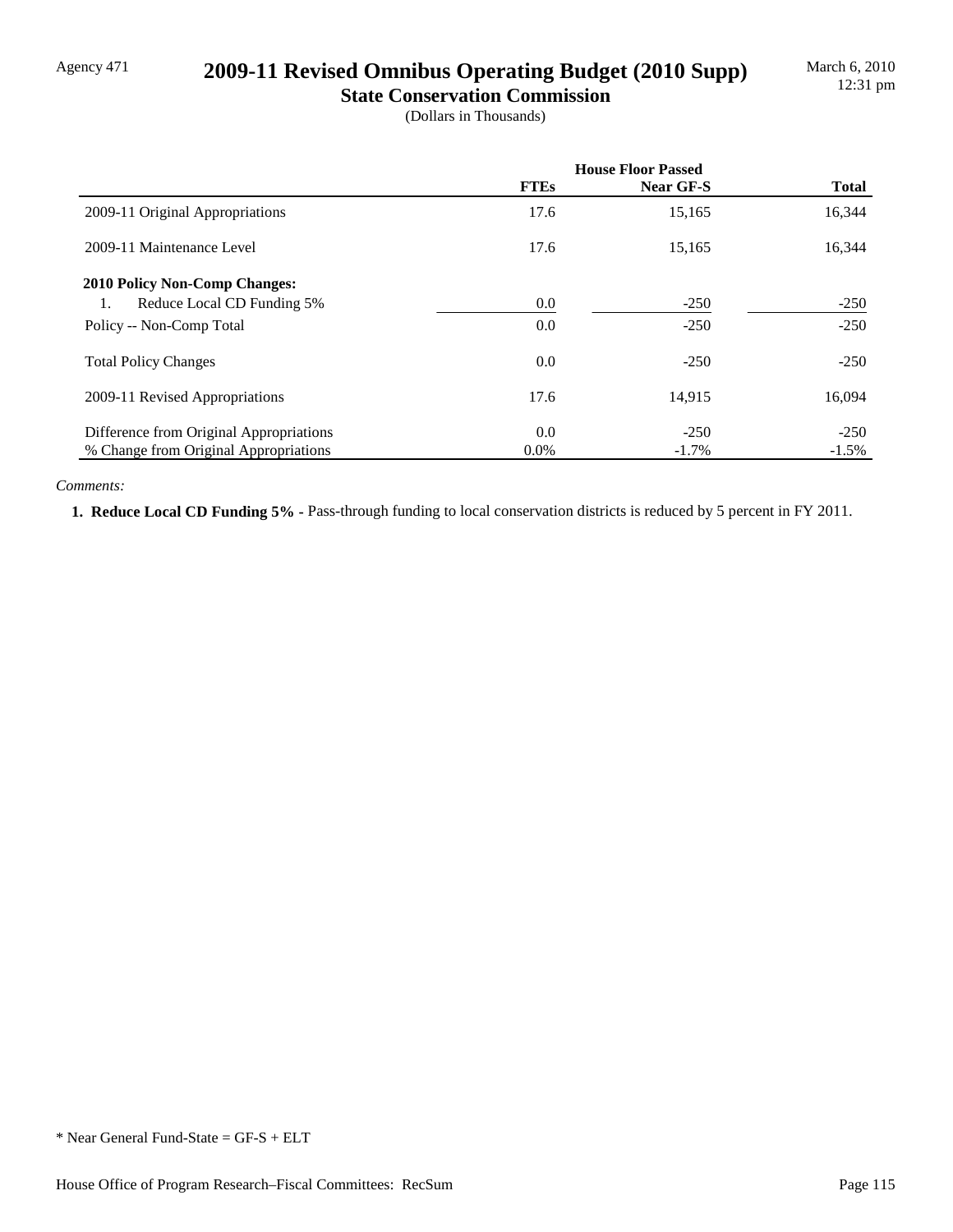## Agency 477 **2009-11 Revised Omnibus Operating Budget (2010 Supp)**

**Dept of Fish and Wildlife** (Dollars in Thousands)

|     |                                            | <b>House Floor Passed</b> |                |              |
|-----|--------------------------------------------|---------------------------|----------------|--------------|
|     |                                            | <b>FTEs</b>               | Near GF-S      | <b>Total</b> |
|     | 2009-11 Original Appropriations            | 1,385.6                   | 79,577         | 326,669      |
|     | 2009-11 Maintenance Level                  | 1,385.6                   | 80,413         | 331,519      |
|     | 2010 Policy Non-Comp Changes:              |                           |                |              |
| 1.  | Reduce Outreach and Education              | $-0.7$                    | $-155$         | $-155$       |
| 2.  | Reduce Executive Management                | $-0.5$                    | $-120$         | $-120$       |
| 3.  | Reduce Wildlife Area Mgmt Planning         | $-0.7$                    | $-114$         | $-114$       |
| 4.  | Charge Fees for Some HPAs *                | 1.8                       | $-3,060$       | 347          |
| 5.  | Fund Hatcheries Using Partnerships         | 0.0                       | $-288$         | $-288$       |
| 6.  | Reduce Fisheries Mgmt Authority            | 0.0                       | $\theta$       | $-5,792$     |
| 7.  | Eliminate Reg Fisheries Enh Board #        | 0.0                       | 0              | $-20$        |
| 8.  | <b>Restore Aviation Funding</b>            | 1.0                       | 170            | 170          |
| 9.  | <b>Maintain Core Admin Functions</b>       | 0.0                       | $\overline{0}$ | 2,000        |
| 10. | Op Costs for New Wildlife Lands            | 0.5                       | 264            | 264          |
| 11. | Wildfire on WDFW Lands                     | 0.0                       | 185            | 185          |
| 12. | <b>Fund Support Prgrms Proportionately</b> | 0.0                       | $\theta$       | 710          |
| 13. | Incr Hunter Access on Private Land         | 1.5                       | 0              | 711          |
| 14. | <b>Outdoor Recreation Information</b>      | 0.0                       | 0              | 123          |
| 15. | Spirit Lake Fishery                        | 0.2                       | $\theta$       | 56           |
| 16. | Voight Creek Hatchery                      | 0.0                       | 50             | 50           |
|     | Policy -- Non-Comp Total                   | 3.1                       | $-3,068$       | $-1,873$     |
|     | <b>Total Policy Changes</b>                | 3.1                       | $-3,068$       | $-1,873$     |
|     | 2009-11 Revised Appropriations             | 1,388.7                   | 77,345         | 329,646      |
|     | Difference from Original Appropriations    | 3.1                       | $-2,232$       | 2,977        |
|     | % Change from Original Appropriations      | 0.2%                      | $-2.8%$        | 0.9%         |

#### *Comments:*

**1. Reduce Outreach and Education -** Funding for outreach and education programs is reduced by 6 percent in FY 2011.

 **2. Reduce Executive Management -** The Department of Fish and Wildlife (WDFW) will reduce one executive management position and consolidate administrative and policy functions.

 **3. Reduce Wildlife Area Mgmt Planning -** Funding for wildlife area management planning is reduced 3 percent in FY 2011, delaying approximately 20 plans and updates and input from citizen advisory groups.

 **4. Charge Fees for Some HPAs \* -** Pursuant to House Bill 3037 (hydraulic project permitting) General Fund-State funding for administering Hydraulic Permit Approvals is eliminated as of January 1, 2011. The program will fully recover its costs through a new fee by January 2011. (General Fund-State, Hydraulic Permit Fee Account-State)

 **5. Fund Hatcheries Using Partnerships -** State law allows the Department to enter into partnerships with local groups to support fish hatcheries. Funding is reduced for the McKernan and Mayr Brothers fish hatcheries in anticipation of the Department forming partnerships to assist in supporting the operation and maintenance of these hatcheries.

 **6. Reduce Fisheries Mgmt Authority -** Reductions are made to the expenditure authority for five accounts for projected revenue during the 2009-11 biennium. No planned work will be reduced. (Special Wildlife Account-Federal, Sea Cucumber Dive Fishery Account-Nonappropriated, Puget Sound Crab Pot Buoy Tag Account-Nonappropriated, Washington Coastal Crab Pot Buoy Tag Account-Nonappropriated, Recreational Fisheries Enhancement Account-State)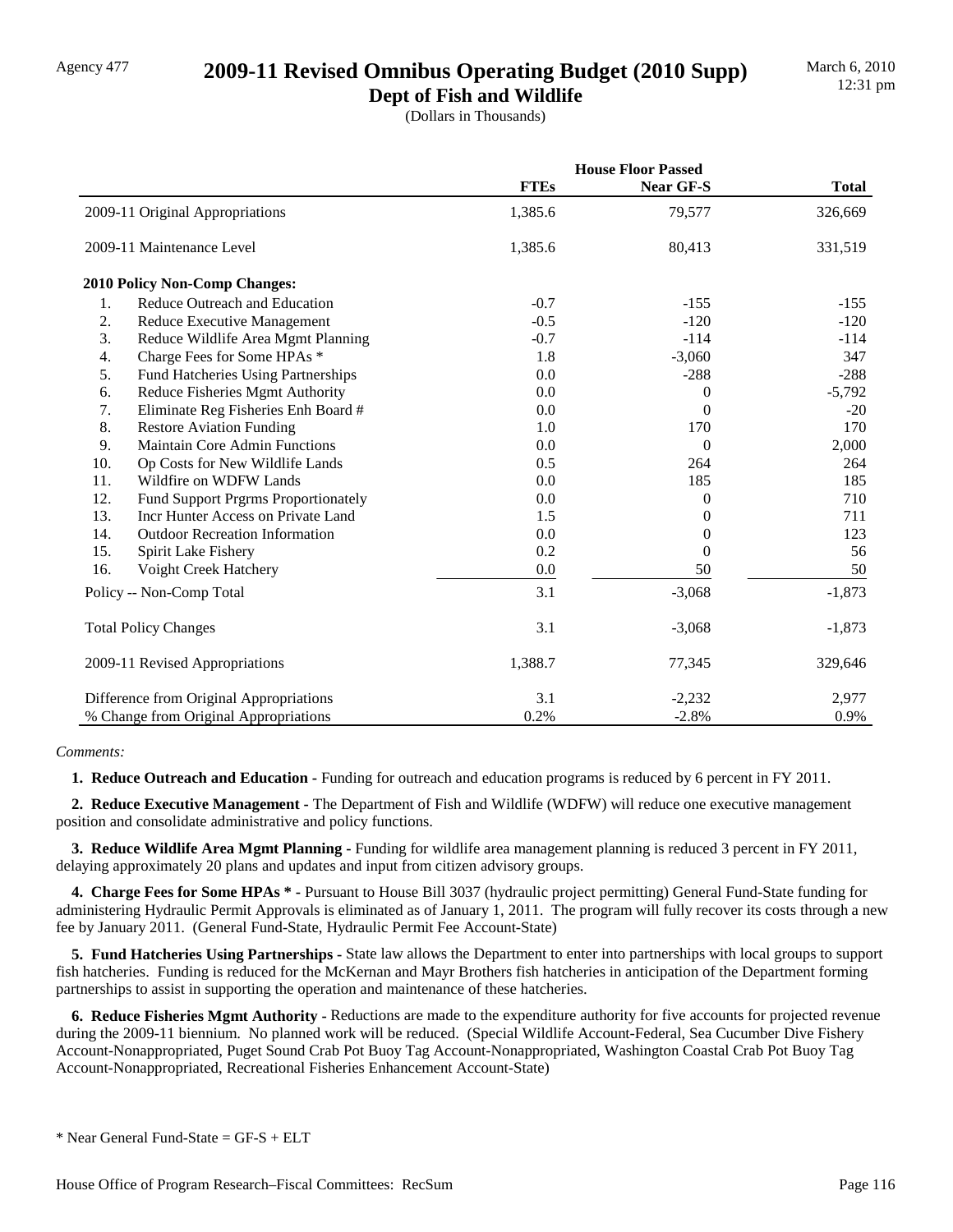### Agency 477 **2009-11 Revised Omnibus Operating Budget (2010 Supp) Dept of Fish and Wildlife**

 **7. Eliminate Reg Fisheries Enh Board # -** Pursuant to Substitute House Bill 2617 (boards and commissions) funding is eliminated for the Regional Fisheries Enhancement Group Advisory Board. (Regional Fisheries Enhancement Group Account-Nonappropriated)

 **8. Restore Aviation Funding -** Funding is restored for the maintenance and operation of the Department's Partenavia aircraft. The Partenavia will continue to be used for survey missions and fish planting, and will assist the Department of Natural Resources with fire suppression coordination.

 **9. Maintain Core Admin Functions -** The Department's indirect rate for administration and overhead from federal grants has been reduced, resulting in a net loss of approximately \$3.8 million for the 2009-11 biennium. Funding is provided to partially restore the loss from the lower indirect rate. (State Wildlife Account-State)

 **10. Op Costs for New Wildlife Lands -** In FY 2009 the Department completed land acquisition transactions for 9,067 acres. These acres were acquired with legislatively approved and allocated capital funds through the Washington Wildlife and Recreation Program. Operating funding to maintain these new land acquisitions is provided, enabling the Department to manage new wildlife areas, natural lands, and water access sites, and to provide access, clean toilets, and weed control.

 **11. Wildfire on WDFW Lands -** Funding is provided to WDFW to pay for Department of Natural Resources fire suppression activity costs incurred during FY 2010.

 **12. Fund Support Prgrms Proportionately - Funding is provided in FY 2011 to pay for administrative support services.** Additionally, \$250,000 per fiscal year will support the automated Washington Interactive Licensing Database system. (State Wildlife Account-State)

 **13. Incr Hunter Access on Private Land -** Funding is provided for the Department to bring 200,000 additional acres of private land under contract for recreational access. The program is funded through special hunting permit application fees. (State Wildlife Account-State)

 **14. Outdoor Recreation Information -** Funding is provided for Substitute House Bill 2569 (outdoor recreation information). The bill authorizes the WDFW to collect information relating to outdoor recreational access on a page of its website that is only accessible to license holders. The cost of a Vehicle Use Permit issued by the WDFW is increased in steps from \$10 to \$30. Individuals who purchase a wildlife-themed or personalized license plate are permitted to park at land access sites managed by the WDFW without having to display a Vehicle Use Permit.

 **15. Spirit Lake Fishery -** A raffle-based limited trout fishery in Spirit Lake at the base of Mount St. Helens is authorized by Substitute House Bill 1838 (Spirit Lake trout fishery).

 **16. Voight Creek Hatchery - Funding is provided to enhance fish production at Voight Creek Hatchery.** 

 $*$  Near General Fund-State = GF-S + ELT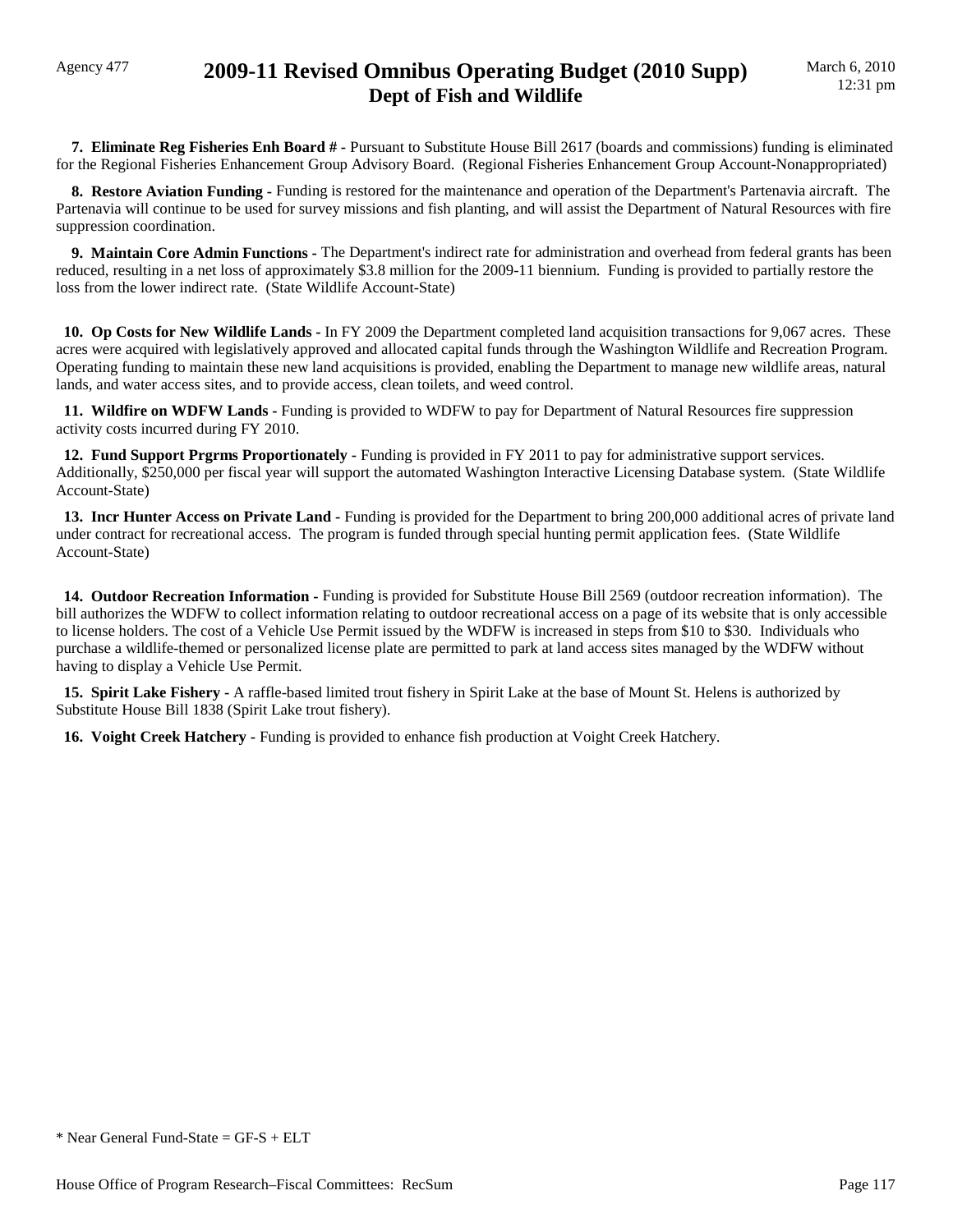### Agency 478 **2009-11 Revised Omnibus Operating Budget (2010 Supp)**

**Puget Sound Partnership** (Dollars in Thousands)

|                                                | <b>House Floor Passed</b> |           |              |  |
|------------------------------------------------|---------------------------|-----------|--------------|--|
|                                                | <b>FTEs</b>               | Near GF-S | <b>Total</b> |  |
| 2009-11 Original Appropriations                | 32.4                      | 6,315     | 11,334       |  |
| 2009-11 Maintenance Level                      | 32.4                      | 6,333     | 11,281       |  |
| 2010 Policy Non-Comp Changes:                  |                           |           |              |  |
| <b>Small Agency Consortium</b><br>1.           | $-1.5$                    | -60       | $-106$       |  |
| <b>Additional Anticipated Federal PS</b><br>2. | 2.9                       | 0         | 1,400        |  |
| 3.<br><b>Increased Federal PS Recovery</b>     | 3.6                       | $\theta$  | 2,247        |  |
| 4.<br><b>Administrative Reduction 5%</b>       | $0.0\,$                   | $-92$     | $-92$        |  |
| Policy -- Non-Comp Total                       | 5.0                       | $-152$    | 3,449        |  |
| <b>Total Policy Changes</b>                    | 5.0                       | $-152$    | 3,449        |  |
| 2009-11 Revised Appropriations                 | 37.4                      | 6,181     | 14,730       |  |
| Difference from Original Appropriations        | 5.0                       | $-134$    | 3,396        |  |
| % Change from Original Appropriations          | 15.3%                     | $-2.1\%$  | 30.0%        |  |

#### *Comments:*

 **1. Small Agency Consortium -** The Puget Sound Partnership and the Recreation and Conservation Office will combine administrative functions to improve efficiency. The Partnership will move into the Natural Resources Building by July 1, 2010, in order to co-locate with the Recreation and Conservation Office. The savings anticipated from the consolidation are offset by \$90,000 of one-time moving costs and higher lease payments of \$20,000 per year. (General Fund-State, General Fund-Federal, Aquatic Lands Enhancement Account-State, State Toxics Control Account-State)

 **2. Additional Anticipated Federal PS -** Additional federal expenditure authority is provided for anticipated federal grant awards. This federal funding will support stormwater management, mitigation reform, and floodplain management. (General Fund-Federal)

 **3. Increased Federal PS Recovery -** Additional federal expenditure authority is provided to account for a National Estuary Program grant from the U.S. Environmental Protection Agency for Puget Sound restoration efforts. Funding will be passed through to local watershed projects and to conduct environmental monitoring, scientific modeling, and performance management. (General Fund-Federal)

 **4. Administrative Reduction 5% -** General Fund-State funding is reduced by 5 percent for administration.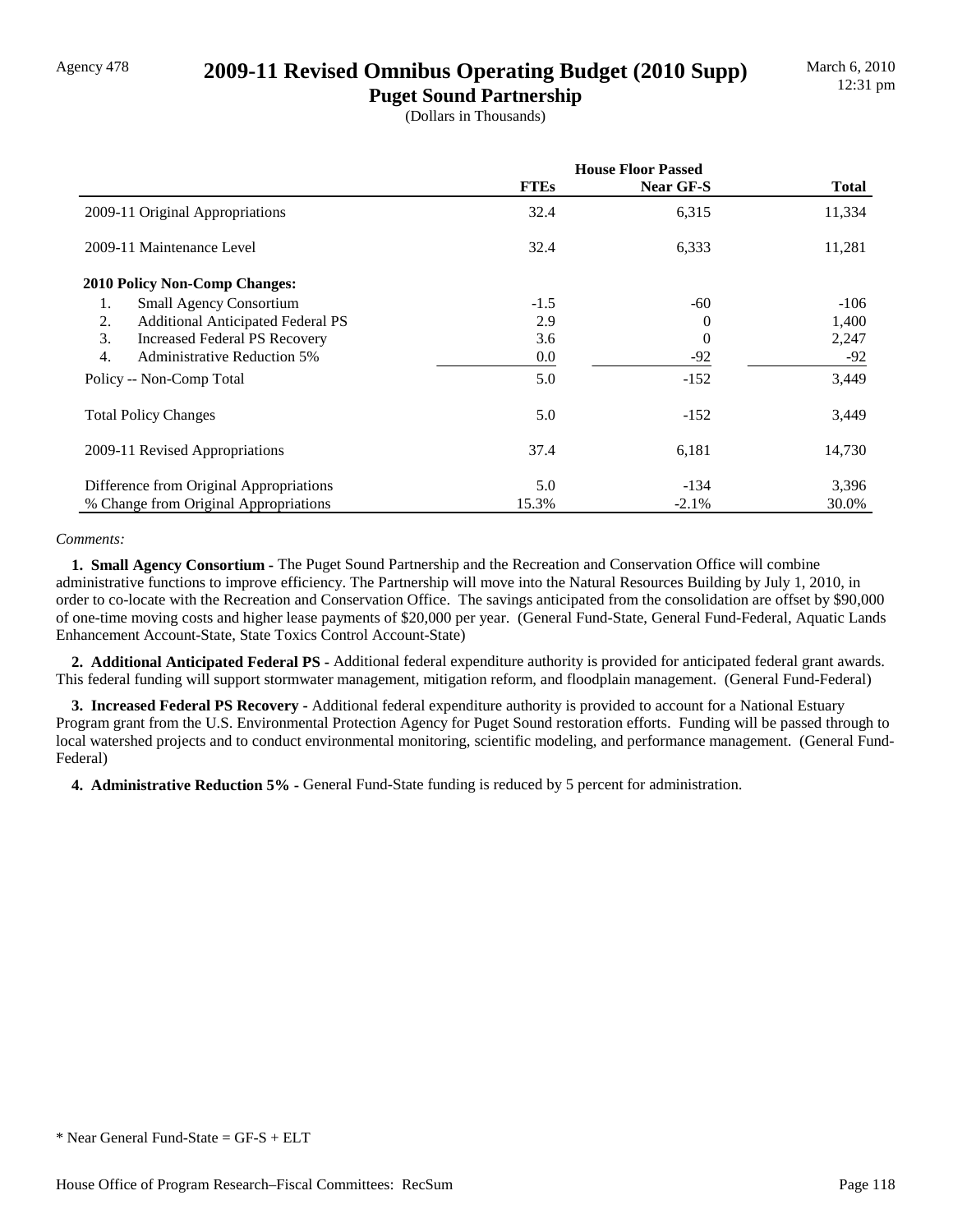## Agency 490 **2009-11 Revised Omnibus Operating Budget (2010 Supp)**

**Department of Natural Resources** (Dollars in Thousands)

|     |                                         |             | <b>House Floor Passed</b> |              |  |
|-----|-----------------------------------------|-------------|---------------------------|--------------|--|
|     |                                         | <b>FTEs</b> | Near GF-S                 | <b>Total</b> |  |
|     | 2009-11 Original Appropriations         | 1,365.2     | 81,132                    | 360,354      |  |
|     | 2009-11 Maintenance Level               | 1,365.2     | 81,142                    | 360,385      |  |
|     | 2010 Policy Non-Comp Changes:           |             |                           |              |  |
| 1.  | <b>Recover Land Mgmt Savings</b>        | 0.0         | $-950$                    | $-1,650$     |  |
| 2.  | Shift Fire Protection Costs to FFPA     | 0.0         | $-5,000$                  | $\theta$     |  |
| 3.  | <b>Reduce New Land Purchases</b>        | $-0.5$      | $-100$                    | $-100$       |  |
| 4.  | Reduce Recreation Access & Enfremt      | $-1.8$      | $-278$                    | $-278$       |  |
| 5.  | Reduce Natural Heritage Pgm             | $-1.7$      | $-143$                    | $-143$       |  |
| 6.  | Reduce Survey/Maps Activity             | 0.0         | $\overline{0}$            | $-200$       |  |
| 7.  | Reduce Administration                   | $-0.6$      | $-110$                    | $-110$       |  |
| 8.  | Maintain Adaptive Management Pgm        | 0.0         | $\boldsymbol{0}$          | 1,530        |  |
| 9.  | Puget Sound Cleanup & Recovery          | 0.0         | $\Omega$                  | 640          |  |
| 10. | <b>Emergency Fire Suppression</b>       | 0.0         | 11,542                    | 11,542       |  |
| 11. | <b>Sustainable Recreation Workgroup</b> | 0.3         | 56                        | 56           |  |
| 12. | <b>Forest Biomass Agreements</b>        | 0.4         | $\overline{0}$            | 87           |  |
| 13. | Natural Heritage Program Fees           | 0.1         | 0                         | 143          |  |
| 14. | Reimbursable Agreements                 | 1.0         | $\theta$                  | 1,000        |  |
| 15. | <b>Reopen Recreation Sites</b>          | 0.4         | $\theta$                  | 200          |  |
|     | Policy -- Non-Comp Total                | $-2.4$      | 5,017                     | 12,717       |  |
|     | <b>Total Policy Changes</b>             | $-2.4$      | 5,017                     | 12,717       |  |
|     | 2009-11 Revised Appropriations          | 1,362.8     | 86,159                    | 373,102      |  |
|     | Difference from Original Appropriations | $-2.4$      | 5,027                     | 12,748       |  |
|     | % Change from Original Appropriations   | $-0.2%$     | 6.2%                      | 3.5%         |  |

#### *Comments:*

 **1. Recover Land Mgmt Savings -** Lower timber prices have led to fewer timber sales which has resulted in fewer costs associated with the preparation of sales. Funding is reduced to reflect lower management costs on Agricultural College Trust Lands. In addition to lowering the Department's expenditure authority in the Agricultural College Trust Management Account (ACTMA), the amount of General Fund-State funding provided for deposit into the ACTMA is also reduced. (General Fund-State, Agricultural College Trust Management Account-State)

 **2. Shift Fire Protection Costs to FFPA -** Fire preparedness and prevention costs are shifted from the General Fund-State to the Forest Fire Protection Assessment Account-Nonappropriated. (General Fund-State, Forest Fire Protection Assessment Account-Nonappropriated)

 **3. Reduce New Land Purchases -** Funding is eliminated for a staff position that applies for new land acquisitions from state grant programs.

**4. Reduce Recreation Access & Enfrcmt -** Funding for staffing recreation programs is reduced by 4 percent in FY 2011. This reduction results in the closure of 22 primitive facilities throughout the state. One law enforcement position is also reduced.

 **5. Reduce Natural Heritage Pgm -** General Fund-State support of the Natural Heritage Program is reduced. The Program provides data that is used by a number of agencies, organizations, companies, and individuals for conservation planning, environmental review processes, and other information requests. The Department is authorized to charge fees pursuant to House Bill 3122 (Natural heritage program/DNR) to recover costs associated with providing this service.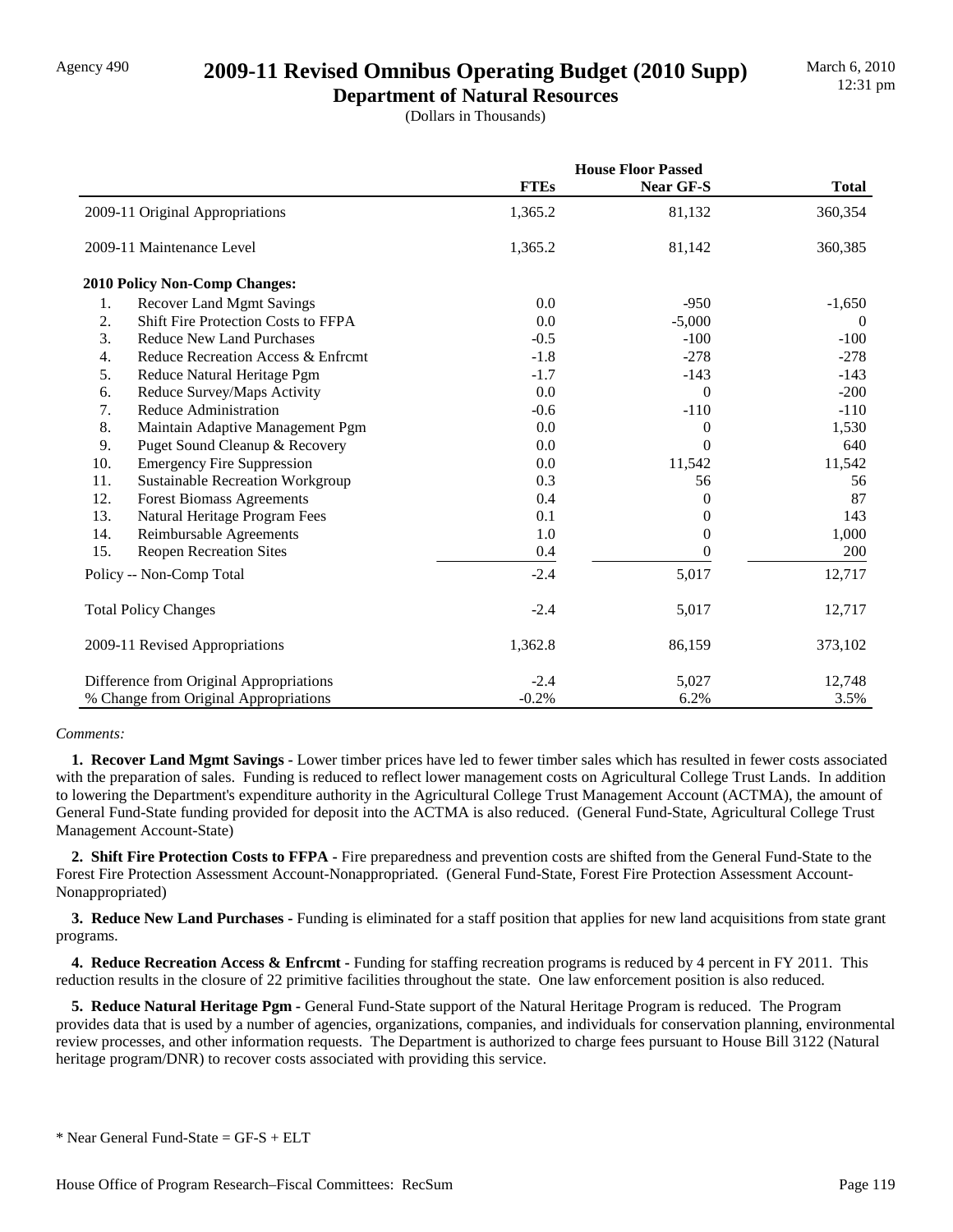**6. Reduce Survey/Maps Activity -** Due to lower revenue into the Survey and Maps Account, expenditure authority for mapping and surveys is reduced. (Survey and Maps Account-State)

 **7. Reduce Administration -** Funding is reduced for the proportionate share of administrative costs from the the Department of Natural Resources' (DNR) other General Fund-State reductions.

 **8. Maintain Adaptive Management Pgm -** Funding is provided to continue DNR's adaptive management activities. FY 2011 funding for this program includes \$970,000 of redirected Forest and Fish Support Account funding. (Aquatic Lands Enhancement Account-State, General Fund-Federal)

**9. Puget Sound Cleanup & Recovery -** Funding is provided for projects that remove contaminants from Puget Sound. Projects include completing the remedial investigation of Whitmarsh Landfill, and repairing a sediment cap in Commencement Bay. (State Toxics Control Account-State)

 **10. Emergency Fire Suppression -** Funding is provided for costs associated with fire suppression activities during FY 2010 that were above the DNR's existing fire suppression appropriation.

 **11. Sustainable Recreation Workgroup -** Funding is provided for Engrossed Second Substitute House Bill 2480 (sustainable recreation work group). The bill specifies fees that the Department may charge for access to recreational areas.

 **12. Forest Biomass Agreements -** Funding is provided for Second Substitute House Bill 2481 (forest biomass agreements) which permits DNR to enter into contracts for the purpose of providing a supply of forest biomass from lands managed by DNR.

 **13. Natural Heritage Program Fees -** Expenditure Authority is provided for House Bill 3122 (natural heritage program/DNR) which allows DNR to charge access fees for the Natural Heritage Program. The Program provides data that is used by a number of agencies, organizations, companies, and individuals for conservation planning, environmental review processes, and other information requests. (Natural Resources Conservation Areas Stewardship Account-State)

 **14. Reimbursable Agreements -** Additional expenditure authority is provided to allow DNR to utilize reimbursable agreements related to reforestation, the Washington Conservation Corps, and habitat restoration. (General Fund-Private/Local)

 **15. Reopen Recreation Sites -** Funding is provided from the Off Road Vehicle Account to support access to 13 recreational sites utilized by off road vehicle users. (Off Road Vehicle Account-State)

 $*$  Near General Fund-State = GF-S + ELT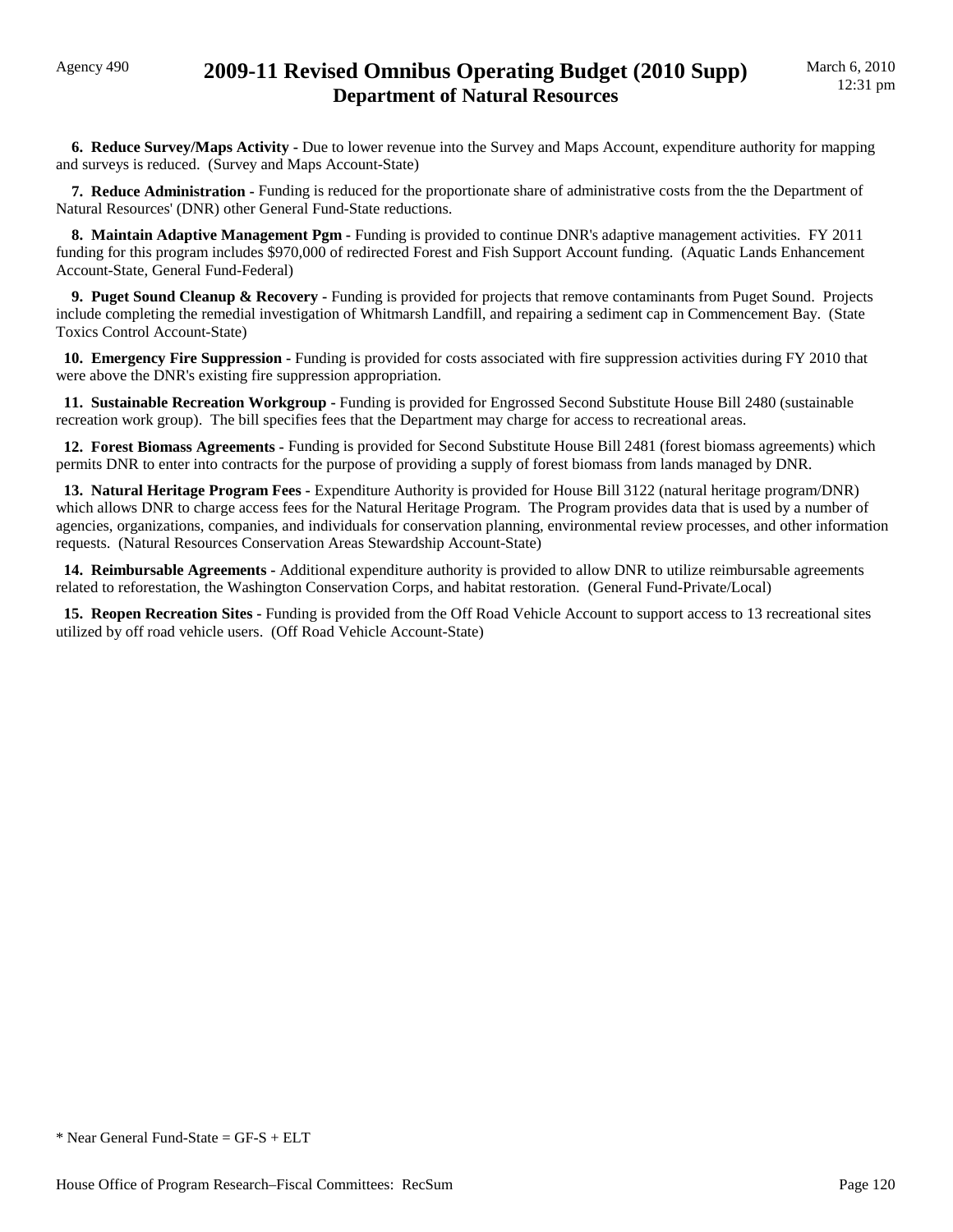## Agency 495 **2009-11 Revised Omnibus Operating Budget (2010 Supp)**

**Department of Agriculture** (Dollars in Thousands)

|                                           | <b>House Floor Passed</b> |           |              |
|-------------------------------------------|---------------------------|-----------|--------------|
|                                           | <b>FTEs</b>               | Near GF-S | <b>Total</b> |
| 2009-11 Original Appropriations           | 741.3                     | 23,600    | 126,925      |
| 2009-11 Maintenance Level                 | 741.3                     | 23,604    | 126,937      |
| <b>2010 Policy Non-Comp Changes:</b>      |                           |           |              |
| 1.<br>Reduce Spartina Funding             | 0.0                       | $-33$     | $-33$        |
| 2.<br>Shift Pesticides Testing to STCA    | $0.0\,$                   | $-416$    | $\Omega$     |
| Suspend Funding for Agr Fairs<br>3.       | 0.0                       | $\Omega$  | $-1,200$     |
| <b>Reduce Knotweed Grants</b><br>4.       | $0.0\,$                   | $-108$    | $-108$       |
| 5.<br>Commerce Food Pgm Transfer to Ag    | 1.2                       | 5,030     | 5,030        |
| GA Food Program Transfer to Ag<br>6.      | 2.3                       | 390       | 3,172        |
| 7.<br>Elim of Interag Integr Pest Mgt CC# | $-0.2$                    | $-14$     | $-14$        |
| 8.<br>Incr Federal Agr Support            | 5.6                       | $\theta$  | 6,661        |
| Policy -- Non-Comp Total                  | 8.9                       | 4,849     | 13,508       |
| <b>Total Policy Changes</b>               | 8.9                       | 4,849     | 13,508       |
| 2009-11 Revised Appropriations            | 750.2                     | 28,453    | 140,445      |
| Difference from Original Appropriations   | 8.9                       | 4,853     | 13,520       |
| % Change from Original Appropriations     | 1.2%                      | 20.6%     | 10.7%        |

#### *Comments:*

 **1. Reduce Spartina Funding -** Funding for the eradication of Spartina is reduced.

 **2. Shift Pesticides Testing to STCA -** Environmental pesticide testing is transferred to the State Toxics Control Account from the state general fund. (General Fund-State, State Toxics Control Account-State)

 **3. Suspend Funding for Agr Fairs -** The transfer of \$2 million state general fund dollars to the Fair Fund for agricultural fairs is eliminated for FY 2011. Available fund balance in the Fair Fund will offset about half of the reduction. Funding for youth shows will not be reduced during the 2009-11 biennium. (Fair Fund-Nonappropriated)

**4. Reduce Knotweed Grants - Grants for Knotweed removal projects are reduced.** 

 **5. Commerce Food Pgm Transfer to Ag -** Pursuant to Substitute House Bill 2863 (food assistance/ag dept) the Department of Commerce's Emergency Food Assistance Program is transferred to the Department of Agriculture, effective July 1, 2010.

 **6. GA Food Program Transfer to Ag -** Pursuant to Substitute House Bill 2863 (food assistance/ag dept) the Department of General Administration's Temporary Emergency Food Assistance Program and the Commodity Supplemental Food Program are transferred to the Department of Agriculture, effective July 1, 2010. (General Fund-State, General Fund-Federal)

 **7. Elim of Interag Integr Pest Mgt CC# -** Pursuant to Substitute House Bill 2617 (boards and commissions) funding for the Interagency Integrated Pest Management Coordinating Committee is eliminated.

 **8. Incr Federal Agr Support -** Additional federal expenditure authority is provided to reflect recent federal awards for protecting food safety, supporting organic agriculture and specialty crops, detecting sudden oak death, and Spartina removal. (General Fund-Federal)

<sup>\*</sup> Near General Fund-State = GF-S + ELT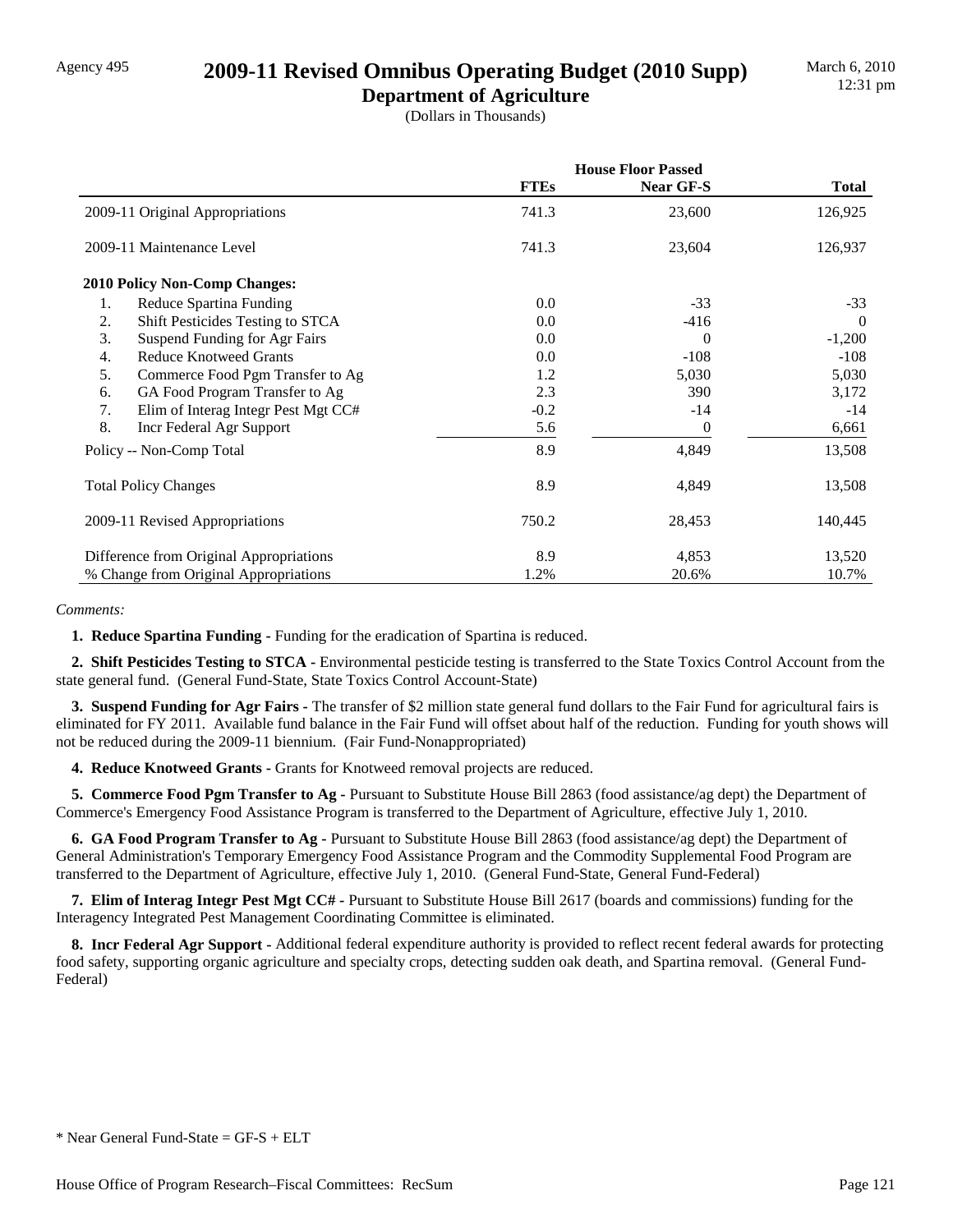### Agency 225 **2009-11 Revised Omnibus Operating Budget (2010 Supp)**

**Washington State Patrol** (Dollars in Thousands)

|     |                                         | <b>House Floor Passed</b> |                  |              |
|-----|-----------------------------------------|---------------------------|------------------|--------------|
|     |                                         | <b>FTEs</b>               | <b>Near GF-S</b> | <b>Total</b> |
|     | 2009-11 Original Appropriations         | 548.6                     | 80,234           | 134,875      |
|     | 2009-11 Maintenance Level               | 557.6                     | 79,380           | 139,264      |
|     | 2010 Policy Non-Comp Changes:           |                           |                  |              |
| 1.  | Eliminate Fire Protection Board #       | 0.0                       | $-3$             | $-5$         |
| 2.  | Criminal Records Fund Shift             | 0.0                       | $-800$           | $\Omega$     |
| 3.  | Criminal Records Funding                | 0.0                       | $-2,000$         | $\theta$     |
| 4.  | Restore License Fraud Program           | 1.0                       | 0                | 270          |
| 5.  | Forensic Sciences Improvement           | 0.0                       | 0                | 288          |
| 6.  | Post-Conviction DNA Analysis            | 0.0                       | 0                | 313          |
| 7.  | <b>Eliminate Staff Positions</b>        | $-29.0$                   | $-3,771$         | $-3,771$     |
| 8.  | Fire Training Academy Funding           | 0.0                       | $-92$            | $\Omega$     |
| 9.  | <b>Restore Trooper Funding</b>          | 0.7                       | 60               | 60           |
| 10. | Restore Crime Lab Equipment Funding     | 0.0                       | 110              | 220          |
| 11. | Criminal Background Checks              | 0.2                       | 0                | 24           |
|     | Policy -- Non-Comp Total                | $-27.2$                   | $-6,496$         | $-2,601$     |
|     | <b>Total Policy Changes</b>             | $-27.2$                   | $-6,496$         | $-2,601$     |
|     | 2009-11 Revised Appropriations          | 530.5                     | 72,884           | 136,663      |
|     | Difference from Original Appropriations | $-18.1$                   | $-7,350$         | 1,788        |
|     | % Change from Original Appropriations   | $-3.3%$                   | $-9.2%$          | 1.3%         |

#### *Comments:*

 **1. Eliminate Fire Protection Board # -** The Fire Protection Board is eliminated in FY 2011. The Board works to establish a comprehensive state policy regarding fire protection services. (General Fund-State, Fire Service Training Account-State)

 **2. Criminal Records Fund Shift -** Funding is provided from the Fingerprint Identification Account rather than the General Fund-State for the Criminal History Section. The Criminal History Section is the state repository for fingerprint based criminal history information. (General Fund-State, Fingerprint Identification Account-State)

 **3. Criminal Records Funding -** One-time funding for the Criminal History Section is provided from the Fingerprint Identification Account rather than from General Fund-State. The Criminal History Section is state repository for fingerprint based criminal history information. (General Fund-State, Fingerprint Identification Account-State)

 **4. Restore License Fraud Program -** Funding is provided to the Department for one trooper and one sergeant to implement Second Substitute House Bill 2436 (vehicle license fraud). (Vehicle License Fraud-State)

 **5. Forensic Sciences Improvement -** The Forensic Sciences Improvement Program is transferred from the Department of Commerce to the Washington State Patrol. The program supports forensic science services and medical examiner services provided by state and local governments. (General Fund-Federal)

 **6. Post-Conviction DNA Analysis -** Funding for the Post-Conviction DNA Analysis Program is transferred from Department of Commerce to the Washington State Patrol. The program provides testing of old evidence to determine if the DNA analysis substantiates prior convictions. (General Fund-Federal)

 **7. Eliminate Staff Positions -** Funding is reduced to reflect savings from eliminating 25 FTE positions across the various divisions within the State Patrol.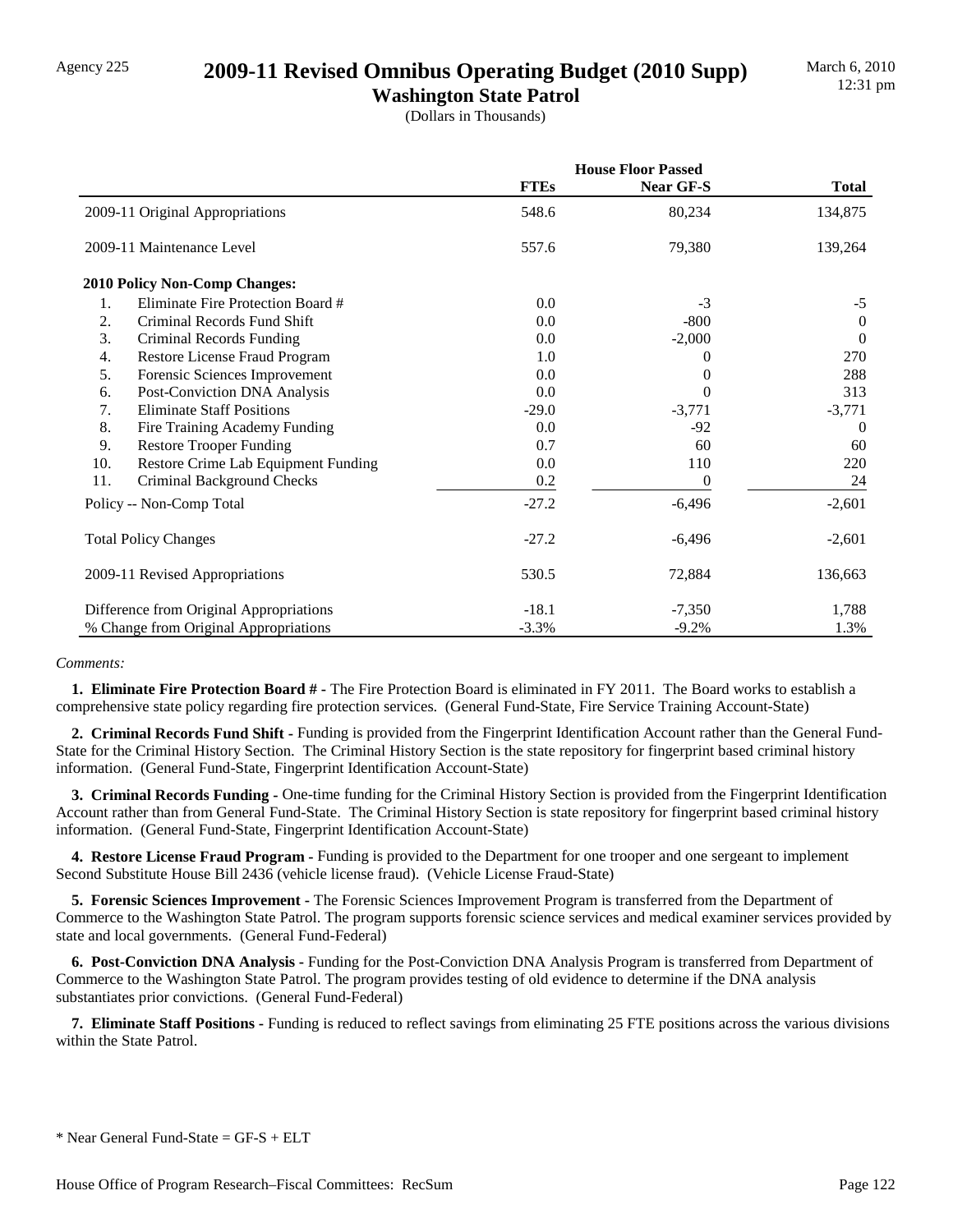### Agency 225 **2009-11 Revised Omnibus Operating Budget (2010 Supp) Washington State Patrol**

 **8. Fire Training Academy Funding -** The remaining state general funds are removed from the State Patrol Fire Training Academy (FTA) and funding is provided from the Fire Service Training Account. The FTA provides live fire training to fire and emergency response personnel. (General Fund-State, Fire Service Training-State)

 **9. Restore Trooper Funding -** Funding is provided to maintain current trooper levels this biennium in the Field Operations Bureau. The Bureau is responsible for enforcing traffic laws, investigating collisions, and assisting motorists.

 **10. Restore Crime Lab Equipment Funding -** Funding is provided for two gas chromatograph/mass spectrometers. These instruments are used at the State Patrol Crime Labs to analyze drug, arson, explosives, poisons, and toxins evidence. (Federal Seizure Account-Non Appropriated, General Fund-State)

 **11. Criminal Background Checks -** Funding is provided for the additional workload associated with implementing House Bill 2437 (criminal background checks). (Fingerprint Identification Account-State)

\* Near General Fund-State = GF-S + ELT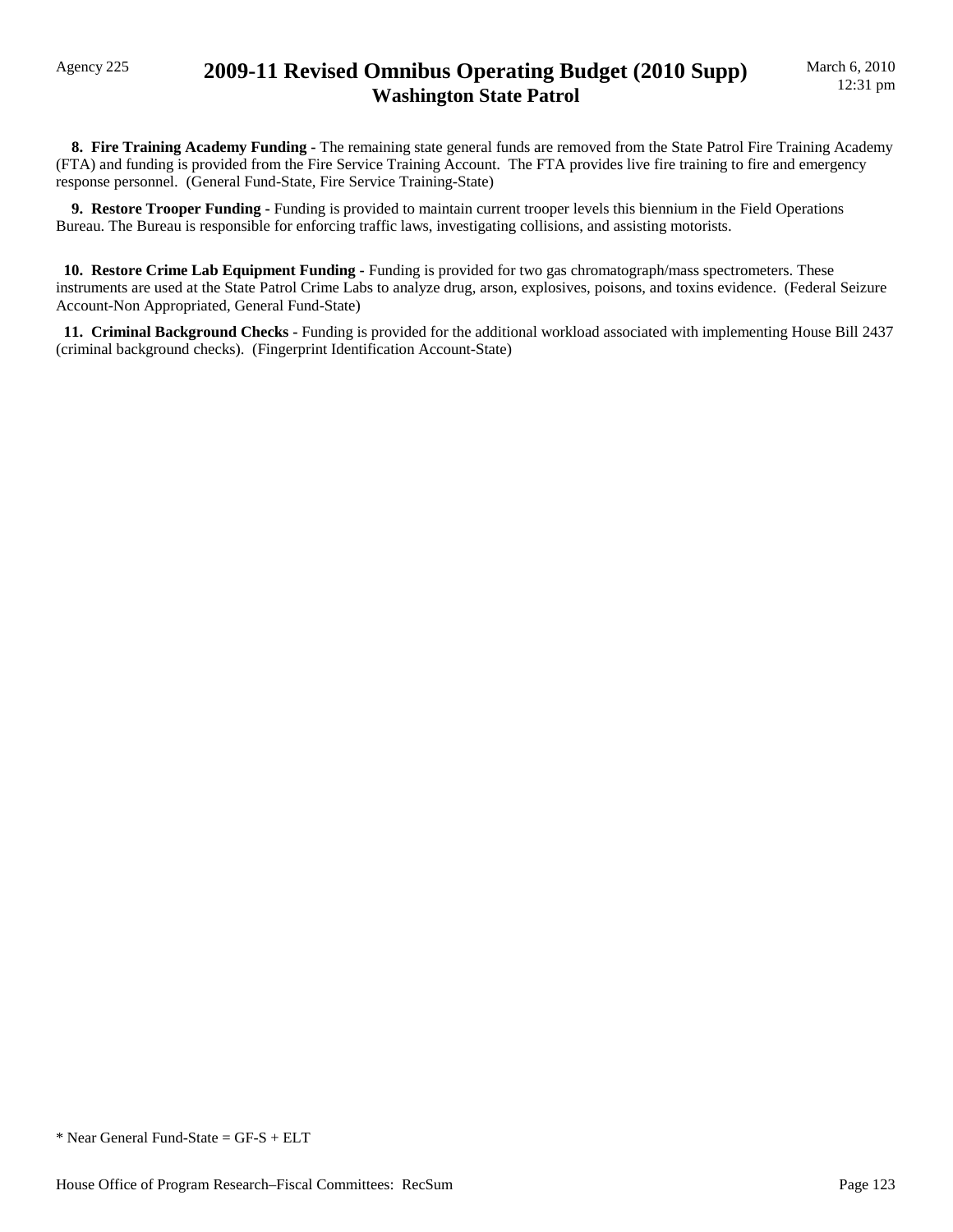## Agency 240 **2009-11 Revised Omnibus Operating Budget (2010 Supp)**

**Department of Licensing** (Dollars in Thousands)

|                                         | <b>House Floor Passed</b> |           |              |  |
|-----------------------------------------|---------------------------|-----------|--------------|--|
|                                         | <b>FTEs</b>               | Near GF-S | <b>Total</b> |  |
| 2009-11 Original Appropriations         | 278.9                     | 2,971     | 55,887       |  |
| 2009-11 Maintenance Level               | 278.9                     | 2,971     | 56,137       |  |
| <b>2010 Policy Non-Comp Changes:</b>    |                           |           |              |  |
| Eliminate Onsite Wastewater Commit#     | 0.0                       | 0         | -6           |  |
| 2.<br>Real Estate License Fee#          | 0.0                       | 0         | 151          |  |
| 3.<br>Regulation of Limousine Carriers# | 1.2                       |           | 294          |  |
| Policy -- Non-Comp Total                | 1.2                       | $\theta$  | 439          |  |
| <b>Total Policy Changes</b>             | 1.2                       | $\theta$  | 439          |  |
| 2009-11 Revised Appropriations          | 280.0                     | 2,971     | 56,576       |  |
| Difference from Original Appropriations | 1.2                       | 0         | 689          |  |
| % Change from Original Appropriations   | 0.4%                      | $0.0\%$   | 1.2%         |  |

#### *Comments:*

 **1. Eliminate Onsite Wastewater Commit# -** Expenditure authority is reduced to reflect the elimination of the Onsite Wastewater Treatment System Advisory Committee. (Professional Engineers Account-State)

 **2. Real Estate License Fee# -** The Department of Licensing's authority to collect a \$10 fee from real estate licensees is extended through FY 2015. This fee is transmitted to the Washington Center on Real Estate Research. (Real Estate Research Account-State)

 **3. Regulation of Limousine Carriers# -** Funding is provided for the Department of Licensing to implement the Engrossed Substitute House Bill 1775 (limousine carrier regulations). Expenditures include IT staffing, customer service, and intra-agency reimbursement. (Master License Account-State)

<sup>\*</sup> Near General Fund-State = GF-S + ELT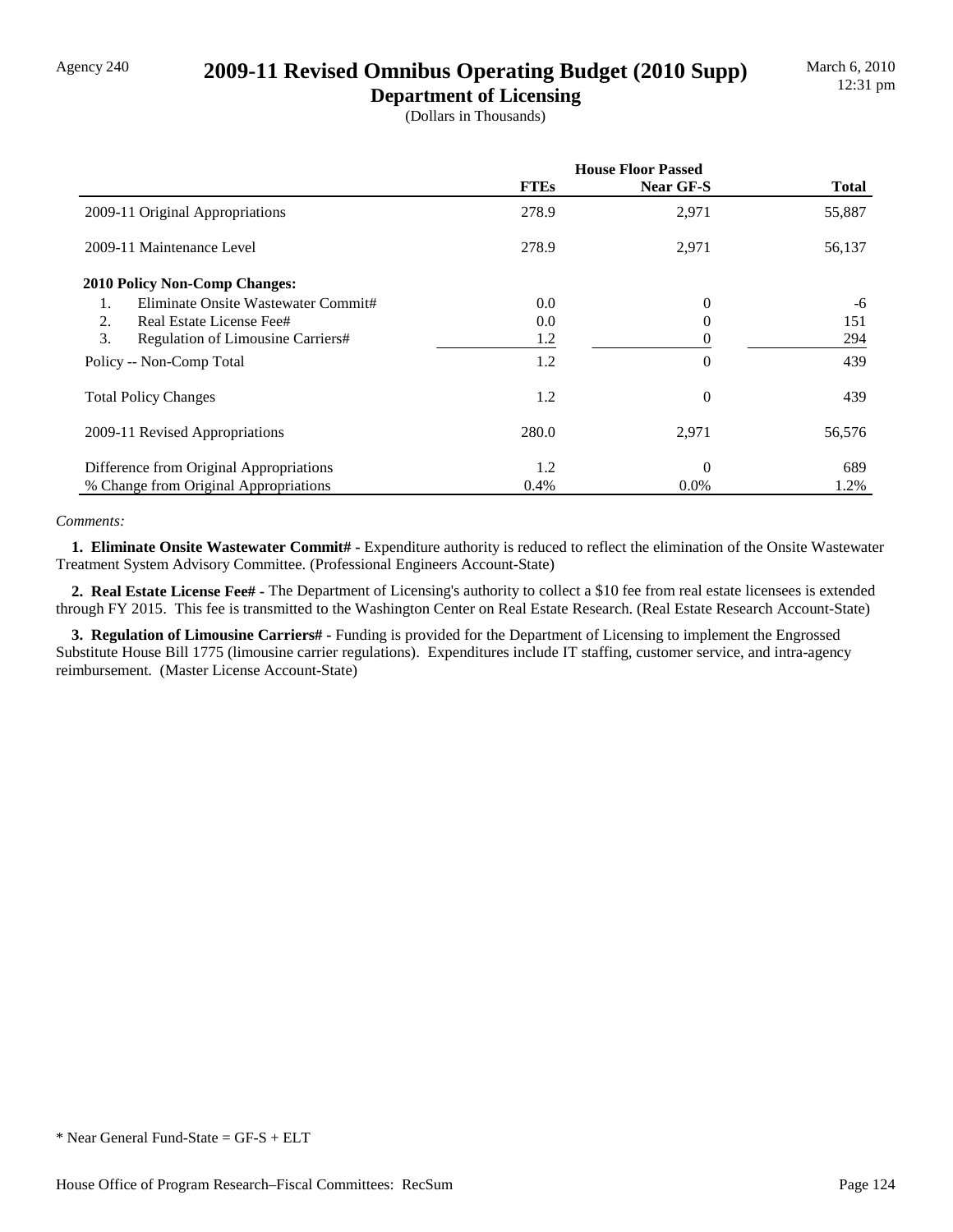## Agency 350 **2009-11 Revised Omnibus Operating Budget (2010 Supp)**

**Public Schools** (Dollars in Thousands)

|     |                                         | <b>House Floor Passed</b> |            |              |
|-----|-----------------------------------------|---------------------------|------------|--------------|
|     |                                         | <b>FTEs</b>               | Near GF-S  | <b>Total</b> |
|     | 2009-11 Original Appropriations         | 291.2                     | 13,310,462 | 15,647,542   |
|     | 2009-11 Maintenance Level               | 291.2                     | 13,561,188 | 16,028,874   |
|     | 2010 Policy Non-Comp Changes:           |                           |            |              |
| 1.  | Apportionment and Financial Systems     | 0.0                       | 250        | 250          |
| 2.  | <b>Bus Depreciation</b>                 | 0.0                       | $-22,090$  | $-22,090$    |
| 3.  | <b>Beginning Educator Support Team</b>  | 0.0                       | $-2,348$   | $-2,348$     |
| 4.  | Navigation 101                          | 0.0                       | $-3,220$   | $-3,220$     |
| 5.  | <b>Alternate Routes</b>                 | 0.0                       | $-2,053$   | $-2,053$     |
| 6.  | <b>Communities in Schools</b>           | 0.0                       | $-25$      | $-25$        |
| 7.  | <b>Basic Education Allocation</b>       | 0.0                       | 2,518      | 2,518        |
| 8.  | WWII Oral History Project               | 0.0                       | $-25$      | $-25$        |
| 9.  | Compana Quetzal                         | 0.0                       | $-50$      | $-50$        |
| 10. | <b>Dyslexia Pilot Best Practices</b>    | 0.0                       | $-145$     | $-145$       |
| 11. | Civil Rights Enforcement                | 0.0                       | 133        | 133          |
| 12. | Dropout Reengagement                    | 0.0                       | 500        | 500          |
| 13. | <b>Focused Assistance</b>               | 0.0                       | $-3,046$   | $-3,046$     |
| 14. | K-4 Staffing Levels                     | 0.0                       | $-11,234$  | $-11,234$    |
| 15. | Student Achievement Program             | 0.0                       | $-78,519$  | $-78,519$    |
| 16. | Learning Improvement Day                | 0.0                       | $-15,650$  | $-15,657$    |
| 17. | <b>Current Year Program Savings</b>     | 0.0                       | $-1,245$   | $-1,245$     |
| 18. | <b>Administrative Reductions</b>        | 0.0                       | $-413$     | $-413$       |
| 19. | Higher Ed Internet Schools              | 0.0                       | 250        | 250          |
| 20. | K-20 Network                            | 0.0                       | $-776$     | $-776$       |
| 21. | School Levies                           | 0.0                       | 25,331     | 25,331       |
| 22. | Per Pupil Inflator                      | 0.0                       | 7,230      | 7,230        |
| 23. | LAP Income Verification                 | 0.0                       | $-208$     | $-208$       |
| 24. | Nat Board Challenging Sch Bonus         | 0.0                       | $-3,550$   | $-3,550$     |
| 25. | National Board Bonus Reduction          | 0.0                       | $-517$     | $-517$       |
| 26. | Nat'l Board Bonus for Principals        | 0.0                       | $-810$     | $-810$       |
| 27. | Pipeline for Paraeducators              | 0.0                       | $-150$     | $-150$       |
| 28. | Middle School Career & Technical Ed     | 0.0                       | $-1,775$   | $-1,775$     |
| 29. | <b>National Board Assessment Fees</b>   | 0.0                       | $-801$     | $-801$       |
| 30. | <b>STEM Best Practices</b>              | 0.0                       | 150        | 150          |
| 31. | At Risk Children                        | 0.0                       | 125        | 125          |
|     | Policy -- Non-Comp Total                | 0.0                       | $-112,163$ | $-112,170$   |
|     | <b>Total Policy Changes</b>             | 0.0                       | $-112,163$ | $-112,170$   |
|     | 2009-11 Revised Appropriations          | 291.2                     | 13,449,025 | 15,916,704   |
|     | Difference from Original Appropriations | 0.0                       | 138,563    | 269,162      |
|     | % Change from Original Appropriations   | 0.0%                      | 1.0%       | 1.7%         |
|     |                                         |                           |            |              |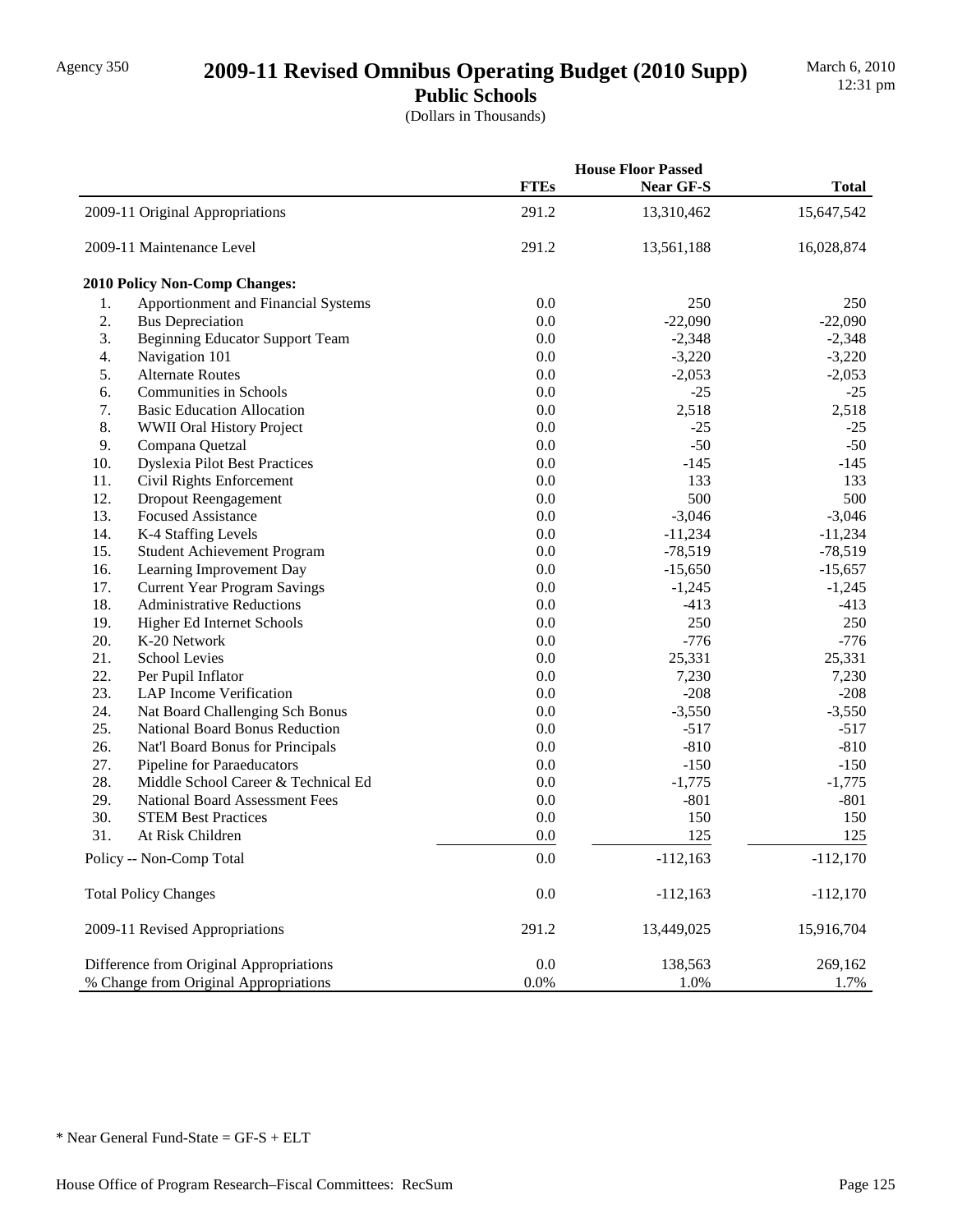# Agency 350 **2009-11 Revised Omnibus Operating Budget (2010 Supp)** Program 010

### **Public Schools**

**OSPI & Statewide Programs**

(Dollars in Thousands)

|     |                                         | <b>House Floor Passed</b> |           |              |  |
|-----|-----------------------------------------|---------------------------|-----------|--------------|--|
|     |                                         | <b>FTEs</b>               | Near GF-S | <b>Total</b> |  |
|     | 2009-11 Original Appropriations         | 240.4                     | 67,767    | 158,984      |  |
|     | 2009-11 Maintenance Level               | 240.4                     | 68,553    | 160,632      |  |
|     | <b>2010 Policy Non-Comp Changes:</b>    |                           |           |              |  |
| 1.  | Apportionment and Financial Systems     | 0.0                       | 250       | 250          |  |
| 2.  | Navigation 101                          | 0.0                       | $-3,220$  | $-3,220$     |  |
| 3.  | <b>Alternate Routes</b>                 | 0.0                       | $-2,053$  | $-2,053$     |  |
| 4.  | <b>Communities in Schools</b>           | 0.0                       | $-25$     | $-25$        |  |
| 5.  | <b>Basic Education Allocation</b>       | 0.0                       | 2,518     | 2,518        |  |
| 6.  | WWII Oral History Project               | 0.0                       | $-25$     | $-25$        |  |
| 7.  | Compana Quetzal                         | 0.0                       | $-50$     | $-50$        |  |
| 8.  | <b>Dyslexia Pilot Best Practices</b>    | 0.0                       | $-145$    | $-145$       |  |
| 9.  | Civil Rights Enforcement                | 0.0                       | 133       | 133          |  |
| 10. | Dropout Reengagement                    | 0.0                       | 500       | 500          |  |
| 11. | <b>Current Year Program Savings</b>     | 0.0                       | $-611$    | $-611$       |  |
| 12. | <b>Administrative Reductions</b>        | 0.0                       | $-337$    | $-337$       |  |
| 13. | K-20 Network                            | 0.0                       | $-776$    | $-776$       |  |
| 14. | Pipeline for Paraeducators              | 0.0                       | $-150$    | $-150$       |  |
| 15. | At Risk Children                        | 0.0                       | 125       | 125          |  |
|     | Policy -- Non-Comp Total                | 0.0                       | $-3,866$  | $-3,866$     |  |
|     | <b>Total Policy Changes</b>             | 0.0                       | $-3,866$  | $-3,866$     |  |
|     | 2009-11 Revised Appropriations          | 240.4                     | 64,687    | 156,766      |  |
|     | Difference from Original Appropriations | 0.0                       | $-3,080$  | $-2,218$     |  |
|     | % Change from Original Appropriations   | 0.0%                      | $-4.5%$   | $-1.4%$      |  |

#### *Comments:*

 **1. Apportionment and Financial Systems -** Funding is provided to complete the conversion from the current COBOL/VAX-based apportionment and financial reporting systems to a modern, windows-based software platform. The funding represents the final step of a multi-year conversion process. The objective of the project is to streamline data interfacing with school districts, and to the reduce costs of maintaining the software platform, due to the limited supply of contractors still servicing the older COBOL/VAX systems.

 **2. Navigation 101 -** Funding for Navigation 101 is discontinued beginning in FY 2011. Navigation 101 is a guidance and career counseling program providing college and career readiness services and curriculum for students. The discontinued funding provided implementation grants to school districts in support of the program.

 **3. Alternate Routes -** The Alternative Routes to Certification program provides assistance to individuals pursuing teacher certification through performance-based, non-traditional programs. These programs are aimed at recruiting candidates to teach in statewide subject matter and geographic shortage areas. Funding for this certification program is reduced by \$2 million in FY 2011.

 **4. Communities in Schools -** Funding for the Communities in Schools Program in Pierce County is discontinued beginning in FY 2011.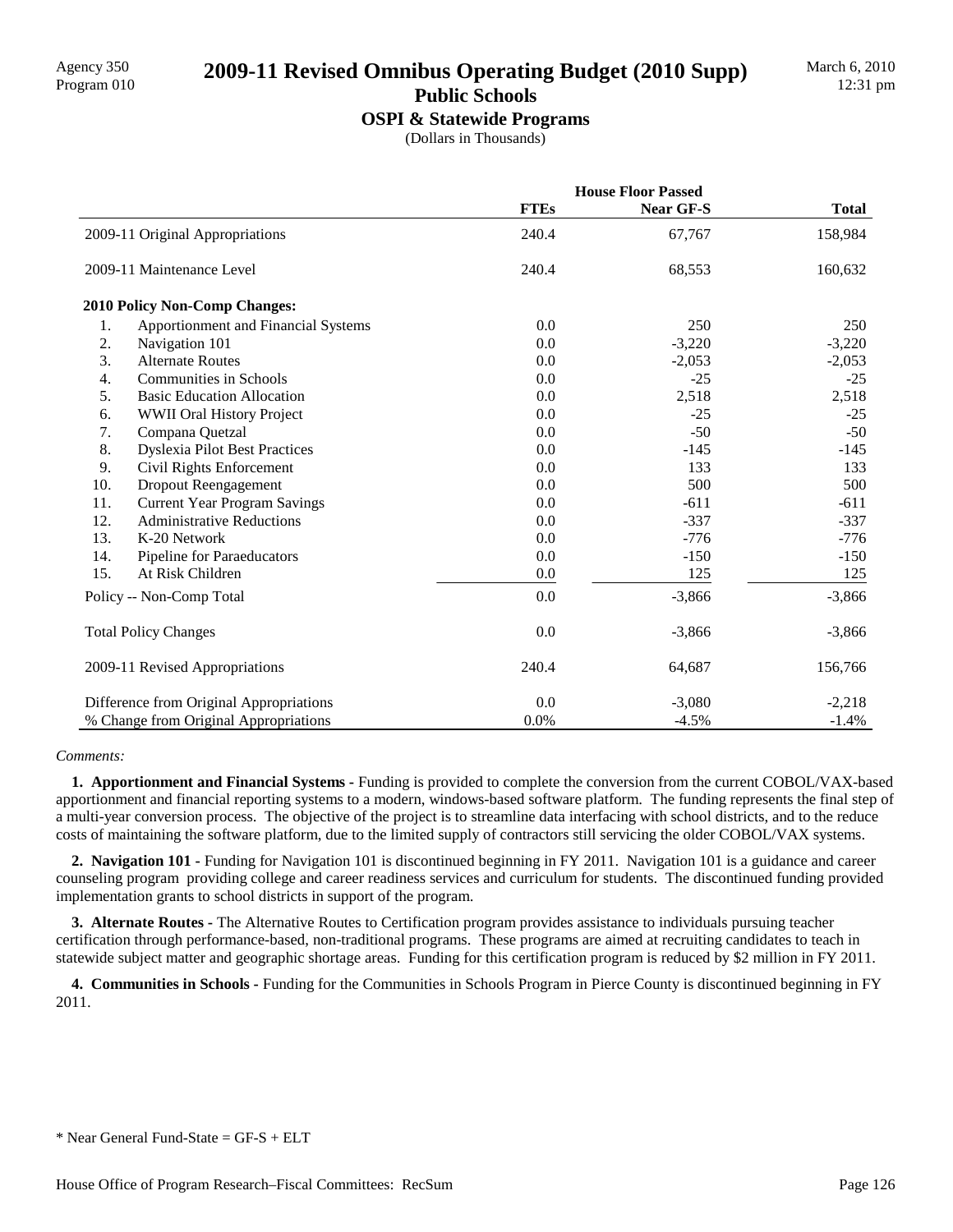### Agency 350 **2009-11 Revised Omnibus Operating Budget (2010 Supp)** Program 010 **Public Schools OSPI & Statewide Programs**

 **5. Basic Education Allocation -** Funding is provided to develop the IT systems infrastructure to support the school funding formula provisions contained in Substitute House Bill 2776 (K-12 education funding). The funding primarily supports reprogramming for the pupil transportation and general apportionment funding formulas. The pupil transportation IT systems work comprises approximately \$800,000 of this total, and funds the development of infrastructure capable of mapping out bus routes to document route miles for funding purposes. The work will also development of enhanced reporting capabilities in the system. The general apportionment system reprogramming comprises approximately \$1.7 million of this total, and funds systems to align with the funding formulas contained in Chapter 548, Laws of 2009, including structuring funding based on prototypical school models.

**6. WWII Oral History Project - Funding for the World War II Oral History Project is discontinued beginning in FY 2011. The** funding supports the development of oral history presentations, documentation, and other curriculum materials for teaching the historical significance of World War II, under the direction of the World War II Memorial Education Foundation.

 **7. Compana Quetzal -** Funding for the Seattle Coalition of Campaña Quetzal is discontined beginning FY 2011. The program provides support program to the Latino/Latina community in early childhood education, parent leadership training; and high school success and college preparation.

 **8. Dyslexia Pilot Best Practices -** Funding to support implementation of findings from the Lorraine Wojahn Dyslexia Pilot Reading Program is discontinued beginning in FY 2011.

 **9. Civil Rights Enforcement -** Funding is provided to support the provisions of Engrossed Second Substitute House Bill 3026 (state & federal civil rights laws). The funding supports the staff necessary to carryout the duties given to OSPI concerning enforcement and monitoring of civil rights in schools.

 **10. Dropout Reengagement -** Funding is provided to support drop-out prevention and reengagement activities developed by the office of the superintendent of public instruction.

 **11. Current Year Program Savings -** Reductions are made in FY 2010 to several K-12 programs to capture savings from underexpended contracts. This includes Navigation 101, K-20 communications, longitudinal data systems, Building Bridges, and other smaller programs.

 **12. Administrative Reductions -** Funding for agency operations is reduced in FY 2011. Reductions are made to OSPI, as well as the Professional Educators' Standards Board, and the State Board of Education.

**13. K-20 Network -** State funding for the K-20 network is reduced by 40 percent in FY 2011. K-20 Network is a technology network connecting Washington State's educational community, including K-12 schools and institutions of higher education.

 **14. Pipeline for Paraeducators -** Funding for the pipeline for paraeducators program is reduced for FY 2011. Prior year allocations for this program remain underspent and available for use via the Future Teachers Conditional Scholarship Account administered by the Higher Education Coordinating Board.

 **15. At Risk Children -** Funding is provided for Second Substitute House Bill 2731 (at-risk children program), implementing a program of early learning for educationally at-risk children within the state's program of basic education. Additional funding is provided for the Department of Early Learning for this legislation. Funding is provided for staffing and pre-implementation costs at OSPI.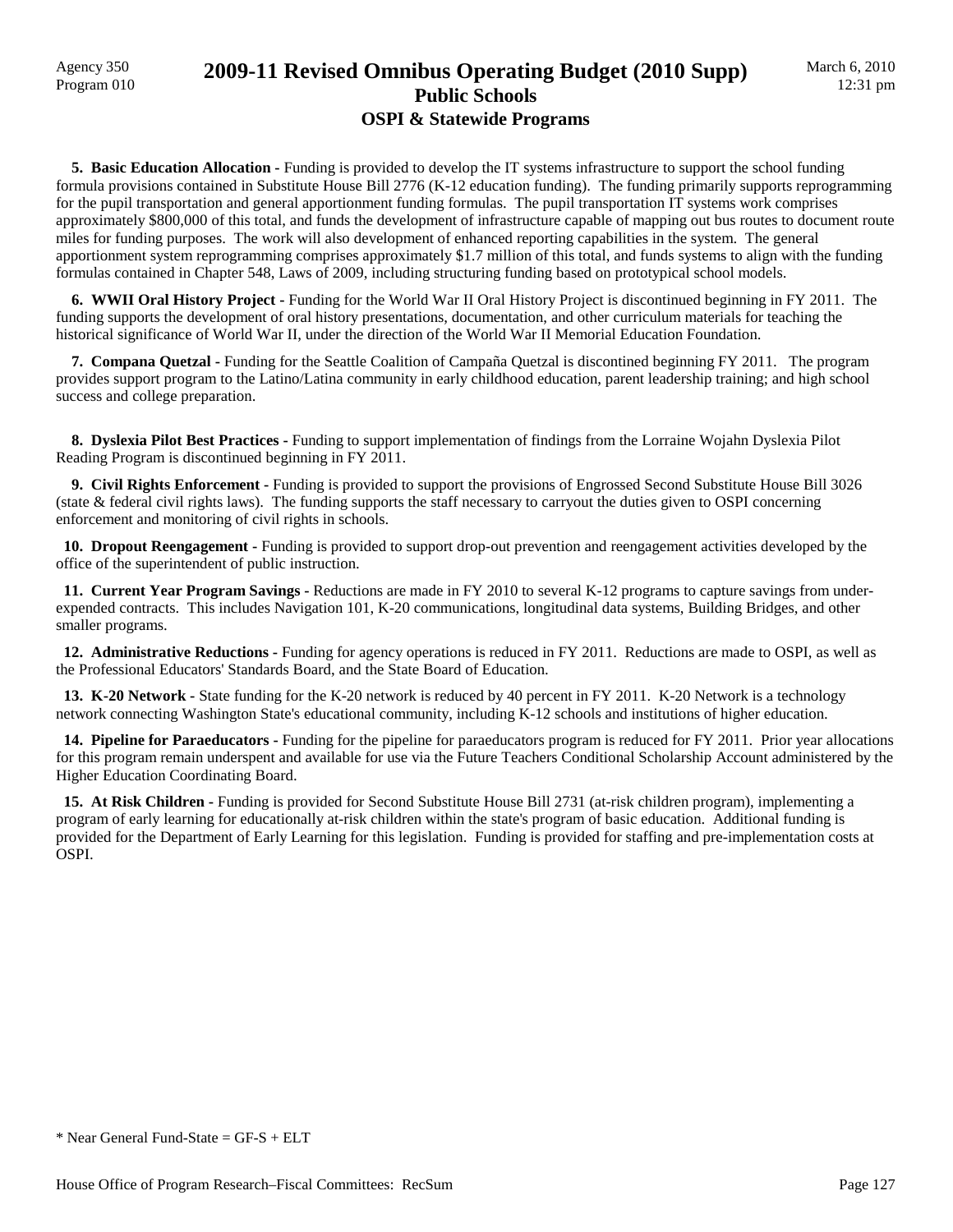# Agency 350<br>Program 021 **2009-11 Revised Omnibus Operating Budget (2010 Supp)**

## **Public Schools**

**General Apportionment** (Dollars in Thousands)

|                                         | <b>House Floor Passed</b> |            |              |  |
|-----------------------------------------|---------------------------|------------|--------------|--|
|                                         | <b>FTEs</b>               | Near GF-S  | <b>Total</b> |  |
| 2009-11 Original Appropriations         | 0.0                       | 10,186,760 | 10,186,760   |  |
| 2009-11 Maintenance Level               | 0.0                       | 10,315,685 | 10,315,685   |  |
| <b>2010 Policy Non-Comp Changes:</b>    |                           |            |              |  |
| K-4 Staffing Levels<br>1.               | 0.0                       | $-11,221$  | $-11,221$    |  |
| 2.<br>Higher Ed Internet Schools        | 0.0                       | 250        | 250          |  |
| Policy -- Non-Comp Total                | 0.0                       | $-10,971$  | $-10,971$    |  |
| <b>Total Policy Changes</b>             | 0.0                       | $-10,971$  | $-10,971$    |  |
| 2009-11 Revised Appropriations          | 0.0                       | 10,304,714 | 10,304,714   |  |
| Difference from Original Appropriations | 0.0                       | 117,954    | 117,954      |  |
| % Change from Original Appropriations   | $0.0\%$                   | 1.2%       | 1.2%         |  |

#### *Comments:*

 **1. K-4 Staffing Levels -** The state allocation for certificated instructional staffing in grades K-4 is reduced to approximately 52.69 staff per 1000 students. The current allocation rate is 53.2 staff per 1000 students for most districts.

 **2. Higher Ed Internet Schools -** Funding is provided to enable Institutions of Higher Education to provide K-12 instruction in digital and online settings, as outlined in House Bill 2852 (college level learning).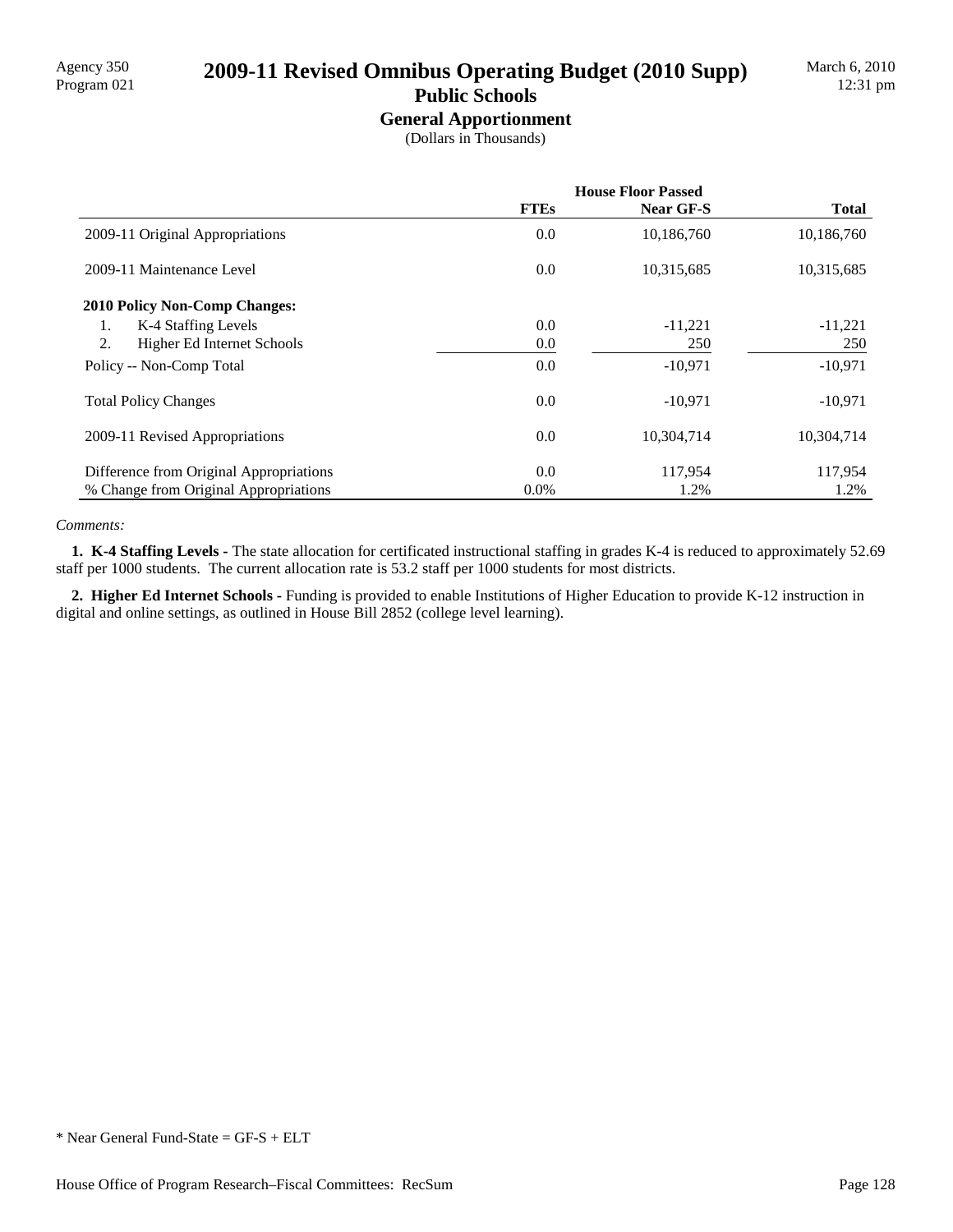# Agency 350<br>Program 022 **2009-11 Revised Omnibus Operating Budget (2010 Supp)**

### **Public Schools Pupil Transportation**

(Dollars in Thousands)

|                                         | <b>House Floor Passed</b> |           |              |
|-----------------------------------------|---------------------------|-----------|--------------|
|                                         | <b>FTEs</b>               | Near GF-S | <b>Total</b> |
| 2009-11 Original Appropriations         | $0.0\,$                   | 614,427   | 614,427      |
| 2009-11 Maintenance Level               | 0.0                       | 635,936   | 635,936      |
| <b>2010 Policy Non-Comp Changes:</b>    |                           |           |              |
| <b>Bus Depreciation</b><br>1.           | 0.0                       | $-22,090$ | $-22,090$    |
| Policy -- Non-Comp Total                | 0.0                       | $-22,090$ | $-22,090$    |
| <b>Total Policy Changes</b>             | 0.0                       | $-22.090$ | $-22,090$    |
| 2009-11 Revised Appropriations          | 0.0                       | 613,846   | 613,846      |
| Difference from Original Appropriations | 0.0                       | $-581$    | $-581$       |
| % Change from Original Appropriations   | $0.0\%$                   | $-0.1\%$  | $-0.1\%$     |

#### *Comments:*

 **1. Bus Depreciation -** Savings is assumed for fiscal year 2011 by postponing sales tax payments for bus depreciation. The Office of the Superintendent of Public Instruction shall provide sufficient funds in the last year of a bus's expected life cycle sufficient to cover sales tax costs, rather than providing a portion of these funds to districts each year.

<sup>\*</sup> Near General Fund-State = GF-S + ELT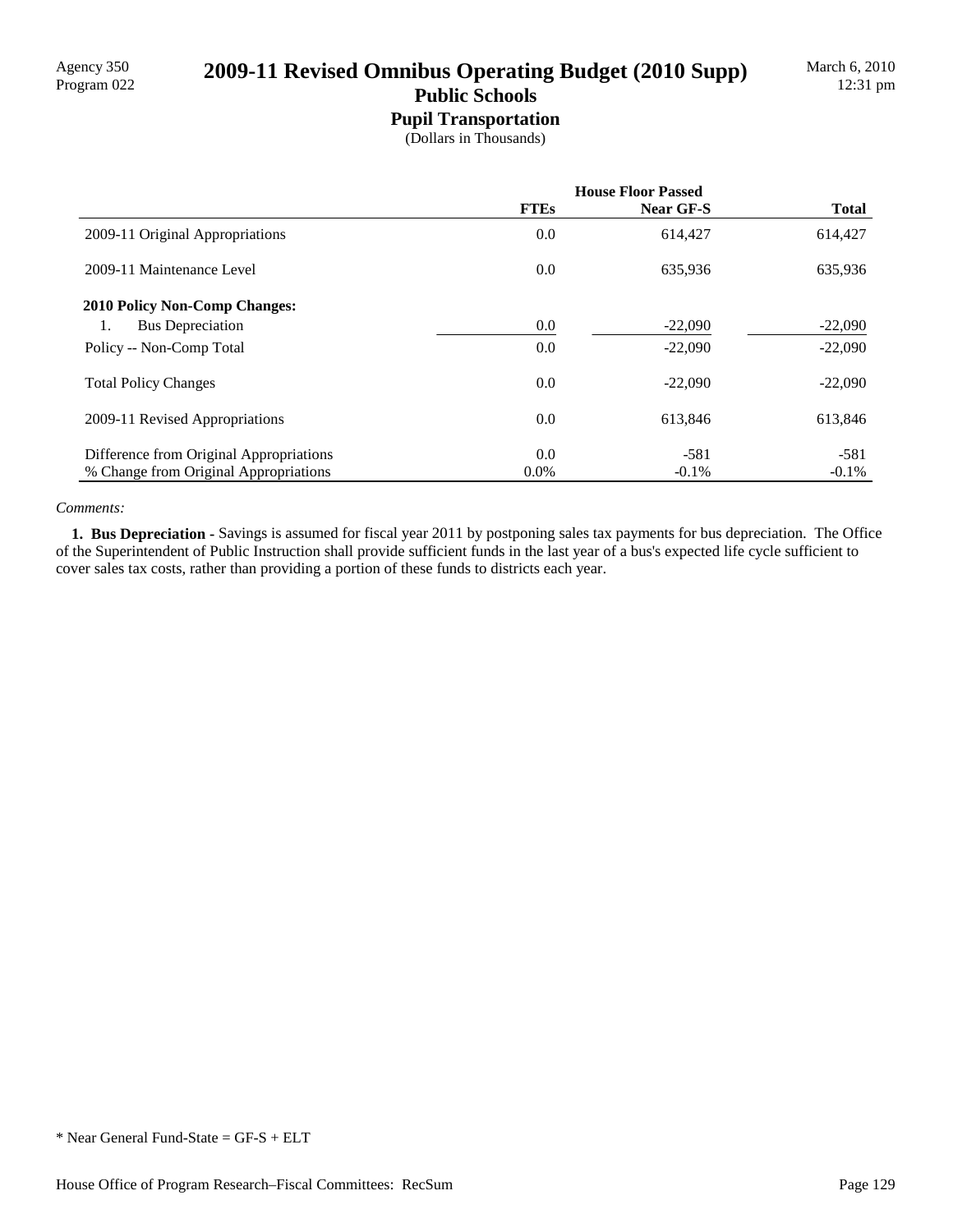# 2009-11 Revised Omnibus Operating Budget (2010 Supp)

### **Public Schools School Food Services**

(Dollars in Thousands)

|                                         | <b>House Floor Passed</b> |           |              |
|-----------------------------------------|---------------------------|-----------|--------------|
|                                         | <b>FTEs</b>               | Near GF-S | <b>Total</b> |
| 2009-11 Original Appropriations         | 0.0                       | 6,318     | 433,318      |
| 2009-11 Maintenance Level               | 0.0                       | 6,318     | 543,318      |
| 2009-11 Revised Appropriations          | 0.0                       | 6.318     | 543,318      |
| Difference from Original Appropriations | 0.0                       | 0         | 110,000      |
| % Change from Original Appropriations   | $0.0\%$                   | $0.0\%$   | 25.4%        |

*Comments:*

<sup>\*</sup> Near General Fund-State = GF-S + ELT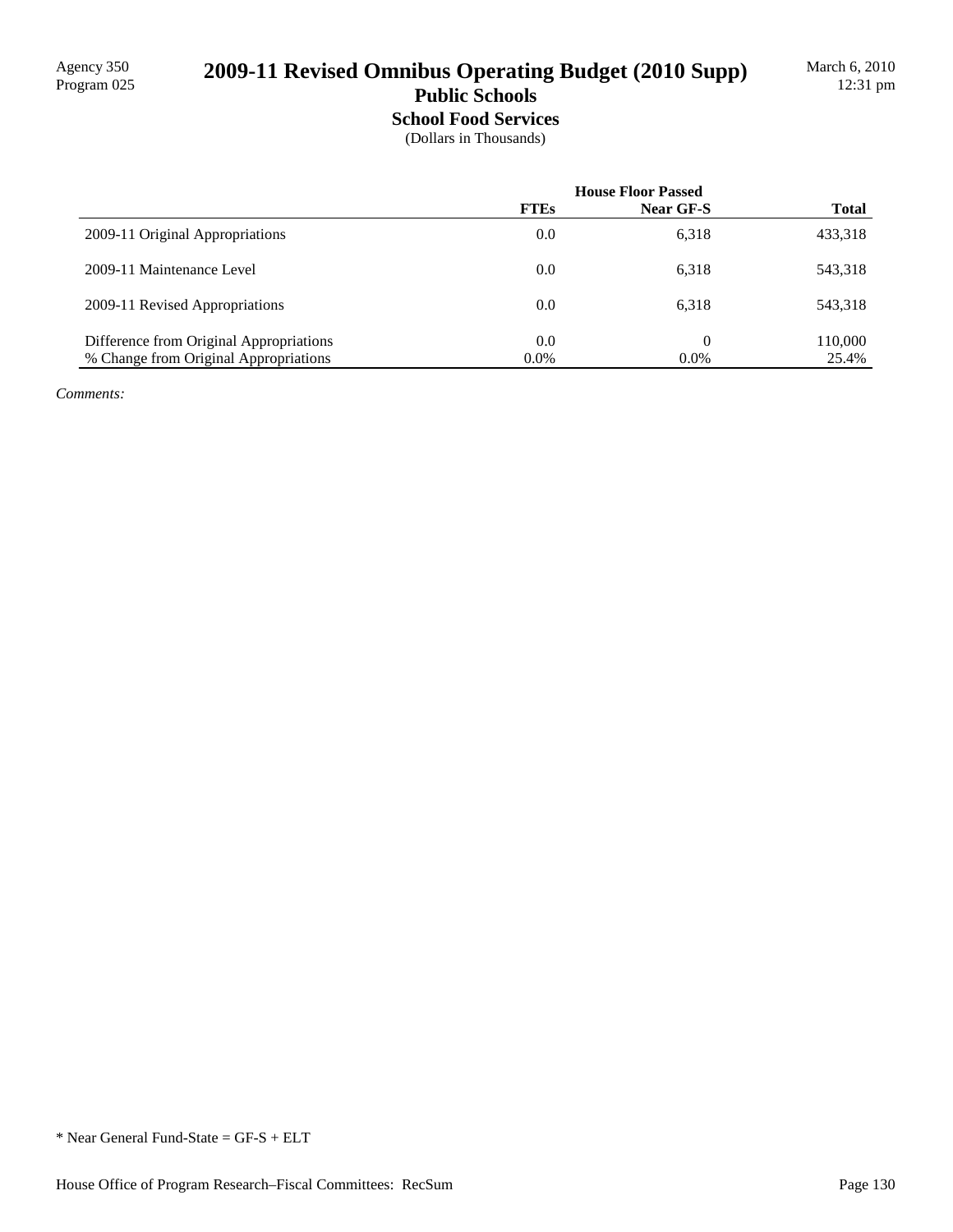## 2009-11 Revised Omnibus Operating Budget (2010 Supp) **Public Schools**

## **Special Education**

(Dollars in Thousands)

|                                         | <b>House Floor Passed</b> |           |              |
|-----------------------------------------|---------------------------|-----------|--------------|
|                                         | <b>FTEs</b>               | Near GF-S | <b>Total</b> |
| 2009-11 Original Appropriations         | 1.5                       | 1,294,103 | 1,950,155    |
| 2009-11 Maintenance Level               | 1.5                       | 1,284,141 | 1,948,742    |
| 2009-11 Revised Appropriations          | 1.5                       | 1,284,141 | 1,948,742    |
| Difference from Original Appropriations | 0.0                       | $-9,962$  | $-1,413$     |
| % Change from Original Appropriations   | $0.0\%$                   | $-0.8\%$  | $-0.1\%$     |

*Comments:*

<sup>\*</sup> Near General Fund-State = GF-S + ELT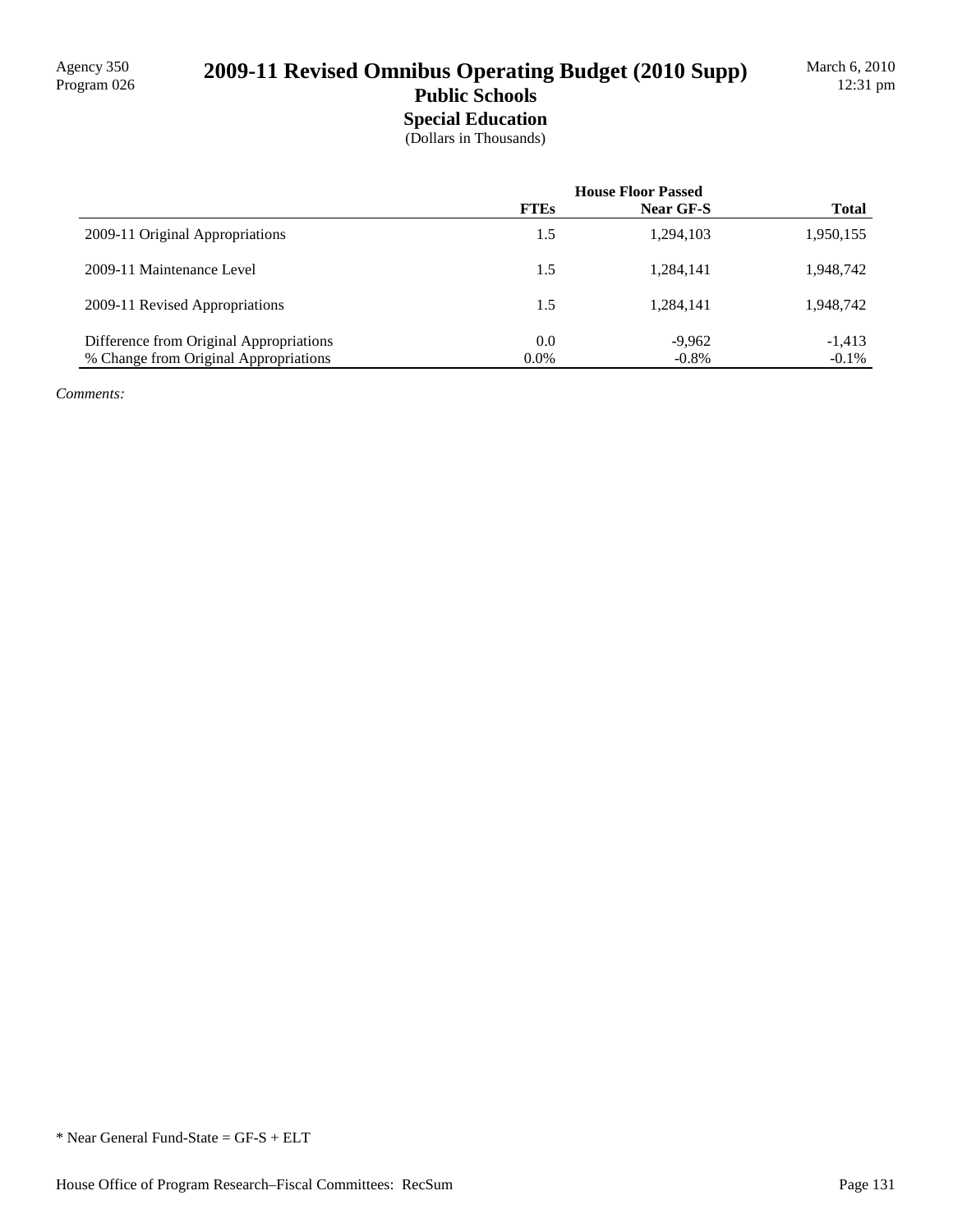# 2009-11 Revised Omnibus Operating Budget (2010 Supp)

#### **Public Schools Educational Service Districts**

(Dollars in Thousands)

|                                         | <b>House Floor Passed</b> |           |              |
|-----------------------------------------|---------------------------|-----------|--------------|
|                                         | <b>FTEs</b>               | Near GF-S | <b>Total</b> |
| 2009-11 Original Appropriations         | 0.0                       | 16,789    | 16,789       |
| 2009-11 Maintenance Level               | 0.0                       | 16,789    | 16,789       |
| <b>2010 Policy Non-Comp Changes:</b>    |                           |           |              |
| <b>Administrative Reductions</b>        | 0.0                       | $-76$     | -76          |
| Policy -- Non-Comp Total                | 0.0                       | $-76$     | $-76$        |
| <b>Total Policy Changes</b>             | 0.0                       | $-76$     | $-76$        |
| 2009-11 Revised Appropriations          | 0.0                       | 16,713    | 16,713       |
| Difference from Original Appropriations | 0.0                       | $-76$     | $-76$        |
| % Change from Original Appropriations   | $0.0\%$                   | $-0.5\%$  | $-0.5\%$     |

#### *Comments:*

 **1. Administrative Reductions -** An administrative reduction is applied to the Educational Service District core budget for FY 2011.

\* Near General Fund-State = GF-S + ELT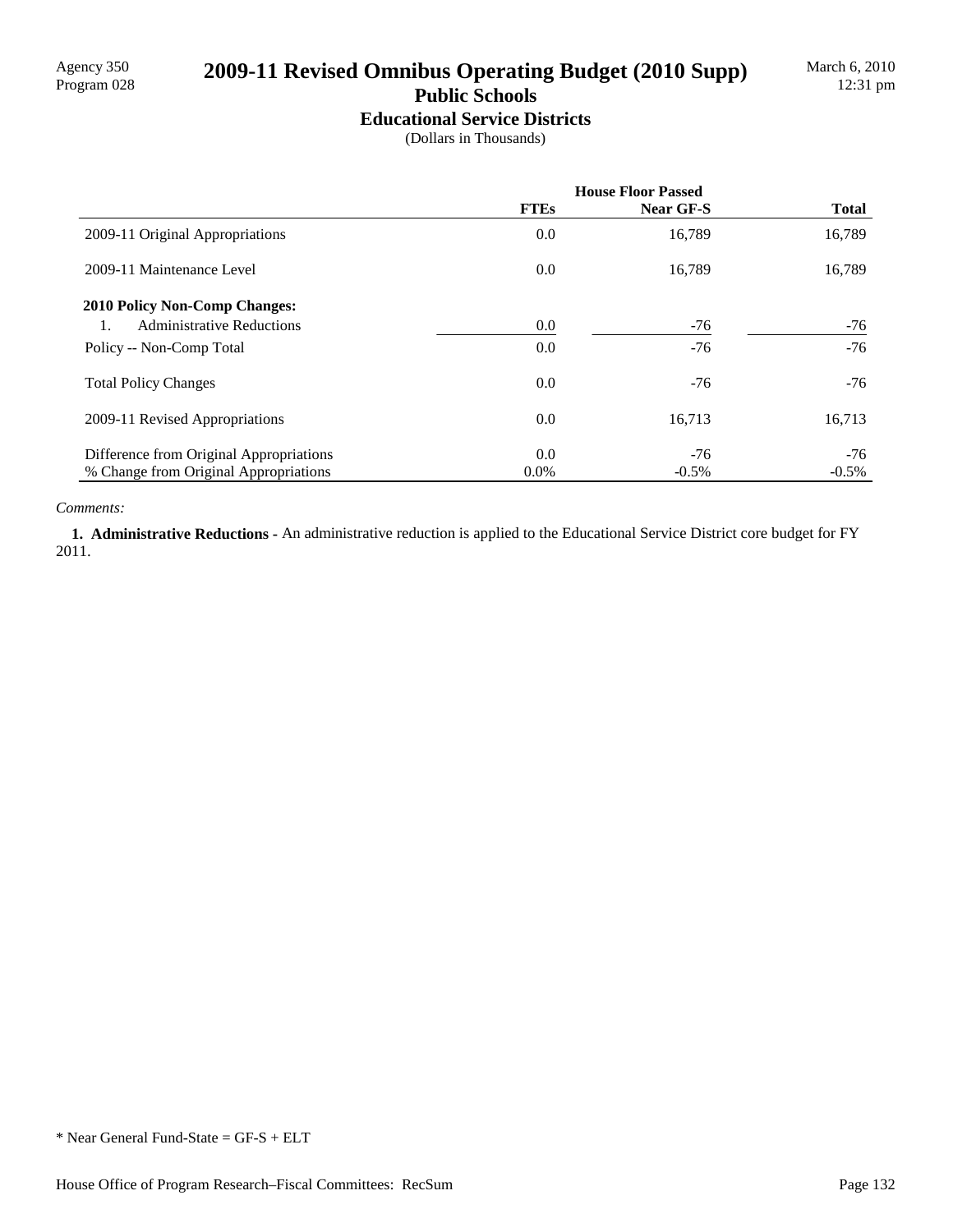# Agency 350 **2009-11 Revised Omnibus Operating Budget (2010 Supp)** Program 029

#### **Public Schools Levy Equalization**

(Dollars in Thousands)

|                                         | <b>House Floor Passed</b> |           |              |
|-----------------------------------------|---------------------------|-----------|--------------|
|                                         | <b>FTEs</b>               | Near GF-S | <b>Total</b> |
| 2009-11 Original Appropriations         | 0.0                       | 252,918   | 429,202      |
| 2009-11 Maintenance Level               | 0.0                       | 331,030   | 507,314      |
| <b>2010 Policy Non-Comp Changes:</b>    |                           |           |              |
| <b>School Levies</b><br>1.              | 0.0                       | 25,331    | 25,331       |
| 2.<br>Per Pupil Inflator                | 0.0                       | 7,230     | 7,230        |
| Policy -- Non-Comp Total                | 0.0                       | 32,561    | 32,561       |
| <b>Total Policy Changes</b>             | 0.0                       | 32,561    | 32,561       |
| 2009-11 Revised Appropriations          | 0.0                       | 363,591   | 539,875      |
| Difference from Original Appropriations | 0.0                       | 110,673   | 110,673      |
| % Change from Original Appropriations   | $0.0\%$                   | 43.8%     | 25.8%        |

#### *Comments:*

 **1. School Levies -** Substitute House Bill (SHB) 2893 (school levies) and Second Substitute House Bill 2670 (school district levy base) make changes to the Initiative 728 and Initiative 732 levy bases, and include the Kindergarten to 4th grade staffing enhancement funds in the levy base, regardless of whether funding for the enhancement is included in the budget. SHB 2893 also includes an increase in the levy lid of 4 percent, and an increase in levy equalization of 2 percent. Appropriations for this item reflect the last six months of FY 2011.

**2. Per Pupil Inflator - Funding is provided to fund the per pupil inflator at 4 percent, rather than 1 percent. This results in a** general fund cost of \$7.23 million. This item increases local effort assistance funds for districts, and will allow some districts to collect additional local funds previously approved by voters. Appropriations reflect the last six months of FY 2011.

<sup>\*</sup> Near General Fund-State = GF-S + ELT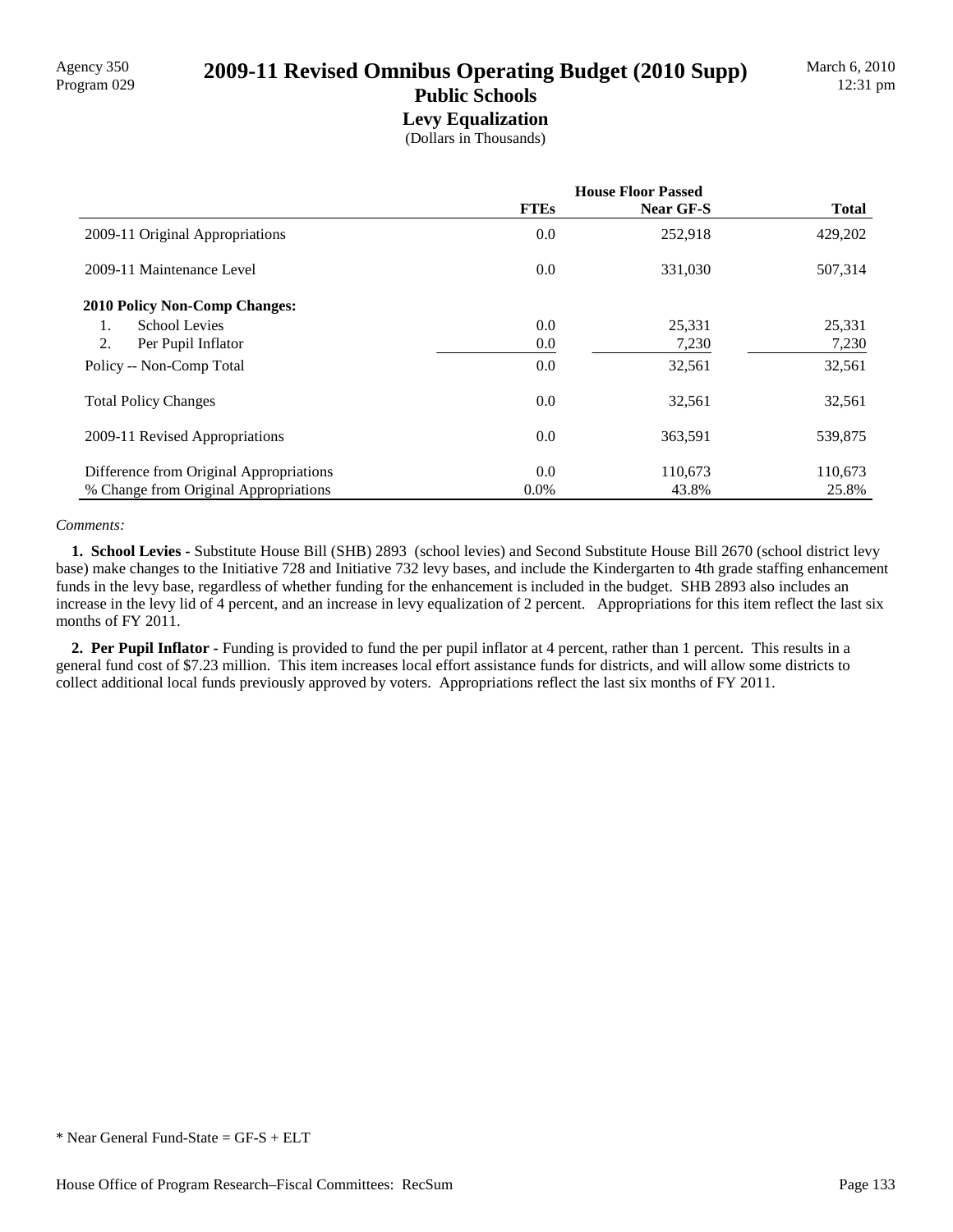## 2009-11 Revised Omnibus Operating Budget (2010 Supp)

# **Public Schools**

**Elementary/Secondary School Improv**

(Dollars in Thousands)

|                                         | <b>House Floor Passed</b> |           |              |
|-----------------------------------------|---------------------------|-----------|--------------|
|                                         | <b>FTEs</b>               | Near GF-S | <b>Total</b> |
| 2009-11 Original Appropriations         | 0.0                       | 0         | 43,450       |
| 2009-11 Maintenance Level               | 0.0                       | 0         | 43,886       |
| 2009-11 Revised Appropriations          | 0.0                       | 0         | 43,886       |
| Difference from Original Appropriations | 0.0                       |           | 436          |
| % Change from Original Appropriations   | $0.0\%$                   | $0.0\%$   | 1.0%         |

*Comments:*

\* Near General Fund-State = GF-S + ELT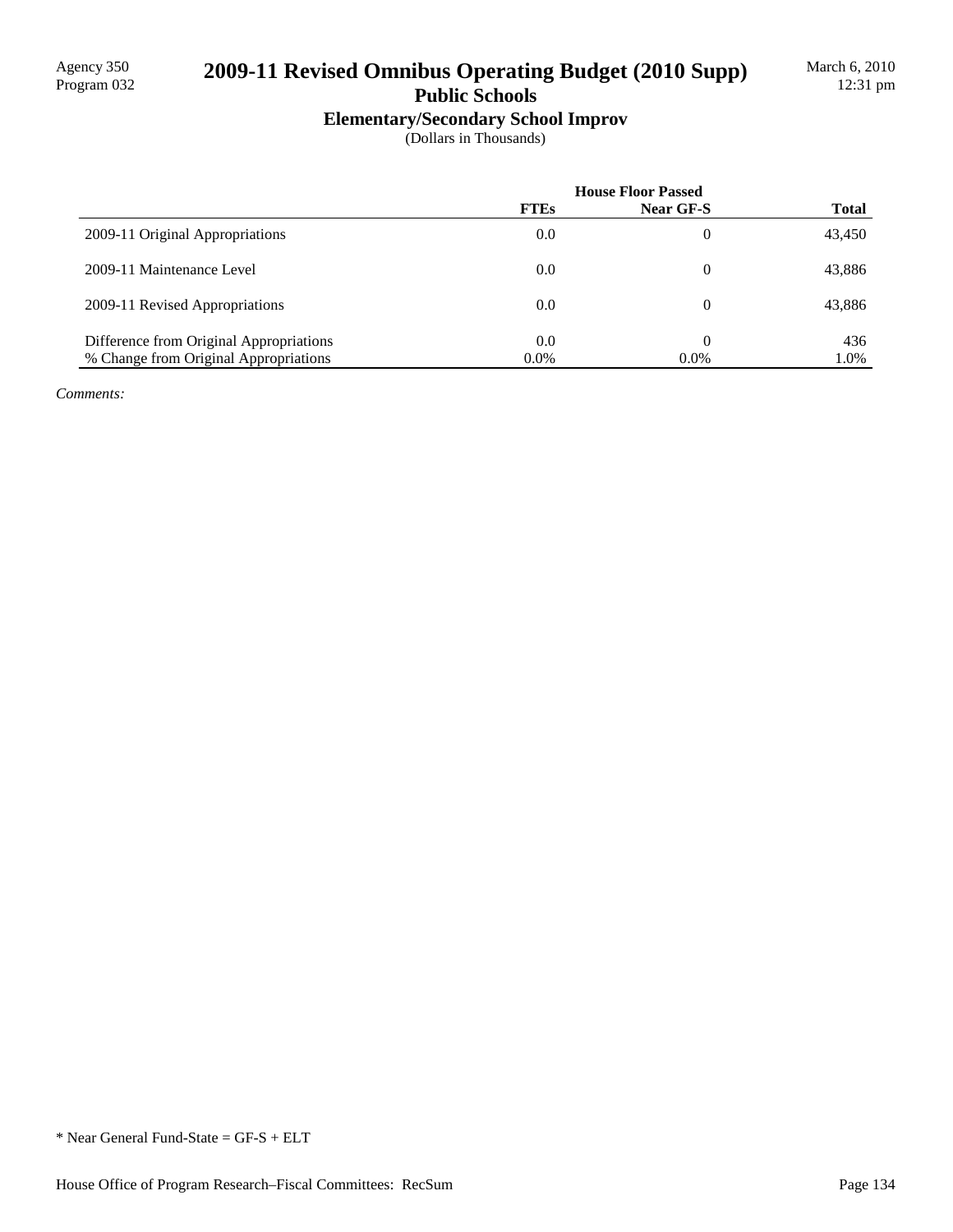## 2009-11 Revised Omnibus Operating Budget (2010 Supp) **Public Schools**

# **Institutional Education**

(Dollars in Thousands)

|                                         | <b>House Floor Passed</b> |           |              |
|-----------------------------------------|---------------------------|-----------|--------------|
|                                         | <b>FTEs</b>               | Near GF-S | <b>Total</b> |
| 2009-11 Original Appropriations         | 0.0                       | 36,935    | 36,935       |
| 2009-11 Maintenance Level               | 0.0                       | 35,323    | 35,323       |
| 2009-11 Revised Appropriations          | 0.0                       | 35.323    | 35,323       |
| Difference from Original Appropriations | 0.0                       | $-1,612$  | $-1,612$     |
| % Change from Original Appropriations   | $0.0\%$                   | $-4.4\%$  | $-4.4\%$     |

*Comments:*

<sup>\*</sup> Near General Fund-State = GF-S + ELT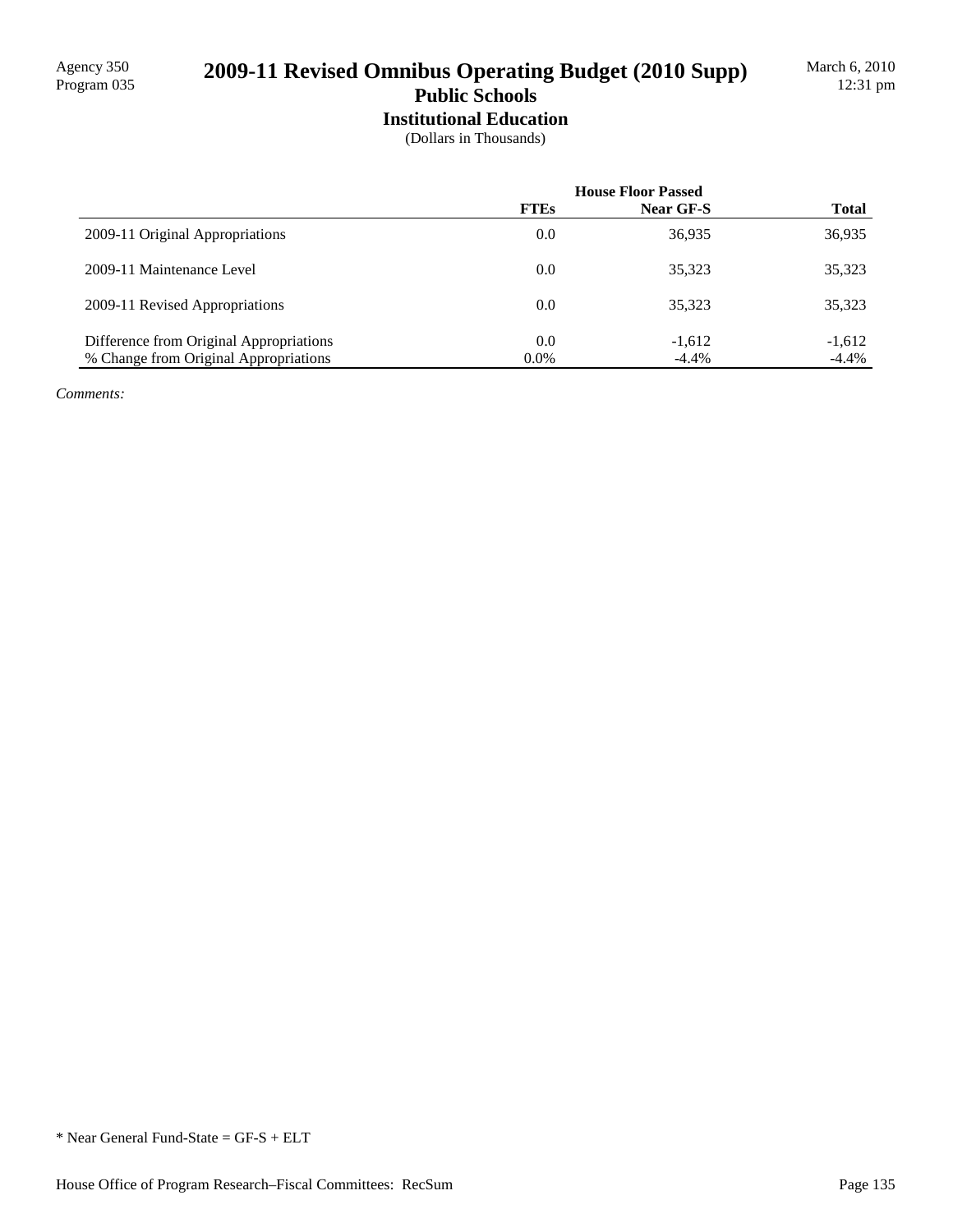# 2009-11 Revised Omnibus Operating Budget (2010 Supp)

### **Public Schools Ed of Highly Capable Students**

(Dollars in Thousands)

|                                         | <b>House Floor Passed</b> |           |              |
|-----------------------------------------|---------------------------|-----------|--------------|
|                                         | <b>FTEs</b>               | Near GF-S | <b>Total</b> |
| 2009-11 Original Appropriations         | 0.0                       | 18,867    | 18,867       |
| 2009-11 Maintenance Level               | 0.0                       | 18.377    | 18,377       |
| 2009-11 Revised Appropriations          | 0.0                       | 18.377    | 18,377       |
| Difference from Original Appropriations | 0.0                       | $-490$    | $-490$       |
| % Change from Original Appropriations   | $0.0\%$                   | $-2.6\%$  | $-2.6%$      |

*Comments:*

<sup>\*</sup> Near General Fund-State = GF-S + ELT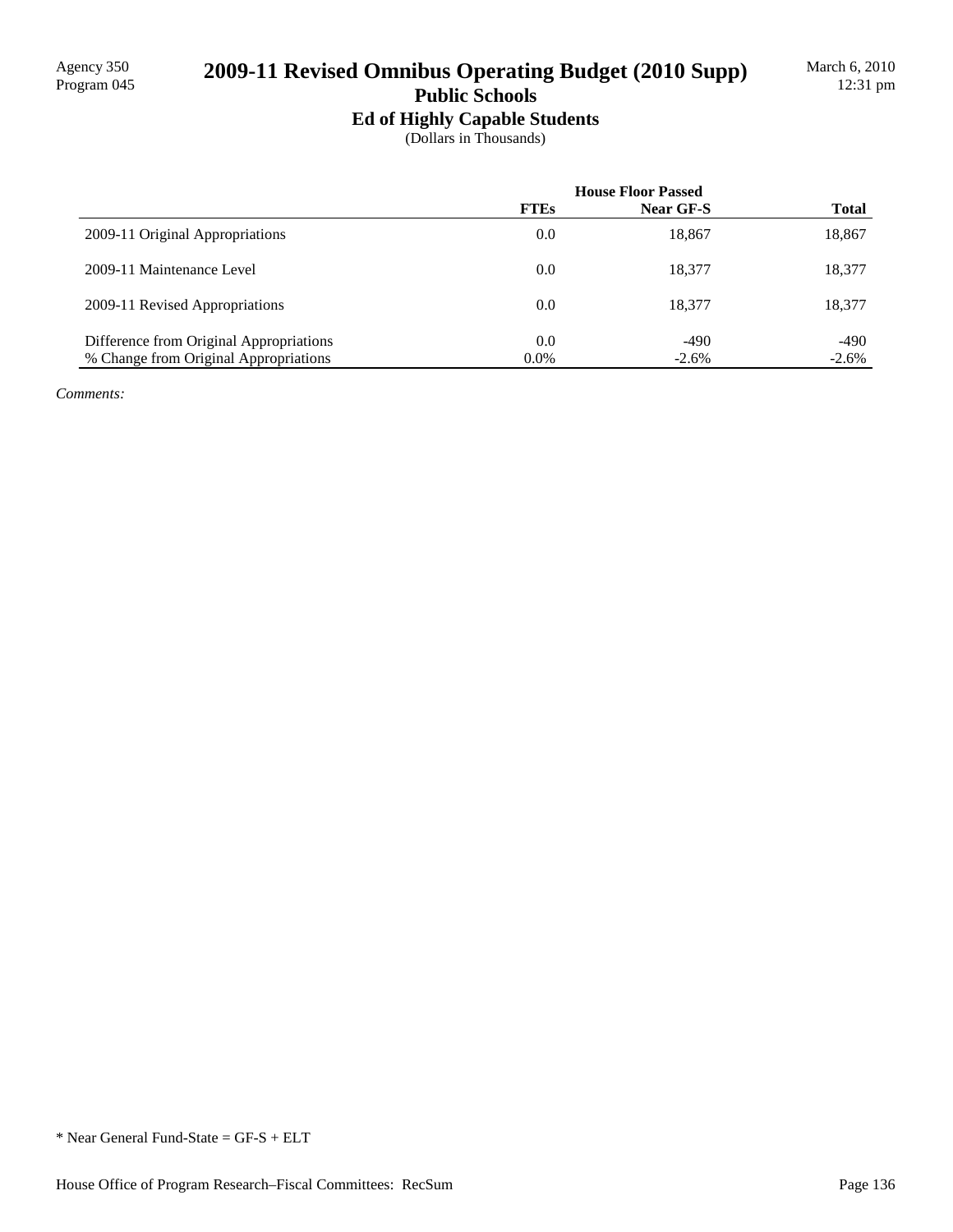## 2009-11 Revised Omnibus Operating Budget (2010 Supp)

## **Public Schools**

**Student Achievement Program** (Dollars in Thousands)

|                                          | <b>House Floor Passed</b> |           |              |
|------------------------------------------|---------------------------|-----------|--------------|
|                                          | <b>FTEs</b>               | Near GF-S | <b>Total</b> |
| 2009-11 Original Appropriations          | 0.0                       | 104,101   | 304,396      |
| 2009-11 Maintenance Level                | 0.0                       | 123,509   | 304,563      |
| <b>2010 Policy Non-Comp Changes:</b>     |                           |           |              |
| <b>Student Achievement Program</b><br>1. | 0.0                       | $-78,519$ | $-78,519$    |
| Policy -- Non-Comp Total                 | 0.0                       | $-78.519$ | $-78,519$    |
| <b>Total Policy Changes</b>              | 0.0                       | $-78,519$ | $-78,519$    |
| 2009-11 Revised Appropriations           | 0.0                       | 44,990    | 226,044      |
| Difference from Original Appropriations  | 0.0                       | $-59,111$ | $-78,352$    |
| % Change from Original Appropriations    | $0.0\%$                   | $-56.8\%$ | $-25.7\%$    |

#### *Comments:*

 **1. Student Achievement Program -** The Student Achievement Program is currently budgeted to provide \$99.32 for each eligible K-12 student in Washington State in the 2010-11 school year. This funding is eliminated.

\* Near General Fund-State = GF-S + ELT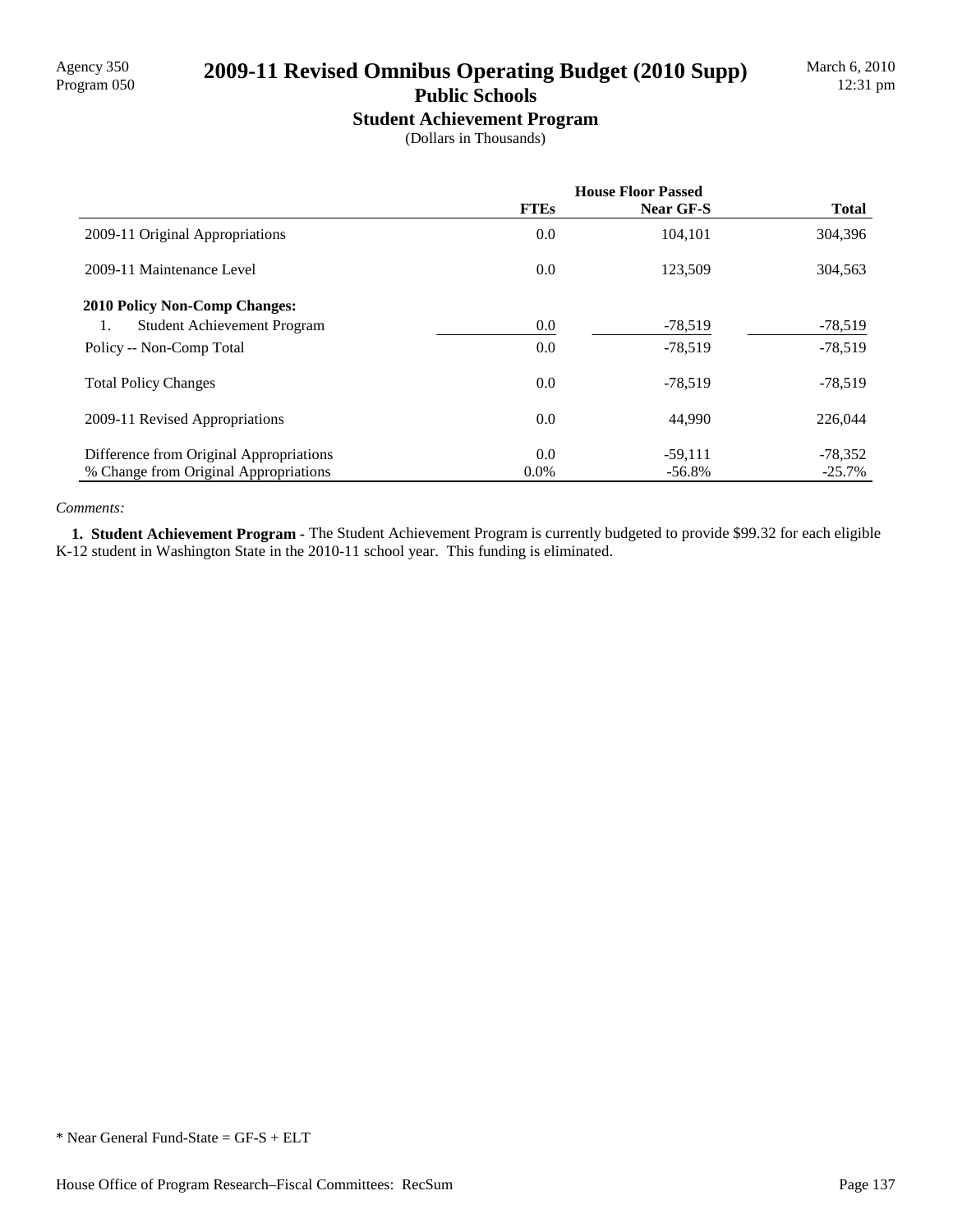# **Education Reform**

(Dollars in Thousands)

|                                                     | <b>House Floor Passed</b> |                  |              |  |
|-----------------------------------------------------|---------------------------|------------------|--------------|--|
|                                                     | <b>FTEs</b>               | <b>Near GF-S</b> | <b>Total</b> |  |
| 2009-11 Original Appropriations                     | 49.3                      | 291,305          | 444,893      |  |
| 2009-11 Maintenance Level                           | 49.3                      | 299,684          | 453,272      |  |
| <b>2010 Policy Non-Comp Changes:</b>                |                           |                  |              |  |
| 1.<br>Beginning Educator Support Team               | 0.0                       | $-2,348$         | $-2,348$     |  |
| <b>Focused Assistance</b><br>2.                     | 0.0                       | $-3,046$         | $-3,046$     |  |
| 3.<br><b>Current Year Program Savings</b>           | 0.0                       | $-634$           | $-634$       |  |
| Nat Board Challenging Sch Bonus<br>$\overline{4}$ . | 0.0                       | $-3,550$         | $-3,550$     |  |
| 5.<br><b>National Board Bonus Reduction</b>         | 0.0                       | $-517$           | $-517$       |  |
| 6.<br>Nat'l Board Bonus for Principals              | 0.0                       | $-810$           | $-810$       |  |
| Middle School Career & Technical Ed<br>7.           | 0.0                       | $-1,775$         | $-1,775$     |  |
| 8.<br><b>National Board Assessment Fees</b>         | 0.0                       | $-801$           | $-801$       |  |
| 9.<br><b>STEM Best Practices</b>                    | 0.0                       | 150              | 150          |  |
| Policy -- Non-Comp Total                            | 0.0                       | $-13,331$        | $-13,331$    |  |
| <b>Total Policy Changes</b>                         | 0.0                       | $-13,331$        | $-13,331$    |  |
| 2009-11 Revised Appropriations                      | 49.3                      | 286,353          | 439,941      |  |
| Difference from Original Appropriations             | 0.0                       | $-4,952$         | $-4,952$     |  |
| % Change from Original Appropriations               | 0.0%                      | $-1.7\%$         | $-1.1\%$     |  |

#### *Comments:*

 **1. Beginning Educator Support Team -** Funding for the Beginning Educator Support Team (BEST) program is discontinued beginning FY 2011. The program provides early career educators with mentorship and support.

 **2. Focused Assistance -** Funding for Focused Assistance programs within OSPI is discontinued beginning in FY 2011. Programs will continue with support from increasing federal revenues for school improvement programs.

 **3. Current Year Program Savings -** Reductions are made in FY 2010 to several K-12 programs to capture savings from underexpended contracts. This includes Focused Assistance, Readiness to Learn, career and technical education grants, and other smaller programs. (General Fund-State, Education Legacy Trust Account-State)

 **4. Nat Board Challenging Sch Bonus -** The challenging school bonus for national board certified teachers is reduced from \$5,000 to \$2,500 for the 2010-11 school year. The challenging school bonus is an additional amount beyond the base bonus going to national board certified teachers employed in high-poverty schools.

 **5. National Board Bonus Reduction -** The base national board bonus amount is set at the pre-inflation adjusted amount of \$5,000 for school year 2010-11. The bonus amount assumed in the 2009-11 enacted base budget was \$5,090.

 **6. Nat'l Board Bonus for Principals -** The enacted base budget permits national board certified teachers who subsequently become principals to keep their bonus as principals. This provision is discontinued beginning in the 2010-11 school year.

 **7. Middle School Career & Technical Ed -** Funding for middle school career and technical education is discontinued beginning in FY 2011.

 **8. National Board Assessment Fees -** State funding for scholarships providing a \$2,500 advance to help cover the up-front costs of pursuing certification from the National Board for Professional Teaching Standards is discontinued in FY 2011. The program will continue to operate with available federal funding.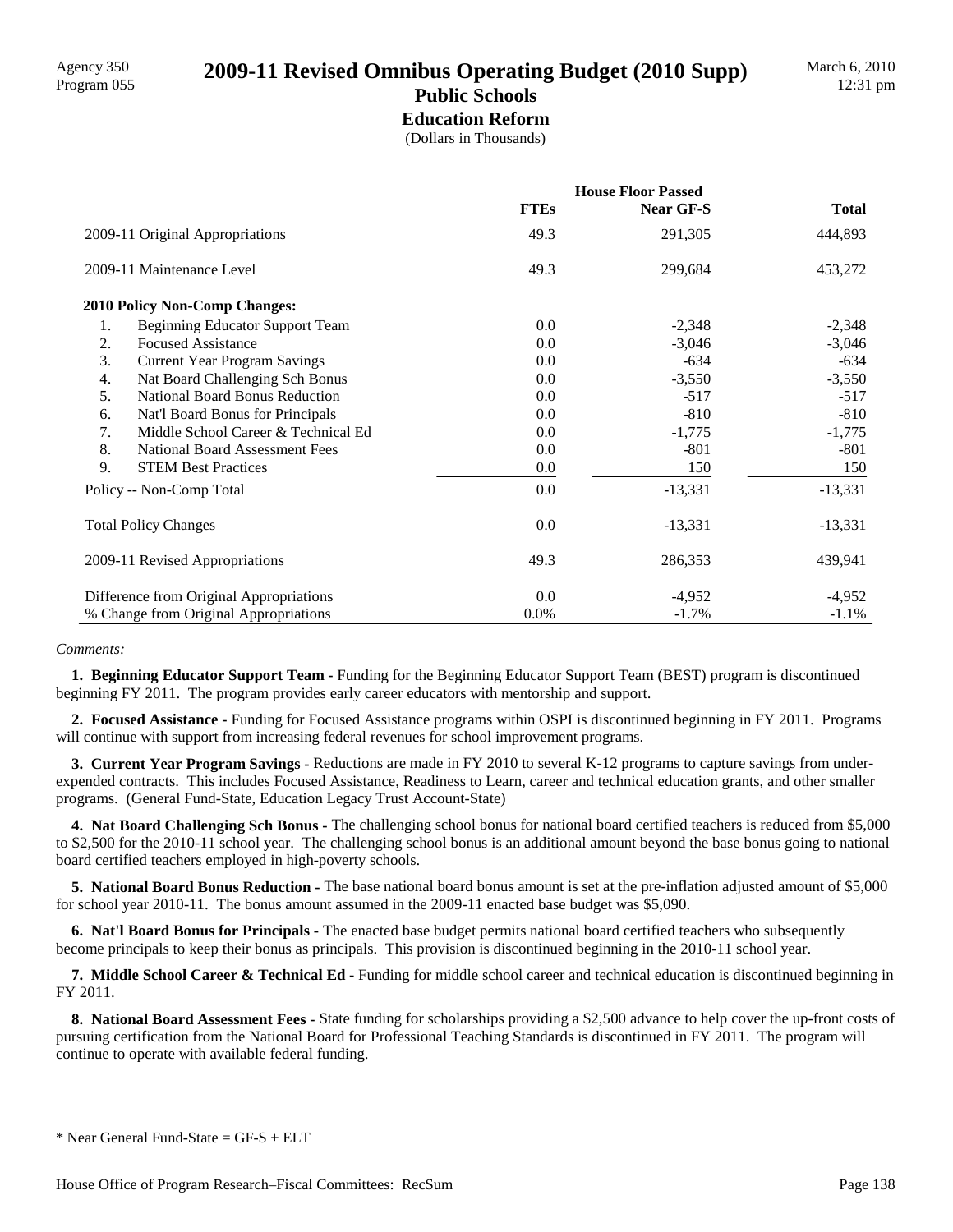Agency 350

### Agency 350<br>Program 055 **2009-11 Revised Omnibus Operating Budget (2010 Supp) Public Schools Education Reform**

 **9. STEM Best Practices -** Funding is provided for the implementation of House Bill 2621, which funds 3 best practice "lighthouse" districts in the area of science, technology, engineering and math (STEM) instruction. The STEM lighthouse districts will provide technical assistance to help replicate best practices in other districts.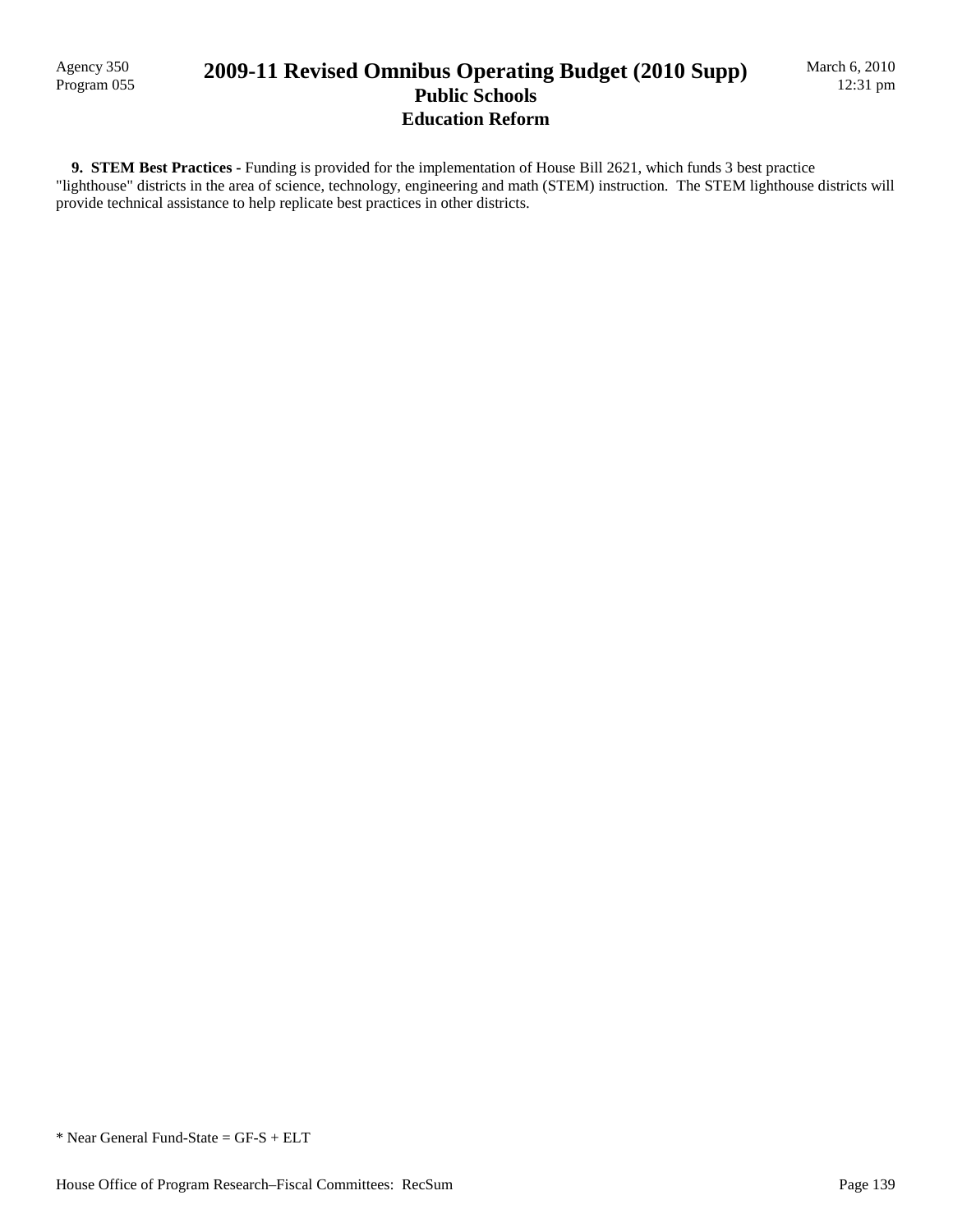## 2009-11 Revised Omnibus Operating Budget (2010 Supp)

## **Public Schools**

**Transitional Bilingual Instruction** (Dollars in Thousands)

|                                         | <b>House Floor Passed</b> |           |              |
|-----------------------------------------|---------------------------|-----------|--------------|
|                                         | <b>FTEs</b>               | Near GF-S | <b>Total</b> |
| 2009-11 Original Appropriations         | 0.0                       | 158,931   | 204,194      |
| 2009-11 Maintenance Level               | 0.0                       | 154.091   | 219,354      |
| 2009-11 Revised Appropriations          | 0.0                       | 154,091   | 219,354      |
| Difference from Original Appropriations | 0.0                       | $-4,840$  | 15,160       |
| % Change from Original Appropriations   | $0.0\%$                   | $-3.1\%$  | 7.4%         |

*Comments:*

\* Near General Fund-State = GF-S + ELT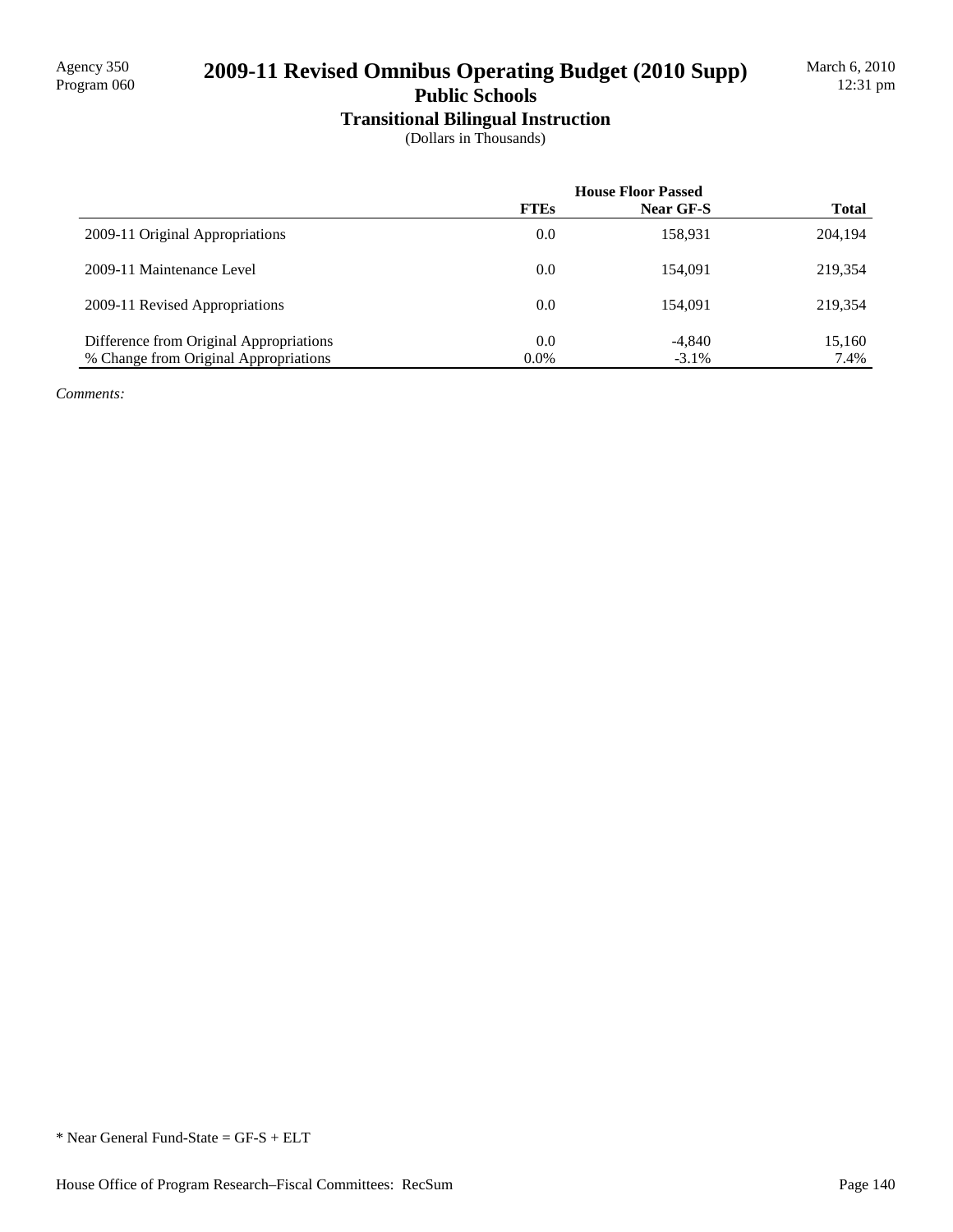### Agency 350<br>Program 061 **2009-11 Revised Omnibus Operating Budget (2010 Supp) Public Schools**

# **Learning Assistance Program (LAP)**

(Dollars in Thousands)

|                                         | <b>House Floor Passed</b> |           |              |
|-----------------------------------------|---------------------------|-----------|--------------|
|                                         | <b>FTEs</b>               | Near GF-S | <b>Total</b> |
| 2009-11 Original Appropriations         | 0.0                       | 251,284   | 795,209      |
| 2009-11 Maintenance Level               | 0.0                       | 262,365   | 816,290      |
| <b>2010 Policy Non-Comp Changes:</b>    |                           |           |              |
| LAP Income Verification                 | $0.0\,$                   | $-208$    | $-208$       |
| Policy -- Non-Comp Total                | 0.0                       | $-208$    | $-208$       |
| <b>Total Policy Changes</b>             | 0.0                       | $-208$    | $-208$       |
| 2009-11 Revised Appropriations          | 0.0                       | 262,157   | 816,082      |
| Difference from Original Appropriations | 0.0                       | 10,873    | 20,873       |
| % Change from Original Appropriations   | $0.0\%$                   | 4.3%      | 2.6%         |

#### *Comments:*

 **1. LAP Income Verification -** Funding is adjusted to reflect implementation of recommendations contained in the State Auditor's February, 2010 report on the Learning Assistance Program. Beginning in the 2010-11 school year, Learning Assistance Program funds allocated to school districts shall be adjusted for ineligible free and reduced price lunch applications identified through the annual income verification process required by the national school lunch program.

<sup>\*</sup> Near General Fund-State = GF-S + ELT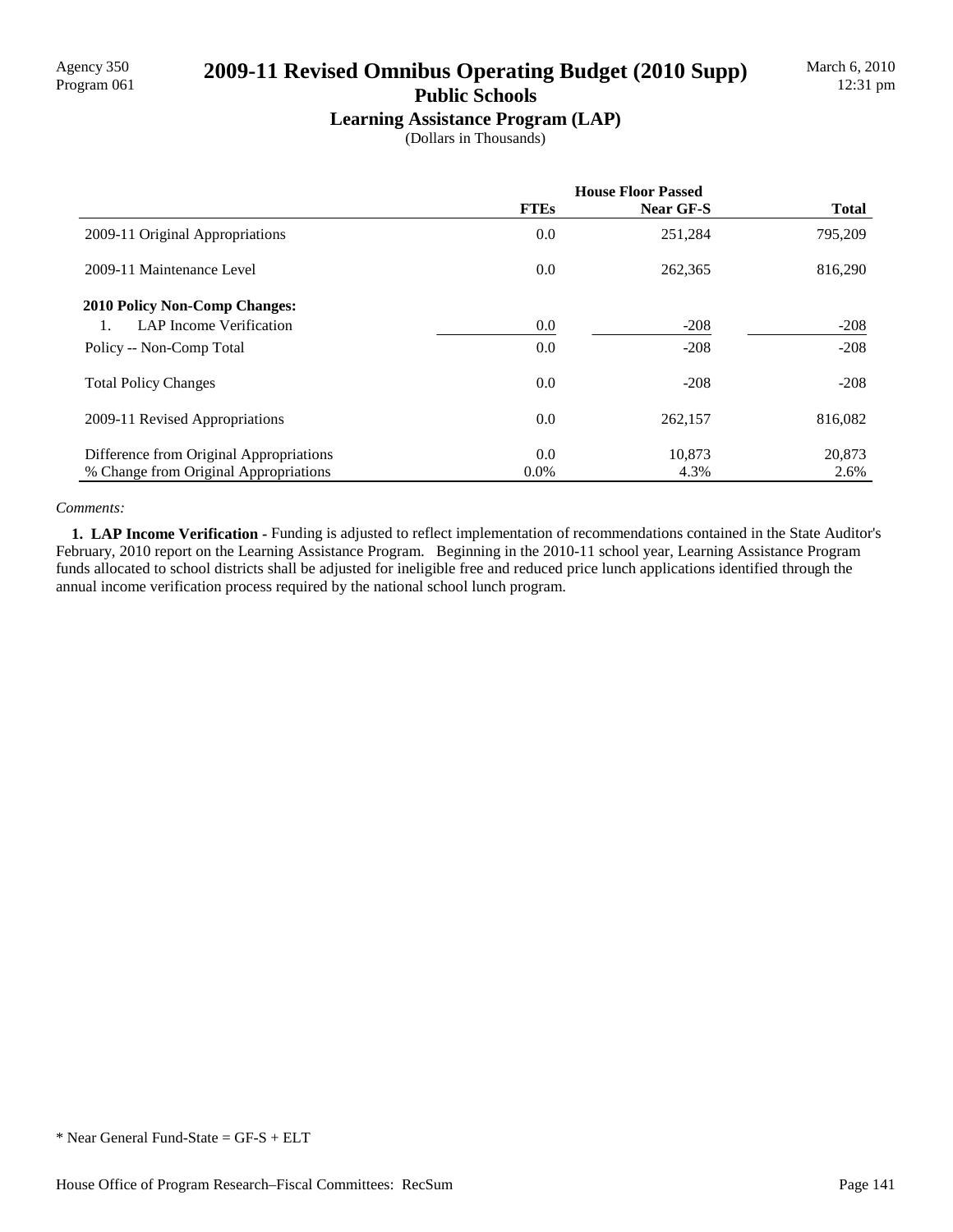# Agency 350<br>Program 714 **2009-11 Revised Omnibus Operating Budget (2010 Supp)**

## **Public Schools**

**Compensation Adjustments** (Dollars in Thousands)

|                                         | <b>House Floor Passed</b> |           |              |
|-----------------------------------------|---------------------------|-----------|--------------|
|                                         | <b>FTEs</b>               | Near GF-S | <b>Total</b> |
| 2009-11 Original Appropriations         | 0.0                       | 9,957     | 9,963        |
| 2009-11 Maintenance Level               | 0.0                       | 9,387     | 9,393        |
| <b>2010 Policy Non-Comp Changes:</b>    |                           |           |              |
| K-4 Staffing Levels<br>1.               | 0.0                       | $-13$     | $-13$        |
| 2.<br>Learning Improvement Day          | 0.0                       | $-15,650$ | $-15,657$    |
| Policy -- Non-Comp Total                | 0.0                       | $-15,663$ | $-15,670$    |
| <b>Total Policy Changes</b>             | 0.0                       | $-15,663$ | $-15,670$    |
| 2009-11 Revised Appropriations          | 0.0                       | $-6,276$  | $-6,277$     |
| Difference from Original Appropriations | 0.0                       | $-16,233$ | $-16,240$    |
| % Change from Original Appropriations   | $0.0\%$                   | $-163.0%$ | $-163.0\%$   |

#### *Comments:*

 **1. K-4 Staffing Levels -** Changes in the certificated instructional staffing ratios for grades K-4 in general apportionment impact the cost of proposed compensation adjustments.

 **2. Learning Improvement Day -** The 2009-11 base operating budget funds one learning improvement day to state-funded certified instructional staff. This funding is discontinued beginning in the 2010-11 school year.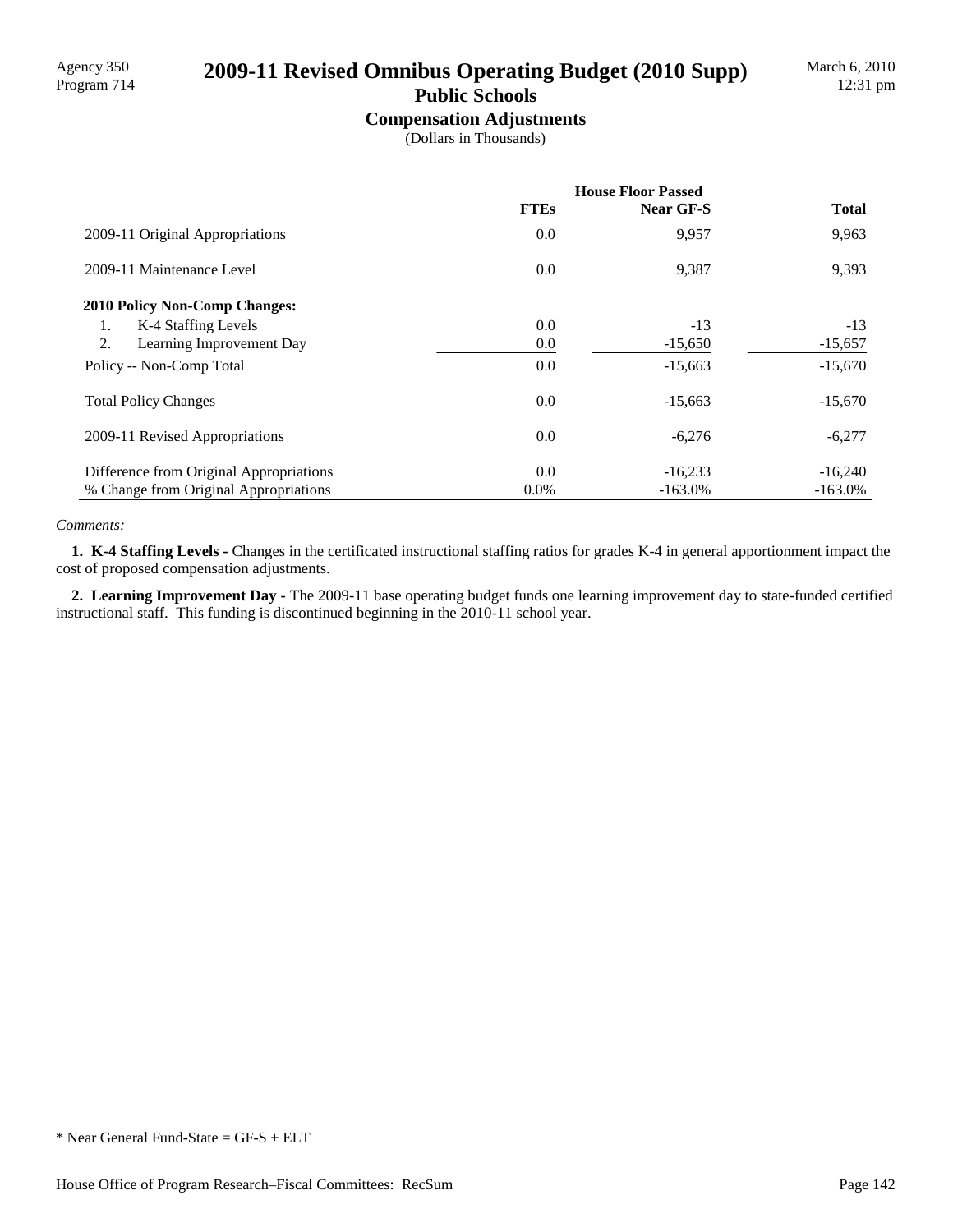## Agency 343 **2009-11 Revised Omnibus Operating Budget (2010 Supp)**

**Higher Education Coordinating Board** (Dollars in Thousands)

|                                               | <b>House Floor Passed</b> |                |                |
|-----------------------------------------------|---------------------------|----------------|----------------|
|                                               | <b>FTEs</b>               | Near GF-S      | <b>Total</b>   |
| 2009-11 Original Appropriations               | 100.7                     | 534,919        | 582,489        |
| 2009-11 Maintenance Level                     | 100.7                     | 534,921        | 575,091        |
| <b>2010 Policy Non-Comp Changes:</b>          |                           |                |                |
| <b>State Work Study Program</b><br>1.         | $0.0\,$                   | $-7,722$       | $-7,722$       |
| 2.<br><b>State-Funded GEAR-UP Projects</b>    | 0.0                       | $-500$         | $-500$         |
| 3.<br>Health Prof'l Loans & Scholarships      | 0.0                       | $-1,417$       | $-1,417$       |
| Future Teachers Schol.<br>$\overline{4}$ .    | 0.0                       | $-326$         | $-326$         |
| 5.<br><b>Expenditure Authority Adjustment</b> | $0.0\,$                   | $\Omega$       | $-6,000$       |
| <b>Community Schol. Matching Grants</b><br>6. | 0.0                       | $-81$          | $-81$          |
| 7.<br>Leadership 1000                         | 0.0                       | $-163$         | $-163$         |
| <b>HECB</b> Administrative Reduction<br>8.    | $-1.3$                    | $-384$         | $-384$         |
| 9.<br>State Need Grant Adjustment             | 0.0                       | $-6,099$       | $-6,099$       |
| 10.<br>Eliminate HECB Advisory Council        | $0.0\,$                   | $-1$           | $-1$           |
| 11.<br><b>Fund Source Change</b>              | 0.0                       | $\overline{0}$ | $\overline{0}$ |
| Policy -- Non-Comp Total                      | $-1.3$                    | $-16,693$      | $-22,693$      |
| <b>Total Policy Changes</b>                   | $-1.3$                    | $-16,693$      | $-22,693$      |
| 2009-11 Revised Appropriations                | 99.5                      | 518,228        | 552,398        |
| Difference from Original Appropriations       | $-1.3$                    | $-16,691$      | $-30,091$      |
| % Change from Original Appropriations         | $-1.2%$                   | $-3.1%$        | $-5.2%$        |

#### *Comments:*

 **1. State Work Study Program -** Funding is reduced for the State Work Study (SWS) program. In the SWS program, students earn money for college through part-time work with their wages subsidized by the state. The amount of money that a student can earn in an academic year is reduced to achieve this savings.

 **2. State-Funded GEAR-UP Projects -** Funding is reduced for the Gaining Early Awareness and Readiness for Undergraduates Program (GEAR UP). The GEAR-UP program provides pre-collegiate preparation services to students in school districts without structured college access programs. The federally-funded program is currently available in 43 school districts in Washington and serves about 27,000 students. State funding was provided in the 2007-09 budget to extend these services to students in at least 25 additional school districts. This item reduces the number of school districts served by the state GEAR-UP program. (Education Legacy Trust Account-State)

 **3. Health Prof'l Loans & Scholarships -** Funding is reduced for the Health Professions scholarship and loan repayment program. The Loan Repayment provides loan payment assistance to licensed primary care health professionals. The Scholarship provides conditional scholarships to students training to become primary care health professionals. In return, program participants agree to provide primary care health care in rural or underserved urban areas with designated shortages. Individuals currently receiving scholarships or loan repayment benefits will continue to receive them, the number of new scholarship and loan repayments awards is reduced.

 **4. Future Teachers Schol. -** Funding is reduced for the Future Teachers Scholarship program. In return for conditional scholarships or loan repayments, participants agree to teach in Washington K-12 public schools. Selection criteria include academic ability, contributions to the public school system, potential to serve as a positive role model for students, length of time until completion of the education program, and commitment to serve as a Washington classroom teacher. Students currently receiving scholarships or loan repayment benefits will continue to receive them, the number of new scholarship and loan repayments awards is reduced. (Education Legacy Trust Account-State)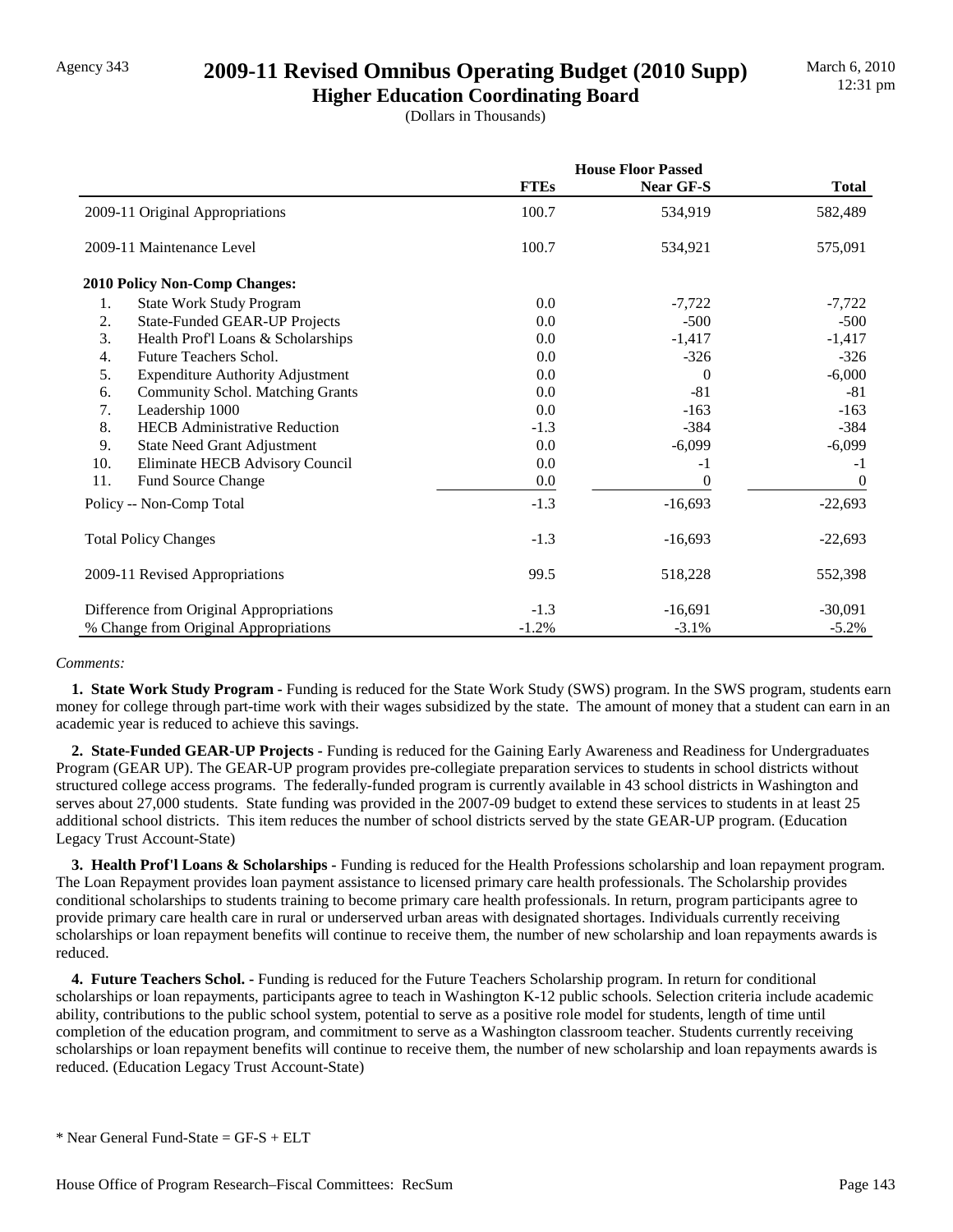### Agency 343 **2009-11 Revised Omnibus Operating Budget (2010 Supp) Higher Education Coordinating Board**

 **5. Expenditure Authority Adjustment -** Appropriation authority is adjusted as a result of the suspension of the College Bound scholarship state prepayment in the 2009-11 biennial budget. (Education Trust Account-Nonappropriated)

 **6. Community Schol. Matching Grants -** Funding for the Community Scholarship Matching Grant Program (CSMS) is reduced. CSMS provides \$2,000 matching awards as an incentive for non-profit, community-based organizations to raise local dollars for college student scholarships.

 **7. Leadership 1000 -** Funding is reduced for the board to contract with the Leadership 1000 Scholarship Program. The program matches private benefactors with selected economically-disadvantaged students who have exhausted all other sources of scholarship and financial aid and would otherwise be unable to attend college. The state funding is leveraged with private donations.

**8. HECB Administrative Reduction -** Funding is reduced in FY 2011 by approximately 3 percent. Savings are to be achieved by reductions to policy coordination activities as well as financial aid program administration.

 **9. State Need Grant Adjustment -** Due to higher than anticipated federal aid allocations, the State Need Grant program needs less state funding in FY 2011 than previously estimated. This item does not change eligibility or grant awards; the policy enacted in the 2009-11 biennial budget is not changed.

 **10. Eliminate HECB Advisory Council -** Funding is reduced to reflect savings achieved through implementation of Substitute House Bill 2617 (boards and commissions). The Higher Education Coordinating Board Advisory Council is eliminated.

 **11. Fund Source Change -** Funding for a portion of the State Need Grant is shifted from the state general fund to the Education Legacy Trust Account. No change is made to grant eligibility or award amounts. (General Fund-State, Education Legacy Account-State)

<sup>\*</sup> Near General Fund-State = GF-S + ELT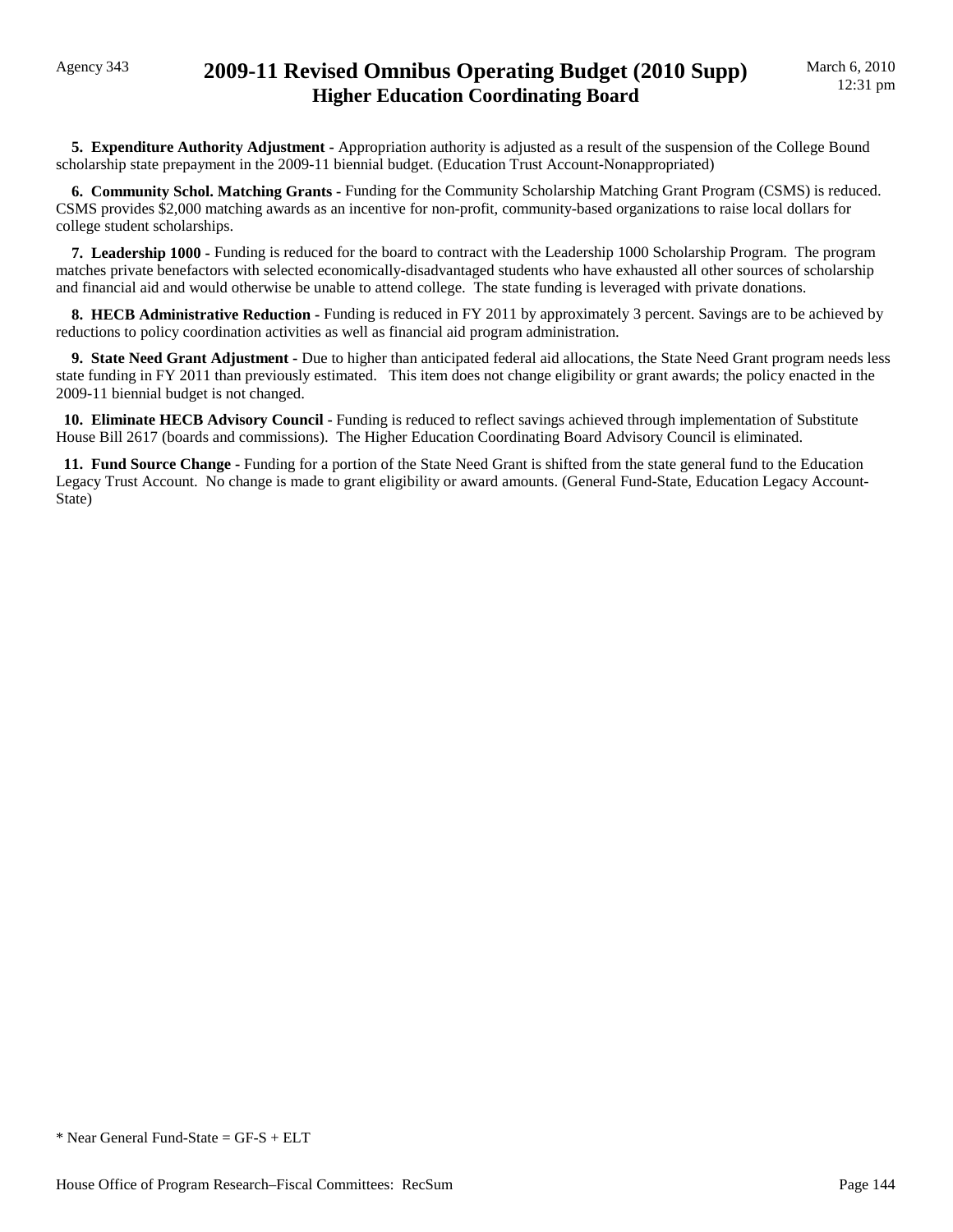### Agency 360 **2009-11 Revised Omnibus Operating Budget (2010 Supp)**

**University of Washington** (Dollars in Thousands)

|                                            | <b>House Floor Passed</b> |                  |           |
|--------------------------------------------|---------------------------|------------------|-----------|
|                                            | <b>FTEs</b>               | <b>Near GF-S</b> | Total     |
| 2009-11 Original Appropriations            | 19,354.3                  | 621,090          | 4,278,377 |
| 2009-11 Maintenance Level                  | 19,354.3                  | 601,887          | 4,278,555 |
| <b>2010 Policy Non-Comp Changes:</b>       |                           |                  |           |
| <b>Higher Education Reductions</b><br>1.   | $-126.0$                  | $-12,155$        | $-12,155$ |
| WWAMI Healthcare System Planning<br>2.     | 0.0                       | 250              | 250       |
| 3.<br><b>Telecommunications Regulation</b> | 0.0                       | 183              | 183       |
| Policy -- Non-Comp Total                   | $-126.0$                  | $-11,722$        | $-11,722$ |
| <b>Total Policy Changes</b>                | $-126.0$                  | $-11,722$        | $-11,722$ |
| 2009-11 Revised Appropriations             | 19,228.3                  | 590,165          | 4,266,833 |
| Difference from Original Appropriations    | $-126.0$                  | $-30,925$        | $-11,544$ |
| % Change from Original Appropriations      | $-0.7\%$                  | $-5.0\%$         | $-0.3\%$  |

#### *Comments:*

 **1. Higher Education Reductions -** Funding is reduced in FY 2011 by approximately 4 percent. Savings are to be achieved by reductions to administrative programs and academic course offerings.

 **2. WWAMI Healthcare System Planning -** Funding is provided for joint planning to increase the number of residency positions and programs in eastern Washington and Spokane within the existing Washington, Wyoming, Alaska, Montana, Idaho (WWAMI) regional medical education program partnership between the University of Washington School of Medicine, Washington State University, and area physicians and hospitals. The joint planning efforts are to include preparation of applications for new residency programs in Family Medicine, Internal Medicine, Obstetrics, Psychiatry and General Surgery; business plans for those new programs and for increasing the number of positions in existing programs among regional academic and hospital partners and networks.

 **3. Telecommunications Regulation -** Funding is provided for the Technology Law and Public Policy Clinic at the University of Washington school of law to prepare a comprehensive report identifying and analzying trends in the telecommunications industry and pathways for telecommunications regulatory reform. The report must be submitted to the legislature by December 1, 2011.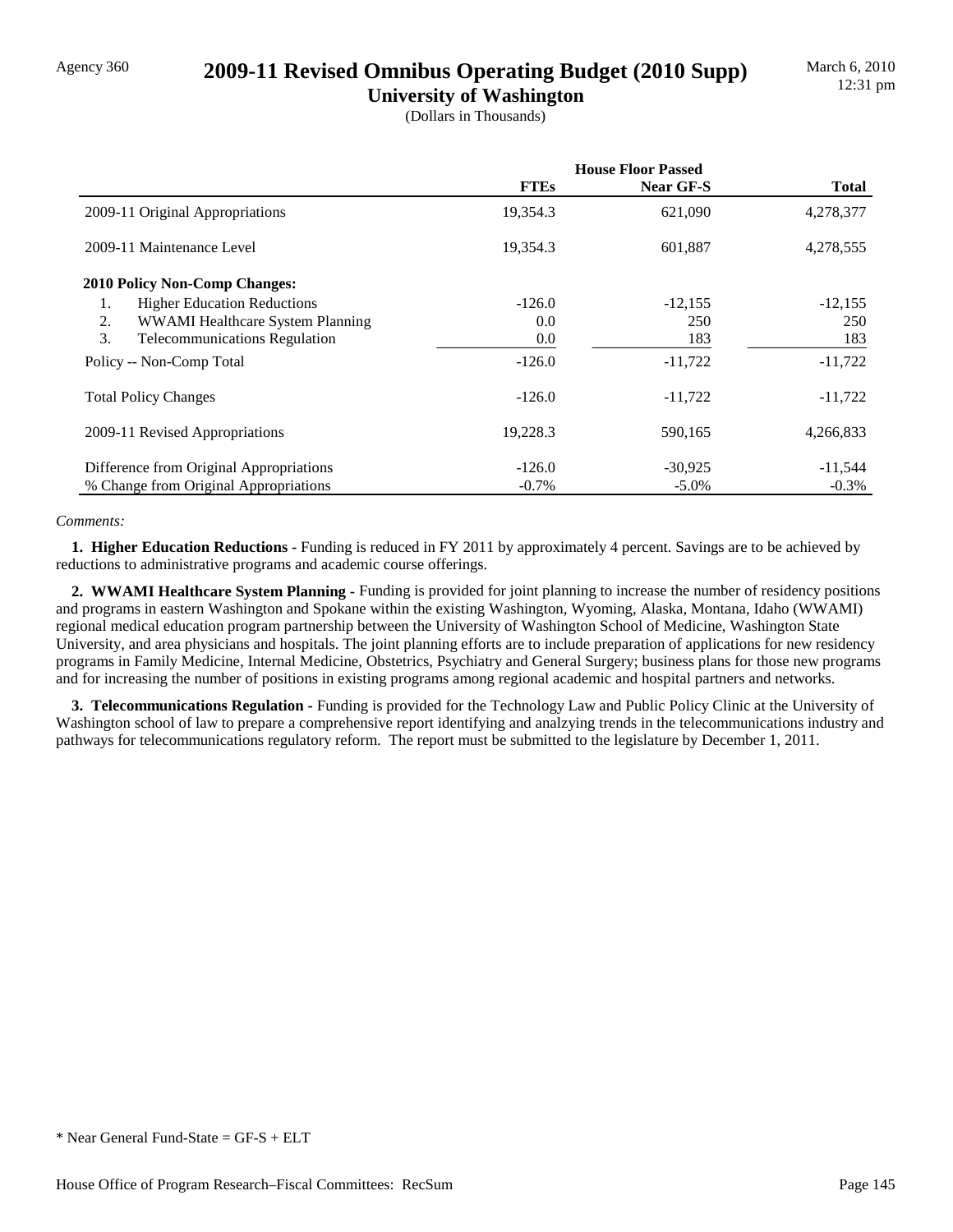### Agency 365 **2009-11 Revised Omnibus Operating Budget (2010 Supp)**

**Washington State University** (Dollars in Thousands)

|                                          | <b>House Floor Passed</b> |           |              |
|------------------------------------------|---------------------------|-----------|--------------|
|                                          | <b>FTEs</b>               | Near GF-S | <b>Total</b> |
| 2009-11 Original Appropriations          | 5,956.0                   | 409,437   | 1,185,606    |
| 2009-11 Maintenance Level                | 5,956.0                   | 409,465   | 1,185,644    |
| <b>2010 Policy Non-Comp Changes:</b>     |                           |           |              |
| <b>Higher Education Reductions</b><br>1. | $-37.0$                   | $-5,529$  | $-5,529$     |
| WA Center for Real Estate Research<br>2. | 0.0                       | 0         | 160          |
| Policy -- Non-Comp Total                 | $-37.0$                   | $-5,529$  | $-5,369$     |
| <b>Total Policy Changes</b>              | $-37.0$                   | $-5,529$  | $-5,369$     |
| 2009-11 Revised Appropriations           | 5,919.0                   | 403,936   | 1,180,275    |
| Difference from Original Appropriations  | $-37.0$                   | $-5,501$  | $-5,331$     |
| % Change from Original Appropriations    | $-0.6%$                   | $-1.3%$   | $-0.5\%$     |

#### *Comments:*

 **1. Higher Education Reductions -** Funding is reduced in FY 2011 by approximately 3 percent. Savings to be achieved by reductions to administrative programs and academic course offerings.

 **2. WA Center for Real Estate Research -** Funding is provided for the real estate research center to provide research, information, education services, and project-oriented research to real estate licensees, real estate consumers, real estate service providers, institutional customers, public agencies, and communities in Washington state and the Pacific Northwest region. (Higher Education Grant and Contracts Account-Nonappropriated)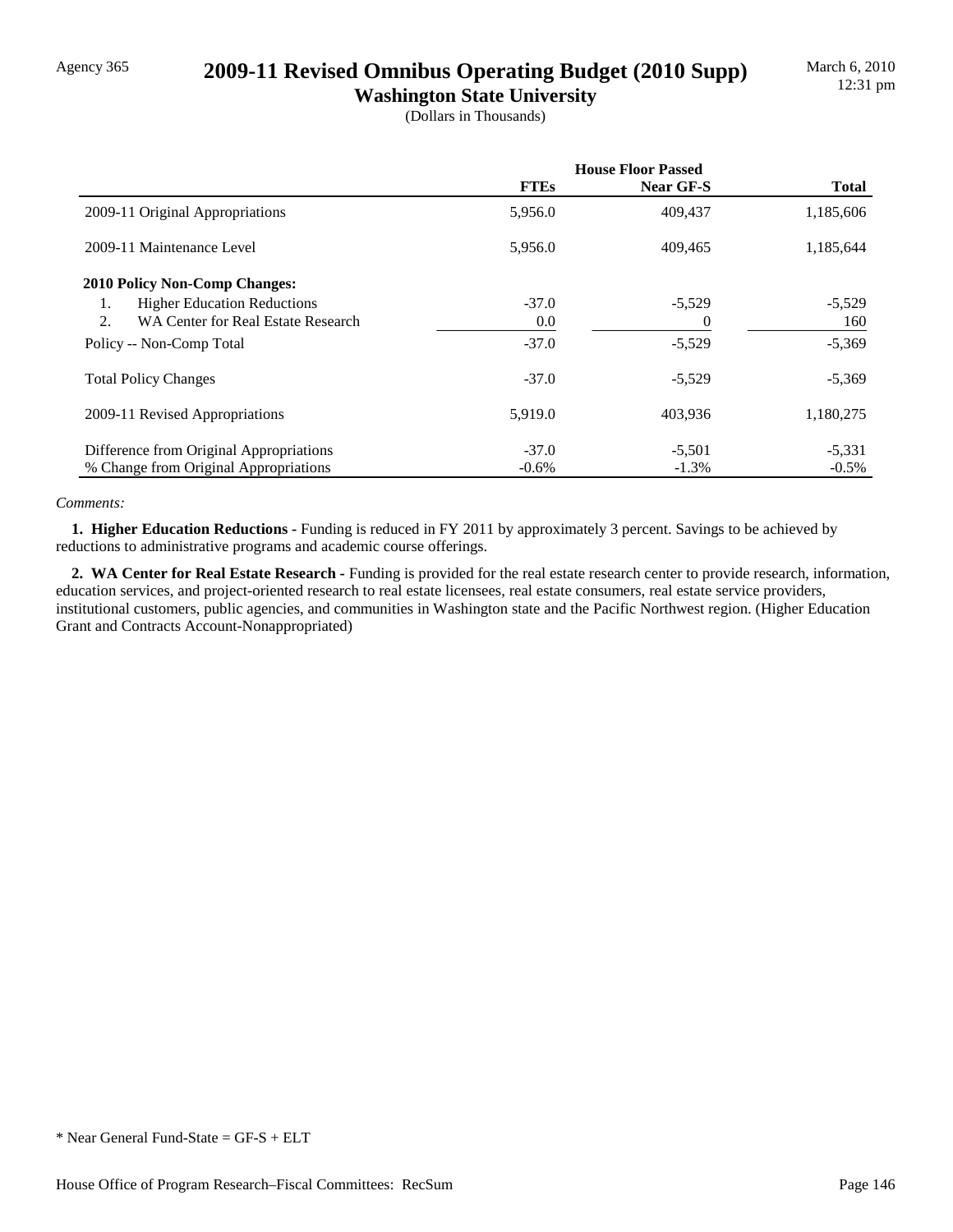## Agency 370 **2009-11 Revised Omnibus Operating Budget (2010 Supp)**

**Eastern Washington University** (Dollars in Thousands)

|                                          |             | <b>House Floor Passed</b> |              |  |
|------------------------------------------|-------------|---------------------------|--------------|--|
|                                          | <b>FTEs</b> | Near GF-S                 | <b>Total</b> |  |
| 2009-11 Original Appropriations          | 1,305.2     | 91,568                    | 235,883      |  |
| 2009-11 Maintenance Level                | 1.305.2     | 91,576                    | 235,891      |  |
| <b>2010 Policy Non-Comp Changes:</b>     |             |                           |              |  |
| <b>Higher Education Reductions</b><br>1. | $-9.0$      | $-1,465$                  | $-1,465$     |  |
| Policy -- Non-Comp Total                 | $-9.0$      | $-1,465$                  | $-1,465$     |  |
| <b>Total Policy Changes</b>              | $-9.0$      | $-1,465$                  | $-1,465$     |  |
| 2009-11 Revised Appropriations           | 1,296.2     | 90,111                    | 234,426      |  |
| Difference from Original Appropriations  | $-9.0$      | $-1,457$                  | $-1,457$     |  |
| % Change from Original Appropriations    | $-0.7\%$    | $-1.6\%$                  | $-0.6%$      |  |

#### *Comments:*

 **1. Higher Education Reductions -** Funding is reduced in FY 2011 by approximately 3 percent. Savings are to be achieved by reductions to administrative programs and academic course offerings.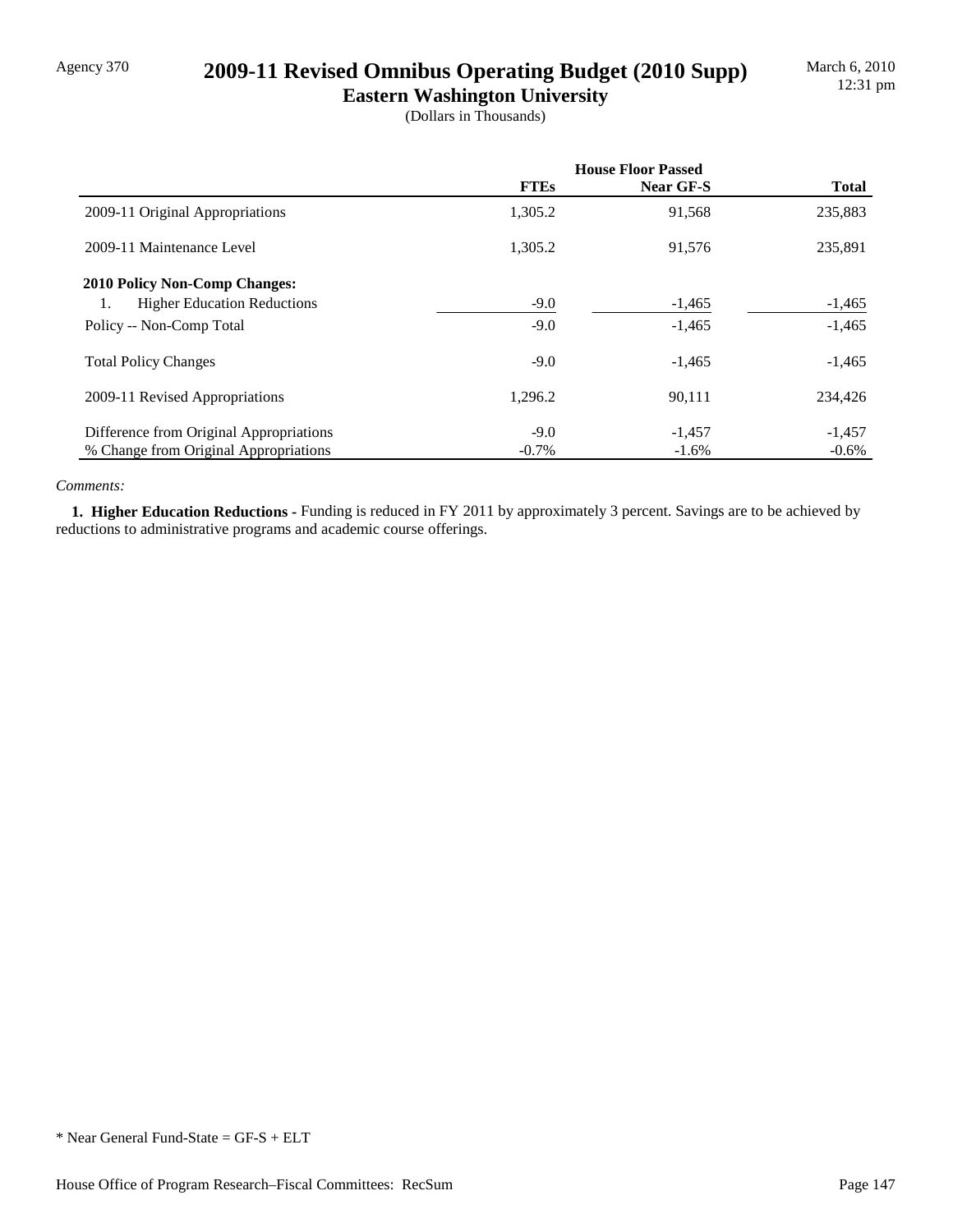## Agency 375 **2009-11 Revised Omnibus Operating Budget (2010 Supp)**

**Central Washington University** (Dollars in Thousands)

|                                          | <b>House Floor Passed</b> |           |              |
|------------------------------------------|---------------------------|-----------|--------------|
|                                          | <b>FTEs</b>               | Near GF-S | <b>Total</b> |
| 2009-11 Original Appropriations          | 1,134.8                   | 86,940    | 262,122      |
| 2009-11 Maintenance Level                | 1,134.8                   | 86,950    | 262,132      |
| <b>2010 Policy Non-Comp Changes:</b>     |                           |           |              |
| <b>Higher Education Reductions</b><br>1. | $-8.2$                    | $-1,414$  | $-1,414$     |
| Policy -- Non-Comp Total                 | $-8.2$                    | $-1,414$  | $-1,414$     |
| <b>Total Policy Changes</b>              | $-8.2$                    | $-1,414$  | $-1,414$     |
| 2009-11 Revised Appropriations           | 1,126.6                   | 85,536    | 260,718      |
| Difference from Original Appropriations  | $-8.2$                    | $-1,404$  | $-1,404$     |
| % Change from Original Appropriations    | $-0.7\%$                  | $-1.6\%$  | $-0.5\%$     |

#### *Comments:*

 **1. Higher Education Reductions -** Funding is reduced in FY 2011 by approximately 3 percent. Savings are to be achieved by reductions to administrative programs and academic course offerings.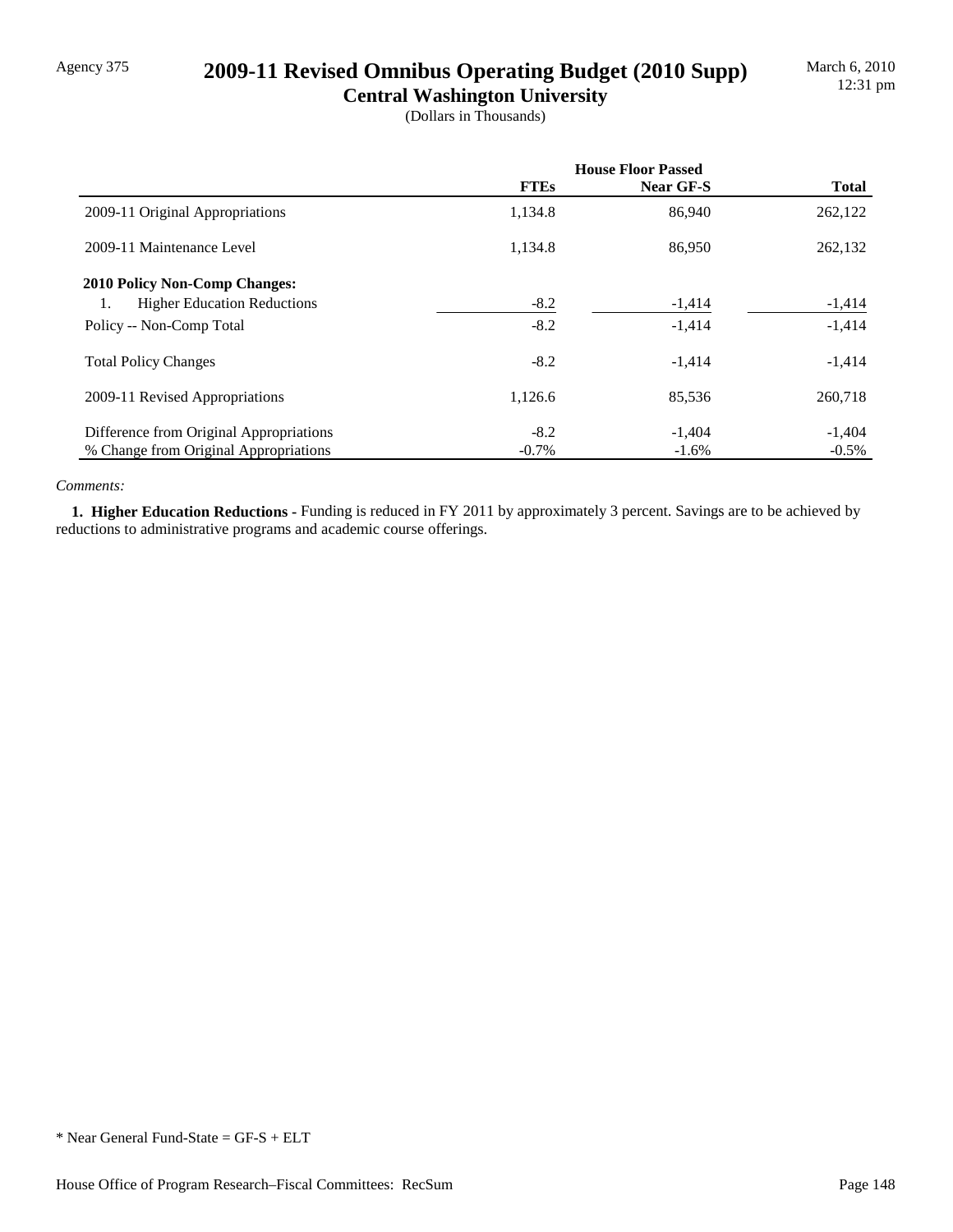### Agency 376 **2009-11 Revised Omnibus Operating Budget (2010 Supp)**

**The Evergreen State College** (Dollars in Thousands)

|                                                       | <b>House Floor Passed</b> |           |          |
|-------------------------------------------------------|---------------------------|-----------|----------|
|                                                       | <b>FTEs</b>               | Near GF-S | Total    |
| 2009-11 Original Appropriations                       | 634.7                     | 48,827    | 111,698  |
| 2009-11 Maintenance Level                             | 634.7                     | 48,831    | 111,702  |
| <b>2010 Policy Non-Comp Changes:</b>                  |                           |           |          |
| <b>WSIPP Studies</b><br>1.                            | 0.0                       | 10        | 10       |
| 2.<br><b>Higher Education Reductions</b>              | $-7.0$                    | $-768$    | $-768$   |
| 3.<br><b>Mental Health Assessments</b>                | 0.0                       | 60        | 60       |
| $\overline{4}$ .<br>Transfer Labor Edu. & Res. Center | 0.0                       | $-164$    | $-164$   |
| 5.<br>WSIPP K-12 Study                                | 0.0                       | 55        | 55       |
| Policy -- Non-Comp Total                              | $-7.0$                    | $-807$    | $-807$   |
| <b>Total Policy Changes</b>                           | $-7.0$                    | $-807$    | $-807$   |
| 2009-11 Revised Appropriations                        | 627.7                     | 48,024    | 110,895  |
| Difference from Original Appropriations               | $-7.0$                    | $-803$    | $-803$   |
| % Change from Original Appropriations                 | $-1.1%$                   | $-1.6%$   | $-0.7\%$ |

#### *Comments:*

**1. WSIPP Studies -** Funding is provided for the Washington State Institute for Public Policy (WSIPP) to conduct a study examining substance abuse treatment.

 **2. Higher Education Reductions -** Funding is reduced in FY 2011 by approximately 3 percent. Savings are to be achieved by reductions to administrative programs and academic course offerings.

 **3. Mental Health Assessments -** Pursuant to Second Substitute House Bill 3076 (involuntary treatment act), funding is provided for the Washington Institute of Public Policy to collaborate with the Department of Social and Health Services in a search for a validated mental health assessment tool or tools that can be used to assess individuals for detention, commitment, and revocation under the involuntary treatment act, 71.05 RCW.

 **4. Transfer Labor Edu. & Res. Center -** Funding is reduced to transfer the Labor Education and Research Center from The Evergreen State College to South Seattle Community College.

**5. WSIPP K-12 Study - Funding is provided for the Washington State Institute Institute for Public Policy (WSIPP) to conduct a** study of K-12 student suspensions and expulsions. WSIPP shall report its findings to the Legislature by December 1, 2010.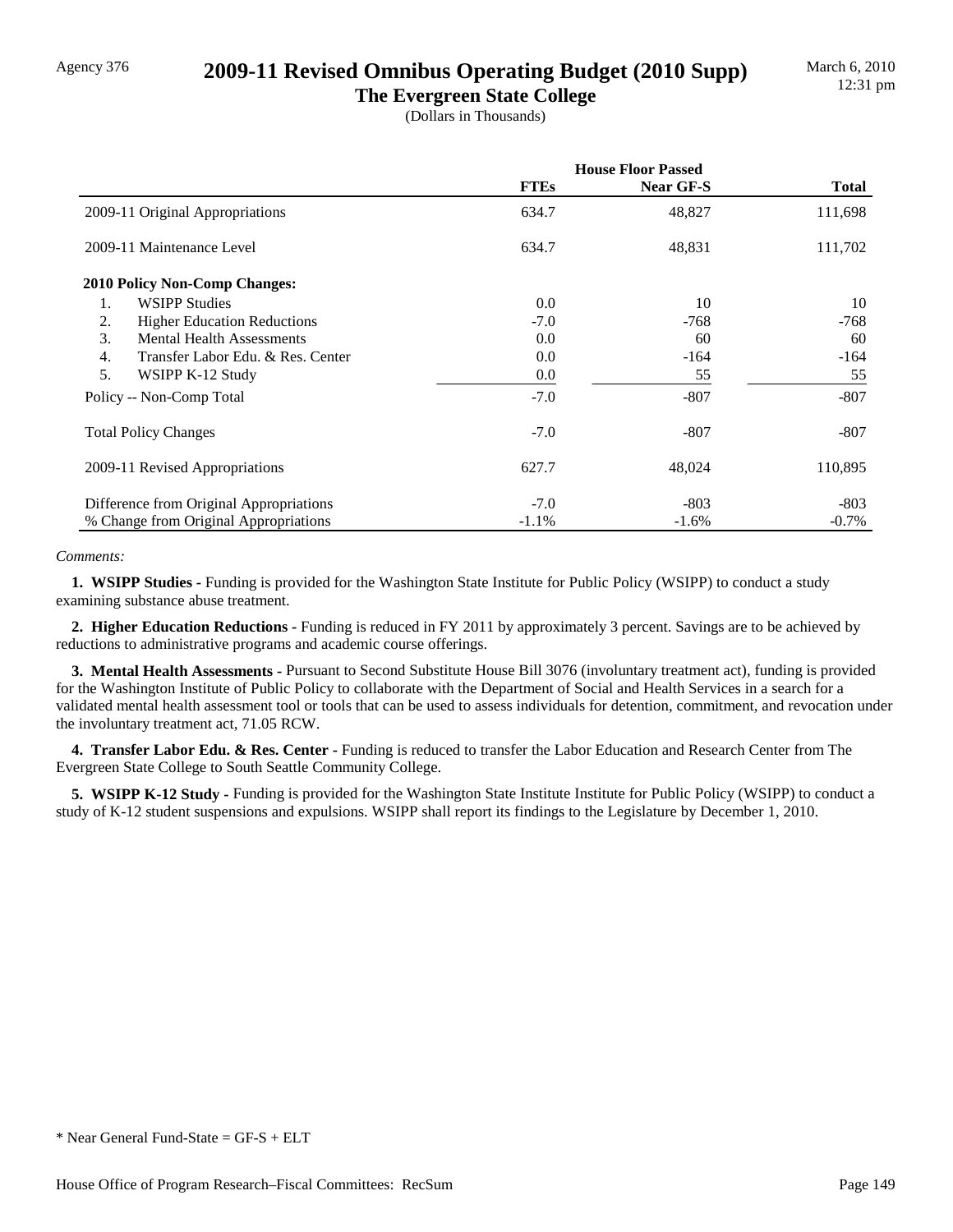## Agency 377 **2009-11 Revised Omnibus Operating Budget (2010 Supp)**

**Spokane Intercoll Rsch & Tech Inst** (Dollars in Thousands)

|                                         | <b>House Floor Passed</b> |           |              |
|-----------------------------------------|---------------------------|-----------|--------------|
|                                         | <b>FTEs</b>               | Near GF-S | <b>Total</b> |
| 2009-11 Original Appropriations         | 21.7                      | 3,209     | 5,487        |
| 2009-11 Maintenance Level               | 21.7                      | 3,209     | 5,487        |
| <b>2010 Policy Non-Comp Changes:</b>    |                           |           |              |
| <b>Budget Reduction</b><br>1.           | 0.0                       | $-96$     | -96          |
| 2.<br><b>Implement SACS Directive</b>   | 0.0                       | $-4$      | $-4$         |
| Policy -- Non-Comp Total                | 0.0                       | $-100$    | $-100$       |
| <b>Total Policy Changes</b>             | 0.0                       | $-100$    | $-100$       |
| 2009-11 Revised Appropriations          | 21.7                      | 3,109     | 5,387        |
| Difference from Original Appropriations | 0.0                       | $-100$    | $-100$       |
| % Change from Original Appropriations   | $0.0\%$                   | $-3.1\%$  | $-1.8%$      |

*Comments:*

 **1. Budget Reduction -** Funding is reduced. SIRTI is given flexibility in determining how to achieve these savings.

 **2. Implement SACS Directive -** Funding is reduced to reflect savings achieved by SIRTI using the Office of Financial Management's Small Agency Client Services (SACS) to provide centralized accounting, payroll, and budgeting services.

<sup>\*</sup> Near General Fund-State = GF-S + ELT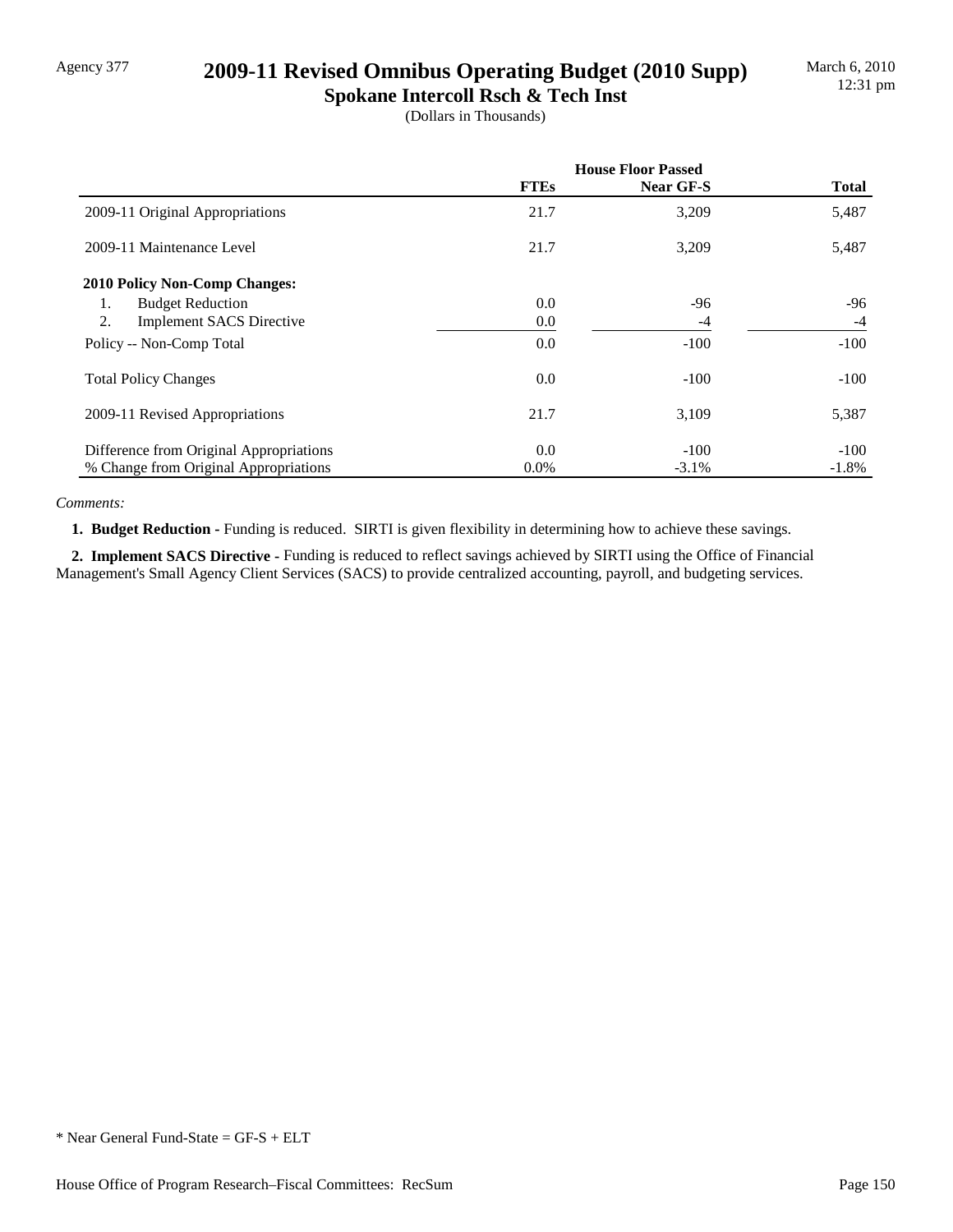## Agency 380 **2009-11 Revised Omnibus Operating Budget (2010 Supp)**

**Western Washington University** (Dollars in Thousands)

|                                          | <b>House Floor Passed</b> |                  |              |
|------------------------------------------|---------------------------|------------------|--------------|
|                                          | <b>FTEs</b>               | <b>Near GF-S</b> | <b>Total</b> |
| 2009-11 Original Appropriations          | 1,648.3                   | 108,929          | 336,544      |
| 2009-11 Maintenance Level                | 1.648.3                   | 108.939          | 336,556      |
| <b>2010 Policy Non-Comp Changes:</b>     |                           |                  |              |
| <b>Higher Education Reductions</b><br>1. | $-11.7$                   | $-1,767$         | $-1,767$     |
| Policy -- Non-Comp Total                 | $-11.7$                   | $-1,767$         | $-1,767$     |
| <b>Total Policy Changes</b>              | $-11.7$                   | $-1,767$         | $-1,767$     |
| 2009-11 Revised Appropriations           | 1,636.6                   | 107.172          | 334,789      |
| Difference from Original Appropriations  | $-11.7$                   | $-1,757$         | $-1,755$     |
| % Change from Original Appropriations    | $-0.7\%$                  | $-1.6\%$         | $-0.5\%$     |

#### *Comments:*

 **1. Higher Education Reductions -** Funding is reduced in FY 2011 by approximately 3 percent. Savings are to be achieved by reductions to administrative programs and academic course offerings.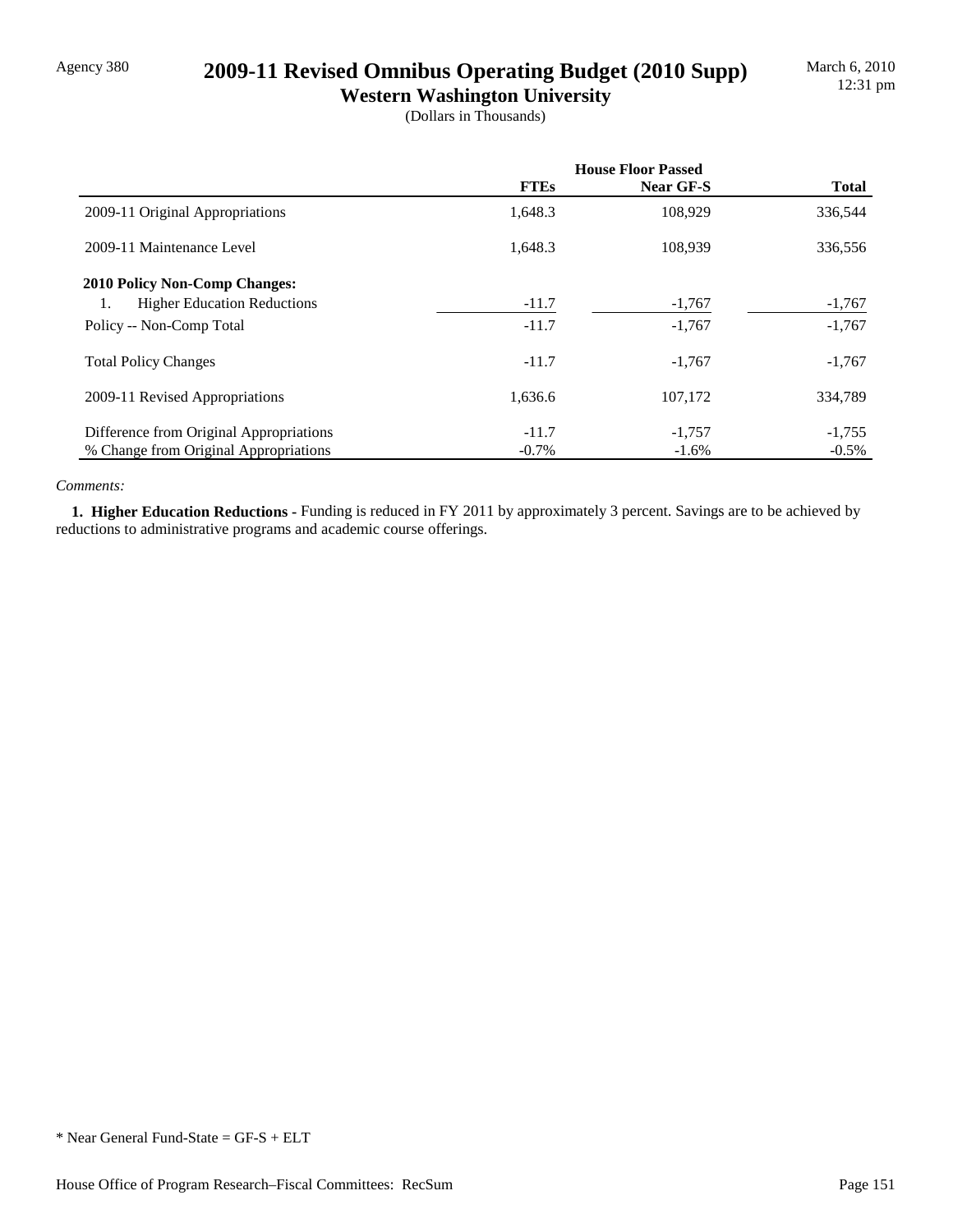### Agency 699 **2009-11 Revised Omnibus Operating Budget (2010 Supp)**

**Community/Technical College System** (Dollars in Thousands)

|                                          | <b>House Floor Passed</b> |           |              |
|------------------------------------------|---------------------------|-----------|--------------|
|                                          | <b>FTEs</b>               | Near GF-S | <b>Total</b> |
| 2009-11 Original Appropriations          | 15,147.1                  | 1,357,705 | 2,493,520    |
| 2009-11 Maintenance Level                | 15,147.1                  | 1,357,779 | 2,493,611    |
| <b>2010 Policy Non-Comp Changes:</b>     |                           |           |              |
| <b>Higher Education Reductions</b><br>1. | 0.0                       | $-20,703$ | $-20,703$    |
| 2.<br>Facilities-Related Expenditures    | 0.0                       | 809       | 809          |
| 3.<br><b>Opportunity Grants</b>          | 0.0                       | 0         | 1,000        |
| <b>Worker Retraining</b><br>4.           | 0.0                       | 0         | 1,039        |
| BS in Nursing/University Center<br>5.    | 0.0                       | 210       | 210          |
| Transfer Labor Edu. & Res. Center<br>6.  | 0.0                       | 164       | 164          |
| 7.<br><b>Aerospace Training</b>          | 0.0                       | 2,000     | 2,000        |
| Policy -- Non-Comp Total                 | 0.0                       | $-17,520$ | $-15,481$    |
| <b>Total Policy Changes</b>              | 0.0                       | $-17,520$ | $-15,481$    |
| 2009-11 Revised Appropriations           | 15,147.1                  | 1,340,259 | 2,478,130    |
| Difference from Original Appropriations  | 0.0                       | $-17,446$ | $-15,390$    |
| % Change from Original Appropriations    | $0.0\%$                   | $-1.3%$   | $-0.6\%$     |

#### *Comments:*

 **1. Higher Education Reductions -** Funding is reduced in FY 2011 by approximately 2 percent. Savings are to be achieved by reductions to administrative programs and academic course offerings.

 **2. Facilities-Related Expenditures -** Funding is provided for maintenance costs at three instructional facilities that will open during the 2009-11 biennium.

 **3. Opportunity Grants -** Funding is provided for the opportunity grant program as specified in RCW 28B.50.271. (Opportunity Express Account-State)

 **4. Worker Retraining -** Funding is provided for Worker Retraining and related support services, including financial aid, as specified in RCW 18 28C.04.390. Funding is provided to support at least 225 worker retraining FTEs in FY 2011. (Opportunity Express Account-State)

 **5. BS in Nursing/University Center -** Funding is provided to implement House Bill 2694 (bachelor of science in nursing program at the university center). The University Center at Everett Community College, in partnership with the University of Washington-Bothell, must offer a bachelor of science in nursing program for 50 students.

 **6. Transfer Labor Edu. & Res. Center -** Funding is provided to transfer the Labor Education and Research Center from The Evergreen State College to South Seattle Community College. The center shall begin operations on July 1, 2010 providing outreach programs and direct educational and research services to labor unions and worker-centered organizations.

 **7. Aerospace Training -** Funding is provided for the State Board for Community and Technical Colleges to contract with the Aerospace Training and Research Center on Paine field in Everett, Washington to support industry-identified training in the aerospace sector.

 $*$  Near General Fund-State = GF-S + ELT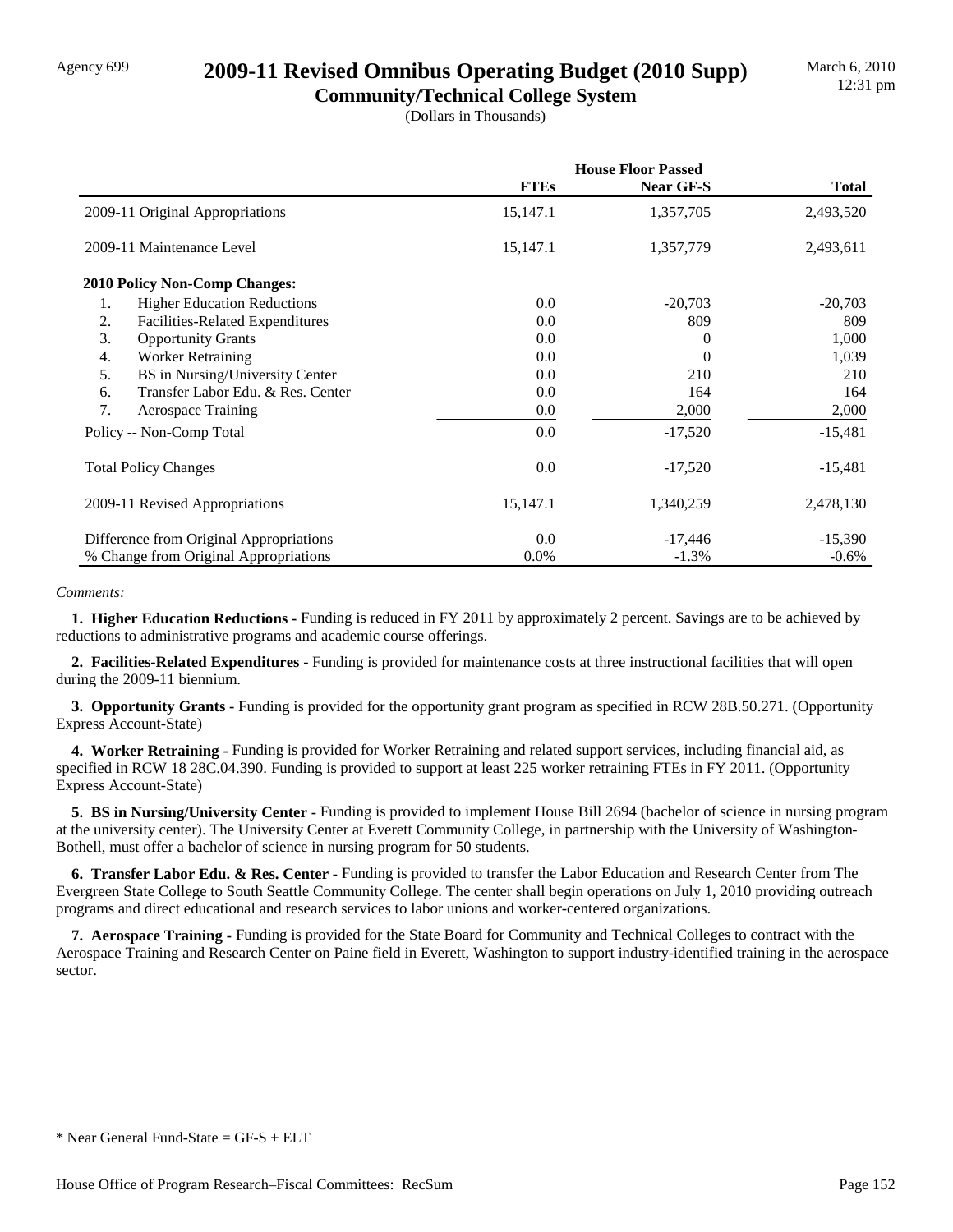## Agency 351 **2009-11 Revised Omnibus Operating Budget (2010 Supp)**

**State School for the Blind** (Dollars in Thousands)

|                                         | <b>House Floor Passed</b> |           |              |
|-----------------------------------------|---------------------------|-----------|--------------|
|                                         | <b>FTEs</b>               | Near GF-S | <b>Total</b> |
| 2009-11 Original Appropriations         | 86.0                      | 11,810    | 13,738       |
| 2009-11 Maintenance Level               | 86.0                      | 11,810    | 13,738       |
| <b>2010 Policy Non-Comp Changes:</b>    |                           |           |              |
| Reduce Administration/Operations<br>1.  | $0.0\,$                   | -64       | -64          |
| Policy -- Non-Comp Total                | $0.0\,$                   | -64       | -64          |
| <b>Total Policy Changes</b>             | $0.0\,$                   | -64       | -64          |
| 2009-11 Revised Appropriations          | 86.0                      | 11,746    | 13,674       |
| Difference from Original Appropriations | 0.0                       | -64       | -64          |
| % Change from Original Appropriations   | $0.0\%$                   | $-0.5\%$  | $-0.5\%$     |

#### *Comments:*

1. Reduce Administration/Operations - Funding for building and ground maintenance and other administrative costs is reduced. Reductions will not be taken from educational programs, residential services, or student transportation.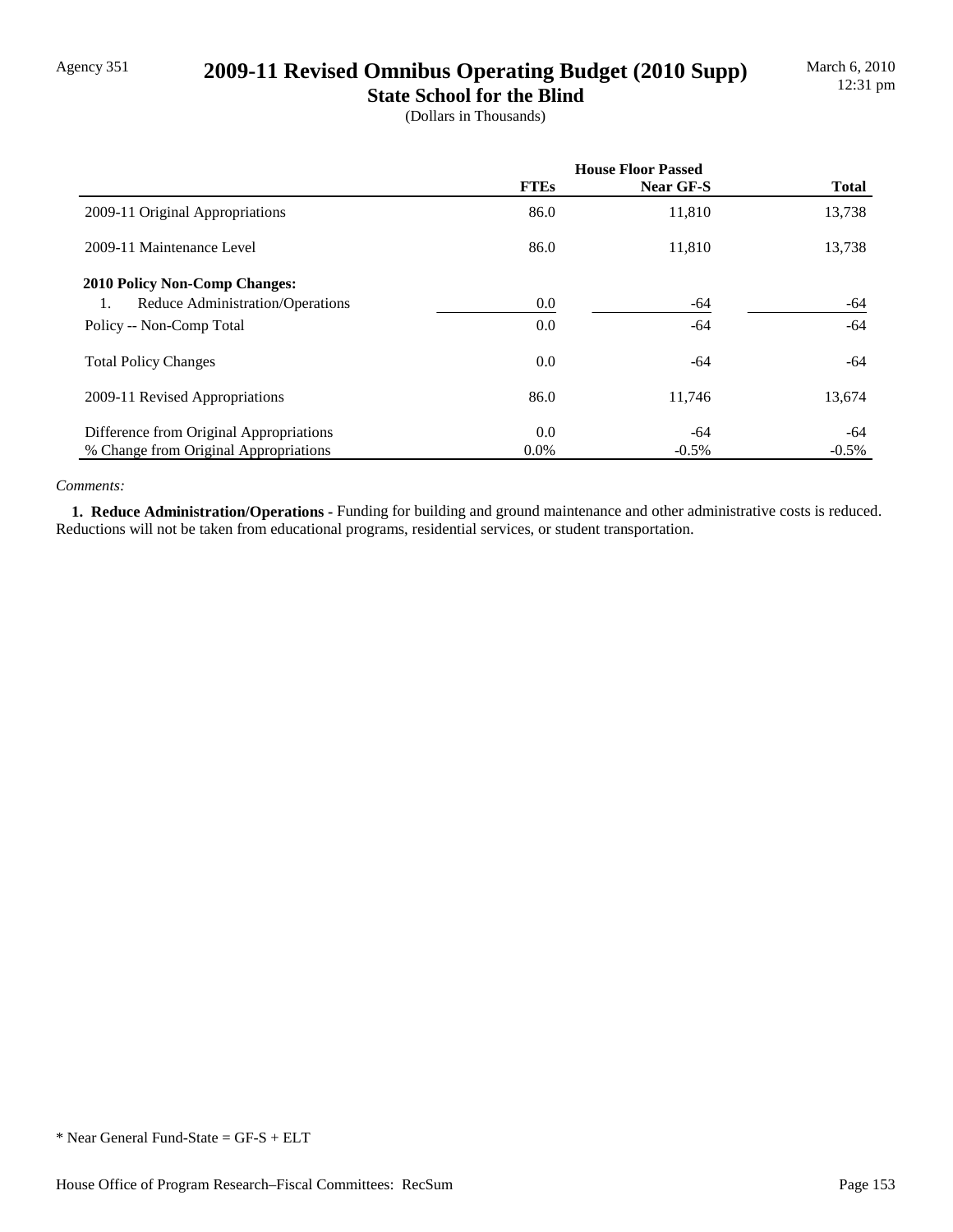# Agency 353 **2009-11 Revised Omnibus Operating Budget (2010 Supp)**

**Childhood Deafness & Hearing Loss** (Dollars in Thousands)

|                                         | <b>House Floor Passed</b> |           |              |
|-----------------------------------------|---------------------------|-----------|--------------|
|                                         | <b>FTEs</b>               | Near GF-S | <b>Total</b> |
| 2009-11 Original Appropriations         | 109.2                     | 17,248    | 17,774       |
| 2009-11 Maintenance Level               | 109.2                     | 17.250    | 17,776       |
| <b>2010 Policy Non-Comp Changes:</b>    |                           |           |              |
| Reduce Administration/Operations<br>1.  | 0.0                       | $-47$     | $-47$        |
| Policy -- Non-Comp Total                | 0.0                       | $-47$     | $-47$        |
| <b>Total Policy Changes</b>             | 0.0                       | $-47$     | $-47$        |
| 2009-11 Revised Appropriations          | 109.2                     | 17,203    | 17,729       |
| Difference from Original Appropriations | 0.0                       | $-45$     | $-45$        |
| % Change from Original Appropriations   | $0.0\%$                   | $-0.3%$   | $-0.3%$      |

#### *Comments:*

 **1. Reduce Administration/Operations -** Funding for building and grounds maintenance and other administrative costs is reduced. Reductions will not be taken from educational programs, residential services, or student transportation.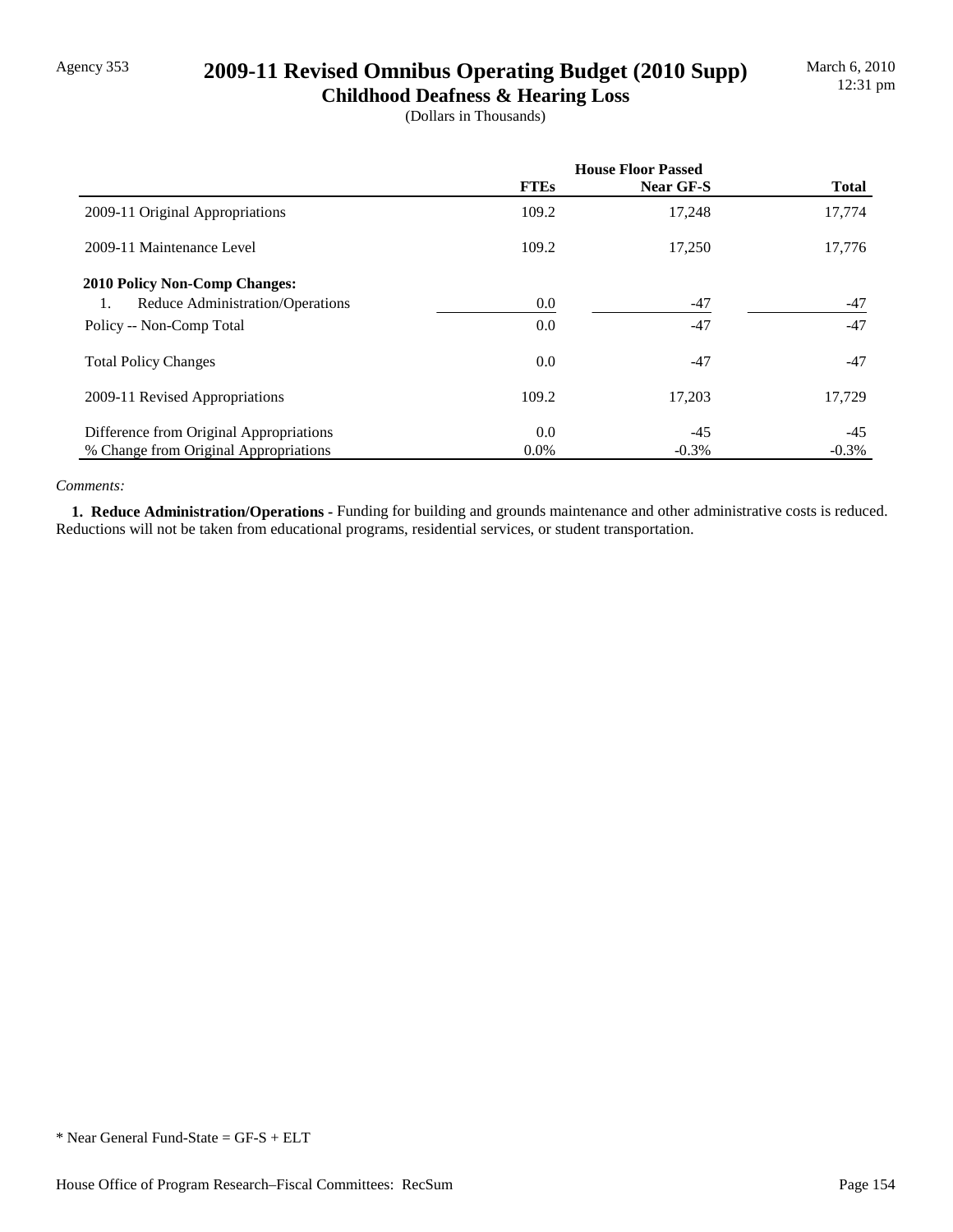# Agency 354 **2009-11 Revised Omnibus Operating Budget (2010 Supp)**

**Workforce Trng & Educ Coord Board** (Dollars in Thousands)

|                                           | <b>House Floor Passed</b> |                |              |
|-------------------------------------------|---------------------------|----------------|--------------|
|                                           | <b>FTEs</b>               | Near GF-S      | <b>Total</b> |
| 2009-11 Original Appropriations           | 20.7                      | 3,143          | 57,678       |
| 2009-11 Maintenance Level                 | 20.7                      | 3,143          | 57,678       |
| 2010 Policy Non-Comp Changes:             |                           |                |              |
| Opportunity Internships<br>1.             | 0.0                       | $\overline{0}$ | 1,000        |
| Administration and Service Reductio<br>2. | $-0.3$                    | $-275$         | $-275$       |
| Policy -- Non-Comp Total                  | $-0.3$                    | $-275$         | 725          |
| <b>Total Policy Changes</b>               | $-0.3$                    | $-275$         | 725          |
| 2009-11 Revised Appropriations            | 20.4                      | 2,868          | 58,403       |
| Difference from Original Appropriations   | $-0.3$                    | $-275$         | 725          |
| % Change from Original Appropriations     | $-1.5%$                   | $-8.8\%$       | 1.3%         |

#### *Comments:*

**1. Opportunity Internships - Funding is provided for distribution to local workforce development councils for the development of** local business interships for the opportunity interships program as specified in RCW 28B.92.084 and the identification of high demand industries and skills in their local economies. (Opportunity Express Account-State)

2. Administration and Service Reductio - A combination of administrative efficiencies and reductions in service delivery will generate savings. The Board has the discretion to manage the reduction in skills panels, private vocational regulation, or other programs to achieve this level of savings.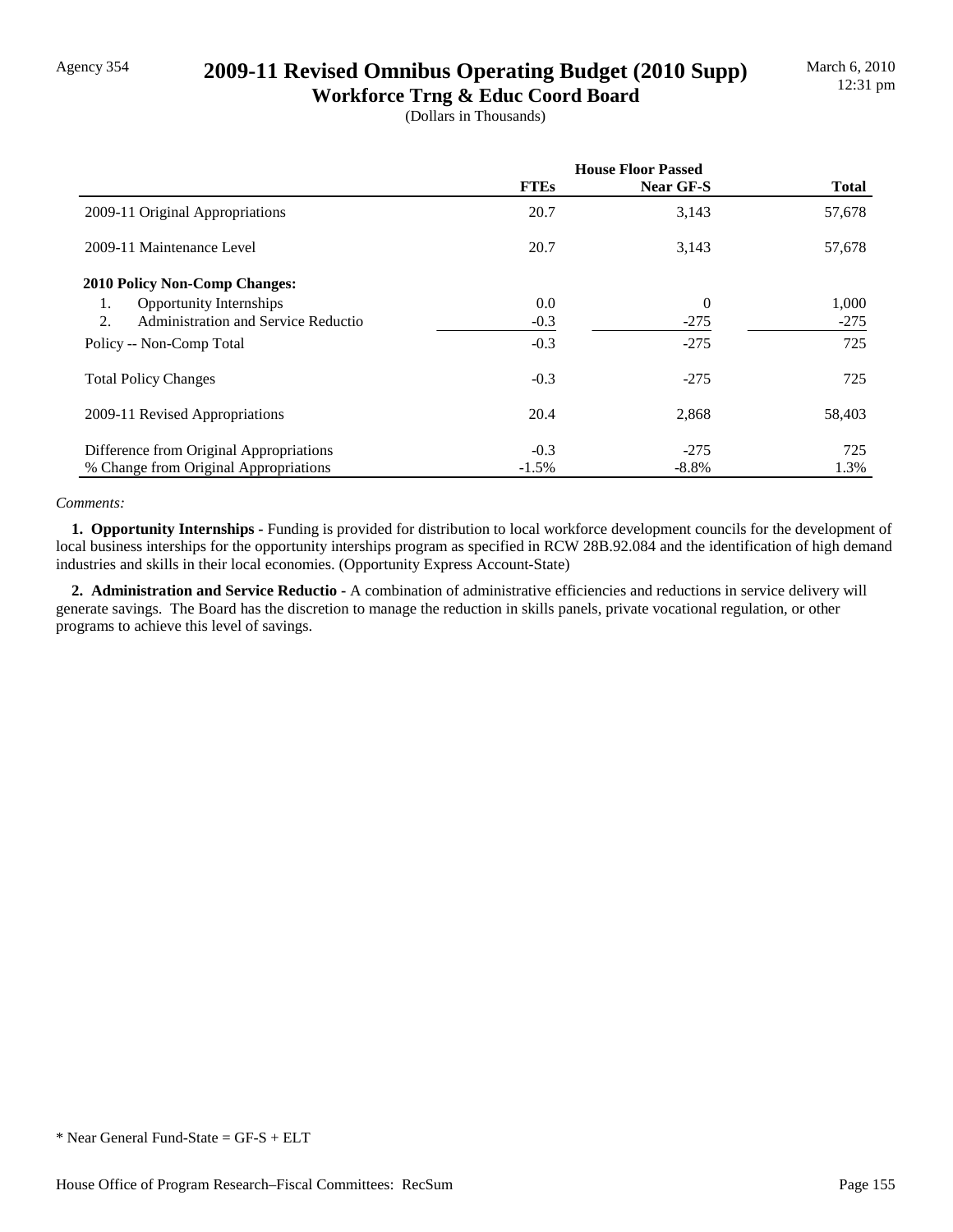### Agency 357 **2009-11 Revised Omnibus Operating Budget (2010 Supp)**

**Department of Early Learning** (Dollars in Thousands)

|                                           | <b>House Floor Passed</b> |           |              |
|-------------------------------------------|---------------------------|-----------|--------------|
|                                           | <b>FTEs</b>               | Near GF-S | <b>Total</b> |
| 2009-11 Original Appropriations           | 188.1                     | 121,323   | 366,182      |
| 2009-11 Maintenance Level                 | 188.1                     | 121,325   | 366,188      |
| <b>2010 Policy Non-Comp Changes:</b>      |                           |           |              |
| Federal Funding Adjustment<br>1.          | $0.0\,$                   | $\theta$  | 3,940        |
| Reduction to Operations/Staff<br>2.       | $-0.1$                    | $-45$     | $-45$        |
| 3.<br><b>Home Visitation Transfer</b>     | 0.5                       | 1,245     | 1,245        |
| Home Visitation Account<br>4.             | 0.0                       | 0         | 100          |
| 5.<br>Resource and Referral Reduction     | 0.0                       | $-100$    | $-100$       |
| At-Risk Children<br>6.                    | 0.3                       | 98        | 98           |
| 7.<br>Infant and Toddler Program Transfer | 9.4                       | 0         | 16,795       |
| Policy -- Non-Comp Total                  | 10.1                      | 1,198     | 22,033       |
| <b>Total Policy Changes</b>               | 10.1                      | 1,198     | 22,033       |
| 2009-11 Revised Appropriations            | 198.2                     | 122,523   | 388,221      |
| Difference from Original Appropriations   | 10.1                      | 1,200     | 22,039       |
| % Change from Original Appropriations     | 5.3%                      | 1.0%      | 6.0%         |

#### *Comments:*

 **1. Federal Funding Adjustment -** Federal expenditure authority is increased due to additional Child Care and Development Fund dollars awarded to the Department. (General Fund-Federal)

 **2. Reduction to Operations/Staff -** Administrative costs for management of programs and contracts is reduced.

 **3. Home Visitation Transfer -** Funding for evidence-based home visiting programs are transferred from the Council for Children and Families within the Department of Social and Health Services to the Department. Of the funds transferred, \$1.145 million is provided to the newly created Home Visiting Services Account. Included within amounts transferred is funding for contracts with home visitation program providers, one FTE staff, and associated expenses. This transfer is effective July 1, 2010.

 **4. Home Visitation Account -** The Home Visiting Services Account account is created. The account shall be used to fund evidence based home home visiting programs. \$100,000 is appropriated into the account for administrative purposes related to the Home Visiting Services account and home visiting contracts. Additional funds provided to the account are non-appropriated.

 **5. Resource and Referral Reduction -** Funding for the Washington State Child Care Resource and Referral Network is reduced from \$425,000 to \$325,000 in FY 2011. American Recovery and Reinvestment Act (ARRA) funds will continue as will other federal funding contracted to the organization.

 **6. At-Risk Children -** Funding is provided for Second Substitute House Bill 2731 (at-risk children program), learning for educationally at-risk children within the state's program of basic education. Additional funding is provided for the Office of the Superintendent of Public Instruction for this legislation. Funding is provided for staffing and pre-implementation costs.

 **7. Infant and Toddler Program Transfer -** Funding is provided for Substitute House Bill 2741 (infant and toddler program). The bill transfers the Infant and Toddler Early Intervention Program from the Department of Social and Health Services to the Department of Early Learning effective July 1, 2010. The bill also renames the program the Early Support Program.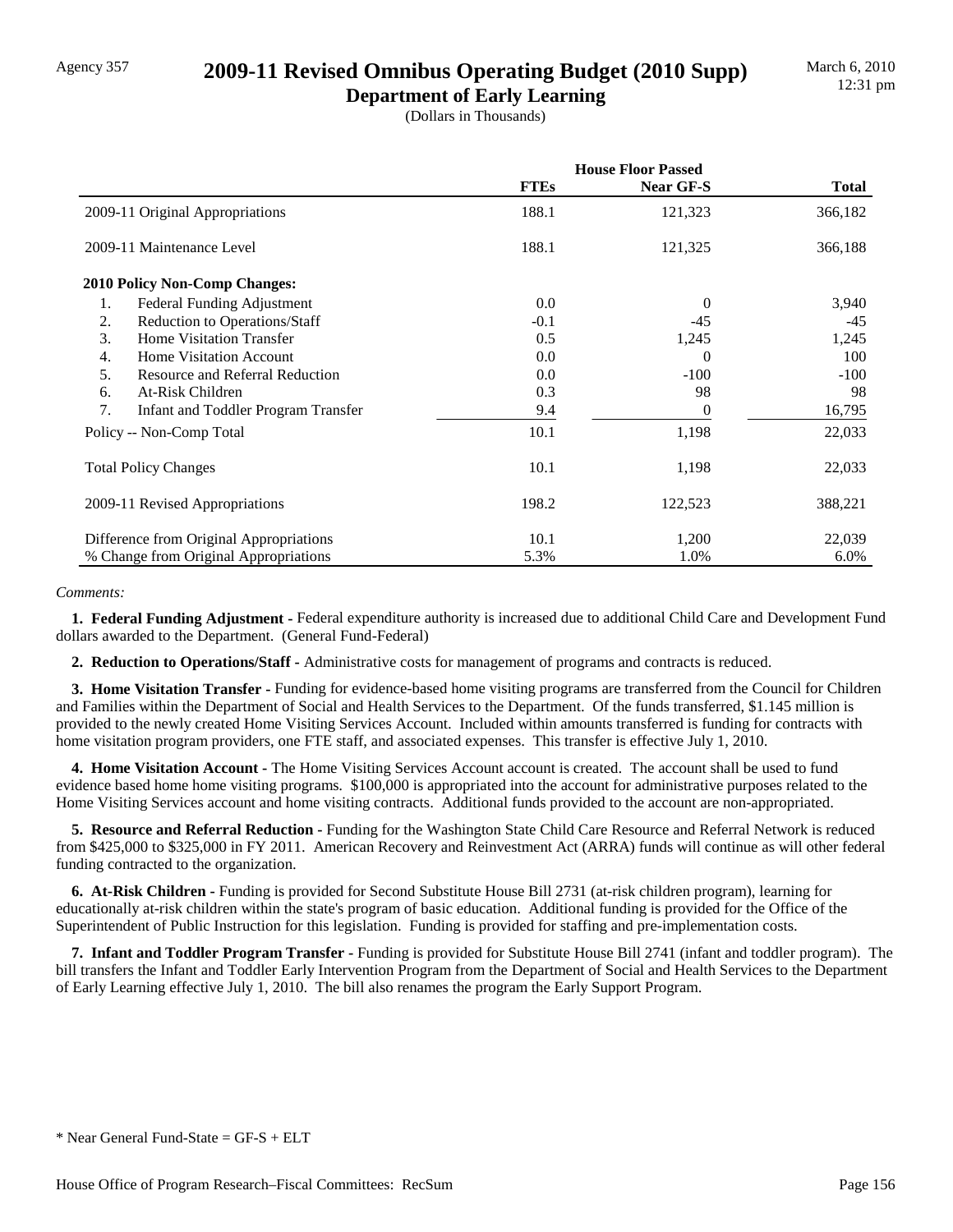### Agency 387 **2009-11 Revised Omnibus Operating Budget (2010 Supp)**

**Washington State Arts Commission** (Dollars in Thousands)

|                                           | <b>House Floor Passed</b> |                  |              |
|-------------------------------------------|---------------------------|------------------|--------------|
|                                           | <b>FTEs</b>               | <b>Near GF-S</b> | <b>Total</b> |
| 2009-11 Original Appropriations           | 11.0                      | 3,759            | 6,736        |
| 2009-11 Maintenance Level                 | 11.0                      | 3,759            | 6,757        |
| <b>2010 Policy Non-Comp Changes:</b>      |                           |                  |              |
| Reduced Agency Administration and O<br>1. | $-0.5$                    | $-156$           | $-156$       |
| <b>Reduction to Arts Grants</b><br>2.     | 0.0                       | $-400$           | -400         |
| Policy -- Non-Comp Total                  | $-0.5$                    | $-556$           | $-556$       |
| <b>Total Policy Changes</b>               | $-0.5$                    | $-556$           | $-556$       |
| 2009-11 Revised Appropriations            | 10.5                      | 3,203            | 6,201        |
| Difference from Original Appropriations   | $-0.5$                    | $-556$           | $-535$       |
| % Change from Original Appropriations     | $-4.6%$                   | $-14.8%$         | $-7.9\%$     |

#### *Comments:*

 **1. Reduced Agency Administration and O -** Savings will be achieved through vacancy savings; reduced lease payments, data processing, and accounting costs; and reductions in staff hours or other administrative expenses. The Arts Commission also will generate savings by reducing the number of meetings held.

 **2. Reduction to Arts Grants -** State funding for the Community Services art grant programs is reduced by more than 50 percent in FY 2011. This funding constitutes pass-through dollars distributed to local arts organizations. Since federal funding also supports these programs, this constitutes about a 23 percent reduction to the programs.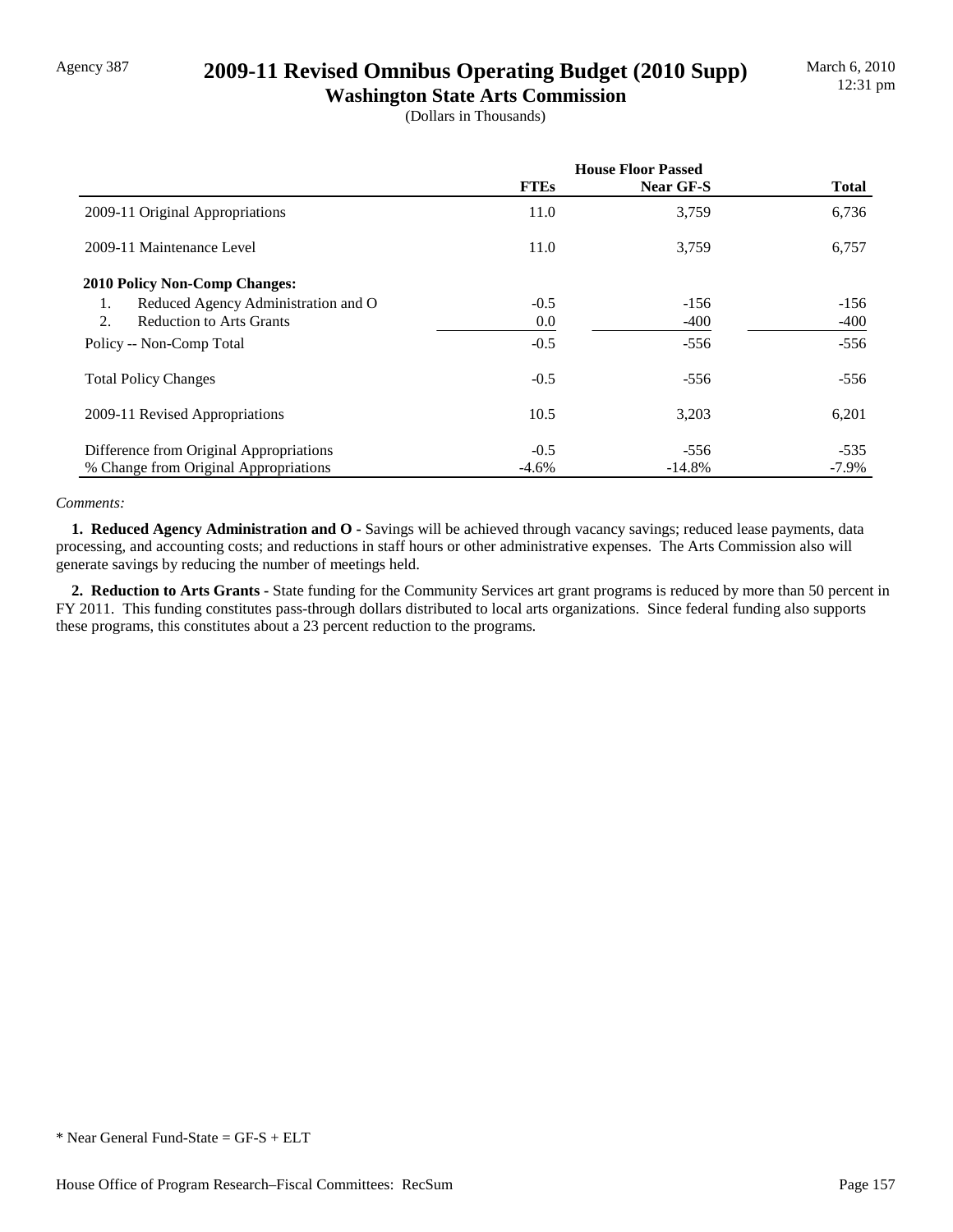## Agency 390 **2009-11 Revised Omnibus Operating Budget (2010 Supp)**

**Washington State Historical Society** (Dollars in Thousands)

|                                          | <b>House Floor Passed</b> |           |              |
|------------------------------------------|---------------------------|-----------|--------------|
|                                          | <b>FTEs</b>               | Near GF-S | <b>Total</b> |
| 2009-11 Original Appropriations          | 43.8                      | 5,228     | 7,737        |
| 2009-11 Maintenance Level                | 43.8                      | 5,228     | 7,737        |
| <b>2010 Policy Non-Comp Changes:</b>     |                           |           |              |
| <b>Shared Service Efficiencies</b><br>1. | $-0.8$                    | $-246$    | $-246$       |
| Policy -- Non-Comp Total                 | $-0.8$                    | $-246$    | $-246$       |
| <b>Total Policy Changes</b>              | $-0.8$                    | $-246$    | $-246$       |
| 2009-11 Revised Appropriations           | 43.0                      | 4,982     | 7,491        |
| Difference from Original Appropriations  | $-0.8$                    | $-246$    | $-246$       |
| % Change from Original Appropriations    | $-1.7\%$                  | $-4.7\%$  | $-3.2\%$     |

#### *Comments:*

 **1. Shared Service Efficiencies -** Savings are expected from shared administrative services at the Eastern Washington Historical Society and the Washington State Historical Society. Specific areas where the Historical Societies will form a consortium to achieve efficiencies include exhibit planning and sharing, information technology, digital archives, and finance and accounting services.

<sup>\*</sup> Near General Fund-State = GF-S + ELT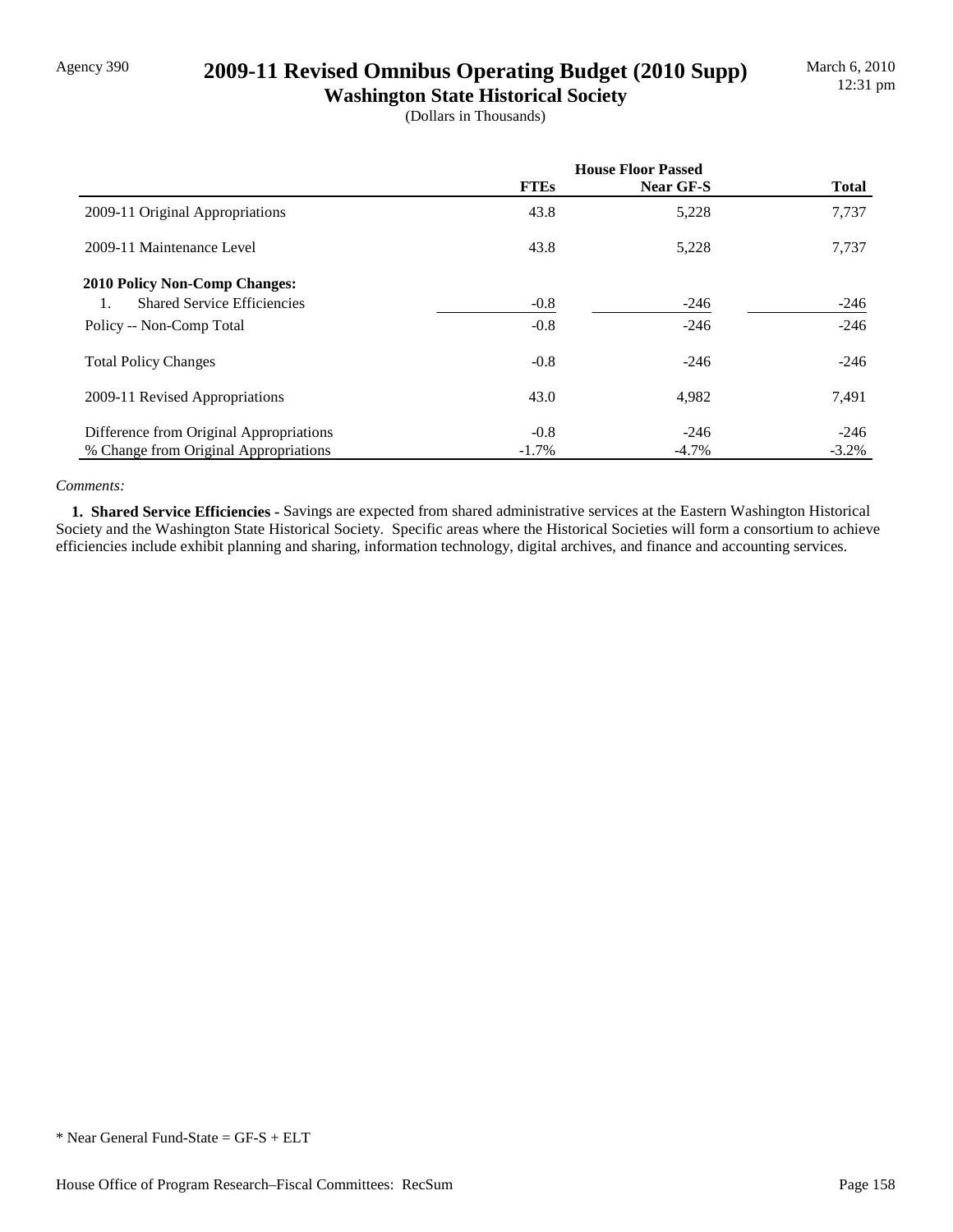### Agency 395 **2009-11 Revised Omnibus Operating Budget (2010 Supp)**

**East Wash State Historical Society** (Dollars in Thousands)

|                                          | <b>House Floor Passed</b> |           |              |
|------------------------------------------|---------------------------|-----------|--------------|
|                                          | <b>FTEs</b>               | Near GF-S | <b>Total</b> |
| 2009-11 Original Appropriations          | 34.8                      | 3,267     | 6,355        |
| 2009-11 Maintenance Level                | 34.8                      | 3,267     | 6,355        |
| 2010 Policy Non-Comp Changes:            |                           |           |              |
| <b>Shared Service Efficiencies</b><br>1. | $-1.0$                    | $-154$    | $-154$       |
| Policy -- Non-Comp Total                 | $-1.0$                    | $-154$    | $-154$       |
| <b>Total Policy Changes</b>              | $-1.0$                    | $-154$    | $-154$       |
| 2009-11 Revised Appropriations           | 33.8                      | 3,113     | 6,201        |
| Difference from Original Appropriations  | $-1.0$                    | $-154$    | $-154$       |
| % Change from Original Appropriations    | $-2.9\%$                  | $-4.7\%$  | $-2.4%$      |

#### *Comments:*

 **1. Shared Service Efficiencies -** Savings are expected from shared administrative services at the Eastern Washington Historical Society and the Washington State Historical Society. Specific areas where the Historical Societies will form a consortium to achieve efficiencies include exhibit planning and sharing, information technology, digital archives, and finance and accounting services.

<sup>\*</sup> Near General Fund-State = GF-S + ELT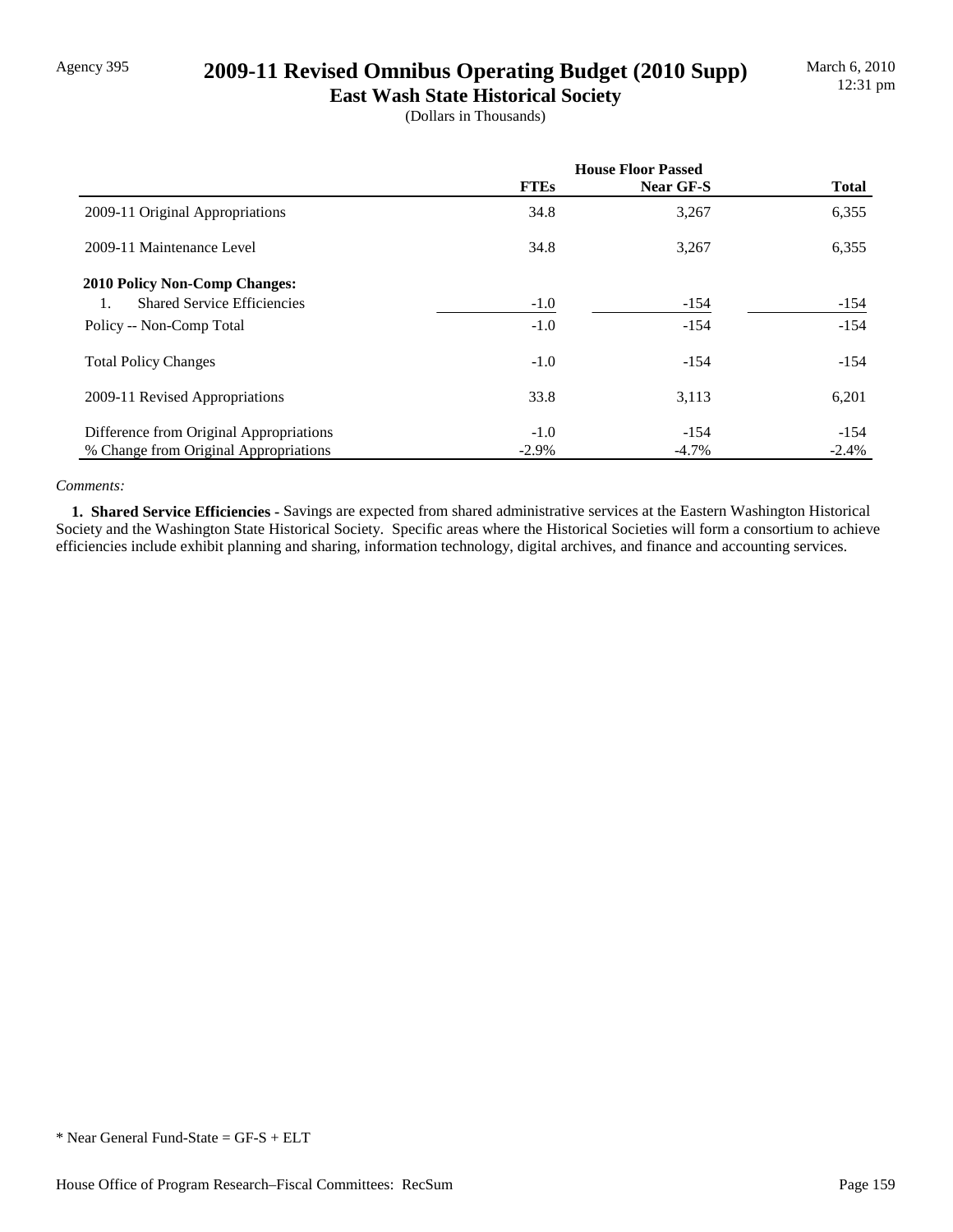## Agency 010 **2009-11 Revised Omnibus Operating Budget (2010 Supp)**

**Bond Retirement and Interest** (Dollars in Thousands)

|                                         | <b>House Floor Passed</b> |           |              |
|-----------------------------------------|---------------------------|-----------|--------------|
|                                         | <b>FTEs</b>               | Near GF-S | <b>Total</b> |
| 2009-11 Original Appropriations         | 0.0                       | 1,813,244 | 1,997,338    |
| 2009-11 Maintenance Level               | 0.0                       | 1,793,797 | 1,977,277    |
| 2009-11 Revised Appropriations          | 0.0                       | 1,793,797 | 1,977,277    |
| Difference from Original Appropriations | 0.0                       | $-19.447$ | $-20,061$    |
| % Change from Original Appropriations   | $0.0\%$                   | $-1.1\%$  | $-1.0\%$     |

*Comments:*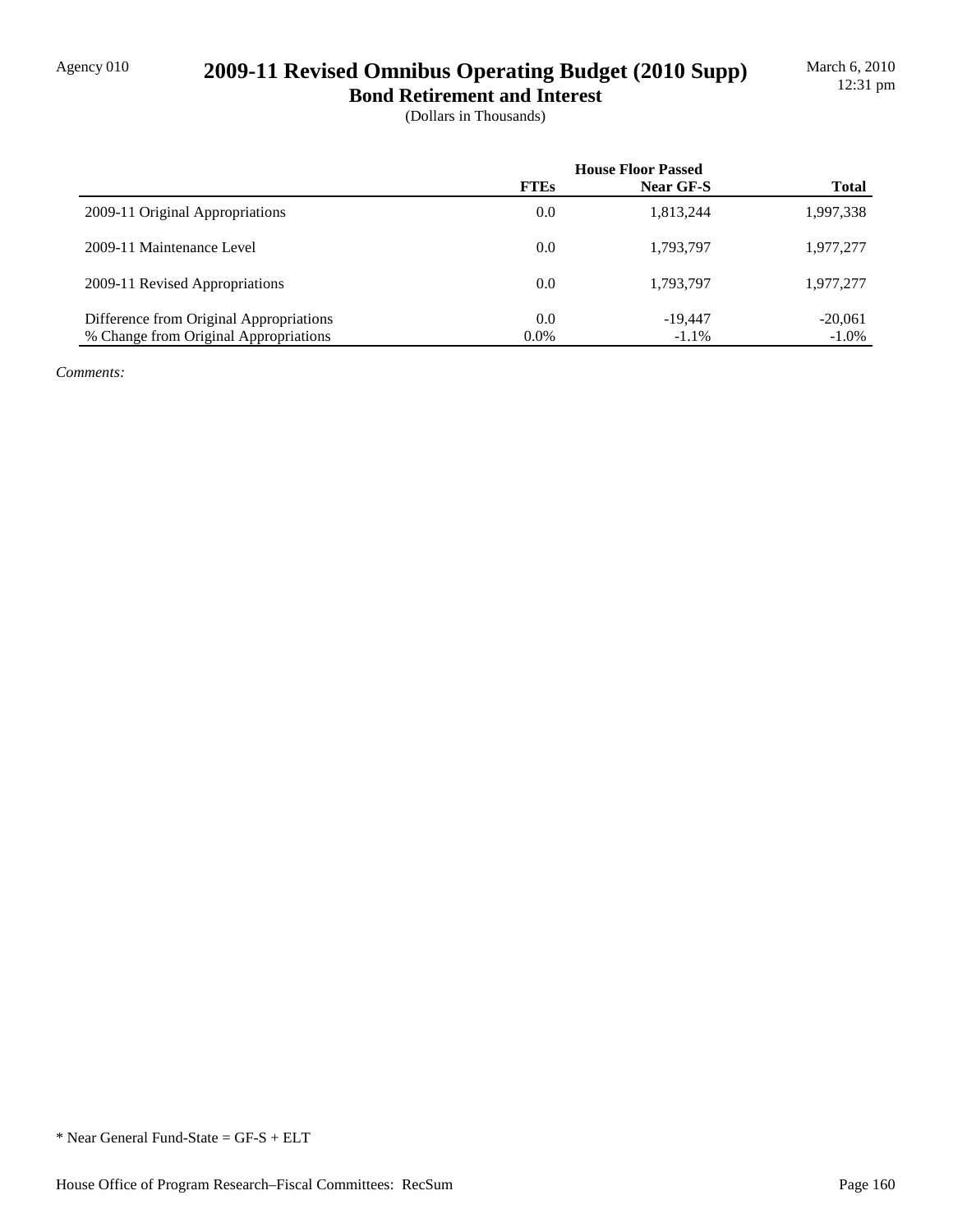### Agency 076 **2009-11 Revised Omnibus Operating Budget (2010 Supp)**

**Special Approps to the Governor** (Dollars in Thousands)

|                                                 | <b>House Floor Passed</b> |           |              |
|-------------------------------------------------|---------------------------|-----------|--------------|
|                                                 | <b>FTEs</b>               | Near GF-S | <b>Total</b> |
| 2009-11 Original Appropriations                 | 0.0                       | 123,992   | 132,492      |
| 2009-11 Maintenance Level                       | 0.0                       | 123,992   | 132,492      |
| <b>2010 Policy Non-Comp Changes:</b>            |                           |           |              |
| <b>Capital Building Construction Acct</b><br>1. | 0.0                       | -400      | $-400$       |
| 2.<br><b>Extraordinary Criminal Justice</b>     | 0.0                       | 620       | 620          |
| 3.<br>Election Acct/Help America Vote Act       | 0.0                       | 77        | 77           |
| <b>Opportunity Express Funding</b><br>4.        | 0.0                       | 3,039     | 3,039        |
| IT Reform<br>5.                                 | 0.0                       | $-30,000$ | $-30,000$    |
| 6.<br>Reading Achievement Acct                  | 0.0                       | 150       | 150          |
| <b>Strategic Printing</b><br>7.                 | 0.0                       | $-3,081$  | $-6,162$     |
| Policy -- Non-Comp Total                        | 0.0                       | $-29,595$ | $-32,676$    |
| <b>Total Policy Changes</b>                     | 0.0                       | $-29,595$ | $-32,676$    |
| 2009-11 Revised Appropriations                  | 0.0                       | 94,397    | 99,816       |
| Difference from Original Appropriations         | 0.0                       | $-29,595$ | $-32,676$    |
| % Change from Original Appropriations           | $0.0\%$                   | $-23.9%$  | $-24.7%$     |

#### *Comments:*

 **1. Capital Building Construction Acct -** The state general fund appropriation into the Capital Building Construction Account is reduced due to increased timber sales revenues. The Capital Building Construction Account is used to pay debt service on the Natural Resources Building and the Legislative Building rehabilitation. The state general fund is used to backfill the account when timber sales revenues, which are the primary source of revenue for the account, do not cover the debt service.

 **2. Extraordinary Criminal Justice -** Funding is provided for counties that have experienced extraordinary criminal justice costs. The funding is to reimburse Jefferson County (\$197,000), Skagit County (\$390,000), and Franklin County (\$33,000).

**3. Election Acct/Help America Vote Act -** State general funds are appropriated for deposit into the Election Account to meet the 5 percent matching requirement to receive federal Help America Vote Act (HAVA) funding. This appropriation will qualify the state to receive \$1.4 million in federal HAVA funding for state and local election efforts.

 **4. Opportunity Express Funding -** State general funds are appropriated into the Opportunity Express Account for Opportunity Grants and Worker Retaining at the Community and Technical Colleges and Opportunity Internships at the Workforce Training and Education Coordinating Board.

**5. IT Reform -** Funding is reduced to reflect savings from information technology efficiency efforts outlined in House Bill 3178 (state govt technology use).

 **6. Reading Achievement Acct -** State general funds are appropriated into the Reaching Achievement Account to fund early reading programs in medical offices.

 **7. Strategic Printing -** Funding is reduced to reflect savings achieved through a strategic print strategy. The strategy will include utilizing print management, standardizing envelopes, and streamling printing processes.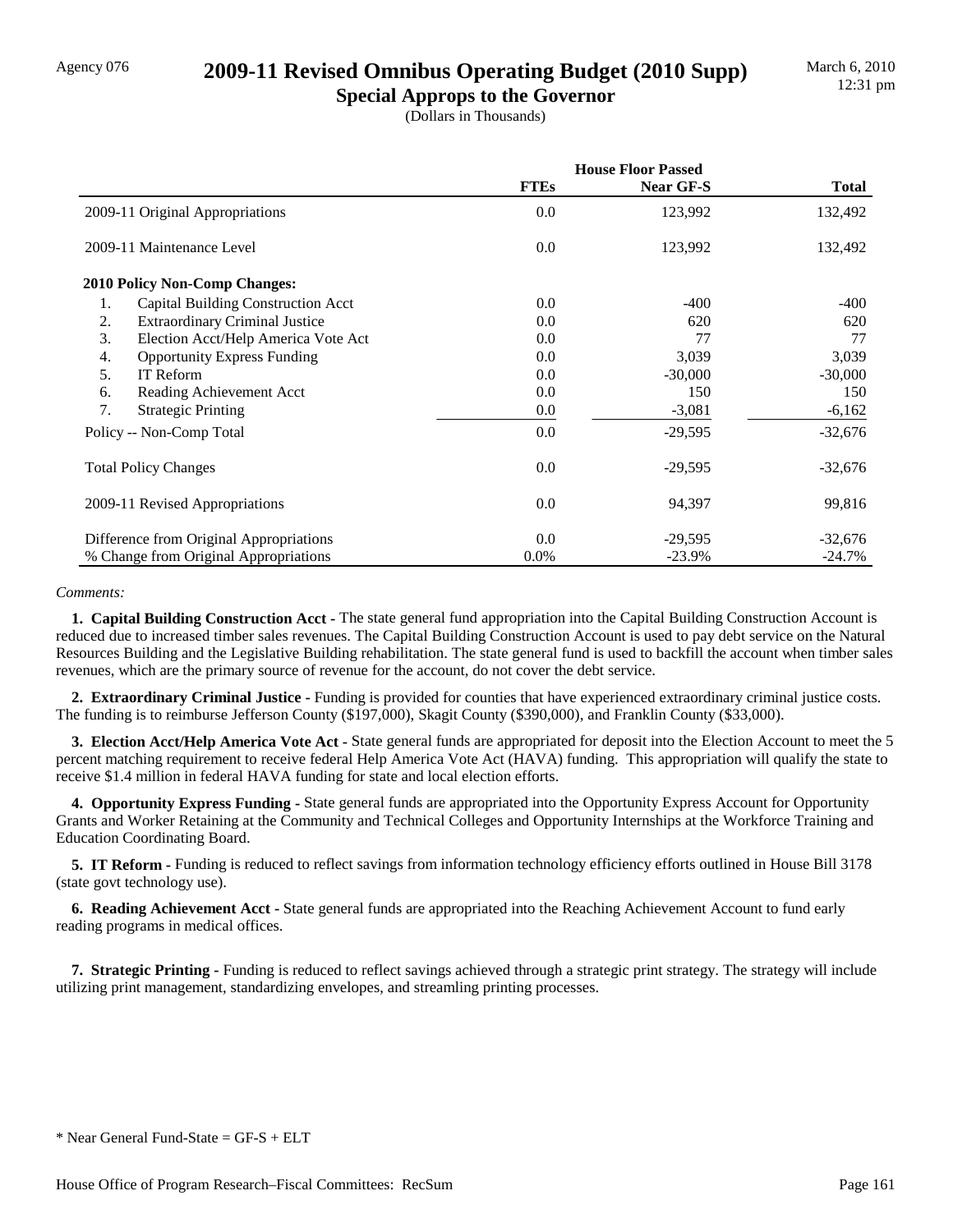# Agency 707 **2009-11 Revised Omnibus Operating Budget (2010 Supp)**

**Sundry Claims**

(Dollars in Thousands)

|                                         | <b>House Floor Passed</b> |                  |              |
|-----------------------------------------|---------------------------|------------------|--------------|
|                                         | <b>FTEs</b>               | Near GF-S        | <b>Total</b> |
| 2009-11 Original Appropriations         | 0.0                       | $\theta$         | $\theta$     |
| 2009-11 Maintenance Level               | 0.0                       | $\boldsymbol{0}$ | $\theta$     |
| <b>2010 Policy Non-Comp Changes:</b>    |                           |                  |              |
| <b>Sundry Claims</b><br>1.              | 0.0                       | 809              | 809          |
| Policy -- Non-Comp Total                | 0.0                       | 809              | 809          |
| <b>Total Policy Changes</b>             | 0.0                       | 809              | 809          |
| 2009-11 Revised Appropriations          | 0.0                       | 809              | 809          |
| Difference from Original Appropriations | 0.0                       | 809              | 809          |
| % Change from Original Appropriations   | $0.0\%$                   | $0.0\%$          | $0.0\%$      |

#### *Comments:*

**1. Sundry Claims -** On the recommendation of the Risk Management Division at the Office of Financial Management, payment is made under RCW 9A.16.110 for claims for reimbursement of legal costs and other expenses of criminal defendants acquitted on the basis of self-defense (\$656,000) and under RCW 41.04.017 for a death benefit claim (\$150,000).

<sup>\*</sup> Near General Fund-State = GF-S + ELT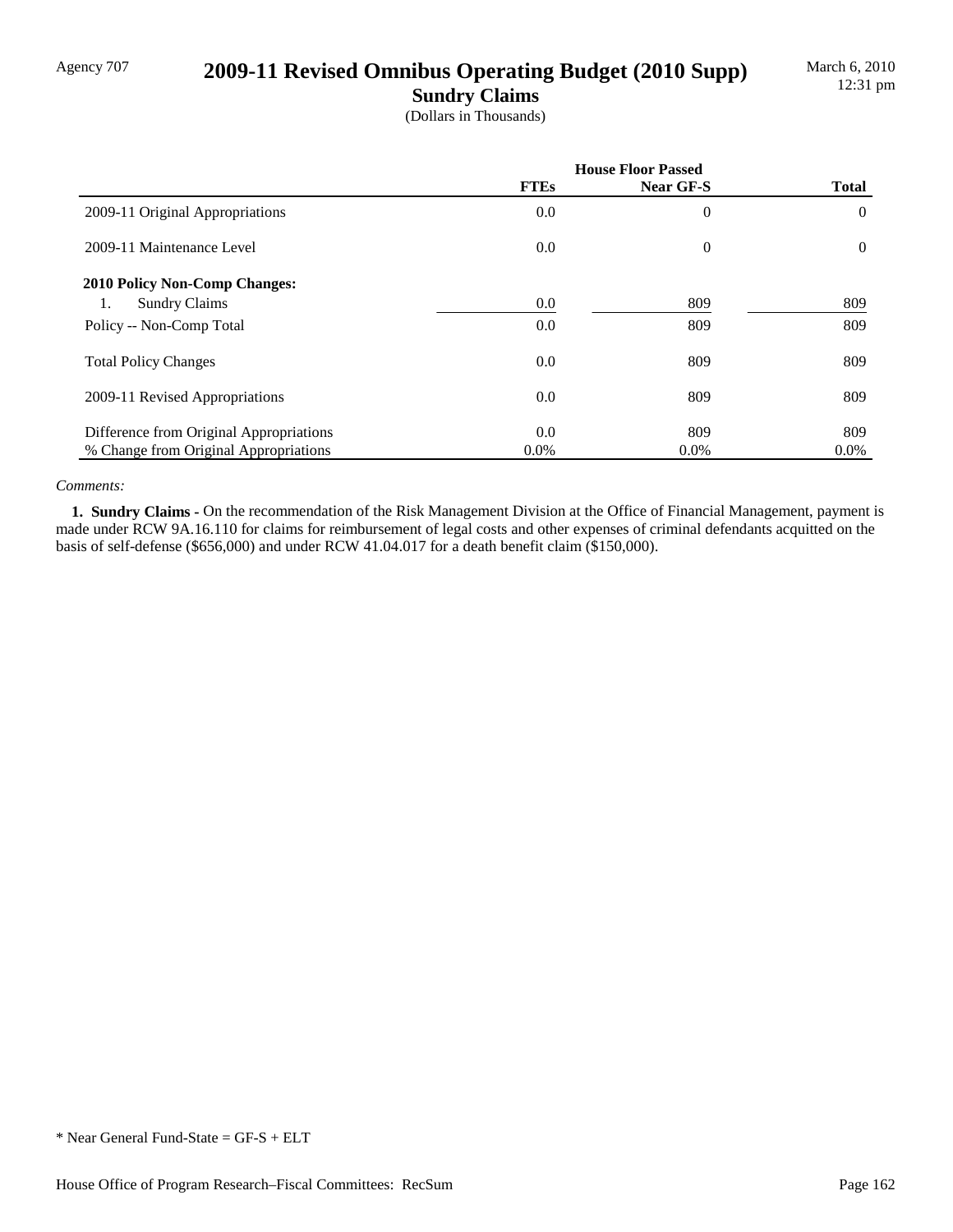## Agency 713 **2009-11 Revised Omnibus Operating Budget (2010 Supp)**

**State Employee Compensation Adjust** (Dollars in Thousands)

|                                               | <b>House Floor Passed</b> |                |              |
|-----------------------------------------------|---------------------------|----------------|--------------|
|                                               | <b>FTEs</b>               | Near GF-S      | <b>Total</b> |
| 2009-11 Original Appropriations               | 0.0                       | 800            | 1,800        |
| 2009-11 Maintenance Level                     | 0.0                       | $\overline{0}$ | $\Omega$     |
| <b>2010 Policy Comp Changes:</b>              |                           |                |              |
| Health Insurance Increase<br>1.               | 0.0                       | 22,340         | 133,894      |
| 2.<br><b>Reduce Compensation Expenditures</b> | 0.0                       | $-48,648$      | $-100,623$   |
| Policy -- Comp Total                          | 0.0                       | $-26,308$      | 33,271       |
| <b>Total Policy Changes</b>                   | 0.0                       | $-26,308$      | 33,271       |
| 2009-11 Revised Appropriations                | 0.0                       | $-26,308$      | 33,271       |
| Difference from Original Appropriations       | 0.0                       | $-27,108$      | 31,471       |
| % Change from Original Appropriations         | $0.0\%$                   | -3388.5%       | 1748.4%      |

#### *Comments:*

 **1. Health Insurance Increase -** Funding is provided for an increase in the state employee health benefit monthly employer funding rate in Fiscal Year 2011 from \$768 to \$863. The increase is anticipated to be sufficient to address the projected shortfall in the Public Employees' Benefits Board funds in conjunction with using the balance of the Premium Stabilization Reserve, but without the requirement that further reductions in benefits or increases in point of service charges during calendar year 2011. In adopting a plan for expenditures on benefits and administration, the Public Employees' Benefits Board must project total reserve funds of no less than \$90 million by June 30, 2011. (General Fund-State, various other funds)

 **2. Reduce Compensation Expenditures -** State agency, including higher education institution, appropriations for compensation expenditures are reduced proportionately based on each state agency and institution's share of the total compensation of all state employees, equating to a 1.75 percent total reduction. (General Fund-State, various other funds)